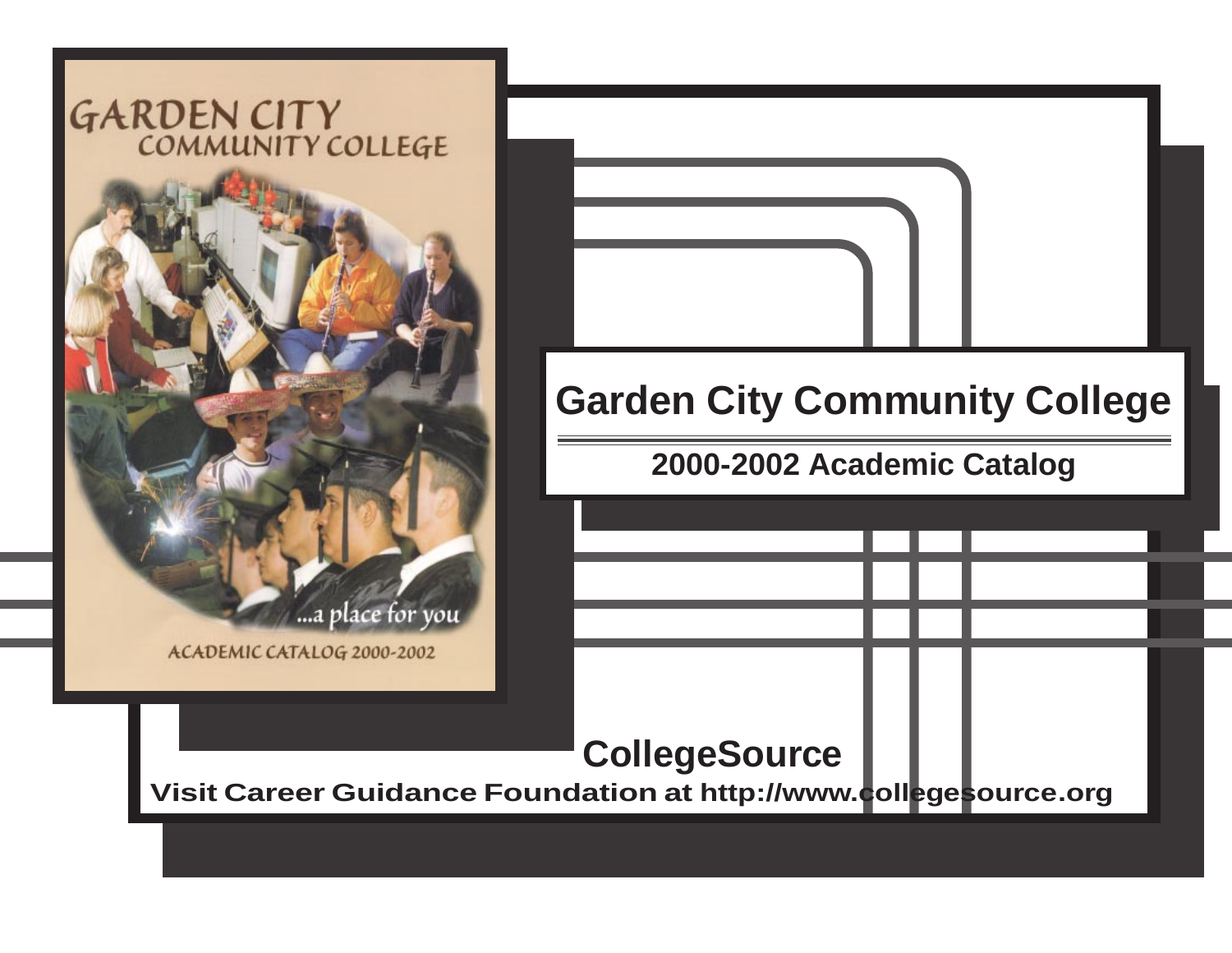## **Copyright & Disclaimer** | You may: **Information**

Copyright© 1994, 1995, 1996, 1997, 1998, 1999, 2000 Career Guidance Foundation

CollegeSource digital catalogs are derivative works owned and copyrighted by Career Guidance Foundation. Catalog content is owned and copyrighted by the appropriate school.

While the Career Guidance Foundation provides information as a service to the public, copyright is retained on all digital catalogs.

## **This means you may NOT:**

- **.** distribute the digital catalog files to others,
- "mirror" or include this material on an Internet (or Intranet) server, or
- modify or re-use digital files

without the express written consent of the Career Guidance Foundation and the appropriate school.

- print copies of the information for your own personal use,
- . store the files on your own computer for personal use only, or
- reference this material from your own documents.

The Career Guidance Foundation reserves the right to revoke such authorization at any time, and any such use shall be discontinued immediately upon written notice from the Career Guidance Foundation.

## **Disclaimer**

CollegeSource digital catalogs are converted from either the original printed catalog or electronic media supplied by each school. Although every attempt is made to ensure accurate conversion of data, the Career Guidance Foundation and the schools which provide the data do not guarantee that this information is accurate or correct. The information provided should be used only as reference and planning tools. Final decisions should be based and confirmed on data received directly from each school.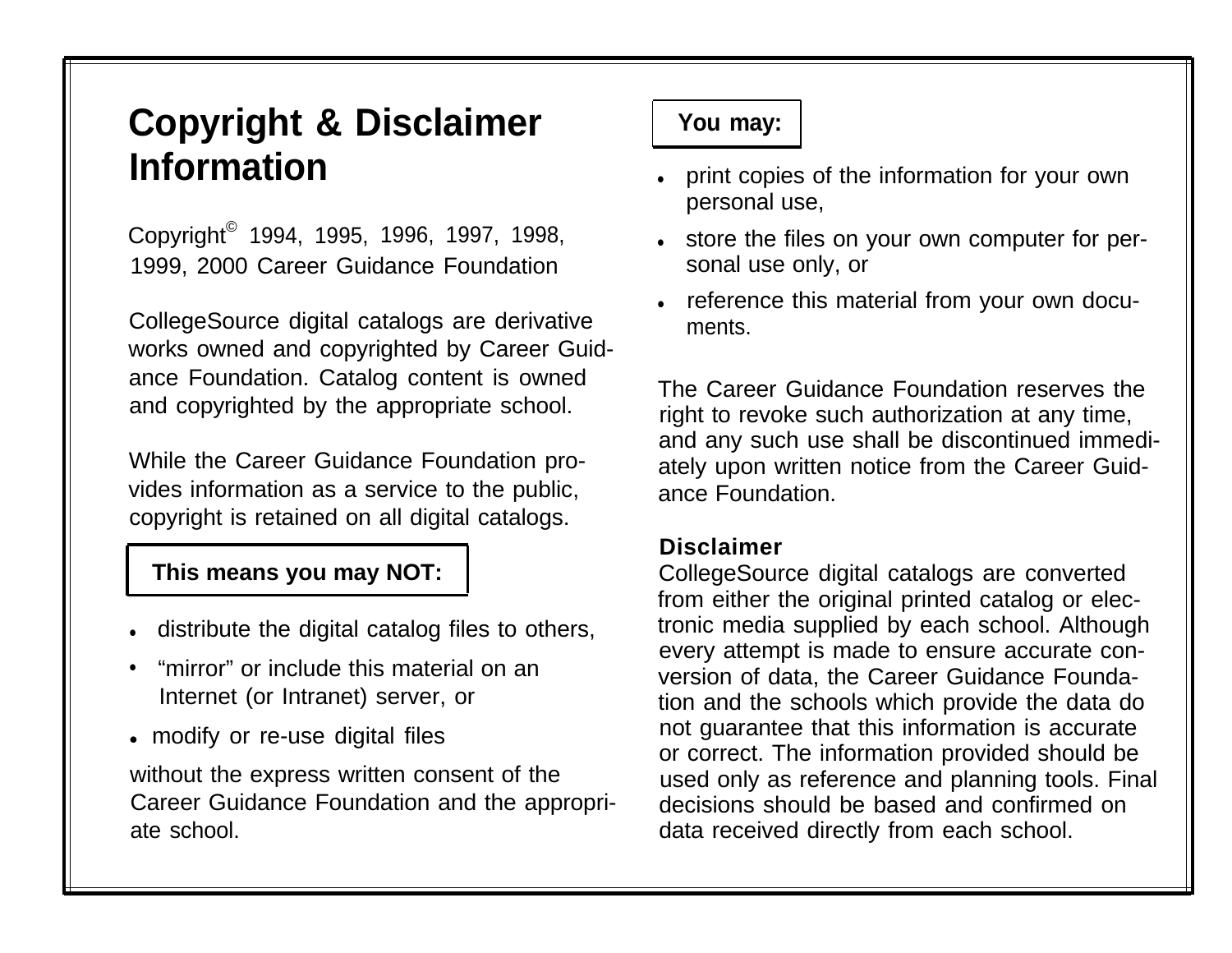# Garden City Community College

**Accreditation: North Central Association of Colleges and Schools**

**National League of Nursing**

**Kansas State Department of Education**

801 Campus Drive • Garden City, KS 67846 • (316) 276-7611 • www.gccc.cc.ks.us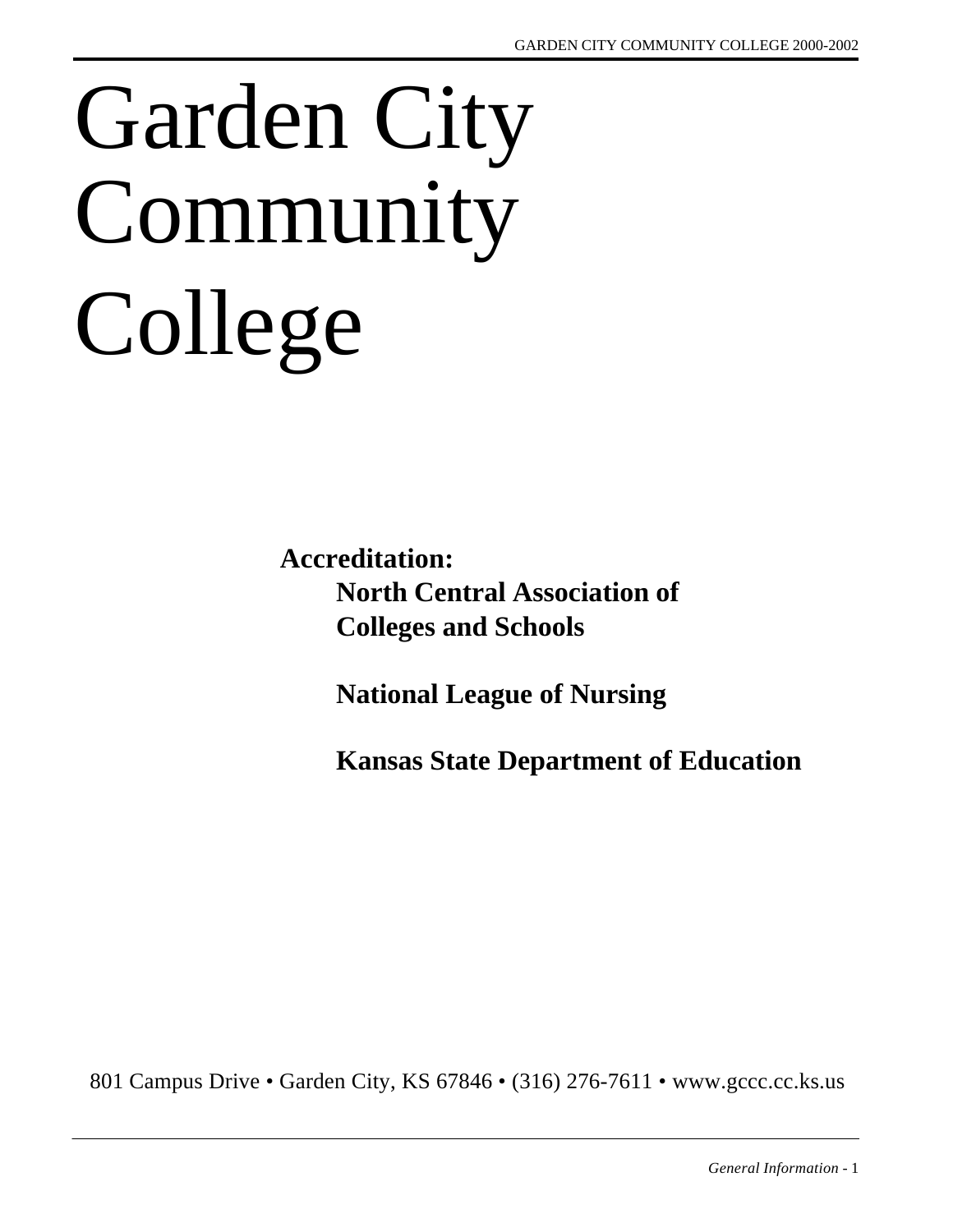## **2000-2002 Academic Catalog**

| Division: Program and Course Descriptions |  |
|-------------------------------------------|--|
|                                           |  |
|                                           |  |
|                                           |  |
|                                           |  |
|                                           |  |
|                                           |  |
|                                           |  |
|                                           |  |
|                                           |  |
|                                           |  |
|                                           |  |

#### **CATALOG DISCLAIMER INFORMATION**

All contents of this publication are accurate as of May 1, 1998. GCCC reserves the right to make changes at any time, due to any circumstances, and/or in order to carry out its mission, without prior notice and/or obligation. Changes are effective when made, unless otherwise specified. This catalog does not constitute a contract.

#### **STATEMENT OF NON-DISCRIMINATION/EQUAL OPPORTUNITY**

Garden City Community College, pursuant to the requirements of Titles VI and VII of the Civil Rights Act of 1964, Title IX of the Education Amendments of 1972, Section 504 of the Rehabilitation Act of 1973, The Age Discrimination Act of 1974, the Elliot-Larsen Civil Rights Act, Executive Order 11246, and the Americans With Disabilities Act, does not discriminate against applicants, employees or students on the basis of race, religion, color, national origin, sex, age, height, weight, marital status, sexual orientation, or other non-merit reasons, or handicap, nor will sexual harassment be tolerated, in its employment practices and/or educational programs or activities. Those concerned about the above should contact: Equal Opportunity Compliance Officer, Garden City Community College, 801 Campus Drive, Garden City, Kansas 67846 (316) 276-7611.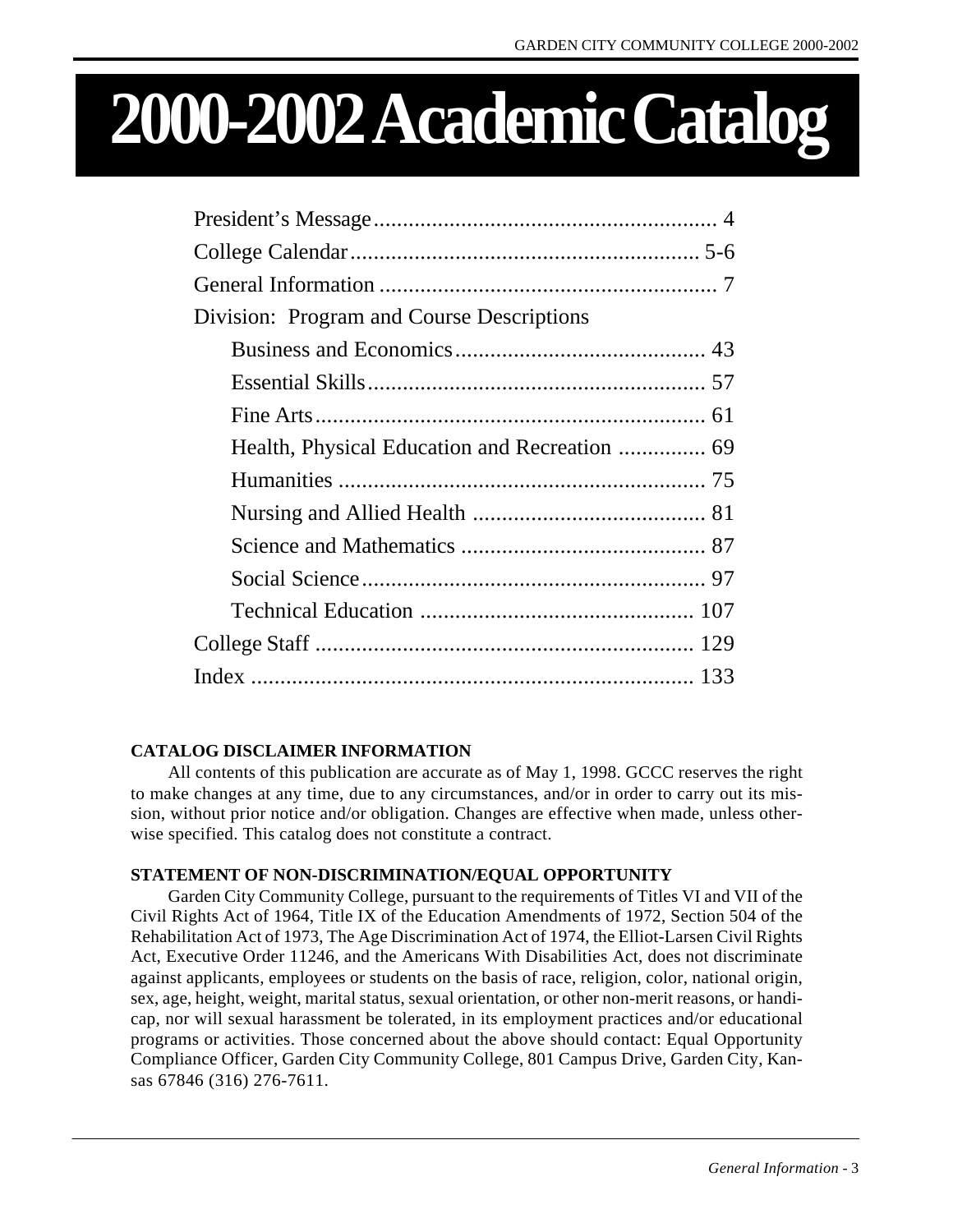#### <span id="page-4-0"></span>**President's Message**

The people, programs and opportunities at Garden City Community College revolve around a nucleus, and that nucleus is you — the student. This institution exists for the sole purpose of preparing you for the opportunities and challenges of the rapidly expanding 21st Century.

It's a purpose that counts to each of us, no matter what kind of background you come from, or what kind of educational goals you've set. You might be a recent high school graduate, ready to start your college career, or you might be someone returning to the classroom for the first time in many years. You might also be a newcomer to our community and country, or someone who needs new skills and knowledge beyond those covered by your college degree.

As someone who has seen the value and advantages that a community college can offer, I want to congratulate you on selecting our institution, and let you know that I personally gauge my own success and that of GCCC — on how well you achieve your goals and objectives.

As a new president, I'm gratified to be serving at an institution whose mission is to help each person become a positive contributor to the economy and to society. It's a mission I intend to see GCCC continue to accomplish. Since 1919, this college has been offering academic advancement, job preparation, development of essential skills, and personal enrichment to the people of Southwest Kansas.

We want to make good on this offer today for each individual who steps onto our campus, logs onto our website, calls on our phone lines, and entrusts his or her future to the learning we provide.

Today, these goals are best attained through:

- An emphasis on learning, rather than simply on instruction.
- Programs that support students outside, as well as inside, the lab and classroom.
- Partnerships with business, industry and other educational institutions, rather than single-minded competition.

These goals are also attained through the kind of strategic, long range planning it takes to shape the future for the advantage of our students.

GCCC has built a strong reputation of focusing on the individual. That's one of the things that prompted me to seek the presidency of this college. We're ready to uphold that tradition, and to expand on it through innovation, as we venture into the exciting years just ahead. I want you to count on us for energy, creativity, commitment, enthusiasm, concern, compassion, professionalism and even humor as we make that journey together.

Welcome to Garden City Community College. This is the place for you.

Dr. Carol Ballantyne President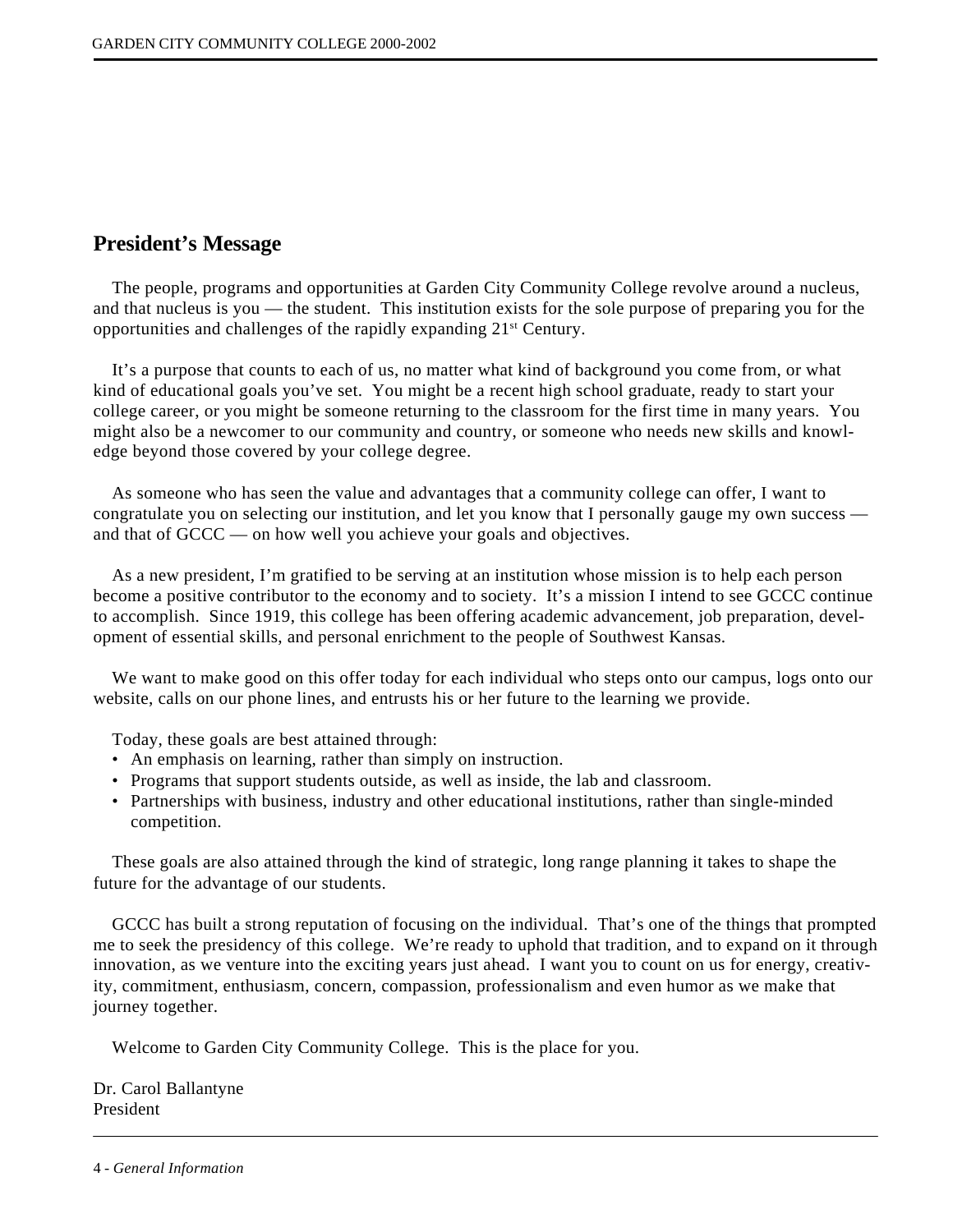<span id="page-5-0"></span>

| <b>AUGUST 2000</b> |    |          |                |       |     |    |  |  |
|--------------------|----|----------|----------------|-------|-----|----|--|--|
| S                  | М  | т        |                | т     | F   | S  |  |  |
|                    |    |          | $\mathfrak{D}$ | 3     |     | 5  |  |  |
| 6                  |    | 8        | 9              | 10    | -11 | 12 |  |  |
| 13                 | 14 |          | 15 16 17       |       | 18  | 19 |  |  |
| 20                 |    | 21 22 23 |                | 24 25 |     | 26 |  |  |
|                    | 28 | 29       | 30             | 31    |     |    |  |  |

|               | <b>SEPTEMBER 2000</b> |       |     |      |     |     |  |  |  |
|---------------|-----------------------|-------|-----|------|-----|-----|--|--|--|
| S             | М                     |       |     |      | н   | S   |  |  |  |
|               |                       |       |     |      |     | 2   |  |  |  |
| $\mathcal{R}$ | 4                     | 5     | 6   | -7   | 8   | 9   |  |  |  |
| 10            | 11                    | 12 13 |     | - 14 | -15 | 16  |  |  |  |
|               | 18                    | 19    | -20 | 21   | 22. | -23 |  |  |  |
|               | 25                    | 26    | 27  | 28   | 29  | 30  |  |  |  |

|     | <b>OCTOBER 2000</b> |               |     |             |      |    |  |  |  |
|-----|---------------------|---------------|-----|-------------|------|----|--|--|--|
| S   | М                   | т             |     | т           | F    | S  |  |  |  |
|     | $\mathfrak{D}$      | $\mathcal{R}$ |     | 5           | 6    |    |  |  |  |
| 8   | 9                   | 10            | -11 | 12 13       |      | 14 |  |  |  |
| 15  |                     | 16 17 18      |     | 19          | - 20 | 21 |  |  |  |
| 22. | 23                  |               |     | 24 25 26 27 |      | 28 |  |  |  |
|     | 30                  | 31            |     |             |      |    |  |  |  |

| <b>NOVEMBER 2000</b> |    |          |       |    |    |    |  |  |
|----------------------|----|----------|-------|----|----|----|--|--|
| S                    | M  | т        |       | т  | F  | S  |  |  |
|                      |    |          |       | 2  | 3  |    |  |  |
| 5                    | 6  |          | 8     | 9  | 10 | 11 |  |  |
| 12                   | 13 | -14      | 15 16 |    | 17 | 18 |  |  |
| 19                   | 20 | 21 22 23 |       |    | 24 | 25 |  |  |
| 26                   | 27 | -28      | 29    | 30 |    |    |  |  |

| <b>DECEMBER 2000</b> |    |    |       |                            |    |                |  |  |
|----------------------|----|----|-------|----------------------------|----|----------------|--|--|
| S                    | м  | т  |       | т                          | F  | S              |  |  |
|                      |    |    |       |                            |    | $\mathfrak{D}$ |  |  |
| 3                    |    | 5  | 6     |                            | 8  | 9              |  |  |
| 10                   | 11 | 12 | 13 14 |                            | 15 | 16             |  |  |
| 17                   | 18 |    |       |                            |    | 23             |  |  |
|                      | 25 |    |       | 19 20 21 22<br>26 27 28 29 |    | 30             |  |  |
| 31                   |    |    |       |                            |    |                |  |  |

|    | <b>JANUARY 2001</b> |                |               |                   |      |    |  |  |  |
|----|---------------------|----------------|---------------|-------------------|------|----|--|--|--|
| S  | M                   | T              |               | $\mathbf{T}$      | F    | S  |  |  |  |
|    |                     | $\mathfrak{D}$ | $\mathcal{R}$ |                   | 5    | 6  |  |  |  |
|    | 8                   | 9              | 10            | 11 12             |      | 13 |  |  |  |
| 14 |                     | 15 16 17 18    |               |                   | - 19 | 20 |  |  |  |
| 21 |                     |                |               | 22 23 24 25 26 27 |      |    |  |  |  |
|    | 29                  | 30             | -31           |                   |      |    |  |  |  |

- 
- **2000-2001 Academic Calendar** August 14 Faculty reports - inservice 15 Registration 16 Classes begin September 4 LABOR DAY - No classes October 12 Mid-term grades due in Registrar's Office by 1 p.m. 13 FALL BREAK - No classes Work Day for faculty November 13 Spring Enrollment begins for currently enrolled students only 20 Last day to withdraw from Fall Semester classes 22 THANKSGIVING BREAK begins 27 Classes Resume Enrollment begins for Spring Semester for all students December 11-13 Final Exams 14 Final grades due in Registrar's Office by 1 p.m. Semester ends January 8 Faculty reports - Inservice 9 Registration 10 Classes begin February 19 PRESIDENT'S DAY - No classes Staff Holiday Work Day for Faculty March 5 Enrollment begins for Summer classes 9 Mid-term grades due in Registrar's Office by 1 p.m. 12 SPRING BREAK begins 19 Classes resume April 9 Fall Enrollment begins for currently enrolled students only 13 EASTER BREAK begins 17 Classes resume Enrollment begins for Fall Semester for all students 30 Last day to wtihdraw from Spring Semester classes May 12 Commencement 14-16 Final Exams 17 Final grades due in Registrar's office by 1 p.m. Semester ends 21 Early Summer Session begins 28 MEMORIAL DAY - No classes
- June 8 Early Summer Session ends
- 11 Regular Summer Session begins July 4 INDEPENDENCE DAY
	- No classes
	- 11 Regular Summer Session ends

#### **THIS CALENDAR IS SUBJECT TO CHANGE.**

**(Check with your Advisor or the Office of the Dean of Instruction for changes.)**

## GARDEN CITY COMMUNITY COLLEGE 2000-2002

| <b>FEBURARY 2001</b> |                 |             |                |             |                             |               |  |  |
|----------------------|-----------------|-------------|----------------|-------------|-----------------------------|---------------|--|--|
| S                    | M               | Т           |                | т           | F                           | S             |  |  |
|                      |                 |             |                |             | $\mathcal{D}_{\mathcal{L}}$ | $\mathcal{R}$ |  |  |
|                      | $5\overline{)}$ | 6           | $\overline{7}$ | 8           | 9                           | 10            |  |  |
| 11                   |                 | 12 13 14 15 |                |             | 16 17                       |               |  |  |
| 18                   | 19              |             |                | 20 21 22 23 |                             | 24            |  |  |
|                      |                 | 26 27       | -28            |             |                             |               |  |  |

| <b>MARCH 2001</b> |    |          |                |       |                             |               |  |  |  |
|-------------------|----|----------|----------------|-------|-----------------------------|---------------|--|--|--|
| S                 | М  | т        |                | т     | F                           | S             |  |  |  |
|                   |    |          |                |       | $\mathcal{D}_{\mathcal{A}}$ | $\mathcal{F}$ |  |  |  |
| 4                 | -5 | 6        | $\overline{7}$ | 8     | 9                           | 10            |  |  |  |
| 11                | 12 | 13 14    |                | 15    | 16                          | 17            |  |  |  |
| 18                | 19 | 20       | 21             | 22 23 |                             | 24            |  |  |  |
| 25                |    | 26 27 28 |                | -29   | 30                          | 31            |  |  |  |
|                   |    |          |                |       |                             |               |  |  |  |

| <b>APRIL 2001</b> |                             |               |                |                        |   |       |  |  |
|-------------------|-----------------------------|---------------|----------------|------------------------|---|-------|--|--|
| S                 | M                           | т             | W              | т                      | F | S     |  |  |
| 1                 | $\mathcal{D}_{\mathcal{A}}$ | $\mathcal{R}$ | $\overline{4}$ | -5                     | 6 |       |  |  |
| 8                 | 9                           | 10            |                | $11 \quad 12 \quad 13$ |   | -14   |  |  |
| 15                |                             | 16 17 18      |                | 19 20                  |   | $-21$ |  |  |
| 22.               | 23                          | 24 25 26 27   |                |                        |   | 28    |  |  |
| 29                | 30                          |               |                |                        |   |       |  |  |

| <b>MAY 2001</b> |    |             |                             |               |      |                |  |  |
|-----------------|----|-------------|-----------------------------|---------------|------|----------------|--|--|
| S               | M  | T           |                             | т             | F    | S              |  |  |
|                 |    |             | $\mathcal{D}_{\mathcal{L}}$ | $\mathcal{R}$ |      | $\overline{5}$ |  |  |
| 6               |    | 8           | 9                           | -10           | - 11 | -12            |  |  |
| 13              | 14 | 15 16 17 18 |                             |               |      | -19            |  |  |
| 20              | 21 |             |                             | 22 23 24 25   |      | -26            |  |  |
| 27              | 28 | 29          | 30                          | -31           |      |                |  |  |

| <b>JUNE 2001</b> |                |    |      |    |    |                |  |  |
|------------------|----------------|----|------|----|----|----------------|--|--|
| S                | М              | т  |      | т  | F  | S              |  |  |
|                  |                |    |      |    |    | $\mathfrak{D}$ |  |  |
| 3                | $\overline{4}$ | -5 | 6    | -7 | 8  | 9              |  |  |
| 10               | 11             | 12 | 13   | 14 | 15 | 16             |  |  |
| 17               | 18             | 19 | 20   | 21 | 22 | 23             |  |  |
| 24               | 25             | 26 | - 27 | 28 | 29 | 30             |  |  |

|     | <b>JULY 2001</b> |    |    |       |    |    |  |  |
|-----|------------------|----|----|-------|----|----|--|--|
| S   | М                | т  |    | т     | F  | S  |  |  |
|     | $\mathfrak{D}$   | 3  |    | 5     | 6  |    |  |  |
| 8   | 9                | 10 | 11 | 12    | 13 | 14 |  |  |
| 15  | 16               | 17 | 18 | 19    | 20 | 21 |  |  |
| 22. | 23               | 24 | 25 | 26 27 |    | 28 |  |  |
|     | 30               | 31 |    |       |    |    |  |  |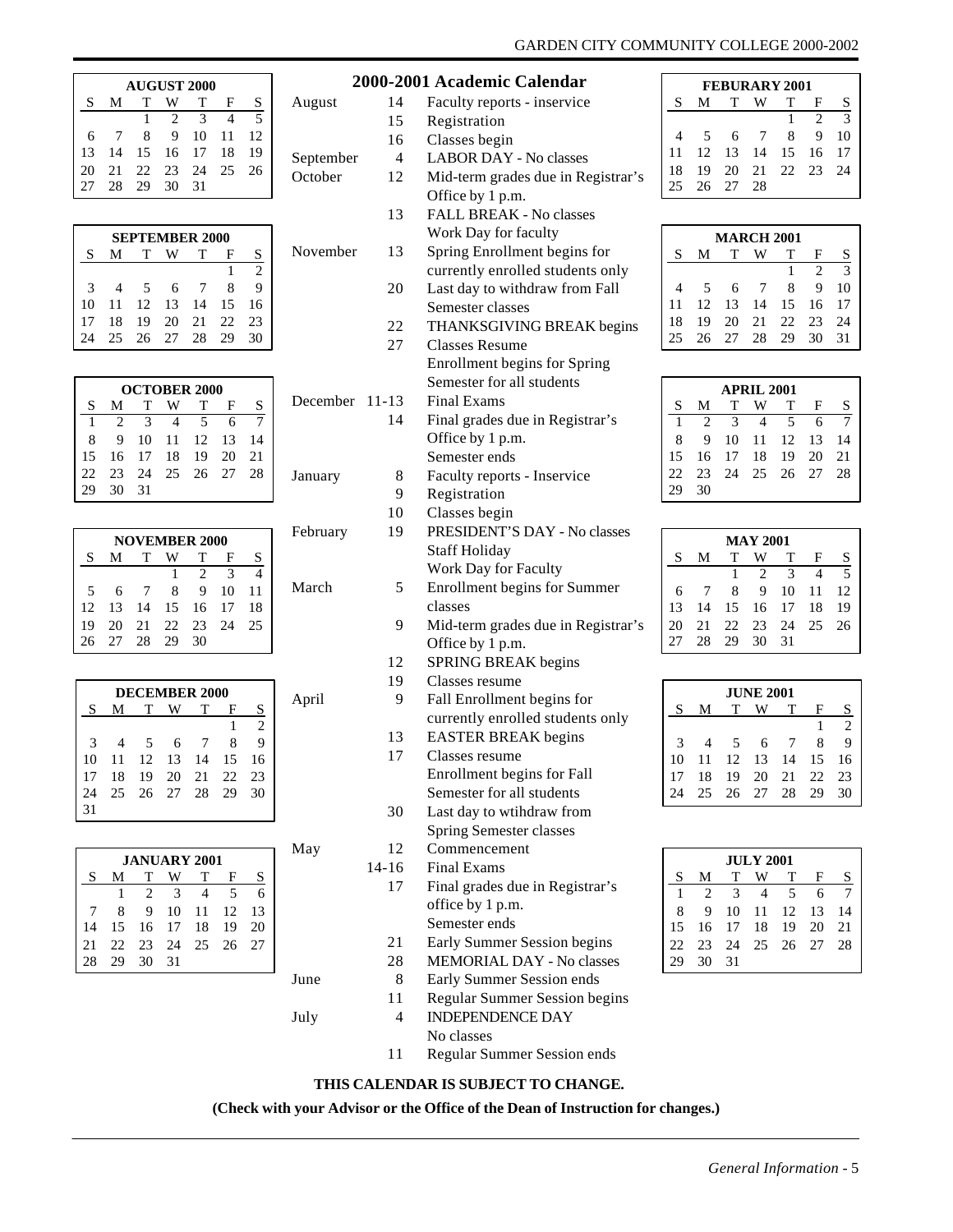#### <span id="page-6-0"></span>GARDEN CITY COMMUNITY COLLEGE 2000-2002

|    | <b>AUGUST 2001</b> |                |    |                             |               |     |  |  |
|----|--------------------|----------------|----|-----------------------------|---------------|-----|--|--|
| S  | M                  | т              |    | т                           | F             | S   |  |  |
|    |                    |                |    | $\mathcal{D}_{\mathcal{A}}$ | $\mathcal{R}$ |     |  |  |
| 5  | 6                  | $\overline{7}$ | 8  | 9                           | 10            | -11 |  |  |
| 12 |                    |                |    | 13 14 15 16 17              |               | 18  |  |  |
| 19 | 20                 | 21 22 23       |    |                             | - 24          | -25 |  |  |
| 26 | 27                 | - 28           | 29 | 30                          | 31            |     |  |  |

| <b>SEPTEMBER 2001</b> |    |    |            |             |     |    |  |  |
|-----------------------|----|----|------------|-------------|-----|----|--|--|
| S                     | М  | т  |            | т           | F   | S  |  |  |
|                       |    |    |            |             |     |    |  |  |
| 2                     | 3  |    | $\sqrt{5}$ | 6           |     | 8  |  |  |
| 9                     | 10 | 11 | 12         | -13         | -14 | 15 |  |  |
| 16                    | 17 | 18 | 19         | 20          | -21 | 22 |  |  |
| 23                    | 24 |    |            | 25 26 27 28 |     | 29 |  |  |
|                       |    |    |            |             |     |    |  |  |

| <b>OCTOBER 2001</b> |    |                |    |    |    |    |  |  |
|---------------------|----|----------------|----|----|----|----|--|--|
| S                   | м  | т              |    | т  | F  | S  |  |  |
|                     |    | $\mathfrak{D}$ | 3  |    | 5  |    |  |  |
|                     | 8  | 9              | 10 | 11 | 12 | 13 |  |  |
| 14                  | 15 | 16             | 17 | 18 | 19 | 20 |  |  |
| 21                  | 22 | 23             | 24 | 25 | 26 | 27 |  |  |
| 28                  | 29 | 30             | 31 |    |    |    |  |  |

| <b>NOVEMBER 2001</b> |    |       |                |    |                             |               |  |  |
|----------------------|----|-------|----------------|----|-----------------------------|---------------|--|--|
| S                    | M  |       |                |    | F                           | S             |  |  |
|                      |    |       |                |    | $\mathcal{D}_{\mathcal{A}}$ | $\mathcal{R}$ |  |  |
|                      | 5  | 6     | $\overline{7}$ | 8  | q                           | 10            |  |  |
| 11                   | 12 | 13 14 |                | 15 | -16                         | 17            |  |  |
| 18                   | 19 | 20    | 21 22          |    | 23                          | 24            |  |  |
| 25                   |    | 26 27 | - 28           | 29 | 30                          |               |  |  |

| DECEMBER 2001 |               |             |       |                              |    |    |  |  |  |
|---------------|---------------|-------------|-------|------------------------------|----|----|--|--|--|
| S             | М             | $\mathbf T$ |       | т                            | F  | S  |  |  |  |
|               |               |             |       |                              |    |    |  |  |  |
| 2             | $\mathcal{R}$ |             | - 5   | 6                            |    |    |  |  |  |
| 9             | 10            | 11          | 12 13 |                              | 14 | 15 |  |  |  |
| 16            | 17            | 18          | 19    | - 20                         | 21 | 22 |  |  |  |
| 23            | 24            |             |       | $25\quad 26\quad 27\quad 28$ |    | 29 |  |  |  |
|               | 31            |             |       |                              |    |    |  |  |  |

| <b>JANUARY 2002</b> |    |       |                             |               |     |                |  |  |
|---------------------|----|-------|-----------------------------|---------------|-----|----------------|--|--|
| S                   | M  | т     |                             | т             | F   | S              |  |  |
|                     |    |       | $\mathcal{D}_{\mathcal{A}}$ | $\mathcal{R}$ |     | $\overline{5}$ |  |  |
| 6                   |    | 8     | 9                           | 10            | -11 | 12             |  |  |
| 13                  | 14 |       |                             | 15 16 17 18   |     | 19             |  |  |
| 20                  | 21 | 22 23 |                             | 24            | 25  | 26             |  |  |
|                     | 28 | 29    | -30                         | 31            |     |                |  |  |

|           |                | 2001-2002 Academic Calendar        |                |                |                | <b>FEBURARY 2002</b> |                          |              |                         |
|-----------|----------------|------------------------------------|----------------|----------------|----------------|----------------------|--------------------------|--------------|-------------------------|
| August    | 9              | Faculty reports - inservice        | S              | М              | T              | W                    | T                        | F            |                         |
|           | 14             | Registration                       |                |                |                |                      |                          | $\mathbf{1}$ | $rac{S}{2}$             |
|           | 15             | Classes begin                      | $\mathfrak{Z}$ | 4              | 5              | 6                    | 7                        | 8            | 9                       |
| September | 3              | <b>LABOR DAY - No classes</b>      | 10             | 11             | 12             | 13                   | 14                       | 15           | 16                      |
| October   | 11             | Mid-term grades due in Registrar's | 17             | 18             | 19             | 20                   | 21                       | 22           | 23                      |
|           |                | Office by 1 p.m.                   | 24             | 25             | 26             | 27                   | 28                       |              |                         |
|           |                | <b>Faculty Work Day</b>            |                |                |                |                      |                          |              |                         |
|           | 11-12          | FALL BREAK - No classes            |                |                |                | <b>MARCH 2002</b>    |                          |              |                         |
| November  | 12             | Spring Enrollment begins for       | ${\bf S}$      | М              | T              | W                    | T                        | F            |                         |
|           |                | currently enrolled students only   |                |                |                |                      |                          | $\mathbf{1}$ | $rac{S}{2}$             |
|           | 19             | Last day to withdraw from Fall     | 3              | $\overline{4}$ | 5              | 6                    | 7                        | 8            | 9                       |
|           |                | Semester classes                   | 10             | 11             | 12             | 13                   | 14                       | 15           | 16                      |
|           | 21             | THANKSGIVING BREAK begins          | 17             | 18             | 19             | 20                   | 21                       | 22           | 23                      |
|           | 26             | <b>Classes Resume</b>              | 24             | 25             | 26             | 27                   | 28                       | 29           | 30                      |
|           |                | Enrollment begins for Spring       | 31             |                |                |                      |                          |              |                         |
|           |                | Semester for all students          |                |                |                |                      |                          |              |                         |
| December  | $10 - 12$      | <b>Final Exams</b>                 |                |                |                | <b>APRIL 2002</b>    |                          |              |                         |
|           | 14             | Final grades due in Registrar's    | ${\bf S}$      | М              | T              | W                    | T                        | F            | S                       |
|           |                | Office by 1 p.m.                   |                | $\mathbf{1}$   | $\overline{2}$ | 3                    | $\overline{4}$           | 5            | 6                       |
|           |                | Semester ends                      | $\overline{7}$ | 8              | 9              | 10                   | 11                       | 12           | 13                      |
|           |                |                                    | 14             | 15             | 16             | 17                   | 18                       | 19           | 20                      |
| January   | 9              | Faculty reports - Inservice        | 21             | 22             | 23             | 24                   | 25                       | 26           | 27                      |
|           | 14             | Registration                       | 28             | 29             | 30             |                      |                          |              |                         |
|           | 15             | Classes begin                      |                |                |                |                      |                          |              |                         |
| February  | 19             | PRESIDENT'S DAY - No classes       |                |                |                | <b>MAY 2002</b>      |                          |              |                         |
|           |                | <b>Staff Holiday</b>               | S              | М              | T              | W                    | T                        | F            | $\overline{\mathbf{S}}$ |
|           |                | Work Day for Faculty               |                |                |                | 1                    | $\overline{\mathcal{L}}$ | 3            | $\overline{4}$          |
| March     | 4              | Enrollment begins for Summer       | 5              | 6              | 7              | 8                    | 9                        | 10           | 11                      |
|           |                | classes                            | 12             | 13             | 14             | 15                   | 16                       | 17           | 18                      |
|           | $8\,$          | Mid-term grades due in Registrar's | 19             | 20             | 21             | 22                   | 23                       | 24           | 25                      |
|           |                | Office by 1 p.m.                   | 26             | 27             | 28             | 29                   | 30                       | 31           |                         |
|           | 11             | <b>SPRING BREAK begins</b>         |                |                |                |                      |                          |              |                         |
|           | 18             | Classes resume                     |                |                |                | <b>JUNE 2002</b>     |                          |              |                         |
|           | 29             | <b>EASTER Break begins</b>         | ${\bf S}$      | M              | T              | W                    | T                        | F            | $\mathbf S$             |
| April     | $\overline{c}$ | Classes resume                     |                |                |                |                      |                          |              | $\mathbf{1}$            |
|           | 8              | Fall Enrollment begins for         | $\mathbf{2}$   | 3              | $\overline{4}$ | 5                    | 6                        | 7            | $\,$ 8 $\,$             |
|           |                | currently enrolled students only   | 9              | 10             | 11             | 12                   | 13                       | 14           | 15                      |
|           | 15             | Enrollment begins for Fall         | 16             | 17             | 18             | 19                   | 20                       | 21           | 22                      |
|           |                | Semester for all students          | 23             | 24             | 25             | 26                   | 27                       | 28           | 29                      |
|           | 29             | Last day to wtihdraw from          | 30             |                |                |                      |                          |              |                         |
|           |                | <b>Spring Semester classes</b>     |                |                |                |                      |                          |              |                         |

- May 11 Commencement
	-
	- 13-15 Final Exams<br>17 Final grades Final grades due in Registrar's office by 1 p.m. Semester ends

|    |    |                             | <b>JULY 2002</b> |     |    |    |
|----|----|-----------------------------|------------------|-----|----|----|
| S  | М  |                             |                  | т   | F  | S  |
|    | 1  | $\mathcal{D}_{\mathcal{L}}$ | $\mathcal{R}$    |     | 5  | 6  |
| 7  | 8  | 9                           | 10               | -11 | 12 | 13 |
| 14 | 15 | 16 17                       |                  | -18 | 19 | 20 |
| 21 | 22 | - 23                        | - 24             | -25 | 26 | 27 |
| 28 | 29 | 30                          | -31              |     |    |    |

**THIS CALENDAR IS SUBJECT TO CHANGE. (Check with your Advisor or the Office of the Dean of Instruction for changes.)**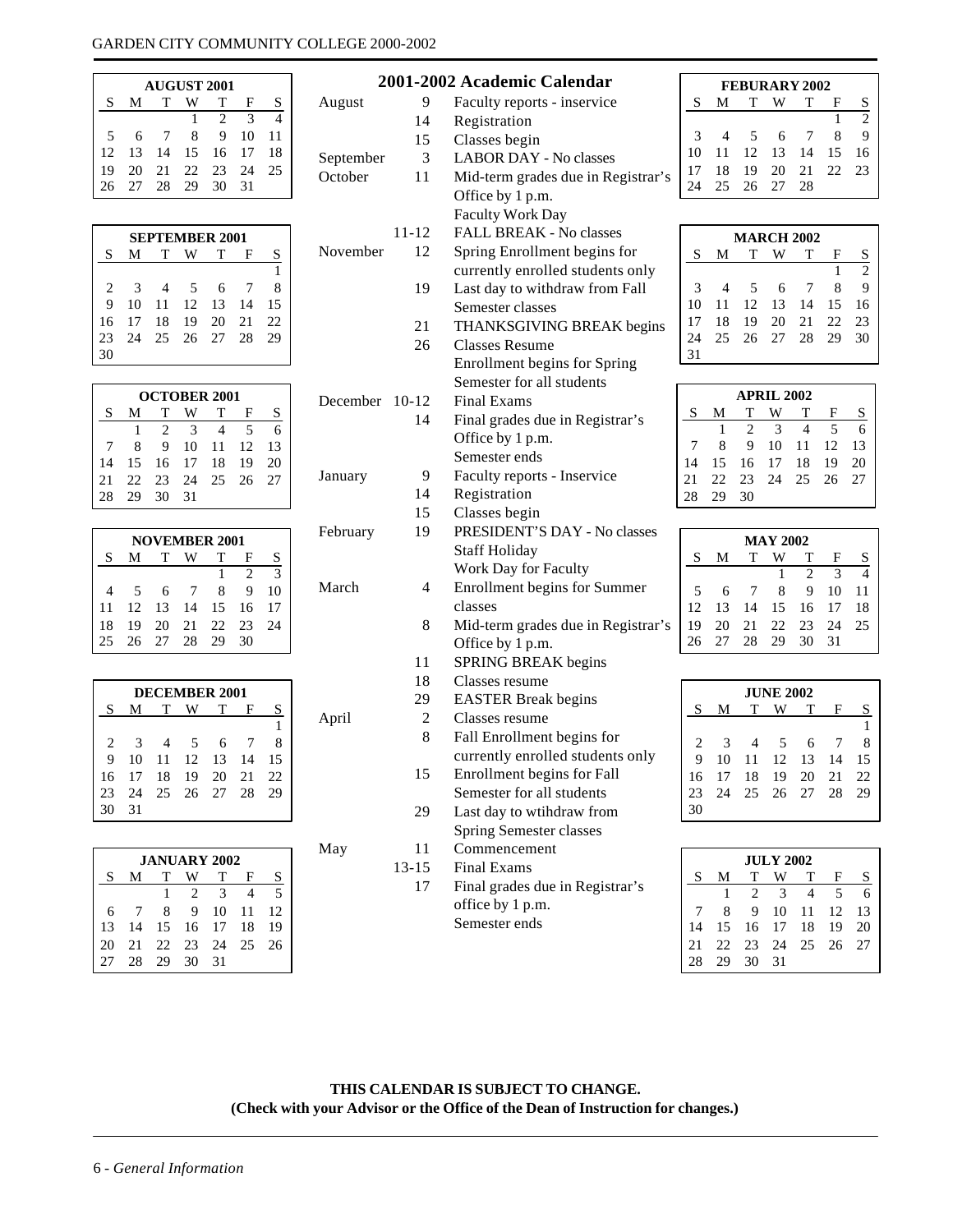# <span id="page-7-0"></span>General Information

**Accreditation**

**Mission**

**Educational Philosophies**

**History**

**Admissions Policies & Procedures**

**Enrollment & Registration**

**Costs**

**Financial Aid**

**Academic & Student Policies & Procedures**

**Student Assistance & Services**

**Extended Educational Opportunities**

**Degrees, Certificates & Graduation Requirements**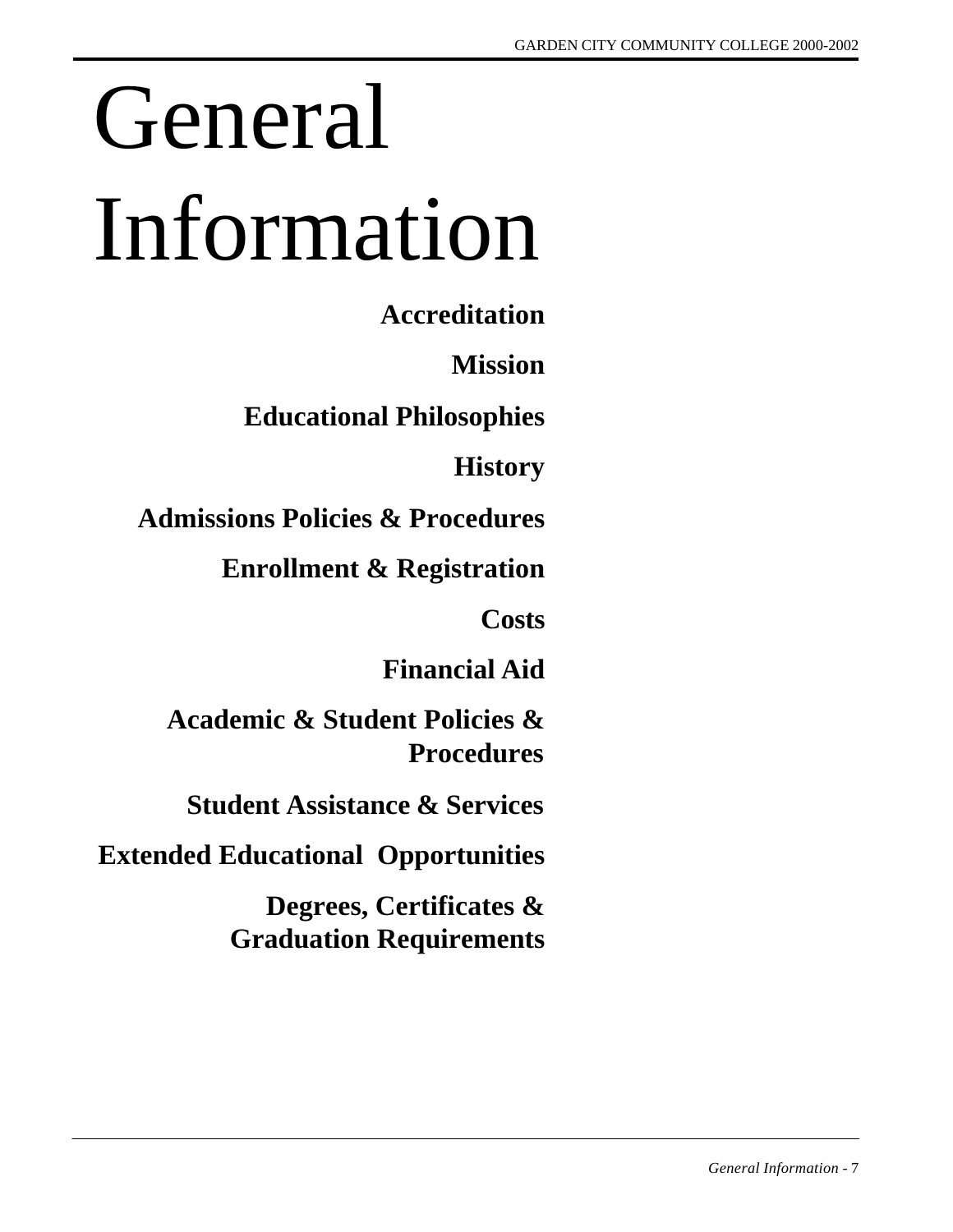## **GENERAL INFORMATION**

#### **ACCREDITATION**

Garden City Community College (GCCC) is officialy accredited by the Commission on Institutions of Higher Education of the North Central Association of Colleges and Schools, 30 North LaSalle, Suite 2400, Chicago, IL 60602, and the Kansas State Department of Education. On July 1, 1999, governance of the Kansas Community Colleges was transferred to the Kansas Board of Regents (SB345). Local control by the GCCC Board of Trustees remains unchanged. In addition, the GCCC Nursing Program is accredited by the National League for Nursing Accrediting Commissions (NLNAC) and the Kansas State Board of Nursing. Certain GCCC programs have also obtained other specific individual accreditations.

The college is a member of the American Association of Community and Junior Colleges, Association of Community College Trustees, Council of North Central Colleges, National Commission of Accreditation, American Council of Education, and Kansas Association of Community College Trustees.

#### **MISSION STATEMENT**

Garden City Community College exists to produce positive contributors to the economic and social well-being of society.

#### **EXPECTED STUDENT OUTCOMES**

#### **Essential Skills**

Students will possess essential skills.

- 1. Students will have the essential skills of interpersonal communications including speaking, listening, and writing.
- 2. Students will have reading skills appropriate for their chosen field of endeavor.
- 3. Students will have essential math skills.

#### **Work Preparedness**

Students will be prepared for success in the workplace.

- 1. Students will have the skills and knowledge required for successful entry into the workplace.
- 2. Students will have the work ethics, discipline, and collaborative skills necessary to be successful in the workplace.
- 3. Students will have the skills and knowledge necessary to maintain, advance, or change their employment or occupation.

#### **Academic Advancement**

Students desiring academic advancement will be prepared for successful transfer to other colleges and universities.

- 1. Students will have the academic prerequisites sufficient for successful transfer.
- 2. Students will have appropriate knowledge of transfer requirements.

#### **Personal Enrichment**

Recipients will have experiences of personal enrichment in their chosen areas of interest.

#### **EDUCATIONAL PHILOSOPHY**

The educational philosophy of the college calls for the institution to accept students as they are, to test them, to counsel them into appropriate programs and to assist them in attaining the highest possible level of achievement through educational, personal and social experiences.

#### **COLLEGE HISTORY**

The first four community colleges in Kansas were established in 1919, and GCCC is one of the two from that group which still exist. It was created by county-wide election on April 1, 1919, and opened in September of the same year. The college celebrated its 75th anniversary in 1994.

GCCC initially shared facilities in Sabine Hall and Calkins Hall in the 100 block of Buffalo Jones Avenue with Garden City High School, and opened with a first class of less than three dozen students. The first graduate, Mildred Hope of Garden City, received her degree in the spring of 1920.

The college moved to the then-new Garden City High School building in 1954, and first occupied a campus of its own in 1958 on property where Buffalo Jones Elementary School is located.

The first effort to establish GCCC as an entity separate from the Garden City public school system was launched in 1958. It was killed in a Kansas legislative committee in Topeka, and a second attempt was also rejected in 1962.

In 1963 the college moved back to Sabine and Calkins Halls, and also made use of nearby Ben Grimsley Gym, as well as a group of adjacent World War II-era barracks buildings.

The Kansas Legislature passed the Community College Act in 1965, authorizing the establishment of 22 independent colleges including GCCC. This authorized the institution to levy taxes, conduct its own programs, and function independently of the K-12 school system. County voters elected the first GCCC Board of Trustees in July 1965, and the first college president was hired. Today GCCC is one of 19 Kansas community colleges.

The present 13-building, 63-acre campus at 801 Campus Drive was designed between July, 1965 and January, 1966.

Voters approved a \$2.5 million bond issue, supplemented by a \$538,000 federal grant for construction. Erected between 1968 and 1970 were the Residence Hall, Academic Building, Saffell Library, Administration Building, Fouse Science-Math Building, Joyce Fine Arts Building and Physical Education Building. The Collins Building was added in 1974, and a residential life addition was built in 1978. The Penka Building was added in 1986, when additions were completed to the Joyce, Collins and PE Buildings. Williams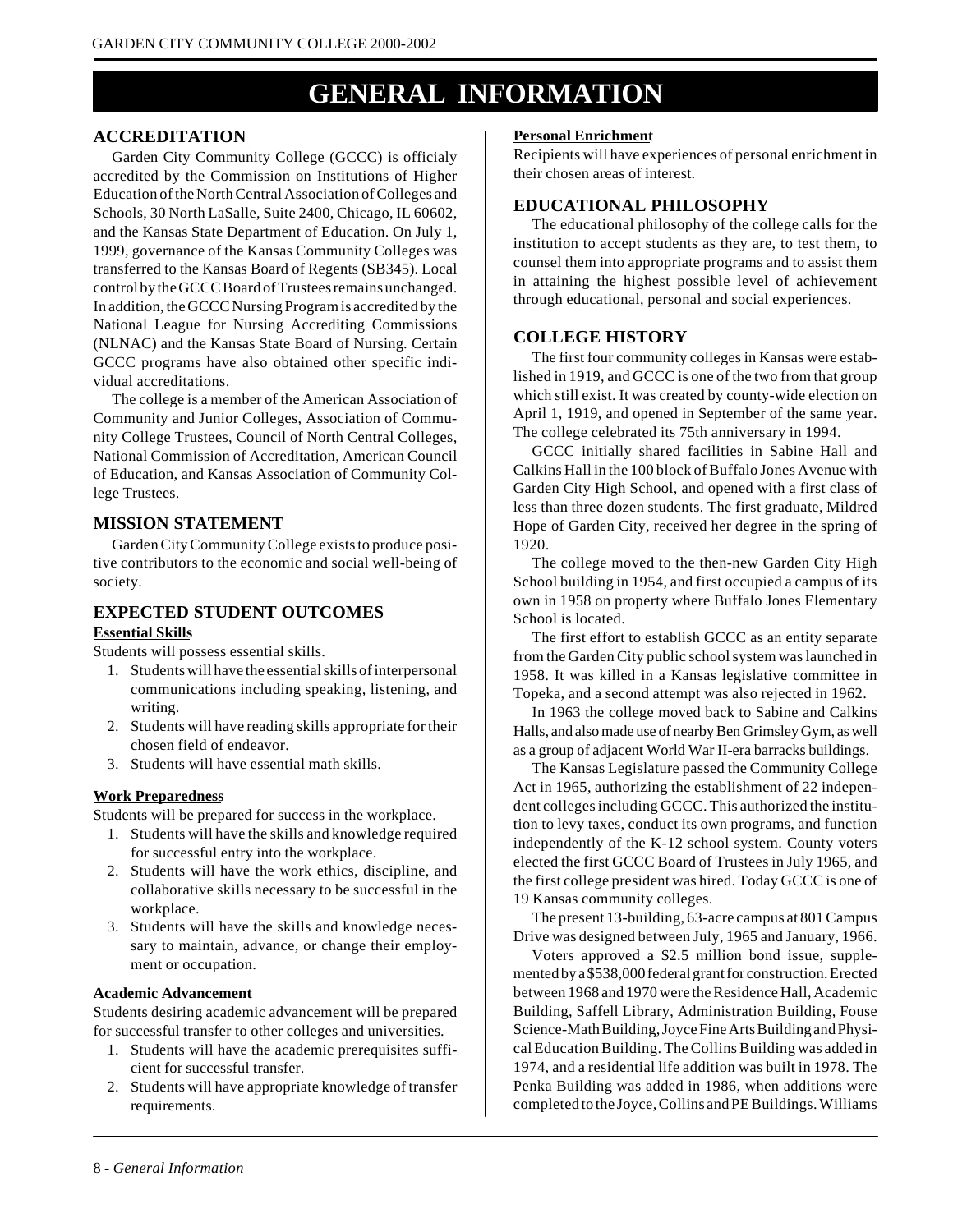## **ADMISSIONS**

Stadium, a baseball facility, was also added.

In January of 1996 a 15,000 sq. ft. 1.4 million dollar technical teaching laboratory was completed so that GCCC could provide more training for workers in area and national industries.

In addition, GCCC owns more than 70 acres east of Campus Drive. That property includes a baseball practice building, a football practice area, and a running track. The city of Garden City added a baseball field and a softball complex to the East campus in the spring of 1996.

The Finney County Learning System (FCLS) a collaborate consortium including Holcomb Public Schools, Garden City Public Schools and GCCC, was established in 1993 to implement comprehensive, systemic education reform designed to benefit students of all ages in Finney County. The FCLS implemented Centers of Excellence in Automotive Technology, Information Technology, Industrial Technology, Criminal Justice, Allied Health, and Early Childhood Education.

#### **ADMISSIONS POLICIES**

Admission to Garden City Community College is granted by meeting one of the following requirements:

- 1. A graduate of an accredited high school.
- 2. A transfer student, in good standing, from a regionally accredited university/college.
- 3. A successful completer of the General Education Development (GED) examination.
- 4. A high school junior or senior student with written permission from the high school principal.
- 5. A student enrolled in a recognized gifted program with written permission from the school principal.
- 6. A student 18 years of age or older, having demonstrated through the GCCC student assessment process, the ability to benefit from attending the college.

Applicants who do not meet one of the above requirements will be admitted with "special student" status and are considered as non-degree seeking students. "Special student" status may be changed to "degree-seeking" status upon graduation from an accredited high school program or upon the successful completion of a GED examination.

The college reserves the right to deny admission or readmission to any individual considered detrimental to the best interests of the college community or if the college is unable to provide the services, courses or program needed to assist any person in meeting his/her educational objectives.

#### **SELECTIVE ADMISSIONS PROGRAMS**

Admission to GCCC does not guarantee enrollment in the following programs or Centers of Excellence: Nursing, Emergency Medical Services Technology, John Deere Agricultural Technology, Automotive Technology, Information Technology, and Industrial Technology. Students seeking admission to one of these programs should meet with the director of that program as early as possible. Additional requirements and/or an additional application is required for these programs.

#### **ADMISSIONS PROCEDURE**

#### **NEW STUDENTS**

Students must obtain, complete, and submit the following:

- 1. An Application for Admission.
- 2. An official high school transcript, including final grades, grade point average, class ranking (if available), and graduation date, or an official copy of GED scores.
- 3. An official transcript from **each** university/college attended.
- \* All first-time students are required to take COM-PASS/ASSET through the Salmans Advising Center. This assessment is used to determine each student's placement in appropriate courses.
- \* Applicants are strongly advised to take the ACT Assessment for scholarship, advising, and counseling purposes (GCCC's ACT code is 1414).
- \* Students are placed on "Conditional Acceptance" until all required transcripts or official GED scores have been received and evaluated.
- Official transcripts must be mailed, by the issuing institution, directly to the GCCC Admissions Office. Hand-carried copies are **not** acceptable. All transcripts must be received prior to the student's enrollment in any subsequent semester.
- A complete medical form is required for all students in nursing, child care and cosmetology programs, residential hall residents and athletic program participants. Students in these areas will be advised according to departmental policy and the appropriate forms will be provided.

#### **NON-DEGREE SEEKING STUDENTS**

Students who are admitted as "non-degree seeking" are not required to submit transcripts. Should the classification of the student be changed to "degree-seeking" status, all transcripts must be received before financial aid, including scholarships and grant-in-aid awards, will be disbursed.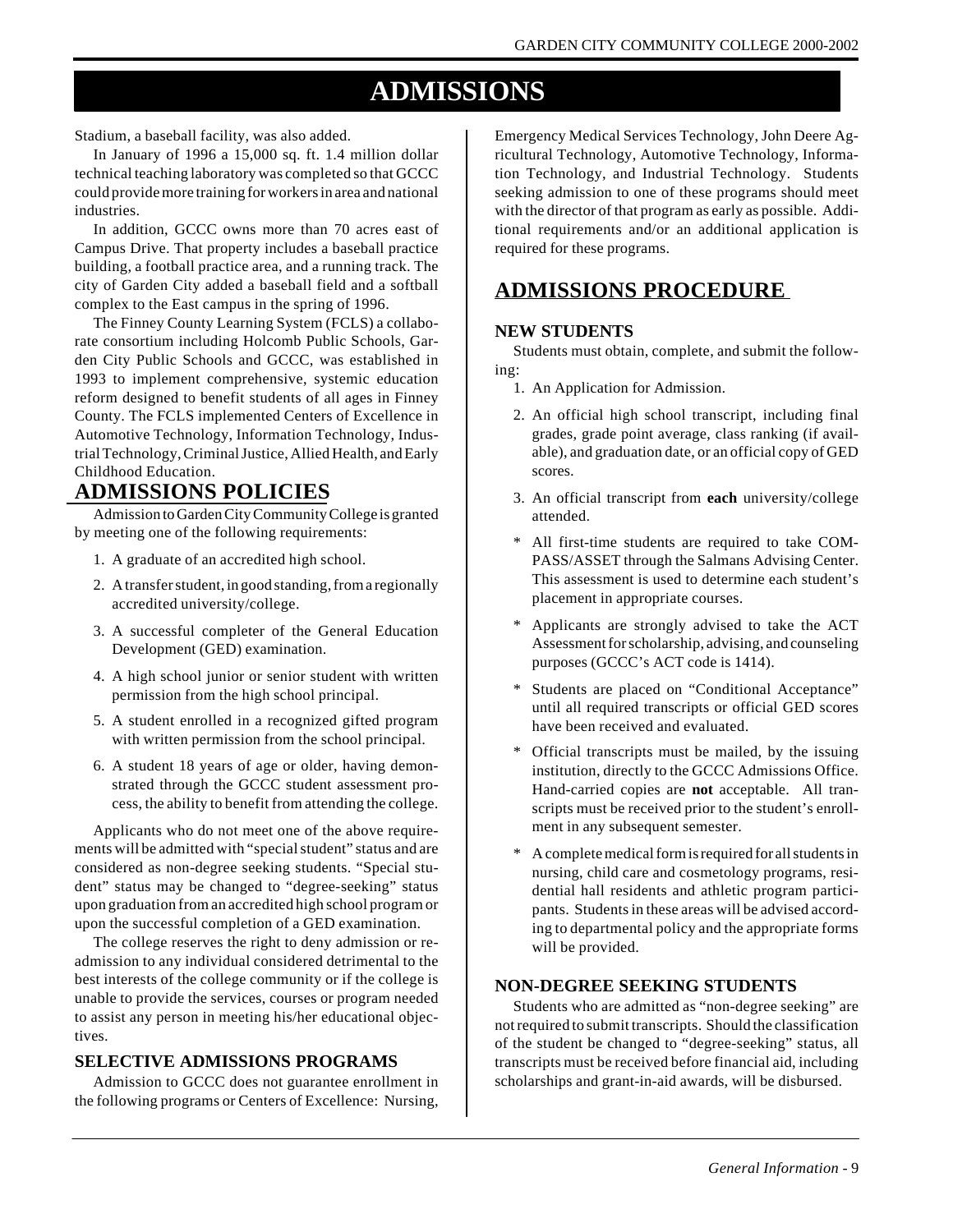#### **FORMER STUDENTS**

Students who have not attended GCCC since 1992 will be required to submit a new Application for Admission. Official transcripts of all college credits earned since last attendance, for "degree-seeking" students, must be mailed to the Admissions Office.

Former students should refer to "Residency Defined" section of this catalog to determine current residency status.

#### **HIGH SCHOOL STUDENTS**

High school junior and senior students, including homestudy program students, may enroll concurrently in college courses with written permission of their high school principal. A yearly cooperative agreement with the unified school district or the home study school and the college must be on file in the Registrar's Office for college credit to be granted. Individual student permission forms must be submitted each semester.

#### **GIFTED PROGRAM STUDENTS**

Students younger than high school juniors enrolled in a recognized gifted program may enroll in college courses. **Written permission of their school principal and a copy of the student's Individual Education Plan (IEP)** must be on file in the college Registrar's Office for college credit to be granted. The IEP must be renewed each academic year.

#### **TRANSFER STUDENTS**

A transfer student, who has attended any post-secondary institution, must have an official transcript sent from all previous institutions to the Admissions Office. **Transfer students are not officially enrolled until all college transcripts have been received and evaluated**. Transfer credits will be accepted from colleges and universities starting from the year they are accredited or hold candidacy status with the North Central Association of Colleges and Schools, Middle States Association of Colleges and Schools, New England Association of Colleges and Schools, Northwest Association of Colleges and Schools, Southern Association of Colleges and Schools, Western Association of Colleges and Schools, or other institutions approved by the Admissions Department. All transfer credit will be equated on the semester-hour system. All courses listed with an F grade or higher will be listed on the GCCC transcript and calculated into the student's cumulative grade point average.

Students on academic probation at their former colleges or with transfer cumulative grade point averages below 1.5 will be admitted on probation to GCCC. Students on academic dismissal at the last college of attendance must petition for a hearing before the Academic Review Committee before they may be admitted to GCCC. If admitted by the committee, they will be placed on probationary status until their grade point average meets regular college standards as outlined in the Academic Probation/Dismissal section of this catalog.

**Note:** It is the responsibility of the transferring student to inform the Admissions Office if he/she has previously been

academically dismissed at any former college. Failure to do so or falsification of information requested by the college may result in immediate dismissal from Garden City Community College at the time the college becomes aware of the deception.

#### **OUT-OF-STATE STUDENTS Residency Defined**

Out-of-state and foreign residence: Persons enrolling in a community college who, if adults, have not been or if minors, whose parents have not been domiciliary residents of the State of Kansas for six months prior to enrollment for any enrollment term or session are not residents of Kansas and will be charged out-ofstate tuition. Residence of minors shall be determined as provided in K.S.A. 72-1046 and acts amendatory thereof and of adults as provided in subpart Twenty-three of K.S.A. 66-201 and acts amendatory thereof.

The Kansas Board of Regents may adopt rules and regulations governing the determination of residence of students for student tuition and out-of-state and foreign student tuition purposes. (L. 1972. ch. 271. Sec.1; April 11.)

Students who have not resided in Kansas for six months prior to the first day of the semester (or the summer session) are determined to be non-resident students and must pay out-of-state tuition rates. The six-month requirement may be waived, upon appeal to the Registrar, if the student (or parent of a dependent student) was transferred or recruited by a Kansas company as a **full-time** employee to work in the state and he/she has established a residence in Kansas. A letter of verification from the company is required.

After a student has continuously resided in Kansas for six months, he/she may petition for in-state residency status by securing and completing an **Affidavit of Residency** form from the Registrar **prior** to the first day of the semester or the summer session. A student can be a resident of only one state. If a student leaves the state and claims residency in another state, he/she forfeits Kansas residency regardless of the time spent out of the state.

The responsibility of enrolling under proper residence classification for tuition purposes is that of the student. If there is any question of residency classification, as regulated by the Kansas Board of Regents, the student must raise the question to the Registrar prior to the first day of classes of any given semester. If a student enrolls **incorrectly** as a resident of Kansas, and it is determined at a later date that the student was a non-resident for tuition purposes, payment of non-resident tuition will be **required** for all terms during which the student was incorrectly registered.

A student who is classified as a non-resident for tuition purposes when enrolling and who disagrees with that classification shall be entitled to an appeal, provided that a written appeal is filed with the Registrar within 30 days from the date of the enrollment. A student who is classified as a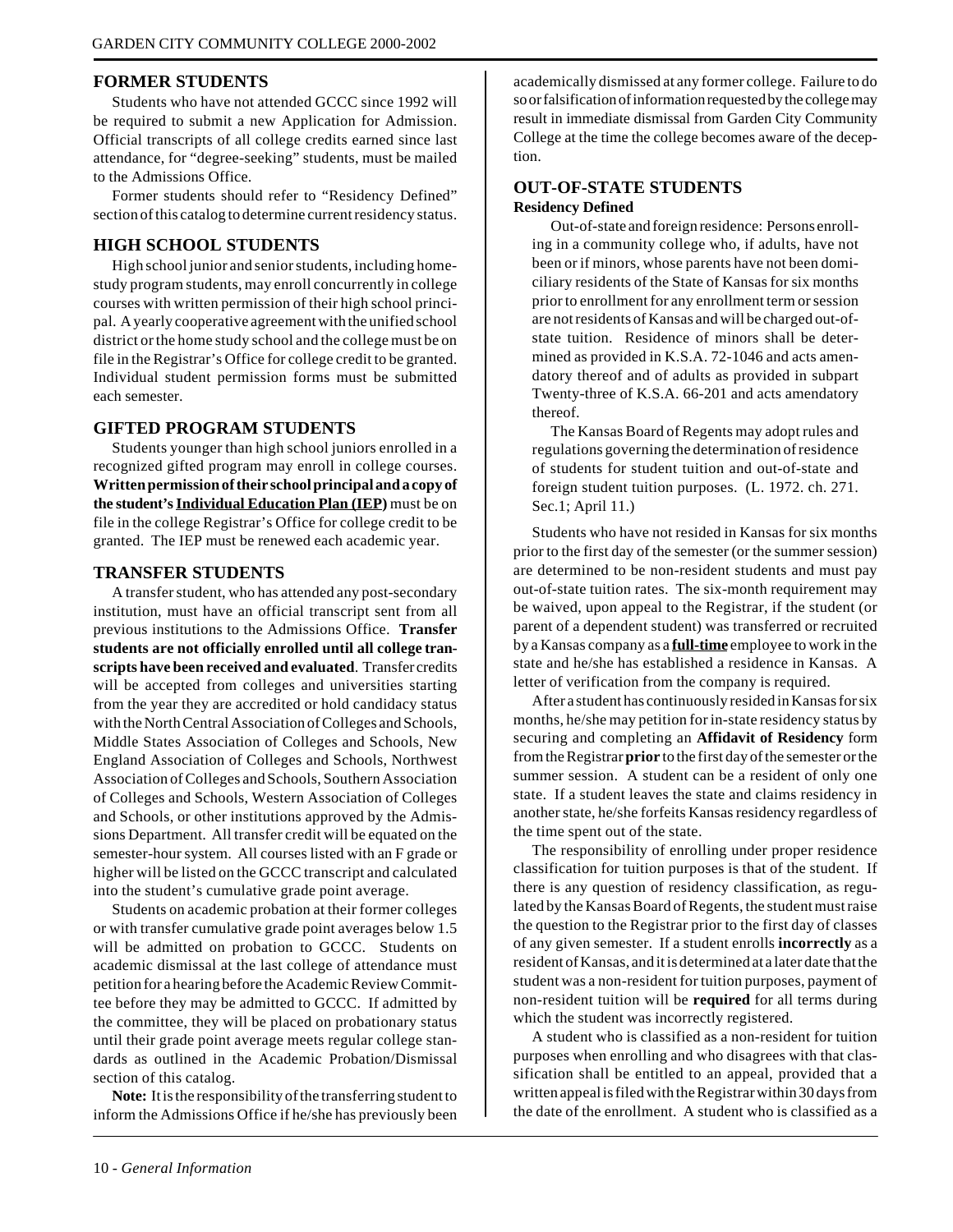resident for tuition purposes at the time of enrollment and who subsequently is reclassified as a non-resident for such purposes and who disagrees with that reclassification may make an appeal provided that a written appeal is filed with the Registrar within 30 days of notification of reclassification. The payment **in full** of tuition as originally assessed shall be a **condition to the right to appeal** from residency classification or reclassification. **If a student fails to file an appeal in the allocated time and manner stated above, the classification or reclassification determined by the Registrar shall, upon expiration of the appeal period, become final.**

#### **INTERNATIONAL STUDENTS**

GCCC encourages enrollment of qualified international students as a means of enriching the campus environment. International students who wish to attend must follow procedures outlined in this section in order to meet admission requirements. GCCC has been approved by the U.S. Department of Justice as a school for nonimmigrant students.

International students are advised that the college does not provide special language training, and employment opportunities are limited. International students must also obtain a TOEFL (Test of English as a Foreign Language) score of at least 500 for admission to GCCC. The regular student application for admission is required.

International students must be prepared to supply the following information and meet the following requirements:

- 1. Completed GCCC Application for Admission.
- 2. Proof of graduation from an accredited secondary school or the equivalent. Transcripts of credit from the secondary school and any colleges/universities attended are to be sent, by the student's school(s), directly to the Admissions Office. (Non-English Language transcripts must include certified English translations.)
- 3. Certificate that the "Test of English as a Foreign Language" (TOEFL) has been completed within the 18 months immediately preceding the application to GCCC with a minimum score of 500. **Note**: Students may be **required** to enroll in appropriate English as a Second Language (ESL) class(es) upon their arrival.
- 4. Payment of \$150 U.S. by international money order with initial Application for Admission, payable to "Garden City Community College" for processing papers and forms for the prospective student. This payment is **not** refundable whether or not the student actually enters the college.
- 5. Specific evidence (bank statement or validated deposit slip) that the student has **direct** access to **atleast \$8000 U.S.** to cover expenses for the academic year.
- 6. A personal health history and immunization record must be sent to the college health nurse.
- \* A properly executed I-20 form will be issued by the

college and mailed to the international student in his/ her home country upon completion of items 1 through 5 above. The I-20, signed by a college official, is required by the U.S. Immigration and Naturalization Service (INS) for the student to enter the United States. Students who leave the U.S. for holidays must have their I-20 forms properly endorsed by a college official **before** they leave the U.S. in order to assure their re-entry into the country to attend GCCC.

- Students must obtain Tuberculin Skin Test (PPD) **after** entering the U.S., not earlier than one month prior to enrollment at GCCC. TB skin tests are available from the college health nurse at a minimal cost (approximately \$6.00 U.S.).
- International students **must** provide for their own health insurance coverage. That coverage can be purchased upon arrival at GCCC, or the student may purchase coverage in his/her home country and carry evidence of coverage applicable in the U.S.
- \* International students will be classified as non-residents and will be required to pay out-of-state tuition.
- \* Application deadlines are: •For Fall Semester (August) - July 1 •For Spring Semester (January) - November 1 •For Summer Semester (June) - April 1

#### **RESIDENT ALIENS**

Resident Aliens are international students who have been granted permanent resident status by the U.S. Department of Immigration and Naturalization Services (INS). To qualify for in-state tuition rates, a student must present his/ her resident alien card, or another official document issued by the INS, showing the student's Resident Alien Registration Number, to the Registrar prior to the first day of the semester (or the summer session). If a student cannot provide this documentation, he/she will be classified as a nonresident and will be required to pay out-of-state tuition. The student has the **right to appeal residency classification**. (Refer to out-of-state student section in this catalog for appeal procedure.)

#### **AUDIT STUDENTS**

Audit students, those who attend a class regularly but who elect not to earn credit, are permitted to enroll. Regular tuition and fees will be charged to a student who audits a class. Students must declare their intention to audit at the time of enrollment and the option **cannot** be changed once the class begins. A course originally completed under the audit option cannot later be converted to a graded or Pass/ Fail basis.

#### **RETENTION OF RECORDS**

Credentials of applicants who do not register for the term to which they have been admitted are normally retained by the Admissions Office for one year. Students registering after one year will be required to update application information.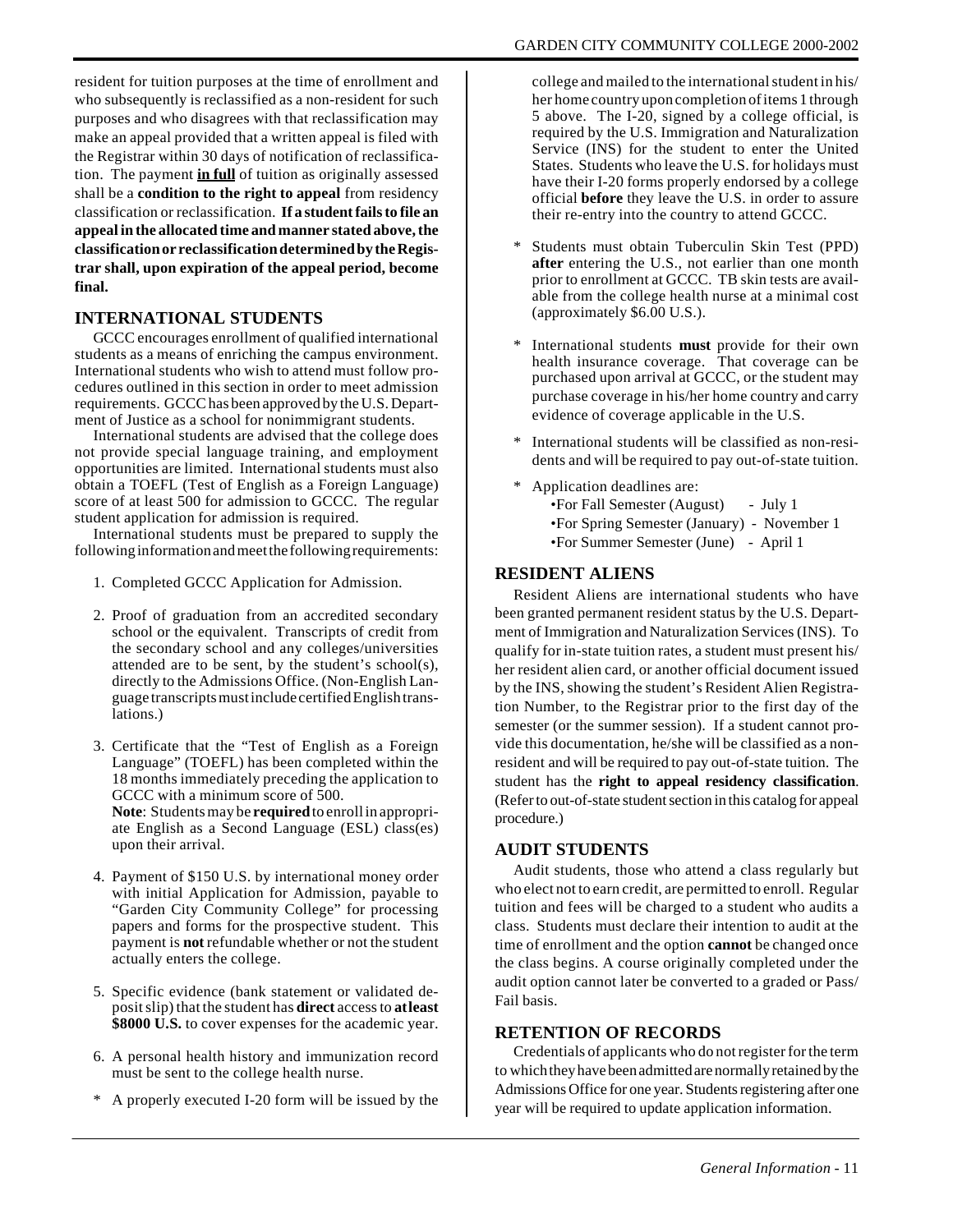## **ENROLLMENT AND REGISTRATION**

#### **STUDENT CREDIT HOUR LOAD**

The academic year consists of a fall and a spring semester, each 16 weeks in length. Two 3-week and one 6-week summer sessions are also available. One hour of credit is earned for each hour per week a student attends class every semester. Laboratory classes require additional time under an instructor's supervision. Approximately two hours of study time is recommended for each hour of classroom activity. Sixteen hours of college credit is considered a standard semester load. Students may discuss with their advisors and the appropriate dean their desire to carry more than 18 hours a semester. Permission to enroll in more than 18 hours per semester may be granted by the dean. An average course load for the combined summer sessions is suggested to be no more than 12 hours.

#### **ENROLLMENT**

Enrollment begins well in advance of the beginning of each semester and summer session. Currently enrolled students are given the opportunity to select classes before enrollment is opened to new students. Early enrollment is highly recommended for students to secure a satisfactory class schedule. Late enrollment may cause scheduling difficulties because of closed classes. Early enrollment for the summer and fall semesters begins in April. Enrollment for the spring semester begins in November. Exact dates for the start of these enrollment periods are listed in the calendar located in the front of this catalog.

#### **PLACEMENT ASSESSMENT**

GCCC students complete a skills assessment to determine their "best fit" course placement. This assessment underscores the college's commitment to the student's right to succeed. Earning a degree from GCCC requires the successful completion of a series of communication and math courses. There are mandatory prerequisite skills for access to these courses. Admitting students to a course for which they are not prepared does them an injustice. Developmental course work is intended to prepare the student with the academic skills necessary to succeed at college level course work. The placement assessment determines if the student is prepared to succeed in the required English, reading and math courses or if he/she would benefit from developmental course preparation before advancing to the required college level courses. Students have opportunities to confirm or appeal course placements. To arrange for assessment, students should contact the counselors in the Saffell Library.

#### **ADVISEMENT**

An academic advisor is assigned to each student according to the major declared on the student's application for admission. Students who are still deciding on a major will be assigned to the Advising Center. Advisors will assist

students in developing a degree completion plan, selecting courses each semester and monitoring academic progress toward completing the selected degree program. **An advisor's signature is required for the completion of a student's enrollment**. Students may change advisors by completing a Reassignment of Advisor form available in the Registrar's Office. Each student is responsible for working out a plan of education with his/her advisor. The student is ultimately responsible for the success, degree requirements and transferability of his/her own education plan.

#### **STUDENT CLASSIFICATION**

- Part-time–Students carrying fewer than 12 semester credit hours.
- **Special**–Students pursuing high school graduation requirements and concurrently enrolled in college classes.
- **Freshman**–Students carrying 12 or more semester credit hours with fewer than 32 semester credit hours completed.
- **Sophomore**–Students carrying 12 or more semester credit hours with at least 32 semester credit hours completed.
- **Non-degree Seeking**–Students enrolled after graduating from a community college or after earning 64 semester credit hours, unless a candidate for the associate degree.
- **Probationary**-Students entering from non-accredited high schools or transferring from non-regionally accredited universities/colleges. (Upon successful completion of 12 credit hours at GCCC, classification will be re-evaluated.)

#### **COURSE NUMBERS**

- 000-099 **Developmental courses.** Developmental courses are designed to raise the level of basic skills so that students can perform satisfactorily in college level courses. **These courses do not count toward fulfilling the sixty-four hour graduation requirement; however,** they can be used for athletic eligibility requirements and some financial aid requirements.
- 100-299 **Credit courses.** Credit courses are those courses that meet degree requirements. Course prerequisites should be noted and adhered to for maximal student success.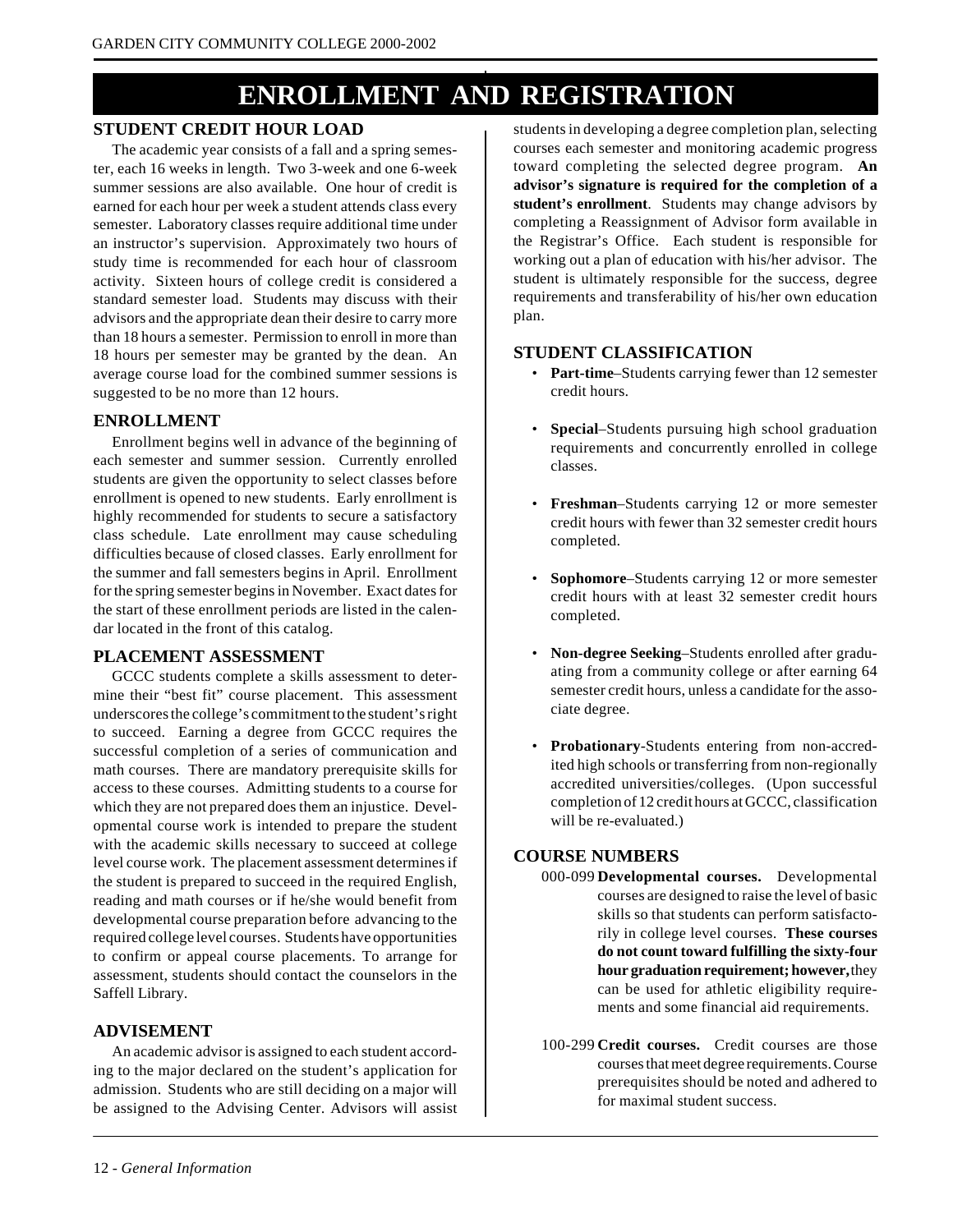#### **IDENTIFICATION CARDS**

During enrollment periods, the college will issue (or update) a photo identification card for all students. Upon payment of fees, the I.D. card will be validated for the semester. The cards are available in the Administration Building. Students are requested to carry the card at all times to take advantage of a number of activities and events free of charge. The I.D. card entitles the student to the following:

- 1. Admittance to Lecture Series, Student Government Association activities, home athletic events, drama and musical presentations sponsored by the college.
- 2. Copies of each issue of the college magazine and newspaper.
- 3. A vote in all college elections such as student government offices and college royalty contests.
- 4. Materials and the use of other services at the college library.
- 5. Entry to the college cafeteria for those who have contracted for meals.
- 6. Cash discounts at area businesses.

Additional privileges and services are currently being developed. Lost I.D. cards should be reported to the Campus Security (Science and Mathematics building). Duplicate cards may be obtained for a nominal charge.

#### **REGISTRATION**

Final registration is scheduled the day prior to the start of each semester. Late registrations, without a dean's permission, are allowed for the first five class days of each semester. Students who did not early enroll, or who enrolled but did not pay fees prior to the fee payment deadlines, must come to campus for final registration.

#### **DEADLINES**

- High school students and students in gifted programs must have principal permission forms completed and on file at the time of their enrollment. Failure to do so will classify students as "course auditors" and **no** credit will be awarded.
- Fee payment must be made by August 1 and January 1 of each semester for early enrolled students to maintain their enrollments. Failure to do so will cancel enrollments and the student will need to reenroll.
- Documentation for change of "Residency Status" must be in place by registration day of the semester for which the change is requested.

#### **ADDING CLASSES**

Students wishing to add (a) class(es) during the **first 5 days of each semester** may do so with the advisor's signature only. The student must secure a Change of Schedule form from the Registrar's Office or their advisor, obtain the advisor's signature, and return the completed form to the Registrar's Office for processing.

**After the 5th day** of the semester, in addition to the advisor's signature, students must also obtain a signature from the instructor(s) involved before returning the completed form to the Registrar's Office. In addition, after the published  $20<sup>th</sup>$  day of classes for a given term (or 25% of class meetings for non-standard classes), the signature of a Dean of Instruction is required before the Registrar's Office will process the Change of Schedule form.

#### **DROPPING CLASSES**

 Students wishing to drop (a) class(es) during the **first five days of each semester** may do so with the advisor's signature only. The student must secure a Change of Schedule form from the Registrar's Office or their advisor, obtain the advisor's signature and return the completed and signed form to the Registrar's Office for processing.

**After the fifth day** of the semester, in addition to the advisor's signature, students must also obtain a signature from the instructor(s) involved before returning the completed form to the Registrar's Office. Students receiving any type of financial assistance must also notify the Financial Aid Office before returning the Change of Schedule form to the Registrar's Office. Courses dropped prior to the published  $20<sup>th</sup>$  day of classes (certification day) for a given term (or 25% of class meetings for non-standard classes) will not be recorded on the student's transcript. After the certification date, officially dropped courses will appear on the transcript with a grade of "W". Dropping courses is allowed only until the published "last date to withdraw." After the last date to withdraw, written permission from a Dean of Instruction is required.

#### **COMPLETE WITHDRAWAL FROM COLLEGE**

 Students who find it necessary to withdraw from all college classes for the remainder of the semester must meet with a counselor in the library. Completing this process helps the student avoid future holds on records by returning materials and clearing up discrepancies before leaving GCCC. Instructors cannot withdraw a student who has stopped attending. Students who do not process a Complete Withdrawal will receive whatever grade (A,B,C,D,F) is earned throughout the semester, and that grade will be entered on the student's transcript. Students receiving any type of financial aid must also complete an exit interview with a financial aid staff member.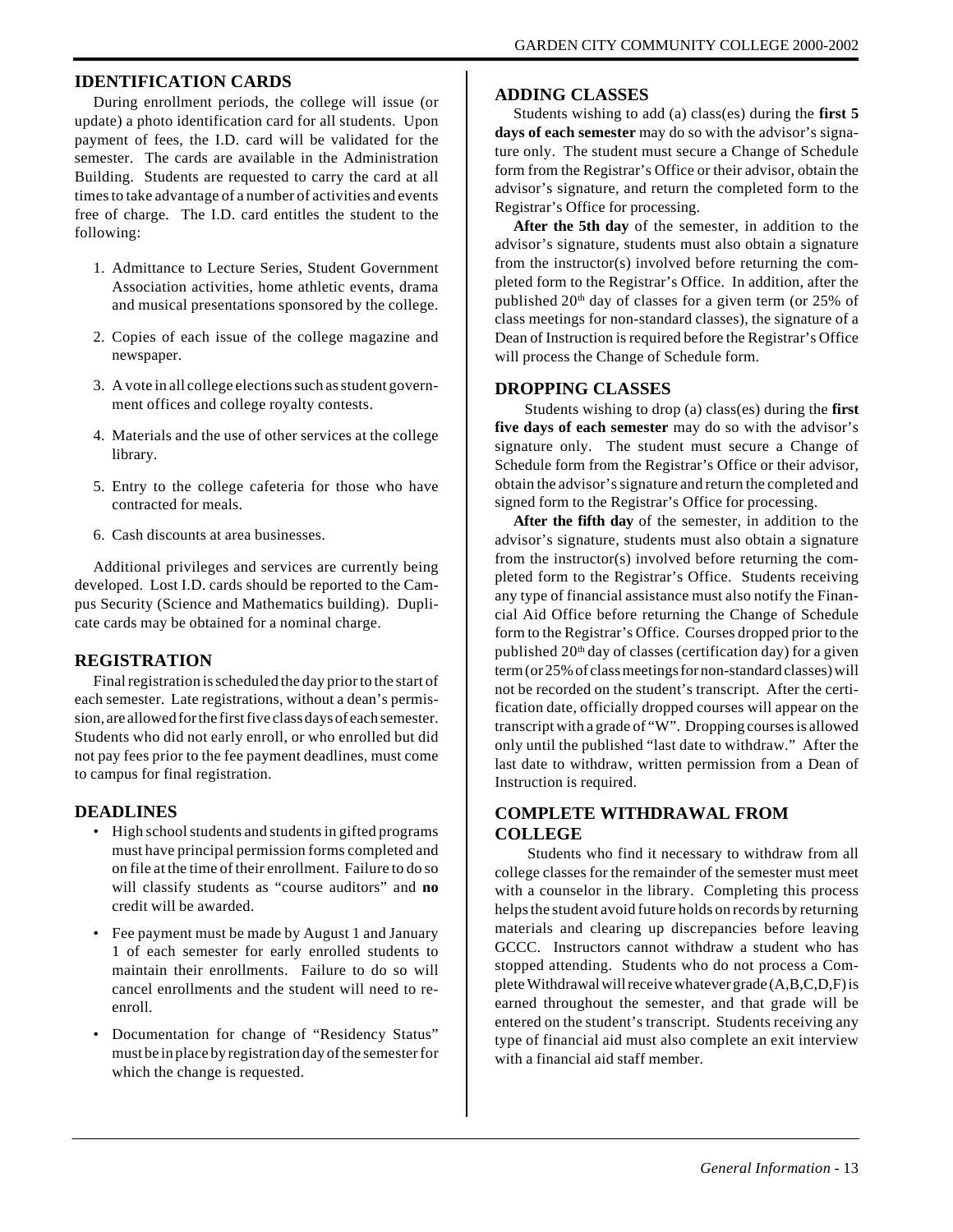## **COSTS**

#### **\*TUITION AND GENERAL FEES**

The total amount of tuition and general fees is determined each semester by the student's residency status, and the number of hours in which the student enrolls. Regular tuition and fees will be charged for audited courses.

#### **KANSAS IN-STATE RESIDENCY STATUS**

| (includes \$4.00 Technology Fee) |
|----------------------------------|

#### **OUT-OF-STATE RESIDENCY STATUS**

Tuition ...................................... \$65.00 per credit hour Student Fees ............................ \$13.00 per credit hour (includes \$4.00 Technology Fee)

#### **\*SPECIAL FEES**

Certain courses, classes or programs have various additional laboratory, class materials or other fees. These additional costs are approved annually by the Board of Trustees. A complete listing is available in the Business Office.

Various Credit by Examination programs require a processing fee for the credits to be placed on the student's transcript. Students will be notified of this charge at the time of award.

\*Tuition and fees are subject to change.

#### **FEE PAYMENT**

If students are enrolled prior to the start of the semester, they will be billed by the Business Office. If the fee portion is not paid or otherwise accounted for on or **before August 1** for the fall semester and **before January 1** for the spring semester, the registration will be canceled and the student will need to repeat the enrollment process. Students enrolling **after August 1 for fall and after January 1 for spring, will need to submit the fee portion at the time of enrollment,** or make payment arrangements with the Business Office. Students whose financial aid applications are complete and accurate in the Financial Aid Office by June 1 or November 1 will have their aid eligibility determined by August 1 or January 1.

#### **TUITION AND FEES REFUND POLICY**

- Students are eligible for refunds upon filing a "Change of Schedule" form in the Registrar's Office. Written notification is required.
- Students who enroll during the early enrollment period and fail to make the required (fee) payment by the publicized date will have their enrollment deleted without the necessity of completing a "Change of Schedule" form.
- Refunds are calculated based on the day the official

withdrawal is filed in the Registrar'sOffice (in person, by fax or by postmark date), not when the student stopped attending class. **(Failure to attend or ceasing to attend a class does not constitute an official withdrawal.)**

- If the college cancels a class, enrolled students will receive a full refund of tuition and fees for that class regardless of date.
- If a student withdraws from a course after the refund period and simultaneously adds a course, no refund will be given for the withdrawn (dropped) course. Full tuition and fees will be charged for the added course. **Exception:** If at any time a student, upon the advice of his/her instructor, advisor or counselor and with approval of the dean of instruction or applicable outreach administrator, withdraws from a course and simultaneously adds a course (i.e., section change or level change in same department, etc.), no additional tuition or fees will be charged if the total course hours and fees are identical.
- If an enrolled student is called to active military duty, full tuition will be refunded. Fees are not refundable if the activated date is beyond the published refund date.
- Students receiving Federal Financial Aid who completely withdraw from Garden City Community College are also subject to a Pro-rata or Federal refund calculation as applicable. All applicable refund/ repayment calculations will be figured and students will receive the largest refund possible. Examples of each refund are available upon request from the Financial Aid Office.

#### **100% REFUND PERIODS**

*(also applies to Evening and Outreach classes):*

**• Regular Sessions (16 weeks)**

Students who officially withdraw are entitled to a full refund of tuition and fees through the **thirdFriday** of the fall and spring semesters. No refund on tuition and/or fees is given after this date and the student is responsible for the total tuition and fees incurred. Refer to the Student Handbook for the exact date.

**• 8 and 6-Week Sessions**

The 100% refund period for 8-week sessions and the regular summer 6-week session is the **second Friday** after the start of these sessions. Refer to the Student Handbook for the exact date.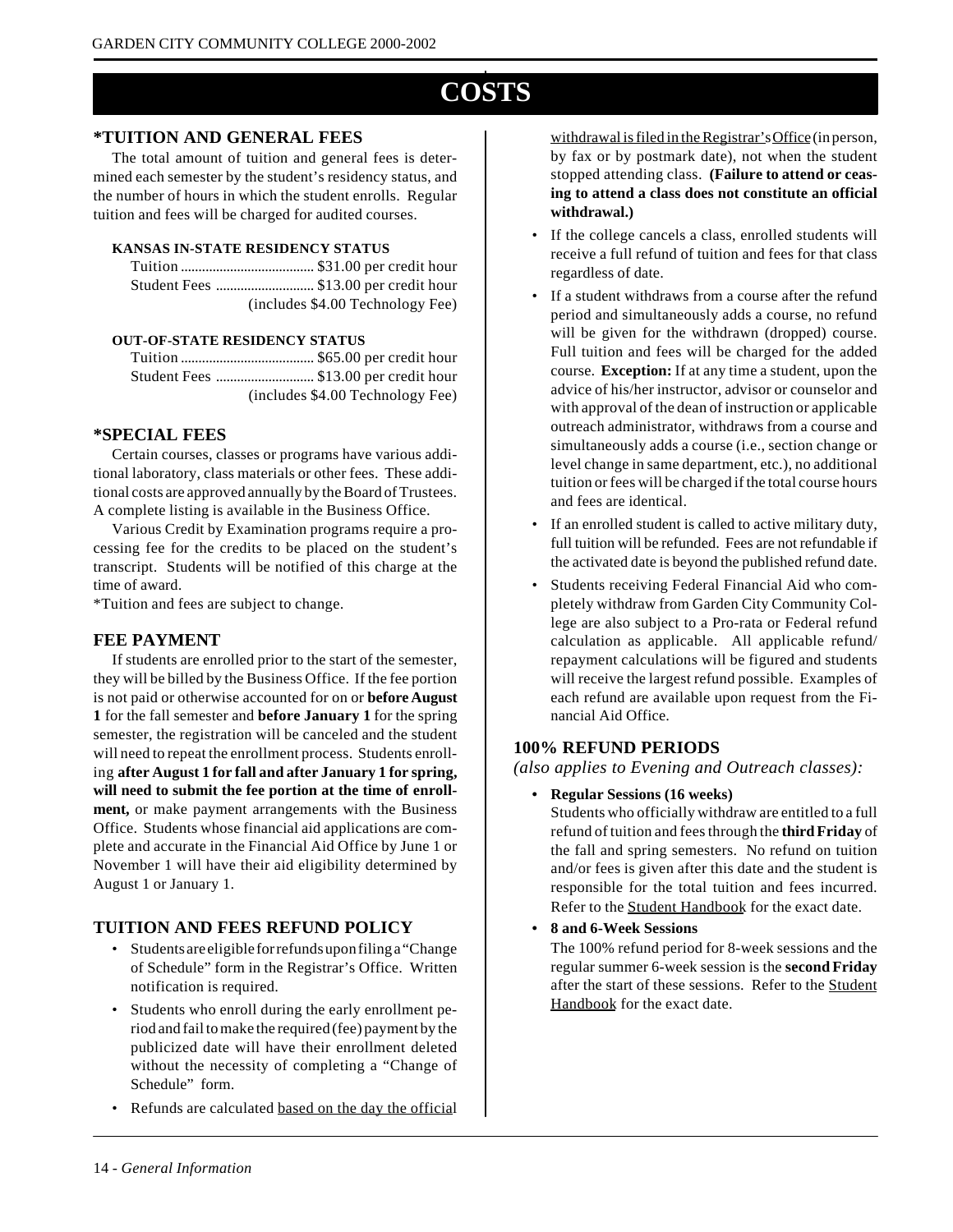#### **• Sessions Less Than 6-Weeks**

The 100% refund for classes less than 6 weeks in length is **prior** to the **third** class meeting.

For Business and Industry Institute (B&I) classes and American Management Association Extension Institute (AMA) classes, refer to brochures for refund policy and time periods.

**• Workshops and Seminar Refunds**

A request for refund for workshops and seminars (usually one week or less in length) will be honored if a written request is received in the Registrar's Office **five business days prior** to the beginning of the seminar/workshop. If a written request is not received **five** days prior, the student is responsible for all tuition and fees.

#### **REFUND APPEAL PROCEDURE**

- Students wishing to appeal their refund must complete a "Refund Appeal Request" form and return it with appropriate documentation to the Business Office **within one week** of the official withdrawal date.
- Ruling on the appeal will be determined by a committee consisting of representatives from the Business Office, Student Services and Instruction.
- The Business Office will notify the student, in writing, of the committee's decision.

In addition to GCCC's refund policy, all students receiving Federal (Title IV) Financial Aid are subject to a "Return of Title IV Funds" calculation. This calculation is required for students who completely withdraw on or before the 60% point of the semester. The "Return of Title IV Funds" calculation involves *only* the Federal Financial Aid portion of funds received by the student. It determines the amount of federal funds the student and GCCC are entitled to keep, based on how long the student was enrolled during the semester. *It is possible that GCCC and/or the student will owe federal funds back to the Department of Education regardless of the outcome of the GCCC institutional refund policy.*

#### **PAYMENT OF OBLIGATIONS**

Students are expected to make prompt payment of all college financial obligations, such as tuition and fees, housing, food, special fees, library fines and loans. Mastercard and VISA cards are accepted for payments. Parking and traffic fines are payable to the municipal court system.

• All existing financial obligations must be paid before enrollment will be allowed for the subsequent semester or summer session.

- If a student leaves the college with unpaid accounts, his/her academic records will be placed on hold and no academic transcripts will be issued until the account is cleared.
- Graduating students must clear all outstanding accounts before their diplomas will be issued.
- Holds will be placed on records of students who have defaulted on Federal Student Loans received while attending GCCC. No academic transcripts will be issued until the default status is resolved.
- To avoid registration delays a student, relying on financial aid to pay college costs, is responsible for contacting the Financial Aid Office and having all necessary forms and documentation completed **before** registration.

#### **RESIDENCE HALL COSTS**

 The Residence Hall Contract is a room and board contract.

 The cost includes actual room rent and food service for 19 meals per week. This amount is subject to change. Students interested in living in the Halls should telephone the Residential Life Office at (316) 276-9516 for current costs, contracts, payment plans available, and additional information.

#### **TEXTBOOK COSTS**

Full-time students can expect to pay at least \$300 per semester for textbooks. Textbooks may be purchased at the Broncbuster Bookstore. Students with financial aid in place at the beginning of each semester may purchase books with a book voucher issued by the Business Office.

#### **TRANSCRIPT FEES**

Students will be charged \$2 for each official transcript requested or \$5 for each faxed transcript. Transcripts will not be issued until payment is received. Transcripts will be sent by Federal Express only if an authorized account is provided, or if payment is made in advance to cover each transcript fee and actual express costs.

#### **RETURNED CHECK POLICY**

If a check made payable to the college is returned by a bank, for any reason, the student's records will be placed on hold until the financial obligations are paid. The student will be charged a returned check fee for each returned check.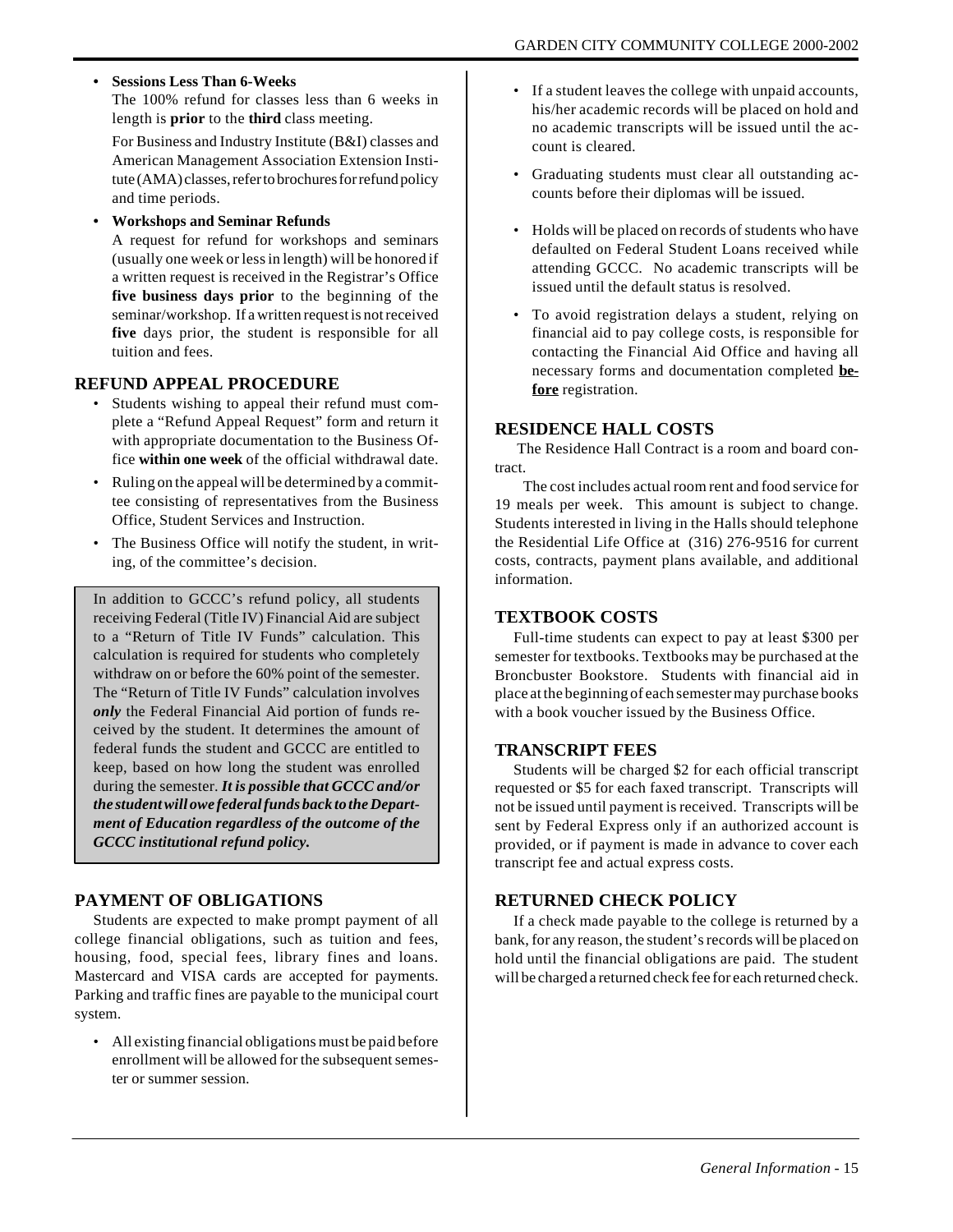## **FINANCIAL AID**

#### **GOAL & PHILOSOPHY**

The goal of Student Financial Aid is to provide access to post-secondary education for all students and to offer students a choice of institutions.

The philosophy of Student Financial Aid is that parents and students are primarily responsible for financing the student's education.

#### **SERVICES**

The Financial Aid Office is committed to helping Garden City Community College students reach their educational goals. Students may contact the office for answers to questions about applying for aid, receiving aid, and transferring aid to another college.

For specific information, contact the Financial Aid Office at (316) 276-9519.

#### **APPLICATION PROCESS**

To apply for Federal Student Financial Aid, students must submit the Free Application for Federal Student Aid (FAFSA). To complete their application, students must submit a Garden City Community College Student Information Form. The student's official high school transcript or GED and all college/university transcripts must be on file in the Admissions Office. If the applicant's Student Aid Report is selected for "verification," the student will be asked to provide additional documentation.

#### **STUDENT ELIGIBILITY REQUIREMENTS**

Students must meet the following requirements to be eligible to receive Student Financial Aid:

- Be a U.S. Citizen or eligible non-citizen.
- Have a high school diploma, GED, or demonstrate the ability to benefit from post-secondary education through a test approved by the U.S. Department of Education. Students cannot be concurrently enrolled in high school, including the alternative high school.
- Be enrolled as a regular student in an eligible program. A regular student is one who is enrolled in an institution to obtain a degree or certificate.
- Make satisfactory academic progress toward earning a degree or certificate.

#### **TYPES OF AID**

#### **U.S. Department of Education Federal Financial Aid**

**• Federal Pell Grant**

A Federal Pell Grant helps undergraduates pay for their education after high school. Pell Grants are need-based and, for those who qualify, provide a foundation of financial aid to which aid from other sources may be added. Unlike loans, grants generally do not have to be repaid.

**• Federal Supplemental Educational Opportunity Grant (FSEOG)**

The FSEOG is available to students who demonstrate exceptional need. Students must be eligible for Pell Grant to receive FSEOG. FSEOG is very limited at Garden City Community College, so students must apply early to receive full consideration for this award. FSEOG awards normally do not have to be repaid.

#### **• Federal Work-Study**

The Federal Work-Study Program provides part-time employment for students with financial need. Students work in college facilities earning minimum wage. **Garden City Community College also provides work-study opportunities to students who do not demonstrate financial need.**

#### **• Federal Stafford Loan**

A Stafford Loan is a low-interest loan made through lenders such as banks, credit unions, or savings and loans associations. These loans must be repaid.

#### **• Federal Plus Loan**

The PLUS Loan program allows parents to borrow to help pay for their student's education. Like Stafford Loans, PLUS Loans are borrowed from banks, credit unions or savings and loan associations, and must be repaid.

#### **GCCC Institutional Aid**

#### **• Scholarships**

Scholarships are awarded to students who demonstrate promise of outstanding achievement in their educational pursuits. Most scholarships require fulltime enrollment. Refer to the Financial Aid and Scholarship Handbook for complete information.

#### **• Grant-in-Aid Awards**

Grant-In-Aid awards are available through various departments on campus. Grant-In-Aid award amounts vary but are usually limited to a maximum of tuition and book charges.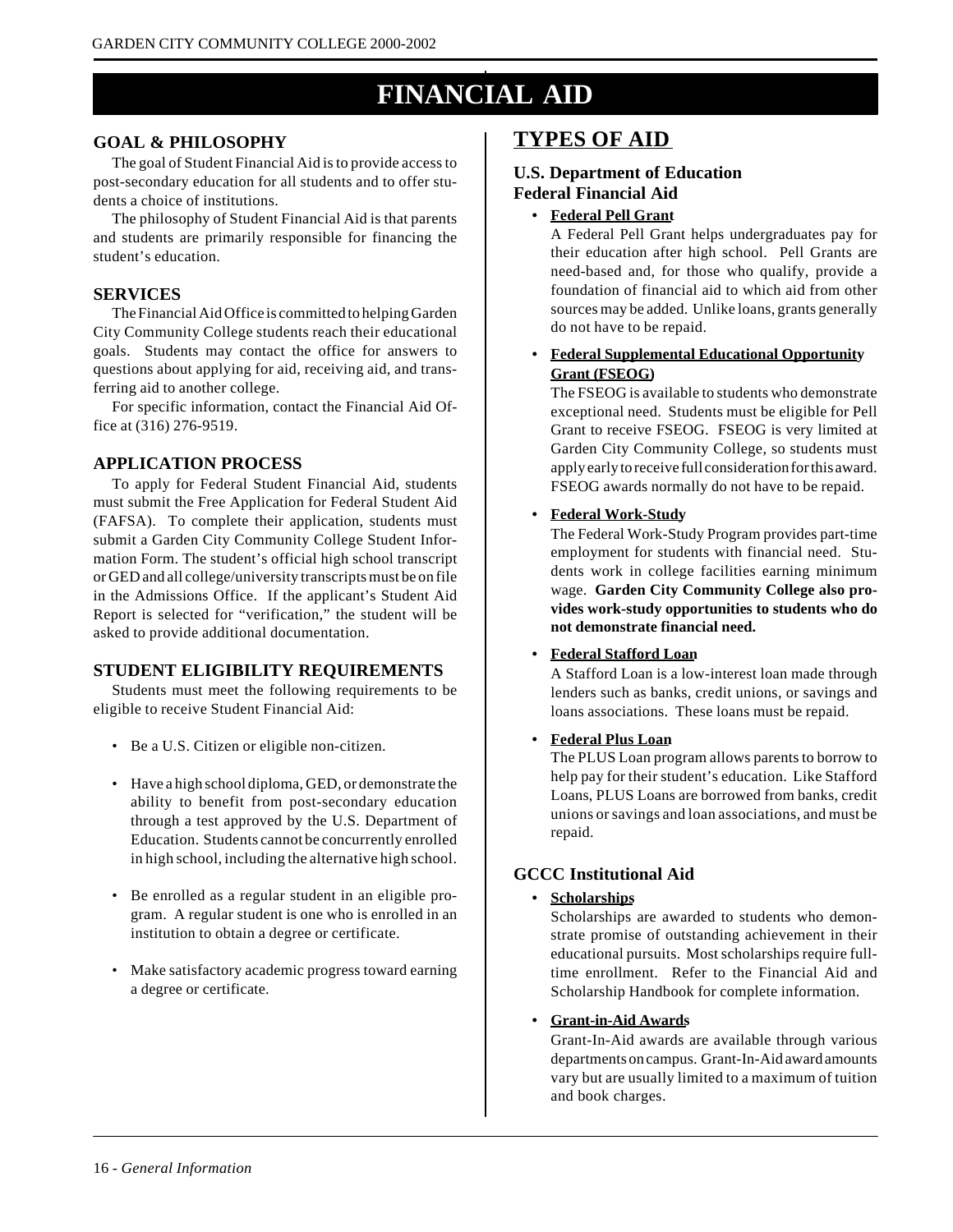#### **Additional Financial Aid Assistance**

**• Veterans Administration Benefits** Veterans, spouses, and children of disabled or deceased veterans may qualify for special education benefits. Students should contact their local Veteran's Administration Office for further information.

#### **• Vocational Rehabilitation**

Students with physical or emotional disabilities may qualify for special assistance. Students should contact the Division of Vocational Rehabilitation, Department of Social and Rehabilitation Services in their area.

#### **• Job Training Partnership Act (JTPA)**

Students meeting guidelines based on income, hours in class per week, and employability may qualify for assistance through JTPA. A JTPA representative is available at the Job Service Center.

#### **• KanWork**

Students meeting Social and Rehabilitation Services guidelines for state aid may qualify for assistance through KanWork. Students should contact the SRS office for further information.

### **SATISFACTORY ACADEMIC PROGRESS POLICY**

Federal regulations require that a student must be making "satisfactory academic progress" toward a degree or transfer program leading to a bachelor's degree to be eligible to receive federal financial aid.

Satisfactory academic progress is evaluated for each student requesting financial assistance at Garden City Community College based on a review of all academic transcripts. Enrollment periods and transfer hours that were completed during a term in which financial aid was not received are included in the calculation.

Academic progress standards are evaluated prior to packaging a student's initial award and following each semester during which a student received federal financial aid. Official academic transcripts from all previously attended postsecondary institutions must be on file at GCCC before an initial financial aid award will be made.

Enrollment in 12 or more credit hours constitutes fulltime; 9-11 credit hours constitutes three-quarter time; 6-8 credit hours constitutes half-time; and 3-5 credit hours constitutes less-than half-time enrollment for financial aid purposes. Student classification for the summer term is the same as during a semester.

#### **Satisfactory Academic Progress Standards To maintain satisfactory academic progress, students must meet the following:**

|                                                         |                       | <b>Associate Degree must</b> |  |  |  |
|---------------------------------------------------------|-----------------------|------------------------------|--|--|--|
| If enrolled in:                                         | <b>Must complete:</b> | be completed within:         |  |  |  |
| 12 or more cr. hrs. 11 hours minimum                    |                       | 6 semesters                  |  |  |  |
| 9-11 credit hours                                       | 8 hours minimum       | 8 semesters                  |  |  |  |
| 6-8 credit hours                                        | 5 hours minimum       | 12 semesters                 |  |  |  |
| 3-5 credit hours                                        | 3 hours minimum       | 22 semesters                 |  |  |  |
| All students must maintain a minimum 2.0 cumulative GPA |                       |                              |  |  |  |

Hours attempted and/or completed at all previous institutions will be included in the evaluation and toward the maximum time-frame to complete a degree.

#### **Financial Aid Probation**

- Students who do not meet the satisfactory academic progress standards as stated above will be placed on **Financial Aid Probation** for the following semester.
- Students may be on **Financial Aid Probation** during their first semester at GCCC if their transfer hours do not meet the minimum guidelines.
- Students who are on **Financial Aid Probation** must meet the requirements for good academic standing during their probationary semester, or they will be placed on **Financial Aid Denial**.
- Students who meet the requirements for hours completed during their probationary semester, but are unable to raise their cumulative GPA to 2.0 in one semester, must have a semester GPA of above a 2.0 to remain on **Financial Aid Probation**.

#### **Financial Aid Denial**

- Students on **Financial Aid Denial** are not eligible to receive federal financial aid.
- Students who fail to meet the requirements outlined above while on **Financial Aid Probation** will be placed on **Financial Aid Denial**.
- Full-time students who successfully complete less than 7 credit hours; three-quarter time students who successfully complete less than 5 credit hours; halftime students who successfully complete less than 4 credit hours and less-than-half-time students who successfully complete less than 2 hours will automatically be placed on **Financial Aid Denial** with no probationary period.
- Students who have attended more than the maximum number of semesters, including semesters at other institutions will be placed on **Financial Aid Denial**. Students in this category may only continue receiving financial aid for specific courses needed to complete their degree. Verification of required courses must come from the student's advisor.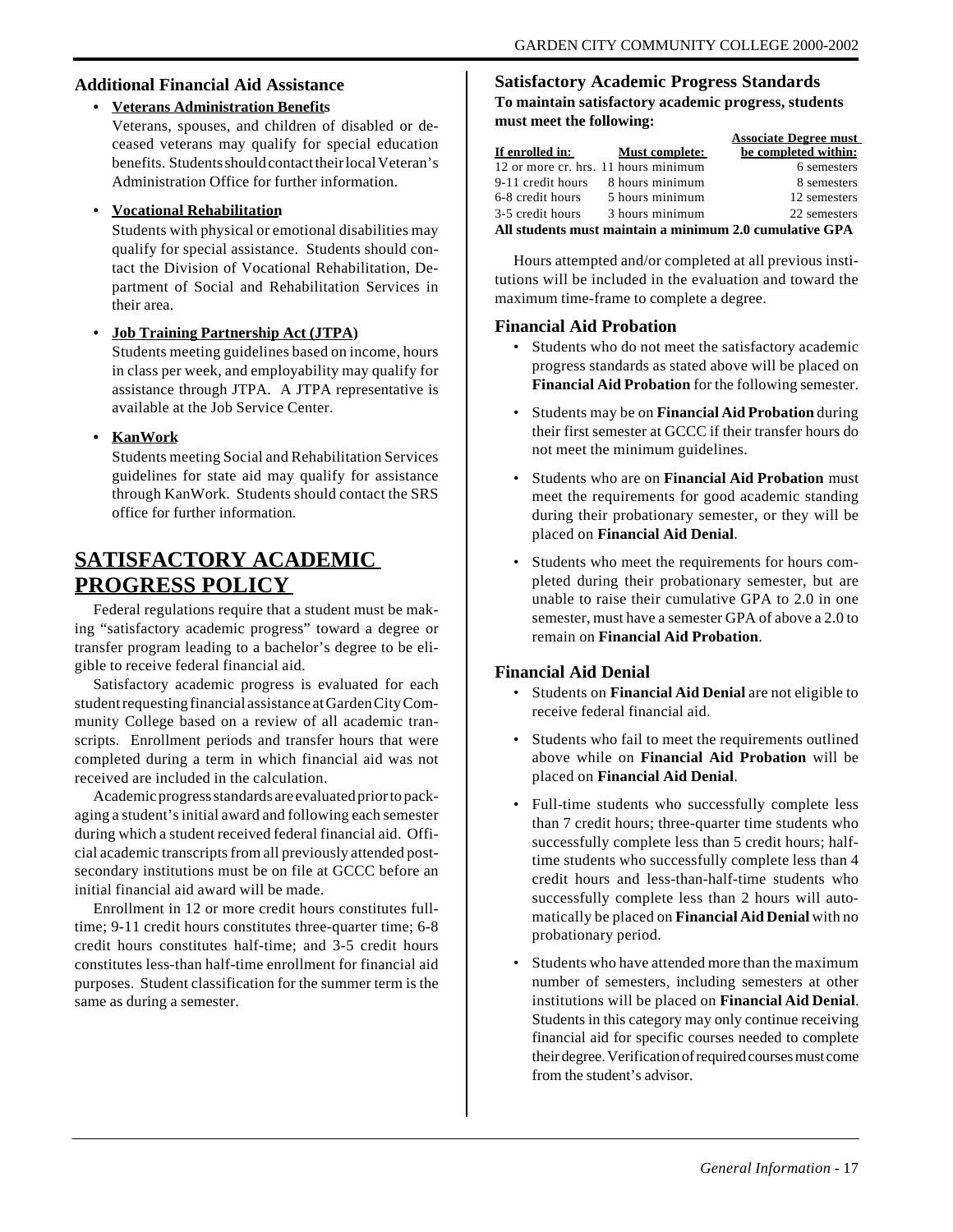- Students who have completed 72 credit hours will be placed on **Financial Aid Denial**. Students in this category may only continue receiving financial aid for specific courses needed to complete their degree. Verification of required courses must come from the student's advisor.
- Students who have attempted 96 credit hours will be placed on **Financial Aid Denial**. Students in this category may only continue receiving financial aid for specific courses needed to complete their degree. Verification of required courses must come from the student's advisor.

**Note:** Students who have completed an Associate Degree or beyond are no longer eligible for financial aid. Exceptions may be made on a case-by-case basis when additional hours are required to establish, maintain, or renew professional certification, or for other unusual circumstances as per the discretion of the Director of Financial Aid. Second Associate Degrees will not normally constitute a special circumstance.

#### **Reinstatement of Financial Aid**

Students who have been placed on **Financial Aid Denial** have the right to appeal if they have extenuating circumstances that warrant an exception to the policy. Students must follow the appeal process as outlined.

Students who do not appeal or whose appeal is denied must complete a minimum of twelve (12) credit hours (halftime students or less-than half-time students must complete a minimum of six (6) credit hours) **at their own expense and attain a minimum 2.0 GPA**. Students who meet this requirement will have their financial aid reinstated **upon written request.** If their cumulative GPA is below the required 2.0, students will be reinstated on **Financial Aid Probation** upon their written request for reinstatement.

#### **Appeal Process**

An appeal process is available to any student placed on **Financial Aid Denial**. During the appeal process, a student is allowed to enroll in GCCC, if he or she meets all requirements for admission or re-admission. However, the student is responsible for paying all direct educational costs (tuition, fees, books, residence hall fees) at the time of enrollment. All appeals must be made in writing and submitted in compliance with the requirements shown below.

To make an appeal the student must take the following steps:

1. **File an "Appeal of Financial Aid Denial" form** (available at the Financial Aid Office) **by the first day of class for the semester of enrollment following the denial.** The form should explain specific mitigating circumstances which prevented the student from main-

taining Satisfactory Academic Progress and should include supporting statements and documentation from appropriate sources (i.e. physician, academic advisor, employer). The appeal should also include steps taken to insure that the circumstances will not be repeated. The Director of Financial Aid will make a decision regarding the Appeal and notify the student of the decision within one week following the deadline to appeal.

- 2. If the appeal is denied by the Director of Financial Aid, the student may continue the appeal process by filing a written appeal with the Dean of Student Services within two school days of notification of denial of appeal by the Director of Financial Aid. The Dean of Student Services will forward the appeal to the Scholarship and Academic Review Committee.
- 3. The Scholarship and Academic Review Committee will hold a hearing on the appeal within one week of receipt of the referral. The Committee will notify the student of the hearing date, time, and place. This notification will be given at least two school days in advance, and the student must be present at such hearing. Student's failure to appear at the hearing waives the student's right to appeal. The committee shall either (1) uphold the decision or (2) recommend that the decision be modified.
- 4. The student, the dean, or the Director of Financial Aid may appeal the decision of the Scholarship and Academic Review Committee. This request for appeal must be made in writing to the College President within three school days after the Committee has made its decision.

If the appeal is denied, the student remains on **Financial Aid Denial**. If the appeal is granted, the student will be placed on **Financial Aid Probation**. The President of Garden City Community College, or his appointee, shall have final jurisdiction on academic progress appeals for financial aid recipients.

If the appeal is denied or the student does not submit an appeal within the above deadline, the student must complete a minimum of twelve credit hours with a minimum 2.0 GPA before the student will be allowed to request a reinstatement. If the student received a denial notification for a semester in which they were enrolled half-time or less, a minimum of six credit hours with a minimum 2.0 GPA must be completed before the student may request a reinstatement.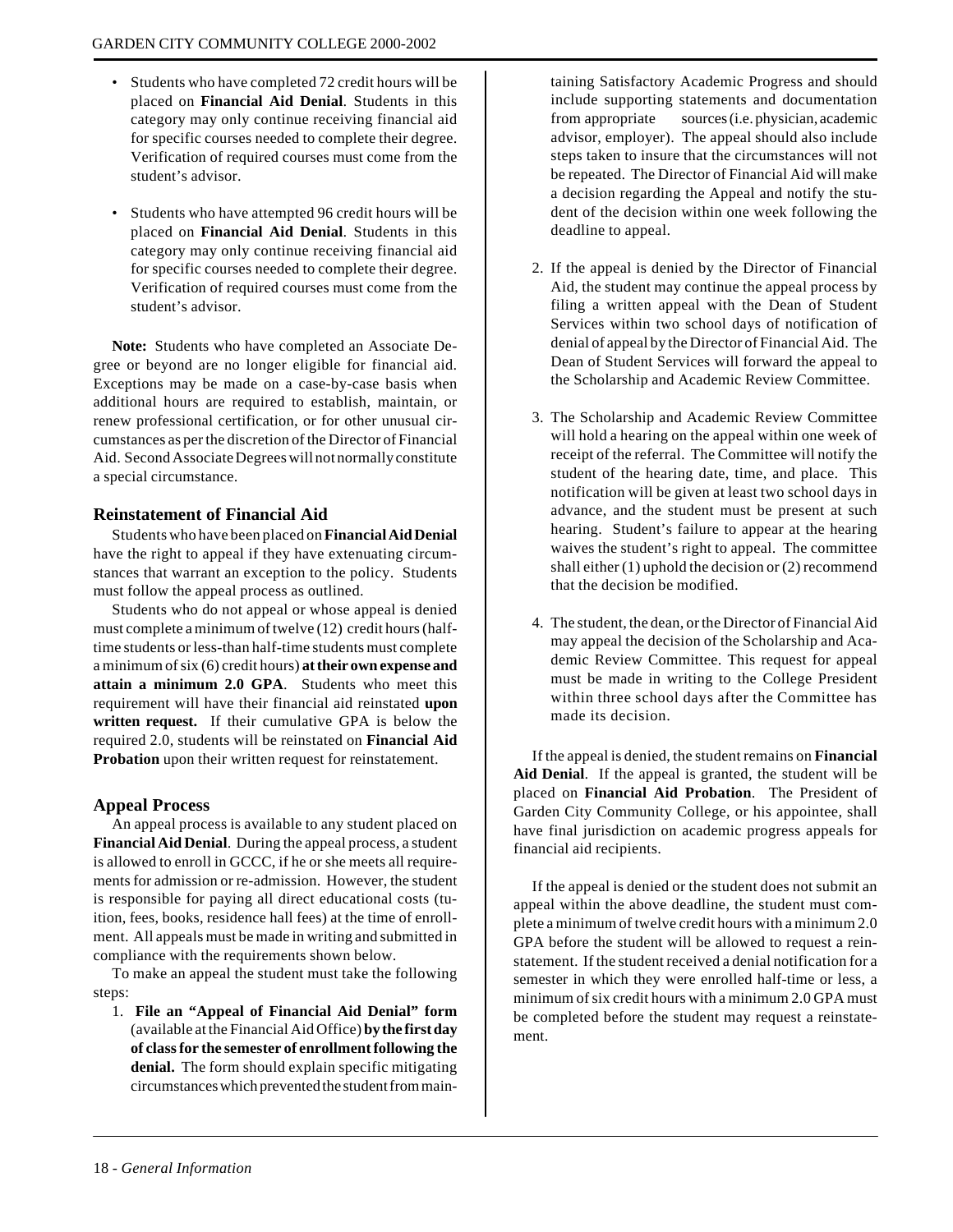## **ACADEMIC & STUDENT POLICIES AND PROCEDURES**

#### **THE STUDENT AND ACADEMIC DECISIONS**

Academic decisions are made by faculty members, division directors and deans. If a student believes that an academic decision is unfair, he/she may meet with the above personnel who will review the student's complaint and render a final decision.

#### **ACADEMIC ETHICS**

GCCC assumes that all students are enrolled to learn, and expects each individual to function as an ethical student. Integrity in the classroom is a definite expectation. Therefore, any cheating is at variance with the purposes of both the student and the institution. Any student dishonesty detected in a course (including during examinations or in submitting plagiarized materials) will result in the student receiving no credit for the examination, written work or quiz, and may result in an F grade, suspension and/or dismissal from the course. A violation of academic integrity includes:

- 1. Cheating on examinations, written quizzes, and other written work.
- 2. Plagiarism, which is defined as the use of another's written work without recognition/citation, the use of another student's work, the purchase and/or use of a paper that has already been prepared, the borrowing of an idea or phrase or the paraphrasing and/or summarizing of an idea without proper documentation.
- 3. Giving assistance to another person during an examination.
- 4. Falsification of an academic record.
- 5. Obtaining or attempting to obtain copies of a noncirculated examination or examination questions.

#### **STUDENT RESPONSIBILITIES**

Those enrolling for college work at GCCC are considered adults and expected to assume responsibility for the following: 1. Planning a semester schedule or course of study and completion of all course requirements. Instructors, counselors, and administrators will give advice. The college catalog and supplementary bulletins are authoritative sources of information on academic matters. 2. Voluntary consultation with counselors on adjustment difficulties, vocational and professional aptitude and planning, as well as personal problems pertaining to a college career. 3. Attending classes regularly. 4. Observance of all college regulations as specified in the college catalog, the Student Handbook, the Residential Life Handbook, the Student Athlete Handbook and other information bulletins.

#### **UPDATING STUDENT INFORMATION**

Students needing to change their recorded information including name, address, or social security number must complete a "Student Data Change Form" at the Registrar's Office. Changing a name requires a copy of a marriage certificate or court order. Changing an erroneously reported social security number requires a copy of the official social security card.

#### **ADVANCED STANDING CREDIT**

Advanced standing implies that credit will be granted for specific courses in which certain requirements or standards have been satisfactorily completed from external sources. These external sources may include: **proficiency examinations, military credits, national standardized examinations, Kansas Vocational Technical Schools, competency based programs, correspondence courses, and departmental course challenges.** A maximum of 30 credit hours may be accepted by this method. (Credits transferred from regionally accredited universities/colleges are excluded from this classification; however, the total hours applicable to fulfilling degree requirements from advanced standing and/or transfer cannot exceed 48 semester hours.) Advanced standing credit will not count for the 16 credit hour residency requirement. All external credit requests must be evaluated and approved by the College Registrar. The source will also be listed on the transcript.

In most cases, a processing fee is required and the student will be notified at the time of evaluation the amount of the charge. Credit will not be awarded if:

- 1. A student has previously received a grade in the course.
- 2. A student has previously received a grade in a higher content level course.
- 3. A student has been awarded credit through other nontraditional programs in areas containing the same content.

The Credit by Examination Program is administered through the Salmans Advising Center, located in the Saffell Library.

#### **AP and CLEP Examinations**

Credit will be granted for students presenting scores of 3, 4 or 5 on the College Entrance Examination Board Advanced Placement Tests (CEEB-AP) and scores at or above 50% on the College Level Examination Program (CLEP) Subject Examinations. Credit for Non-Traditional Education Support (DANTES) examinations may also be accepted. General Examinations in the Humanities and Social Science areas may be accepted for the A.A.S. degree only. Natural Science exams will not satisfy laboratory science requirements. For specific information, contact the counselors (located in the Saffell Library).

#### **Competency-Based Credits**

Competency-Based Credit, for previous experience, may be arranged through the appropriate corresponding program director at GCCC.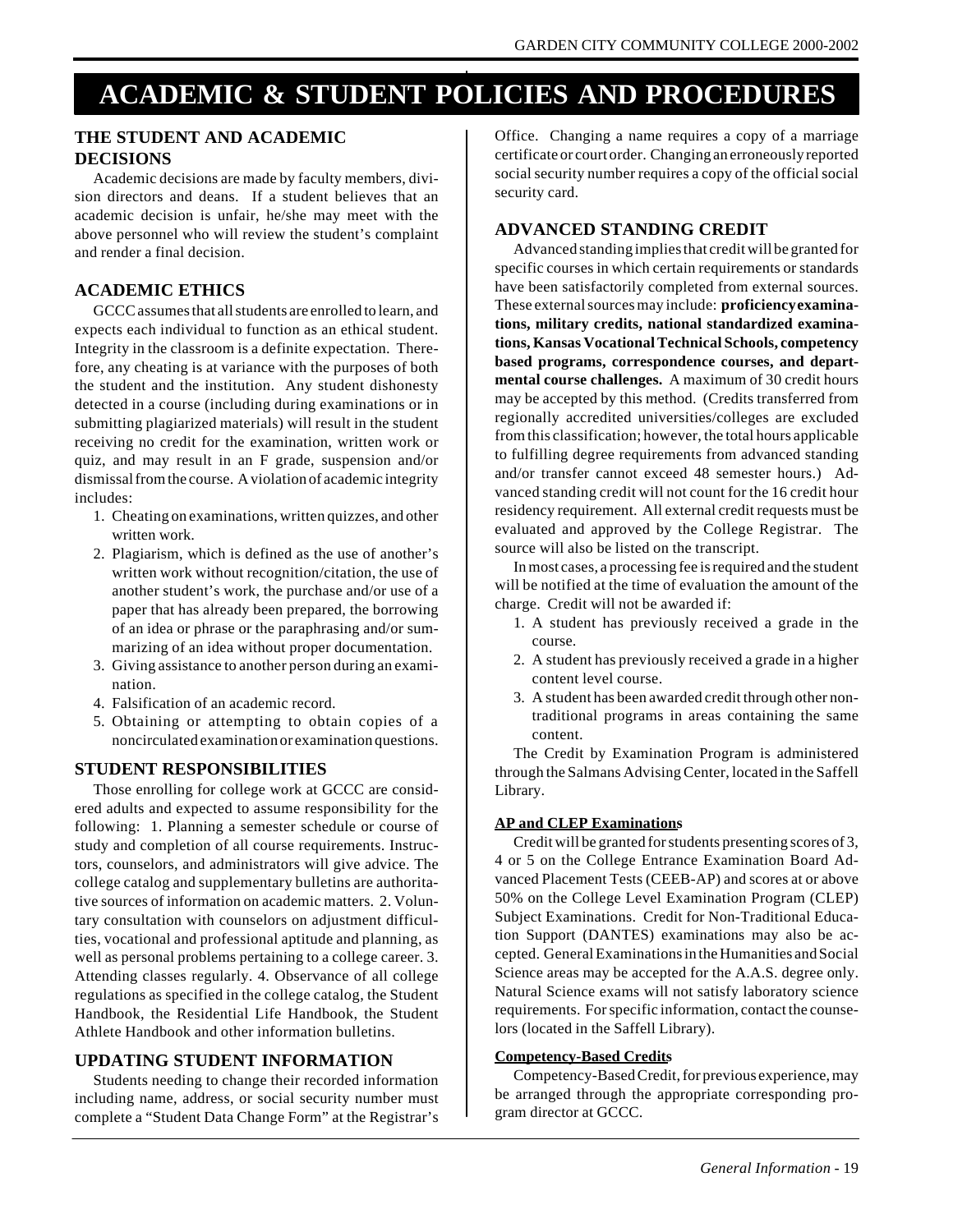#### **Departmental Course Challenges**

In courses where a comprehensive examination is available, credit may be granted if a satisfactory level of achievement is demonstrated (with competencies of at least a C grade). Students **cannot** receive credit by examination to repeat or to replace a previously earned course grade listed on the transcript, **nor** may they receive credit for a lower level course than one previously enrolled and shown on the transcript. A fee is charged for all comprehensive course challenge examinations.

A student wishing to apply for credit by examination in courses not available through the CLEP route should petition the director of the college division where the course is offered. If permission is granted, the director or his/her designee will administer a comprehensive final examination for that class. If the student passes the examination with a grade of "C" or better, the division director will forward that information and credit recommendation to the Registrar. A grade of "CR" after completion of 12 GCCC credits will be entered on the transcript and a fee will be assessed.

#### **Military Credits**

Students who have previously served in any branch of the U.S. Military Services may receive credit for their military training, education and experience. All military evaluations are based on the recommendations of the American Council on Education (ACE). Physical education credit is generally awarded in addition to those courses applicable to the student's chosen major of study. In no case will credit be granted for non-existing GCCC-equivalent courses. Students desiring credit should submit a DD214 or its equivalent to the Registrar.

Those students who are currently or were previously in the Army/Army National Guard should request a copy of their Army/American Council on Education Registry Transcript (AARTS) be sent to the college Registrar. Request forms are available from that office. U.S. Air Force enlisted or formerly enlisted personnel must request an official copy of their Community College of the Air Force transcript be sent to the Admissions Office. The Navy also provides college credit recommendation transcripts.

#### **Tech-Prep (2+2)**

The Tech-Prep (2+2) program combines a common core or foundation of applied academics, including math, science and communications, with specific high school vocational-technical or other academic courses and advanced technical courses at GCCC. Beginning no later than the junior year in high school, students may select a tech-prep focus and continue for four years in a structured and closely coordinated program that continues through the completion of an Associate in Applied Science degree at GCCC.

Some selected high school courses have been articulated with courses offered by GCCC to enable students to advance to higher level courses at the college. Participating high schools may award credit toward high school graduation to students who demonstrate sufficient competency in these college level courses. Individuals who are interested in details should make specific inquiries to the college.

GCCC equivalency credit for high school articulated course work must be applied for within one year of the date of graduation from high school and the student must enroll at GCCC.

The procedure is as follows:

- 1. The student must complete the equivalency credit application form.
- 2. The student must submit the course competency profile documenting the level of skill proficiency as evaluated by the high school instructor.
- 3. The student must submit documentation that he/she has completed all evaluation procedures defined in the articulation agreement.
- 4. The student application will be reviewed by the appropriate GCCC Tech Prep instructor to determine if an appropriate level of competency has been attained and will accept or reject the application for equivalency credit.
- 5. GCCC transcript credit, but no grade, will be awarded for the approved high school course work.
- 6. A processing fee of \$10.00 will be assessed.

#### **Finney County Learning System Centers of Excellence**

The Finney County Learning System combines a common core or foundation of college technical courses with applied academics, including math, science and communications. Adult participants, or those who have attained junior status in high school may apply for admission to a FCLS Center of Excellence and continue in a structured and closely coordinated program that leads to the completion of an Associate in Applied Science degree at GCCC.

#### **Student Placement**

- High school students who wish to enter a Center of Excellence must: be of junior status prior to seeking admission; have successfully completed Algebra I and Geometry or the equivalent; and must have successfully completed English I and English II.
- Students 19 years of age and older who wish to enter a Center of Excellence must: demonstrate through the COMPASS Test competent skills in math, equivalent to Algebra I and II and Geometry; and communication skills which demonstrate competency for enrollment in English Composition I.
- In programs where mechanical ability is necessary, students will be required to take a mechanical ability test.
- A Center of Excellence application must be completed through the counseling ceter at the high school or community college.
- Pre-requisite course work, recommendation, and test results will be considered in the admission of students into the Center of Excellence.
- Applicants will participate in an interview.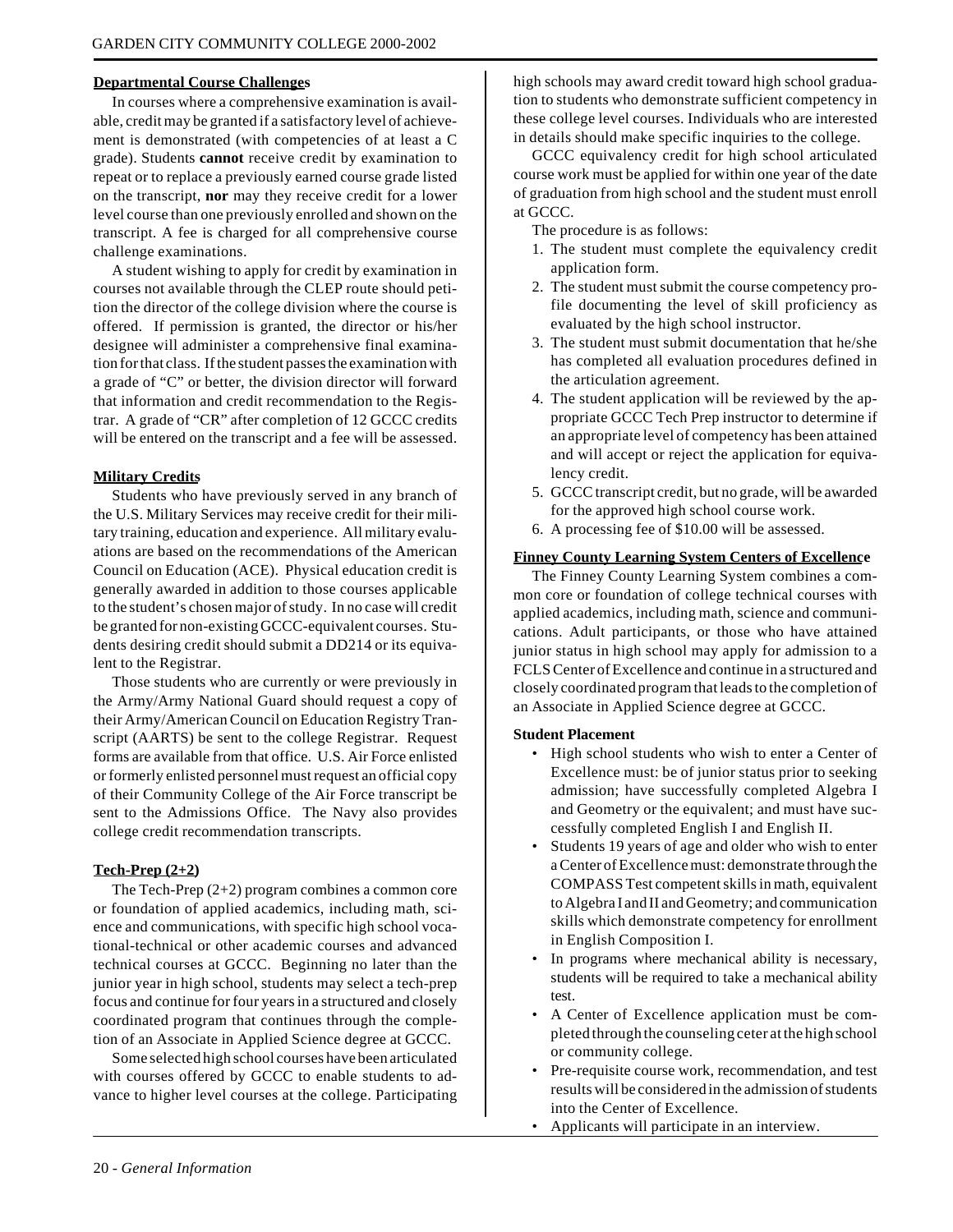• Applicants will be notified in wiriting of admission acceptance/denial and reason why.

#### **Vocational Courses from Kansas Area Vo-Tech Schools**

- 1. Kansas community colleges will accept all Kansas Board of Regents approved postsecondary area vocational-technical school program credits for evaluation and transfer as credit toward the Associate in Applied Science degree.
- 2. Former students of Kansas area vocational-technical schools must be enrolled in the community college and successfully complete 12 hours with the community college before the evaluated hours will be recorded on the college transcript.
- 3. All Kansas area vocational-technical school programs must be divided into courses or units and documented on a transcript for transfer evaluation purposes.
- 4. Credit hour conversion of courses completed in the Kansas area vocational-technical schools are based on the same requirements Kansas community colleges currently use in determining credit hours for a course.
	- a. 750 minutes lecture 1 credit hour
	- b. 1,350 minutes lab 1 credit hour

These are minimum requirements and may be exceeded.

5. Not more than 75 percent of the Associate in Applied Science degree credit hours shall be in the technical area. At least 25 percent of the total program hours shall be in the general education area. Students must, in addition, meet the graduation requirements for the Associate in Applied Science degree for the individual community college. (KSBE-1987)

#### **Completed Vocational Programs**

Credit may be granted for approved area vocationaltechnical school students upon program completion. After successfully completing 12 hours with GCCC, the evaluated hours will be recorded on the college transcript. Students with 1080 hour programs (9 months) are eligible for 32 hours credit. Students with 2160 hour programs (2 years) are eligible for 48 hours credit. In each case, students are required to complete the 18 hour General Education requirements for the A.A.S. degree from GCCC. Courses of study with less than 1080 hours are not eligible for block credit award. All credits will be listed with "CR" grade designation.

#### **Correspondence Study Credits**

Correspondence Study courses will be accepted for equivalent GCCC courses provided they were received from regionally accredited study programs. Such course work in Kansas is provided through the University of Kansas Division of Continuing Education. Enrollment in and completion of all correspondence classes is handled through this K.U. Division. Transcripts of all completed course work should be requested and sent to GCCC's Admissions Office. Enrollment forms and additional information are available from the counselors (located in the Library).

#### **Other External Credits**

Other external programs of study may be available for conversion to college credits if such programs are recommended for credit by a recognized agency such as the American Council on Education or The National Program on Noncollegiate Sponsored Instruction. Students interested in potential credit should contact the Registrar.

#### **ATTENDANCE**

Students are expected to be regular and punctual in attendance of all classes. Regular class attendance is necessary for student success. Excuses for absences are not issued. The college will inform instructors of special circumstances which make an absence necessary. There is no officially recognized system allowing a certain number of absences before a student's grade is affected. Those representing the college in any capacity necessitating absence from class should obtain assignments from instructors and submit them upon return to the campus. Instructors will be provided lists of participants in college activities.

#### **EXAMINATIONS**

Students absent on the day of an announced examination may be permitted to make up the examination at the discretion of the instructor. Final examinations at the close of each semester are college requirements for all students. In case of an emergency such as bereavement or hospitalization, a student may be permitted to deviate from the announced schedule of examinations with permission from the appropriate dean. The academic calendar for the entire year is printed in the calendar section of this catalog as well as in each semester's Schedule of Courses. Students should refer to the schedule prior to making travel arrangements so that there will be  $\underline{no}$  conflict with the final examinations schedule.

#### **GRADING SYSTEM**

Grades are reported to the office of the Registrar at midsemester and at the end of each semester. Grades are reported by letter only. No plus or minus values are recorded. The scale of grades and grade points is as follows:

| <b>GRADE</b> | <b>GRADE POINTS PER HOUR</b>                     |
|--------------|--------------------------------------------------|
|              |                                                  |
|              |                                                  |
|              |                                                  |
|              |                                                  |
|              |                                                  |
|              | P (Passing - Credit only, not computed in GPA) 0 |
|              |                                                  |
|              |                                                  |
|              |                                                  |
|              |                                                  |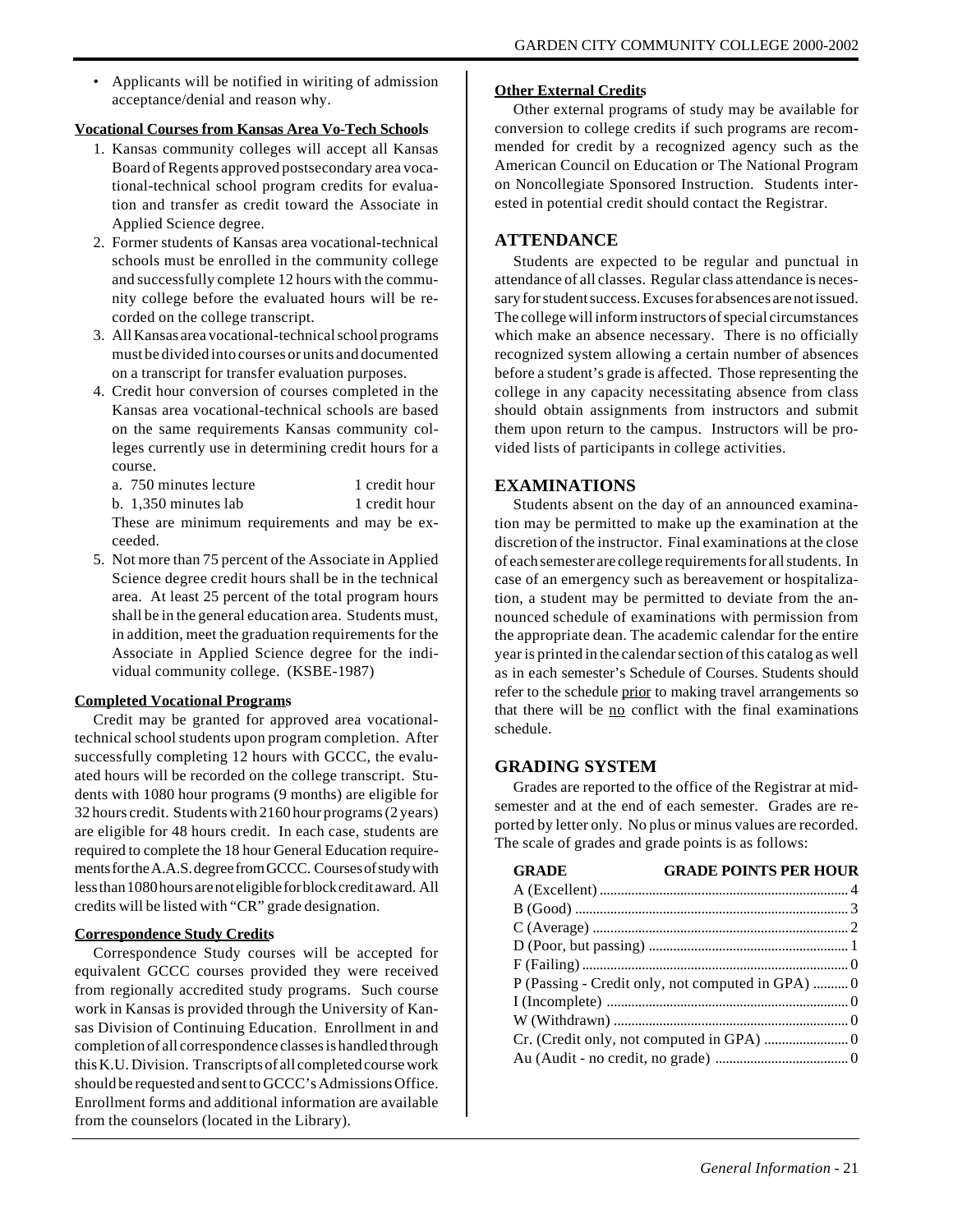#### **CREDIT/PASS GRADES**

A "CR" or "P" grade indicates that the student has received credit for the course, but the grade is not calculated in the grade point average. The hours do count for graduation. A "CR" grade is assigned for credit in courses for which no letter grade is given such as seminars, workshops or other similar learning experiences. Credit by examination program credits are usually designated by this notation.

#### **PASS/FAIL POLICY**

Students may enroll in certain courses under the Pass/ Fail option. Under this option, an earned grade of A, B, C or D will be recorded on the transcript as a "P"; a grade of F will be recorded as an F. "P" grades will not be counted in calculating grade point averages, but F grades will be counted in the calculation.

The following conditions apply to students choosing this option:

- Courses which **cannot** be taken Pass/Fail:
	- 1. General education requirements, with the exception of Physical Education (activity courses). 2. Courses required in the major field of study.
- Advisor approval is required before a student chooses the Pass/Fail option.
- A student must indicate the Pass/Fail option at the time of registration and the option **cannot** be changed once the class begins.
- A course originally completed under the Pass/Fail option cannot later be converted to a grade.
- A student may enroll in only one Pass/Fail course per semester.

**Note:** Some university/colleges, scholarship committees and honor societies do not accept the Pass/Fail grading system when computing grade point averages and may convert grades of "P" and "CR" to a letter grade of "C" or in some other way penalize the student.

#### **INCOMPLETE GRADES**

Due to extenuating circumstances, if a student has not completed all the requirements of a course the instructor may issue an incomplete (I) grade at the end of the semester, giving the student additional time to complete the requirements. The instructor will not automatically record an incomplete; **the student must petition the instructor before the end of final examinations. A contract for an Incomplete Grade, available from the Registrar's Office, is required.**

The student and the instructor must agree on conditions by which the requirements will be met and the contract for an incomplete "I" grade must be completed and attached to the instructor's final grade sheet. The instructor must issue a Change of Grade Request form before the "I" grade can be removed and a letter grade entered on the transcript. The "I" grades will be converted to "F" grades if requirements have not been met by the Friday prior to finals week of the following semester.

#### **REPETITION OF COURSES**

**Repeating a course taken at GCCC**, for which credit has already been earned, will cancel the grade and the credit previously awarded for that course; however, a record of the prior course will continue to appear on the transcript. Only the grade and credit from the most recent repeat of the course will be used when computing the grade point averages. When a student has withdrawn from a repeated course, the transcript entry indicates "W" and the most recent letter grade (A,B,C,D,F) is used for the GPA calculation. **If a course taken at another institution is repeated at GCCC, the grades wil be averaged, not cancelled, to compute the GPA calculations.**

#### **GRADE CHANGES**

Grade change forms are submitted directly to the Registrar's Office by the instructor who taught the course. A failing grade will not be changed to a passing grade without the signature of the appropriate dean. The student will receive a copy of the grade change form as notification that the process has been completed.

Grade change and withdrawal appeals must be submitted to the Registrar's Office **within one semester of the student's intitial enrollment in the course.**

#### **GRADE APPEALS POLICY**

Students wishing to appeal a grade received should first meet with the instructor who issued the grade. If the student does not feel that the matter was resolved satisfactorily, the student may consult with the appropriate division chair in an attempt to resolve the matter. If the student still feels that the grade is in error, he/she may request a meeting with the appropriate dean. The dean's decision is final in the appeals process.

#### **ACADEMIC PROBATION/DISMISSAL**

Students enrolled in six or more credit hours, whose semester grade point average falls below 1.5 will be placed on academic probation. This is a warning that the individual's performance is below that necessary for satisfactory academic progress. To avoid dismissal, the student's semester grade point average must be a minimum of 1.5 at the conclusion of the next enrolled semester.

Students dismissed from the GCCC for academic reasons may not re-enroll without permission of the Academic Review Committee. This policy also applies to those dismissed from other colleges who wish to transfer to GCCC. (Refer to Academic Readmission for process.)

#### **ACADEMIC READMISSION**

The Academic Review Committee shall schedule a hearing for a dismissed student only after the student has presented the following information to the Dean of Student Services: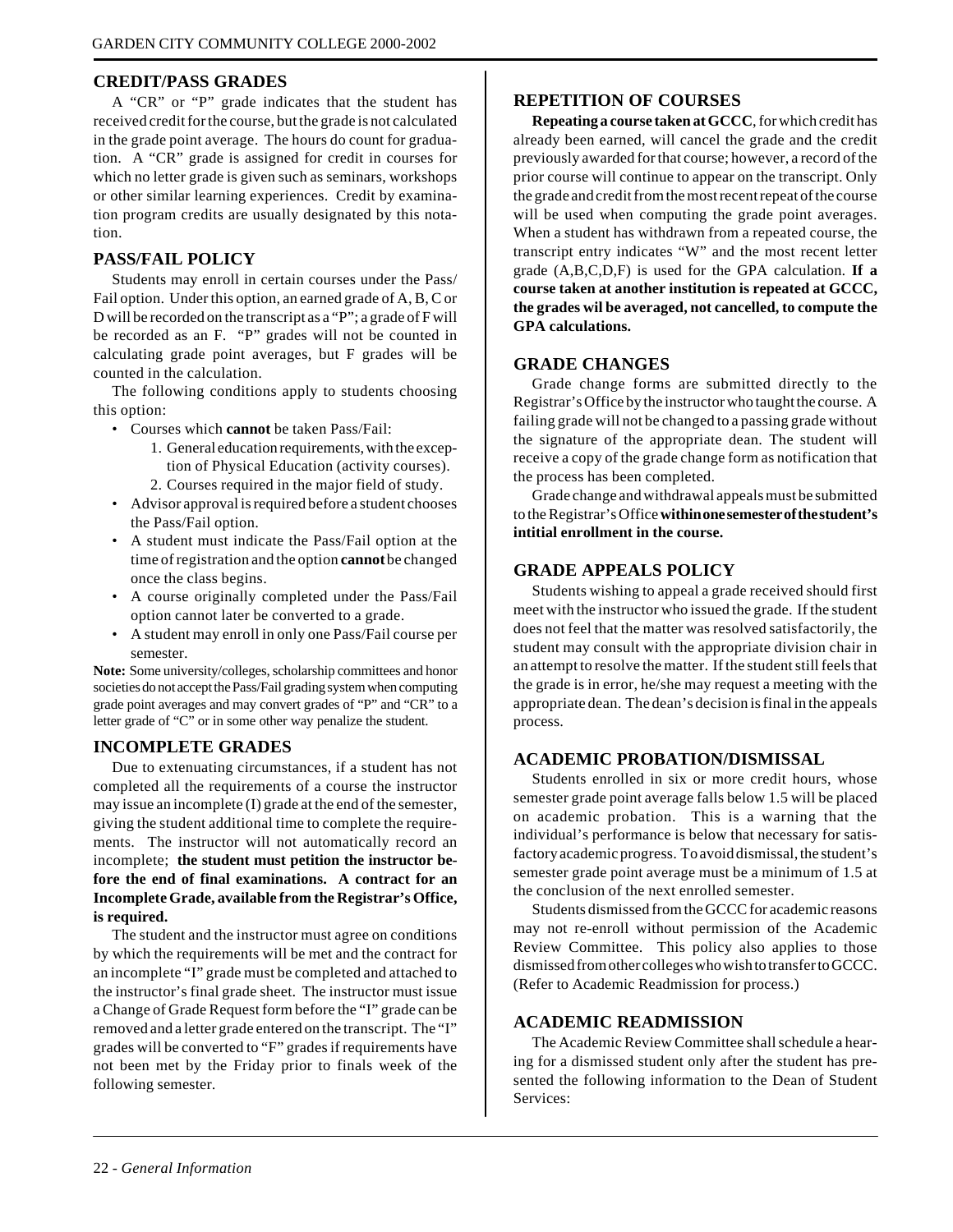- 1. A letter of application stating reasons for dismissal and conditions which indicate a plan for improvement.
- 2. College transcript(s).
- 3. Three letters of recommendation mailed directly to the Dean of Student Services. Two (2) of the three (3) letters **must** come from the following sources:
	- •Work supervisor
	- •College Faculty or Staff
	- •Counselor

The items listed above must be in the office of the Dean of Student Services by the deadline date specified in the Academic Dismissal Letter. Students permitted to re-enroll after academic dismissal must follow the conditions set by the Academic Review Committee.

If a student does not appeal or is denied readmission for one semester, he/she has the right to appeal at a future date. The appeal process must be completed by the deadline date specified for the semester in which the student wishes to enroll. The student seeking readmission to the College at a future date is solely responsible for knowing and meeting deadlines for the subsequent appeal.

Students transferring from another college are reminded that enrollment is not official until all records are complete and in the Admissions Office.

The complete Academic Review Process is published in the Student Handbook.

#### **ACADEMIC RENEWAL**

The college permits students to petition for academic renewal on one semester's course work completed at least five years prior to current enrollment. This permits a new start without the handicap of that semester's academic record. A student eligible for consideration may apply for Academic Renewal by petitioning the Registrar's Office according to the following guidelines:

- 1. Course work at Garden City Community College must have been taken five or more years prior to petitioning for renewal. **None** of the credits completed in the semester for which renewal is petitioned will count toward a degree.
- 2. At the time of petitioning for Academic Renewal, the student must have completed a minimum of 12 credit hours within the previous two years with an earned GPA of at least 2.0 at GCCC.
- 3. A petition for Academic Renewal will not be considered if a degree has been earned subsequent to the semester in question.
- 4. All course work will continue to appear on the transcript but the grades earned in the renewal semester will not be included in the student's GCCC cumulative GPA.
- 5. This policy refers to GCCC only. A student transferring from or to another institution will have to follow the other institution's policy.
- 6. Academic Renewal will be granted for only one semester.
- 7. Granting of Academic Renewal does not affect or alter a student's record for financial aid awards or for athletic eligibility.

#### **HONORS RECOGNITION**

Outstanding scholastic work is recognized at the end of each semester through issuance of a President's Honor Roll, which lists names of those who have earned a 4.0 grade point average for that semester. The Dean's Honor roll lists those who have earned a 3.2 to 3.999 grade point average. Honorable Mention is given to those with 3.0 to 3.199 grade point averages. To be eligible for honors recognition, a student must be enrolled in and receive grades in eight credit hours or more.

At commencement, excellence in scholarship is recognized. High Honors are awarded those with cumulative grade point averages of 3.6 or better, and Honors are awarded to those with 3.2 to 3.599 cumulative grade point averages.

#### **TRANSCRIPTS**

A fee of \$2 will be charged for each official transcript requested (\$5 for faxed transcripts). No transcript will be released for anyone who is financially indebted to the college. Transcripts are issued only on the student's written request and after the appropriate transcript fee is paid. Those who desire to transfer to another institution of higher education should request the Registrar's Office to forward the transcript directly to the admissions office of the institution they plan to enter. **Official transcripts received from other institutions cannot be released to any individual or institution**. Transcripts will be sent by Federal Express only if an authorized account number is provided, or if payment is made in advance to cover each transcript fee and actual express/shipping costs. Transcripts issued to the student will be marked "Issued to Student," and are not considered to be official transcripts.

#### **RECORDS ON HOLD**

If a student is delinquent on an account to the college, including but not limited to: unpaid tuition and/or fees, unpaid housing contracts, non-return of scholarship books, non-returned athletic equipment or clothing, unpaid library fines or non-returned books or unpaid class supplies, a "hold" will be placed upon the student's records by the college official in charge of that area. The records will only be sent by the Registrar's Office with written authorization from the official who originally requested the hold that the obligation has been cleared or paid. Records of former students who are in default on Federal Loans taken while attending GCCC will also be placed on hold until the default status is satisfactorily resolved.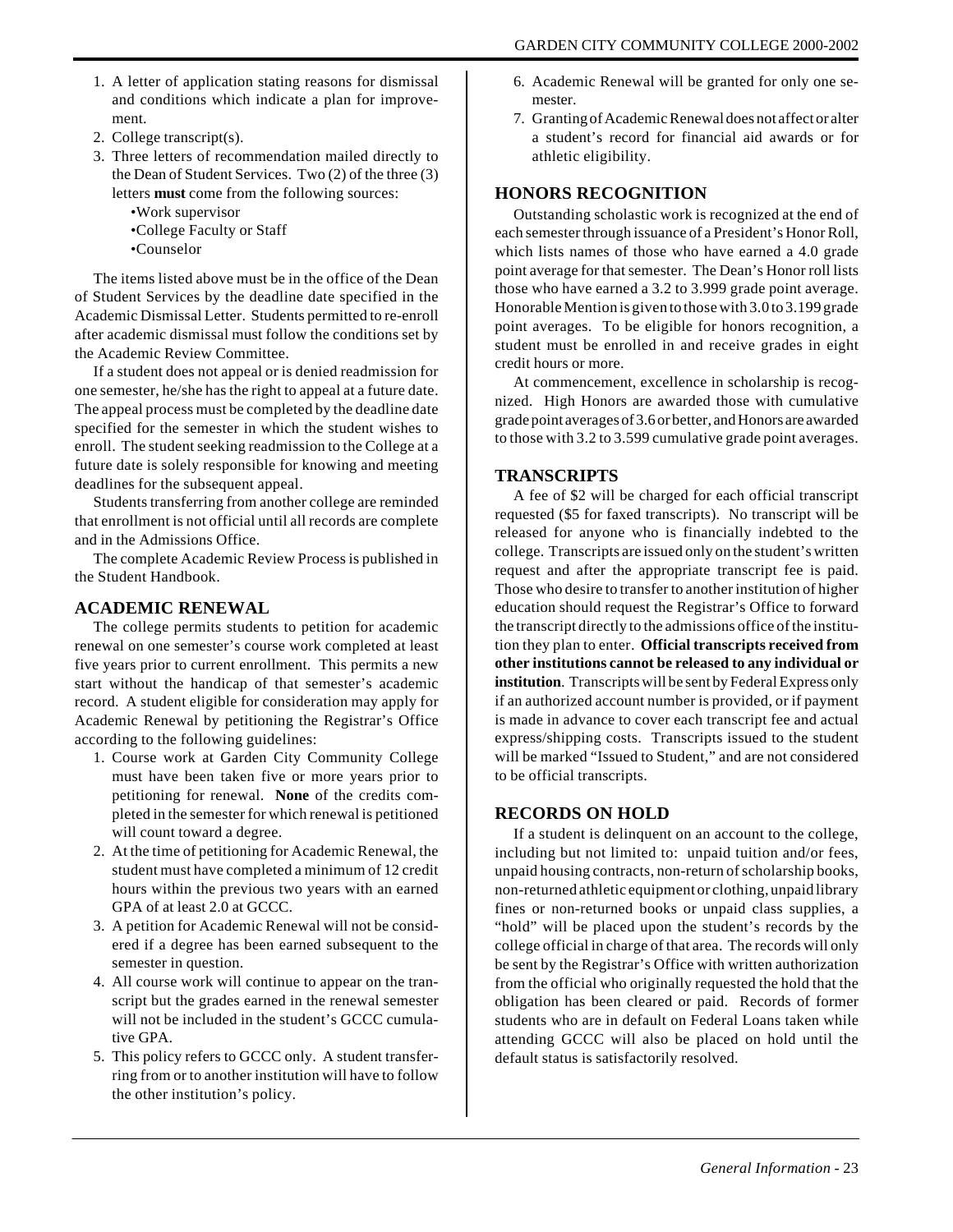#### **STUDENT RECORDS**

A student has the right to inspect and review any and all official records, files, and data directly related to the student, including all material that is incorporated into each student's cumulative record folder, and intended for college use or to be available to parties outside the college or school system, and specifically including, but not necessarily limited to, identifying data, academic work completed, level of achievement (grades, standardized achievement test score), attendance data, scores on standardized intelligence test, aptitude, psychological tests, interest inventory results, health data, family background information, teacher or counselor ratings and observations, and verified reports of serious or recurrent behavior patterns.

Students will be granted access to their personal college records within a period of 45 days after the request has been made. All records pertaining to the student shall not be removed from the office where the records are maintained.

Students shall have an opportunity for a hearing to challenge the content of the student's college records, to insure that the records are not inaccurate, misleading, or otherwise in violation of the privacy or other rights of students and to provide an opportunity for the correction or deletion of any such inaccurate, misleading, or otherwise inappropriate data contained therein.

No personal college records of a student will be released to any person or agency outside the institution without the written consent of the student. A form shall be provided by the college for this purpose.

Collection of personally identifiable data specifically authorized by federal law shall not include information (including social security numbers) which would permit personal identification of students.

#### **STUDENT'S PRIVACY RIGHTS**

Official records are released only with the student's knowledge and written consent in keeping with policies of the American Council on Education and the Family Educational Rights and Privacy Act of 1974 as amended, **with the following exceptions:**

- a. School officials within the educational institution who have legitimate educational interests;
- b. At the student's request, officials of schools at which the student intends to enroll;
- c. The Comptroller General of the United States, the U.S. Dept. of Education Secretary, the administrative head of the education agency, or the educational authorities;
- d. In connection with a student's request for or receipt of financial aid as necessary to determine the eligibility, amount, or conditions of the financial aid, or to enforce the terms and conditions of the aid;
- e. If required by a state law requiring disclosure that was adopted before November 19, 1974;
- f. Organizations or educational agencies conducting legitimate research, providing no personally identifiable information about the student is made public;
- g. To parents of an eligible student who claim the student as a dependent; and proof of which has been provided by means of income tax returns.
- h. To comply with a judicial order or a lawfully issued subpoena;
- i. To appropriate parties in a health or safety emergency;
- j. Directory information so designated by the educational institution as follows:
	- 1. Name
	- 2. Address
	- 3. Telephone listing
	- 4. Date and place of birth
	- 5. Major field of study
	- 6. Participation in officially recognized college activities
	- 7. Sports weight and height of athletic team members
	- 8. Dates of attendance
	- 9. Degrees or certificates earned
	- 10. Awards received
	- 11. Most recent previous educational institution attended
	- 12. Photograph

The college will publish Directory Information, collectively, or individually, UNLESS a student notifies the Registrar **in writing** to the contrary within ten (10) days of the semester in which the initial enrollment is made. If the student makes such notice, ALL Directory Information will be withheld from publication.

 Students may file a complaint with the U.S. Department of Education if they believe their rights under this law have been violated and efforts to resolve the situation have not proved satisfactory. Complaints should be addressed to: Director, Family Compliance Office, U.S. Dept. of Education, 400 Maryland Ave., S.W., Washington, D.C. 20202- 4605.

Copies of the complete student records policy may be obtained upon request from the Registrar.

#### **SENIOR CITIZENS**

Senior citizens, 65 years or older and residents of Finney County, may receive a lifetime college activity pass allowing free admissions to regularly scheduled college related activities. Passes are issued by the President of the college.

Tuition waivers for all GCCC credit courses, on a spaceavailable basis, are granted to Finney County senior citizens. Fees must be paid by the senior student. The Tuition Waiver form is available in the Business Office. Computer access and assistance, plus internet access are available to seniors in the Senior Citizen Computer Lab, for a fee. (Academic Building, Room 119).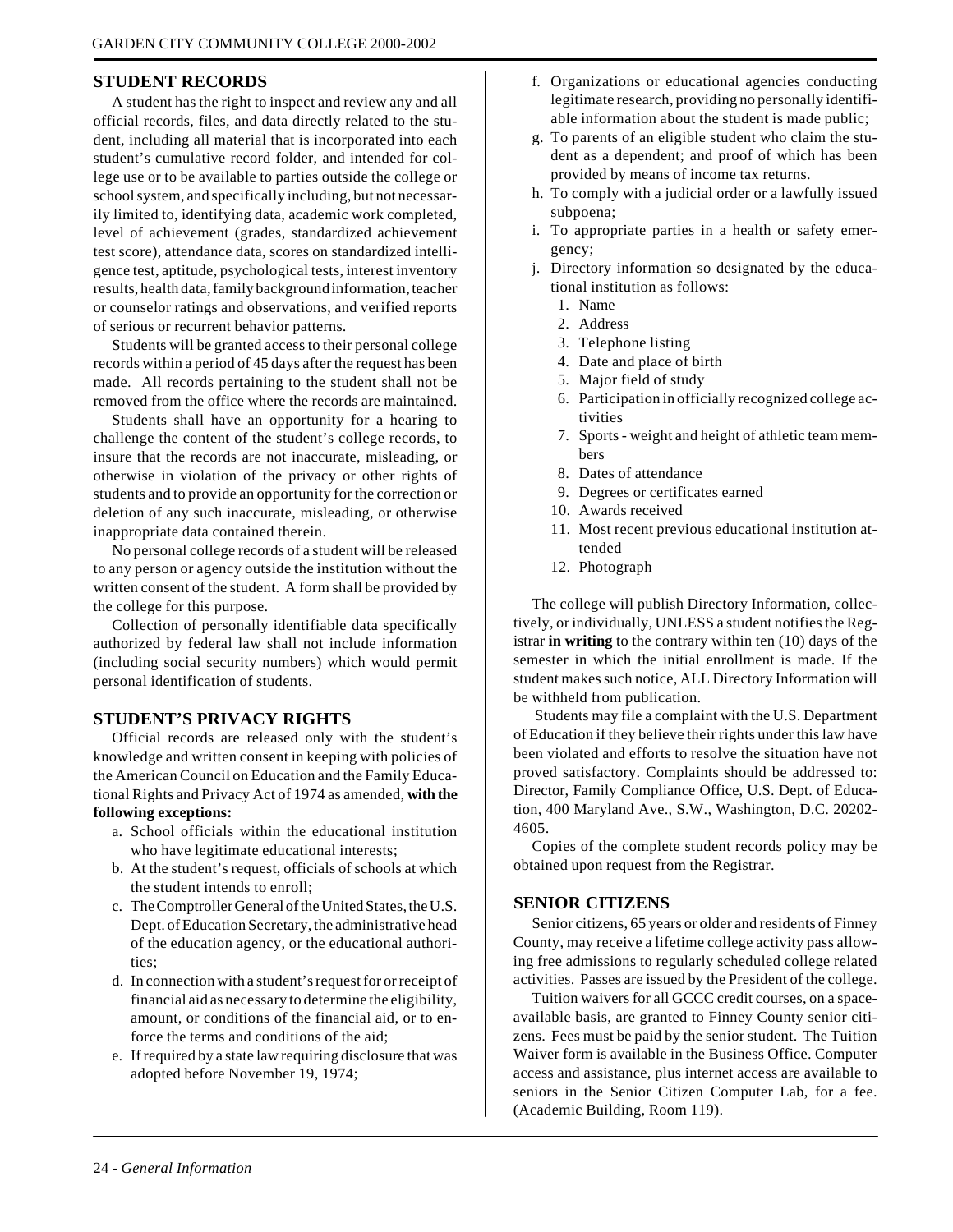#### **STAFF TUITION WAIVER**

Tuition waivers are available for the spouses and dependent children of all full-time contract employees. There is an obligation to pay all required fees except tuition. Tuition waiver forms must be obtained from the Business Office in advance of enrollment. The forms must be properly completed and approved by the president and then submitted during enrollment. "Dependent children" shall be defined as children (of a full-time Professional Employee) who are 21 years of age or younger or who are eligible to be reported as a dependent of the Professional Employee for tax purposes. The tax form stating such will be **required** for verification.

#### **VERIFICATION OF ENROLLMENT**

Students needing verification of enrollment for the current semester should present forms to the Registrar's Office after classes have been in session at least one week.

#### **STUDENT CODE OF CONDUCT**

The college assumes that all students are able and willing to maintain standards of self-discipline appropriate to membership in a college community. A rigid code of conduct is purposely omitted, in order to establish confidence in this assumption. The college reserves the right to take disciplinary measures in the best interests of GCCC.

Discipline is the responsibility of the Dean of Student Services. Cases involving minor infractions of normal discipline are handled by a Disciplinary Review Board. When men and women are jointly involved in misconduct or violation of college regulations, they will be held equally responsible.

The fundamental test for disciplinary action by the college administration is whether or not the behavior casts discredit on GCCC or manifests undesirable conduct on the student body. The college reserves the right to dismiss a student whose conduct is at any time unsatisfactory in the judgment of the college officials.

#### **ALCOHOL AND DRUG POLICY**

The possession, distribution or use of alcoholic beverages, 3.2 beer, or the unlawful manufacture, distribution, dispensing, possession or use of a controlled substance on the Garden City Community College Campus, within the college buildings or at any college-sponsored event is strictly prohibited. Violation will result in immediate disciplinary action up to and including dismissal from college.

#### **FIREWORKS, FIREARMS, AMMUNITION, KNIVES OR OTHER WEAPONS**

A Garden City ordinance forbids the detonation of fireworks within the city limits. Firearms, ammunition, knives, weapons of any type or any stolen property are also strictly prohibited on the campus. Students will be dismissed from the college should any type of weapon be used in a threatening manner.

#### **LONG DISTANCE PHONE CALLS**

Students are not to make personal long distance calls on the college's phone line. Should students need to make a personal long distance call they should use a personal credit card, call collect, or have the call charged to their home phone number.

#### **COLLEGE DISCIPLINARY PROCESS**

The rights of each individual at Garden City Community College deserve the respect and protection of administrators, faculty and staff. To assure fair treatment of each individual, rules of disciplinary process have been developed and are in effect.

The main objectives of the disciplinary process are to protect members of the campus community from harm due to the indiscretion of those on campus who are unable or unwilling to respect the rights of others, and to assure students due process if they have been charged with violating college rules and regulations as listed in the Student Handbook.

Misconduct is considered a matter of concern to administrators, faculty, staff and students alike. Reports of misconduct are usually made to the Dean of Student Services for investigation and determination of appropriate action.

#### **IMPLEMENTATION OF DISCIPLINARY PROCESS**

The Dean of Student Services will review with the student the nature of the complaint and the relevant evidence and testimony. When the investigations have been completed, the dean will take appropriate disciplinary action or refer the case to the College Disciplinary Review Board.

#### **DISCIPLINARY APPEALS PROCEDURES**

If the appropriate action taken by the Dean of Student Services calls for the student to be expelled or penalized, the student will be informed in writing with a statement of the action taken by the dean to the College Disciplinary Review Board. **This appeal must be made in writing to the Dean of Student Services within 48 hours after the original decision has been made.**

All appeal hearings are private to best insure justice and to discourage delay. The appeal is not a new hearing, but a review of the record of the original hearing. If evidence which was unavailable at the original hearing is discovered, it will also be considered. **The student requesting the appeal must be present on the hearing date as set in the letter to the student. Failure to be present as scheduled waives the student's right to appeal.**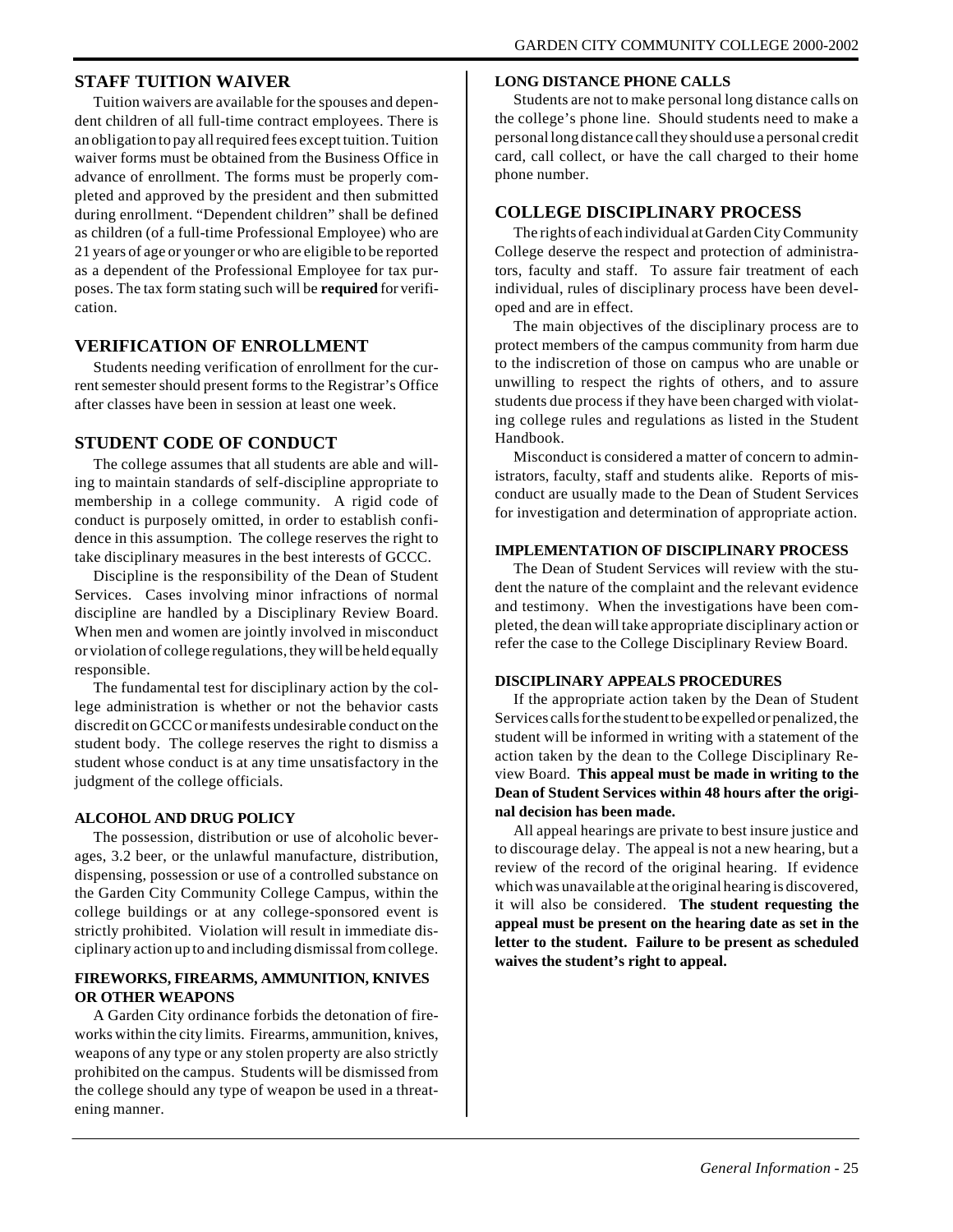#### **COLLEGE DISCIPLINARY REVIEW BOARD**

The College Disciplinary Review Board shall hear the appeal after being informed in writing, by the Dean of Student Services, that the disciplinary action has been appealed by said student. This Board is composed of three professional staff members (appointed by the Faculty Senate) and three full-time students (appointed by the Student Government Association).

At this appeal hearing, the Chairperson of the Board shall give both the student and the Dean of Students, or his/ her designee, an opportunity to testify. Both may bring witnesses to the hearing. Witnesses will be limited to 5 unless prior approval is granted by the Dean of Student Services. Each witness will be afforded a maximum of 5 minutes of testimony. After the witnesses have been heard, members of the Board may ask questions of the student who has had disciplinary action taken against him/her, the dean or his/her designee, and the witnesses who have testified.

The College Disciplinary Review Board shall decide to uphold the decision of the Dean of Student Services, or his/ her designee, or to recommend that the action be modified.

The student or the dean, or his/her designee, may appeal the decision of the College Disciplinary Review Board. **This request for an appeal must be made in writing to the College President within three (3) days after the College Disciplinary Review Board has made its decision about a specific case.**

#### **THE PRESIDENTIAL REVIEW**

The College President shall hear the appeal within **seven (7) days** and render a written decision to all parties. Decisions of the President should be considered final by students, administrators, faculty and staff.

#### **STUDENT GRIEVANCES**

Any GCCC student has the right to grieve what is perceived to be an unfair practice without fear or reprisal, abuse or other form of discouragement by the staff, faculty or administration. Such unfair practice may be registered by the student informally as an oral complaint (a recommended first step), or officially filed in writing as a grievance.

The college encourages the resolution of all complaints regarding grievances through the most informal means and at the lowest possible administrative level. Whenever a complaint is made directly to the Board of Trustees as a whole or to a Board member as an individual, it will be referred to the administration for study and possible solution.

#### **STUDENT GRIEVANCE PROCEDURE**

This grievance procedure is designed for issues other than academic or disciplinary actions (previously addressed in this catalog). This process procedure provides students with protection against unwarranted infringement of their rights. Such grievances may concern alleged violations of college policies, infringement of students' rights and other such problems dealing with other students, college staff and

faculty and college activities. The following procedures should be adhered to in order to ensure an appropriate resolution of a student grievance or complaint:

- 1. The student should attempt to rectify the grievance with the supervisor of the area in which the alleged violation occurred. After consulting with the appropriate supervisor and attempting to resolve the grievance through informal discussions, the supervisor will inform the student, in writing, of any decision made and the reason for that decision.
- 2. If the student feels that the grievance has not been satisfactorily resolved, he/she may submit a written grievance to the Dean of Student Services and request a conference. The dean will inform the student, in writing, of any decision made and the reason for making that decision.
- 3. If the student still feels that the grievance has not been satisfactorily resolved, he/she may submit a written grievance to the President for his review. The decision of the President is final.

Students concerned with the grievance procedure, after exhausting the college's appeal procedure, may contact the Kansas Board of Regents, 700 SW Harrison, Suite 1410, Topeka, KS 66603-3760, telephone (785) 296-2635, fax (785) 296-3523 for further clarification.

### **CAMPUS ENVIRONMENT/ OFFICIAL COMPLIANCE**

#### **ANTI-HARASSMENT STATEMENT**

Garden City Community College establishes the following conduct guidelines consistent with federal and state laws or regulations in order to ensure that employees and students of the college shall be allowed to function in an atmosphere which is free from harassment on the basis of race, religion, sex, national origin, color, ancestry, age, marital status, sexual orientation, veteran status, citizenship status, medical condition, disability, physical handicap or other protected group status.

In this context, harassment shall mean the use of aspersions, insults or slurs or other verbal or physical conduct which:

- 1. Has the purpose or effect of creating an intimidating, hostile, or offensive academic or employment environment;
- 2. Has the purpose or effect of unreasonable interference with an individual's academic or employment performance;
- 3. Otherwise adversely affects an individual's academic or employment progress.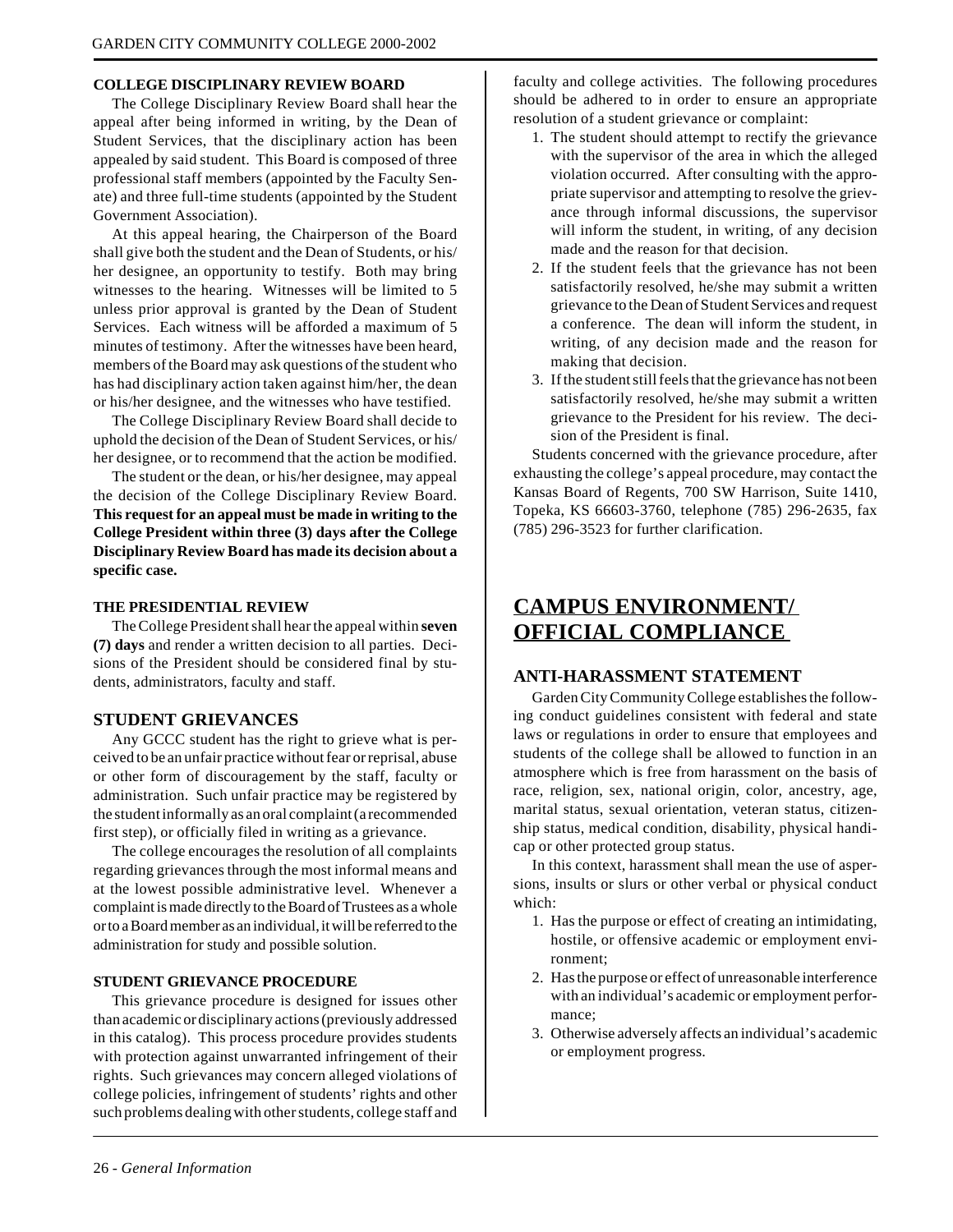The term "harassment" will encompass "sexual harassment," which includes unwelcome sexual advances, unwelcome physical contact of a sexual nature, unwelcome requests for sexual favors, and other verbal or physical conduct of a sexual nature (including, but not limited to, the deliberate, repeated making of unsolicited gestures or comments, or the deliberate or repeated display of offensive, sexually graphic materials, which is not necessary for educational purposes) when:

- 1. Submission to such conduct is made whether explicitly or implicitly as a term or condition of an individual's employment or enrollment; or
- 2. Submission to or rejection of such conduct by an individual is used as a basis for employment or academic decisions affecting the individual; or
- 3. Such conduct has the purpose or effect of reasonably interfering with an individual's work performance or creating an intimidating, hostile or offensive environment.

Examples of actions or behaviors that may be considered sexual harassment are:

- unwelcome suggestive comments about a person's physical appearance.
- unwelcome "humor" or "jokes" that are sexual or sexbased.
- unwelcome touching.
- unwelcome sexual advances.
- requests for sexual favors.
- threats that a person could be fired or in some way made to suffer if they don't sexually submit.

No college employee or student shall sexually harass, be sexually harassed, or fail to report or refer a complaint of sexual harassment for investigation. Complaints of sexual harassment by employees or students will be promptly investigated and resolved by the college president or his/ her designated compliance officer. Initiation of a complaint of sexual harassment will not adversely affect the job security or status of an employee or the grade status of a student, nor will it affect the employee's compensation or work assignment or the student's grade or other determination of success. Violation of this policy prohibiting sexual harassment shall result in disciplinary action, up to and including termination of any employee or dismissal of any student determined to have engaged in the sexual harassment of others.

Garden City Community College prohibits and will not tolerate the harassment of any employee or student by supervisory personnel, co-workers, students or non-students, faculty or staff. Individuals who engage in any type of harassment are subject to disciplinary action up to and including termination of employment or enrollment.

Any employee or student who believes that he or she has been harassed in violation of this policy is urged to report the incident to the Dean of Student Services or the Dean of Instruction. All such reports will be investigated in accordance with procedures developed pursuant to Section 106.8 of Title IX, Education Amendments of 1972.

#### **STATEMENT OF NON-DISCRIMINATION/ EQUAL OPPORTUNITY**

Garden City Community College, pursuant to the requirements of Titles VI and VII of the Civil Rights Act of 1964, Title IX of the Education Amendments of 1972, Section 504 of the Rehabilitation Act of 1973, The Age Discrimination Act of 1974, the Elliot-Larsen Civil Rights Act, Executive Order 11246, and the Americans With Disabilities Act, does not discriminate against applicants, employees or students on the basis of race, religion, color, national origin, sex, age, height, weight, marital status, sexual orientation, or other non-merit reasons, or handicap, nor will sexual harassment be tolerated, in its employment practices and/or educational programs or activities. Those concerned about the above should contact: Equal Opportunity Compliance Officer, Garden City Community College, 801 Campus Drive, Garden City, KS 67846. (316) 276- 7611.

#### **DRUG/ALCOHOL-FREE CAMPUS**

GCCC has long recognized that an academic community is harmed in many ways by the abuse of alcohol and the use of other drugs. This high-risk behavior is exemplified by decreased productivity of members of the community, serious health problems, strained social interactions as well as forms of vandalism. Problems associated with the illicit use and abuse of substances have a pervasive impact upon the academic community and are not associated with a single socioeconomic group or age level. The processes of education and learning are especially impaired by alcohol abuse and the use of illicit drugs. GCCC subscribes to the basic philosophy of the Network of Colleges and Universities Committed to the Elimination of Drug and Alcohol Abuse:

- 1. The institutional establishment enforces clear policies that promote an educational environment free from the abuse of alcohol and other drugs.
- 2. The institution will provide education for its members for the purpose of preventing alcohol and other drug abuse as well as educating them about the use of legal drugs in ways that are not harmful to self or others.
- 3. GCCC will create an environment that promotes and reinforces healthy responsible living; respect for community laws; campus standards and regulations; the individual's responsibility within the community; and the intellectual, social, emotional, spiritual or ethical, and physical well-being of its community members.
- 4. The institution will provide for a reasonable level of care for alcohol and drug abusers through counseling, referral and treatment. The foundation of the philosophy concerning alcohol and drug abuse for GCCC is the firm commitment to an educational program which provides the adequate information and counseling to help all members of the academic community to make informed and responsible decisions concerning the use of any controlled substance. The institution is committed to a healthy environment for learning and living.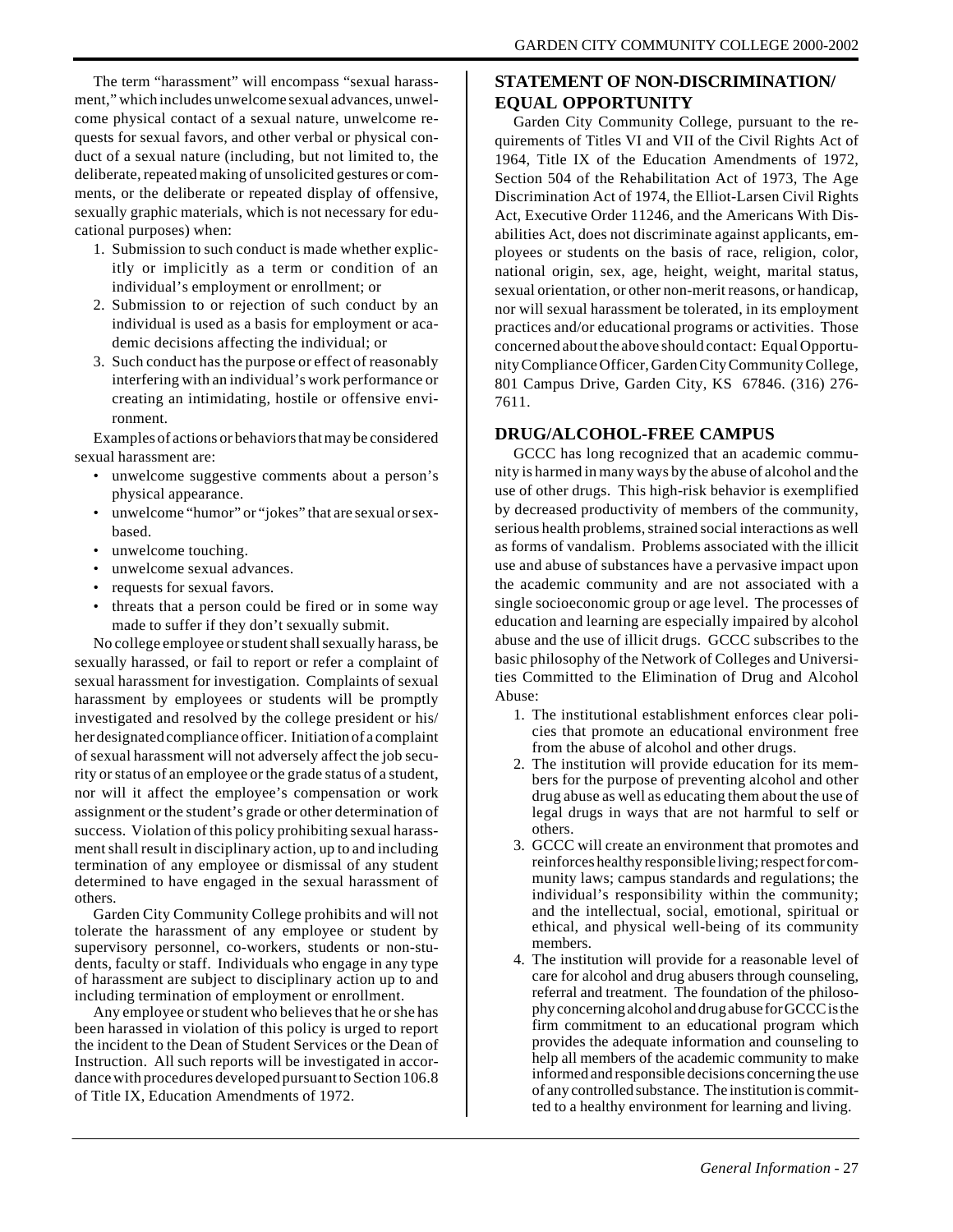#### **TOBACCO-FREE CAMPUS**

All buildings owned and leased by GCCC are tobaccofree. Neither smoking nor chewing of tobacco is allowed within the buildings.

#### **TRAFFIC LAWS AND REGULATIONS**

All local and state regulations are in effect on campus 24 hours a day. In addition to Campus Police, city, county and state law enforcement agencies have jurisdiction on campus. All laws and regulations are strictly enforced to assure safety.

#### **CAMPUS POLICE AND SECURITY**

Campus Police and Security Officers have a motto: "Service With Concern." All campus police officers are state certified law enforcement officers with full police powers and jurisdiction on campus, on adjacent property, and at any college sponsored event off-campus. Campus Security Officers supplement our campus police force. In addition to enforcing the laws on campus, they also provide valuable services to students, such as: vehicle unlocks, "jumpstarts," engraving, bicycle identification, and escorts. This is a short list of services campus police offer.

#### **STUDENT'S RIGHT-TO-KNOW/CAMPUS SECURITY ACT**

GCCC adheres to the Student's Right-To-Know and Campus Security Act (Public Law 101-542). Current statistics are available upon request through the Admissions Department.

#### **Graduation Rate**

The three-year completion or graduation rate for students who entered Garden City Community College fall 1994, 1995 and 1996 as first-time, full-time, degree-seeking students was 31%. The three-year successful transferout rate for other students (non-graduates) in the same cohort groups was 35%. the persistence rate accounted for 66% of the three-year cohort groups. (1999 Graduation Rate Survey)

#### **Crime Rate**

Campus crime statistics for the most recent seven academic years are listed and categorized in the most recent Garden City Community College Student Handbook.

Current or prospective students interested in obtaining futher information should contact the Dean of Student Services Office located in the Academic Building.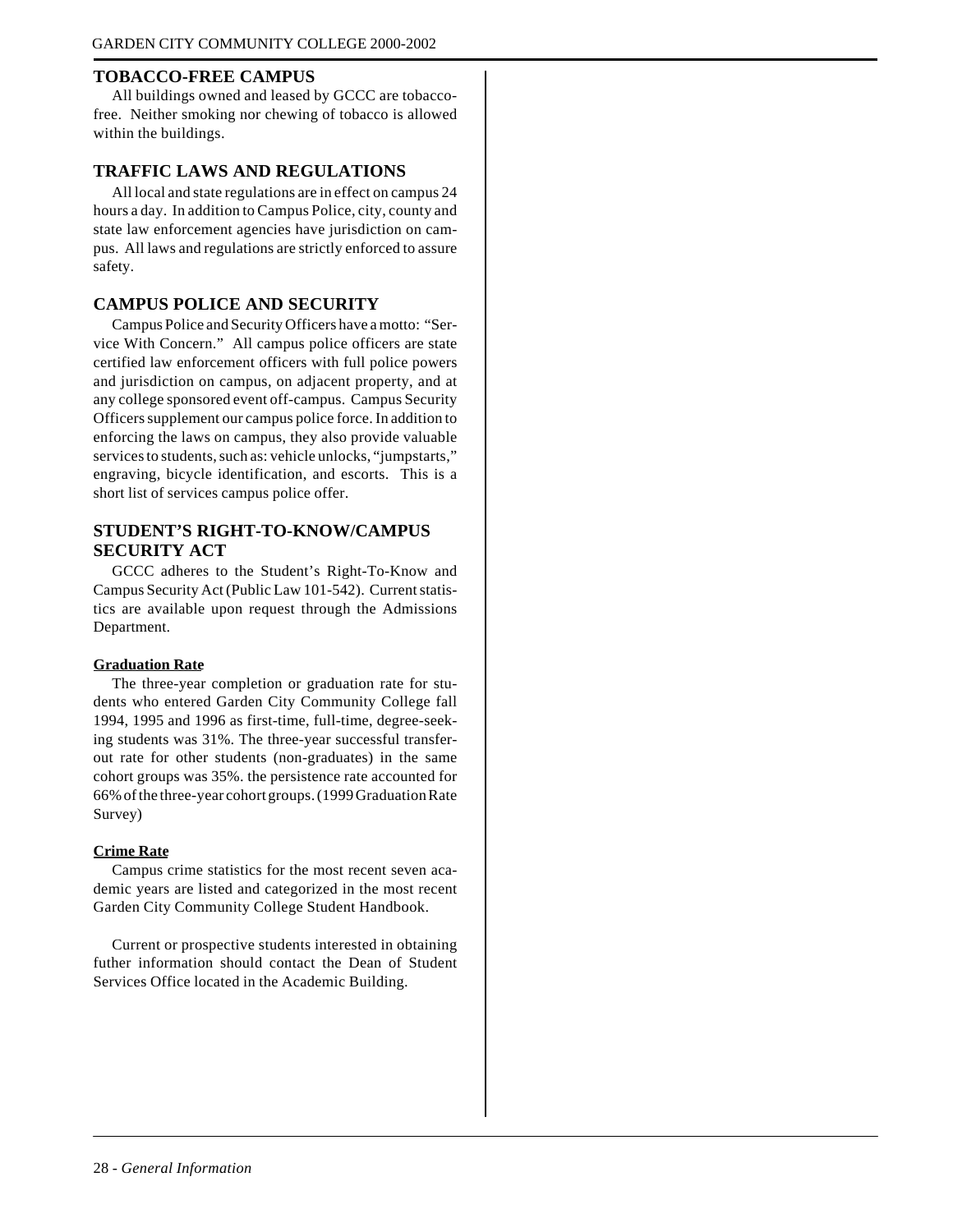## **STUDENT ASSISTANCE AND SERVICES**

#### **STUDENT SERVICES**

The professional staff of the Division of Student Services counsels with students and student organizations to provide meaningful activity programs and to implement the vision of the college in providing positive, contributors to the economic and social well-being of society.

Students are encouraged to visit the Student Services Offices for counseling or consultation concerning any question or problem. The Dean of Student Services, Financial Aid Offices, Information Services, and the College Health Nurse are located in the Academic Building. Counseling and Advising Offices and Student Support Services Offices are located in the Library. Admissions and Records Offices are located in the Administration Building. The Residential Life Offices are located in the Student Center.

#### **SALMANS ADVISING CENTER**

The Salmans Advising Center is located in the northeast corner of the Saffell Library. This center is open to assist part-time, evening, undecided and walk-in students. The staff provides assistance to students by assessing their abilities, aptitudes, interests and educational needs. The staff also advises students regarding courses of study best suited to their abilities and interests and helps develop an understanding of educational and career opportunities and requirements. Endowed by funds from M.K. and Agnes Salmans, this Center is dedicated to providing each student the professional assistance necessary to insure the opportunity for student success.

#### **BOOKS/SUPPLIES**

College textbooks may be purchased in the Broncbuster Bookstore, located in the Penka Building.

#### **CHILD CARE CENTER**

A child care center is available for students with children ages 2 1/2 to 6 years. For more information, contact the Child Care Center Director in the Penka Building.

#### **COMPREHENSIVE LEARNING CENTER**

The Mary Jo Williams Comprehensive Learning Center exists to support and enhance the academic achievement of those it serves. The center is located in the Saffell Library and observes the same service hours as the library.

The Comprehensive Learning Center is staffed by a team of professional educators, paraprofessionals, peer tutors and volunteers. The learning environment is friendly and supportive. Free assistance is available by appointment or on a walk-in basis to those wishing help in study skills, reading, math, writing, English as a Second Language, and most other curriculum areas.

All levels of learning assistance are available in the Learning Center.

- Enrichment activities provide learning opportunities beyond those available in the traditional classroom.
- Supplemental activities support college courses by providing alternative learning methods.
- Developmental activities help students gain competencies so they can successfully complete their course of study.

The Comprehensive Learning Center has many personal computers available for use in word processing, course tutorials, Internet research or e-mail. Students and instructors also find this a convenient place to use audio and video course supplements, programmed texts, and other special instructional materials.

The Center's goal is to enhance learning for all students through a helpful staff, modern materials and equipment, and an atmosphere which supports learning.

#### **COUNSELING/CAREER RESOURCE CENTER**

Licensed professional counselors are available for educational, occupational and personal counseling. Students may see a counselor by appointment, or on a walk-in basis. The Counseling/Career Resource Center, located in the northeast corner of the Saffell Library, has many resources available. Anyone who is undecided about the career they would like to pursue may benefit from using the Career Resource Center. The Career Center administers computerized interest and personality assessments such as DIS-COVER, Strong Interest Inventory and Myers Briggs Type Indicator. These inventories can help expand a person's knowledge of themself, generate appropriate ideas about career choices and offer possibilities that match his/her interests. To supplement these career guidance tools, the Career Resource Center provides detailed career information, catalogs from other colleges, and Internet access to career and college transfer information. In addition, assistance is available for students to create resumes, cover letters and thank-you letters.

#### **HEALTH SERVICES**

The college employs a part-time Registered Nurse. The Health Services Office is in the southwest hall of the Academic building (next to Financial Aid/Student Services). Office hours are Monday through Thursday, 8:00 a.m. to 4:00 p.m.

Services offered include: pregnancy testing, glucose testing, blood pressure and weight checks, vaccinations (including annual influenza vaccinations), allergy injections, health insurance information, nutrition counseling, physician referrals, education and literature distribution, and general firstaid. Over-the-counter medications are dispensed for various illnesses. Many other services too numerous to mention are also offered by contacting health services. All conversations and records are strictly confidential.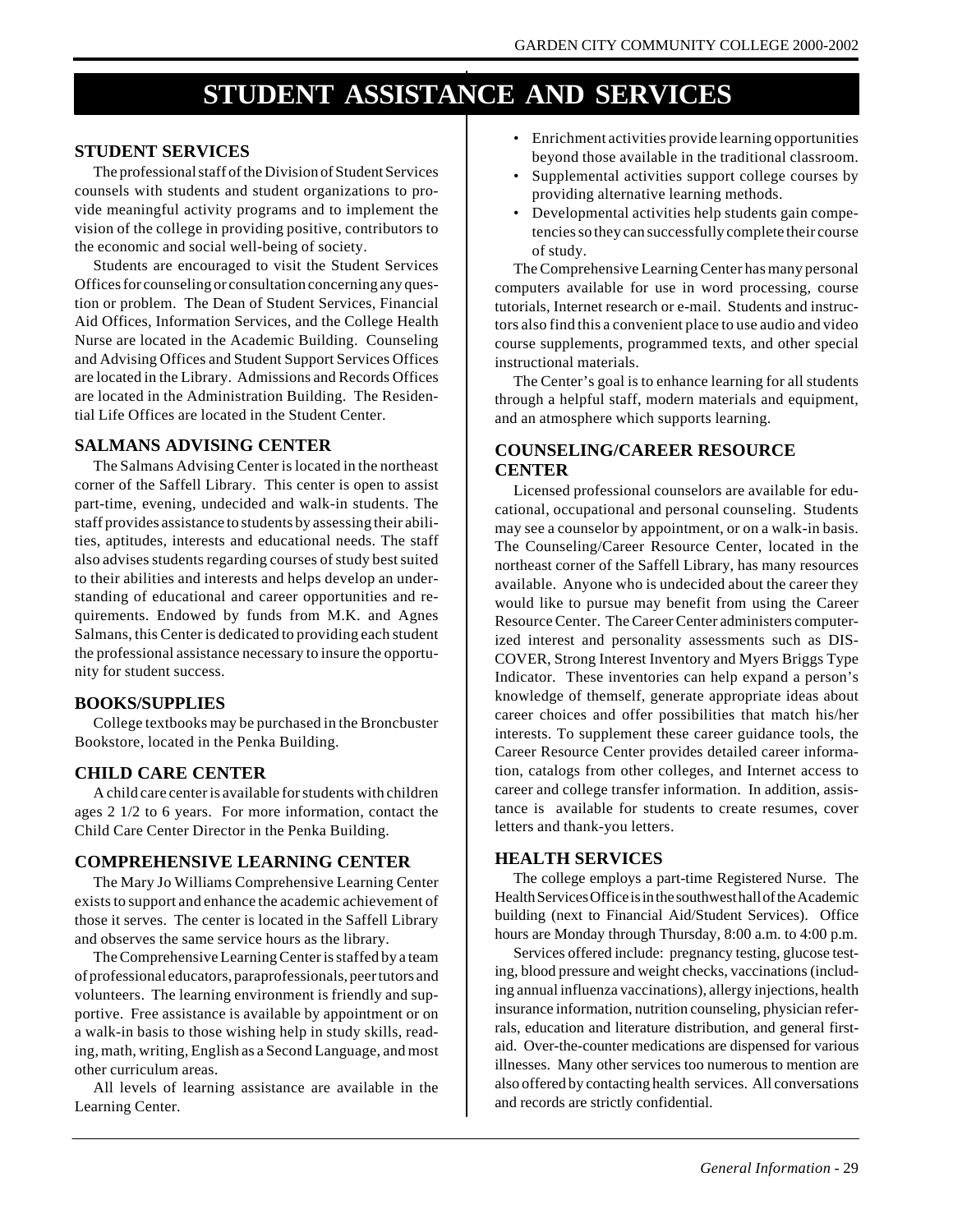#### **HEALTH AND HOSPITAL PROTECTION**

The college does not offer a student health insurance program. Students who do not have health and hospitalization protection covered by their parents, spouses or employers are responsible for their own health insurance coverage, and the college assumes no responsibility for health insurance plans. Information on individual student health insurance plans is available from the Health Services Office.

#### **HOUSING**

On-campus living facilities for 234 students provide a living/learning environment which is part of the college. All students who need to locate housing in order to attend the college should contact the Residential Life Office for full information concerning on-campus or off-campus availability.

#### **RESIDENCE HALL APPLICATION**

Applications for the Residence Halls for full time students are available upon request from the Residential Life Office.

#### **RESIDENCE POLICIES**

All policies pertaining to campus residency are based on the assumption that the student body is made up of responsible men and women. Policies are not intended to be restrictive, but rather realistic procedures which protect the rights of individuals and those of the college. Each resident will have a health and immunization form completed and on file with the Residential Life Office Manager and in the Student Health Services Office. Students who live in the Residence halls should acquaint themselves with residency policies and provisions of the Residence Hall Contract and the Residential Life Handbook. In the event of violations of the residency policies, the college reserves the right to terminate the housing contract.

#### **OFF-CAMPUS HOUSING**

A list of off-campus housing is available in the Residential Life Office. Students are responsible for taking proper care of furniture and facilities in off-campus housing. GCCC assumes no responsibility in any matter and/or issue between students and landlords.

#### **MEAL PLANS**

Several meal ticket plans are available to off-campus students desiring to eat their meals in the cafeteria. Interested students should contact the Food Service Director (located in the cafeteria) for prices and plans available.

The cafeteria meal schedule is as follows: **Monday - Friday**

| $1$ violiuay - Friuay |                                         |  |              |
|-----------------------|-----------------------------------------|--|--------------|
| Breakfast             | $7:15$ a.m.                             |  | $-8:30$ a.m. |
| Continental           | $8:30$ a.m. $-9:00$ a.m.                |  |              |
| Lunch                 | $11:30$ a.m. $-1:15$ p.m.               |  |              |
| Dinner                | $5:00 \text{ p.m.} - 6:15 \text{ p.m.}$ |  |              |
|                       |                                         |  |              |

#### **Saturday & Sunday**

| <b>Brunch</b> | $12:00 \text{ p.m.}$ - |          | $1:00$ p.m. |
|---------------|------------------------|----------|-------------|
| Dinner        | $5:00$ p.m.            | $\equiv$ | $6:00$ p.m. |

#### **THOMAS F. SAFFELL LIBRARY**

The college library is located at the center of the campus and maintains a collection and facilities to support the varied curricula offered on campus. Varied study facilities are available to students and faculty, including study tables, individual study carrels, a conference room for groups, and comfortable lounge chairs for general reading. Also located in the building are the Mary Jo Williams Comprehensive Learning Center, the Salmans Advising Center, the Counseling/Career Resources Center and the Student Support Services Program.

The book collection of 32,000 titles is arranged in open stacks for convenient use and browsing. The Dynix online public access catalog provides convenient searching for books by subjects and key words. A periodical collection of 200 titles in print is available, along with a collection of pamphlets, microfilm, records, videocassettes, and slides. Networked resources provide access to many indexes to periodicals and other materials and over 1,000 full text periodicals.

#### **Library hours are:**

| Monday through Thursday 8 a.m. to 10 p.m. |  |
|-------------------------------------------|--|
|                                           |  |
|                                           |  |

The library lounge area provides informal seating. Library hours are subject to change during vacation periods. Notices of changes will be posted on the front door of the library. Students should refer to the Library Handbook, available in the Library, for services available and policies.

#### **ORIENTATION**

All degree-seeking students having completed fewer than 20 credit hours at the time of their initial enrollment will enroll in "PCDE 101 - College Skills Development." This course is designed to increase the student's success in college by assisting the student in obtaining skills necessary to reach his/her educational objectives. Topics in this course include such areas as: time management, test-taking, communication skills, study techniques, question-asking skills, critical thinking skills, personal issues faced by college students, and college related terms, procedures, and available resources.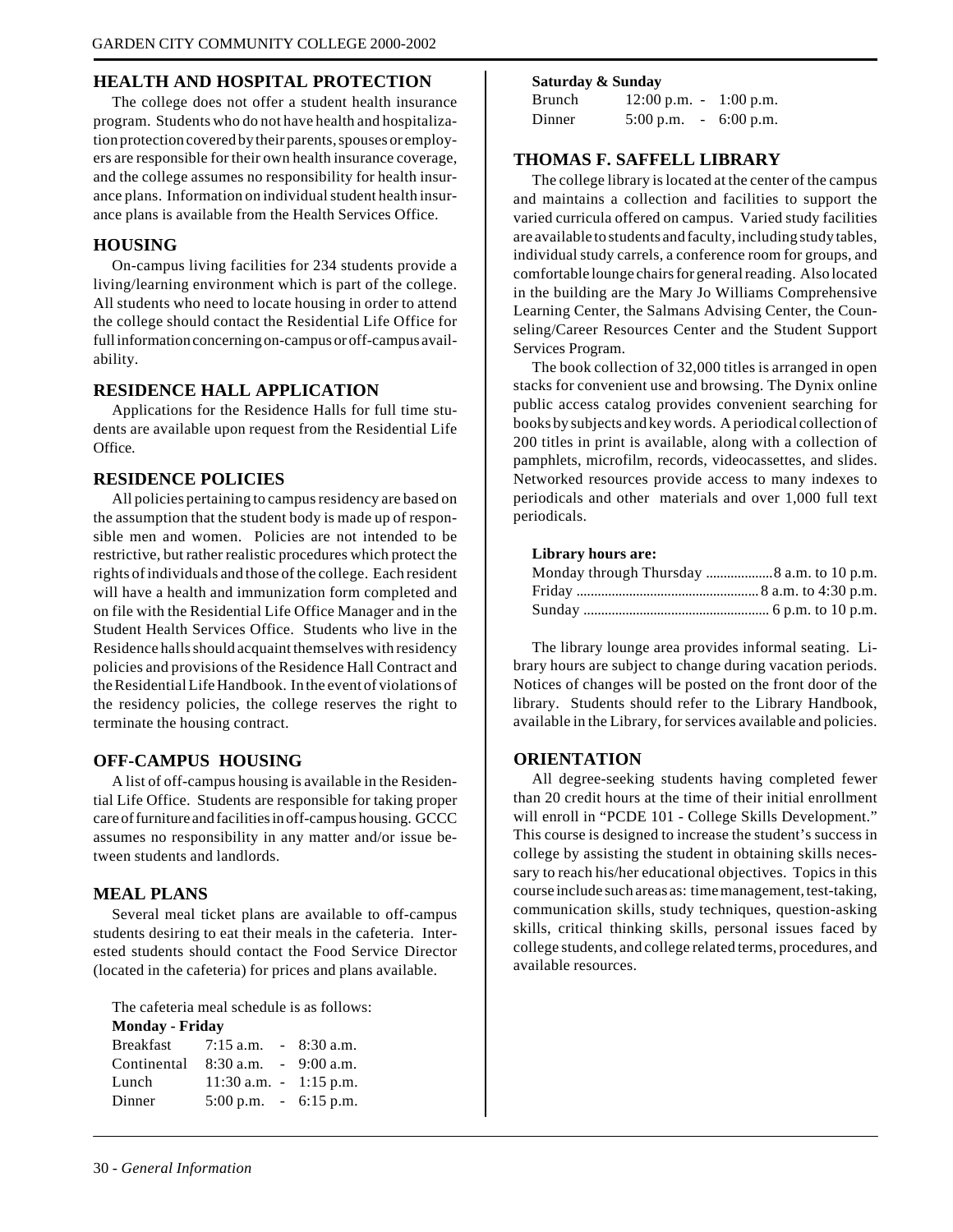#### **STUDENT EMPLOYMENT OPPORTUNITIES**

On-campus jobs are available for qualified students through the Financial Aid Office. The jobs are financed either through federally funded Work-Study programs or the college.

Off-campus employment opportunities are listed through the Counseling/Career Resources Center located in the library. The Center lists jobs that are available within the community. Students seeking employment can receive assistance in learning about available positions, interviewing skills, resume writing, and other job readiness skills.

#### **STUDENT SCHOLARSHIPS AND OTHER FINANCIAL ASSISTANCE**

Financial aid to students is funded by the college, donors to the college Endowment Association, state and federal government funded programs. The aid consists of scholarships, grants, loans and work opportunities. The College Endowment Association makes scholarships available, along with other groups and organizations. Scholarships may be obtained by students who maintain above average grades, who show leadership qualities and/or excellence in extra-curricular activities. Information on scholarships and grant-in-aid is available in the Financial Aid Office.

#### **SERVICE MEMBERS OPPORTUNITY COLLEGE**

Garden City Community College is a designated member of Servicemembers Opportunity Colleges (SOC), a group of approximately 400 colleges and universities providing voluntary postsecondary education to members of the military throughout the world. SOC is jointly sponsored by the American Association of State Colleges and Universities (AASCU) and the American Association of Community Colleges (AACC).

#### **TRIO PROGRAMS**

TRIO programs generally serve only low-income, potential first generation college students. First generation is defined as neither parent having a bachelor's degree from a four-year college. Low-income is defined as a family taxable income at or below 150% of the federal poverty guidelines. The Educational Talent Search (ETS) project can serve a small percentage of participants that are neither lowincome nor first generation. The programs help underprepared, under-educated persons to compete and to succeed in education. All services are free to eligible participants. The goal is for the ETS project participants to complete some type of post-secondary education and for the Upward Bound and Student Support Services (SSS) participants to complete no less than a bachelor's degree.

#### **Educational Talent Search**

The Educational Talent Search Project (ETS) identifies qualified youth with potential for postsecondary education and encourages them to complete secondary school and undertake a program of post-secondary education at the institution of their choice. ETS publicizes the availability of student financial assistance for persons who seek to pursue postsecondary education and helps potential students complete the financial aid and scholarship applications. ETS also encourages persons who have not completed secondary or postsecondary education programs to re-enter such programs.

ETS offers a Summer Academy for sixth through eighth graders. Computer classes, sports camps, and area trips are included. Activities are also available for high school students during the summer. Activities for all ETS participants are offered during the academic year. Some activities are in area schools and others are at the college. Returning adult students can receive assistance clarifying career opportunities, completing financial aid, scholarship and college applications, or entering a General Education Development program . Bilingual staff members are available to assist those who prefer to converse in Spanish. The ETS offices are in Saffell Library on the GCCC campus. Call 316-276-9621 for more information.

The ETS project is primarily funded through a competitive grant from the United States Department of Education. As of September 1, 2000, the Department provides \$197,676 (90.5%) and GCCC provides \$20,808 (9.5%) of the funds to operate the ETS project. ETS serves 600 participants each year.

#### **Upward Bound**

The Upward Bound (UB) project generates program participants with the skills and motivation necessary to complete a program of secondary education and to enter and succeed in a program of postsecondary education. Participants must have completed the 8<sup>th</sup> grade and be not more than 19 years of age. A summer residential component brings students to the GCCC campus to live and learn for six weeks each summer. Saturday Learning and Exploration Days and cultural trips are provided during the academic year Students are required to take part in tutoring. Tutoring is offered during the seminar periods, after school, and in the evening. The UB office is located in Saffell Library on the GCCC campus. For additional information call 316-276- 9538.

The UB project is primarily funded through a competitive grant from the United Stated Department of Education. As of September 1, 2000, the Department provides \$205,400 (87%) and GCCC provides \$30,810 (13%) of the funds to operate the UB project. UB serves 50 participants each year.

#### **Student Support Services**

The Student Support Services project works to increase the retention and graduation rates of eligible GCCC students and to increase the transfer rate of these students from a two-year to a four-year institution. The project also works to foster an institutional climate supportive of the success of low income and first generation college students and individuals with disabilities.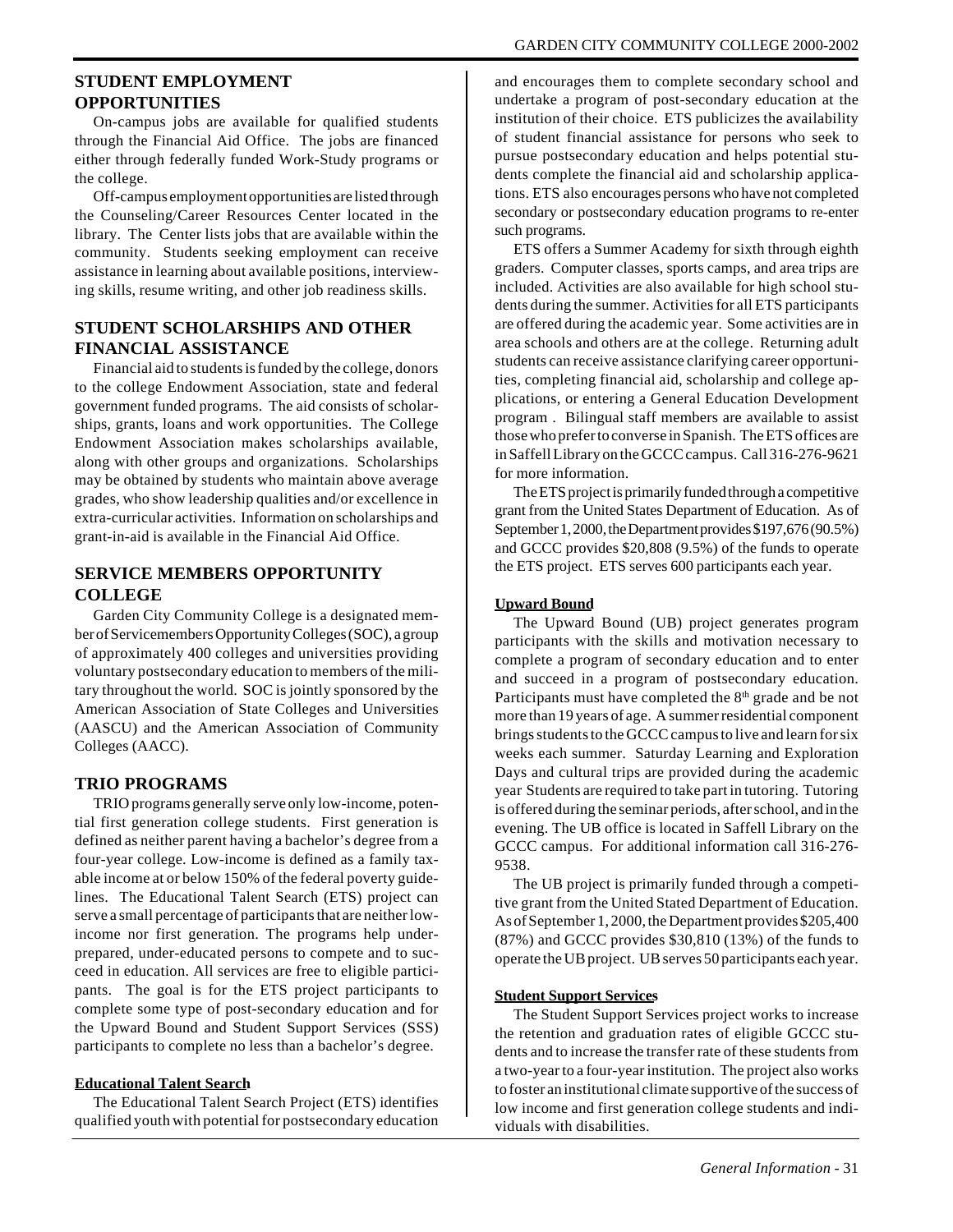Students are provided career, transfer, academic, personal and financial aid counseling. A personal success plan is constructed with each participant that outlines any services necessary for their success. Visits to four-year colleges across the state are provided for participants. Help in completing financial aid and college admissions forms is provided. Tutoring and social events are offered for participants throughout the year. The SSS offices are located in Saffell Library on the GCCC campus. For additional information call 316-276-9660.

The SSS project is primarily funded through a competitive grant from the United Stated Department of Education. As of September 1, 2000, the Department provides \$200,902 (88%) and GCCC provides \$27,396 (12%) of the funds to operate the SSS project. SSS serves 200 participants each year.

Additional information concerning the GCCC TRIO Programs is available by calling 316-276-9515. Interested applicants are encouraged to apply at any time throughout the year. Each project does have a limit on the number of participants that can be served. If necessary, waiting lists will be maintained.

#### **TESTING PROGRAM**

The college participates in the ACT testing program and is designated as a state and national testing site for ACT as well as for Educational Testing Services and the Kansas State Department of Education. First-time or full-time students with less than one semester of college credit are requested to take the ACT assessment.

Through the College Level Examination Program (CLEP) and other methods of credit by examination, students may earn a maximum of 30 hours of college credit. Students interested in earning college credit by examination may contact the counseling office in the Saffell Library. Other group or individual testing is administered through the Counseling/Career Resources Center. Test scores are interpreted to students in group or individual sessions.

GCCC students complete a skills assessment to determine course placement. The placement assessment determines if the student is prepared to succeed in the required English and math courses or if he/she would benefit from developmental course preparation before advancing to the required college level courses. See Placement Assessment, page 12.

#### **VETERAN'S SERVICE**

Programs of educational benefit to veterans and war orphans are coordinated in the Kansas Department of Human Resources by the Kansas Veterans' Commission. The college is approved for veteran training. In order to qualify for full benefits, an undergraduate veteran or war orphan must carry a minimum of 12 hours of credit each semester. Pay rates for summer sessions are determined on an equivalency basis. Students expecting V.A. benefits must contact the V.A. representative in the Registrar's Office.

## **STUDENT ACTIVITIES AND ORGANIZATIONS**

#### **ACADEMIC CHALLENGE TEAM**

This organization is an interscholastic competition team that competes with other community colleges, universities and colleges. The organization is open to any students who wish to challenge themselves intellectually.

#### **ART CLUB**

This group is open to anyone currently enrolled in an art class, including all studio areas. This club will work to promote and fund art related activities.

#### **ASSOCIATION OF NURSING STUDENTS**

The association is comprised of all students enrolled in nursing education courses leading to licensing as a registered nurse. The purpose of the association is to act as an information group in the field of study; stimulate interest in the field of health careers and related sciences; act as activities stimulator, both social and educational, for present and future nursing students.

#### **ATHLETICS**

The college sponsors intercollegiate participation in football, baseball, basketball, cross country, track and field, and rodeo for men, and volleyball, basketball, rodeo, softball, cross country, track and field for women. The college is a member of the Kansas Jayhawk Community College Conference and the National Junior College Athletic Association.

The athletic program is designed to provide competition in sports for any student who can qualify for the teams and who meets college, conference and national association requirements. Physical conditioning, teamwork and cooperation, competitiveness, mental discipline and spectator enjoyment are among the objectives of the program.

#### **ATHLETIC TRAINERS**

The student athletic training club promotes the educational advancement in the athletic training field of student trainers at GCCC.

#### **BAND/INSTRUMENTAL MUSIC**

Membership in the band is open to all students for one hour of credit per semester. Previous band experience, a desire to contribute to campus life, enthusiasm and pride are requirements for prospective band members. The Broncbuster Band plays for all home football and basketball games. The band, with the other college musical organizations, makes an annual tour of Southwest Kansas high schools in the spring.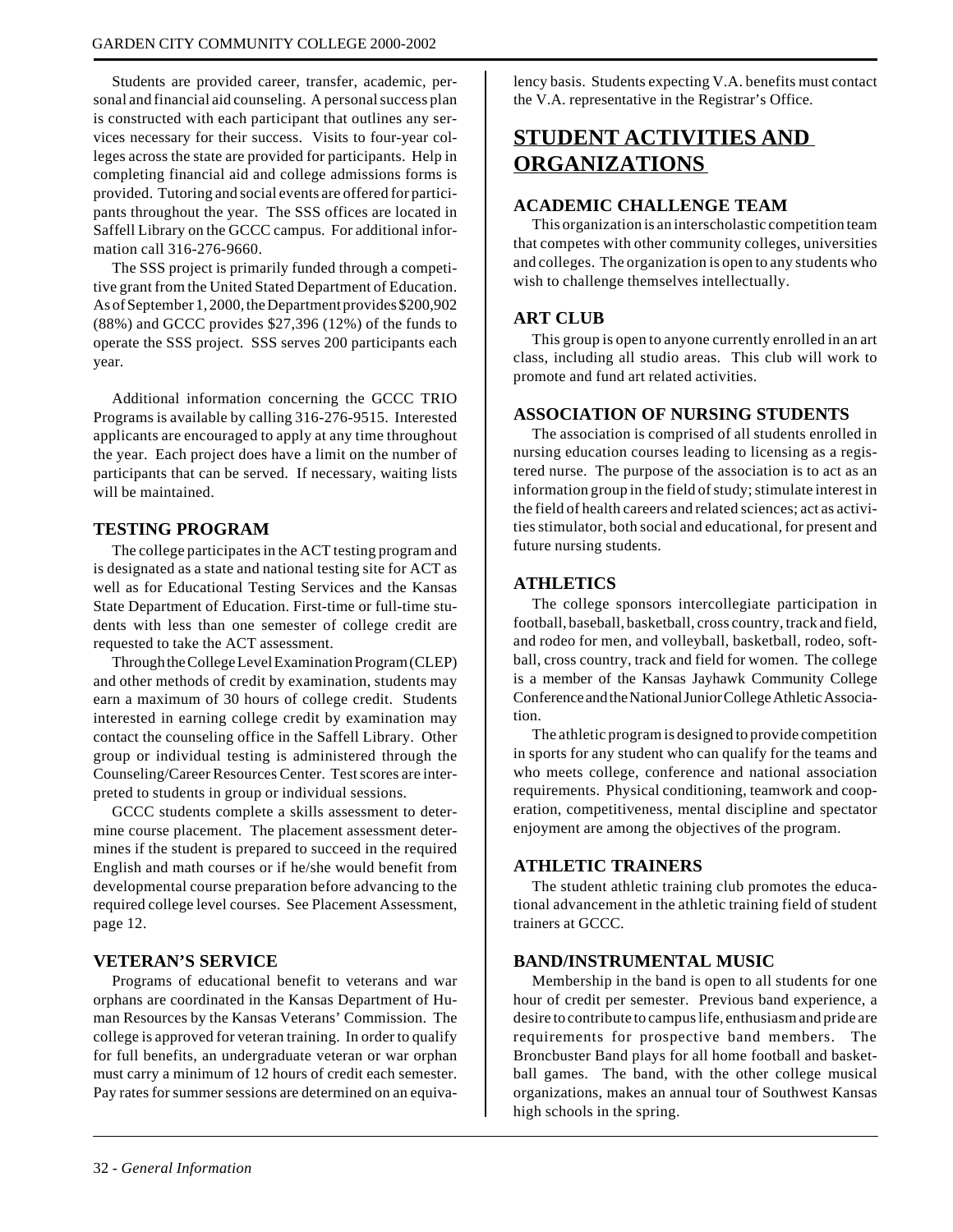#### **BREAKAWAY**

This publication is produced by the Publications: Magazine class. Students interested in journalism, photography and graphic design publish the magazine three times per academic year.

#### **BUSINESS PROFESSIONALS OF AMERICA**

This group is a vocational organization designed to further enhance the skills and knowledge of on the job training and classroom experience through social gatherings.

#### **CHEERLEADERS/YELL LEADERS**

This group consists of both male and female yell leaders. Tryouts or auditions are held in the spring to fill the team for the following year. The cheerleaders attend summer camp and cheer for football, volleyball, men's and women's basketball.

#### **CHI ALPHA**

CHI ALPHA is a Christian fellowship group.

#### **CHOIR/VOCAL MUSIC**

Choir is open to all students on either a credit or noncredit basis. The college choir presents one major performance each semester as well as several other public appearances throughout the year. Participants in choir have many opportunities for rewarding musical experiences.

#### **COLLEGE PLAYERS**

All students interested in all phases of theater such as acting, directing and the technical responsibilities of theatrical production may join the organization. The members sponsor several functions each year to promote social and theatrical experiences for interested students. College players are affiliated with Delta Psi Omega, a national drama fraternity, and membership is based on invitation in consideration of performance or assistance in drama production.

#### **DECA** (Distributive Education Clubs of America)

This organization is a part of the Mid-Management Program and its activities relate to marketing and distribution. Members have a chance to gain recognition through local, state, and national activities.

#### **FORENSICS CLUB**

The forensics club offers students the opportunity to increase their public speaking and interpretation skills through the preparation and presentation of forensics materials to a variety of audiences throughout the school year. Students will prepare original scripts, speeches, poetry and cuttings along with special video presentations.

#### **HALO**

This group is organized for the purpose of promoting cooperation between students of various ethnic groups and to sponsor awareness programs that involve all students in activities and social functions on campus. Membership is open to any student.

#### **INTERNATIONAL CLUB**

The club is organized for the purpose of promoting cooperation among students of international descent. This club also promotes awareness programs that involve all students in activities and social functions on campus.

#### **INTRAMURALS**

An intramural athletic program is available for students who wish to participate. The program, operated by the Division of Health, Physical Education, Recreation and Athletics, offers various activities including co-ed beach volleyball, wallyball, volleyball, basketball and softball, plus men's and women's basketball.

#### **KANSAS STUDENT NATIONAL EDUCATION ASSOCIATION**

KS-NEA promotes the ideals and purposes of the teaching profession. The organization incorporates knowledgeable speakers on education topics into their meetings. Anyone who is interested in education as a career or any student at GCCC is welcome to attend.

#### **LECTURE SERIES**

The ID card admits students to lectures held on campus. SGA representatives help select nationally known speakers for the series.

#### **NEWMAN CLUB**

The Catholic college student organization's primary purpose is to help develop the religious and intellectual life of the college student. The club is open to all interested students and sponsors not only theological and religious classes, but also social activities.

#### **PHI THETA KAPPA**

The national honor society for two-year colleges promotes scholarship, fellowship, and service for students who are invited to membership. Students who earn a 3.5-4.0 cumulative grade point average and who have completed twelve hours toward a degree program are invited to membership each semester. Active chapter members participate in the Honors Study, chapter social activities, and service projects for the campus and community. Opportunities are also available for participation in activities with other chapters and on the state and national level. Members of the Alpha Xi Upsilon Chapter are recognized at graduation and in several activities during the year on campus.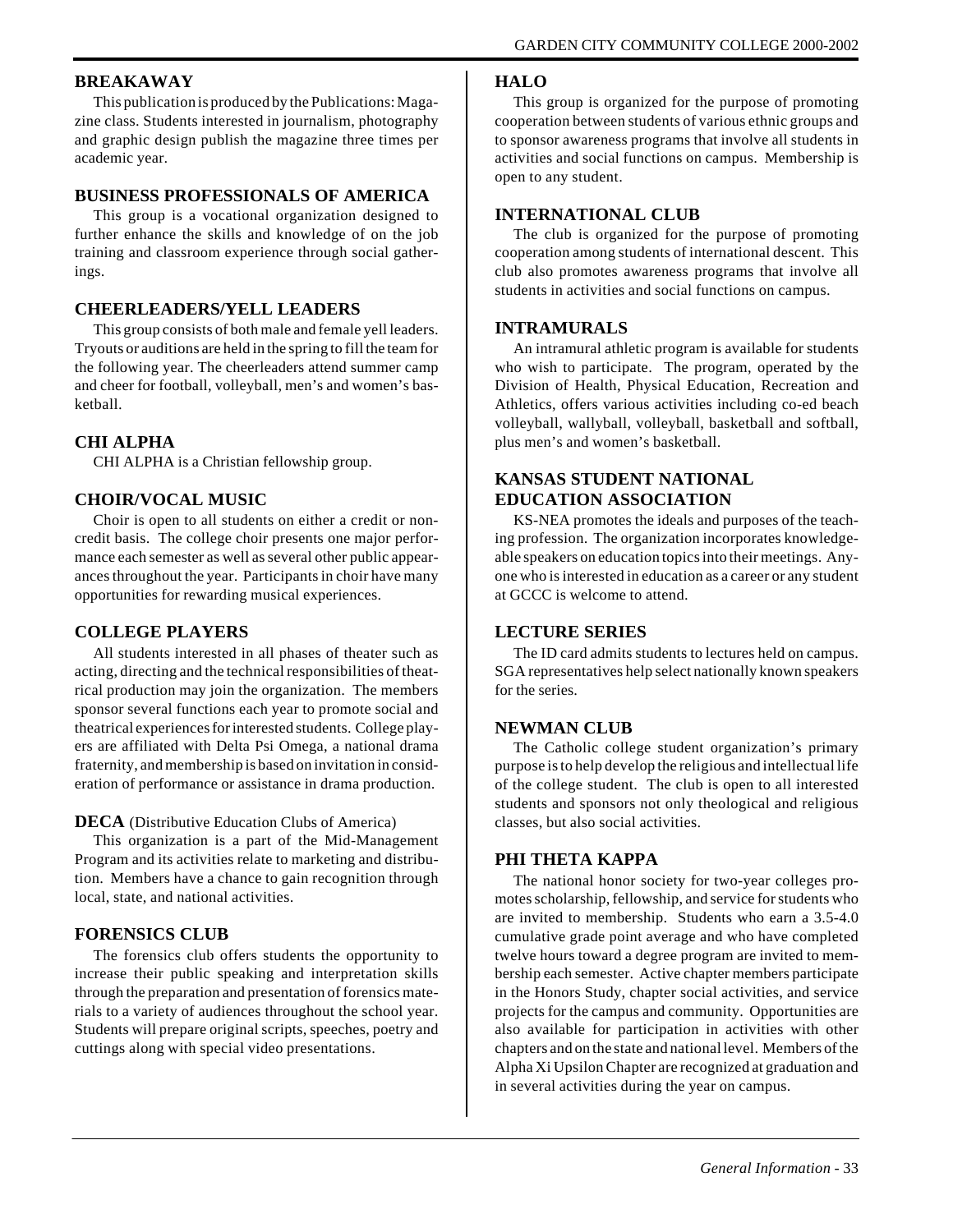#### **RESIDENCE HALLS ASSOCIATION**

Membership is composed of residence hall students. A \$25.00 fee is assessed to all residence hall students to be used for promotion of hall activities.

#### **RODEO CLUB**

Membership is open to any college man or woman who wishes to participate in or enjoy working with college rodeo. The club sponsors a local rodeo and participates in rodeos in its circuit consisting of schools in Kansas, Oklahoma and Nebraska. Meetings are held twice a month to conduct business and to practice.

#### **SCIENCE & MATH CLUB**

All students interested in any areas within the science curriculum are welcome to participate in this organization. Highlights throughout the year include such activities as films, speakers, and discussions in science fields.

#### **SOUTHWESTERN SILHOUETTE**

Southwestern Silhouette is the student newspaper published by students enrolled in the Publications Newspaper class.

#### **STUDENT GOVERNMENT ASSOCIATION (SGA)**

SGA is the student representative governing body of the college. It meets each week for discussion of campus activities, problems and necessary improvements. Members are elected to the association from the student body. Students are encouraged to participate in both the SGA and the activities it sponsors.

#### **TAU EPSILON LAMBDA**

Persons who are actively engaged in the field of criminal justice and students pursuing a course of study in the area of administration of justice are eligible for membership.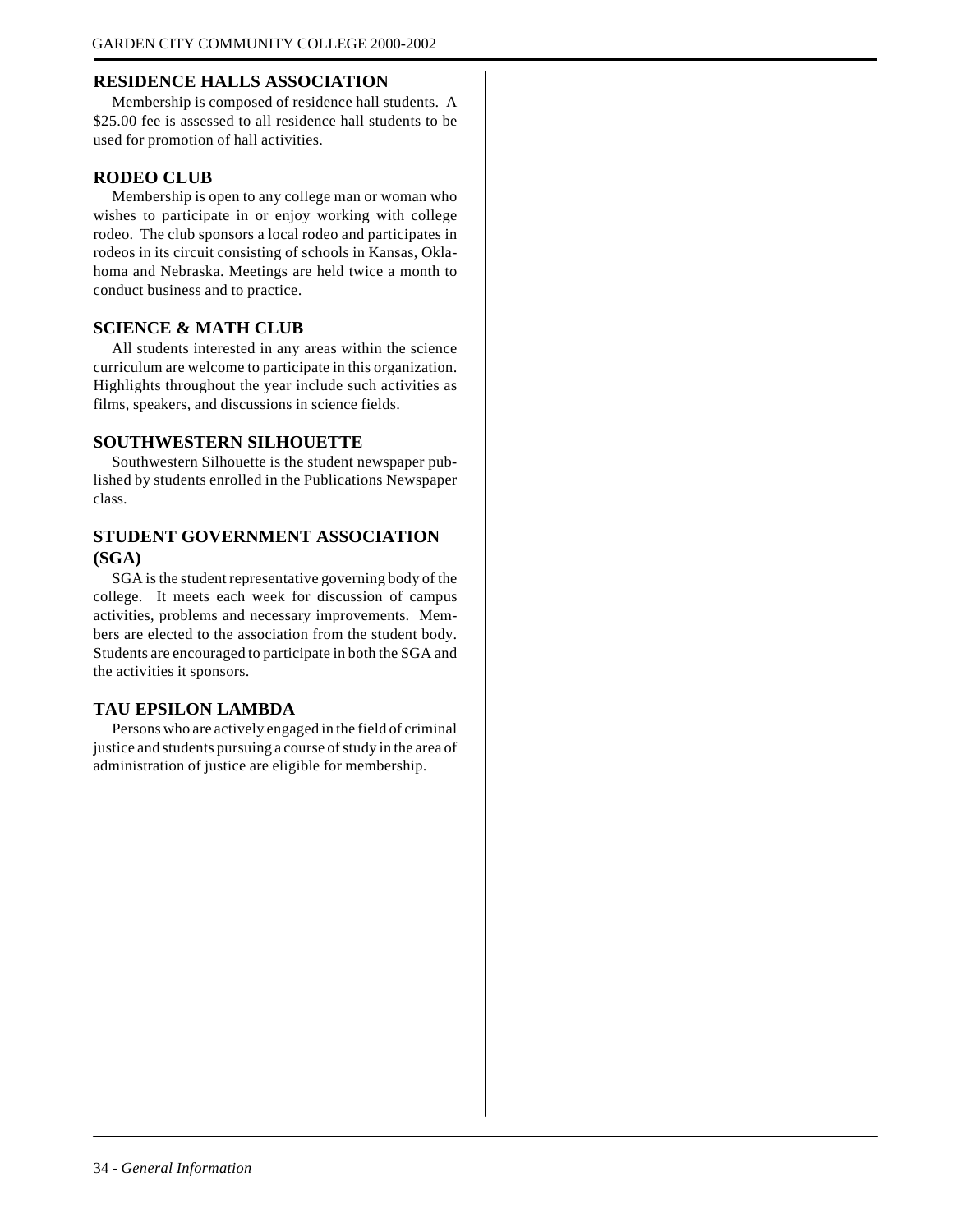## **EXTENDED EDUCATIONAL OPPORTUNITIES**

#### **FINNEY COUNTY COMMUNITY LEARNING CENTER PURPOSE**

The mission of the Finney County Community Learning Center (FCCLC) is to extend the resources of the college to nontraditional students in the community and surrounding area. Students are our customers and our primary reason for existence. They deserve developmental options including English as a Second Language (ESL) instruction, Adult Basic Education/General Educational Development (ABE/ GED), and family literacy opportunities. The FCCLC is a key resource for enriching the quality of life, promoting economic development, and strengthening the future of our communities. The FCCLC provides convenient and nontraditional instructional delivery systems which adapt to the schedules of working adults. USD #457 also has programs at the center; they include the Alternative High School Program and the ESL Intake Center.

#### **LOCATIONS**

The FCCLC offers classes at two locations. These locations allow a variety of basic educational opportunities to the public. The classes are located at:

Finney County Community Learning Center 1401 Buffalo Jones Avenue 276-7600 East Garden Village, lot #466 275-0221

#### **PROGRAMS**

#### **Adult Basic Education**

The Adult Basic Education program is provided in conjunction with the Kansas State Board of Education. Instruction is designed to assist adults who lack their high school diploma. Those who have not completed their high school education or who desire improvement of basic skills may enroll at no cost. Basic math and reading classes are offered. GED tutoring is provided in English and Spanish, days and evenings.

#### **General Education Development (GED)**

The FCCLC is an official testing center of the General Education Development test. These tests are administered by an authorized examiner at 1401 Buffalo Jones Avenue on designated test dates or by appointment. GED tests are offered in English, Spanish, and French. For more information contact the FCCLC at 276-7600.

Upon successful completion of the GED test, the Kansas State Board of Education issues a Kansas State High School Equivalency diploma. This diploma is widely accepted by employers and institutions of higher education in lieu of a high school diploma.

#### **English as a Second Language classes (ESL)**

The purpose of the English as a Second Language program is to provide students with the language skills necessary to achieve educational and/or vocational goals. Basic survival English is the focus of beginning ESL classes, with an increasing focus on academic English as a student's proficiency increases.

ESL classes are offered at both sites. Beginning level classes are conducted mornings and evenings at 1401 W. Buffalo Jones Ave. and at the East Garden Village classroom. Intermediate levels are conducted mornings and evenings on the GCCC campus.

#### **Project Open Door**

Project Open Door is a volunteer tutor program sponsored by the FCCLC and the Finney County Library. It is designed to assist limited or non-reading adults on a one-toone basis. Volunteers are trained and the resources of the library and the center are made available to them.

#### **Even Start**

Even Start is a federally-funded program which integrates adult education for parents and early childhood education for their children. Adult Education provides instruction in basic skills, GED preparation or ESL. Developmentally appropriate experiences are provided for young children of parents receiving education. Parent Time (PT) provides opportunities for parenting education and Parent and Child Together (PACT) allows time for children and parents to work and play together. In Garden City, matching funds are provided by USD 457 and Garden City Community College. Programs are available in English, Spanish, and Vietnamese.

#### **Refugee Services**

An important focus for the FCCLC is successful resettlement for Vietnamese refugees. The FCCLC staff provides ESL instruction, intensive vocational instruction, and social services to new arrivals from Vietnam, many of whom served in the South Vietnamese army during the Vietnam War. Social services include translation and interpretation, transportation, and information about the community as needed.

#### **Community Vision Now/ Family Resource Center**

The Community Vision Now/Family Resource Center, housed at the Finney County Community Learning Center, coordinates health and social services to all FCCLC and Even Start sites. Services include referral information, disease and illness prevention training, family assessments, family advocacy and on-site health clinics. On-site health clinics provide immunizations, diabetes screening, male health screenings, and women's clinic. Assistance with income tax preparation is also offered.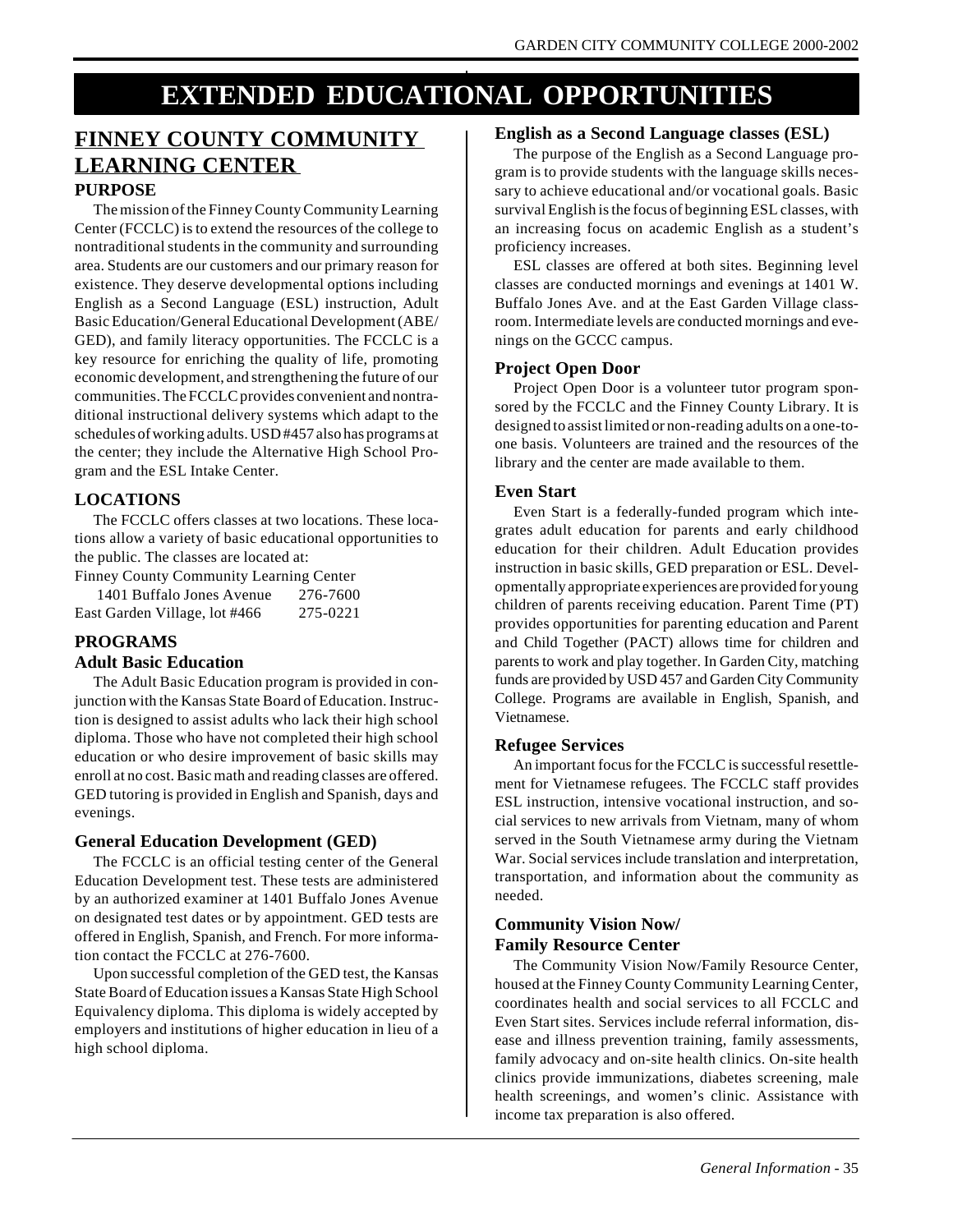# **OUTREACH OPPORTUNITIES**

GCCC offers college credit courses in nine communities within the college service area. Courses are offered to help students complete requirements for a degree or to give students the opportunity to improve their skills for better occupational opportunities. The college strives to offer a high level of learning in these centers, equivalent to that on campus. Course offerings are developed primarily by student requests to meet needs for a particular semester.

Most classes are taught by local community instructors who have met standards set forth by the college. Testing, advising and other services are provided at these sites to help students take the courses that will assure them the opportunity to succeed. Coordinators, who live in the communities, are employed by the college to assist students in planning courses that will be most beneficial.

Outreach centers are located at Deerfield, Dighton, Healy, Holcomb, Lakin, Leoti, Scott City, Syracuse and Tribune. Call 1-800-658-1696 and ask for the Office of Continuing Education to request information and to obtain names and local phone numbers of community coordinators.

In the spring of 1997, Garden City Community College opened a permanent facility at Scott City, Kansas. The newly remodeled Bryan Education Center at 416-418 Main Street includes a comfortable reception area, two large classrooms, and a computer lab equipped with Internet and email access to the college and the world. The Bryan Center maintains both daytime and nighttime hours, and those seeking information can call 316-872-2155.

With access to a state-of-the-art interactive television classroom on the main campus, the college now broadcasts classes to Holcomb, Scott City, Lakin and Deerfield. This enables the college to offer courses to small groups of two or three students at the respective ITV outreach locations. In the future the college plans to offer mediated courses using Internet, email, chat rooms, and other technologies which will make the outreach program even more responsive to the individual needs of time and place bound students who cannot access on-campus programs.

# **BUSINESS AND INDUSTRY INSTITUTE**

The Garden City Community College Business and Industry Institute mirrors the institution's mission of producing positive contributors to the economic and social well-being of society. To meet these challenges, the GCCC Business and Industry Institute provides leadership and innovative services directed toward essential skills and work preparedness. The GCCC Business and Industry Institute focuses on clients, offers flexible delivery, utilizes state-of-the-art technology and provides practical solutions to business problems.

The GCCC Business and Industry Institute offers highquality and affordable seminars, workshops and classes packed with information, techniques and tools which can make organizations more effective. Our instruction enables employees to learn the skills one day and put those skills to use the next. The training sessions can be conveniently scheduled for full-day, half-day, evening or weekend delivery, and can be held at client locations or GCCC facilities.

The GCCC Business and Industry Institute can train an employer's workforce and help them in gaining a competitive edge. Our innovative services enable our customers to anticipate and shape the future. The Institute responds to the changing environment by helping local businesses remain competitive in the areas of management development, business skills, computer technology and industrial training.

For more information contact the director of the Business and Industry Institute at 316-276-9536.

# **EDUKAN**

Garden City Community College is a founding member of EduKan, the Internet community college. This consortium of Kansas communit colleges is the first of its kind, and offers students the chance to learn at times which best fit their individual schedules, and earn credit toward their associate degrees in a wide range of general education courses which may be applied toward degree requirements. To obtain a complete listing of available opportunities, details, class dates, or other information, go to www.edkan.org on the Worldwide Web, call EduKan tollfree at 1-877-433-8526, or contact GCCC Admissions. Credit is available through GCCC or other participating institutions. Other online learning opportunities may also be available.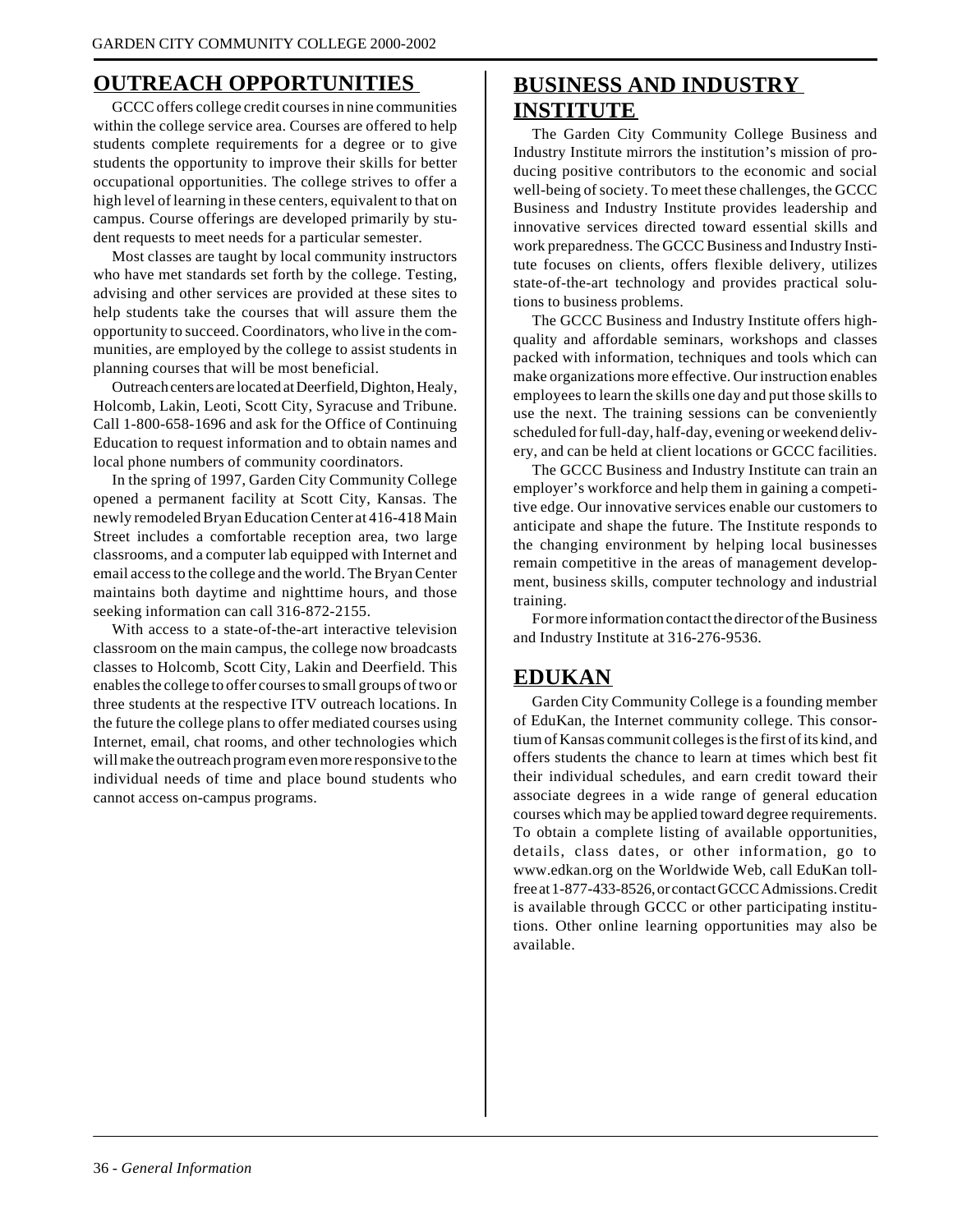# **DEGREES, CERTIFICATES & GRADUATION REQUIREMENTS**

#### **DEGREES**

Garden City Community College awards four degrees, each with a special emphasis to meet individual student needs. They are:

- •Associate in Arts (AA) Degree
- •Associate in Science (AS) Degree
- •Associate in Applied Science (AAS) Degree
- •Associate in General Studies (AGS) Degree

#### **APPLICATION FOR GRADUATION**

Each student planning to graduate from GCCC is required to declare his/her intent to graduate by filing an Application for Graduation with the Registrar's office. Application deadlines are:

| Fall completion              | September 1 |
|------------------------------|-------------|
| Spring and Summer completion | February 1  |

## **DEGREE AND GRADUATION REQUIREMENTS**

Upon the successful completion of 64 credit hours including the fulfillment of the specified General Education Requirements, additional courses required to complete the chosen program of study, and a cumulative GPA of 2.0, the student will be awarded an associate degree.

The requirements for the four degrees and additional requirements for graduation are listed in the following sections. Basic degree program outlines are on pages 37-40.

*\*The college retains the right to waive certain degree requirements.*

#### **CATALOG COMPLIANCE**

Students will follow the guidelines of the catalog in effect when they first enrolled, provided they remain continuously enrolled from the semester of entry to the semester of graduation.

Students who are not continuously enrolled from the date of entry to the date of graduation will follow the guidelines of the catalog in effect when they returned.

#### **MINIMUM GCCC CREDITS**

Sixteen (16) semester hours of credit must be completed at Garden City Community College in order to graduate from GCCC.

#### **PHYSICAL FITNESS REQUIREMENT**

To meet graduation requirements for all associate degrees, a student must complete two (2) physical education credits. Physical Fitness I (HPER 119), Physical Fitness II (HPER 120), Lifetime Fitness (HPER 121), or any activity course, will satisfy the requirements. **Athletic participation courses cannot be used to fulfill this requirement.**

## **DEVELOPMENTAL COURSES**

The following developmental courses will not count toward fulfilling degree requirements, **nor do they count** toward completion of the 64 credit hour requirement:

| ENGL-091 |        | <b>Basic English</b>             |
|----------|--------|----------------------------------|
| MATH-006 | $\sim$ | <b>Beginning Algebra</b>         |
| READ-092 |        | Reading Improvement I            |
| READ-093 |        | College Reading                  |
| READ-094 |        | Phonics, Spelling                |
| READ-095 |        | <b>Expanding Your Vocabulary</b> |
| READ-096 |        | Speed Reading and Comprehen-     |
|          |        |                                  |

sion

# **PERSONAL AND CAREER DEVELOPMENT REQUIREMENT**

To meet graduation requirements for all associate degrees, a student must complete PCDE101 (College Skills Development) for 1 credit hour. This requirement may be waived for students that have completed at least 20 credit hours prior to their initial enrollment at GCCC.

#### **GRADUATION EXERCISES**

GCCC celebrates the accomplishments of the graduating students with Commencement exercises on the Saturday prior to the final examination period in May. Graduating students who do not plan to participate in the Commencement exercises should indicate this choice on the Application for Graduation. Students participating in the commencement exercises must wear cap and gown regalia which is purchased by the college. The student will need to go to the Broncbuster Bookstore for measurement early in February if he/she wishes to participate in the graduation ceremonies.

#### **AWARDING OF DEGREES**

Degrees-awarded notations will be placed on the student's transcript upon completion of **all** requirements. Students transferring hours from other universities/colleges, to complete graduation requirements, must have official transcripts from each institution on file in the Registrar's Office before the degree will be awarded and noted on their transcripts.

#### **TRANSFER OF CREDIT**

GCCC maintains close contact with senior university/ college personnel in order to assist students in the transfer process. The course offerings that students complete at GCCC are closely parallel to the freshman/sophomore requirements for the baccalaureate degrees at the four-year institutions.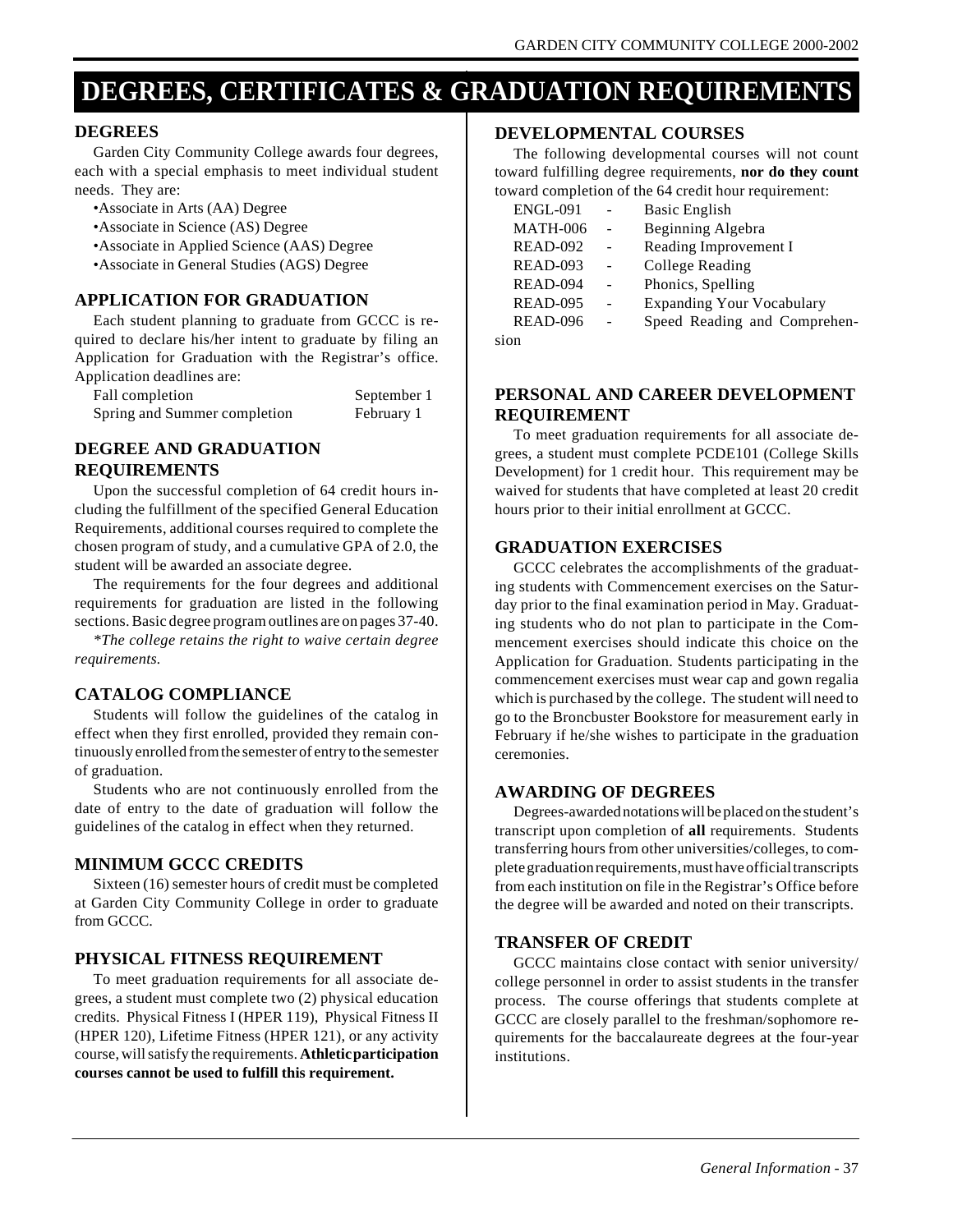A transfer manual listing GCCC's course equivalencies with those at the Kansas Regent universities, Washburn University and Kansas Newman University has been developed by the counseling department. Copies, available for student use, are located in the Career Resources Center (Saffell Library) and from the student's advisor.

Students planning to transfer should secure a copy of the transfer institution's catalog and become familiar with the requirements. Close planning with advisors or counselors on course selection while attending GCCC will result in a successful transfer of credits.

# **TRANSFER AGREEMENT AND ARTICULATION GUIDE**

**Kansas Public Community Colleges - Kansas Regents Universities**

A student who completes an Associate in Arts or Associate in Science degree based on a baccalaureate oriented sequence at a state and regionally accredited Kansas public community college, and whose program of studies has met requirements of the Kansas Public Community College-Kansas Regents Transfer Agreement and Articulation Guide will be accepted with junior standing and will have satisfied the general education requirements of all Regents universities. Students transferring to Regents institutions who have not completed an Associate in Arts or Associate of Science degree will be given general education credit for any articulated general education course completed at the community college.

Though the following distribution of courses does not necessarily correspond to the general education requirements at any Kansas Regents institution, it will be accepted as having satisfied the general education requirements of all Kansas Regents universities. A minimum of 45 credit hours of general education with distribution in the following fields will be required. General education hours totaling less than 45 will be accepted, but transfer students must complete the remainder of this requirement before graduation from the receiving institution, which may require an additional semester(s).

#### **12 hours of Basic Skills courses, including:**

6 hours of English Composition

3 hours of Speech Communication

3 hours of college level Mathematics (College Algebra or higher)

#### **12 hours of Humanities courses from at least three of the following disciplines:** Art\*

Music\* Theater\* History Philosophy Literature \*Performance courses are excluded **12 hours of Social and Behavioral Science courses from at least three of the following disciplines:** Sociology Political Science Geography Psychology Economics Anthropology

#### **9 hours of Natural and Physical Science courses from at least two disciplines (lecture with lab).**

Transcripts of students fulfilling the requirements of this agreement will be appropriately coded by the sending institution.

## **TECHNICAL CERTIFICATE PROGRAMS**

Each community college may provide programs of instruction consisting of college credit courses designed to prepare individuals for entry into an occupation or closely related cluster of occupations. A certificate may be awarded on satisfactory completion of a planned program, including the demonstration of attainment of predetermined and specified performance requirements. The courses must be based in theory, and be of sufficient complexity, rigor, and theory to provide college credit. Most certificate programs should be designed to allow a duly enrolled full-time student to complete the program within one school year. GCCC is developing competency-based programs in technical education fields.

Students completing Technical Certificate programs must apply for graduation to receive their certificates. They may also participate in and be recognized during the graduation ceremonies. Refer to the Application for Graduation and Graduation Exercises sections for additional information.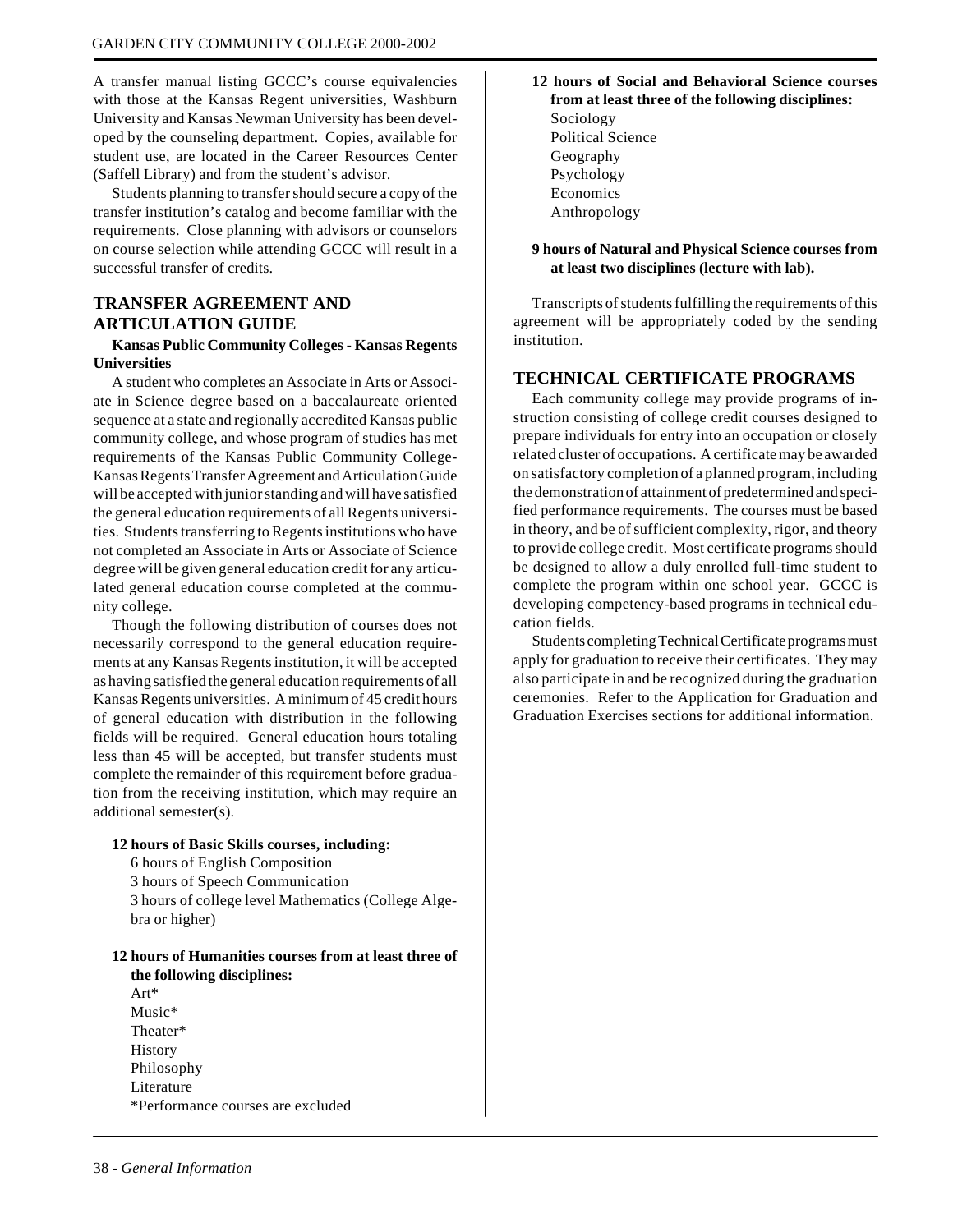# **ASSOCIATE IN ARTS (AA) DEGREE**

#### **REQUIREMENTS**

The Associate in Arts degree is intended to enable students to satisfy equivalent lower-division college credit course requirements and to transfer, with advanced standing, into comparable discipline area Bachelor in Arts degree programs at Kansas Regents universities. **Developmental courses will not count toward fulfilling degree requirements.** Official transcripts must be on file in the Registrar's Office to receive credit for **transfer** courses toward graduation.

The Associate in Arts degree will be awarded upon satisfactory completion of a planned program of not less than sixty-four<br>A selling see dit have and a sumplating CDA of 2.0 including the following distribution of and itse  $(64)$  college credit hours and a cumulative GPA of 2.0 including the following distribution

| <b>Minimum AA Degree Requirements</b><br>*English I (ENGL-101) - 3 hours<br>*English II (ENGL-102) - 3 hours<br>*Speech I (SPCH-111) - 3 hours<br>*Minimum grade of C required<br>Must include one mathematics course and one laboratory science course<br>Mathematics<br>MATH-108 or above<br>Laboratory Science<br>Biological Science (BIOL-105, 109, 205, 206, 210, 211, 212, 213)<br>Chemistry (CHEM-105, 107, 108, 109, 110, 205, 206, 207, 208)<br>Physical Science (PHSC-105, 106*, 205)<br>Physics (PHYS-106*, 205, 206, 207, 208)<br>*Not a laboratory science course<br>General Psychology (PSYC-101) |
|-----------------------------------------------------------------------------------------------------------------------------------------------------------------------------------------------------------------------------------------------------------------------------------------------------------------------------------------------------------------------------------------------------------------------------------------------------------------------------------------------------------------------------------------------------------------------------------------------------------------|
|                                                                                                                                                                                                                                                                                                                                                                                                                                                                                                                                                                                                                 |
|                                                                                                                                                                                                                                                                                                                                                                                                                                                                                                                                                                                                                 |
|                                                                                                                                                                                                                                                                                                                                                                                                                                                                                                                                                                                                                 |
|                                                                                                                                                                                                                                                                                                                                                                                                                                                                                                                                                                                                                 |
|                                                                                                                                                                                                                                                                                                                                                                                                                                                                                                                                                                                                                 |
|                                                                                                                                                                                                                                                                                                                                                                                                                                                                                                                                                                                                                 |
|                                                                                                                                                                                                                                                                                                                                                                                                                                                                                                                                                                                                                 |
|                                                                                                                                                                                                                                                                                                                                                                                                                                                                                                                                                                                                                 |
|                                                                                                                                                                                                                                                                                                                                                                                                                                                                                                                                                                                                                 |
|                                                                                                                                                                                                                                                                                                                                                                                                                                                                                                                                                                                                                 |
|                                                                                                                                                                                                                                                                                                                                                                                                                                                                                                                                                                                                                 |
|                                                                                                                                                                                                                                                                                                                                                                                                                                                                                                                                                                                                                 |
|                                                                                                                                                                                                                                                                                                                                                                                                                                                                                                                                                                                                                 |
|                                                                                                                                                                                                                                                                                                                                                                                                                                                                                                                                                                                                                 |
|                                                                                                                                                                                                                                                                                                                                                                                                                                                                                                                                                                                                                 |
|                                                                                                                                                                                                                                                                                                                                                                                                                                                                                                                                                                                                                 |
|                                                                                                                                                                                                                                                                                                                                                                                                                                                                                                                                                                                                                 |
| and at least six (6) hours from two of the following areas:                                                                                                                                                                                                                                                                                                                                                                                                                                                                                                                                                     |
| Economics (ECON-111, 112, 113)                                                                                                                                                                                                                                                                                                                                                                                                                                                                                                                                                                                  |
| Geography (GEOG-101)                                                                                                                                                                                                                                                                                                                                                                                                                                                                                                                                                                                            |
| Political Science (POLS-104, 105)                                                                                                                                                                                                                                                                                                                                                                                                                                                                                                                                                                               |
| Psychology (PSYC-102, 104, 201, 202)                                                                                                                                                                                                                                                                                                                                                                                                                                                                                                                                                                            |
| Sociology (SOCI-102, 104, 105, 110, 111, 113, 203, 204, 206)                                                                                                                                                                                                                                                                                                                                                                                                                                                                                                                                                    |
|                                                                                                                                                                                                                                                                                                                                                                                                                                                                                                                                                                                                                 |
| Select courses from at least three of the following areas:                                                                                                                                                                                                                                                                                                                                                                                                                                                                                                                                                      |
| Art (ARTS-120, 121)                                                                                                                                                                                                                                                                                                                                                                                                                                                                                                                                                                                             |
| Drama (DRAM-120, 121, 122, 150)                                                                                                                                                                                                                                                                                                                                                                                                                                                                                                                                                                                 |
| History (HIST-101, 102, 103, 104, 106)                                                                                                                                                                                                                                                                                                                                                                                                                                                                                                                                                                          |
| Literature (LITR-210, 211, 212, 213, 215, 216, 219, 230, 231, 250, 253)                                                                                                                                                                                                                                                                                                                                                                                                                                                                                                                                         |
| Music (MUSC-106, 108)                                                                                                                                                                                                                                                                                                                                                                                                                                                                                                                                                                                           |
| Philosophy (PHIL-101, 102, 103)                                                                                                                                                                                                                                                                                                                                                                                                                                                                                                                                                                                 |
|                                                                                                                                                                                                                                                                                                                                                                                                                                                                                                                                                                                                                 |
| Select from the following courses:                                                                                                                                                                                                                                                                                                                                                                                                                                                                                                                                                                              |
| HPER-119, 120, 121                                                                                                                                                                                                                                                                                                                                                                                                                                                                                                                                                                                              |
| or any Activity Course (excluding athletic participation courses)                                                                                                                                                                                                                                                                                                                                                                                                                                                                                                                                               |
|                                                                                                                                                                                                                                                                                                                                                                                                                                                                                                                                                                                                                 |
| College Skills Development (PCDE-101)                                                                                                                                                                                                                                                                                                                                                                                                                                                                                                                                                                           |
| (may be waived for students that have completed 20 hours or more upon initial enrollment)                                                                                                                                                                                                                                                                                                                                                                                                                                                                                                                       |
|                                                                                                                                                                                                                                                                                                                                                                                                                                                                                                                                                                                                                 |
| 8. OTHER                                                                                                                                                                                                                                                                                                                                                                                                                                                                                                                                                                                                        |
| Outcomes assessment examination required.                                                                                                                                                                                                                                                                                                                                                                                                                                                                                                                                                                       |
| 16 semester hours of credit must be completed at GCCC                                                                                                                                                                                                                                                                                                                                                                                                                                                                                                                                                           |
|                                                                                                                                                                                                                                                                                                                                                                                                                                                                                                                                                                                                                 |
| Additional Courses Necessary to Complete Program of Study  26 hours                                                                                                                                                                                                                                                                                                                                                                                                                                                                                                                                             |
|                                                                                                                                                                                                                                                                                                                                                                                                                                                                                                                                                                                                                 |
| Developmental courses do not count as earned hours for graduation. These courses include: ENGL-091, MATH-006, READ-                                                                                                                                                                                                                                                                                                                                                                                                                                                                                             |

*092, 093, 094, 095, 096.*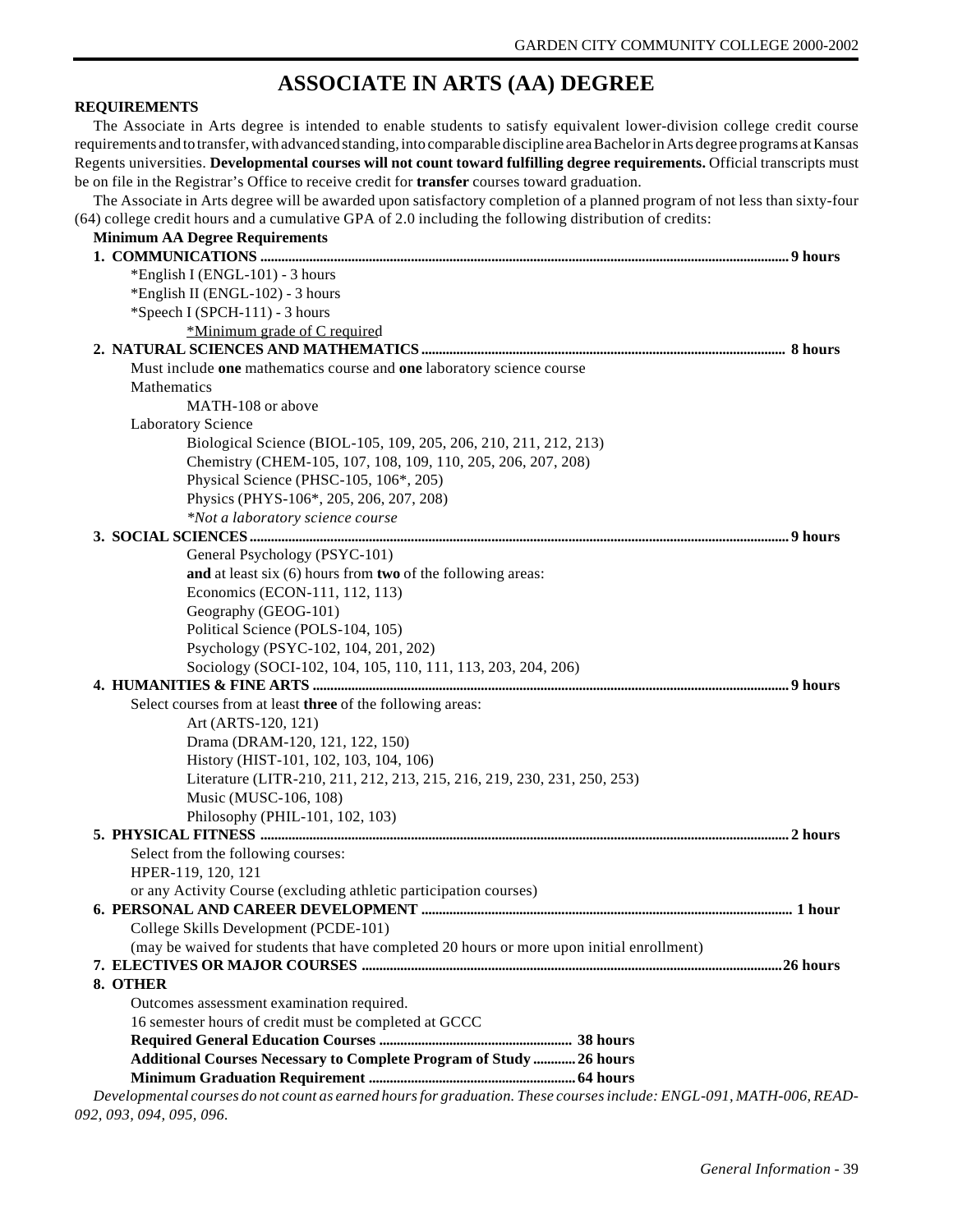# **ASSOCIATE IN SCIENCE (AS) DEGREE**

#### **REQUIREMENTS**

The Associate in Science degree is intended to enable students to satisfy equivalent lower-division college credit course requirements and to transfer, with advanced standing, into comparable discipline area Bachelor in Science degree programs at Kansas Regents universities. **Developmental courses will not count toward fulfilling degree requirements.** Official transcripts must be on file in the Registrar's Office to receive credit for **transfer** courses toward graduation.

The Associate in Science degree will be awarded upon satisfactory completion of a planned program of not less than sixtyfour (64) college credit hours and a cumulative GPA of 2.0 including the following distribution of credits:

| <b>Minimum AS Degree Requirements</b>                                                                                                           |  |
|-------------------------------------------------------------------------------------------------------------------------------------------------|--|
| *English I (ENGL-101) - 3 hours                                                                                                                 |  |
| *English II (ENGL-102) - 3 hours                                                                                                                |  |
| *Speech I (SPCH-111) - 3 hours                                                                                                                  |  |
| *Minimum grade of C required                                                                                                                    |  |
|                                                                                                                                                 |  |
| Must include one mathematics course and one laboratory science course<br>Mathematics                                                            |  |
| MATH-108 or above                                                                                                                               |  |
| <b>Laboratory Science</b>                                                                                                                       |  |
| Biological Science (BIOL-105, 109, 205, 206, 210, 211, 212, 213)                                                                                |  |
| Chemistry (CHEM-105, 107, 108, 109, 110, 205, 206, 207, 208)                                                                                    |  |
| Physical Science (PHSC-105, 106*, 205)                                                                                                          |  |
| Physics (PHYS-106*, 205, 206, 207, 208)                                                                                                         |  |
| *Not a laboratory science course                                                                                                                |  |
|                                                                                                                                                 |  |
| General Psychology (PSYC-101)                                                                                                                   |  |
| and at least three (3) hours from one of the following areas:                                                                                   |  |
| Economics (ECON-111, 112, 113)                                                                                                                  |  |
| Geography (GEOG-101)                                                                                                                            |  |
| Political Science (POLS-104, 105)                                                                                                               |  |
| Sociology (SOCI-102, 104, 105, 110, 111, 113, 203, 204, 206)                                                                                    |  |
|                                                                                                                                                 |  |
| Select courses from at least two of the following areas:                                                                                        |  |
| Art (ARTS-120, 121)                                                                                                                             |  |
| Drama (DRAM-120, 121, 122, 150)                                                                                                                 |  |
| History (HIST-101, 102, 103, 104, 106)                                                                                                          |  |
| Literature (LITR-210, 211, 212, 213, 215, 216, 219, 230, 231, 250, 253)                                                                         |  |
| Music (MUSC-106, 108)                                                                                                                           |  |
| Philosophy (PHIL-101, 102, 103)                                                                                                                 |  |
|                                                                                                                                                 |  |
| Select from the following courses:                                                                                                              |  |
| HPER-119, 120, 121                                                                                                                              |  |
| or any Activity Course (excluding athletic participation courses)                                                                               |  |
|                                                                                                                                                 |  |
| College Skills Development (PCDE-101)                                                                                                           |  |
| (may be waived for students that have completed 20 hours or more upon initial enrollment)                                                       |  |
|                                                                                                                                                 |  |
| 8. OTHER                                                                                                                                        |  |
| Outcomes assessment examination required.                                                                                                       |  |
| 16 semester hours of credit must be completed at GCCC                                                                                           |  |
|                                                                                                                                                 |  |
| Additional Courses Necessary to Complete Program of Study  29 hours                                                                             |  |
|                                                                                                                                                 |  |
| Developmental courses do not count as earned hours for graduation. These courses include: ENGL-091, MATH-006, READ-<br>092, 093, 094, 095, 096. |  |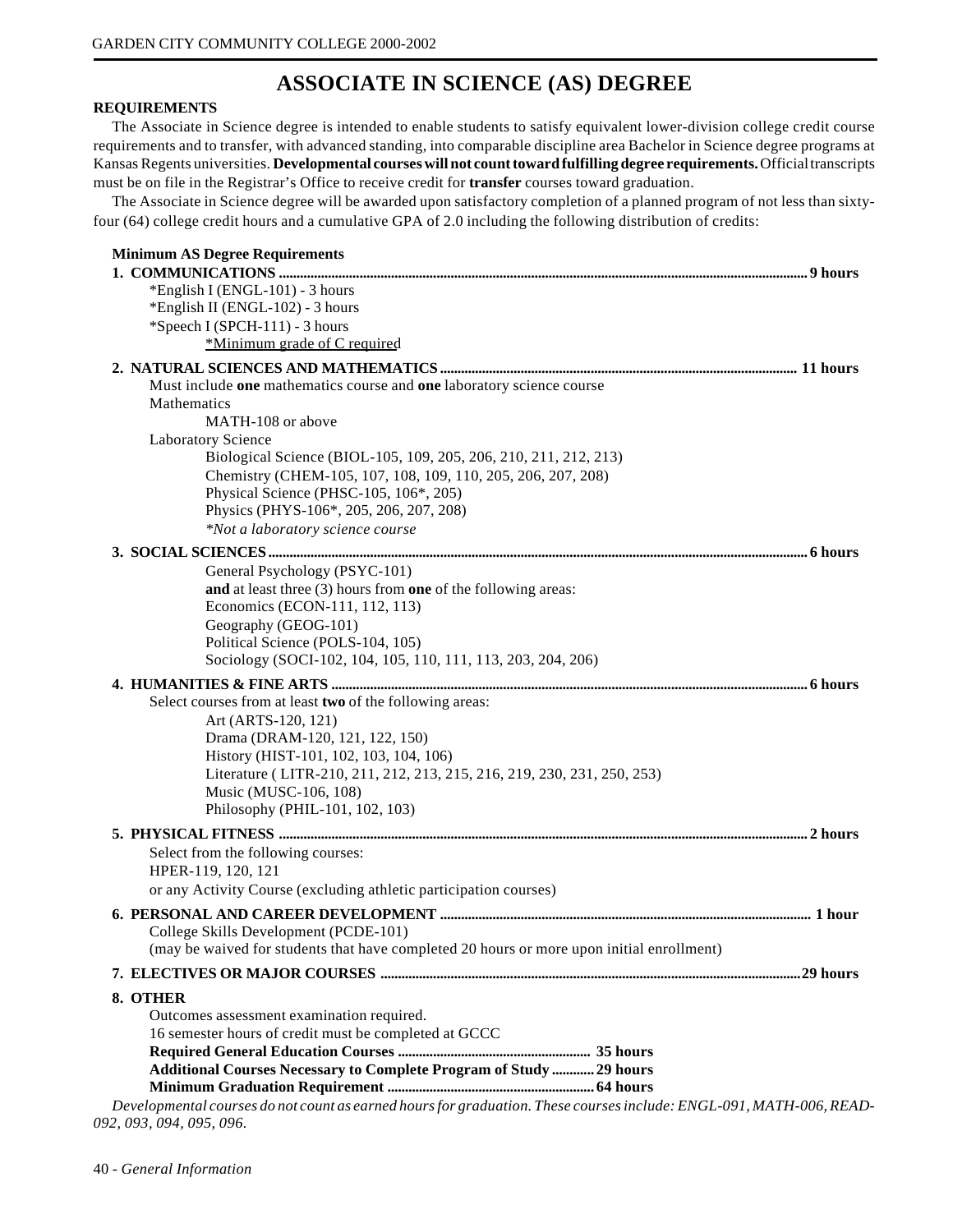# **ASSOCIATE IN GENERAL STUDIES (AGS) DEGREE**

#### **REQUIREMENTS**

The Associate in General Studies is intended to recognize the attainment of a broad general education at the lower division level. This degree is designed to provide students the opportunity to develop knowledge, skills, attitudes and greater philosophical appreciation for life long learning. Transfer students will need to complete additional lower-division courses at the transfer universities. **Developmental courses do not count as earned hours for graduation.** Official transcripts must be on file in the Registrar's Office to receive credit for **transfer** courses toward graduation.

The Associate in General Studies degree will be awarded upon satisfactory completion of a planned program of not less than sixty-four (64) college credit hours and a cumulative GPA of 2.0, including the following distribution of credits:

| <b>Minimum AGS Degree Requirements</b><br>English I (ENGL-101) and                                   |
|------------------------------------------------------------------------------------------------------|
| One of the following                                                                                 |
| Speech I (SPCH-111)                                                                                  |
| Interpersonal Communications (SPCH-113)                                                              |
|                                                                                                      |
| Must include one mathematics course and one science course                                           |
| Mathematics                                                                                          |
| MATH-105 or above                                                                                    |
| Science                                                                                              |
| any Science Course                                                                                   |
|                                                                                                      |
| Select from two different areas:                                                                     |
| Economics (ECON-111, 112, 113)                                                                       |
| Geography (GEOG-101)                                                                                 |
| Political Science (POLS-104, 105)                                                                    |
| Psychology (PSYC-101, 102, 104, 201, 202)                                                            |
| Sociology (SOCI-102, 104, 105, 110, 111, 113, 203, 204, 206)                                         |
|                                                                                                      |
| Select courses from two different areas                                                              |
| Art (ARTS-120, 121)                                                                                  |
| Drama (DRAM-120, 121, 122, 150)                                                                      |
| History (HIST-101, 102, 103, 104, 106)                                                               |
| Literature (LITR-210, 211, 212, 213, 215, 216, 219, 230, 231, 250, 253)                              |
| Music (MUSC-106, 108)                                                                                |
| Philosophy (PHIL-101, 102, 103)                                                                      |
|                                                                                                      |
| Select from any of the following areas:                                                              |
| COMMUNICATIONS, MATHEMATICS AND NATURAL SCIENCES, SOCIAL SCIENCE,                                    |
| <b>HUMANITIES</b>                                                                                    |
|                                                                                                      |
| Select from any of the following courses:                                                            |
| HPER-119, 120, 121                                                                                   |
| or any Activity Course excluding athletic participating courses)                                     |
|                                                                                                      |
| College Skills Develoment (PCDE-101)                                                                 |
| (may be waived for students that have completed 20 hours or more upon initial enrollment)            |
|                                                                                                      |
| 8. OTHER                                                                                             |
| Outcomes assessment examination required.                                                            |
| 16 semester hours of credit must be completed at GCCC                                                |
|                                                                                                      |
| <b>Additional Courses Necessary to Complete Program of Study  28 hours</b><br>$C = 1$ $\cdots$ $D$ . |

**Minimum Graduation Requirement ........................................................... 64 hours**

*General Information* - 41 *Developmental courses do not count as earned hours for graduation. These courses include: ENGL-091, MATH-006, READ-092, 093, 094, 095, 096.*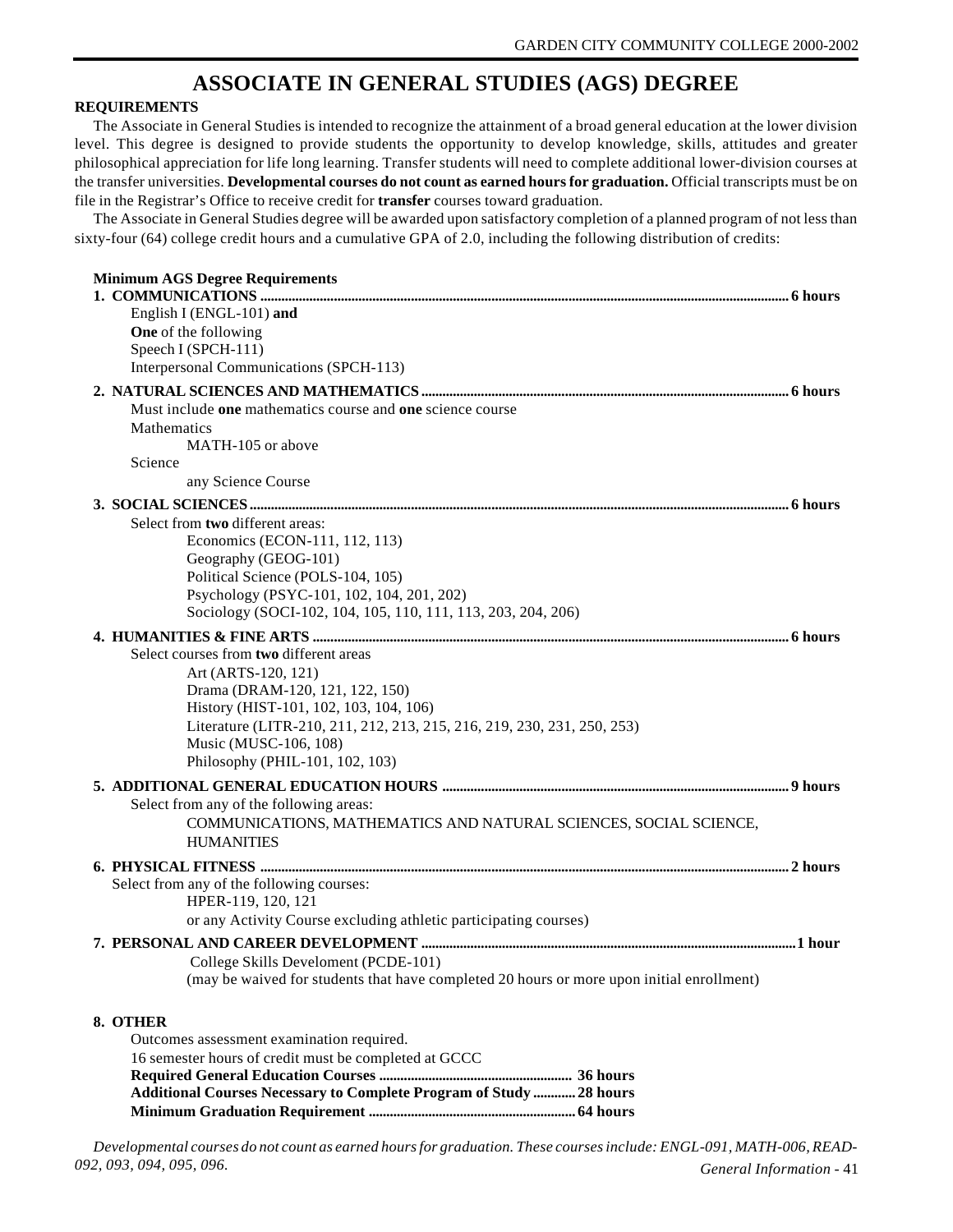# **ASSOCIATE IN APPLIED SCIENCE (AAS) DEGREE**

#### **REQUIREMENTS**

The Associate in Applied Science degree is specifically designed to prepare students for entry into an occupation or closely related cluster of occupations. The technical courses are complex, rigorous, theory based; and successful completion is determined by measured competencies. Although the objective of the AAS degree is to enhance employment opportunities, some baccalaureate degree granting institutions have developed upper-division programs to recognize this degree. **Developmental courses do not count as earned hours for graduation.** Official transcripts must be on file in the Registrar's Office to receive credit for **transfer** courses toward graduation.

The Associate in Applied Science degree will be awarded upon satisfactory completion of a planned program of not less than sixty-four (64) college credit hours and a cumulative GPA of 2.0 including the following distribution of credits:

| <b>Minimum AAS Degree Requirements</b>                                                    |
|-------------------------------------------------------------------------------------------|
| Select from the following areas:                                                          |
| Written Communications (ENGL-101, OFAD-206)                                               |
| Oral Communications (SPCH-111, 113, 116, BSAD-124)                                        |
| Applied Communications (JDAT-111, BSAD-102)                                               |
|                                                                                           |
|                                                                                           |
| Mathematics (MATH-105 or above or determined by program)                                  |
| Science (any Science Course)                                                              |
| Computer Science (CSCI-102 or above)                                                      |
|                                                                                           |
| Economics (ECON-111, 112, 113)                                                            |
| Geography (GEOG-101)                                                                      |
| Political Science (POLS-104, 105)                                                         |
| Psychology (PSYC-101, 102, 104, 201, 202)                                                 |
| Sociology (SOCI-102, 104, 105, 110, 111, 113, 203, 204, 206)                              |
| Art (ARTS-120, 121)                                                                       |
| Drama (DRAM-120, 121, 122, 150)                                                           |
| History (HIST-101, 102, 103, 104, 106)                                                    |
| Literature (LITR-210, 211, 212, 213, 215, 216, 219, 230, 231, 250, 253)                   |
| Music (MUSC-106, 108)                                                                     |
| Philosophy (PHIL-101, 102, 103)                                                           |
|                                                                                           |
| Select from any of the following courses:                                                 |
| HPER-119, 120, 121                                                                        |
| or any Activity Course excluding athletic participating courses)                          |
|                                                                                           |
|                                                                                           |
| College Skills Development (PCDE-101)                                                     |
| (may be waived for students that have completed 20 hours or more upon initial enrollment) |
|                                                                                           |
| Contextual courses/competencies (determined by Program Director)                          |
| 7. OTHER                                                                                  |
| Outcomes assessment examination required.                                                 |
| 16 semester hours of credit must be completed at GCCC                                     |
| Required General Education, HPER and PCDE Courses  18 hours                               |
| <b>Additional Courses Necessary to Complete Program of Study  46 hours</b>                |
|                                                                                           |
|                                                                                           |

*Developmental courses do not count as earned hours for graduation. These courses include: ENGL-091, MATH-006, READ-092, 093, 094, 095, 096.*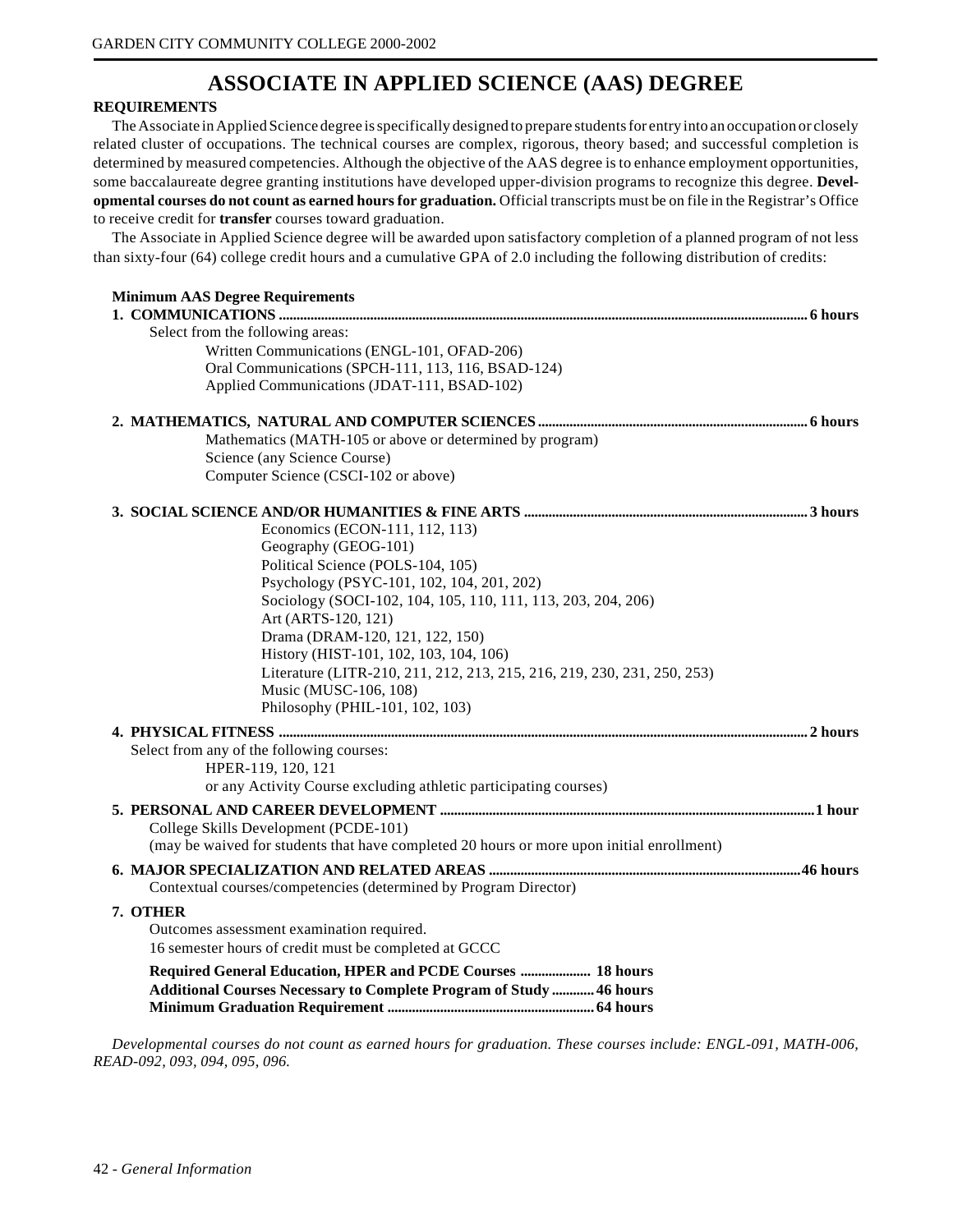# Business & Economics

**Accounting**

**American Management Association Certification**

**Business Administration**

**Computer Science**

**Economics**

**Mid-Management**

**Office Administration**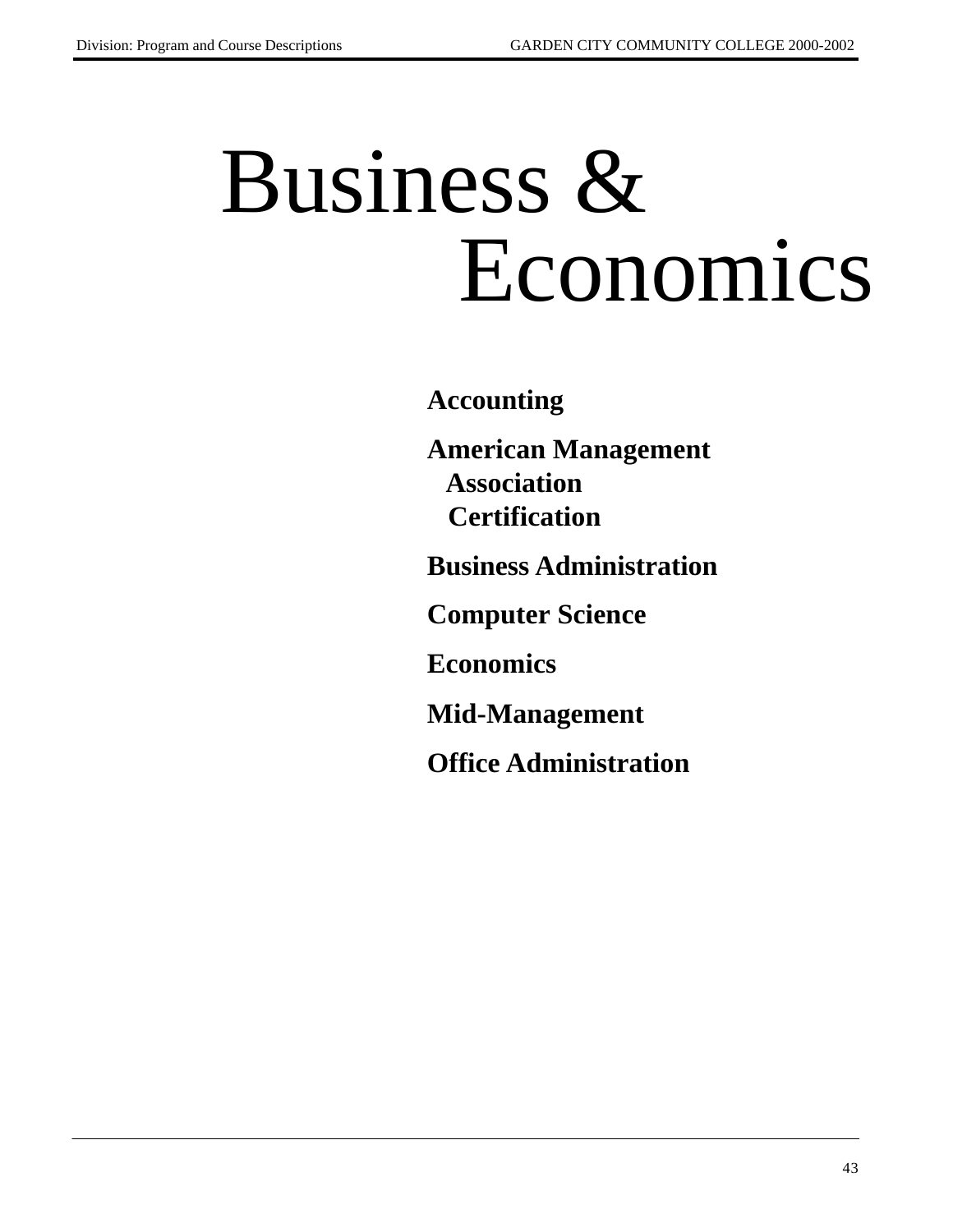#### **BUSINESS AND ECONOMICS**

Business is an excellent major for students interested in a broad career field. Education, government, business, and industry all require a steady flow of well-educated personnel. Students with business degrees often find success in these fields.

Several options are available for students wishing to pursue a career in business. One option is to complete a program of study which will provide basic skills and a broad knowledge about business and the economy so students can transfer to a four-year college or university to complete the baccalaureate degree in business. Other options are available for students who are interested in either a two-year program or a certificate program which will provide technical and vocational expertise in a field of business to prepare for immediate employability.

Students working in those courses using machines/computers are provided with up-to-date equipment similar to that used in business. Several computer labs are also available for student use. Student labs are available at a variety of times to facilitate completion of assignments and personal use. Students wishing to develop technical skills for computer networks are encouraged to enroll in courses leading to a degree in Business Systems, Networking, and Telecommunications.

Two business oriented student groups on campus provide business related activities; competitions at local, state, and national levels; and networking with business people and students from other colleges across the state and nation. is a national student organization dedicated to advancing a student's skills in business and in community involvement. Business Professionals of America prepares students for the business work force through the advancement of leadership, citizenship, academic and technological skills, professionalism, poise, dependability, patriotism, and competency. Members gain recognition through local, state, and national activities. is an organization focused on helping its members grow and develop as professional marketing and management leaders. The competitive events at state and national levels link school and work and develop skills and understanding of the workplace while providing an opportunity for students to showcase their skills and abilities.

In addition to the general education courses required for graduation, the courses listed in the following programs of study are the recommended courses for the successful completion of the identified degree or certificate program. Students should maintain regular contact with their academic advisors for additions and requirement changes from four-year transfer institutions.

#### **ACCOUNTING, BUSINESS ADMINISTRATION OR BUSINESS MANAGEMENT**

#### **Degree: Associate in Science-35 hours of General Education**

This transfer program is for those seeking a baccalaureate degree in Accounting, Business Administration, or Business Management. Majors in areas such as management, marketing, finance, international business, Management Information Systems (MIS), etc. can be determined when the student transfers to the four-year college.

| Credit        | <b>Course Title</b>          | Course No.      |
|---------------|------------------------------|-----------------|
| 3             | Accounting I                 | $ACCT-102$      |
| $\mathcal{R}$ | Accounting II                | $ACCT-103$      |
| $\mathcal{R}$ | <b>Managerial Accounting</b> | $ACCT-105$      |
| $\mathcal{R}$ | <b>Business Law I</b>        | <b>BSAD-104</b> |
|               | Intro. to Programming        | $CSCI-102$      |

| Computer Program. Elective CSCI-103, 105, 106, 108 |  |
|----------------------------------------------------|--|
| OR                                                 |  |
|                                                    |  |

| $\mathbf 3$ | Introduction to Management Information |                                                      |  |
|-------------|----------------------------------------|------------------------------------------------------|--|
|             | <b>Systems</b>                         | $CSCI-101$                                           |  |
| 3           |                                        | Introduction to Microcomputer                        |  |
|             | Software                               | CSCI-1103                                            |  |
|             |                                        | (Specific software will be identified by a following |  |
|             | letter)                                |                                                      |  |
| 3           | <b>Economics: Macro</b>                | <b>ECON-111</b>                                      |  |
|             | Economics: Micro                       | <b>ECON-112</b>                                      |  |

#### **ACCOUNTING TECHNICIAN**

#### **Degree: Associate in Applied Science-18 hours of General Education**

This program is for those seeking immediate employment in accounting. In addition to the courses recommended for the Associate in Science degree in Accounting, the following courses are suggested.

| <b>Credit</b>  | <b>Course Title</b>             | Course No.      |
|----------------|---------------------------------|-----------------|
| 3              | <b>Introduction to Business</b> | <b>BSAD-101</b> |
| 3              | <b>Cost Accounting</b>          | ACCT-201        |
| 2              | Computer Applications in        |                 |
|                | Accounting                      | $ACCT-104$      |
| 3              | <b>Document Formatting</b>      | $OFAD-112$      |
| 3              | Word Processing App. I          | OFAD-110        |
| 3              | <b>Business Mathematics</b>     | <b>BSAD-107</b> |
| $\mathfrak{D}$ | <b>Business Machines</b>        | <b>BSAD-106</b> |
| 3              | <b>Business English</b>         | OFAD-206        |

#### **COMPUTER SCIENCE**

#### **Degree: Associate in Science-35 hours of General**

#### **Education**

This transfer program is for those seeking a baccalaureate degree in computer science. \*If the student plans a business emphasis in computer science, the starred courses should be taken.

| <b>Credit</b> | <b>Course Title</b>                                             | Course No.      |  |
|---------------|-----------------------------------------------------------------|-----------------|--|
| 3             | Introduction to Management Information                          |                 |  |
|               | <b>Systems</b>                                                  | $CSCI-101$      |  |
| 3             | Introduction to Microcomputer                                   |                 |  |
|               | Software                                                        | CSCI-1103       |  |
|               | (Specific software will be identified by a following<br>letter) |                 |  |
| 3             | Introduction to Programming CSCI-102                            |                 |  |
| 3             | Keyboarding                                                     | $CSCI-100$      |  |
| 3             | Programming in BASIC                                            | $CSCI-103$      |  |
| 3             | Programming in COBOL                                            | $CSCI-106$      |  |
| 3             | Programming in PASCAL                                           | $CSCI-105$      |  |
| 3             | Programming in C                                                | $CSCI-108$      |  |
| 3             | *Accounting I                                                   | $ACCT-102$      |  |
| 3             | *Accounting II                                                  | ACCT-103        |  |
| 3             | *Economics: Macro                                               | <b>ECON-111</b> |  |
| 3             | *Economics: Micro                                               | <b>ECON-112</b> |  |

To achieve an emphasis in computer networking, students should enroll in Microsoft Certified Systems Engineer (MCSE) courses. These course must be completed in order to take the MCSE certification exams from Microsoft. (Check with an advisor as to current course offerings.)

#### **Microsoft Certified Systems Engineer**

*Contact the Business & Economics Division for current course listings.*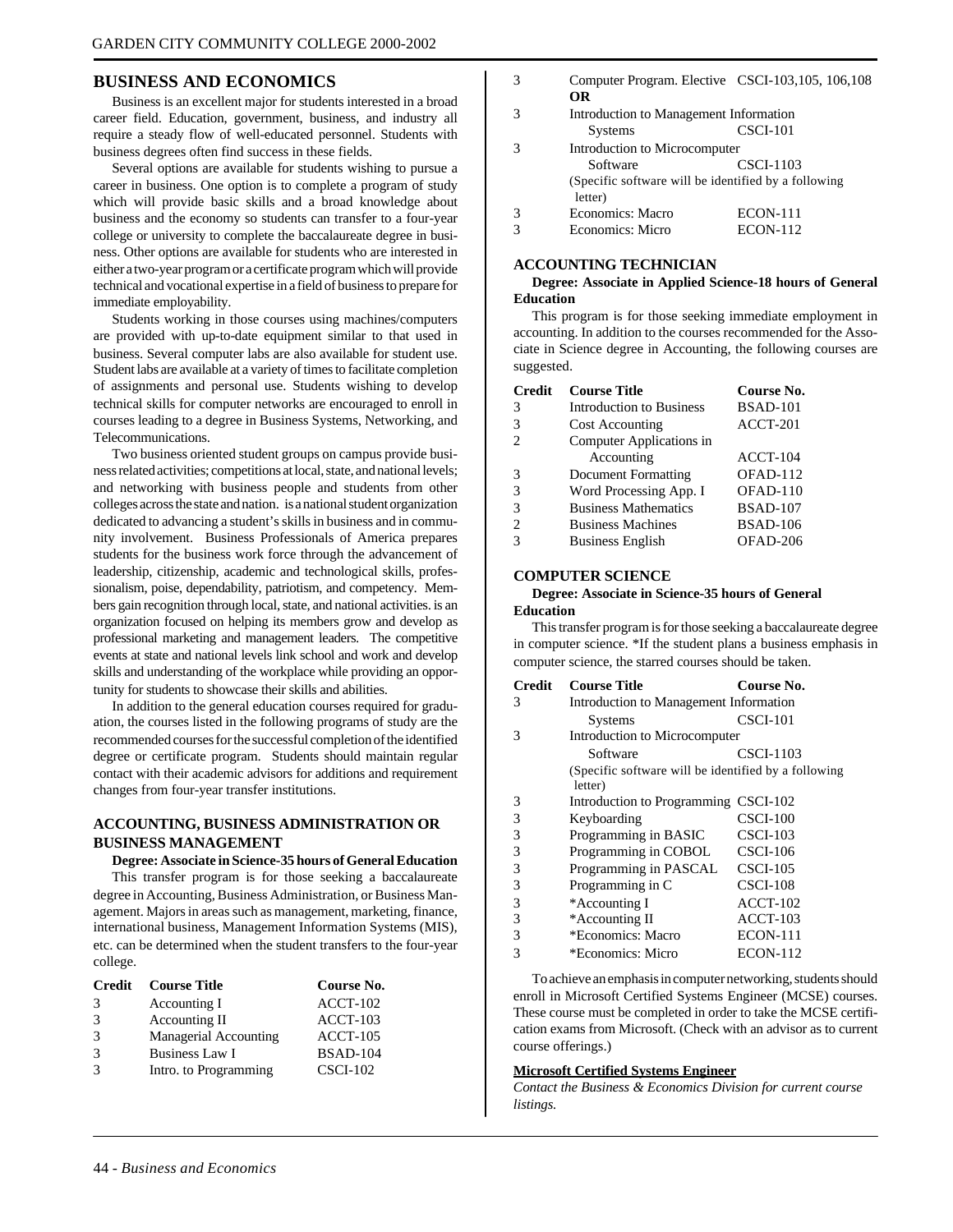#### **COMPUTER SCIENCE**

#### **Degree: Associate in Applied Science-18 hours of General Education**

This computer science program prepares the student for entry into the business world with a major emphasis in computer science. In addition to the courses recommended for the Associate in Science degree in Computer Science, the following courses are suggested.

|               | Credit Course Title         | Course No.           |
|---------------|-----------------------------|----------------------|
| $\mathcal{F}$ | Introduction to Business    | <b>BSAD-101</b>      |
| 3             | <b>Advanced Programming</b> | <b>CSCI-107</b>      |
| 6             | Electives                   | Consult with adviser |

#### **BUSINESS SYSTEMS, NETWORKING, AND TELECOMMUNICATIONS**

#### **Degree: Associate in Applied Science-18 hours of General Education**

A two-year computer science business sytems, networking and telecommunications program to prepare the student for entry into the networking field. In addition to the general education courses requiredciate in applied science degree, the following courses are recommended:

#### **Computer Science Emphasis**

| <b>Credit</b> | Course Title                  | Course No.      |
|---------------|-------------------------------|-----------------|
| 3             | Keyboarding (as needed)       | $CSCI-100$      |
| 3             | Introduction to Micorcomputer |                 |
|               | Software                      | $CSCI-110$      |
| 3             | Introduction to Management    |                 |
|               | <b>Information Systems</b>    | CSCI-101        |
| 3             | Introduction to Programming   | $CSCI-102$      |
| 3 to 9        | <b>Programming Languages</b>  |                 |
|               | Visual Basic                  | <b>CSCI-103</b> |
|               | COBOL                         | $CSCI-105$      |
|               | <b>PASCAL</b>                 | $CSCI-106$      |
|               | $C++$                         | $CSCI-108$      |
| 3 to 6        | <b>Advanced Programming</b>   | $CSCI-107$      |
|               | Java                          |                 |
|               | HTML.                         |                 |

#### **Microsoft Certified Systems Engineer**

*Contact the Business & Economics Division for current course listings.*

#### **BUSINESS EDUCATION—General Business**

#### **Degree: Associate in Science-35 hours of General Education**

This transfer program is for those seeking a baccalaureate degree in business education and planning to enter the teaching profession. Students entering this program should have an advisor in both Business and Education.

| <b>Credit</b> | <b>Course Title</b>             | Course No.      |
|---------------|---------------------------------|-----------------|
| 3             | <b>Introduction to Business</b> | <b>BSAD-101</b> |
|               | Accounting I                    | $ACCT-102$      |
| 3             | Accounting II                   | $ACCT-103$      |
|               | Document Formatting             | OFAD-112        |
|               | <b>Document Production</b>      | OFAD-207        |
|               | Economics: Macro                | <b>ECON-111</b> |
|               | Economics: Micro                | <b>ECON-112</b> |

| $\mathcal{R}$ | Introduction to                                       |            |
|---------------|-------------------------------------------------------|------------|
|               | Microcomputer Software CSCI-1103                      |            |
|               | (Specific software will be identified by a following) |            |
|               | letter)                                               |            |
| $\mathcal{R}$ | Human Growth & Develop. EDUC-110                      |            |
| $\mathcal{R}$ | <b>Foundations of Education</b>                       | $EDUC-105$ |
| $1 - 3$       | Observation                                           | EDUC-106   |

# **BUSINESS EDUCATION - Office Education Emphasis Degree: Associate in Science-35 hours of General**

#### **Education**

This transfer program is for those seeking a baccalaureate degree in business education and planning to enter the teaching profession. Students entering this program should have an advisor in both Business and Education. In addition to the courses recommended for the Associate in Science degree for Business Education—General, the following Business courses are suggested.

| Credit        | <b>Course Title</b>    | Course No. |
|---------------|------------------------|------------|
| $\mathcal{R}$ | Word Processing        |            |
|               | Applications I         | OFAD-110   |
| $\mathcal{D}$ | <b>Word Processing</b> |            |
|               | Applications II        | $OFAD-111$ |

#### **ECONOMICS**

**Degree: Associate in Science-35 hours of General Education** This transfer program is for those seeking a baccalaureate degree in economics.

| <b>Credit</b> | <b>Course Title</b>                                  | Course No.      |
|---------------|------------------------------------------------------|-----------------|
| 3             | Economics: Macro                                     | <b>ECON-111</b> |
| 3             | Economics: Micro                                     | <b>ECON-112</b> |
| 3             | American Economic History                            | <b>ECON-113</b> |
| 3             | Accounting I                                         | $ACCT-102$      |
| 3             | Accounting II                                        | $ACCT-103$      |
| 3             | Business Law I                                       | <b>BSAD-104</b> |
| 3             | <b>Business Law II</b>                               | <b>BSAD-105</b> |
| 3             | Introduction to Microcomputer                        |                 |
|               | Software                                             | CSCI1-103       |
|               | (Specific software will be identified by a following |                 |
|               | letter)                                              |                 |

#### **PRE-LAW – Business Emphasis**

#### **Degree: Associate in Science-35 hours of General Education**

This is a transfer program for those seeking a baccalaureate degree in law. Students entering this program should have an advisor in both Business and Fine Arts and/or Social Science.

| <b>Credit</b> | <b>Course Title</b>             | Course No.       |
|---------------|---------------------------------|------------------|
| 3             | <b>Introduction to Business</b> | <b>BSAD-101</b>  |
| 3             | Economics: Macro                | <b>ECON-111</b>  |
| 3             | Economics: Micro                | <b>ECON-112</b>  |
| 3             | <b>Business Law I</b>           | <b>BSAD-104</b>  |
| 3             | <b>Business Law II</b>          | <b>BSAD-105</b>  |
| 3             | Accounting I                    | $ACCT-102$       |
| 3             | Accounting II                   | $ACCT-103$       |
| 3             | Introduction to Microcomputer   |                  |
|               | Software                        | <b>CSCI-1103</b> |
|               |                                 |                  |

(Specific software will be identified by a following letter)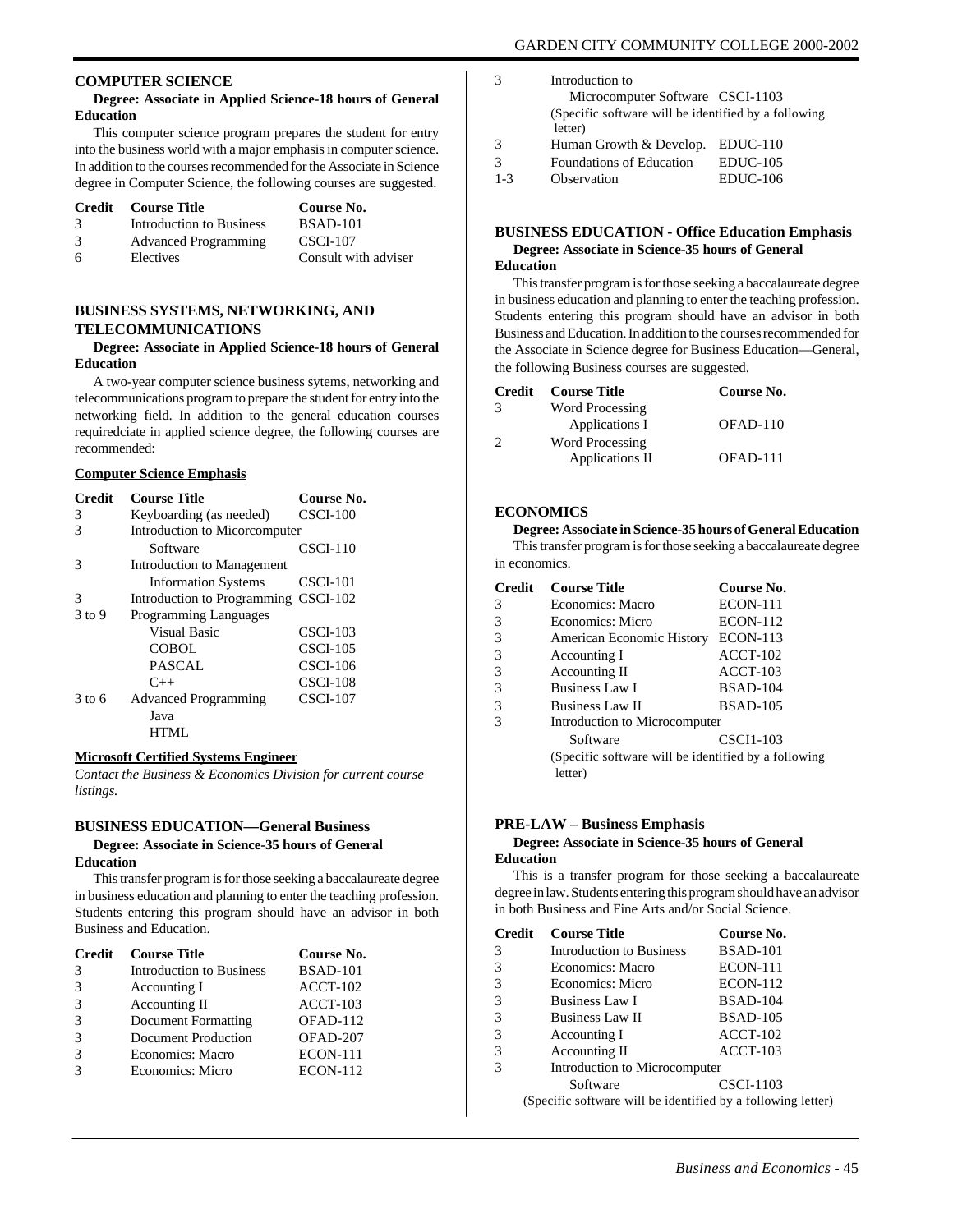#### **MID-MANAGEMENT**

#### **Degree: Associate in Applied Science-18 hours of General Education**

This program is for those planning to begin their career immediately following the completion of studies at the community college. A certificate may also be obtained.

| <b>Credit</b> | <b>Course Title</b>                                             | Course No.           |  |
|---------------|-----------------------------------------------------------------|----------------------|--|
| 3             | Management                                                      | <b>BSAD-122</b>      |  |
| 3             | Small Business Management BSAD-212                              |                      |  |
| 3             | Retailing                                                       | <b>BSAD-125</b>      |  |
| 3             | Salesmanship                                                    | <b>BSAD-124</b>      |  |
| 3             | Marketing                                                       | <b>BSAD-123</b>      |  |
| 3             | Advertising                                                     | <b>BSAD-120</b>      |  |
| 3             | General Accounting <b>OR</b>                                    | ACCT-101             |  |
| 3             | Accounting I                                                    | $ACCT-102$           |  |
| 3             | <b>Introduction to Business</b>                                 | <b>BSAD-101</b>      |  |
| 3             | <b>Business Law I</b>                                           | <b>BSAD-104</b>      |  |
| 3             | Keyboarding <b>OR</b>                                           | $CSCI-100$           |  |
| 3             | Introduction to Microcomputer                                   |                      |  |
|               | Software                                                        | CSCI-1103            |  |
|               | (Specific software will be identified by a following<br>letter) |                      |  |
| 3             | Desktop Publishing                                              | <b>MIDM-105</b>      |  |
| $1 - 4$       | Mid-Management                                                  |                      |  |
|               | <b>Internship Conference</b>                                    | MIDM-101,102,201,202 |  |
| $3-12$        | Mid-Management                                                  |                      |  |
|               | Field Study                                                     | MIDM-103,104,203,204 |  |

#### **ADVERTISING AND DISPLAY**

#### **Degree: Associate in Applied Science-18 hours of General Education**

This program is for those desiring to specialize in the area of merchandise and service promotion. In addition to the courses recommended for the Associate of Applied Science degree for Mid-Management, the following courses are suggested. Students entering this program should have an advisor in both Business and Fine Arts.

| <b>Credit</b> | <b>Course Title</b>            | Course No.      |
|---------------|--------------------------------|-----------------|
| 3             | Media in Free Society          | <b>JRNL-110</b> |
| 3             | Photography I                  | <b>PHOT-120</b> |
| 3             | Strategies in Entrepreneurship | <b>MIDM-222</b> |
|               | <b>Document Formatting</b>     | OFAD-112        |
| 3             | Oil Painting I                 | <b>ARTS-107</b> |
| 3             | Oil Painting II                | <b>ARTS-108</b> |
| 3             | Drawing I                      | <b>ARTS-101</b> |
| 3             | Drawing II                     | <b>ARTS-102</b> |
| 3             | Design                         | <b>ARTS-124</b> |
| 3             | Layout and Design              | <b>ARTS-127</b> |
|               | Commercial Design              | <b>ARTS-128</b> |

#### **HOTEL AND RESTAURANT MANAGEMENT Degree: Associate in Science-35 hours of General**

#### **Education**

This transfer program is for those seeking a baccalaureate degree in hotel and restaurant management. Students entering this program should have an advisor in both Business and Social Science.

|               | <b>Credit</b> Course Title | Course No.      |
|---------------|----------------------------|-----------------|
| $\mathcal{R}$ | Accounting I               | $ACCT-102$      |
| $\mathcal{R}$ | Accounting II              | $ACCT-103$      |
| $\mathcal{R}$ | Economics: Macro           | <b>ECON-111</b> |

| 3             | Economics: Micro                                     | <b>ECON-112</b> |
|---------------|------------------------------------------------------|-----------------|
| $\mathcal{R}$ | Introduction to                                      |                 |
|               | Microcomputer Software CSCI-1103                     |                 |
|               | (Specific software will be identified by a following |                 |
|               | letter)                                              |                 |
| 3             | <b>Basic Nutrition</b>                               | <b>HMEC-115</b> |
| 3             | Meal Planning                                        | <b>HMEC-110</b> |
| 3             | Human Growth & Develop.                              | $EDUC-110$      |
|               | <b>Suggested General Education Courses:</b>          |                 |
| 5             | <b>General Chemistry</b>                             | CHEM-105        |
| .5            | <b>Biology</b>                                       | <b>BIOL-105</b> |
| 3             | Sociology                                            | <b>SOCI-102</b> |
| 3             | World Geography                                      | GEOG-101        |

#### **RESTAURANT ADMINISTRATION**

World Geography

#### **(Food Service Management)**

#### **Degree: Associate in Applied Science-18 hours of General Education**

This program is for students interested in immediate employment in the restaurant industry upon completion of studies. In addition to the courses recommended for the Associate in Science degree for Hotel and Restaurant Management, the following courses are suggested:

| <b>Credit</b> | <b>Course Title</b>                       | Course No.           |
|---------------|-------------------------------------------|----------------------|
| 3             | Introduction to Business                  | <b>BSAD-101</b>      |
| 3             | <b>Business Law I</b>                     | <b>BSAD-104</b>      |
| 3             | Management                                | <b>BSAD-122</b>      |
| 3             | Advertising                               | <b>BSAD-120</b>      |
| 3             | Marketing                                 | <b>BSAD-123</b>      |
| 3             | Personnel Management I                    | <b>BSAD-210</b>      |
| 3             | Personnel Management II                   | <b>BSAD-211</b>      |
| 3             | <b>Small Business Management BSAD-212</b> |                      |
| 3             | Strategies in                             |                      |
|               | Entrepreneurship                          | $MIDM-222$           |
| $1 - 4$       | Mid-Management Internship                 |                      |
|               | Conference                                | MIDM-101,102,201,202 |
| $3-12$        | Mid-Management                            |                      |
|               | Field Study                               | MIDM-103,104,203,204 |
| 2             | <b>First Aid</b>                          | <b>HPER-109</b>      |
|               |                                           |                      |

#### **OFFICE ADMINISTRATION**

**Degree: Associate in Science-35 hours of General Education** This is a transfer program for those seeking a baccalaureate degree in office administration.

| <b>Credit</b> | <b>Course Title</b>              | Course No.      |
|---------------|----------------------------------|-----------------|
| 3             | Document Formatting              | OFAD-112        |
| 3             | Document Production              | OFAD-207        |
| 3             | Records Management               | OFAD-108        |
| 3             | Word Processing App. I           | OFAD-110        |
| 2             | Word Processing App. II          | OFAD-111        |
| 3             | Accounting I                     | $ACCT-102$      |
| 3             | Accounting II                    | $ACCT-103$      |
| 2             | <b>Business Machines</b>         | <b>BSAD-106</b> |
| 3             | Secretarial Practice             | $OFAD-109$      |
|               | Introduction to                  |                 |
|               | Microcomputer Software CSCI-1103 |                 |

(Specific software will be identified by a following letter)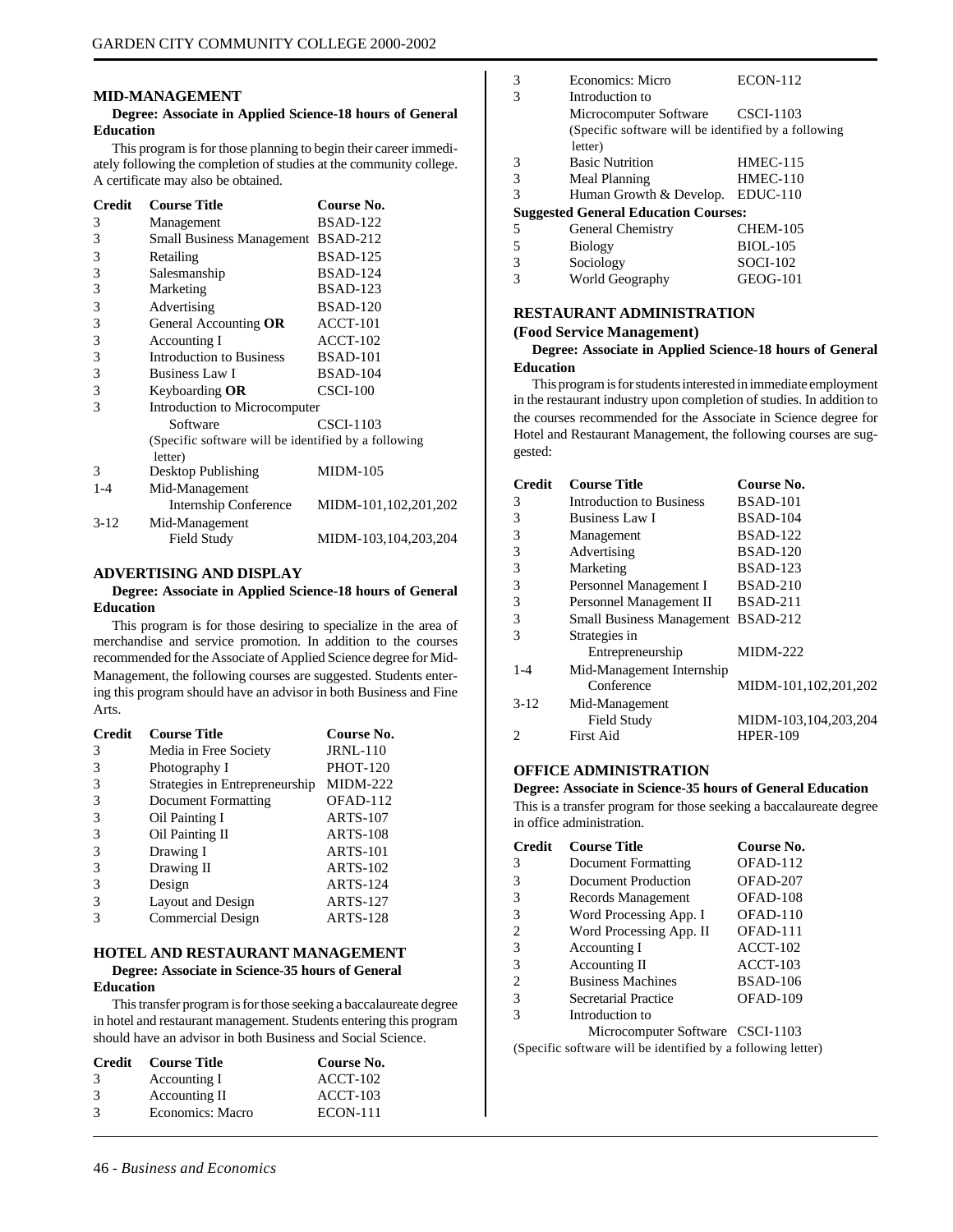#### **OFFICE ADMINISTRATION**

#### **Degree: Associate in Applied Science-18 hours of General Education**

A program for those students seeking immediate office employment following completion of studies. In addition to the courses recommended for the Associate of Science degree for Office Administration, the following courses are suggested. In addition, students may select courses related to either the Medical or Legal emphases below.

| Credit | <b>Course Title</b>                    | Course No. |
|--------|----------------------------------------|------------|
| 3      | Introduction to Management Information |            |
|        | <b>Systems</b>                         | $CSCI-101$ |
| 3      | <b>Business English</b>                | OFAD-206   |
|        | Machine Transcription                  | $OFAD-203$ |

#### **Medical Office Secretary Emphasis**

#### **Degree: Associate in Applied Science-18 hours of General Education**

This program is for those planning to work in a medical office. In addition to the courses recommended for the Associate of Science degree for Office Administration, the following courses are suggested.

| <b>Credit</b>                               | <b>Course Title</b>                    | Course No.      |  |
|---------------------------------------------|----------------------------------------|-----------------|--|
| $\mathcal{R}$                               | Introduction to Management Information |                 |  |
|                                             | <b>Systems</b>                         | CSCI-101        |  |
| 3                                           | <b>Business English</b>                | OFAD-206        |  |
| $\mathcal{R}$                               | <b>Medical Terminology</b>             | <b>EMIC-104</b> |  |
| $\mathcal{D}_{\mathcal{L}}$                 | Medical Transcription                  | OFAD-204        |  |
| <b>Suggested General Education Courses:</b> |                                        |                 |  |
| $\mathcal{R}$                               | English I                              | <b>ENGL-101</b> |  |
| 5                                           | Anatomy & Physiology I                 | <b>BIOL-211</b> |  |
|                                             | Anatomy & Physiology II                | <b>BIOL-212</b> |  |

#### **Legal Office Secretary Emphasis**

#### **Degree: Associate in Applied Science-18 hours of General Education**

This is program is for those planning to work in a legal office. In addition to the courses recommended for the Associate in Science degree for Office Administration, the following courses are suggested.

| Credit        | <b>Course Title</b>                    | Course No.      |
|---------------|----------------------------------------|-----------------|
| 3             | Introduction to Management Information |                 |
|               | <b>Systems</b>                         | $CSCI-101$      |
| $\mathcal{R}$ | <b>Business Law I</b>                  | <b>BSAD-104</b> |
| $\mathcal{R}$ | <b>Business Law II</b>                 | <b>BSAD-105</b> |
| $\mathcal{R}$ | <b>Business English</b>                | OFAD-206        |
|               | <b>Legal Transcription</b>             | OFAD-205        |

## **CERTIFICATE IN OFFICE EDUCATION**

#### **Certificate Program**

This program combines both classroom activities and actual work experience for those planning to begin their careers in the field immediately following completion of studies at the community college. General Education core is not required for this program. A total of 41 hours is required to obtain the certificate. Students enrolled in the certificate program are required to join Business Professionals of America.

#### **Courses required for certification:**

| <b>Credit</b> | <b>Course Title</b>                                             | Course No.      |
|---------------|-----------------------------------------------------------------|-----------------|
| 3             | Document Formatting                                             | OFAD-112        |
| 3             | Document Production                                             | OFAD-207        |
| 3             | Word Processing App. I                                          | $OFAD-110$      |
| 3             | Records Management                                              | OFAD-108        |
| 2             | <b>Business Machines</b>                                        | <b>BSAD-106</b> |
| 3             | Secretarial Practice                                            | OFAD-109        |
| 3             | <b>Business English</b>                                         | OFAD-206        |
| 1             | Leadership Development                                          | <b>BSAD-134</b> |
| 1             | <b>Office Education Conference</b>                              | OFAD-120        |
| 3             | Secretarial Field Study I OR                                    | OFAD-124        |
|               | Secretarial Field Study II                                      | OFAD-125        |
| 3             | General Accounting OR                                           | $ACCT-101$      |
|               | Accounting I                                                    | $ACCT-102$      |
| 3             | Introduction to                                                 |                 |
|               | Microcomputer Software                                          | CSCI-1103       |
|               | (Specific software will be identified by a following<br>letter) |                 |

#### **Recommended Business Electives**

| <b>Credit</b>                 | <b>Course Title</b>          | Course No.      |
|-------------------------------|------------------------------|-----------------|
| 3                             | Accounting I                 | $ACCT-102$      |
| 3                             | Accounting II                | ACCT-103        |
| $\mathfrak{D}_{\mathfrak{p}}$ | Word Processing App. II      | OFAD-111        |
| 3                             | <b>Business Law I</b>        | <b>BSAD-104</b> |
| $\mathfrak{D}$                | Medical Transcription        | OFAD-204        |
| $\mathcal{L}$                 | <b>Legal Transcription</b>   | OFAD-205        |
| $\mathcal{D}$                 | <b>Machine Transcription</b> | OFAD-203        |

#### **AMERICAN MANAGEMENT ASSOCIATION EXTENSION INSTITUTE**

Garden City Community College, in cooperation with American Management Association, provides courses that will enhance the job skills of those currently employed. Students successfully completing a certificate program will be recognized at a special presentation in the spring each year.

#### **AMA CERTIFICATE IN MANAGEMENT**

To obtain the Certificate in Management, a minimum of six onecredit hour courses shall be selected from the list of AMA Certificate in Management courses. Six of the following courses must be successfully completed.

| <b>Credit</b> | <b>Course Title</b>                        | Course No.      |
|---------------|--------------------------------------------|-----------------|
| 1             | Fundamentals of Finance and Accounting for |                 |
|               | Non-financial Managers                     | $AMAM-101$      |
| 1             | First-Line Supervision                     | <b>AMAM-102</b> |
| 1             | A Manager's Guide to                       |                 |
|               | Human Behavior                             | $AMAM-103$      |
| 1             | Communication Skills for                   |                 |
|               | Managers                                   | $AMAM-104$      |
| 1             | What Managers Do                           | <b>AMAM-105</b> |
| 1             | Managing and                               |                 |
|               | <b>Resolving Conflict</b>                  | AMAM-106        |
| 1             | How to Build                               |                 |
|               | High-Performance Teams AMAM-107            |                 |
| 1             | Leadership Skills for                      |                 |
|               | Managers                                   | AMAM-108        |
| 1             | Write to the Point! How to Sharpen Your    |                 |
|               | <b>Business Writing Skills</b>             | $AMAM-109$      |
| 1             | <b>Getting Assertive</b>                   | $AMAM-110$      |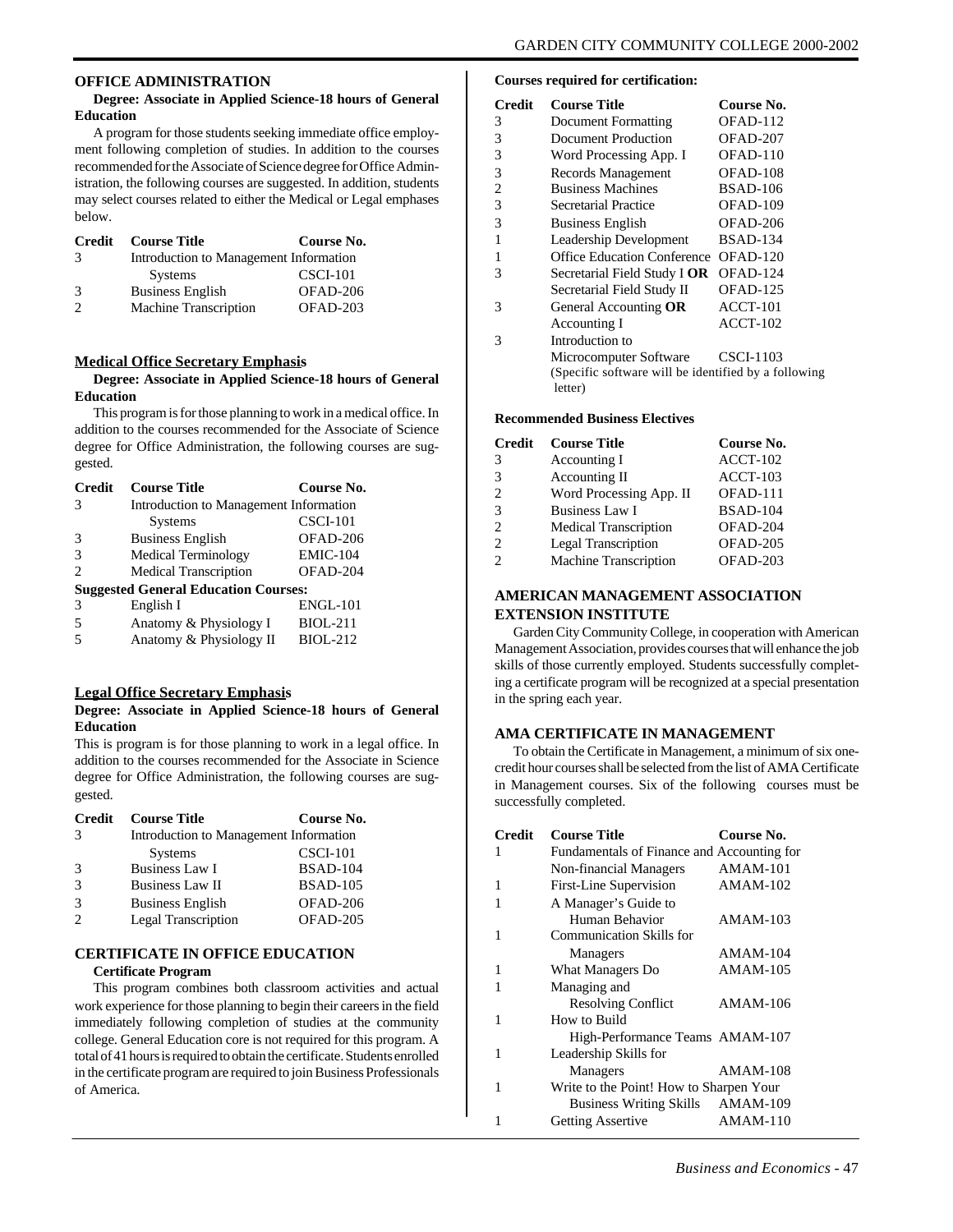| 1 | Taking Control with                     |                 |
|---|-----------------------------------------|-----------------|
|   | <b>Time Management</b>                  | AMAM-111        |
| 1 | Keeping Score: The Basics of Accounting |                 |
|   | for Managers                            | <b>AMAM-112</b> |
| 1 | <b>Getting More Done</b>                |                 |
|   | <b>Through Delegation</b>               | $AMAM-113$      |
| 1 | Fundamentals of Marketing:              |                 |
|   | From Product to Profit                  | $AMAM-114$      |
| 1 | <b>Fundamentals of Human</b>            |                 |
|   | Resources                               | AMAM-115        |
| 1 | Women in Management: Developing the     |                 |
|   | <b>Skills That Work</b>                 | $AMAM-116$      |
| 1 | Achieving the Competitive Edge with     |                 |
|   | <b>Customer Service</b>                 | $AMAM-117$      |
| 1 | How to Read & Interpret Financial       |                 |
|   | <b>Statements</b>                       | $AMAM-118$      |
| 1 | Using Math as a                         |                 |
|   | <b>Business Tool</b>                    | $AMAM-119$      |
|   | Proofreading Course                     | <b>AMAA-101</b> |
| 1 | How to Build Memory Skills AMAA-102     |                 |
| 1 | Word Power: How to Build                |                 |
|   | Your Vocabulary                         | $AMAA-103$      |
| 1 | <b>Fundamentals of Business</b>         |                 |
|   | Writing                                 | $AMAA-104$      |

# **ACCOUNTING General Accounting ACCT-101 3 hours**

This introductory course in accounting includes the basic structure of accounting through the accounting cycle, merchandise transactions, inventory systems, special journals and subsidiary ledgers.

| Accounting I                                                                 | <b>ACCT-102</b> | 3 hours |
|------------------------------------------------------------------------------|-----------------|---------|
| Prerequisite: General Accounting, one year of high school ac-                |                 |         |
| counting, or the permission of the instructor. Accounting I is a             |                 |         |
| continuation of the study of accounting principles presented in              |                 |         |
| General Accounting and examines the Balance Sheet accounts with              |                 |         |
| particular emphasis on controlling the assets and liabilities of a           |                 |         |
| business. The use of the bank reconciliation, discounting of notes,          |                 |         |
| computation of inventory and depreciation as well as how these items         |                 |         |
| can be used to control the business assets is also addressed. Short-         |                 |         |
| term liabilities such as the payroll liabilities, contingent liabilities and |                 |         |
| other current liabilities are studied as well as differences in the capital  |                 |         |
| structure of a Sole Proprietorship and a Partnership. The business           |                 |         |
| financial reports (Balance Sheet, Income Statement, and Statement of         |                 |         |
| Owners Equity) are also analyzed to see how a change in one of the           |                 |         |
| reports will affect the others. Both Accounting I and Accounting II          |                 |         |
| are required for students transferring to a four-year institution.           |                 |         |
|                                                                              |                 |         |

#### **Accounting II ACCT-103 3 hours**

Prerequisite: Accounting I. Accounting II is a course designed to give students an opportunity to continue their study of the accounting principles as they apply to business. Particular attention is given to accounting as it applies to corporations. Included in Accounting II are, opening the corporation books, issuance of stock, distribution of earnings, buying and selling stocks and bonds, cash flows, and introduction to job and process cost accounting. Both Accounting I and Accounting II are required for students transferring to a fouryear institution.

#### **Computer Applications In Accounting**

#### **ACCT-104 2 hours**

Prerequisite: Accounting I or permission of instructor. This course includes hands-on experience on the personal computer utilizing basic accounting theory with machine applications. Students will integrate use of the electronic spreadsheet.

#### **Income Tax: Individual Planning and Management ACCT-106 1 hour**

This course examines the federal income tax system as applied to individuals. Planning, management, record keeping, tax schedules, and related topics will be included. Long-range planning for tax purposes will be stressed.

#### **Fundamentals of Tax Preparation I**

**ACCT-107 2 hours**

This beginning course provides a student with knowledge of the basics of income tax return preparation. Students will have a working knowledge of income tax preparation and the forms required.

#### **Certified Bookkeeper Examination Review ACCT-108 5 hours**

Certified Bookkeeper Examination Review is a course designed to prepare students in accounting and those working in bookkeeping positions to take the Certified Bookkeeper examination. The course will help prepare them for new or enhanced careers in bookkeeping and accounting. The five 1-credit hour modules cover Adjusting Entries, Correction of Accounting Errors, Payroll, Depreciation, and Merchandise Inventory.

**Cost Accounting ACCT-201 3 hours** Prerequisite: Accounting II. This course includes accounting for manufacturing operations, theory and practice of recording, summarizing, analyzing and interpreting costs incurred in production and distribution of goods and services as found in Job Order, Process, and Standard systems of accounting. Extensive use is made of spreadsheets and numerous computerized assignments.

#### **Managerial Accounting ACCT-202 3 hours**

Prerequisite: Accounting II. Managerial Accounting is a course designed to give students an opportunity to increase their understanding of the role of accounting as it applies to information requirements for management. Students will gain knowledge in the basics of cost accounting principles and how cost accounting applies to management of an organization. Students will also learn terminology, journalizing, analyzing source documents, and financial statements as they apply to cost systems. Managerial Accounting also includes the study of budgeting for cash, inventory control, and capital expenditures for plant assets. Emphasis is placed on the use of accounting information systems to obtain information required by the managerial functions: planning, controlling, and decision making. Controlling both routine and non-routine operations, policy making, long range planning, evaluating inventory, and determining income are also topics covered by the course. In addition, statement analysis, cash and fund flows, cost behavior, estimation and analysis are also covered. The graphic approach, the high-low method and least squares method, techniques used for fitting a line to data, are covered as well as the preparation of a master budget and supporting budgets. Cost accounting systems studied include the job cost, process cost, and standard cost systems.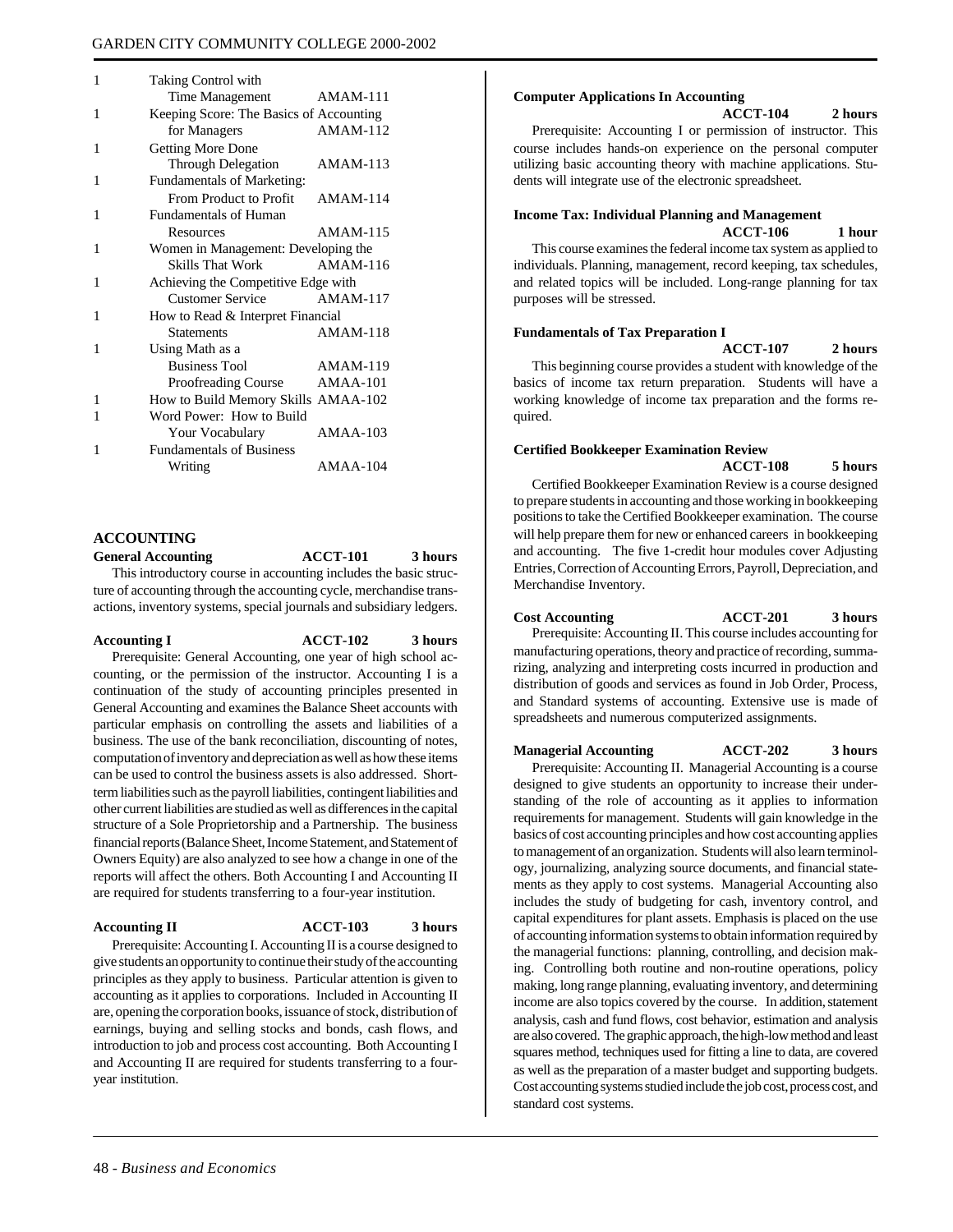#### **Fundamentals of Tax Preparation II**

**ACCT-204 2 hours**

Prerequiste: Fundamentals of Tax Preparation I. This course is a continuation of Fundamentals of Tax Preparation I. Students will further develop their skills involving preparation of income tax forms and the many regulations and changes involving the tax code.

#### **AMA CERTIFICATE IN MANAGEMENT**

**Fundamentals of Finance and Accounting for**

 **Non-financial Managers AMAM-101 1 hour** This AMA course teaches a student how to read and interpret financial statements; calculate returns on sales, gross margin percentages, and return on assets; get a working knowledge of everyday financial data, terms and tools; and develop business plans and proposed budgets with solid financial facts and analyses.

**First-Line Supervision AMAM-102 1 hour**

This AMA course gives a student the basic skills and techniques needed to handle a supervisory job and get the results management expects.

#### **A Manager's Guide to Human Behavior AMAM-103 1 hour**

This AMA course helps a student interact successfully with others: bosses, peers, subordinates, and clients. It presents insights and techniques to inspire employees to higher performance and maximize your positive working relationships.

#### **Communication Skills for Managers**

**AMAM-104 1 hour**

This AMA course helps a student master the techniques of public speaking, express ideas in writing, understand and use body language, and evaluate listening habits.

#### **What Managers Do AMAM-105 1 hour**

This AMA course offers a practical skills-building program that concentrates on the functions that most often determine success in management. Students will learn to analyze a job, break it down into its functional components, spot weaknesses and determine the action to correct weaknesses.

#### **Managing and Resolving Conflict AMAM-106 1 hour**

This AMA course identifies the strategies, tactics, and insights needed to be firmly in control of tough conflict situations. This is a results-oriented course designed specifically for shirt-sleeve managers.

#### **How to Build High-Performance Teams**

**AMAM-107 1 hour**

This AMA course shows how to build and manage teams that live up to their promise of higher productivity and greater problem solving ability. It focuses on the how-to keys of team-building: finding the right team members, empowering them to make decisions, and evaluating their performance.

#### **Leadership Skills for Managers AMAM-108 1 hour**

This AMA course identifies the what, where, why, when and how of on-the-job leadership. A person can learn to be a leader by understanding what motivates people, by learning how to plan, manage, and communicate effectively, and by developing a consistent personal leadership style that fits both the manager and the work environment.

#### **Write to the Point! How to Sharpen**

 **Your Business Writing Skills AMAM-109 1 hour**

This AMA course gives the student guidelines, techniques, and exercises to improve the writing of memos, reports, and proposals that command attention and the desired results. This courses focuses on the skills needed every day.

## **Getting Assertive AMAM-110 1 hour**

This AMA course gives the student the skills needed to be more assertive, both on the job and in personal life. The tactics and techniques provided will help improve a student's ability to deal with confrontations decisively, yet diplomatically, cope more effectively with stress and tension, say "no" to unfair demands, and more.

#### **Taking Control with Time Management**

**AMAM-111 1 hour**

This AMA course outlines basic time management strategies for increasing profits, productivity, and chances of career success. The courses shows how to calculate a meaningful time audit, the uses of the SMART system for setting personal and career goals, the effective use of delegation, and proven timesaving techniques.

#### **Keeping Score: The Basics of Accounting for Managers AMAM-112 1 hour**

This AMA course provides a non technical approach to accounting. While the basic mechanics of accounting are fully explained, the emphasis is on showing how to interpret financial information and use this information to make better business decisions. A student will learn how to interpret financial statements, compute depreciation, and calculate cash inflows and outflows.

#### **Getting More Done Through Delegation**

**AMAM-113 1 hour**

This AMA course helps answer the questions of what to delegate?, how to delegate? and to whom to delegate? This course will show a student how to delegate but still achieve goals while reducing the stress of doing too much.

#### **Fundamentals of Marketing: From Product to Profit AMAM-114 1 hour**

This AMA course cuts through the jargon and gets right to the techniques and skills needed to sell products and services at a profit. The course will identify how to target a marketing segment and determine buyer behavior, develop new product strategies and create opportunities for old products, evaluate market research techniques, and gather useful marketing information.

#### **Fundamentals of Human Resources**

#### **AMAM-115 1 hour**

This AMA course serves as a guide to the productive management of human resources including ideas, insights, and techniques that a human resources manager can put to use immediately. A student will learn how to develop an effective human resource plan for a company based on the needs of the organization.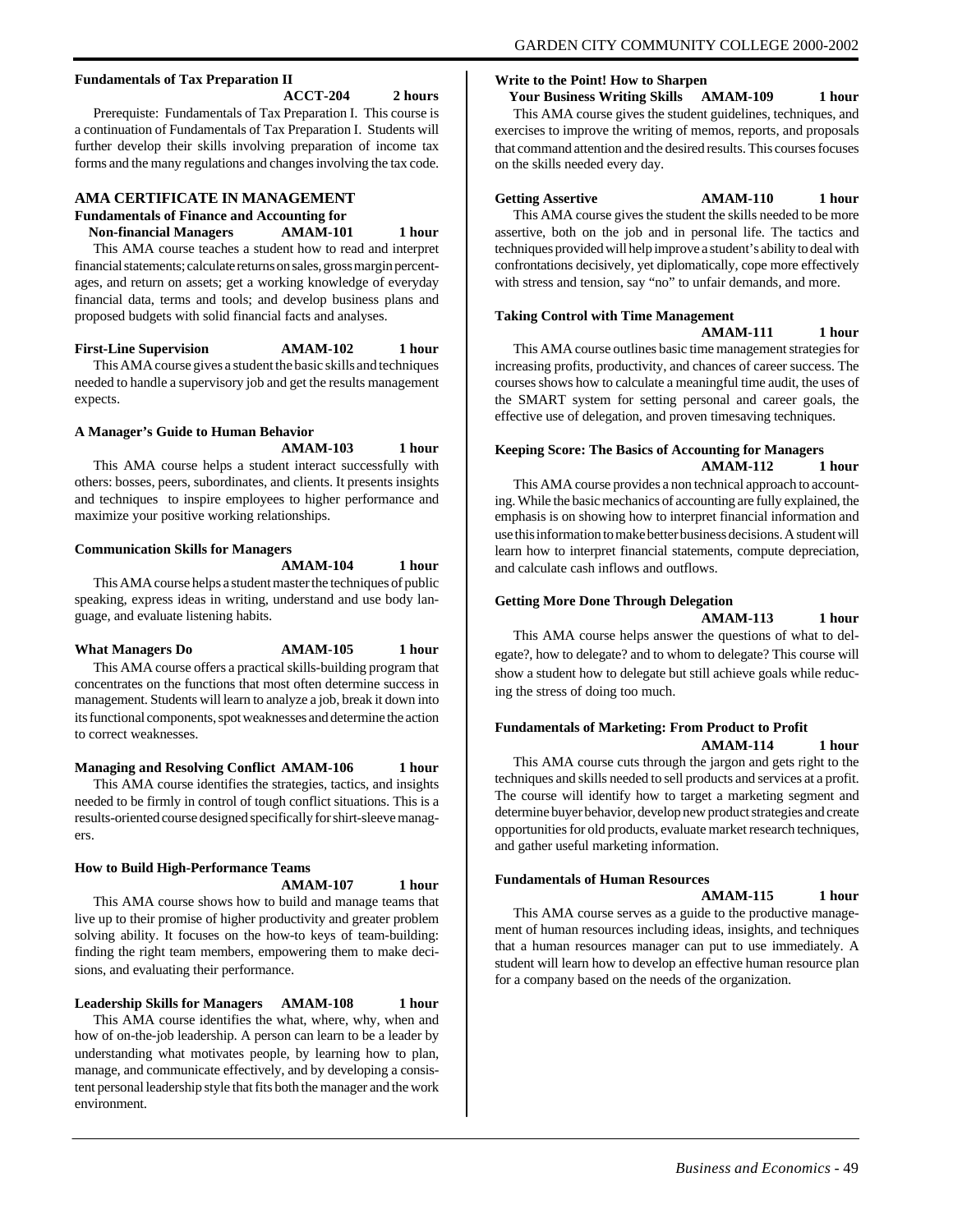#### **Women in Management: Developing the Skills That Work AMAM-116 1 hour**

This AMA course shows how to build on a person's best traits in order to get the job done more efficiently and to move ahead in a career. This course, especially designed for women, helps develop the understanding, the attitudes, and skills needed for management success.

#### **Achieving the Competitive Edge With**

satisfaction and handle customer requests.

 **Customer Service AMAM-117 1 hour** This course helps a student organize and manage a proactive customer service function. It will help the student develop the skills to turn an organization's customer service function into a profitable and strong marketing tool that is able to determine customer need and

#### **How to Read & Interpret Financial Statements**

**AMAM-118 1 hour**

This course explains what information is contained in different financial reports, what analyses users can apply to bring out information, and how to relate information to the overall health of the business. Topics covered include reading income statements, statements of cash flows from a management perspective, and reading and interpreting balance sheets.

#### **Using Math As A Business Tool AMAM-119 1 hour**

This course aids the student in applying necessary math concepts and methods often used in the process of business accounting and finance. Instruction will provide skill at applying math in day-to-day business assignments.

#### **BUSINESS ADMINISTRATION**

**Introduction to Business BSAD-101 3 hours** This business course surveys the marketing, management, finance and production departments of a big business operation as well as the ownership and management of a small business.

**Business Communications BSAD-102 3 hours** Prerequisite: Completion of English I and proficiency in typing.

This course includes theory, psychology, and practice of the business letter. Included will be composition of sales, credit, collection, inquiry, and application letters.

#### **Business Law I BSAD-104 3 hours**

This course includes the legal environment of business, law of contracts, sales, and law of agency and employment. Emphasis is placed on analysis and problem solving in these areas.

## **Business Law II BSAD-105 3 hours**

Prerequisite: Business Law I. This course is a study of partnerships, corporations, debtor and creditor relations, commercial paper, and regulation of business property. Emphasis is placed on analysis and problem solving in these areas.

**Business Machines BSAD-106 2 hours** This is an electronic calculator course incorporating the touch system and special function keys in solving business problems. Calculators similar to those found in the business office will be used.

#### **Business Mathematics BSAD-107 3 hours**

Business mathematics is a one-semester course emphasizing the concepts of mathematics for both business and personal use. Selected topics in financial mathematics are chosen to provide students with an insight into the understanding of business transactions. The development of arithmetic skills and knowledge related to buying and selling merchandise; payroll preparation; investments and banking are emphasized. Although this course is useful for students who expect to take accounting, it is not a prerequisite or requirement.

#### **Advertising BSAD-120 3 hours**

This course is a study of modern advertising principles and practices, ethics, selection of media, copy/layout techniques, consumer psychology, applications and occupations. Advertising is studied from the viewpoint of both seller and consumer.

**Insurance BSAD-121 3 hours** This course includes managing risk for a family and managing risk for a business, and the principal types of insurance available to

**Management BSAD-122 3 hours**

solve the risk needs. Business Law is desirable but not a prerequisite.

Fundamental principles and techniques of management of business activities are covered in this course. The course is designed to provide a basic understanding of administrative problems through the study of the functions of management. Organizing, planning, directing, and controlling, the four functions of management, are studied in detail. The study of management encompasses a great deal of territory, both conceptually and geographically. Therefore, it is important for those beginning introduced to the field to have reliable guideposts to help them make sense of it all. Five major themes guide the study of management. These themes include an overriding focus on change, an emphasis on skill development, an emphasis on globalization, an emphasis on diversity and an emphasis on ethics.

**Marketing BSAD-123 3 hours**

This course surveys the distribution and flow of goods and services from producers and sellers to consumers and buyers as will as the movement of commodities through various marketing channels. Marketing is the study of the process of creating, distributing, promoting, and pricing goods, services, and ideas to facilitate satisfying exchange relationships with customers in a dynamic environment. Major areas of study involve marketing and its environment, buyer behavior and target market selection, product decisions, distribution decisions, promotion decisions, pricing decisions and the implementation and effect of electronic marketing.

**Salesmanship BSAD-124 3 hours**

Modern salesmanship principles and practices are discussed. Opportunities for sales, traits required for success in the field, the selling process, and the function of sales management are included.

**Retailing BSAD-125 3 hours**

This course examines basic practices used in retailing today. Retail management emphasizes the analysis of practical retail problems.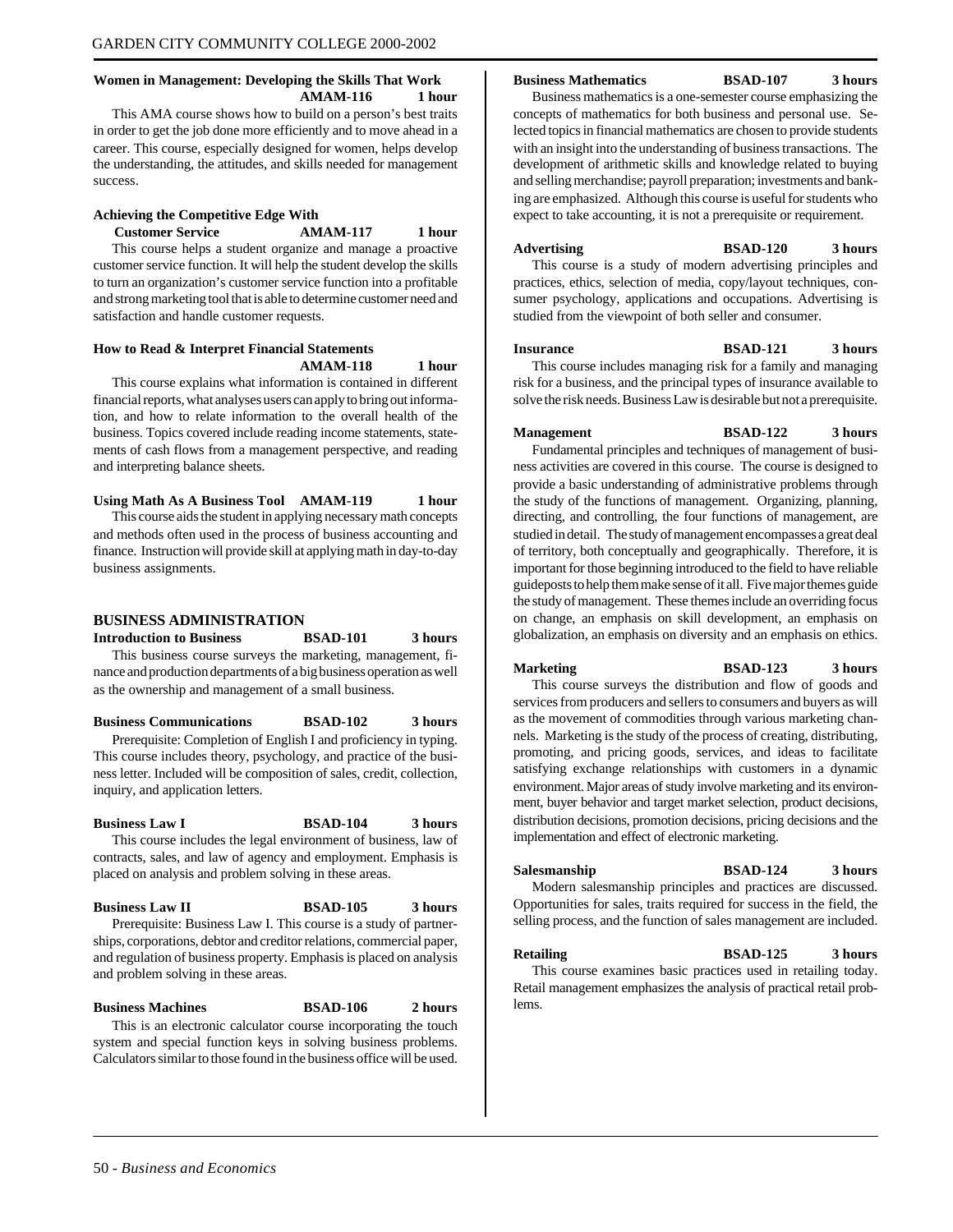#### **Business Field Study I BSAD-126 3 hours**

Prerequisite: Consent of the Business and Economics Division Director. This course gives actual work experience at an approved training station under faculty supervision for those students majoring in business. There are required periodic meetings with the faculty supervisor as well as outside training assignments. A minimum of 15 hours per week in on-the-job employment. Normally this course is not transferable. This course is taught by arrangement.

#### **Business Field Study II BSAD-127 3 hours**

Prerequisite: Consent of the Business and Economics Division Director. This course gives actual work experience at an approved training station under faculty supervision for those students majoring in business. There are required periodic meetings with the faculty supervisor as well as outside training assignments. A minimum of 15 hours per week in on-the-job employment. Normally this course is not transferable. This course is taught by arrangement.

#### **Consumer Finance BSAD-130 3 hours**

This course surveys various topics that are of personal value. Personal money management, consumer credit, housing, transportation, food, clothing, insurance, savings, and consumer protection are included. Consumer Finance is a course designed to provide the background for further studies or assist the student as they embark upon a job career. In this course the student is exposed to the definition of Consumer Finance and why it is useful in the many aspects of every day life. In addition the student will study some techniques they can use in setting and obtaining their personal financial goals. The course consists of three hours lecture/recitation per week.

#### **Money and Banking BSAD-131 3 hours**

This American Insitute of Banking (AIB) course emphasizes on such problems as economic stabilization, types of spending, the role of gold, limitations of central bank control, government fiscal policy, balance of payments, foreign exchange and their repercussions on the banking industry in affecting yield curves and the structuring of portfolios.

**Principles of Bank Operation BSAD-132 3 hours** This American Institue of Banking course provides beginners and newcomers in the banking field a broad overview of the nature of convenience banking activities. The what and why of banking are stressed rather than the how, or the specific techniques by which the objectives are reached.

#### **Business Financial Management BSAD-133 3 hours** This is a study of the financial management of business. Financial records and regulations for businesses will be discussed.

**Leadership Development BSAD-134 1 hour** This course provides instruction and hands-on experience in

leadership and civic events. It also promotes Business Professionals of America through involvement in local, state, and national activities which develop leadership skills such as communication, decision solving, parliamentary procedures, and teamwork. Membership in Business Professionals of America is required for any student wishing to compete on state and national levels but is not required in order to be in this class.

**Real Estate BSAD-202 3 hours**

The rights of property ownership, the papers of transfer of those rights, operating a real estate office and selling real estate are covered. Business Law is desirable but not a prerequisite.

**Real Estate Law BSAD-203 3 hours** The basic laws of real estate in general are studied. Representative areas are present possessory estates, future interests, co-ownership, rights in the land of another, title to land, landlord- tenant law, fixtures, zoning, eminent domain, lateral and subjacent support, condominiums, cooperatures, and townhouses.

#### **Personnel Management I BSAD-210** 3 hours

This class helps to develop philosophy and policy considerations that are basic in sound personnel programs with the positive and preventive aspects stressed. Discussion is centered on practical application of personnel supervision practices.

#### **Personnel Management II BSAD-211 3 hours**

Prerequisite: Personnel Management I. Emphasis is placed on the individual and the human nature of the organization. The objective will be to bring the individual and the organization to a better understanding of each other.

# **Small Business Management BSAD-212 3 hours**

This course examines of the role of small businesses in today's economy which will aid the student in preparation for business ownership and to aid in present ownership of a business. Strategies, objectives, dangers, management, relations, purchases, finances, legalities, locations, facilities, budgets, risk, inventories, laws and regulations of small business ownership are studied.

#### **Bank Teller Operations I BSAD-213 2 hours**

Bank Teller Operations I is designed for students wanting to embark on a career in the financial industry. This course will include the role of the teller, primary and secondary teller functions, bank security, and customer service. After completing Bank Teller Operations I, students will have many of the skills necessary to be successful in a bank teller career. Bank Teller Operations I is an American Institute of Banking approved course.

#### **Bank Teller Operations II BSAD-214 1 hour**

Bank Teller Operations II is designed to help newly promoted senior tellers adapt to the demands of senior teller responsibilities. Students will participate in lectures, role play, group and individual activities, and case studies to practice the skill they will need on the job. Students will also be encouraged to add information about their own banks' policies and procedures. After completing Bank Teller Operations II, students will have many of the skills necessary to be successful in a bank teller career. Bank Teller Operations II is an American Institute of Banking-approved course.

#### **COMPUTER SCIENCE**

**Keyboarding CSCI-100 3 hours**

Keyboarding is designed for students desiring to develop a touch-typing competency on a computer keyboard. Students will learn to operate the standard alpha-numeric keyboard and the 10-key pad using the touch system. Keyboarding will include completion of reports, table design, and the development of speed.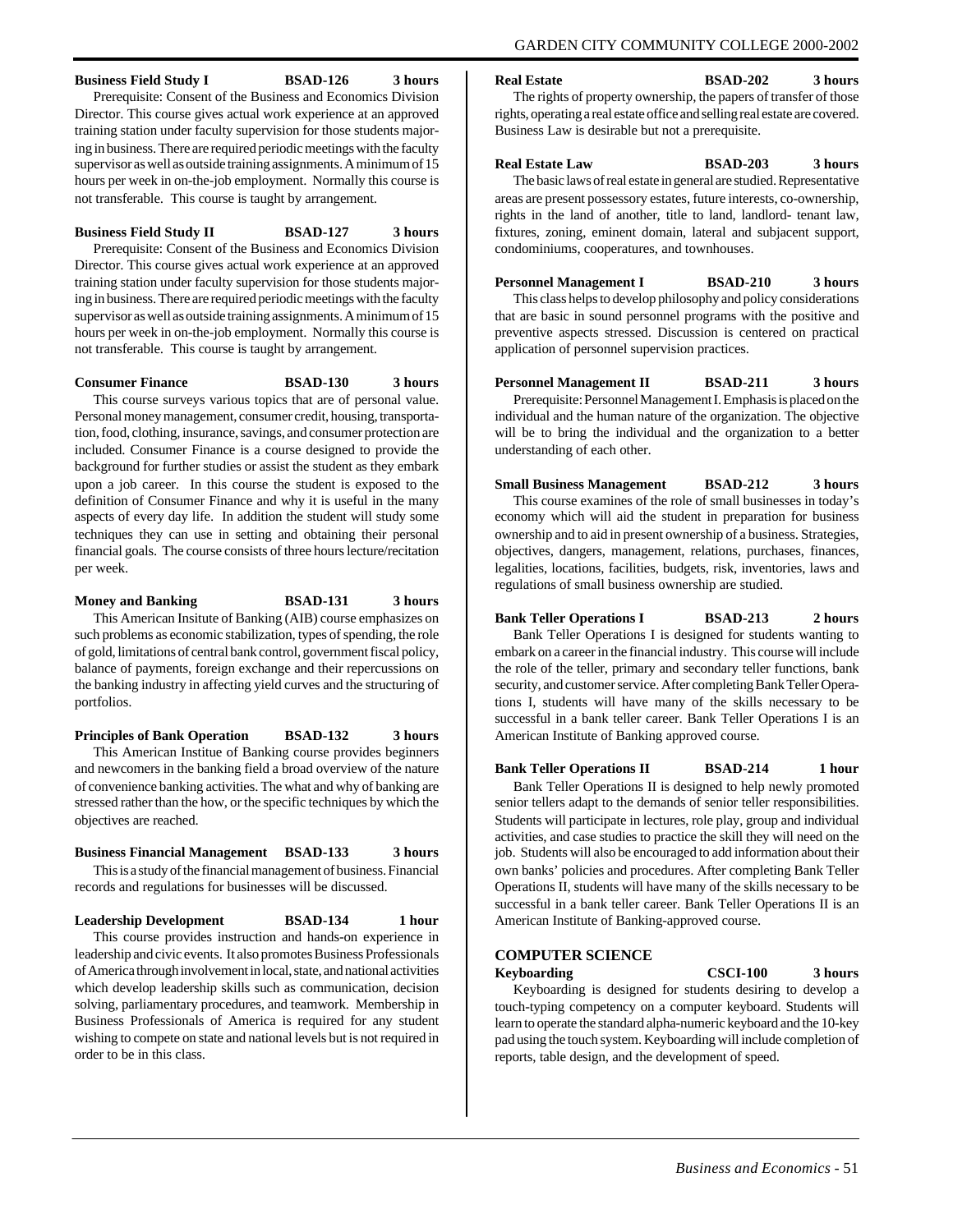#### **Introduction to Management Information Systems CSCI-101 3 hours**

Introduction to Management Information Systems is an introductory class that assists students in learning about computers and how they work. Topics range from how to turn on a computer to how to write a program. These topics include an overview of how computers are used today and how the system unit works with the peripheral units of a computer to produce the desired information. Also addressed are issues on how data is stored, communications and networks, the Internet and the worldwide web, operating systems and system software, and information system development. Security, privacy, and ethics issues as well as multimedia considerations, program development and program languages are also considered. The class includes detailed discussions of computer logic, data flow, number systems, memory, and data representation in memory. The class is taught as both a lecture and hands-on class with extensive use of transparencies, presentation software, interactive laboratory assignments and simulations, and sample devices to illustrate points in class.

**Introduction to Programming CSCI-102 3 hours**

This course is recommended for computer science majors. It covers the basic logic required to design and develop good logical computer programs. Course topics include hardware and software configurations as well as the concepts of program logic, top down design, and structured programs. May be taken con-currently with Introduction to Management Information Systems. The course will require three hours lecture/demonstration per week.

**Programming in BASIC (Visual) CSCI-103 3 hours** Prerequisite: Introduction to Programming or permission of instructor. This is an entry level programming course in the BASIC language. The class provides students with hands-on experience with a computer system. Topics include computer arithmetic, transfer and logic instructions and an introduction to file design.

**Programming in PASCAL CSCI-105 3 hours** Prerequisite: Introduction to Programming or permission of instructor. Class is taught hands-on with particular emphasis on the modular design of PASCAL and its extensive variable structure.

**Programming in COBOL CSCI-106 3 hours** Prerequisite: Introduction to Programming or permission of instructor. This is an entry level programming course in the COBOL language. Class is taught hands-on with particular emphasis on the file structure of COBOL that makes it uniquely fitted to the business environment. This course is recommended for students in business and related fields.

#### **Advanced Programming CSCI-107 3 hours**

Prerequisite: One of the entry level programming courses or permission of instructor. This course covers disk file structure, creation, and management. Emphasis is placed on logic methods of data file use. Topics include utility programs, and file types within a specific language. This course may be repeated as computer languages change. The language used may be one of the following: BASIC, PASCAL, COBOL, C++, HTML, JAVA, and others as need arises.

#### **Programming in C ++ CSCI-108 3 hours**

This course studies problem solving tools and techniques, program design, and syntax and semantics of programming languages using C. Emphasis is placed on structured programming using the following control structures: sequence, repetition, and selection. Students will be introduced to the C editor, debugger, and compiler.

**Desktop Publishing CSCI-109 3 hours**

This beginning course in desktop publishing is a hands-on computer course. Layout, balance, pagination, graphics, fonts, and other desktop elements will be studied. Special techniques within the software used will be explored.

#### **Introduction to Microcomputer Software**

**CSCI-110 3 hours**

Prerequisite: Typing ability or permission of instructor. This course is lecture based and emphasizes hands-on experience in working with computer software. Word processing, electronic spreadsheet, database management, and other software may be used. This course may be repeated for additional credit as software used will vary.

#### **Comprehensive Word Processing Concepts CSCI-112 3 hours**

Prerequisite: Successful completion of one of the following courses: Introduction to Microcomputer Software; Microcomputer Applications I: WordPerfect; Word Processing Applications I, or permission of the instructor. This course is a follow-up course for a student that has completed an introductory class in WordPerfect or who has a working knowledge of the basics of WordPerfect. After a brief review of WordPerfect basics, this course is designed to give the student an understanding of WordPerfect through the more complex capabilities of the WordPerfect software.

**DOS Operating Systems CSCI-131 1 to 3 hours** This course provides an introduction to two software operating

systems: (1) DOS (2) Windows. Students will use both class time and lab time to receive hands-on experience for software packages. Other systems will be studied as time permits.

#### **Microsoft Networking Essentials CSCI-150 3 hours**

This course serves as a general introduction for students to acquire a foundation in current network technologies for local area networks (LANs), wide area networks (WANs), and the Internet. The course provides an introduction to the hardware, software, terminology, components, design, and connections of a network, as well as the topologies and protocols for LANs. It covers LAN-user concepts and the basic functions of system administration and operation. This three-credit course uses a combination of lectures, demonstrations, discussions, and hands-on labs.

#### **Microsoft Windows NT Network Administration CSCI-151 3 hours**

This course provides you with the knowledge and skills necessary to perform post-installation and day-to-day administrative tasks in single-domain and multiple-domain networks. In addition, this course gives you the background to understand Microsoft courses that cover detailed technical support of Windows NT 4.0 Workstation and Windows NT 4.0 Server.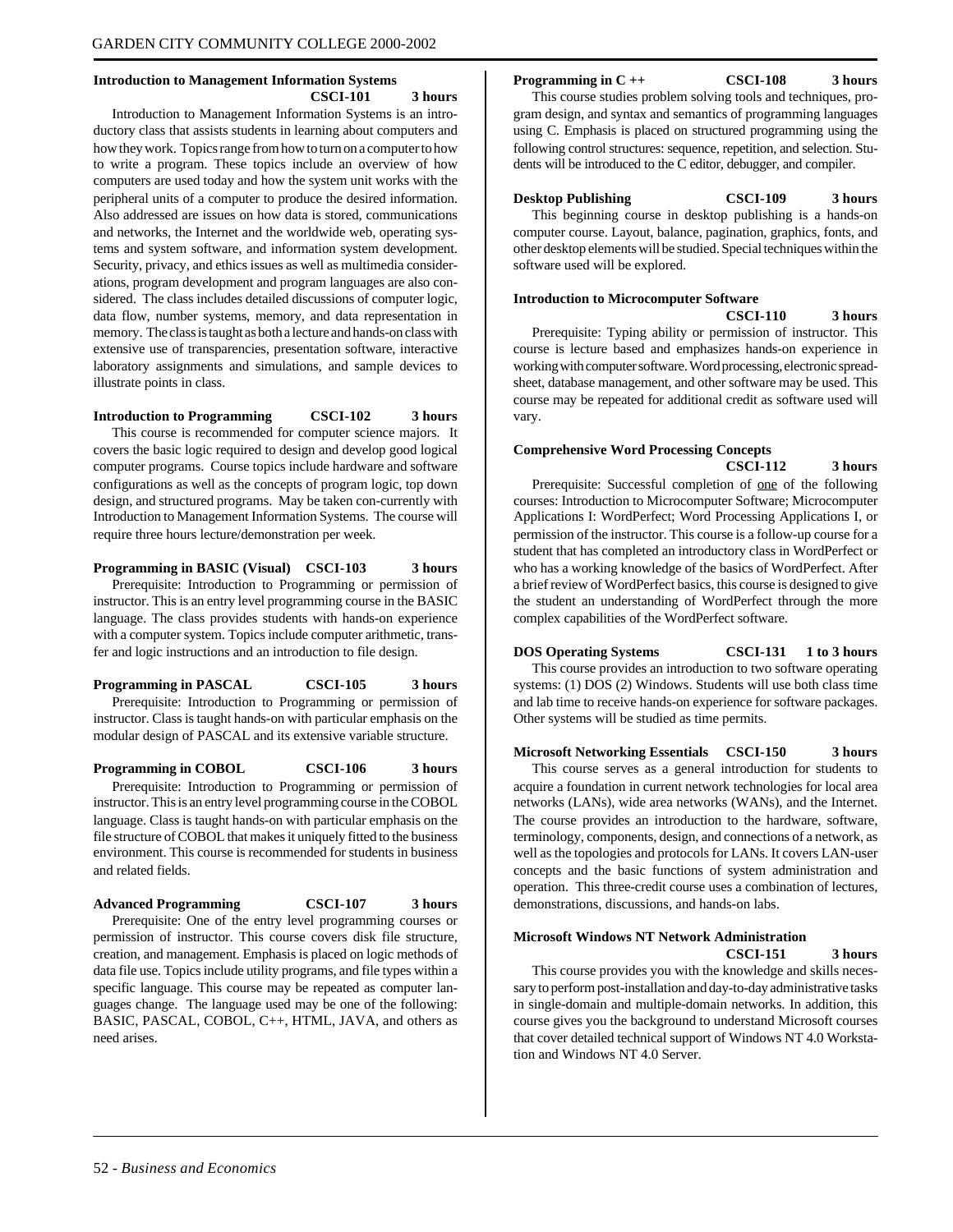# **Microsoft Windows NT Technical Support**

**CSCI-152 3 hours**

This course provides you with the knowledge, concepts, and skills necessary to install, configure, customize, and troubleshoot Windows NT in a single domain network. You will also learn how to integrate Windows NT and Novell NetWare networks. This course will also provide you with the prerequisite knowledge and skills required for the Microsoft Windows NT Enterprise Technologies class.

 The courses also provides the information necessary to pass the Microsoft Certification exams 70-067, *Implementing and Supporting Microsoft Windows NT Server 4.0,* and 70-073, *Implementing and Supporting Microsoft Windows NT Workstation 4.0.*

The course is intended for those who administer Microsoft Windows NT Servers and Windows NT Workstations or who are on the Microsoft Certified Systems Engineer Windows NT 4.0 track.

#### **TCP/IP for Microsoft Windows NT**

**CSCI-153 3 hours**

This course provides students with the knowledge and skills required to set up, configure, use, and support Transmission Control Protocol/Internet Protocol (TCP/IP) on Microsoft® Windows NT® operating system version 4.0. This course also helps to prepare the student to meet the certification requirements to become a Microsoft Windows NT Certified Professional. It is intended for those who support or administer Microsoft Windows NT Server 4.0 and Windows NT Workstation 4.0 in a TCP/IP environment or who are on the Microsoft Certified Systems Engineer Windows NT 4.0 track.

#### **Microsoft Windows NT Server Enterprise Technologies CSCI-154 3 hours**

This course teaches strategies and tactics for implementing, administering, and troubleshooting information systems that incorporate Windows NT Server version 4.0 in an enterprise computing environment. An enterprise computing environment is typically a heterogeneous WAN. It might include multiple servers and multiple domains, and it might run sophisticated server applications.

This course also provides information that is necessary to pass the Microsoft Certification Exam 70-068, *Implementing and Supporting Microsoft® Windows NT® Server 4.0 in the Enterprise.*

The course is intended for those who support or administer Microsoft Windows NT Server 4.0 in an Enterprise and for those who are on the Microsoft Certified Systems Engineer Windows NT 4.0 track.

#### **Microsoft Internet Information Server**

#### **CSCI-155 3 hours**

This course provides you with the knowledge and skills necessary to install, configure, and implement Microsoft Internet Information Server (IIS) version 4.0 on the Windows NT version 4.0 operating system.

The courses also provides the information necessary to pass the Microsoft Certified Professional exam, Implementing and Supporting Microsoft Internet Information Server 4.0.

 The course is intended for those who administer Microsoft Internet Information Server servers or who are on the Microsoft Certified Systems Engineer Windows NT 4.0 track.

#### **Microcomputer Applications I CSCI-210 1 hour**

The course provides introductory - intermediate knowledge of current business and industry recognized software for word processing, spreadsheets, database, presentation, and operating systems This hands-on, competency based course, offers individualized instruction, in an open entry/open exit format.

#### **Microcomputer Application II CSCI-211 1 hour**

Prerequisite: Consent of instructor or prior computer software applications course. The course provides advanced instruction in selected software offered in Microcomputer Application I. This hands-on, competency based course, offers individualized instruction, in an open entry/open exit format with year-round, daytime and evening enrollment available.

#### **Designing a Secure Microsoft Windows 2000 Network BSNT-150 (MCN-2150) 3 hours**

Prerequisites: Working knowledge of Windows 2000 Directory Services; Completion of BSNT155 (MCN1560), Upgrading Support Skills from Microsoft Windows NT 4.0 to Microsoft Windows 2000; or, completion of BSNT154 (MCN2154), Implementing and Administering Windows 2000 Directory Services; o*r e*quivalent knowledge. This provides students with the knowledge and skills necessary to design a security framework for small, medium, and enterprise networks using Microsoft® Windows® 2000 technologies.

#### **Microsoft Windows 2000 Network & Operating System<br>Essentials BSNT-151 (MCN-2151) 2 b Essentials BSNT-151 (MCN-2151) 2 hours**

This course is to provide individuals who are new to Microsoft® Windows® 2000 with the knowledge necessary to understand and identify the tasks involved in supporting Windows 2000 networks. This is an introductory course designed to provide an overview of networking concepts and how they are implemented in Windows 2000. This course will help the student prepare for the following Microsoft Certified Professional Exam 70-210, Installing, Configuring, and Administering Microsoft Windows 2000 Professional and Exam 70-215, Installing, Configuring, and Administering Microsoft Windows 2000 Server.

#### **Supporting Microsoft Windows 2000 Professional and Server BSNT-152 (MCN-2152) 3 hours**

Prerequisites: Successful completion of BSNT151 (MCN2151), Microsoft Windows 2000 Network and Operating System Essentials, or have equivalent knowledge. This course provides students with the knowledge and skills necessary to install and configure Microsoft® Windows® 2000 Professional on stand-alone computers and on client computers that are part of a workgroup or a domain. In addition, this course provides the skills and knowledge necessary to install and configure Windows 2000 Server to create file, print, and Terminal servers. It also provides students with the prerequisite knowledge and skills required for course 2153, Implementing a Network Infrastructure Using Microsoft Window 2000. This course will help the student prepare for the following Microsoft Certified Professional Exam 70-210, Installing, Configuring, and Administering Microsoft Windows 2000 Professional and Exam 70-215, Installing, Configuring, and Administering Microsoft Windows 2000 Server.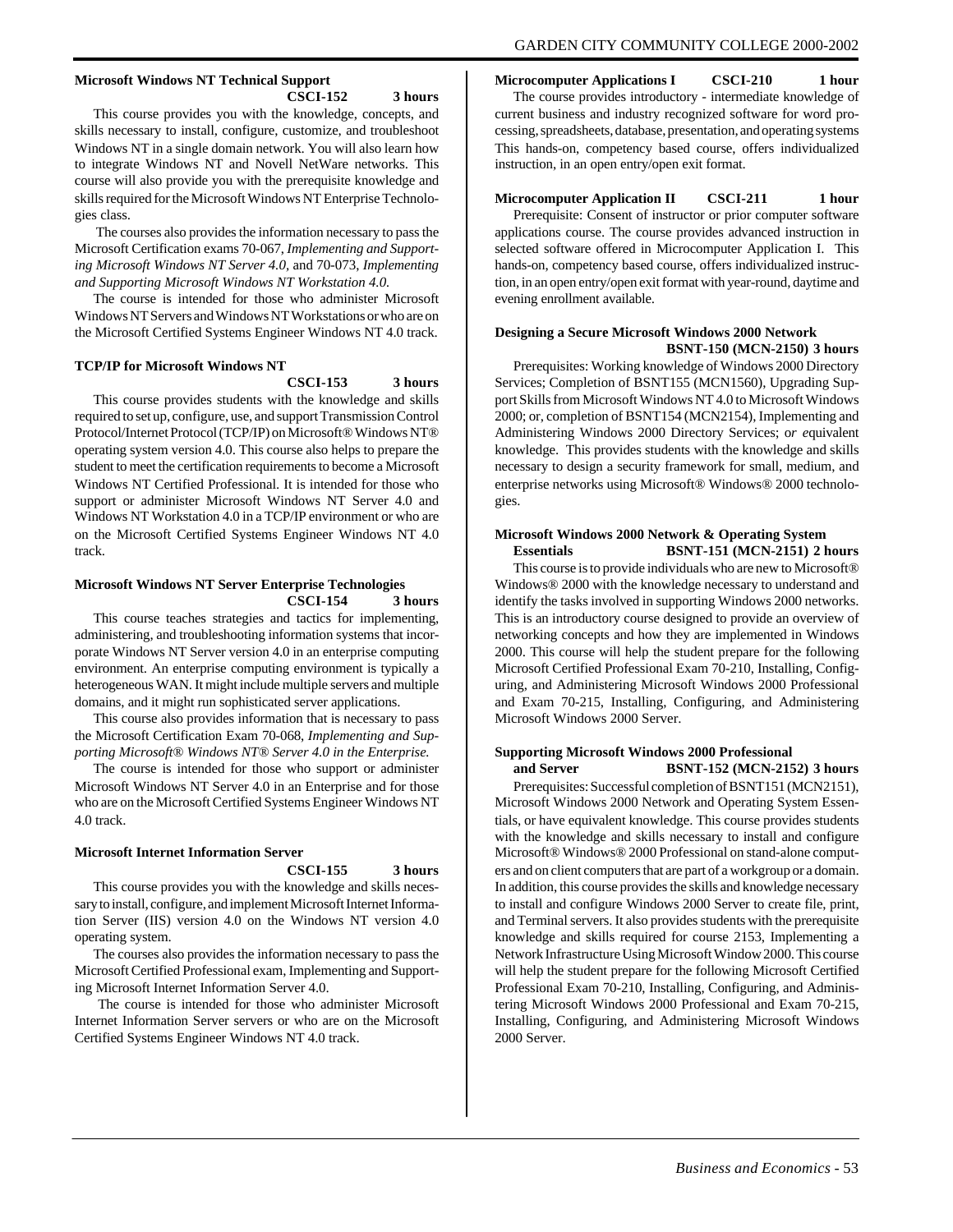#### **Supporting a Network Infrastructure using**

**Microsoft Windows 2000 BSNT-153 (MCN-2153) 3 hours** Prerequisites: Successful completion of BSNT-152 (MCN-2152), Supporting Windows 2000 Professional and Server, or equivalent skills and knowledge. This course is for new-to-product support professionals who will be responsible for installing, configuring, managing and supporting a network infrastructure that uses the Microsoft® Windows® 2000 Server products. It also provides students with the prerequisite knowledge and skills required for course 2154, Implementing and Administering Microsoft Windows 2000 Directory Services. This course will help the student prepare for the following Microsoft Certified Professional Exam 20-216: Implementing and Administering a Microsoft Windows 2000 Network Infrastructure.

#### **Implementing and Administering Microsoft Windows 2000 Directory Services BSNT-154 (MCN-2154) 3 hours**

Prerequisites: BSNT-151 (MCN-2151) Microsoft Windows 2000 Network and Operating System Essentials, or equivalent skills and knowledge; and BSNT-152 (MCN-2152), Implementing Microsoft Windows 2000 Professional and Server, or equivalent knowledge and skills. This course is designed to provide students with the knowledge and skills necessary to install, configure, and administer Microsoft Windows 2000 Active Directory™ directory services. The course also focuses on implementing Group Policy and performing the Group Policy–related tasks that are required to centrally manage users and computers. This course will help the student prepare for the following Microsoft Certified Professional Exam 70-217, Implementing and Administering a Microsoft Windows 2000 Directory Services Infrastructure.

#### **Updating Support Skills from Microsoft Windows NT 4.0 to Microsoft Windows 2000 BSNT-155 (MCN-1560) 3 hours**

Prerequisites: CSCI-151 (MCN-803) Administering Microsoft Windows NT 4.0, or equivalent skills. This course is to provide Microsoft® Windows NT® 4.0 support professionals with the knowledge and skills necessary to support Microsoft Windows® 2000–based networks. This is a performance-based course, designed around the job-related tasks a support professional must perform using new or modified features in the Windows 2000 operating system. This course will help the student prepare for the following Microsoft Certified Professional Exam 70-240, Microsoft Windows 2000 Accelerated Exam for MCPs Certified on Microsoft Windows NT 4.0.

#### **Designing a Microsoft Windows 2000 Directory Services Infrastructure BSNT-156 (MCN-1561) 2 hours**

Prerequisites**:** BSNT-155 (MCN-1560), Updating Support Skills from Microsoft Windows NT® 4.0 to Microsoft Windows 2000, or equivalent knowledge and skills or BSNT-154 (MCN-2154), Implementing and Administering Microsoft Windows 2000 Directory Services, or equivalent knowledge and skills. This course provides students with the knowledge and skills necessary to design a Microsoft® Windows® 2000 directory services infrastructure in an enterprise network. Strategies are presented to assist the student in identifying the information technology needs of an organization, and then designing an Active Directory™ structure that meets those needs. This course will help the student prepare for the following Microsoft Certified Professional Exam 70-219, Implementing and Administering a Microsoft Windows 2000 Directory Services Infrastructure.

#### **Designing a Microsoft Windows 2000 Network Services**

**Infrastructure BSNT-157 (MCN-1562) 2 hours** Prerequisites: BSNT-155 (MCN-1560), Updating Support Skills from Microsoft Windows NT® 4.0 to Microsoft Windows 2000 or BSNT-154 (MCN-2154), Implementing and Administering Windows 2000 Directory Services. This course provides students with the information and skills needed to create a networking services infrastructure design that supports the required network applications. Each module provides a solution based on the needs of the organization. Some Microsoft® Windows® 2000 network solutions require a single technology, such as DHCP, to provide Internet Protocol (IP) address configuration support. In other situations, several technology options exist, such as Open Shortest Path First (OSPF), Routing Information Protocol (RIP), and Internet Group Management Protocol (IGMP), to design an IP routing scheme. This course will help the student prepare for the following Microsoft Certified Professional Exam 70-221, Designing a Microsoft Windows 2000 Network Infrastructure.

#### **ECONOMICS**

**Economics: Macro ECON-111 3 hours** This course is a study of economic problems with emphasis on aggregates. Particular attention will be given to general economic problems, national income accounting, business cycles, money and banking, international economics, and other aspects of our economy as a whole.

## **Economics: Micro ECON-112 3 hours**

This course covers theory of demand and supply, productivity and costs, equilibrium of the firm, price determination, pure competition, imperfect competition and monopoly, along with other related economic problems.

#### **American Economic History EC0N-113 3 hours**

This course studies the economic development of this country from the beginning of colonial times to the present day with emphasis on natural resources, transportation, agriculture, industry, commerce, territorial expansion, finance, labor and population growth.

#### **OFFICE ADMINISTRATION**

**Records Management OFAD-108 3 hours** The basic rules of indexing, coding and filing for alphabetic, subject, numeric and other filing systems are studied. Students will also learn how to electronically manipulate data.

#### **Secretarial Practice OFAD-109 3 hours**

Prerequisite: Document Formatting, or permission of the instructor. In this finishing course the student completes business forms, learns to answers the telephone, mail, office callers and many other office duties.

#### **Word Processing Applications I OFAD-110 3 hours**

Prerequisite: Document Formatting or permission of instructor. This course familiarizes students with various types of word processing equipment. Electronic typewriters, transcribing machines, and microcomputers may be used.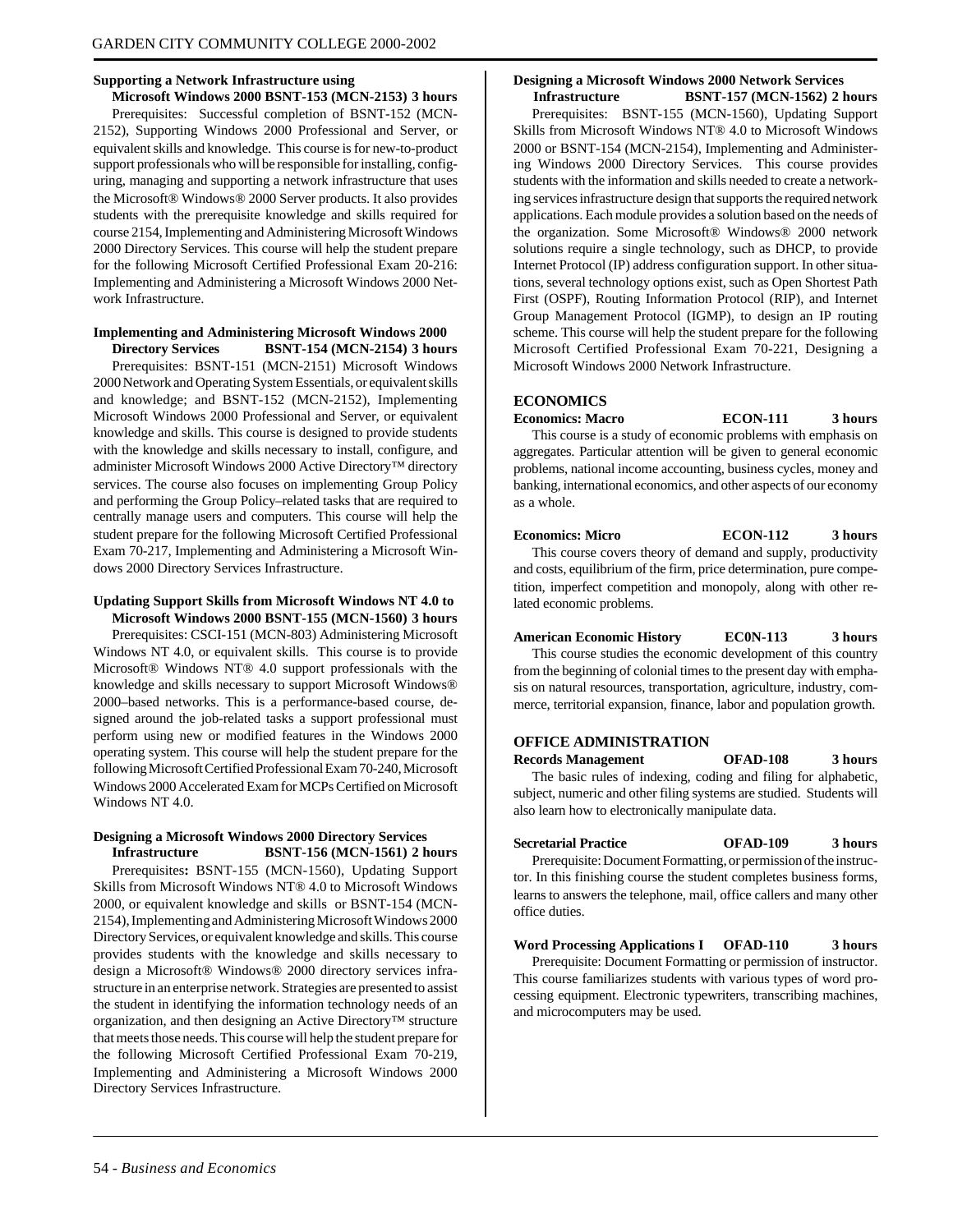#### **Word Processing Applications II OFAD-111 2 hours**

Prerequisite: Word Processing Applications I or permission of instructor. This course provides competence with word processing equipment. Advanced skill applications such as merging, shell documents, and math will be addressed.

## **Document Formatting OFAD-112 3 hours**

Prerequisite: Keyboarding or one semester of high school typing/ keyboarding or demonstrated competency in keyboarding. This course provides continued development of skill in speed and accuracy, keying of the different types of business letters, manuscripts, and business documents.

**Office Education Conference OFAD-120 1 hour**

This course teaches students how to get a job and survival skills for working on the job.

**Secretarial Field Study I OFAD-124 3 hours** Prerequisite: Consent of Certificate Program Director. Students receive credit for work experience at an approved training center under faculty supervision. Periodic meetings with faculty supervisor are required. Emphasis is placed on integration and synthesis of secretarial knowledge and on-the-job experience. This course is taught by arrangement.

**Secretarial Field Study II OFAD-125 3 hours** Prerequisite: Consent of Certificate Program Director. Students receive credit for work experience at an approved training center under faculty supervision. Periodic meetings with faculty supervisor are required. Emphasis is placed on integration and synthesis of secretarial knowledge and on-the-job experience. This course is taught by arrangement.

#### **Machine Transcription OFAD-203 2 hours** Prerequisite: Document Formatting or permission of instructor. Students develop the art of typing business documents and correspondence from a recorded media.

**Medical Transcription OFAD-204 2 hours** Prerequisite: Document Formatting and Medical Terminology or permission of the instructor. This course provides training for medical transcriptionists who wish to work in clinics, hospitals and medical offices. During the course students work with exercises in the following areas of medical transcriptions: history and physical reports, radiology, operations, pathology, discharge summaries, and autopsies.

#### **Legal Transcription OFAD-205 2 hours**

Prerequisite: Document Formatting and Business Law or permission of the instructor. This course provides training for students who wish to work as transcriptionists in legal and government offices. Students become familiar with terms used in civil, family, probate, real estate and corporate law as well as developing proficiency in the use of a transcribing machine.

**Business English OFAD-206 3 hours** Business English prepares the students enrolled in the secretarial science certificate or office administration programs. The course gives the student a complete, comprehensive review in the essentials of Business English including grammar, punctuation, and proofreading. The emphasis is on application of skills.

**Document Production OFAD-207 3 hours**

Prerequisite: Document Formatting or four semesters of high school typing/keyboarding or demonstrated competency. This course is a refinement of machine operation and emphasis upon development of a high degree of speed and accuracy, with keying of business, medical and legal documents.

#### **MID-MANAGEMENT**

**Internship Conference I MIDM-101 1 hour** Students enrolled in Mid-Management Field Study I must be concurrently enrolled in this course designed as a briefing and review period of work experiences.

# **Internship Conference II MIDM-102 1 hour**

Students enrolled in Mid-Management Field Study II must be concurrently enrolled in this course designed as a briefing and review period of work experiences.

#### **Mid-Management Field Study I MIDM-103 3 hours**

Prerequisite: Consent of Program Director. This course gives those students in the mid-management program actual work experience at an approved training station under faculty supervision. There are periodic meetings for class discussion. Students must be concurrently enrolled in Internship Conference I. Fifteen hours per week in on-the-job employment required.

#### **Mid-Management Field Study II MIDM-104 3 hours** Prerequisite: Consent of Program Director. This course gives those students in the mid-management program actual work experience at an approved training station under faculty supervision. There are periodic meetings for class discussion. Students must be concurrently enrolled in Internship Conference II. Fifteen hours per week in on-the-job employment required.

**Internship Conference III MIDM-201 1 hour** Students enrolled in Mid-Management Field Study III must be concurrently enrolled in this course designed as a briefing and review period of work experiences.

**Internship Conference IV MIDM-202 1 hour** Students enrolled in Mid-Management Field Study IV must be concurrently enrolled in this course designed as a briefing and review

period of work experiences.

## **Mid-Management Field Study III MIDM-203 3 hours**

Prerequisite: Consent of Program Director. This course gives those students in the mid-management program actual work experience at an approved training station under faculty supervision. There are periodic meetings for class discussion. Studetns must be concurrently enrolled in Internship Conference III. Fifteen hours per week in on-the-job employment required.

#### **Mid-Management Field Study IV MIDM-204 3 hours**

Prerequisite: Consent of Program Director. This course is gives those students in the mid-management program actual work experience at an approved training station under faculty supervision. There are periodic meetings for class discussion. Students must be concurrently enrolled in Internship Conference IV. Fifteen hours per week in on-the-job employment required.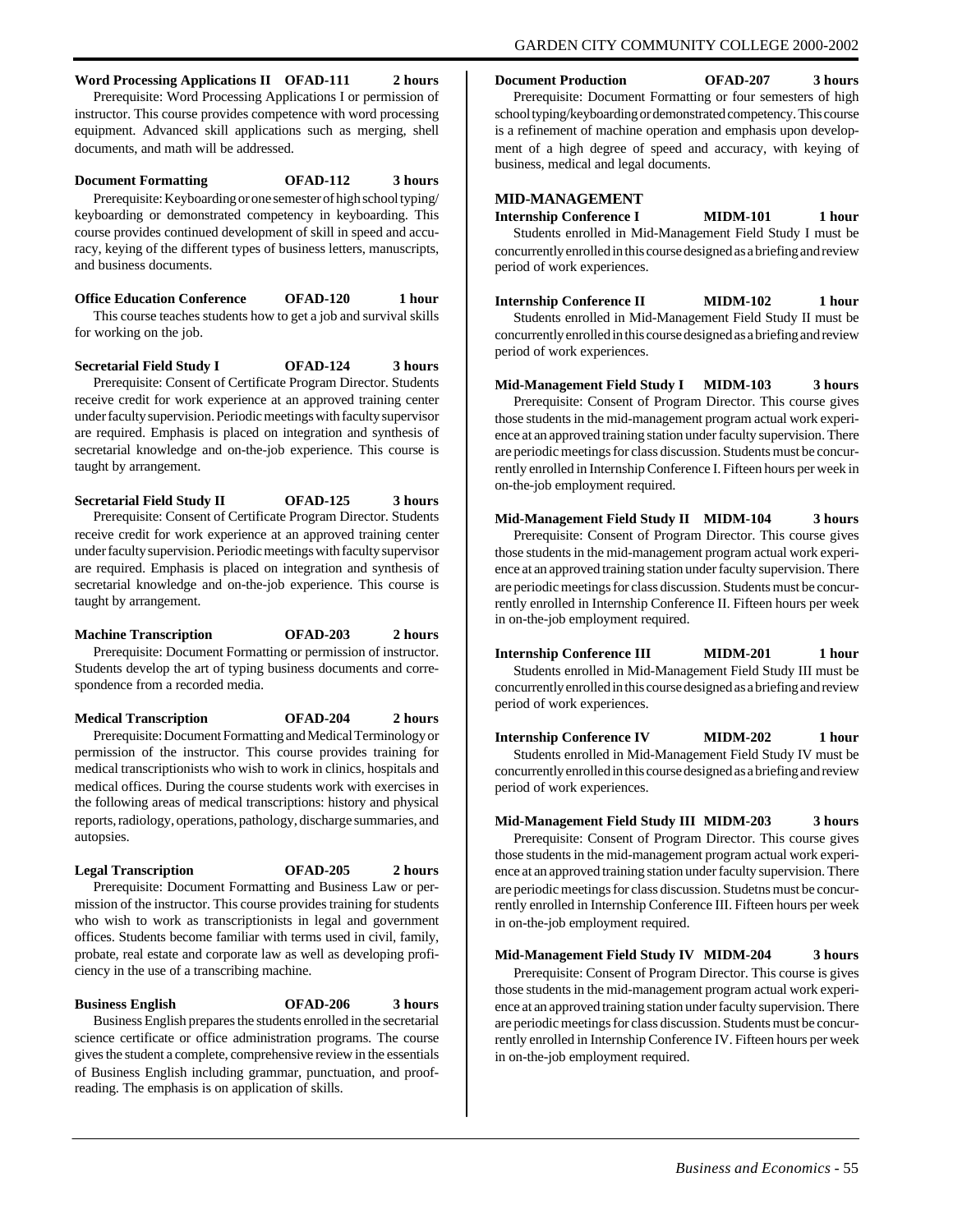**Strategies in Entrepreneurship MIDM-222 3 hours**

Strategies in Entrepreneurship presents an analysis of various planning and operational factors involved in the start-up of small businesses. These factors include the study of entrepreneurship and entrepreneurial environments, development of creativity and innovation, assessment of new ventures, examination of legal structures for business organizations, development and importance of a comprehensive business plan, marketing issues for start-ups, sources of start-up capital, financial understanding needed by entrepreneurs, proprietary property protection, and other relevant contemporary issues. Students are encouraged to apply the material to their own business ownership ambitions.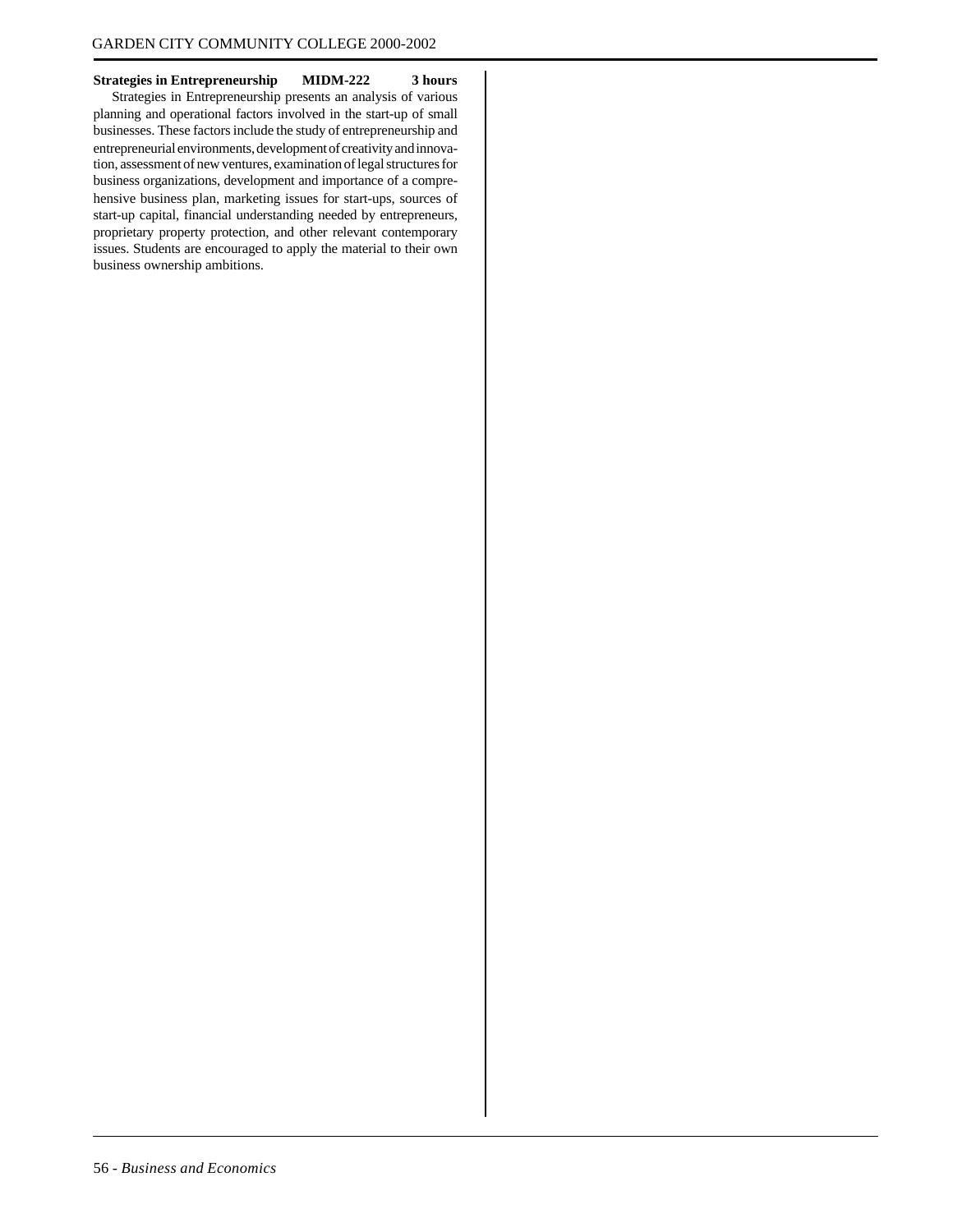# Essential Skills

**English**

**English as a Second Language**

**Mathematics**

**Reading**

**Personal and Career Development**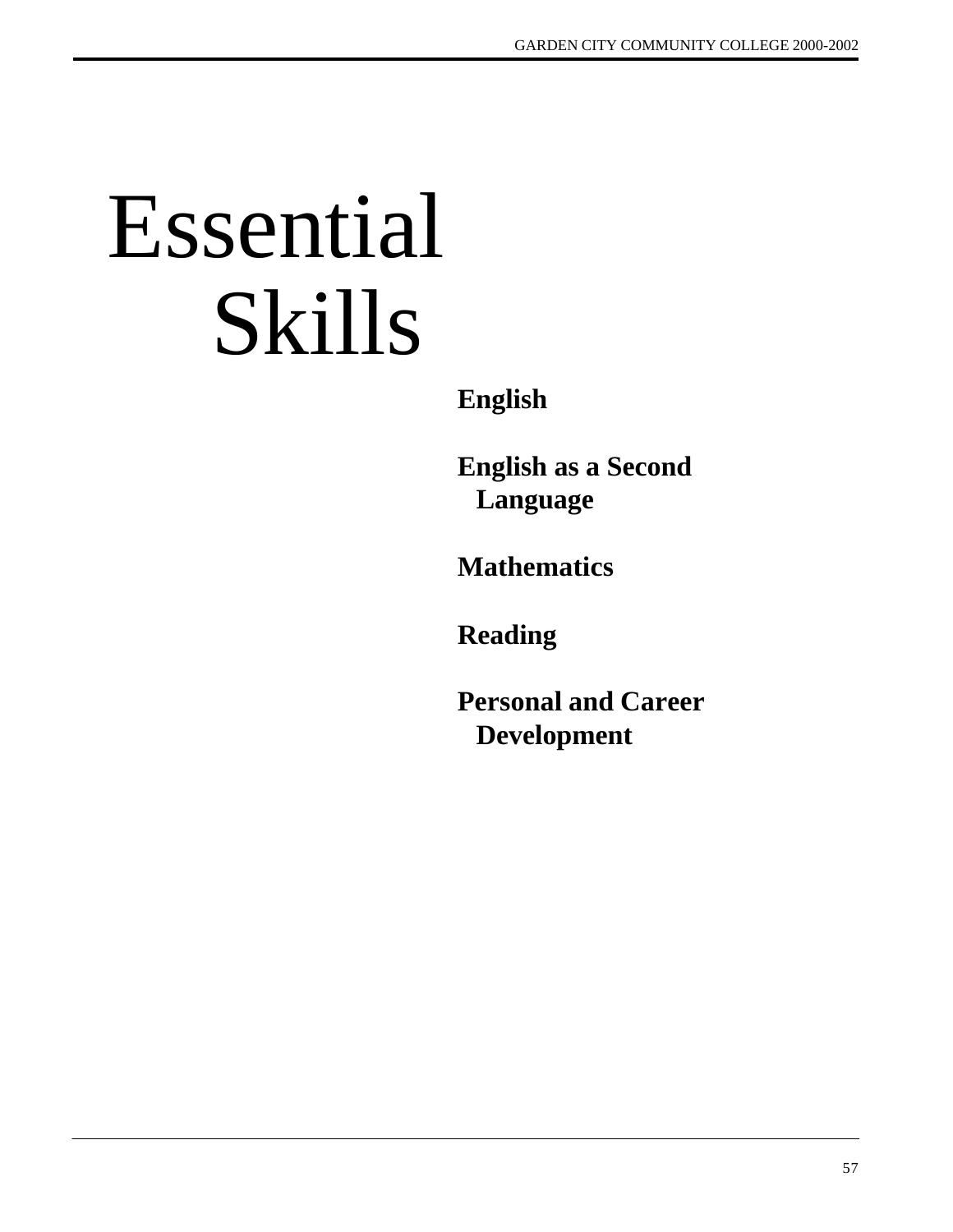#### **ESSENTIAL SKILLS**

Essential Skills courses involve those fundamental skills necessary for successful completion of college level course work. Some of the courses listed do not meet degree requirements; these are noted in the course descriptions.

#### **ENGLISH**

#### **Basic English ENGL-091 3 hours**

This course is the study of fundamentals of the composition process, sentence structure, basic grammar and editing techniques and prepares students for English I. Students must pass an in-class essay to determine if they have met the minimum competencies in the course syllabus before they can enroll in English 101. (This course does not meet degree requirements.)

#### **ENGLISH AS A SECOND LANGUAGE English as a Second Language - Listening and Speaking LANG-206 3 hours**

This ESL course is designed to help high-intermediate students improve listening and speaking skils in English, focusing on pronunciation of challenging sound segments as well as intonation patterns. Students will learn new vocabulary and practice expressing ideas. Students will improve listening skills to help them understand spoken English in formal and everyday situations. A score of 55 on the Michigan Placement test is required.

#### **English as a Second Language - Advanced listening and Speaking LANG-207 3 hours**

This ESL course is designed to help advanced students improve listening and speaking skills in English, focusing on stress and intonation patterns. Students study idioms, conversation strategies, and advanced grammatical structures to communicate more effectively. Students will learn new vocabulary and practice expressing ideas. Students will improve listening skills to help them understand spoken English in formal and everyday situations. A scores of 75 on the Michigan Placement test is required.

#### **English as a Second Language - Reading and Writing LANG-208 3 hours**

This ESL course is designed to help high-intermediate students improve reading and writing skills in English. Students will read many different types of written English, study grammar and vocabulary, and learn to write more formal English for the workplace and for school. Students focus on writing at the paragraph level. A scores of 55 on the Michigan Placement test is required.

#### **English as a Second Language - Advanced Reading and Writing LANG-209 3 hours**

This ESL course is designed to help advanced students improve reading and writing skills in English. Students will read many different types of written English, study grammar and vocabulary, and learn to write more formal English for school. Students focus on writing for academic pusposes. This course prepares students for entry into Basic English and other college level courses. a score of 75 on the Michigan Placement test is required.

#### **MATHEMATICS**

**College Math MATH-105 3 hours**

The emphasis of this course is on the understanding and demonstrated competency of computational math skills. This refresher course includes concepts and problem-solving skills with whole numbers, fractions, decimals, proportion, percents, and metrics.

#### **Beginning Algebra MATH-006 3 hours**

Prerequisite: College Math with a grade of C or better or a qualifying score on the placement exam. This is a developmental course in beginning algebra intended to provide an entry course into algebra. Beginning Algebra is the first in a sequence of two developmental algebra courses, the second course being Intermediate Algebra. Beginning Algebra includes the study of signed numbers, linear equations/inequalities, graphing linear equations/inequalities and applications. (This course does not meet degree requirements.)

#### **Intermediate Algebra MATH-107 3 hours**

Prerequisite: Beginning Algebra with a grade of C or better or a qualifying score on the placement exam. Intermediate Algebra is the second in a sequence of two courses in preparation to take College Algebra. This course overlaps Beginning Algebra content in that the unit on graphing linear equations and inequalities is a part of the study requirements. The course further includes systems of linear equations, exponents, polynomials, factoring, solving second degree equations, algebraic fractions and radicals.

#### **READING**

#### **Reading Improvement I READ-092 3 hours**

This course is designed for students who score through 36 on the ASSET test. An individualized program of competencies for reading basics is featured. Does not meet degree requirements. Prerequisite: Grade Level Equivalency of 4 or better determined by a standardized test. Students must demonstrate that they can read at 7.0 grade level as determined by a standardized test before they can enroll iin English I.

**College Reading READ-093 3 hours** For students who score from 37-44 on the ASSET test. Emphasis

is higher order thinking and efficient reading skills at the college level with application to college and life skills success. Prerequisite: Grade Level Equivalency of 7.0 or better determined by a standardized test. Does not meet degree requirements.

#### **Reading Improvement: Phonics, Spelling, and Pronunciation READ-094**

#### **1 hour**

Techniques for analyzing words for spelling efficiency plus dictionary use for pronunciation and word study are included in this course. Does not meet degree requirements.

#### **Reading Improvement: Expanding Your Vocabulary READ-095 1 hour**

Recommended for students scoring 40 or above on the ASSET test. This course provides a foundation of Latin and Greek word elements as well as furnishing the student strategies for mastering new words. The words selected for study are academically challenging and useful. Does not meet degree requirements.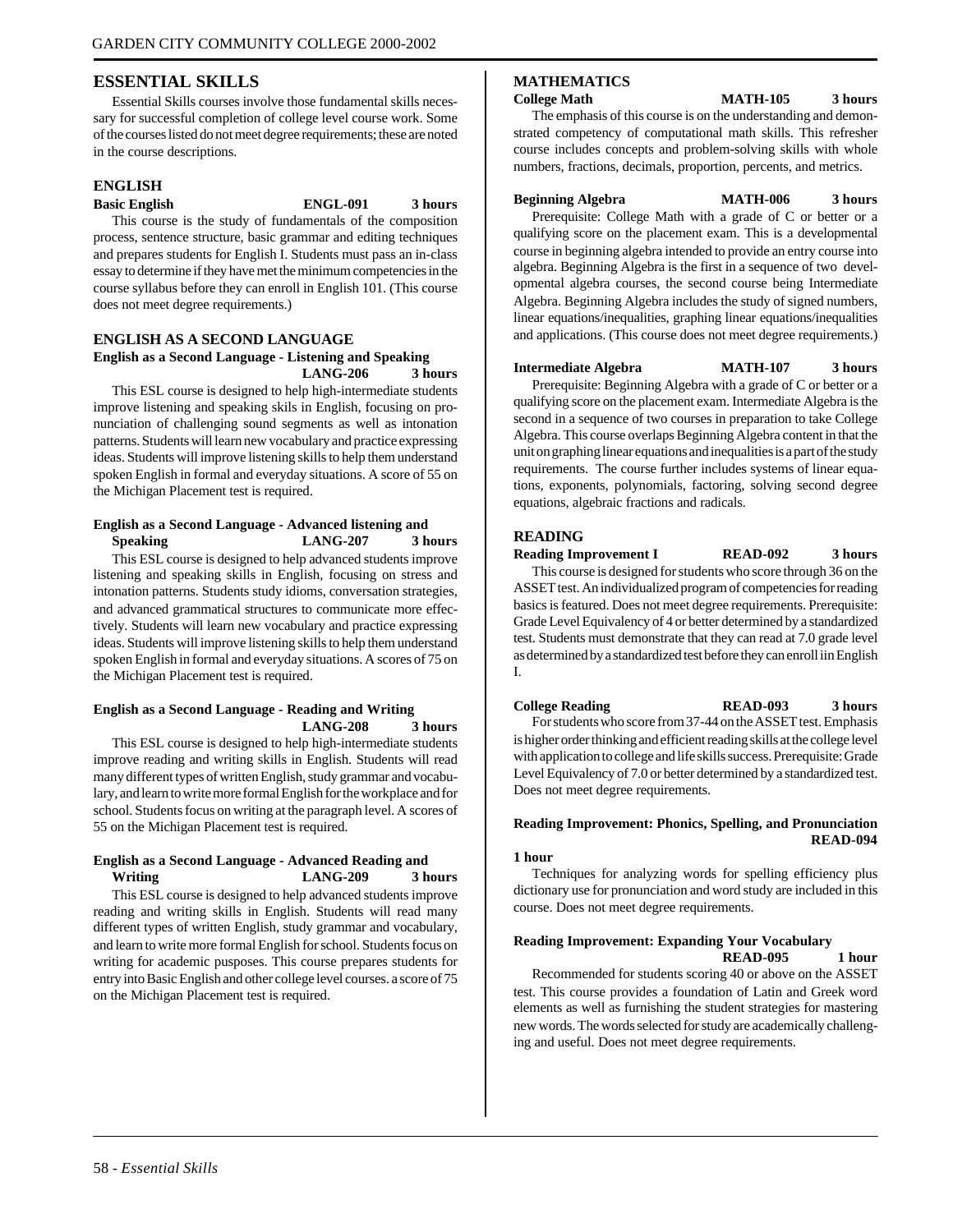#### **Accelerated Reading READ-101 2 hours**

Preliminary instruction in various techniques of rapid reading. Self-pacing through timed readings, with regular checks of comprehension levels to insure that increased reading speed is meaningful and beneficial. Does not meet degree requirements.

This course increases the student's opportunities for success in college by helping the student obtain skills necessary to reach his/her educational objectives. Topics include time planning, test-taking, communication skills, study techniques, question-asking skills, library use, and personal issues that face many college students. *This course is required of all full-time degree-seeking students who have completed fewer than twenty (20) credit hours at the time of enrollment.*

#### **PERSONAL AND CAREER DEVELOPMENT**

**You & the World of Work PCDE-102 3 hours** This course presents the connection between the educational world and the world of work by aiding the student to recognize, plan for, and adapt to changes in occupations in his/her society.

#### **Career Orientation PCDE-103 3 hours**

This course makes education practical and functional. A personalized plan brings aptitude and interest together in career awareness, exploration, values clarification, worker traits, self-appraisal and preparation for a career.

#### **Creative Life Planning for Non-Urban Women PCDE-104 2 hours**

This course provides an overview and introduction to the opportunities in the students' communities to make life choices. Career awareness focuses on opportunities available to non-urban women.

#### **Career Problems & Crises PCDE-105 2 hours** This course presents overview of problems and crises in a career; including communication, work behavior, priorities, money management, divorce, stress, time management, alcoholism, health, authority and leadership are discussed.

#### **Career Preparation for Agriculture**

**PCDE-106 2 hours** This course provides an overview to the career possibilities in an agricultural industry. A combination of technical skills and career awareness highlights expanded career options for the two and four year student.

#### **Assertiveness Training PCDE-107 1 hour**

This course assists supervisory personnel with development of a positive, assertive manner to more effectively handle supervisory responsibilities.

#### **Lead Challenge PCDE-108 1 hour**

This course provides groups of individuals a challenge that builds self-confidence, trust and interaction for participants of all ages. It is a unique approach to education and places a high level of expectation with an atmosphere of support  $\&$  caring. This course consists of three levels of situational activities that are designed to promote leadership, trust, personal and group responsibility, selfesteem, communication, goal-setting, decision-making and problem-solving skills. The facilitator, based on group goals, capabilities and progress, will determine the low/high challenge elements.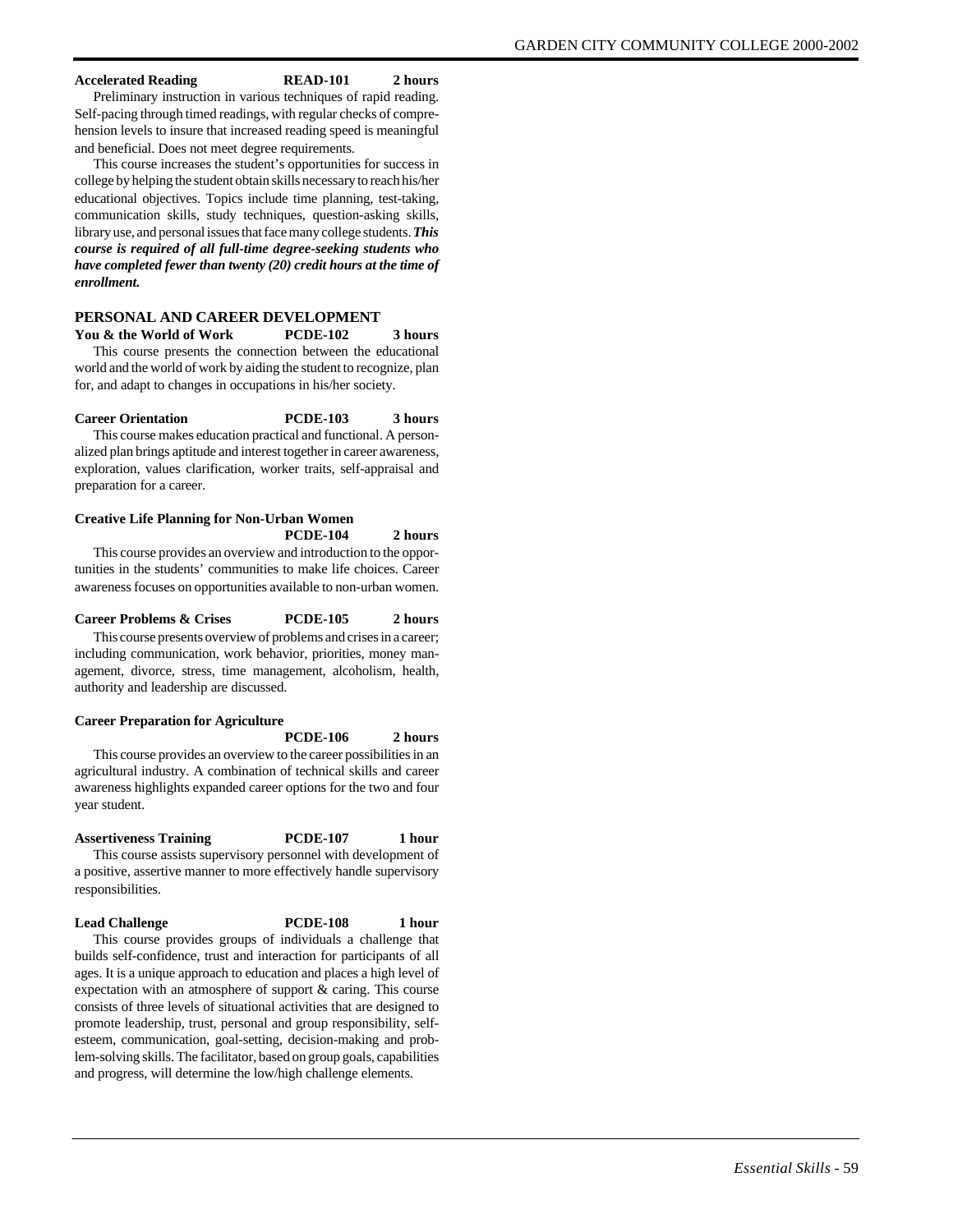# Fine Arts

**Art**

**Dance**

**Drama**

**Music**

**Photography**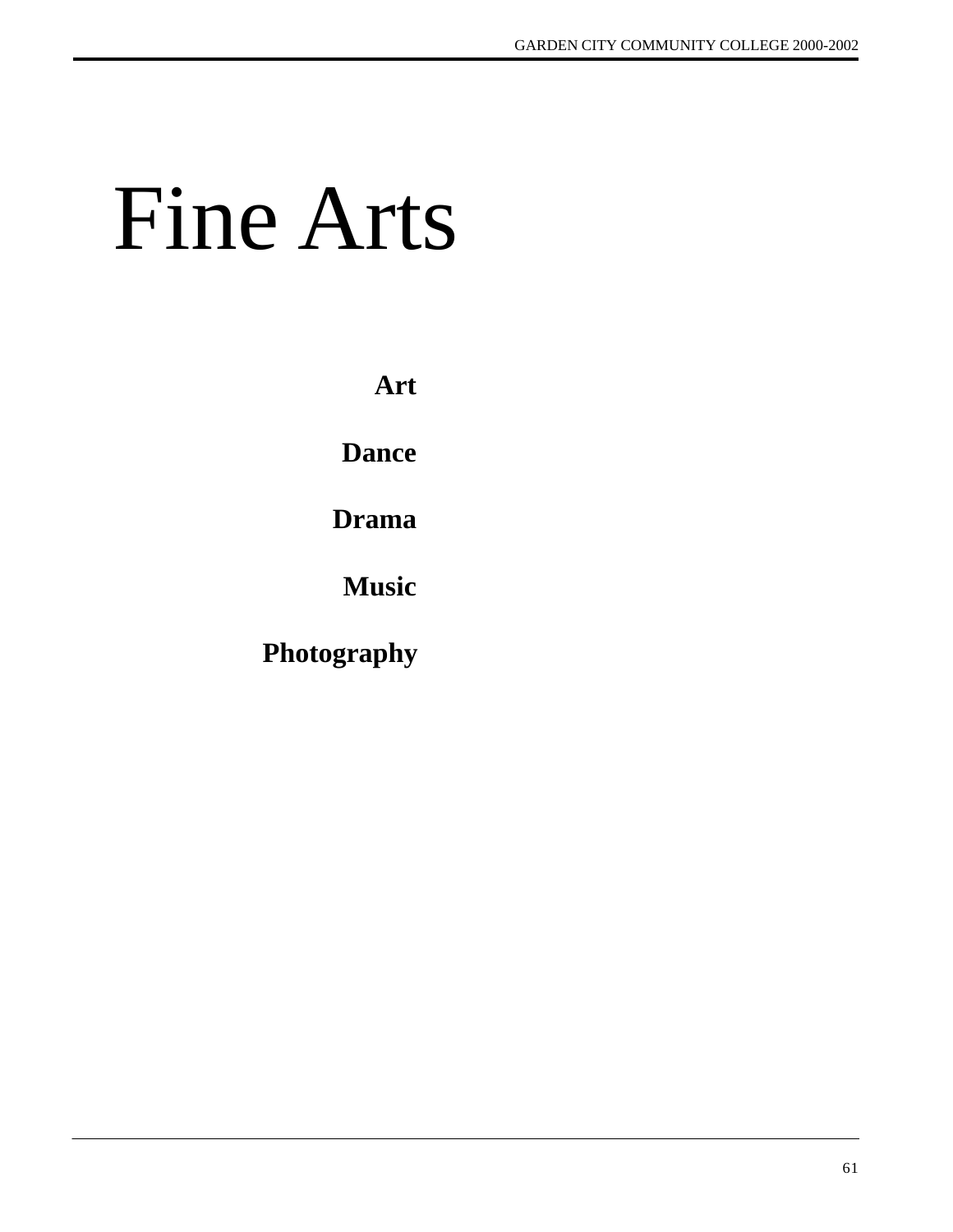#### **ART**

#### **Degree: Associate in Arts-38 hours of General Education**

The art program is designed to meet the needs of the transfer students as well as those individuals interested in pursuing studio courses for personal enjoyment and enhancement. The following suggested two year program provides a broad range of foundational courses for those students interested in pursuing a degree in the studio arts, art education, and commercial art. Individual programs will vary depending on student interest and requirements issued by the four-year transfer institution.

## **Art Education**

| <b>Credit</b> | <b>Course Title</b>      | Course No.      |
|---------------|--------------------------|-----------------|
| 3             | History of World Art     | <b>ARTS-121</b> |
| 3             | Art Appreciation         | <b>ARTS-120</b> |
| 3             | Drawing I                | <b>ARTS-101</b> |
| $3-6$         | Design AND/OR            | <b>ARTS-124</b> |
|               | Three-Dimensional Design | <b>ARTS-129</b> |
| 3             | Watercolor <b>I OR</b>   | <b>ARTS-104</b> |
| 3             | Oil Painting I           | <b>ARTS-107</b> |
| 3             | Ceramics I               | <b>ARTS-111</b> |
| 3             | Sculpture I              | <b>ARTS-110</b> |
| 3             | <b>Art Electives</b>     | Second level    |
|               |                          | studio courses  |
|               | <b>Graphic Design</b>    |                 |
| <b>Credit</b> | <b>Course Title</b>      | Course No.      |
| 3             | History of World Art     | <b>ARTS-121</b> |
| 3             | Drawing I                | <b>ARTS-101</b> |
| 3             | Design                   | <b>ARTS-124</b> |
| 3             | Three Dimensional Design | <b>ARTS-129</b> |
| 3             | <b>Commercial Design</b> | <b>ARTS-128</b> |

3 Photography I PHOT-120 1 Publications I JRNL-111 **OR**<br>(Magazine or Newspaper) JRNL-113 (Magazine or Newspaper) 3 Art Electives Second level studio courses

#### **Studio Art**

| <b>Credit</b> | <b>Course Title</b>                        | Course No.      |
|---------------|--------------------------------------------|-----------------|
| 3             | Drawing I                                  | <b>ARTS-101</b> |
| 3             | Design                                     | ARTS-124        |
| 3             | Three Dimensional Design                   | <b>ARTS-129</b> |
| 3             | Oil Painting I OR                          | <b>ARTS-107</b> |
|               | Watercolor I                               | <b>ARTS-104</b> |
| 3             | Ceramics I                                 | <b>ARTS-111</b> |
| 3             | Sculpture I                                | ARTS-110        |
| 3             | Photography I                              | <b>PHOT-120</b> |
| $3-6$         | Art Electives (in area of studio emphasis) |                 |

#### **DRAMA**

**Degree: Associate in Arts-38 hours of General Education** The Department of Theatre Arts and Dance offers the first two years of course work required by Kansas colleges and universities to fulfill the requirements for the Bachelor of Arts and the Bachelor of Fine Arts degrees in theatre, technical theatre, and dance. Opportunities are provided for the involvement of the entire community and student body in cultural and recreational expression, as well as educational opportunities in the dramatic arts. Production is the core of the program, and classroom theory and practice are directed toward that end. The following curriculum programs fulfill general education requirements for an Associate in Arts Degree for students completing a core curriculum in drama and pursuing a course of study in one of three special interest fields.

| <b>Credit</b>  | <b>Course Title</b>                   | Course No.      |
|----------------|---------------------------------------|-----------------|
| 3              | Introduction to Theatre History       |                 |
|                | and Literature I                      | <b>DRAM-120</b> |
| 3              | Introduction to Theatre History       |                 |
|                | and Literature II                     | <b>DRAM-121</b> |
| 1              | <b>Technical Theatre I</b>            | <b>DRAM-144</b> |
| 1              | <b>Technical Theatre II</b>           | <b>DRAM-145</b> |
| 1              | <b>Technical Theatre III</b>          | <b>DRAM-246</b> |
| 1              | <b>Technical Theatre IV</b>           | <b>DRAM-247</b> |
| 2              | Makeup                                | <b>DRAM-148</b> |
| 3              | Acting I                              | <b>DRAM-111</b> |
| 3              | Acting II                             | <b>DRAM-112</b> |
| $\overline{c}$ | Stagecraft I                          | <b>DRAM-141</b> |
| $\overline{c}$ | Stagecraft II                         | <b>DRAM-142</b> |
| 3              | Scene Design                          | <b>DRAM-230</b> |
| $\overline{c}$ | Introduction to Theatre Costuming     | <b>DRAM-149</b> |
| $\overline{c}$ | <b>Fundamentals of Stage Lighting</b> | <b>DRAM-143</b> |
| 3              | <b>Fundamentals of Directing</b>      | <b>DRAM-231</b> |
| $\overline{c}$ | <b>Stage Movement</b>                 | <b>DRAM-113</b> |
| $\overline{c}$ | Reader's Theatre                      | <b>DRAM-123</b> |
| $\overline{c}$ | Community Theatre                     | <b>DRAM-251</b> |
| 3              | <b>Creative Dramatics</b>             | <b>DRAM-232</b> |
| 3              | Improvisation                         | <b>DRAM-114</b> |
| $\overline{4}$ | Theatre and International Studies     | <b>DRAM-250</b> |
| $\overline{c}$ | Voice and Diction                     | <b>SPCH-117</b> |
| 3              | Oral Interpretation                   | <b>SPCH-118</b> |
| $\mathbf{1}$   | Jazz Dance                            | <b>HPER-145</b> |
| 3              | <b>Musical Theatre</b>                | <b>HPER-122</b> |
| $\overline{c}$ | Choreography                          | <b>HPER-149</b> |
| $\overline{c}$ | Dance Production                      | <b>HPER-148</b> |
| $\mathbf{1}$   | <b>Beginning Ballet</b>               | <b>HPER-142</b> |

#### **Related Art Electives:**

| <b>Credit</b> | <b>Course Title</b>             | Course No.      |
|---------------|---------------------------------|-----------------|
| 4             | Electronic Circuits I           | <b>INPR-103</b> |
| 3             | <b>Basic Hydraulics</b>         | <b>INPR-106</b> |
| 3             | Electricity I                   | <b>INED-111</b> |
| 3             | Electricity II                  | <b>INED-112</b> |
| 3             | <b>Wood Production Methods</b>  | <b>INED-106</b> |
| 3             | Machine Woodworking             | <b>INED-107</b> |
| 3             | Welding I                       | <b>INPR-125</b> |
| 3             | Welding II                      | <b>INPR-126</b> |
| 3             | Introduction to Interior Design | <b>HMEC-120</b> |
| 1             | Applied Music-Voice I           | <b>MUSC-100</b> |
| 1             | Applied Music-Voice II          | MUSC-101        |
| 1             | Applied Music-Voice III         | MUSC-201        |
| 1             | <b>Applied Music-Voice IV</b>   | MUSC-202        |
| 1             | Tap Dance                       | <b>HPER-144</b> |
| 1             | Modern Rhythms                  | <b>HPER-143</b> |
| 1             | Interpretive Dance              | <b>HPER-141</b> |
| 3             | Watercolor I                    | ARTS-104        |
| 3             | Drawing I                       | ARTS-101        |

#### **MUSIC**

#### **Degree: Associate in Arts-38 hours of General Education**

The music program serves two principal functions: for nonmusic majors it expands the musical background through participation in ensembles and elective courses; for music majors it provides a solid academic and performance foundation on which to pursue music as a career.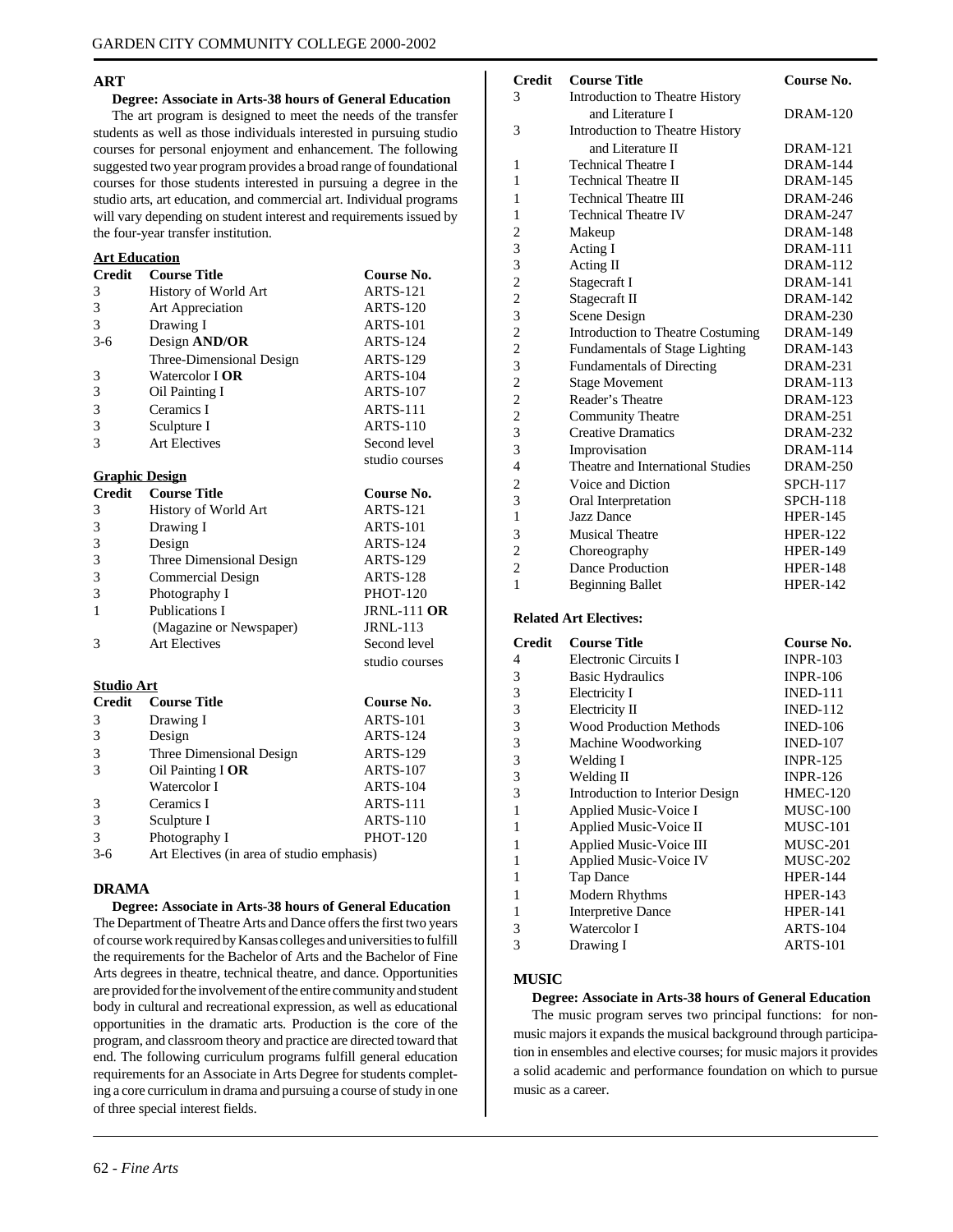#### **Recommended course of study for all Music majors:**

| <b>Credit</b> | <b>Course Title</b>          | Course No.      |
|---------------|------------------------------|-----------------|
| 3             | Theory of Music I            | <b>MUSC-150</b> |
| 3             | Theory of Music II           | MUSC-151        |
| 3             | Theory of Music III          | $MUSC-250$      |
| 3             | Theory of Music IV           | MUSC-251        |
| 2             | Aural Skills I               | MUSC-152        |
| $\mathcal{L}$ | Aural Skills II              | <b>MUSC-153</b> |
|               | Class Piano I                | MUSC-111        |
|               | Class Piano II               | $MUSC-112$      |
|               | Recital Attendance (4 units) | MUSC-000        |

#### **Applied Vocal or Instrumental courses:**

|   | Voice I          | MUSC-100        |
|---|------------------|-----------------|
|   | Voice II         | MUSC-101        |
| 1 | Voice III        | MUSC-201        |
|   | Voice IV         | <b>MUSC-202</b> |
| 1 | Instrumental I   | <b>MUSC-102</b> |
| 1 | Instrumental II  | <b>MUSC-103</b> |
|   | Instrumental III | MUSC-203        |

*(All students on music scholarships are required to pass a keyboard proficiency exam which may necessitate taking Applied Music-Keyboard, regardless of the student's applied major.)*

| $\mathbf{1}$ | Keyboard Instruments I   | <b>MUSC-104</b> |
|--------------|--------------------------|-----------------|
| $\mathbf{1}$ | Keyboard Instruments II  | <b>MUSC-105</b> |
| $\mathbf{1}$ | Keyboard Instruments III | <b>MUSC-205</b> |
| $\mathbf{1}$ | Keyboard Instruments IV  | <b>MUSC-206</b> |

#### **Ensembles, Vocal or Instrumental courses:**

|              | 1 Pep Band/Concert Band I  | <b>MUSC-120</b> |
|--------------|----------------------------|-----------------|
| 1            | Pep Band/Concert Band II   | <b>MUSC-121</b> |
| 1            | Pep Band/Concert Band IIII | $MUSC-210$      |
|              | 1 Pep Band/Concert Band IV | MUSC-211        |
| $\mathbf{1}$ | Choir I                    | <b>MUSC-130</b> |
| $\mathbf{1}$ | Choir II                   | <b>MUSC-131</b> |
| $\mathbf{1}$ | Choir III                  | $MUSC-212$      |
| $\mathbf{1}$ | Choir IV                   | $MUSC-213$      |
|              |                            |                 |

*(It is recommended that Instrumental Majors take two(2) semesters of Choir, and that Vocal majors take two(2) semesters of Band.)*

#### **Recommended Electives:**

| 1 | Vocal Ensemble I (audition required)    | <b>MUSC-132</b> |
|---|-----------------------------------------|-----------------|
| 1 | Vocal Ensemble II (audition required)   | <b>MUSC-133</b> |
| 1 | Vocal Ensemble IIII (audition required) | $MUSC-214$      |
| 1 | Vocal Ensemble IV (audition required)   | $MUSC-215$      |
| 1 | Jazz Ensemble I (audition required)     | <b>MUSC-124</b> |
| 1 | Jazz Ensemble II (audition required)    | <b>MUSC-125</b> |
| 1 | Jazz Ensemble III (audition required)   | $MUSC-218$      |
| 1 | Jazz Ensemble I (audition required)     | $MUSC-219$      |
| 3 | Music History & Appreciation            | <b>MUSC-108</b> |
| 3 | Today's Music                           | <b>MUSC-106</b> |
| 3 | Survey of Civilization I                | <b>HIST-101</b> |
| 3 | Survey of Civilization II               | <b>HIST-102</b> |
| 3 | Art Appreciation                        | <b>ARTS-120</b> |
| 3 | History of World Art                    | <b>ARTS-121</b> |
| 3 | Introduction to Literature              | $LITR-210$      |
|   | 2-3 Any of the Language Courses         |                 |

**ART**

**Drawing I\* ARTS-101 3 hours**

This is a beginning course in the fundamentals of drawing. Basic skills and techniques in drawing from life (observation) provide the foundation for this course. The student will be exposed to a variety of drawing media.

#### **Drawing II\* ARTS-102 3 hours**

Prerequisite: Drawing I. Further exploration with various drawing media will be used to develop individual style and expression in more advanced problems with emphasis on drawing the human figure.

**Watercolor Painting I\* ARTS-104 3 hours** This course provides an introduction to color theory, composi-

tion and basic watercolor techniques. Emphasis is placed on the acquisition of basic skills but with a creative approach to media and subject.

**Watercolor Painting II\* ARTS-105 3 hours**

Prerequisite: Watercolor Painting I. Advanced studies in watercolor techniques. Exploration into the field of creative expression and techniques.

**Oil Painting I\* ARTS-107 3 hours** This course provides an introduction to color theory, composition, and basic oil painting techniques. Emphasis is placed on the acquisition of basic skills but with a creative approach to media and subject.

#### **Oil Painting II\* ARTS-108 3 hours** Prerequisite: Oil Painting I. Advanced studies in painting with exploration into the broad field of creative expression and techniques.

**Sculpture\* ARTS-110 3 hours** This basic course gives the techniques and methods of sculpture as applied to various media and materials such as stone, wood, metals, clay and wax.

**Ceramics\* ARTS-111 3 hours** This course is designed to help the student discover his/her potential for good design as applied to pottery and sculptural forms making use of various methods of building and forming objects from clay. The complete process from mixing clays to firing and glazing is covered.

**Advanced Ceramics\* ARTS-112 3 hours** Prerequisite: Ceramics. Advanced work on the potter's wheel combined with hand built forms. Consideration and use of glaze calculations.

**Art Appreciation ARTS-120 3 hours**

This is a general course designed to acquaint the student with the values and fundamentals of the visual arts. Emphasis will be given to the principles and elements of design, color, composition and the importance of developing discriminating judgment and appreciation.

**History of World Art ARTS-121 3 hours**

This course surveys creative expression from earliest man through contemporary modes of expression.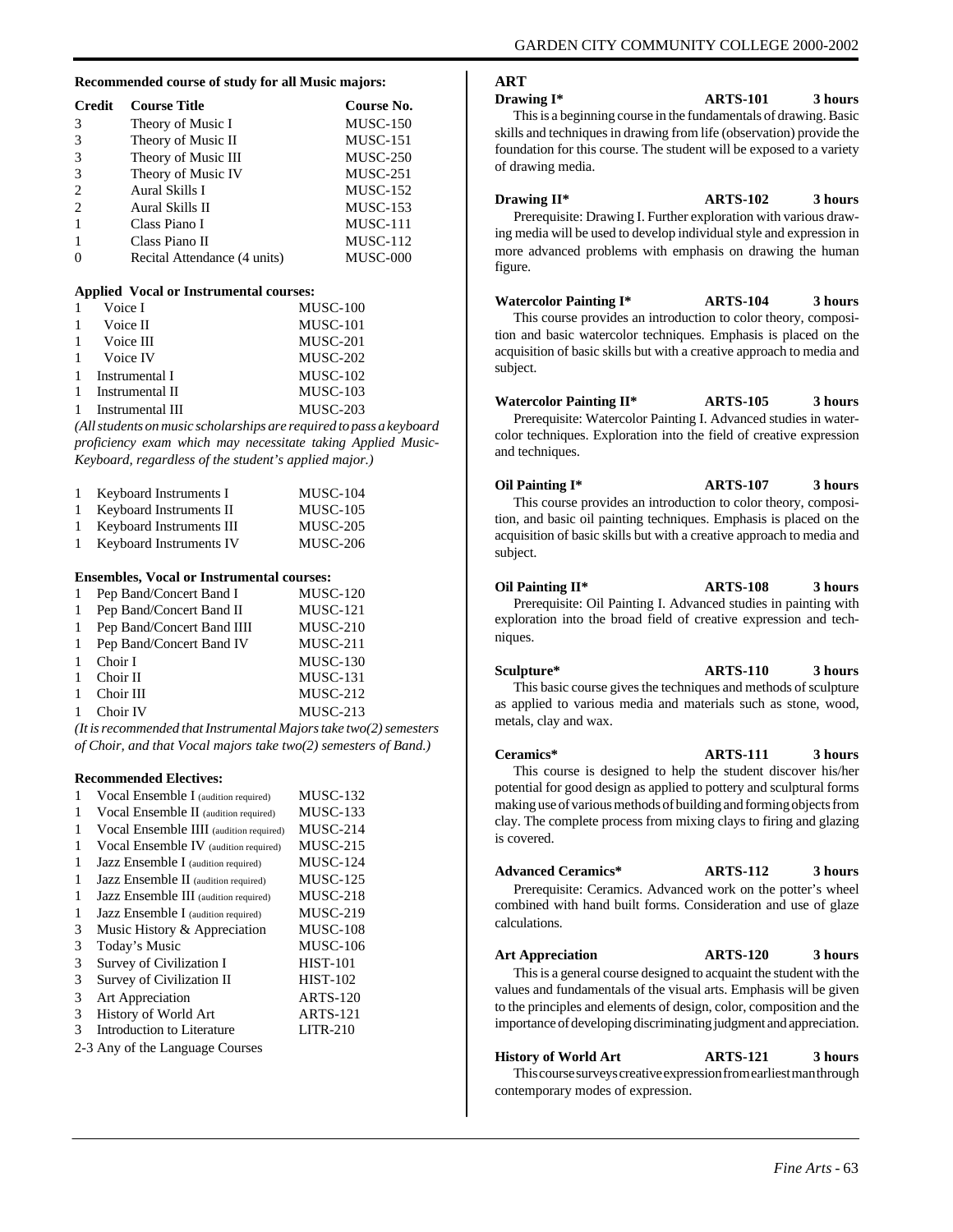#### **Design\* ARTS-124 3 hours** This course provides an introduction to the visual elements and the principles of design as they apply to two- dimensional art work. Instruction will include lecture, critique and specific studio projects.

**Layout and Design\* ARTS-127 3 hours** Prerequisite: Design. This is a study in the fundamentals of design for graphic communications. The scope of the course includes the use of art and color printing.

**Commercial Design\* ARTS-128 3 hours** This course will provide opportunities for the student to gain working knowledge of the desktop publishing process using Macintosh computers in the application of graphic design relating to graphic programs as they relate to publishing industry.

**Three Dimensional Design\* ARTS-129 3 hours** This course includes the analysis of materials, resources and

elements necessary to accomplish a design solution necessary for three-dimensional projects is studied in this course.

# **Colored Pencils ARTS-131 3 hours**

(Prismacolor)

This course includes a study of various drawing techniques. Colored pencils will be studied as a primary medium for rendering in color.

**Acrylics ARTS-132 3 hours** This course includes a study of the principles of painting techniques. Acrylics will be studied as a primary medium for rendering in color.

**Oils and/or Oil Stains ARTS-133 3 hours** This course includes a study of the principles of painting techniques. Oils and/or oil stains will be studied as a primary medium for rendering in color.

**Mixed Media ARTS-135 3 hours** The student will be introduced to various mixed media methods and techniques that relate to both drawing and painting problems.

**Silversmithing I\* ARTS-140 3 hours** This course gives the basic techniques and methods of silversmithing as applied to the craft of jewelry making. It allows the student to become familiar and efficient in planning, cutting, forming and soldering silver.

**Silversmithing II\* ARTS-141 3 hours** Prerequisite: Silversmithing I. This is a continuing study of silversmithing which allows the student the opportunity to gain a greater degree of skill in the craft and freedom to experiment with advanced methods of silversmithing.

**Leathercraft ARTS-142 3 hours** The student may do beginning and advanced leather carving to make gifts or personal items.

**Projects\* ARTS-201 3 hours** Prerequisite: permission of the instructor. The course is designed for advanced study of courses in Art. It will afford the opportunity for the student to achieve further skills and training in techniques already studied.

**Pastels I ARTS-215 3 hours**

This course includes a study of the principles of drawing and painting techniques. Pastels will be studied as a primary medium for rendering in color, with attention also given to incorporating pastels with other media.

*\*Requires two contact hours per week for each credit hour.*

#### **DANCE**

**Interpretive Dance HPER-141 1 hour**

This course is a study of the fundamentals of movement and rhythm with emphasis on solo and small group studies that explore time, shape, space and dynamics. Course covers basic modern dance techniques and backgrounds.

**Beginning Ballet HPER-142 1 hour** This course covers basic technique at barre and center floor. Across-the-floor combinations and floor stretches will be included in each class. This course serves as an introduction to ballet and does not require previous dance training or prerequisites.

**Modern Rhythms HPER-143 1 hour** This course is a survey of modern rhythms including study of basic positions, body alignment, stretches and strengthening exercises.

#### **Tap Dance HPER-144 1 hour**

This course includes the study of basic steps, techniques and skills involved in tap dancing.

**Jazz Dance HPER-145 1 hour** This course includes the study of the basic techniques of jazz and show dance. Warm-up, barre work, center work, and basic dance steps.

**Social Dance HPER-146 1 hour** This course includes instruction and practice in the basic skills and steps involved in the modern ballroom dances of today.

**Folk and Square Dance HPER-147 1 hour** This course studies folk dancing characteristics of different nations and American origin. Square dancing and the various formations will be covered. Includes a study of the skills included in the instruction of dance and the analysis of skill performance involved.

**Dance Production HPER-148 2 hours** Prerequisite: Consent of instructor. This course studies the management of technical, business and artistic procedures involved in directing a dance performance.

#### **Choreography HPER-149 2 hours**

Prerequisites: Beginning Ballet and Modern Rythms. This course includes exploration and experience in the choreographic techniques of several forms of dance.

#### **DRAMA**

#### **Acting I DRAM-111 3 hours**

The course includes the basic techniques of acting, character development, moving on stage, voice study, basic tools of acting, and some history. Acting I is a lecture/lab course with activities included.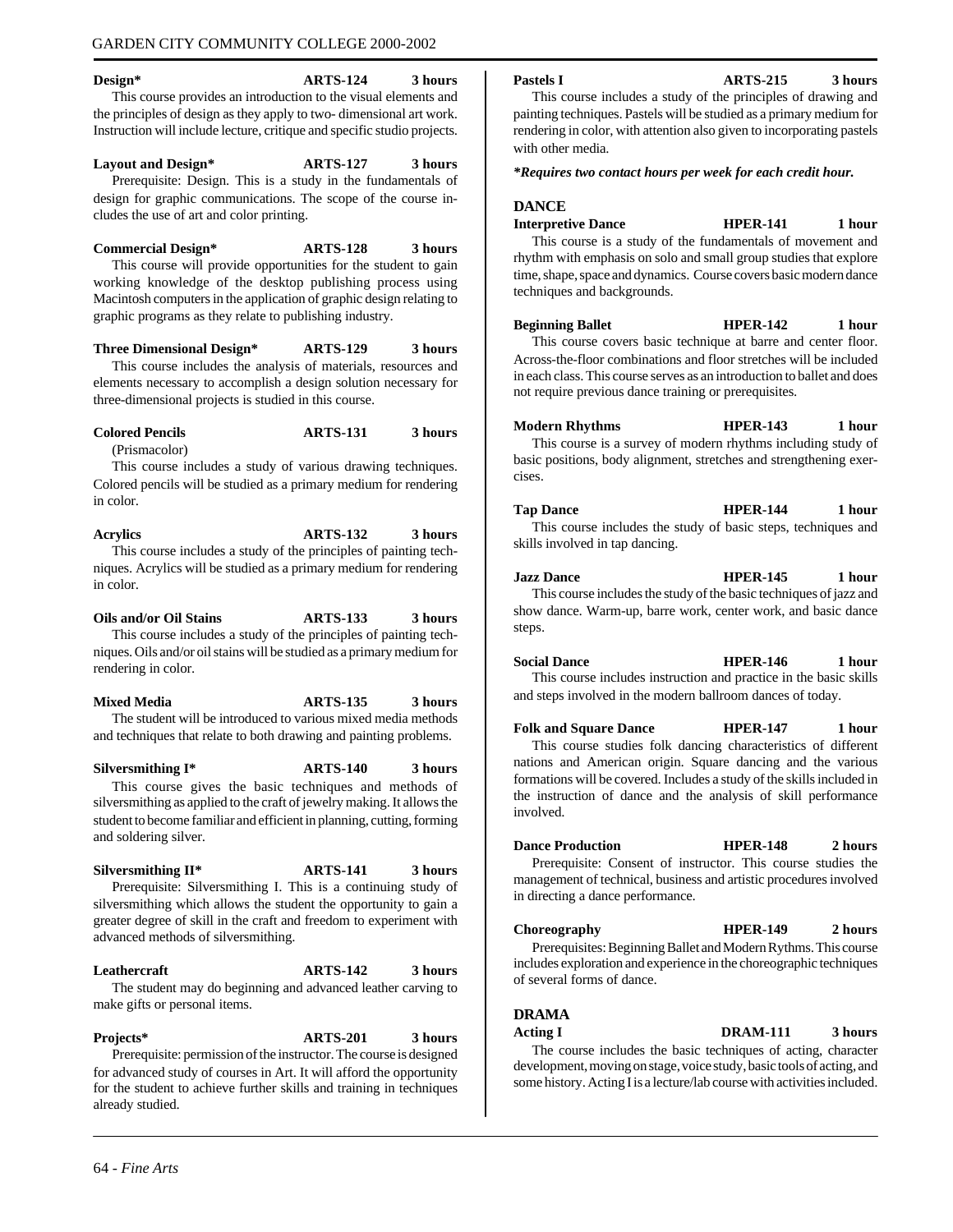## **Acting II DRAM-112 3 hours**

Prerequisites: Completion of Acting I or permission of the instructor. The course includes the study of various acting styles, motivation, and script scene analysis and development.

#### **Stage Movement DRAM-113 2 hours**

Stage Movement is the study of movement for theatre including placement, gesture, body emotion and mime. Also included are dialect and related vocal techniques. The course is a lecture/lab course.

#### **Improvisation DRAM-114 3 hours**

This course includes physical, vocal and emotional exercises which are designed to assist the actor in character development and scene study. The course will move from beginning improvisations to advanced problems, including Spolin techniques and methods.

#### **Introduction to Theatre History and Literature I DRAM-120 3 hours**

This course is the study of theatre as an art form. The course covers technical and playwriting developments for each period. The course includes pre-Greek through Neo-Classical and is a lecture/ script-reacing class.

#### **Introduction to Theatre History and Literature II DRAM-121 3 hours**

This course includes the period from the late  $18<sup>th</sup>$  Century Restoration to the present and looks at technical and writing contributions unique to each period. It is a lecture/script-reading class.

#### **Musical Theatre DRAM-122 3 hours** This course includes study of the history and styles of American

musical theatre. It includes resume preparation, audition techniques, and career planning in musical theatre. The course may include the production of a musical or opera when applicable. The class is essentially lecture with some activities included.

# **Reader's Theatre DRAM-123 2 hours**

The techniques and methods of reader's theatre are covered including choral reading, tempo and rhythm, vocal characterization, staging methods and script preparation. Included is the production of a reader's theatre program for public performance. Lecture is the format with production activities included.

**Stagecraft I DRAM-141 2 hours**

Offered as a requirement of the core curriculum, the course covers the principles of scenery and properties construction; usage of stage equipment and scene shop tools, maintenance, and safety. Classroom theory is transformed into laboratory experience and practice through the construction and decoration of the departmental productions and theatre maintenance. The course is lecture/laboratory oriented.

#### **Stagecraft II DRAM-142 2 hours**

assists.

Prerequisite: Stagecraft I or consent of instructor. This course is a continuation of Stagecraft I. The course is lecture/lab oriented and focus is directed to all aspects of technical theatre not included in Stagecraft I. These may include, but are not limited to, audio production, lighting, computer-aided design, costuming, makeup, and specialized scene painting techniques.

## **Fundamentals of Stage Lighting DRAM-143 2 hours**

The theory and design of stage lighting and the mechanics of instrument usage and control systems are covered in this course. Lecture is the format with activities included. An individual design project is required and experience in lighting a production is available.

#### **Makeup DRAM-148 2 hours**

Makeup is the study of equipment and materials used and techniques of application of makeup for the theatre. Facial structure and influencing characteristics are covered in selecting the makeup design. Students will have the opportunity to design makeup for college productions. The class is demonstration with activities included.

#### **Introduction to Theatre Costuming DRAM-149 2 hours**

Costume styles from periods of theatre history are the basis for this class. Also included are the study of costume selection for various styles, costuming equipment, constructing costumes, building a collection, rental procedures, costume care, and storage. The class is primarily lecture with individual projects.

#### **Introduction to Theatre DRAM-150 3 hours**

This is a general course designed to acquaint the student with a basic exposure and appreciation of theatre as an art form. The course covers major history aspects of theatre, including styles and playwrighting, and introduction to technical and performance elements. The course work also includes theatre craft projects, attendance of live theatre performances and limited lab time. Course is primarily lecture.

#### **Scene Design DRAM-230 3 hours** Prerequisite: Stagecraft II or consent of the instructor. Scene

design is a project/lecture oriented course. Areas covered in the course will be types of theatres and stages, styles of scenery, principles of stage design, designer/director concepts, scenery analysis, aesthetics for the stage, historical architectural and interior styles, ground plans, elevations, and section development, perspective watercolor rendering of student designs, and model building.

#### **Fundamentals of Directing DRAM-231 3 hours**

Prerequisite: Consent of the instructor. Directing is offered to sophomores or by permission of the instructor. Principles of play directing as well as theory and practical applications are covered. Play selection, analysis, casting, characterization, blocking rehearsal and technical procedures are included. The class is lecture with activities.

# **Creative Dramatics DRAM-232 3 hours**

Creative Dramatics covers two approaches to children's theater: production and performance for young audiences and theatre craft projects for preschool through high school which offer practical teaching experience and lesson planning. It is especially appropriate for education as well as drama majors.

#### **Introduction to Shakespeare DRAM-233 3 hours** The background of the Renaissance and the life of William Shakespeare are the foundation of this course. Included is the study of one or more exemplary plays from each of Shakespearian genre: history, tragedy and comedy. The class is lecture with film and video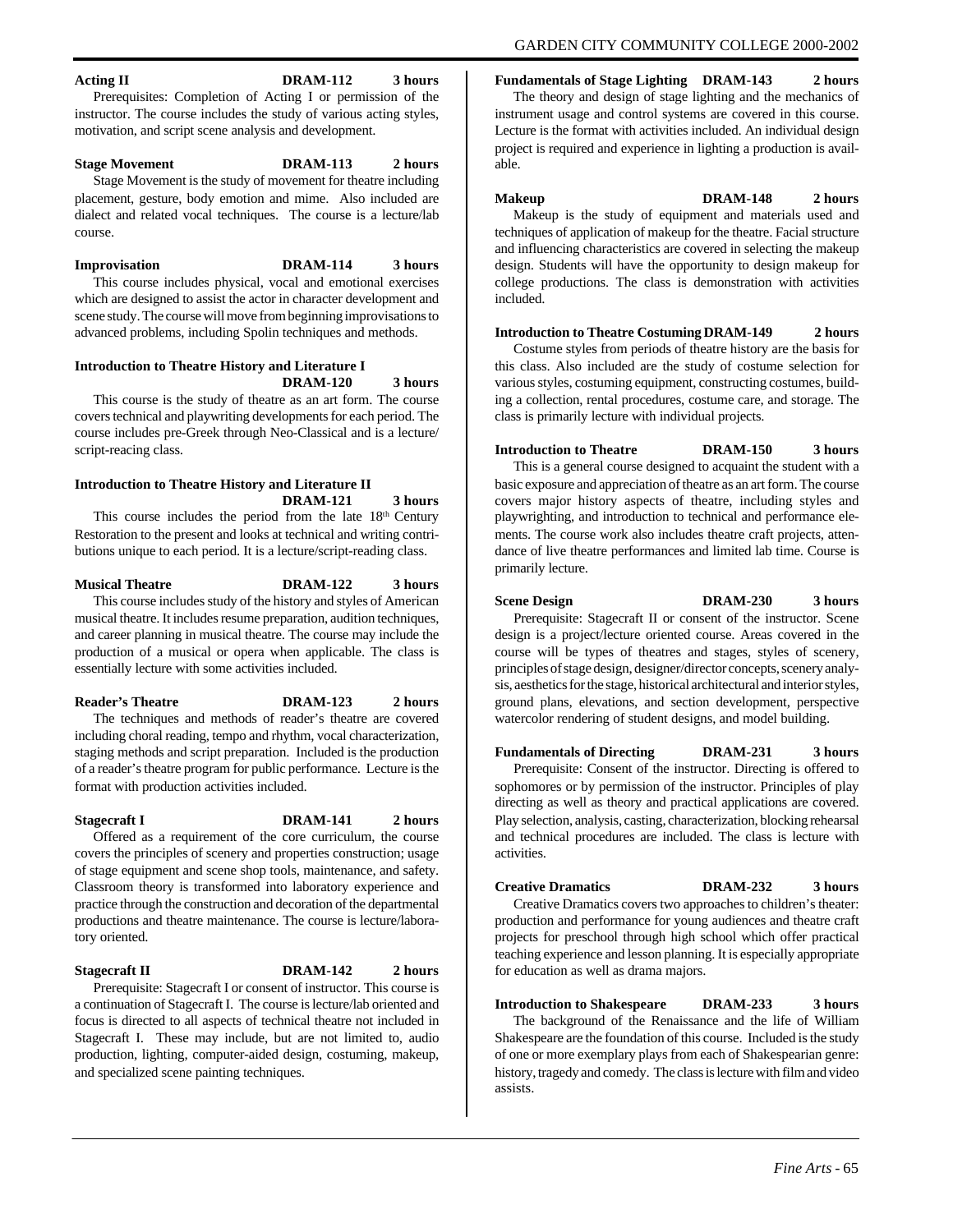**Community Theatre DRAM-251 2 hours** The actual production of a play is the basis for this class. It is open to any community member, and students choose technical and/or acting responsibilities. This class is lab only.

#### **Introduction to Playwriting DRAM-252 3 hours**

This course provides students with the knowledge to correctly analyze and interpret a play script. Playwriting allows students to develop their writing in a non-traditional format that is not usually assessed. While giving students a deeper understanding of fine arts and literature, the course offers a structural style that enhances creativity of written expression.

#### **Directing Practicum DRAM-253 3 hours**

A continuation of Fundamentals of Directing, Directing Practicum requires each student to select a short play, develop its concept, cast it, and direct it for public performance. The student is also responsible for all production aspects and promotion. The class consists of lectures, questions and answers, and feedback sessions.

# **Stage Combat DRAM-254 3 hours**

This is an introductory course designed to instruct the student in the basic techniques, skills, illusions, and vocabulary of armed and unarmed theatrical combat with an emphasis on performer safety.

| <b>Technical Theatre I</b>   | <b>DRAM-144</b> | 1 hour |
|------------------------------|-----------------|--------|
| <b>Technical Theatre II</b>  | <b>DRAM-145</b> | 1 hour |
| <b>Technical Theatre III</b> | <b>DRAM-246</b> | 1 hour |
| <b>Technical Theatre IV</b>  | <b>DRAM-247</b> | 1 hour |

Technical Theatre may be taken for four consecutive semesters for a total of four credit hours. It is required of all theatre/dance students as partial fulfillment of the core curriculum. The focus of the course is on non-performance theatre production and theatre maintenance, operation, and procedures. Assignments include set construction, painting, properties, costuming, lighting, box office, house and stage management, publicity and a host of other assignments. Personal development for a career in theatre is included. This course is a non-lecture/practical application oriented program.

#### **MUSIC**

#### **Music History and Appreciation MUSC-108 3 hours** This course is a historical survey of cultural trends and character-

istics from Pre-Christian times to the 20th century. Historical styles are examined to help develop the student's understanding of music and the Arts.

# **Today's Music MUSC-106 3 hours**

Today's Music is a survey of American music progressing from historical precedents to contemporary styles. Included are folk, blues, jazz, rock, country and musical comedy styles investigated in relation to social conditions. The elements of musical understanding are studied. Aural and visual aids supplement discussions.

## **Applied Music**

Applied Music is a private vocal or instrumental study open to all students. The course constitutes one thirty minute lesson per week. Music majors are required to enroll in one credit hour each semester in their principal performing medium. Non-music majors should contact the instructor before enrolling.

| Voice I                         | <b>MUSC-100</b> | 1 hour |
|---------------------------------|-----------------|--------|
| Voice II                        | <b>MUSC-101</b> | 1 hour |
| <b>Voice III</b>                | <b>MUSC-201</b> | 1 hour |
| Voice IV                        | <b>MUSC-202</b> | 1 hour |
| <b>Instrument I</b>             | <b>MUSC-102</b> | 1 hour |
| <b>Instrument II</b>            | <b>MUSC-103</b> | 1 hour |
| <b>Instrument III</b>           | <b>MUSC-203</b> | 1 hour |
| <b>Instrument IV</b>            | <b>MUSC-204</b> | 1 hour |
| <b>Piano and Organ</b>          |                 |        |
| <b>Keyboard Instruments I</b>   | <b>MUSC-104</b> | 1 hour |
| <b>Keyboard Instruments II</b>  | <b>MUSC-105</b> | 1 hour |
| <b>Keyboard Instruments III</b> | <b>MUSC-205</b> | 1 hour |
| <b>Keyboard Instruments IV</b>  | <b>MUSC-206</b> | 1 hour |
| <b>Class Piano I</b>            | MUSC-111        | 1 hour |

The course includes the development of basic piano techniques, sight reading, transposition, improvisation, and keyboard harmony. Students are grouped according to ability. Continuing enrollment is required for music majors until the piano proficiency exam has been successfully completed.

| <b>Class Piano II</b>                           | <b>MUSC-112</b> | 1 hour |
|-------------------------------------------------|-----------------|--------|
| This course is a continuation of Class Piano I. |                 |        |

| <b>MUSC-120</b> | 1 hour |
|-----------------|--------|
| <b>MUSC-121</b> | 1 hour |
| <b>MUSC-210</b> | 1 hour |
| <b>MUSC-211</b> | 1 hour |
|                 |        |

Students with high school band experience may participate in pep band or concert band regardless of their scholastic major. As a spirit organization, the pep band plays at home athletic events. The concert ensemble presents performances each semester featuring traditional and contemporary wind literature.

| Choir I   | <b>MUSC-130</b> | 1 hour |
|-----------|-----------------|--------|
| Choir II  | <b>MUSC-131</b> | 1 hour |
| Choir III | <b>MUSC-212</b> | 1 hour |
| Choir IV  | <b>MUSC-213</b> | 1 hour |
|           |                 |        |

College Choir is open to all members of the student body by audition.

#### **Small Ensembles**

Personnel for College Singers, Jazz Ensemble and Chamber Music are selected by audition from all disciplines in the college.

| Vocal Ensemble I          | <b>MUSC-132</b> | 1 hour |
|---------------------------|-----------------|--------|
| <b>Vocal Ensemble II</b>  | <b>MUSC-133</b> | 1 hour |
| <b>Vocal Ensemble III</b> | <b>MUSC-214</b> | 1 hour |
| <b>Vocal Ensemble IV</b>  | <b>MUSC-215</b> | 1 hour |
| Jazz Ensemble I           | <b>MUSC-124</b> | 1 hour |
| Jazz Ensemble II          | <b>MUSC-125</b> | 1 hour |
| <b>Jazz Ensemble III</b>  | <b>MUSC-218</b> | 1 hour |
| <b>Jazz Ensemble IV</b>   | <b>MUSC-219</b> | 1 hour |

#### **Community Chorus MUSC-134 1 hour**

Community Chorus is open to area musicians and all members of the student body. Each concert is an extended work or a group of smaller settings.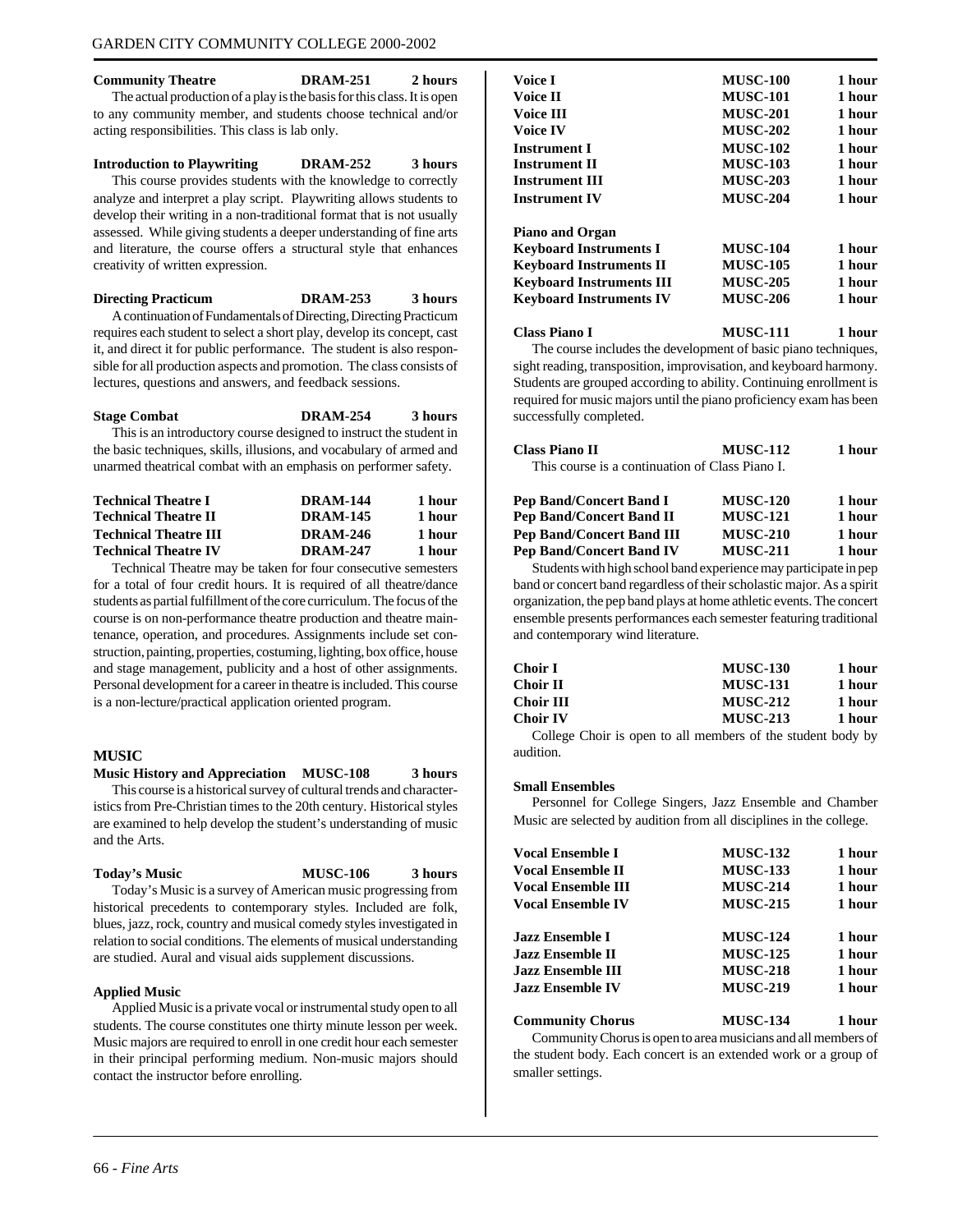#### **Theory of Music I MUSC-150 3 hours** This is a basic course in the structure of music which relates to the rhythmic, melodic and harmonic elements of music.

**Theory of Music II MUSC-151 3 hours** Prerequisite: Theory of Music I or permission of the instructor. Theory of Music II is sequential to Theory of Music I, emphasizing part writing from a given bass, figured bass and given melody.

**Theory of Music III MUSC-250 3 hours** Prerequisite: Theory of Music II or permission of the instructor. The major thrust is toward facility in employing more advanced harmonic concepts.

**Theory of Music IV MUSC-251 3 hours** Prerequisite: Theory of Music III or permission of the instructor. Course emphasis is on original composition and projects in arranging.

**Aural Skills I MUSC-152 2 hours** This is a rhythmic, melodic and harmonic study which includes

dictation and elementary sight singing. It is intended to develop listening skills.

**Aural Skills II MUSC-153 2 hours** This course is a continuation of Aural Skills I with emphasis placed on recognition of cadences, chord progressions, two-part dictation, and intermediate and advanced sight singing. It is intended to develop listening skills.

#### **PHOTOGRAPHY**

**Photography I PHOT-120 3 hours** The course includes taking pictures, developing film, and making contact and projection prints. The students will provide camera and film.

**Photography II PHOT-121 3 hours** Prerequisite: Photography I or consent of instructor. Composition and technique in color and black and white photography. Course will include work in photojournalism, portrait and commercial photography.

**Technical Photography PHOT-130 3 hours** Prerequisite: Photography II or consent of instructor. Advanced exploration of experimental, interpretive and straight black and white photography.

**Photography Seminar PHOT-200 1-3 hours** This course is a study in photography based on the needs of the student. The student will provide a camera and film suitable to the area of study. May be repeated as topics vary.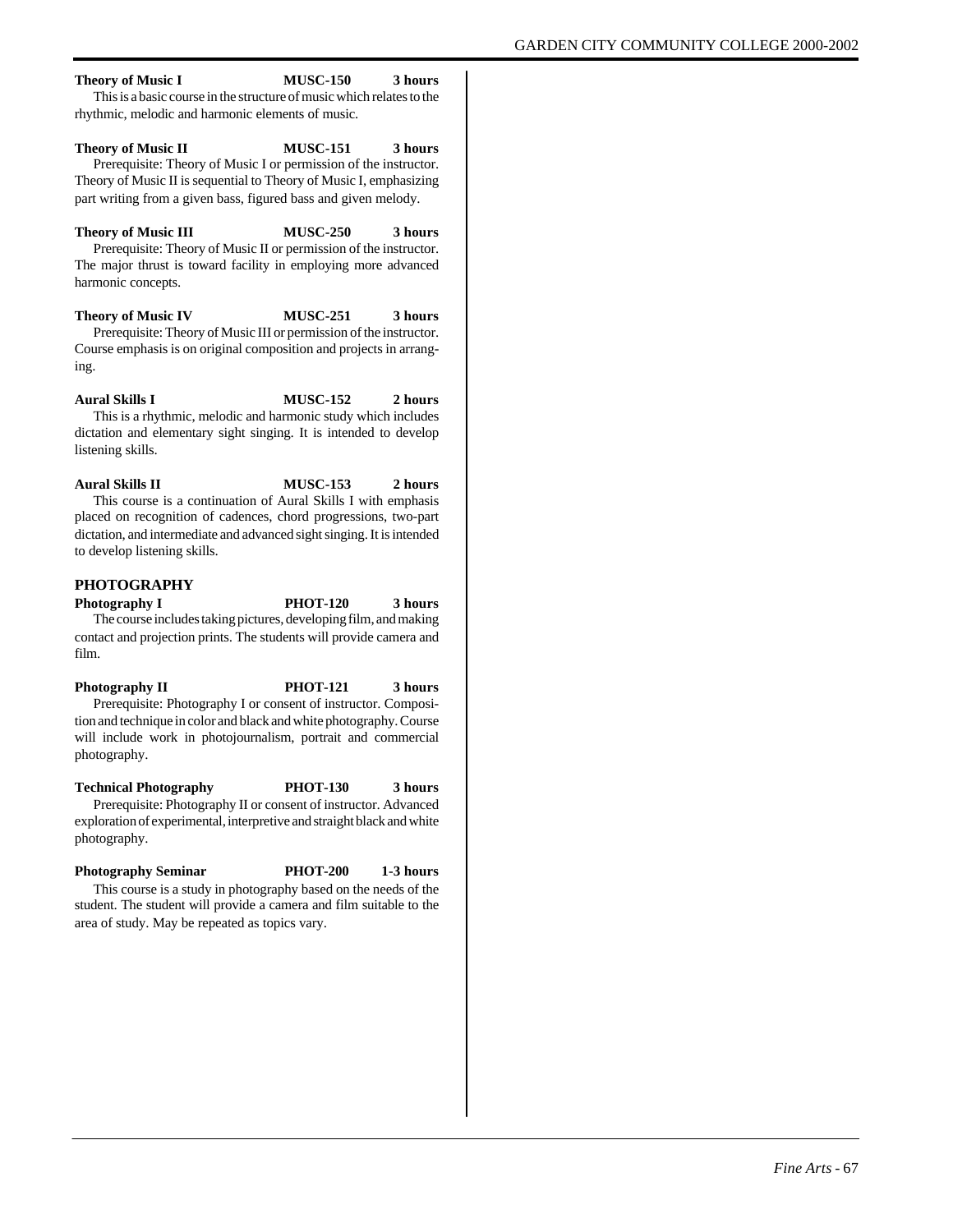# Health, Physical Education, Recreation

**Aerobic Super Circuit**

**Activity Courses**

**Athletic Courses**

**Core Courses**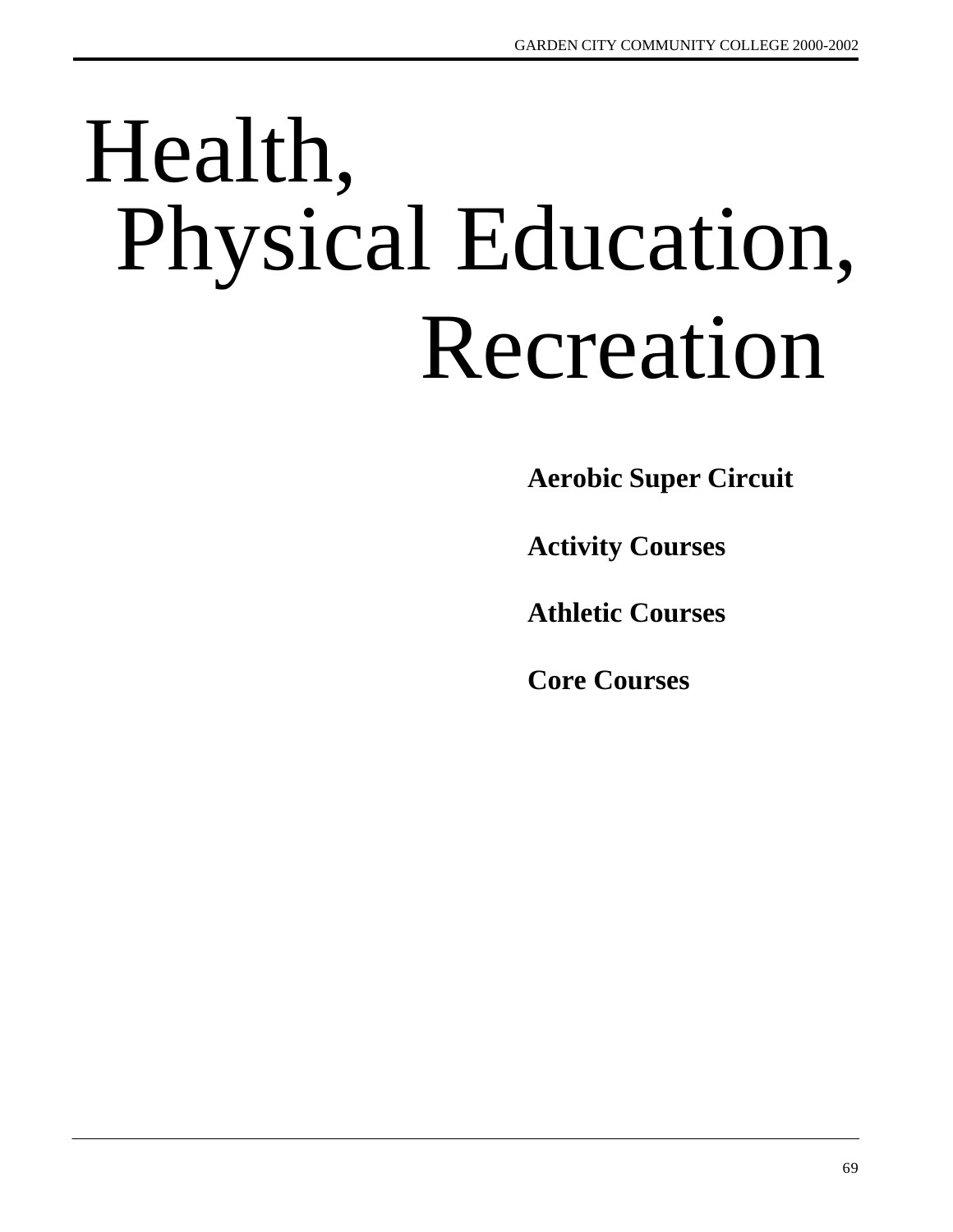# **HEALTH, PHYSICAL EDUCATION AND RECREATION**

In addition to the general education courses required for graduation with the respective associate degrees, the courses listed in the following programs of study are the recommended courses for the successful completion of the degree with a specific emphasis in Health, Physical Education and Recreation.

**NOTE:** Two hours of Physical Education activity are required in the general education requirements. Aerobic Super Circuit, Lifetime Fitness or a Physical Education activity course can fulfill this requirement.

#### **PHYSICAL EDUCATION**

| <b>Credit</b> | <b>Course Title</b>                 | Course No.             |
|---------------|-------------------------------------|------------------------|
| 3             | History & Principles of PE          | <b>HPER-291</b>        |
| 1             | <b>Physical Fitness I</b>           | <b>HPER-119</b>        |
|               | (Aerobic Super Circuit)             |                        |
| 3             | <b>Physical Education Activity</b>  | Any HPER               |
|               |                                     | <b>Activity Course</b> |
| 3             | <b>Health Education</b>             | <b>HPER-106</b>        |
| 2             | First Aid                           | <b>HPER-109</b>        |
| 6             | <b>Physical Education Electives</b> | Any HPER               |
|               |                                     | core course            |
| 3             | Prevention and Care of              |                        |
|               | Athletic Injuries                   | <b>HPER-211</b>        |
|               | <b>ATHLETIC TRAINING</b>            |                        |
| <b>Credit</b> | <b>Course Title</b>                 | Course No.             |
| 3             | History & Principles of PE          | <b>HPER-291</b>        |

| C            | $\pi$ and $\alpha$ principles of $r_{\text{L}}$ | HPEK-291               |
|--------------|-------------------------------------------------|------------------------|
| 2            | <b>First Aid</b>                                | <b>HPER-109</b>        |
| 3            | <b>Physical Education Activity</b>              | Any HPER               |
|              |                                                 | <b>Activity Course</b> |
| 3            | <b>Health Education</b>                         | <b>HPER-106</b>        |
| 3            | Prevention & Care of                            |                        |
|              | Athletic Injuries                               | <b>HPER-211</b>        |
| 1            | <b>Athletic Training Practicum</b>              | <b>HPER-212</b>        |
| $\mathbf{1}$ | <b>Physical Fitness I</b>                       | <b>HPER-119</b>        |
|              | (Aerobic Super Circuit)                         |                        |
| 3            | <b>Physical Education Elective</b>              | HPER-107, 121,         |
|              |                                                 | or 290                 |

#### **RECREATION**

| <b>Credit</b>               | <b>Course Title</b>                | Course No.             |
|-----------------------------|------------------------------------|------------------------|
| 3                           | History & Principles of PE         | <b>HPER-291</b>        |
| $\mathbf{1}$                | Physical Fitness I                 | <b>HPER-119</b>        |
|                             | (Aerobic Super Circuit)            |                        |
| $\mathcal{D}_{\mathcal{L}}$ | <b>Physical Education Activity</b> | Any HPER               |
|                             |                                    | <b>Activity Course</b> |
| 3                           | <b>Health Education</b>            | <b>HPER-106</b>        |
| $\overline{c}$              | First Aid                          | <b>HPER-109</b>        |
| 3                           | Outdoor Recreation                 | <b>HPER-202</b>        |
| 2                           | Lifetime Fitness                   | <b>HPER-121</b>        |
| 3                           | Intro. to Community Rec.           | <b>HPER-201</b>        |
| 1                           | Individual and Dual Sports         | <b>HPER-133</b>        |
|                             | Recreation for Special Populations | <b>HPER-203</b>        |
|                             |                                    |                        |

#### **HEALTH**

| <b>Credit</b>               | <b>Course Title</b>                | Course No.             |
|-----------------------------|------------------------------------|------------------------|
| 3                           | History & Principles of            |                        |
|                             | <b>Physical Education</b>          | <b>HPER-291</b>        |
|                             | <b>Physical Fitness I</b>          | <b>HPER-119</b>        |
|                             | (Aerobic Super Circuit)            |                        |
| $\mathcal{D}_{\mathcal{L}}$ | <b>Physical Education Activity</b> | Any HPER               |
|                             |                                    | <b>Activity Course</b> |
| 3                           | <b>Health Education</b>            | <b>HPER-106</b>        |
| 2                           | First Aid                          | <b>HPER-109</b>        |
| 3                           | Substance Abuse                    | <b>HPER-107</b>        |
| 2                           | Lifetime Fitness                   | <b>HPER-121</b>        |
| 3                           | Nutrition                          | <b>HMEC-115</b>        |
| $\mathcal{D}_{\mathcal{L}}$ | Care and Prevention of Athletic    |                        |
|                             | Injuries                           | <b>HPER-211</b>        |

#### **AEROBIC SUPER CIRCUIT**

Each course begins with an orientation to concepts in physical fitness and an assessment of each student. The assessment includes a cardiovascular fitness test, flexibility, percent of body fat, strength, pulse, and blood pressure. Each class is an open lab, which can be attended anytime during "open" hours. A physical may be required for individuals with certain medical conditions. Courses HPER119, HPER120 and HPER121 comprise the Aerobic Super Circuit. A lab fee is required for each course.

| <b>Physical Fitness I</b>                                             | <b>HPER-119</b> | 1 hour |
|-----------------------------------------------------------------------|-----------------|--------|
| An individualized physical fitness program is developed for the       |                 |        |
| student. The student learns the value of a fitness program through    |                 |        |
| class work in a variety of activities. The program improves muscle    |                 |        |
| tone and body movement through cardiovascular exercise. This is an    |                 |        |
| open lab class with attendance standards for a grade. Students must   |                 |        |
| report to the Super Circuit within the first 10 days of the semester. |                 |        |
|                                                                       |                 |        |

**Physical Fitness II HPER-120 1 hour**

| і пумсаі і піцем п                                                   | 111 EA-140      | .       |
|----------------------------------------------------------------------|-----------------|---------|
| This course is a continuation of Physical Fitness I.                 |                 |         |
| Lifetime Fitness                                                     | <b>HPER-121</b> | 2 hours |
| This course is a study of the concepts of adult physical fitness and |                 |         |
| health. An individualized program is developed from an assessment    |                 |         |
| performed on each adult.                                             |                 |         |
| <b>ACTIVITY COURSES</b><br><b>Beginning Tennis</b>                   | <b>HPER-114</b> | 1 hour  |
| The four fundamental strokes are included as well as the knowl-      |                 |         |
|                                                                      |                 |         |
| edge of etiquette and rules of doubles and singles tennis.           |                 |         |
|                                                                      |                 |         |
| <b>Intermediate Tennis</b>                                           | <b>HPER-115</b> | 1 hour  |
| Prerequisite: Beginning Tennis or proficiency. This course con-      |                 |         |

sists of improving the four fundamental strokes plus the learning of advanced skills and techniques.

## **Advanced Tennis HPER-116 1 hour**

Prerequisite: Intermediate tennis or proficiency. Included are advanced techniques of strategy and racket use for the competitive game of tennis.

**Golf HPER-117 1 hour** This course includes basic golf skills, with carry-over values for leisure time activity. This course is not designed for the accomplished golfer.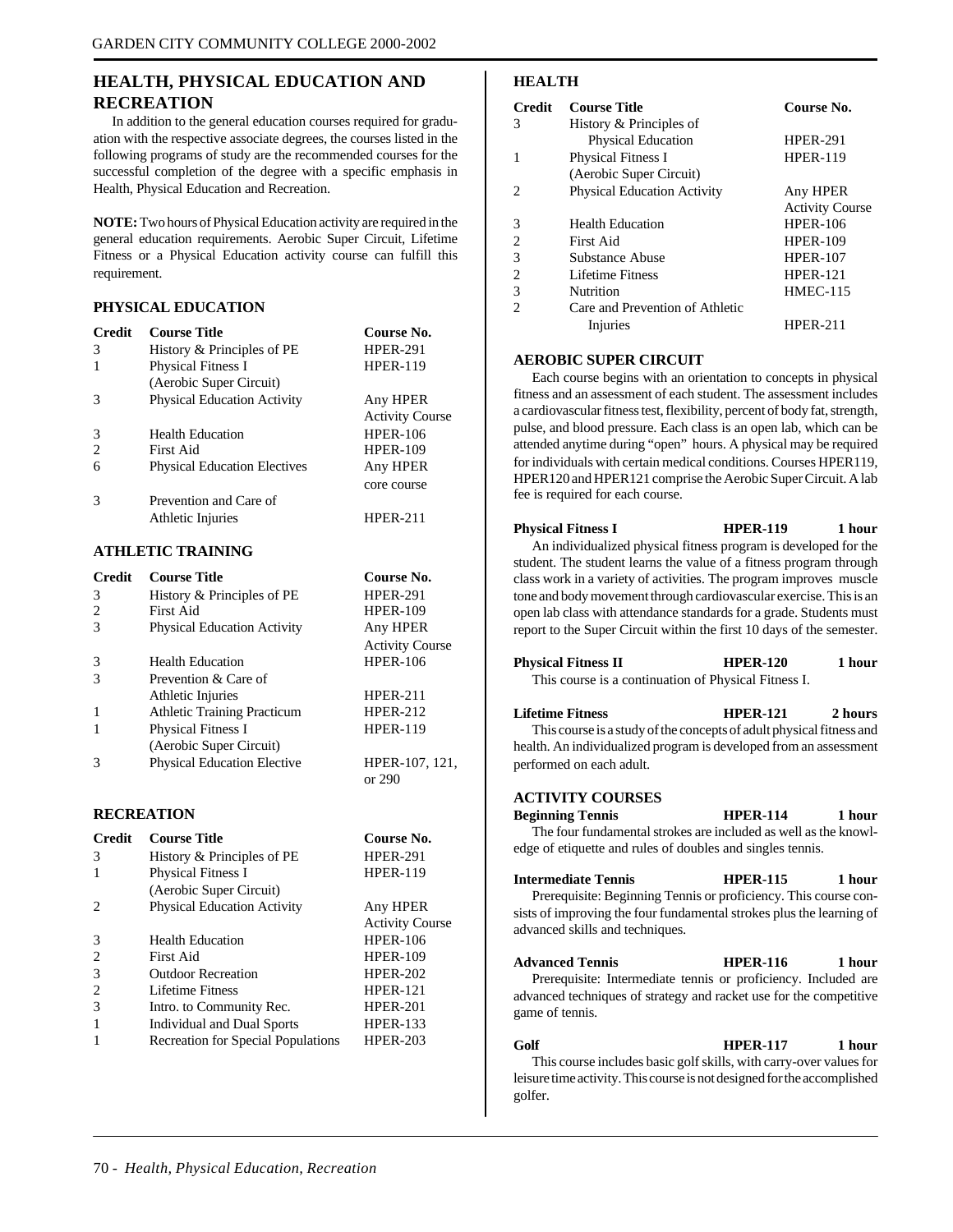# **Bowling HPER-118 1 hour**

This course includes skill techniques, rules and terminology of bowling. A fee is charged for each game bowled.

#### **Paddleball and Badminton HPER-123 1 hour**

This course includes skill techniques, rules knowledge, strategy, and terminology of paddleball and badminton.

**Racquetball I HPER-124 1 hour** This course includes skill techniques, rules knowledge, strategy, and terminology of racquetball.

| <b>Racquetball II</b>                           | <b>HPER-125</b> | 1 hour |
|-------------------------------------------------|-----------------|--------|
| This course is a continuation of Racquetball I. |                 |        |

**Beginning Swimming HPER-126 1 hour** This course includes strategies for overcoming fear of the water, & skills of moving through the water, coordinated stroking, entering the water, breath control, staying afloat, changing position, and basic strokes.

**Intermediate Swimming HPER-127 1 hour** This course includes basic strategies for arm and leg strokes, coordination of arms and legs in four styles of swimming, swimming for endurance, survival skills, and improved ability to enter water.

**Lifesaving and Water Safety HPER-128 1 hour** Prerequisite: Intermediate swimming or proficiency. This course provides advanced instruction in swimming and the techniques necessary for securing an American Red Cross Water Safety Instructor Certificate. Special emphasis on methods of teaching and life saving methods. (Water Safety Instruction) Two contact hours per week.

**Basketball and Softball HPER-129 1 hour** This course provides instruction in basketball passing, dribbling, ball handling, and shooting, and softball skills of catching, throwing, fielding, batting, sliding and bunting.

**Fencing and Archery HPER-131 1 hour** This course provides instructions including basic skills of fencing, and scoring and judging techniques, as well as archery fundamentals and terminology.

**Soccer and Volleyball HPER-132 1 hour** This course covers skills, techniques, strategy, and rules of both soccer and volleyball.

**Individual and Dual Sports HPER-133 1 hour** This course studies the development of rules and skills for such sports as ping pong, pool, shuffleboard, and horseshoes.

## **Interpretive Dance HPER-141 1 hour**

This course includes the fundamentals of movement and rhythm and their use in creative dance experience. Course also covers basic modern dance techniques and backgrounds.

**Beginning Ballet HPER-142 1 hour** This course covers basic technique at barre and center floor. Across-the-floor combinations and floor stretches will be included in each class. The course serves as an introduction to ballet and does not require previous dance training or other prerequisite.

#### **Modern Rhythms HPER-143 1 hour**

This course includes a survey of modern rhythms including routines with stress on posture improvement and coordination.

#### **Tap Dance HPER-144 1 hour**

This course includes a study of basic steps, techniques and skills involved in tap dancing.

#### **Jazz Dance HPER-145 1 hour**

This course provides a study of the basic techniques of jazz and show dance, including warm-up, barre work, center work, and basic dance steps.

#### **Social Dance HPER-146 1 hour**

This course includes instruction and practice in the basic skills and steps involved in the modern ballroom dances of today.

**Folk and Square Dance HPER-147 1 hour** This course includes folk dancing characteristics of different nations and of American origin. Square dancing and the various formations will be covered. The course provides a study of the skills included in the instruction of dance and the analysis of skill performance involved.

**Dance Production HPER-148 1 hour** This course includes a study of the fundamentals of movement. Dance Production consists of learning more advanced dance skills and using these skills in a dance program at the end of the semester.

**Choreography HPER-149 2 hours** This course includes exploration and experience in the choreographic techniques of several forms of dance.

## **Rhythmic Aerobics HPER-151 1 hour**

This course is involves a fitness program that tones and strengthens all body muscle groups. It is a combination of dancing and exercise that will improve agility, balance, and coordination.

#### **Jujitsu Instruction/Defensive Tactics**

**HPER-161 2 hours** This course studies a **s**ystem of defense and control techniques based upon well-established principles of hand-to-hand combat; defensive and aggressive physical maneuvers; armed and unarmed opponents; and club maneuvers; achievement of organic development; development of muscular skill; and prevention of injury to the person.

#### **R.O.P.E.S. HPER-164 1 hour**

R.O.P.E.S. (Reality Oriented Physical Experience Service)

This unique course provides group challenge, self-confidence, trust and interaction for participants of all ages. It is an approach to education, and recreation and places a high level of expectation within an atmosphere of support and caring. Three levels of situational activities (level one readiness, level two low elements/ group initiatives, level three high elements) are designed to promote personal and group responsibility, self-esteem, communication, goal-setting, decision-making, and problem-solving skills. **This course has 30 contact hours.**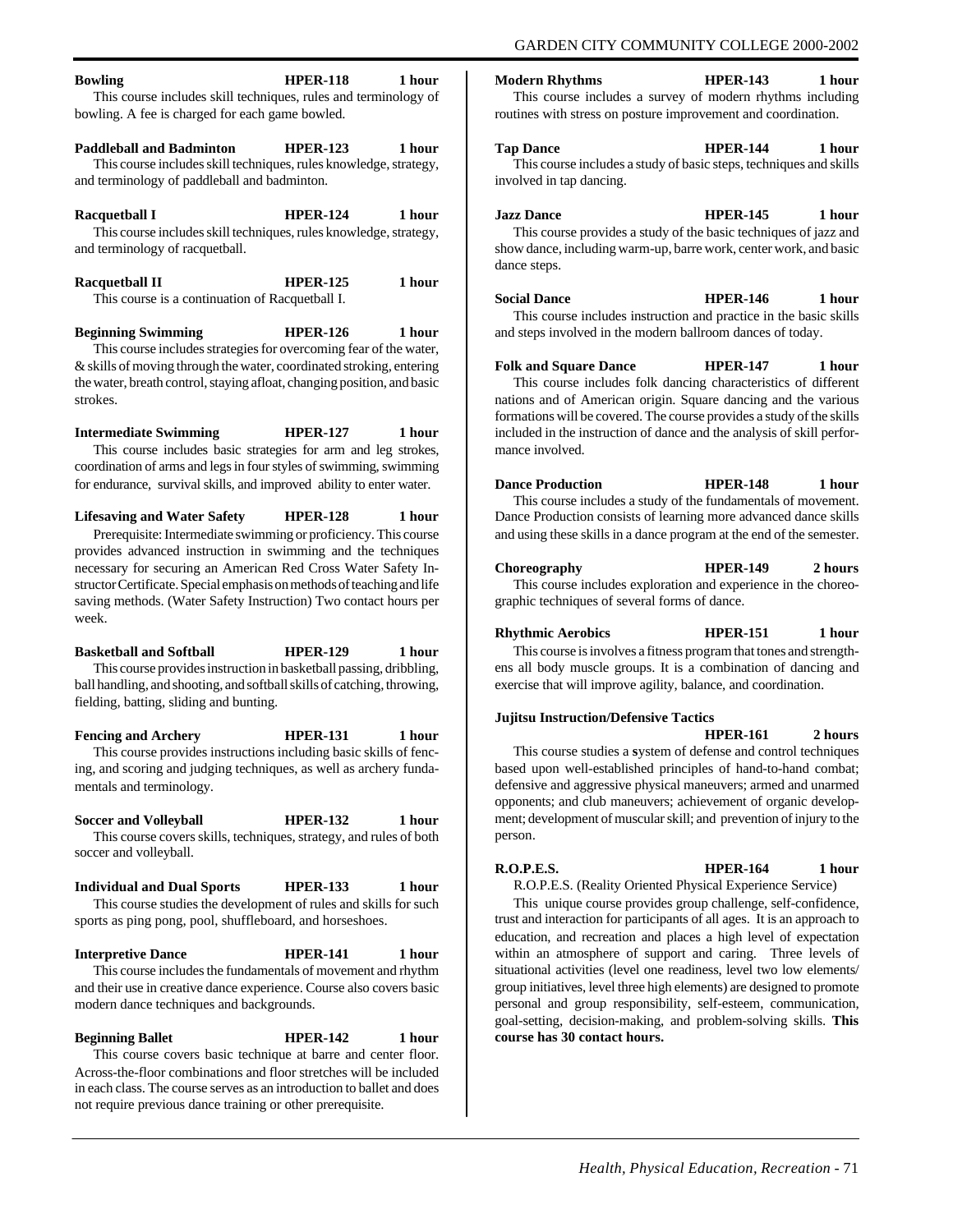#### **Bicycle Camping HPER-166 1 hour**

This course is designed to promote outdoor recreation. Students will spend approximately 36 hours on a bicycle tour during which time they camp out. Students will be expected to provide their own equipment.

#### **Canoeing HPER-167 1 hour**

This course introduces the student to sound canoeing practices. Safety techniques and basic strokes for controlling the canoe will be learned. Students will practice and develop this knowledge on a canoe trip down approximately a 60-mile section of river. This course should be taken concurrently with River Ecology.

**Camping HPER-168 1 hour** This course provides the student with the opportunity and challenge of living comfortably in a wilderness environment. In-

struction includes trip planning, gear selection, outdoor-living techniques, cooking, camping, etc. The student will have the hands-on opportunity to utilize this knowledge as he/she plans, prepares for, and participates in an extended field trip. This course should be taken concurrently with River Ecology

**Recreational Shooting HPER-171 2 hours** This course is designed to promote recreational shooting as a lifetime leisure activity and safety with firearms and their related equipment. Develops the student's the ability to handle firearms and their related equipment safely and efficiently. Actual reloading of ammunition and range firing of pistols, rifles, and shotguns will be required of each student. Certain supplies will be furnished.

**Trap Shooting Techniques I HPER-172 1 hour** This course is designed to teach the fundamentals of Trap Shooting, the correct and safe use of shotguns, and the reloading of shot shells. Emphasis will be placed on safety in both gun handling and shot shell reloading. Students may compete in team shooting with other schools as well as pistol shooting on a Regional and National level.

**Trap Shooting Techniques II HPER-173 1 hour** This course is a continuation of Trap Shooting Techniques I.

**Fundamentals of Weightlifting I HPER-191 1 hour** This course includes knowledge, understanding, and skill analysis which are involved in the teaching of weight training.

**Fundamentals of Weightlifting II HPER-192 1 hour**

This course is a continuation of Weight Lifting I with a more individualized approach to weightlifting to gain muscular strength and body tone.

**Trap Shooting Techniques III HPER-274 1 hour** This course is a continuation of Trap Shooting Techniques II.

**Trap Shooting Techniques IV HPER-275 1 hour** This course is a continuation of Trap Shooting Techniques III.

# **ATHLETIC COURSES**

**Athletics I HPER-111 1 hour**

This course includes varsity competition in football, basketball, wrestling, rodeo, track, golf, baseball, soccer, cross country, volleyball, trap shooting; taken by arrangement with the coach. Must be on the eligibility roster to obtain credit. May earn one credit per sport per season.

**Athletics II HPER-112 1 hour**

This course is a continuation of Athletics I.

atmosphere. Taken by arrangement with the sponsor.

**Cheerleading HPER-113 1 hour** This course emphasizes development of routines, cheers, chants, and skits, all of which contribute to crowd control and collegiate

#### **CORE COURSES**

**Health Education HPER-106 3 hours** This course is designed to give the student a working knowledge

of the fundamental principles of healthful living, as applied to physical, mental, and community life. Special attention is given to sources of health materials and problems of school hygiene.

**Substance Abuse HPER-107 3 hours** This course is designed to give the student a foundation for discussion and an understanding of drugs. The course covers some of the psychological, sociological, and biological reasons people use drugs. An emphasis will be placed on those drugs which are most widely used and abused.

**First Aid HPER-109 2 hours** This course studies the emergency treatment of injuries, wounds, hemorrhage, burns, and poisoning. Emphasizes the techniques of artificial respiration and emergency bandaging. CPR training will be required.

**Advanced First Aid HPER-110 2 hours** This course is a continuation of First Aid I for those who require advanced preparation.

**Introduction to Backpacking HPER-165 3 hours** This course is designed to provide maximum carryover value to the student. Areas to be covered in the lecture portion include first aid, food selection and preparation, shelter, clothing, trail and camping practices, equipment selection, map reading, hiking etiquette and environmental concerns.

#### **Fundamentals of Coaching Football**

**HPER-181 2 hours**

Essential fundamentals are given in blocking, tackling, and passing. Offensive and defensive formations are demonstrated. This course includes a complete study in the theoretical aspects of the fundamentals of football.

#### **Fundamentals of Coaching Basketball**

#### **HPER-182 2 hours**

This course studies the fundamentals of floor work, ball handling, passing, shooting, dribbling, etc. Time will be spent on individual and team defense and offense.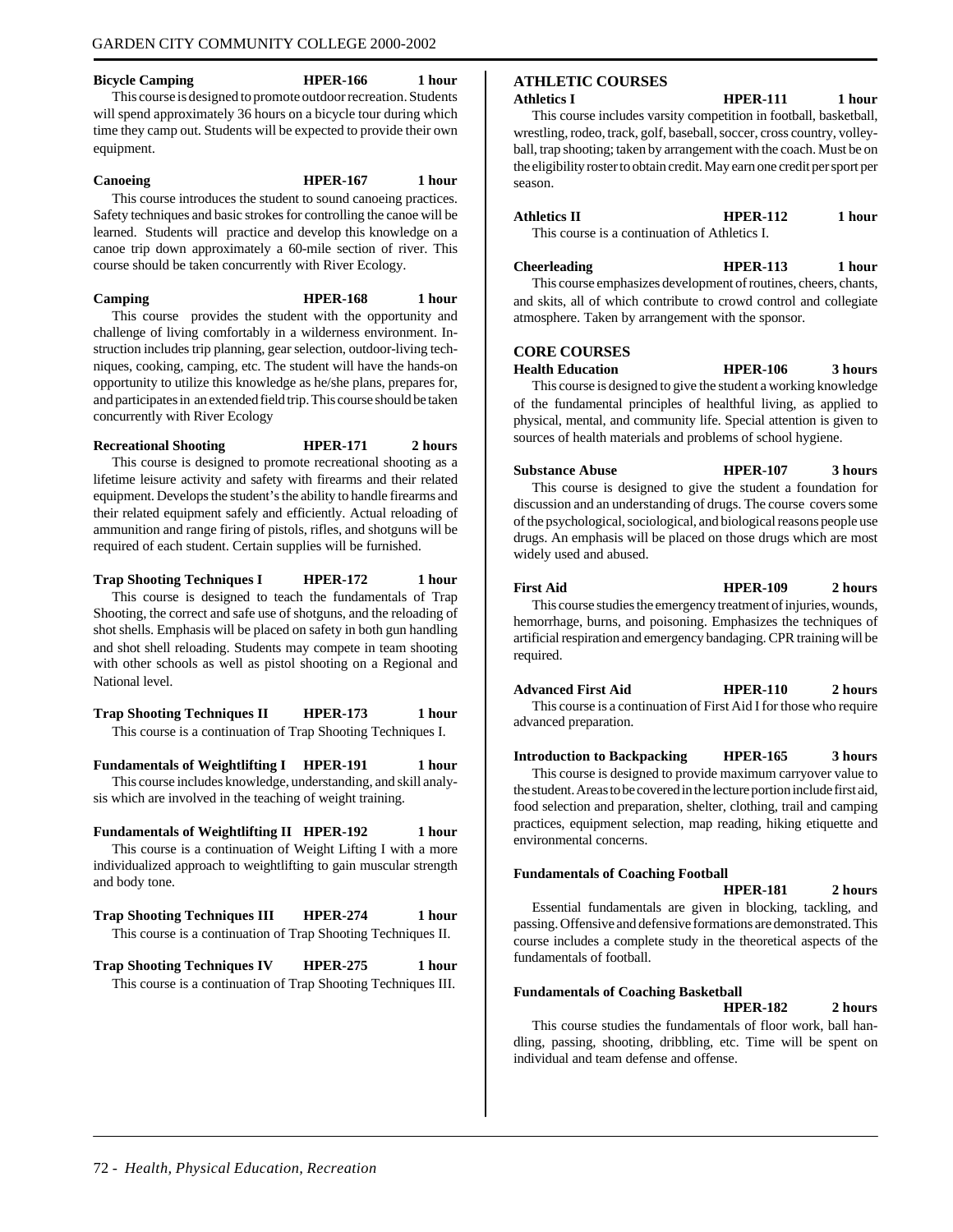#### **Fundamentals of Coaching Track HPER-183 2 Hours**

This course emphasizes the methods of training for each event in track and field.

#### **Fundamentals of Coaching Baseball**

#### **HPER-184 2 hours**

This course studies the essential fundamentals in hitting, fielding, and throwing. The course also includes offensive and defensive strategy pertaining to game situation.

#### **Fundamentals of Minor Sports HPER-186 2 hours**

This course includes knowledge, understanding and skill analysis which are involved in the teaching of minor sports.

#### **Fundamentals of Coaching Women's Basketball HPER-187 2 hours**

This course includes fundamental movements of offense and defense with regard to the coaching and teaching of women's basketball. Specific instruction for coaching and rules interpretation is given.

#### **Fundamentals of Coaching Volleyball**

#### **HPER-189 2 hour**

This course is designed to increase the student's knowledge about volleyball, and covers proper skill techniques, rules, offenses, defenses, conditioning and coaching philosophies.

# **Introduction to Community Recreation**

**HPER-201 3 hours**

This course covers organization, supervision of playground, interpretation of play and recreational activities and trends with specific stress upon the school and community recreational program. A broad study of a wide range of recreational activities for physical education and elementary teaching majors.

#### **Outdoor Recreation HPER-202 3 hours**

This course is designed to acquaint the student with outdoor recreation, recreational use of natural resources, and the background of the outdoor movement. Topics include historical topography, ecological, environmental studies and other aspects which should introduce outdoor activities to the student.

#### **Recreation for Special Populations HPER-203 3 hours**

This course provides an introduction to prescribing exercise programs for all populations. Basic techniques for screening and assessing physical fitness and health are covered. Students gain supervised practical experience in the Aerobic Super Circuit.

#### **Prevention and Care of Athletic Injuries**

**HPER-211 3 hours**

Students learn not only how to care for an injury, but how to keep injuries from occurring. This course involves terminology, nutrition, and practice recognizing and treating specific common injuries. Three lecture hours per week.

#### **Athletic Training Practicum HPER-212 1 hour**

This course is a supervised clinical application of practical methods in athletic training. A minimum of 300 hours must be spent in the training room. Athletic Training Practicum may be taken by arrangement with the instructor.

#### **Officiating HPER-288 2 hours**

This course studies the interpretation of the rules of football, basketball, and all minor sports with attention given to the mechanics of officiating in preparation for coaching and teaching. Actual officiating experience is a part of this course.

#### **Intramurals HPER-289 3 hours**

This course studies the organization of intramurals at the elementary, secondary, community college, and university levels. A study of setting up and running tournaments is included. Activities and their rules in intramurals will be presented.

#### **Psychology of Coaching HPER-290 3 hours**

This course includes the philosophy of coaching, the coach and his/her personality, the athlete and his/her personality, levels of coaching, communication, team cohesion, motivation, discipline, teaching techniques in athletics, outside influences on athletes, cultural and minority problems, and psychological scouting.

#### **History and Principles of Physical Education**

**HPER-291 3 hours**

This couse studies the history and development of modern physical education and the underlying principles of school and college physical education programs.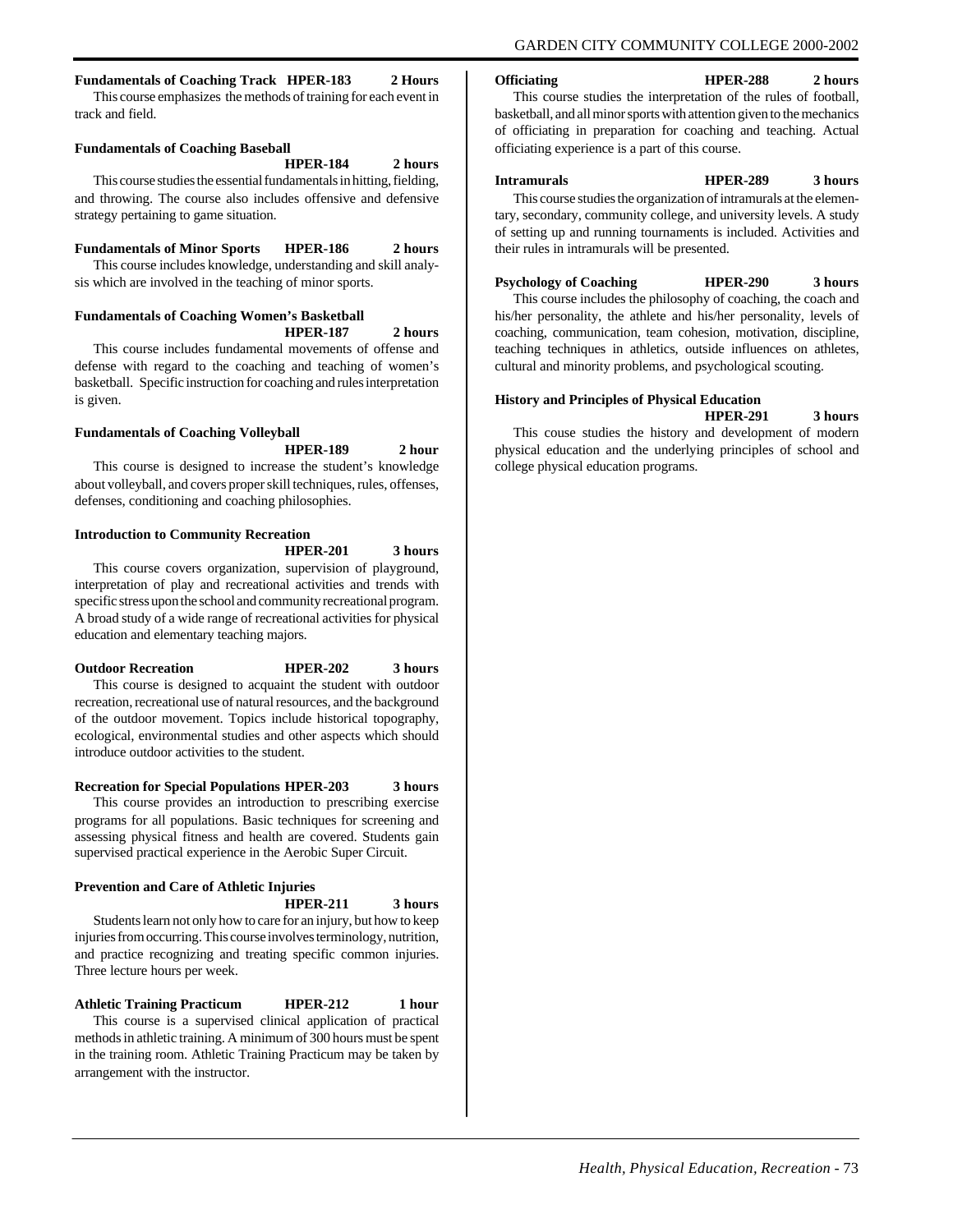# Humanities

**Humanities**

**English**

**History**

**Mass Communications**

**Languages**

**Literature**

**Philosophy**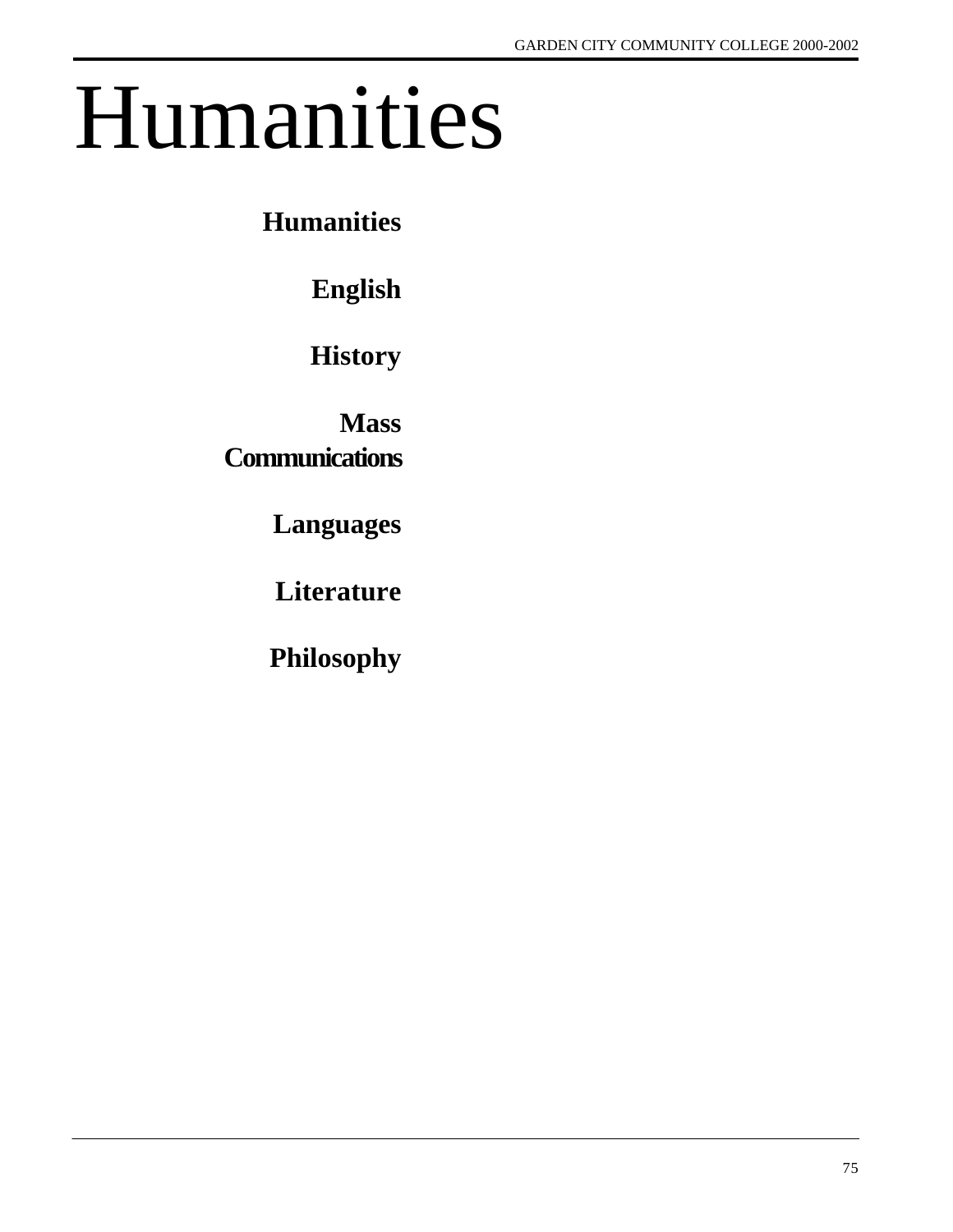#### **HUMANITIES**

Humanities involves those fundamental courses which help to develop a greater understanding, appreciation and enjoyment of the humanistic resources available in our culture.

Even though an individual may not have decided on a field of concentration, it is possible after two years of study in liberal arts to enter any field in the humanities.

#### **ENGLISH**

#### **Degree: Associate in Arts-38 hours of General Education**

In addition to the core courses required for graduation, the student wishing to obtain an Associate Degree in Arts with an emphasis in English should select from the courses listed below. Students should check with transfer institutions and with advisor regarding course selection listed below.

| <b>Credit</b> | <b>Course Title</b>             | Course No. |
|---------------|---------------------------------|------------|
| 3             | Introduction to Literature I    | $LITR-210$ |
| 3             | English Literature I            | $LITR-212$ |
| 3             | English Literature II           | $LITR-213$ |
| 3             | American Literature I           | $LITR-215$ |
| $\mathcal{R}$ | American Literature II          | $LITR-216$ |
| 3             | The West in American Literature | $LITR-219$ |
| 3             | Identity: Woman                 | $LITR-250$ |
| 3             | Kansas Literature               | $LITR-251$ |
| 3             | <b>Science Fiction</b>          | $LITR-252$ |

#### **MASS COMMUNICATIONS**

#### **Degree: Associate in Arts-38 hours of General Education**

The Department of Communications adheres to the transfer articulation agreement and offers the first two years of course work required by Kansas colleges and universities to fulfill the requirements for the Bachelor of Science and Bachelor of Arts degrees in speech communication and journalism. The requirements of the transfer institution should guide a student's choices. The curriculum provides variety and flexibility in meeting a broad range of academic and professional interests in human communications.

#### **Oral Communications**

| <b>Credit</b> | <b>Course Title</b>            | Course No.      |
|---------------|--------------------------------|-----------------|
| 3             | Speech I                       | <b>SPCH-111</b> |
| 3             | Speech II                      | <b>SPCH-112</b> |
| 3             | Interpersonal Communications I | $SPCH-113$      |
| $\mathcal{R}$ | Voice and Diction              | <b>SPCH-117</b> |
| 3             | Oral Interpretation            | <b>SPCH-118</b> |
| 3             | Introduction to Broadcasting   | <b>SPCH-140</b> |
|               | Forensics I                    | <b>SPCH-141</b> |
|               | Forensics II                   | <b>SPCH-142</b> |
|               | Forensics III                  | <b>SPCH-243</b> |
|               | <b>Forensics IV</b>            | <b>SPCH-244</b> |

#### **Journalism**

| <b>Credit</b> | <b>Course Title</b>          | Course No.      |
|---------------|------------------------------|-----------------|
| 3             | Media in Free Society        | <b>JRNL-110</b> |
|               | Photography I                | <b>PHOT-120</b> |
|               | Photography II               | <b>PHOT-121</b> |
|               | Reporting I or               | <b>JRNL-115</b> |
|               | Introduction to Broadcasting | <b>SPCH-140</b> |
|               | News Editing                 | <b>JRNL-117</b> |
|               | Publications I (Magazine)    | <b>JRNL-113</b> |
|               | Publications II (Magazine)   | <b>JRNL-114</b> |
|               |                              |                 |

|                | Publications III (Magazine  | <b>JRNL-201</b> |
|----------------|-----------------------------|-----------------|
|                | Publications IV (Magazine)  | <b>JRNL-202</b> |
|                | Publications I(Newspaper)   | <b>JRNL-111</b> |
|                | Publications II(Newspaper)  | <b>JRNL-112</b> |
|                | Publications III(Newspaper) | <b>JRNL-203</b> |
|                | Publications IV (Newspaper) | <b>JRNL-204</b> |
|                |                             |                 |
| $\blacksquare$ |                             |                 |

#### **Recommended Electives:**

| Credit | Course Title                 | Course No.      |
|--------|------------------------------|-----------------|
| 3      | Commercial Design or         | <b>ARTS-128</b> |
|        | Desk Top Publishing          | $MIDM-105$      |
| 3      | Photojournalism              | <b>JRNL-122</b> |
| 3      | <b>Creative Writing</b>      | $LITR-240$      |
| 3      | <b>Technical Photography</b> | <b>PHOT-130</b> |

#### **Speech or Journalism Education**

Individuals who desire to major in Speech or Journalism Education should refer to the Secondary Education program of study listed in the Social Science section. It is recommended that students work closely with their advisors to fulfill the specific requirements of the institution they wish to attend.

#### **HISTORY**

#### **Degree: Associate in Arts-38 hours of General Education**

The History program meets the needs of the transfer student as well as those individuals interested in pursuing history courses for personal enjoyment and enhancement. The following suggested two-year program provides a broad range of course offerings. Individual programs will vary depending on student needs and interests, and the requirements of the transfer institution.

| <b>Credit</b> | <b>Course Title</b>              | Course No.       |
|---------------|----------------------------------|------------------|
| 3             | Intro. to Microcomputer Software | <b>CSCI1-103</b> |
| 3             | The West in American Lit.        | $LITR-219$       |
|               | or Introduction to Literature    | $LITR-210$       |
| 3             | Survey of Civilization I         | <b>HIST-101</b>  |
| 3             | Survey of Civilization II        | <b>HIST-102</b>  |
| 3             | American History to 1865         | <b>HIST-103</b>  |
| 3             | American History Since 1865      | <b>HIST-104</b>  |
| 3             | Europe Since 1815                | <b>HIST-106</b>  |
| 3             | Special Topics in History OR     | <b>HIST-114</b>  |
|               | Oral History                     | <b>HIST-109</b>  |
| 3             | History of Kansas OR             | <b>HIST-110</b>  |
|               | The Great Plains Experience      | <b>HIST-112</b>  |

#### **HUMANITIES**

#### **International Humanities Studies HUMA-201 1-8 hours**

This course consists of travel and/or study in foreign countries under supervised conditions. The study of cultural objects, localities and/or languages serves as the bulk of instruction. Course work and lectures supplement the studies. Course credit must be prearranged with the Dean of Instruction.

#### **National Humanities Studies HUMA-202 1-8 hours**

This course consists of travel and study in the United States under supervised conditions in any of the humanities disciplines. Study of cultural objects, localities and events serves as the bulk of instruction. Course work and lectures supplement the class. The amount of credit must be determined by the Dean of Instruction in cooperation with the instructor. Enrollment for all segments is by special arrangement only. One to eight credits are available and variable contact hours are required, depending on credit accrued.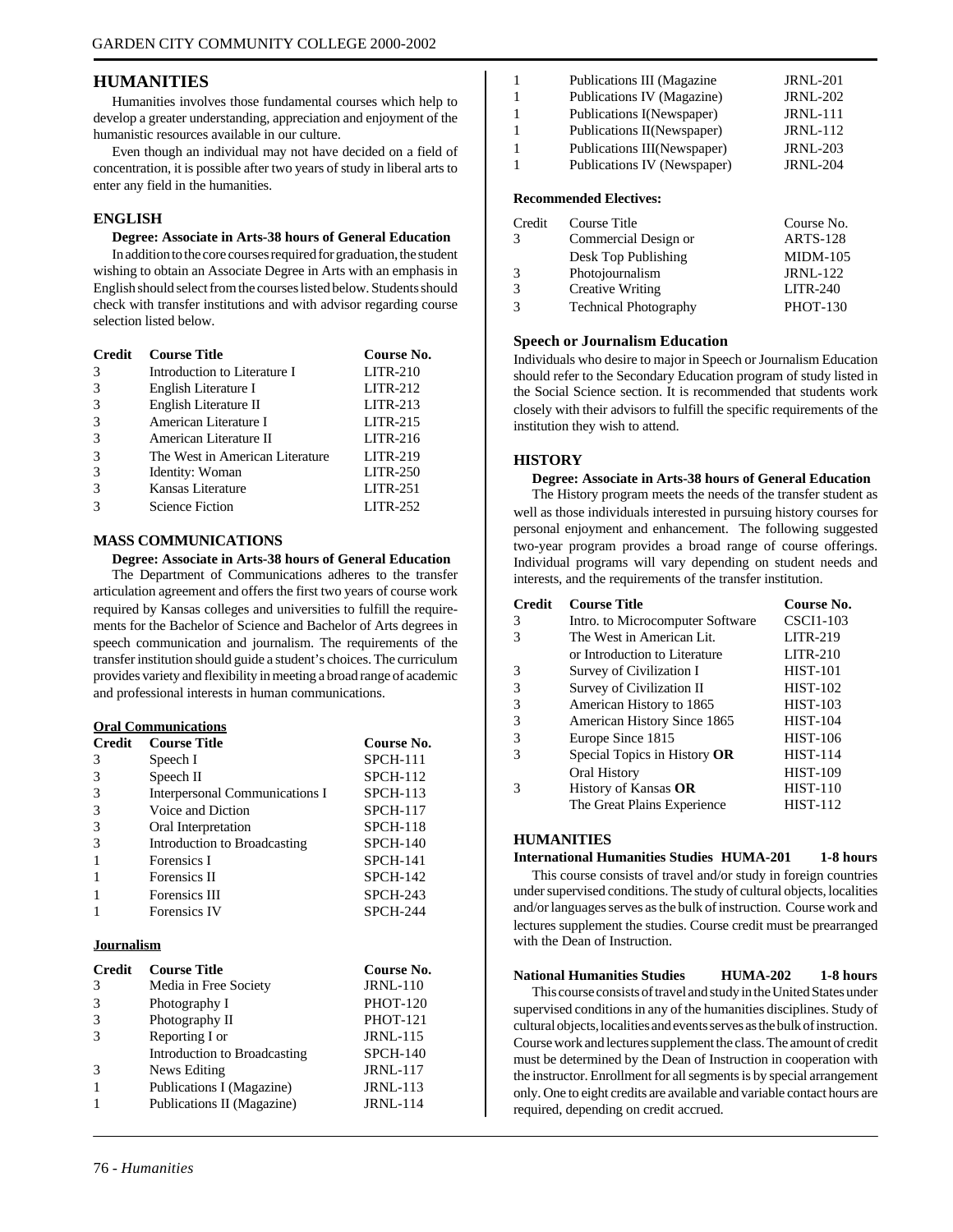#### **ENGLISH**

The composition courses give practice and proficiency in the use of the language, improve perceptive ability and aid in logical reasoning. The ability to write with clarity and precision furnishes the student with a lifetime tool.

All students must take the ASSET or COMPASS test to determine placement in Basic English or English 101. Students scoring below accepted levels in reading will not be allowed to enroll in English 101 until they have successfully completed Reading Improvement I.

In addition, all students enrolled in Basic English and English 101 must pass an in-class exit essay before enrolling in the next course in sequence.

#### **Basic English ENGL-091 3 hours**

This course is the study of fundamentals of the composition process, sentence structure, basic grammar and editing techniques and prepares students for English I. Students must pass an in-class essay to determine if they have met the minimum competencies in the course syllabus before they can enroll in English 101. (This course does not meet degree requirements.)

#### **English I ENGL-101 3 hours**

This course applies the writing process in expressive and expository writing. Students will refine skills in diction, sentence structure, organization and development of ideas, grammar and mechanics, and critical thinking. Students must pass an in-class exit essay to determine whether they have met minimum competencies outlined in the syllabus before they enroll in the next course in sequence.

**English II ENGL-102 3 hours**

Prerequisite: English I. The objective of the course is to amplify and apply writing principles learned in English I and to study and apply writing principles related to persuasion/argumentation, research and documentation, and critical analysis of literature. A research paper is required.

**Grammar ENGL-106 1-3 hours** This course is a study of parts of speech, grammar, sentence structure and mechanics. It is recommended for English majors and elementary education majors as well as students who would like to

#### **MASS COMMUNICATIONS**

improve writing skills.

**Media In Free Society JRNL-110 3 hours**

This course is designed to provide students with a comprehensive understanding of the field of mass communication and its various applications in contemporary society. The course includes an overview of the field and a discussion of the mass media industries and the consequences of media messages on individuals, society and culture.

#### **Reporting I JRNL-115 3 hours** Prerequisite: English I or consent of the instructor. This course is designed to provide students with first-hand experience in newsgathering and reporting techniques. Students will have the opportunity to explore research materials, interview news sources,

write various types of stories, handle press releases and write under deadline pressure. Other topics include libel and online reporting.

**News Editing JRNL-117 3 hours**

This course will introduce students to the basics of editing, with an emphasis on copy editing for a daily newspaper. Students will explore copy editing, news judgment, headline writing, photo editing, publication layout and design, legal and ethical issues. They will also learn to catch and correct mistakes in grammar.

| <b>Publications I (Magazine)</b>   | <b>JRNL-111</b> | 1 hour |
|------------------------------------|-----------------|--------|
| <b>Publications II (Magazine)</b>  | <b>JRNL-112</b> | 1 hour |
| <b>Publications III (Magazine)</b> | <b>JRNL-201</b> | 1 hour |
| <b>Publications IV (Magazine)</b>  | <b>JRNL-202</b> | 1 hour |

Prerequisite: At least one semester of high school journalism or permission of the instructor. Publications (Magazine) may be taken four semesters. Practical work will be offered in layout, design, writing, editing and photography on Breakaway, the college magazine.

| <b>JRNL-113</b> | 1 hour |
|-----------------|--------|
| <b>JRNL-114</b> | 1 hour |
| <b>JRNL-203</b> | 1 hour |
| <b>JRNL-204</b> | 1 hour |
|                 |        |

Publications (Newspaper) may be taken four semesters. Practical work is offered in layout, design, writing, editing, advertising, business practice, and photography on the student newspaper. The course may be taken by arrangement with approval of the instructor.

#### **Photojournalism JRNL-122 3 hours**

Prerequisite: Photography I. This course is a study of photojournalism and ways to cover the news photographically. The course will include history, modern trends and class assignments typical of a working journalist.

**Speech I SPCH-111 3 hours** This course includes the study of the fundamentals of communication and the composition, organization and delivery of original speeches are included in Speech I. Five to seven speeches are required throughout the semester. This course meets the speech requirement for transfer programs. The class is performance based with appropriate assignments included.

**Speech II SPCH-112 3 hours** Prerequisite: Speech I. The course includes detailed work in public speaking, such as advanced work in extemporaneous and impromptu style speaking, oratory, and argumentation. Special occasion speeches are covered. Lecture with practical experiences is the style of the course.

#### **Interpersonal Communications I SPCH-113 3 hours**

Interpersonal Communications includes the study of communication theory and its application to interpersonal relations. The development of insight, skills and knowledge in the process of group interaction are the basis for the course. The class transfers to some four-year institutions as a communications/speech requirement. The class is experiential in the lecture mode.

#### **Oral Communication SPCH-116 3 hours**

This course covers the basic oral communicative techniques necessary in business and trades and is designed for the student in technical programs. It includes speeches, discussion, panels, reports, and basic communication theory. The class may not transfer to some four-year institutions as a speech requirement.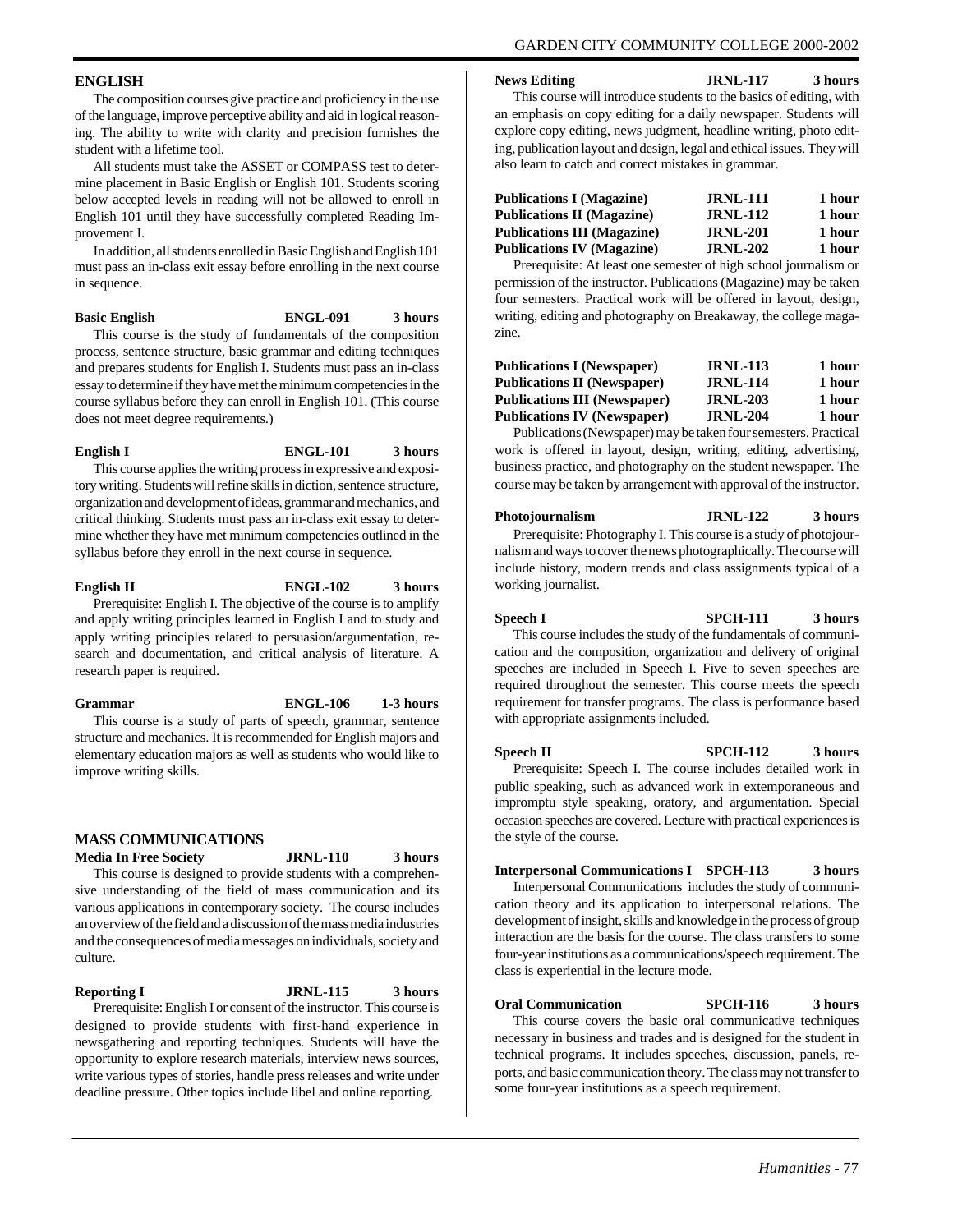#### **Voice and Diction SPCH-117 2 hours** This class is designed to help students improve their speaking voices and to develop accuracy and refinement in diction. Study includes the International Phonetic Alphabet, dialects and accents.

#### **Oral Interpretation SPCH-118 3 hours**

Oral Interpretation covers reading from the printed page of selected portions of stories, plays, nonfictional prose, and lyric and dramatic poetry for different objectives: to inform, impress, entertain and convince. This course is excellent for any speech or drama major. It is primarily lecture with practical application in performance.

**Introduction to Broadcasting SPCH-140 3 hours** This course acquaints the student with the equipment used in broadcasting, regulations governing broadcasting, background of radio and television industry, as well as copywriting, preparing and presenting commercials, news writing for the broadcast media, and advertising. The class is lecture with practical application.

| <b>SPCH-141</b> | 1 hour |
|-----------------|--------|
| <b>SPCH-142</b> | 1 hour |
| <b>SPCH-243</b> | 1 hour |
| <b>SPCH-244</b> | 1 hour |
|                 |        |

Forensics Practicum may be taken each of four semesters and includes the practical study of the selection and presentation of forensics competition materials. Students select and prepare materials for presentation to the general public, area schools, and possible competition.

#### **HISTORY**

**Survey of Civilization I HIST-101 3 hours** This course covers the human experience from the dawn of history in Mesopotamia, through the ancient civilizations of the Egyptians, Hebrews, Greeks and Romans, to the Middle Ages, the Renaissance, and Reformation, and ending with the rise of nation states and the age of exploration and discovery. It aids in understanding the forces that have shaped the present-day world.

**Survey of Civilization II HIST-102 3 hours** This course begins with the scientific revolution and the Age of Enlightenment and continues to the late twentieth century. It covers the Old Regime and International Balance, the Industrial Revolution, the age of world wars, the Cold War and political polarization, to the age of information. This course aids in understanding the forces which have shaped this world of international politics, economics, and culture. It is suggested, but not required, that the student complete Survey of Civilization I before taking Survey of Civilization II.

### **American History to 1865 HIST-103 3 hours**

This course covers the American experience from the colonial era through the Civil War. It is comprehensive in nature, covering the political, economic, social and cultural history of those groups who have come together to make this nation.

**American History Since 1865 HIST-104 3 hours** This course covers American history from the closing shots of the Civil War to the late twentieth century. The subjects covered include Reconstruction, the "wild west," the Gilded Age, the Progressive era, World War I, the Great Depression, World War II, the Cold War, the Vietnam era, to the present-day. It is suggested, but not

required, that the student complete American History to 1865 before taking American History since 1865.

#### **Europe Since 1815 HIST-106 3 hours**

This course provides a detailed coverage of European political and social history. It begins with the Congress of Vienna, then covers the unification of German and Italy, the Victorian Age, the era of world war and dictators, the Cold War, to the present-day. No prerequisite, but Survey of Civilization I and Survey of Civilization II are helpful.

**Russian History HIST-107 3 hours** This course explores the history of Russia from its beginnings in

the  $8<sub>th</sub>$  century BCE, through the formation of the Russian state, the Tartars, tsarist Russia consolidation under the Romanovs, its emergence as a major European power, World War I and the Bolshevik Revolution, Stalinism and the Cold War, through to the late twentieth century. No prerequisite, but Survey of Civilization I and Survey of Civilization II are helpful.

**Oral History Hist-109 3 hours** This course provides students with the opportunity to explore the richness of spoken history. It details the methods used to record spoken histories, story telling, exploring family and local histories, as well as aspects of folk culture. No prerequisite, but American History to 1865, American History Since 1865, and Speech I are helpful.

#### **History of Kansas HIST-110 3 hours**

This course presents an overview of Kansas, from it earliest written record to the present. Kansas topography, American Indian cultures, immigrant peoples, Kansas politics and agricultural development are given special emphasis. No prerequisite, but American History to 1865 and American History Since 1865 are helpful.

#### **Pioneer Women West of the Mississippi**

helpful.

**HIST-111 3 hours** This course places special emphasis on the historic experiences of pioneer women on the Great Plains, in the mountains, and on the west coast. Diaries, letters, census records and other primary sources are used in conjunction with secondary sources to explore the world of the pioneer woman; her family life, her work, her leisure activities, and her contributions to American. No prerequisite, but American History to 1865 and American History Since 1865 are

**The Great Plains Experience HIST-112 3 hours**

The Great Plains of the United States are rich in culture and history. This course explores that richness by focusing on various groups; American Indians, immigrants, the US army, farmers, etc. Special attention is given to primary source, especially diaries and letters. No prerequisite, but American History to 1865, American History Since 1865, and Pioneer Women West of the Mississippi are helpful.

**Special Topics In History HIST-114 3 hours** This course is designed to provide a learning opportunity for specialized topic areas. Past offerings under this Special Topics course have included The West, The Civil War, the Vietnam War, and Biblical Archeology. Course offerings under the Special Topics heading are dependent on student interest and availability of qualified staff.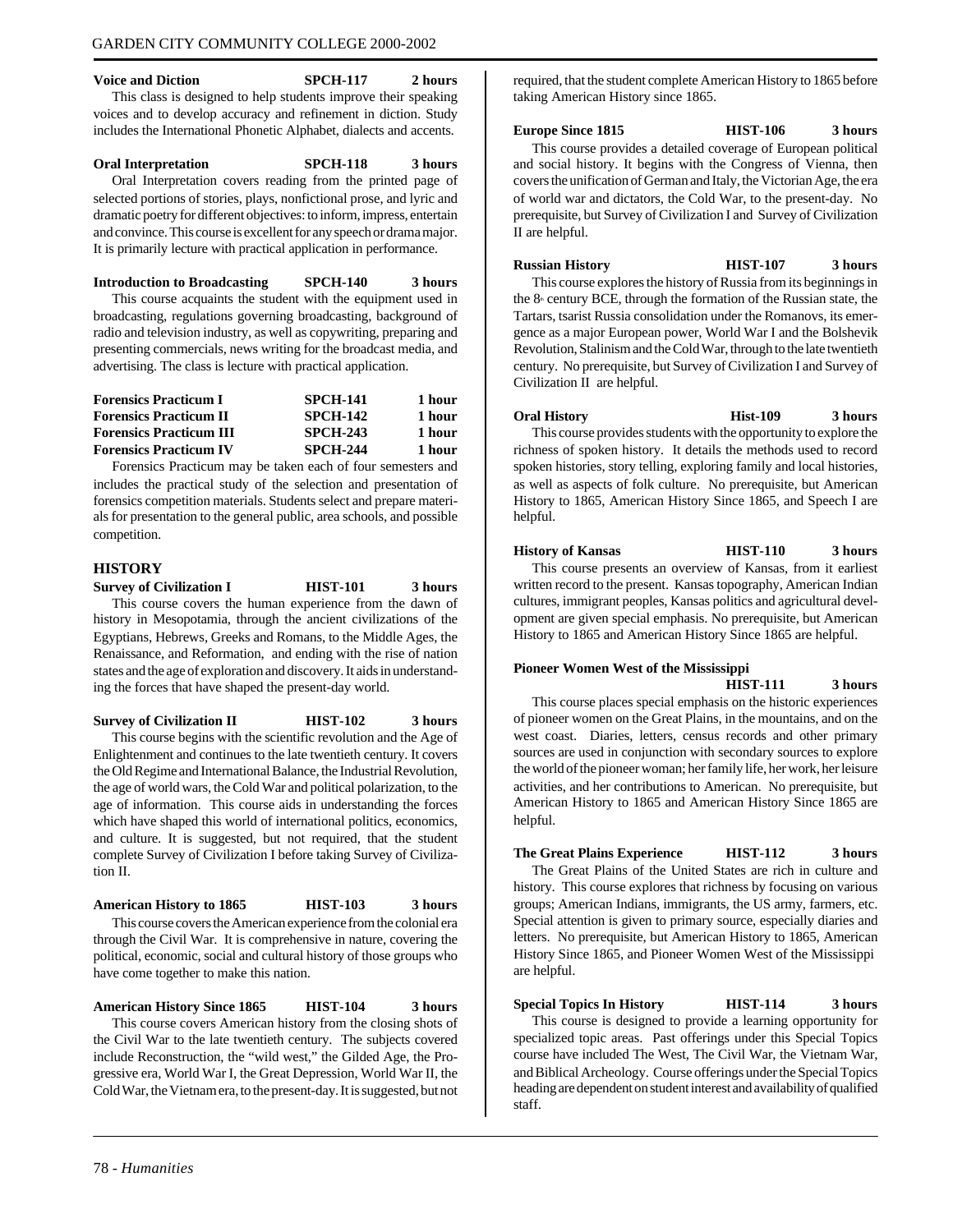#### **LANGUAGES**

It is recommended that those with one year or less of a foreign language in high school take an elementary course in foreign language. Those students who intend to continue their studies at a four-year college should consult the catalog of their chosen school. Foreign language requirements may vary considerably in different colleges.

#### **Conversational French LANG-100 2 hours**

No credit is given if the course is followed by Elementary French I. This is a limited objective course to develop understandable pronunciation and a vocabulary for travel by oral practice. Reading, writing and grammar are given minimum attention.

**Conversational German LANG-110 2 hours**

No credit is given if the course is followed by Elementary German I. This is a limited objective course to develop an understandable pronunciation and a vocabulary for travel by oral practice. Reading, writing, and grammar are given minimum attention.

#### **Introduction to Conversational Spanish I**

**LANG-130 2 hours** No credit is given if the course is followed by Elementary Spanish I. This is a limited objective course to develop a basic structure, an understandable pronunciation and a vocabulary for travel by oral practice. Reading, writing, and grammar are given minimum attention.

#### **Introduction to Conversational Spanish II**

**LANG-131 2 hours**

Prerequisite: Introduction to Conversational Spanish I or equivalent skill. This course is a continuation of structure, pronunciation practice and vocabulary study.

**Elementary Spanish I LANG-1322 3 hours**

This class includes the fundamentals of pronunciation, vocabulary building, practice in understanding and speaking simple phrases of practical value and elementary reading. The course will include some study of Spanish life and custom.

**Elementary Spanish II LANG-1331 3 hours** Prerequisite: Elementary Spanish I or equivalent skill. This course is the continuation of Elementary Spanish I with further emphasis on understanding and speaking Spanish with reading of ordinary modern prose, including some study of periodicals.

**Spanish for the Bilingual LANG-134 3 hours** This is a course designed for students who already speak the regional Spanish fluently, but who wish to improve their reading and writing skills. They will become familiar with standard Spanish and increase their vocabulary through reading selections based on Spanish American history and culture.

#### **Espanol Avanzado para Estudiantes de Habla Espanola LANG-135 3 hours**

Prerequisite: Spanish for the Bilingual or permission of the instructor. This course is a continuation of Spanish for the Bilingual.

### **Elementary Vietnamese I LANG-140 3 hours**

This course introduces the fundamentals of oral and written Vietnamese, with particular attention to the tonal nature of spoken Vietnamese and the diacritical markings used to signal intonation in

written Vietnamese. Listening to and pronunciation of simple words will lead into more extensive vocabulary development. Basic Vietnamese sentences will be written, stressing correct spelling and proper diacritical markings. There will be limited study of Vietnamese culture.

#### **Elementary Vietnamese II LANG-141 3 hours**

The prerequisite is satisfactory completion of Elementary Vietnamese I or equivalent skill as determined by the instructor. This is a continuation of the study of the Vietnamese language, building on the pronunciation, spelling and writing skills mastered in Elementary Vietnamese I. Students will continue vocabulary study in order to generate dialogue and conversational skills. Additional study of Vietnamese culture will be stressed.

**Commercial Spanish LANG-202 3 hours**

The prerequisite is permission of instructor or Spanish Composition and Conversation. This course offers training and practice in effective use of spoken and written Spanish for business purposes.

#### **English as a Second Language LANG-204 3 hours**

Review and practice of oral and written English skills for the high intermediate student. Listening and speaking skills focus on social interactions and the workplace. Basic academic skills prepare students for reading and writing at the college level.

#### **Intermediate Spoken English as a Second Language**

**LANG-206 3 hours** Review and practice of oral and written English for the advanced

student. This class is designed to prepare students for entry into Basic English and other college-level courses. Emphasis is on vocabulary, reading and writing.

#### **LITERATURE**

The literature courses introduce the student to the masters of the written language and furnish material for critical evaluation.

**Introduction to Literature LITR-210 3 hours**

This course includes a wide variety of literary types, the short story, the essay, ancient and modern drama, and the novel are reviewed in this course.

**English Literature I LITR-212 3 hours** This course is the study of the historical and literary development of English Literature from Anglo-Saxon origins through the Neo-Classical Period.

**English Literature II LITR-213 3 hours**

This course reviews the historical and literary development of English Literature from the Romantic Era into the Twentieth Century.

**American Literature I LITR-215 3 hours** Prerequisite: English II or consent of the instructor. The course

includes a study of writers from the Colonial Period to the Civil War and shows the religious, historical, and social thinking that influenced the literature of the time.

**American Literature II LITR-216 3 hours** Prerequisite: English II or consent of the instructor. The course begins with Dickinson/Whitman and continues to the present with emphasis on major authors and literary trends.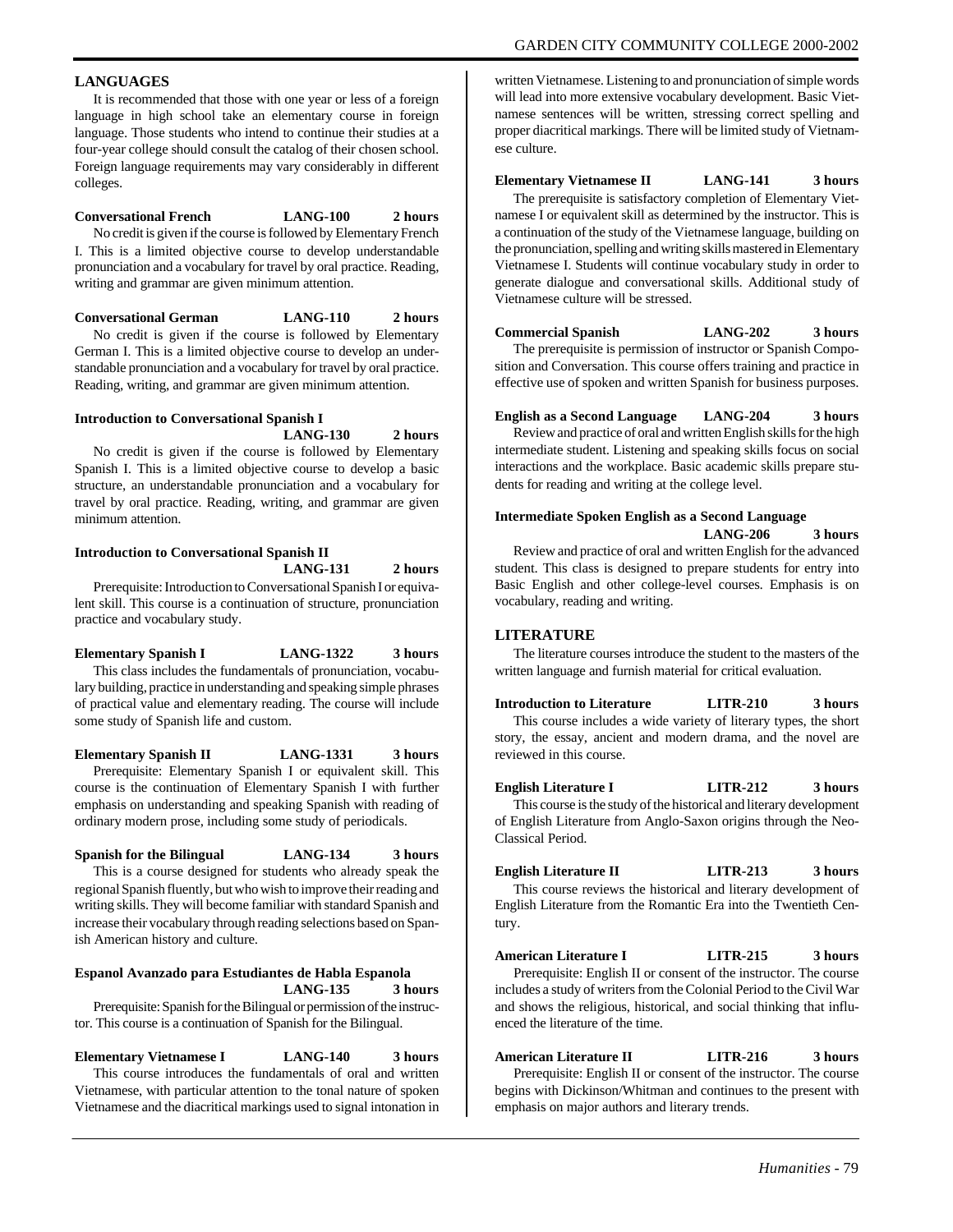**Introduction to Short Fiction LITR-218 3 hours** Prerequisite: English I or consent of the instructor. Examples of the best short fiction with emphasis on analysis and appreciation of the short novel and short story are studied in this course.

#### **The West in American Literature LITR-219 3 hours**

This survey course reviews selected literature from this region. The course will examine major authors through a study of novels, short stories, poetry, and criticism.

#### **Understanding the Old Testament LITR-230 3 hours**

This course provides a general introduction to Old Testament history and literature designed to acquaint the student with the origins, purposes and religious quality of Old Testament books. Attention is given to the development of the Judeo-Christian tradition.

#### **Understanding the New TestamentLITR-231 3 hours**

This course provides a general introduction to New Testament history and literature designed to acquaint students with the context of political, social and cultural origins in our society. Attention is given to the development of Judeo-Christian tradition during the Roman period.

#### **Creative Writing LITR-240 1-3 hours**

Prerequisite: English II or consent of instructor. Students have frequent practical opportunities to develop skills in creative writing through the development, organization, preparation, and composition of various pieces. Students are provided opportunity to develop skills in creative writing through a number of exercises. This course allows students to study imaginative writing with particular emphasis on poetry, the short story, and drama.

## **Writers' Workshop LITR-241 1-3 hours** Prerequisite: English II and/or consent of the instructor. This is

an advanced writing course designed for those who are interested in increasing their writing skills with the possibility of publishing their work.

**Identity: Woman LITR-250 3 hours** This humanities course includes a documentary history of American women, their roles and accomplishments; a study of literature by and about women; and a look at the issues and problems that women face today.

## **Kansas Literature LITR-251 3 hours**

Students will have the opportunity to familiarize themselves with the literature, including fiction, essays, poetry, drama and film, of Kansas. This course looks at the state's people, heritage and literary traditions.

#### **World Literature and the Human Experience**

#### **LITR-253 3 hours**

This course includes a study of literature from different periods, cultures, and regions of world with emphasis on the geographic and historical contexts of literary texts and on the rich diversity of social orders and human values express in literary forms.

#### **PHILOSOPHY**

Philosophy is critical reflection on the justification of basic human beliefs; and analysis of the concepts in terms of which these beliefs are expressed. It involves the rational, methodological, and systematic consideration of those topics that are of central concern to human beings.

#### **Introduction to Philosophy PHIL-101 3 hours**

This course introduces students to some of the major themes and thinkers of Western Philosophy. Areas covered include knowledge, ethics, religious beliefs and political theory. The class will be structured to develop in the students the ability to read and write critically, using the methods of philosophical analysis.

#### **Elementary Ethics PHIL-102 3 hours**

This course is an historical and topical overview of philosophical ethics. It examines some of the most important ethical theories and thinkers. Topics studied include the nature and rationale of ethical theories and the application of these theories to contemporary ethical issues.

#### **Logic: An Introduction to Clear Thinking**

**PHIL-103 3 hours** This course is concerned with the nature or rational thought and the practice of critical thinking. It includes an overview of most forms of persuasive reasoning and examines many misleading practices found in everyday life.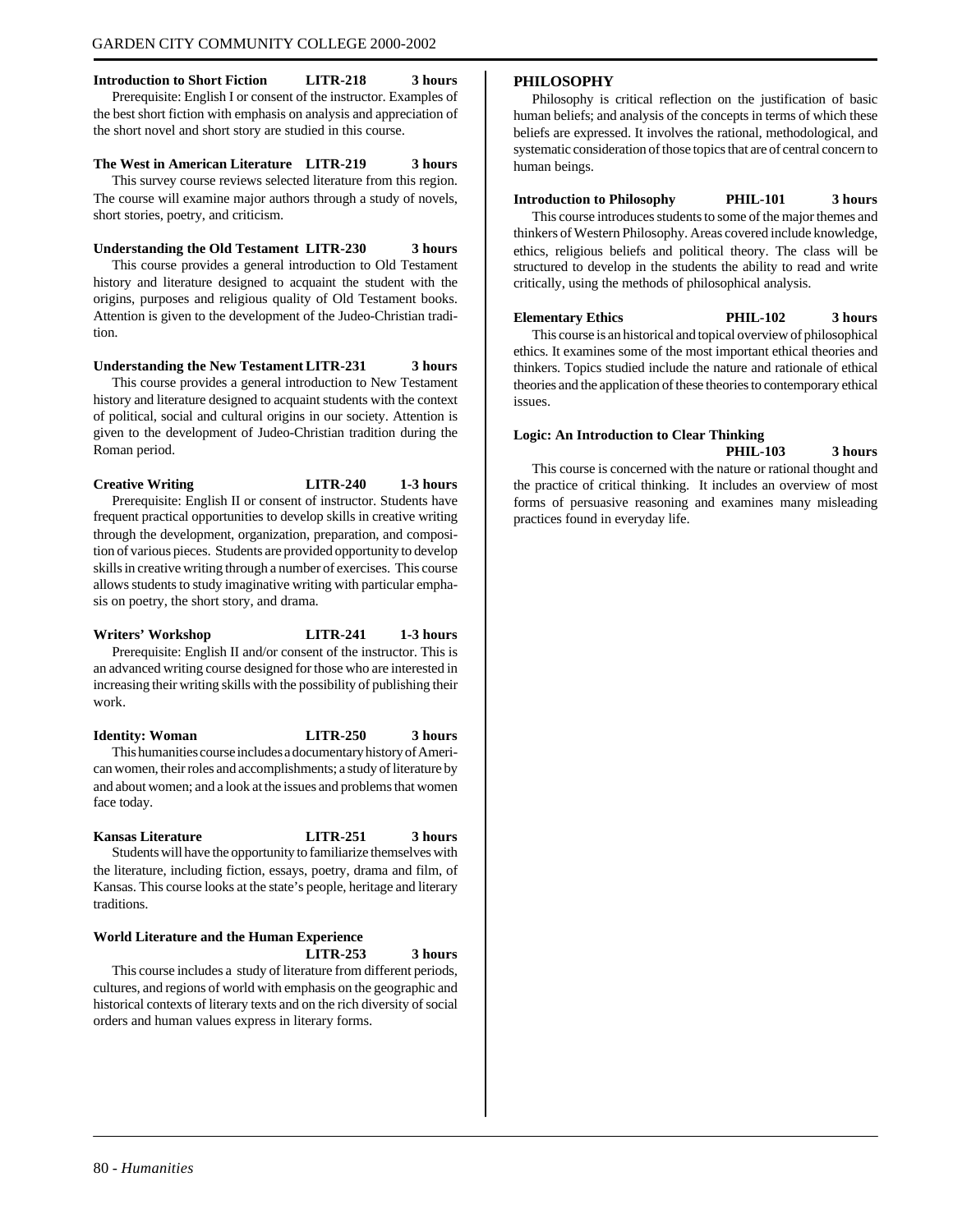# Nursing & Allied Health

**Nursing**

**Allied Health**

**Emergency Medical Services Technology**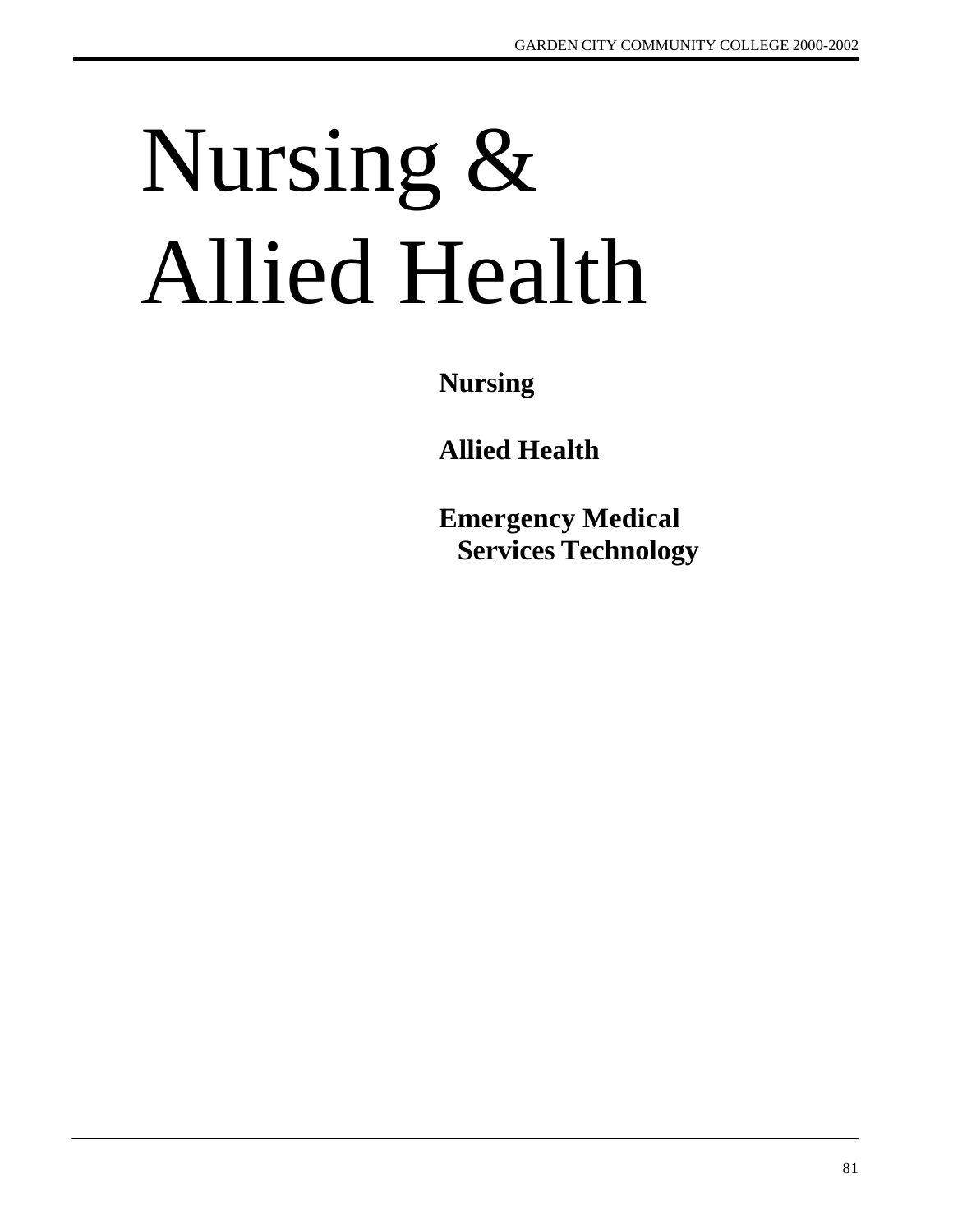#### **NURSING**

The Associate Degree Nursing Program prepares a person for entry into professional nursing. The practice of nursing covers a wide range of activities that may be viewed on a continuum, beginning with simple nursing tasks, progressing through increasingly complex responsibilities, and culminating in critical decision making activities. Upon graduation, the graduate is prepared to function in various health care settings in three interrelated roles: provider of care; manager of care; and member of the profession.

An Associate of Applied Science Degree is granted upon completion of the program, and the graduate is eligible to take the National Council Licensure Examination for licensure as a Registered Nurse (RN). The legal qualifications for applying for RN licensure in Kansas are as follows:

- 1. Graduated from a high school accredited by the appropriate legal accrediting agency or has obtained the equivalent of a high school education, as determined by the Kansas State Department of Education;
- 2. Successfully completed the basic professional curriculum in an accredited school of professional nursing and holds evidence of graduation therefrom;
- 3. Satisfactorily rehabilitated if the applicant has ever been convicted of anything other than a moving traffic violation, unless the crime is as stated below. "to have been guilty of a felony or to have been guilty of a misdemeanor involving an illegal drug offense unless the applicant or licensee establishes sufficient rehabilitation to warrant the public trust, except that notwithstanding K.S.A. 74-120 no license, certificate of qualification or authorization to practice nursing as a licensed professional nurse,…shall be granted to a person with a felony conviction for a crime against persons as specified in article 34 of chapter 21 of the Kansas Statutes Annotated and acts amendatory thereof or supplemental thereto." (From: Kansas Nurse Practice Act: Laws and Administrative Regulations. Topeka, KS. Kansas State Board of Nursing, 1997. Sections 65-1115 & 65-1120.)

In accordance with the Kansas Articulation Plan for Nursing Education, the graduate is also eligible to articulate into a bachelor of science in nursing program.

The Garden City Community College Nursing Program is accredited by the Kansas State Board of Nursing and the National League for Nursing Accrediting Commission (NLNAC). The NLNAC can be contacted for information about the program at: NLNAC; 350 Hudson Street; New York, New York 10014; telephone # (800) 669-9656, ext. 153.

#### **Admission Requirements**

To assist students seeking admission to nursing they are advised to obtain from the Department of Nursing a copy of the Admission Requirements and Guidelines used in counseling applicants.

Copies of the following college admission requirements must be on file in the Nursing Department:

- 1. Application to the College.
- 2. High school transcript and/or GED certificate.
- 3. College transcripts (if any).
- 4. COMPASS for degree-seeking students.

In addition to meeting the above requirements, the student must complete and have on file in the Nursing Department:

- 1. Application to Nursing.
- 2. Evidence of nurse aide certification.
- 3. Evidence of completion of high school chemistry or one semester of college chemistry with a C or better.
- 4. Completion of a program of study with the Director, and an advising interview with a nursing faculty member.
- 5. Documentation of a 12th grade reading level.

After the above credentials are on file, the applicants will be reviewed for admission. The number of students selected annually depends on:

- 1. Available local facilities for clinical experience.
- 2. Number of qualified faculty.
- 3. Number of qualified applicants completing admission requirements.

Clinical experiences are obtained in the Garden City area. Students must provide transportation to and from the college, the hospital, and other agencies.

#### **Advanced Standing**

The Garden City Community College Nursing Program follows the Kansas Articulation Plan for Nursing Education. Qualified licensed practical nurses and transfer students from other programs must meet the admission requirements for the college and the Nursing Department. LPN applicants must complete a two credit hour transition course prior to entering Nursing III.

#### **NURSING**

**Freshman Year**

| <b>Credit</b> | <b>Course Title</b>        | Course No.      |
|---------------|----------------------------|-----------------|
| 7             | Nursing I                  | <b>NURS-107</b> |
| 1             | College Skills Development | <b>PCDE-101</b> |
| 4             | Anatomy and Physiology I   | <b>BIOL-211</b> |
| 3             | <b>General Psychology</b>  | <b>PSYC-101</b> |
| 3             | Interpersonal Comm. I      | <b>SPCH-113</b> |
|               |                            |                 |
| <b>Credit</b> | <b>Course Title</b>        | Course No.      |
| 10            | Nursing II                 | <b>NURS-108</b> |
| 4             | Anatomy and Physiology II  | <b>BIOL-212</b> |
| 3             | Human Growth and Develop.  | $EDUC-110$      |
| 1             | PE.                        | <b>HPER-119</b> |
|               |                            |                 |
| <b>Credit</b> | <b>Course Title</b>        | Course No.      |
| 5             | Microbiology               | <b>BIOL-213</b> |
|               | <b>Sophomore Year</b>      |                 |
|               |                            |                 |
| <b>Credit</b> | <b>Course Title</b>        | Course No.      |
| 10            | Nursing III                | <b>NURS-209</b> |
| 3             | English I                  | <b>ENGL-101</b> |
| 1             | <b>PE</b>                  | <b>HPER</b>     |
|               |                            |                 |
| 12            | Nursing IV                 | <b>NURS-210</b> |
| 3             | Sociology                  | <b>SOCI-102</b> |
|               |                            |                 |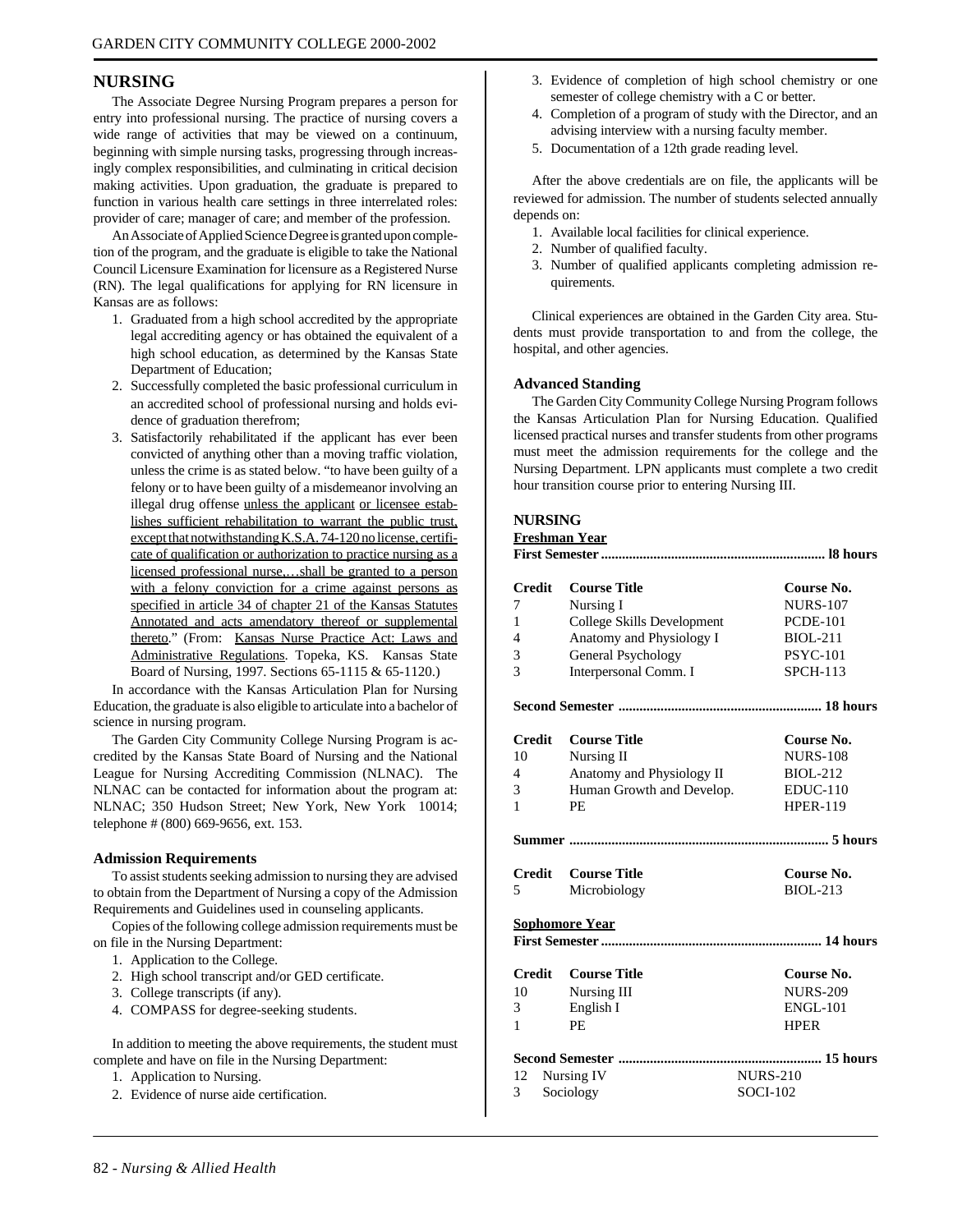#### **Basic Life Support for Health Care Providers NURS-106 1/2 hour**

This course is designed to provide initial certification or recertification for individuals employed in health care settings. The course includes information on risk factors, heart and lung function, heart disease, and symptoms/ signals that indicate action. The student learns CPR and foreign body airway management.

**Nursing I NURS-107 7 hours**

Prerequisite: high school or college chemistry. Knowledge basic to nursing practice and to nursing as a profession is provided as a foundation for all subsequent nursing courses. Scientific foundations of nursing practice are drawn from the physical, biological and social sciences. Basic nursing concepts and principles are introduced and developed. The nursing process is used to organize nursing content around the basic human needs.

#### **Nursing II NURS-108 10 hours**

Prerequisites: a minimum grade of C in Nursing I, Anatomy and Physiology I, Interpersonal Communications, General Psychology, and College Skills Development. The development of fundamental nursing knowledge and principles is continued through utilization of the nursing process. Nursing is approached with an understanding of meeting basic human needs when an individual experiences an emotional crisis event, a regulatory or homeostatic problem and/or an alteration in functioning of a body system.

#### **LPN Transition Course NURS-110 2 hours**

This course is designed to facilitate the transition of articulating LPN students into the associate degree nursing program. The course introduces the student to the philosophies and objectives of associate degree nursing, the College, and the Nursing Department. Testing of content areas from Nursing I and II is utilized to aide the student and faculty in identifying individual knowledge needs, and to direct the development of learning strategies to meet identified needs. Students are oriented to the clinical learning facilities and the college campus.

## **Nursing III NURS-209 10 hours**

Prerequisites: a minimum grade of C in Nursing II, Anatomy and Physiology II, Microbiology, and Human Growth and Development. The approach to nursing is continued through an understanding of meeting basic human needs when an individual experiences an emotional crisis event, a regulatory or homeostatic problem and/or an alteration in functioning of a body system. Emphasis is placed on nursing care utilizing the nursing process requiring a higher level of assessment, decision making, and technical skills. Opportunities are provided to develop ability in setting priorities while giving care to a small number of acute and chronic clients of all age groups. Students will begin to differentiate the functions and responsibilities of the members of the health team.

**Nursing IV NURS-210 12 hours**

Prerequisite: a minimum grade of C in Nursing III, and English Composition I. Nursing content includes knowledge of critical aspects of neurological, pediatric, cardiovascular, respiratory and endocrine problems. Learning opportunities are provided to develop ability in setting priorities while giving care to an increased number of acute, chronic and critical clients of all age groups. Professional attributes and managerial skills are further developed.

#### **Leadership/Management in Nursing Practice**

**NURS-251 3 hours**

This course augments the graduate nurses' understanding of leadership and management strategies as applied to nursing practice. Emphasis is on the development of personal, interpersonal, and organizational skills required in leadership and management roles.

## **Special Topics in Nursing NURS-253 1-3 hours**

This course provides information on health care systems and the impact of those systems on health care workers and the community. The emphasis is on timely issues, topics and methods for integrating the information into their professional roles.

#### **ALLIED HEALTH**

**Geriatric Aide Assistant HELR-102 5 hours**

The course is designed to prepare the geriatric aide for employment in Kansas nursing homes. Course work includes basic knowledge and skills necessary to help meet the psychosocial, physical and environmental needs of the geriatric resident. It includes both class and clinical experience. The geriatric aide is prepared to give care to residents in a nursing home under the supervision of a registered nurse, licensed practical nurse or physician. The course will qualify the student to take the Kansas Department of Health and Environment Geriatric Aide Certification Examination. State certification is necessary for employment in nursing homes in Kansas.

#### **Medical Terminology EMIC-104 3 hours**

This course is the study of Greek and Latin word parts (prefixes, suffixes and word roots), spelling, pronounciation, and accurate application of various medical terms related to nursing and other health care fields.

#### **Nursing Home Medication Aide HELR-103 4 hours**

Prerequisites: A valid geriatric aide certificate for Kansas nursing homes, an eighth grade reading level, a written recommendation from a nursing home administrator or licensed nurse supervisor, and the availability of clinical experiences. The course includes basic knowledge and skills necessary for an aide to prepare and administer medications under the supervision of a registered nurse or licensed practical nurse in a nursing home. It includes both class and clinical experiences. The course will qualify the student to take the Kansas State Department of Education Certification Examination for medication aide. State certification is necessary for employment in nursing homes in Kansas.

#### **Nurse Aide-Geriatric Aide HELR-104 5 hours**

The course is designed to prepare the aide for employment in either a hospital or a nursing home. Course work includes basic knowledge and skills necessary to help meet the psychosocial, physical and environmental needs of the patient. It includes both class and clinical experience. The nurse aide-geriatric aide is prepared to give patient care under the supervision of a registered nurse, a licensed practical nurse or physician. The course will qualify the student to take the Kansas Department of Health and Environment Geriatric Aide Certification Examination. State certification is necessary for employment in nursing homes in Kansas.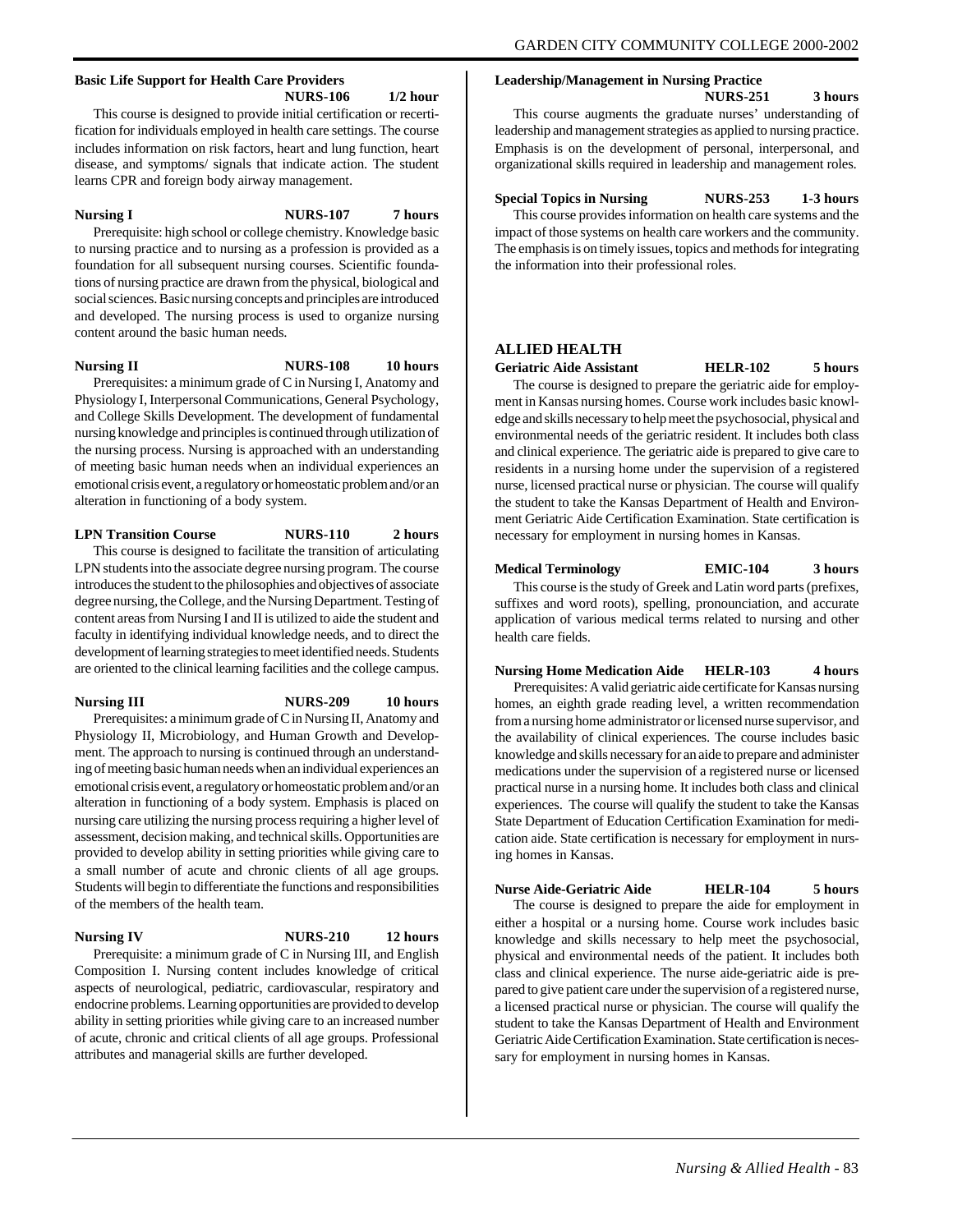#### **Home Health Aide HELR-107 2 hours**

Prerequisites: A valid geriatric aide certificate for Kansas nursing home and evidence of an eighth grade reading level. The course is designed to prepare the paraprofessional for employment in a home health agency. Course work includes basic knowledge and adaptation of skills to help meet the psychosocial, physical and environmental needs of an individual or family in their home. The home health aide is prepared to give patient care under the supervision of a registered nurse, licensed practical nurse or physician. The course will qualify the student to take the Kansas Department of Health and Environment Home Health Aide Certification Examination. State certification is necessary for employment of aides in Kansas home health agencies.

#### **Activity Director HELR-108 3 hours**

Prerequisites: A valid geriatric aide certificate from Kansas and evidence of an eighth grade reading level. This course prepares the nurse aide to work as an activity director in long term care facilities by introducing the student to the role, function and performance skills of an activity director. Course content includes exploration of the philosophy of long term care, the aging process, and planning and evaluating individual and group activities. At the completion of the course the student will be eligible to have this certification added to their nurse aide registry.

**Social Service Designee HELR-109 3 hours**

Prerequisites: A valid geriatric aide certificate from Kansas and evidence of an eighth grade reading level. This course is designed to prepare the nurse aide to work as a social service designee in a long term care agency. Content areas include the philosophy of long term care, social work, the aging process, development of resident care plans, and the utilization of social services. At the completion of this course the students is eligible to have this certification added to their nurse aide registry.

# **Paraprofessional Health-Team Seminar**

**HELR-110 1/2-3 hours**

The course is designed to provide supplemental and/or refresher programs in all areas of hospital, adult care home, medical record assistant and paramedical specialties.

**Rehabilitative Aide HELR-111 2 hours** Prerequisite: Evidence of an eighth grade reading level. This course prepares the student to assist residents in long term care to attain their maximum potential for self care. Content areas focus on the philosophy of rehabilitation and techniques that treat and train residents to achieve independence. The course is endorsed by the Kansas Chapter of the American Physical Therapy Association. The student, upon successful completion, will receive a certificate to work as a Rehabilitative Aide under the guidance of a Registered Physical Therapist.

#### **EMERGENCY MEDICAL SERVICES TECHNOLOGY**

This series of courses prepares the student to practice in the following areas: First Responder, Emergency Medical Technician, Emergency Medical Technician-Intermediate, and Mobile Intensive Care Technician. Emergency Medical Services is an emerging profession that provides the individual an opportunity to practice at basic levels of emergency care e.g.: extrication, stabilization of the sick and injured to the advanced level of a Mobile Intensive Care

Technician (MICT/Paramedic), administering medications and endotracheal intubation.

The successful completion of the courses First Responder, Emergency Medical Technician, Emergency Medical Technician-Intermediate\* allows the graduate to sit for the State Certification Examination presented by the Board of EMS.

The Mobile Intensive Care Technician Program prepares the student for the National certification exam, but also provides the student with the option of completing an Associate of Applied Science degree.

\*Requires basic EMT training prior to admission to this program.

#### **Emergency Medical Technician (EMT)**

**EMRG-101 12 hours**

This course requires concurrent enrollment in medical terminology. This basic course in emergency medical care includes lectures, videos, and practical application. Students who complete this course will have the ability to offer emergency care to victims of medical crisis. Successful completion of this course allows the student to sit the state EMT certification exam.

#### **Medical Terminology EMIC-104 3 hours**

This course must be taken concurrently with EMRG-101. This course includes the study of prefixes, suffixes, root words and vocabulary including pronunciation, meaning and spelling related to areas of nursing and medical sciences. It is designed to enhance the knowledge and comprehension of nursing and medical terms for the paraprofessional health worker and others employed in nursing homes, hospitals, doctors' offices, medical records, etc. Three hours of lecture- discussion per week.

#### **First Responder EMIC-107 4 hours**

This course is designed to provide instruction in initial emergency care. Students are taught methods of primary stabilization of the sick and injured. This course is taught according to the objectives presented by the Board of EMS and allows the student to acquire information, skills, and attitudes necessary for state certification as a First Responder.

#### **Emergency Medical Technician-Intermediate EMIC-110 4 hours**

Prerequisite: Certification as an EMT in Kansas. This course is designed to prepare certified EMT's in intravenous procedures. The course includes information on drugs and solutions, and provides clinical opportunities for the students to obtain the skills necessary to initiate intravenous therapy. The successful completion of this program allows the student to sit for the certification exam presented by the Board of EMS for the State of Kansas.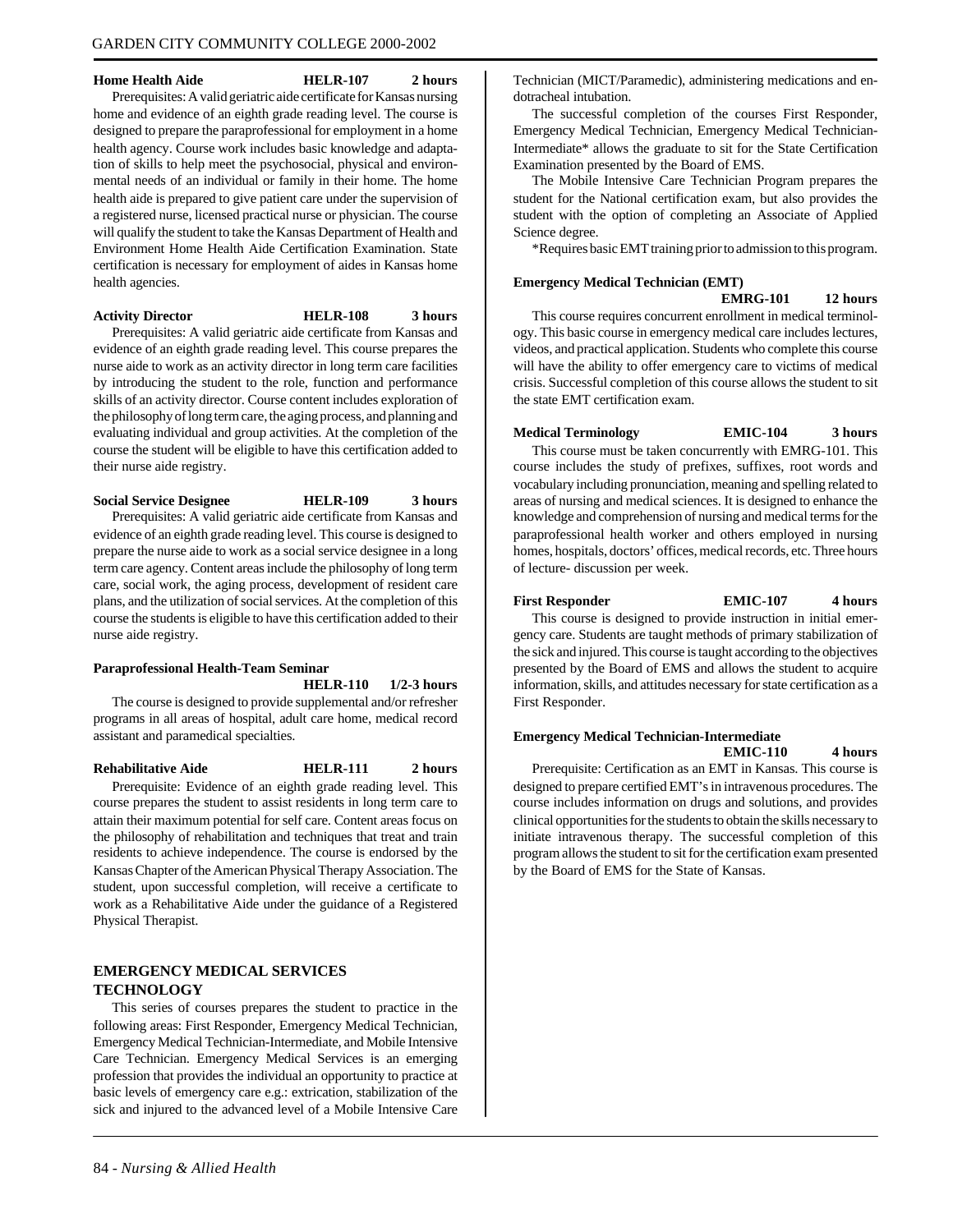#### **MOBILE INTENSIVE CARE Degree Tract**

The Mobile Intensive Care Technician program is a series of courses that includes both didactic and clinical laboratory components that will allow the student to be certified as an MICT. To enroll, the student must be certified as an EMT.

#### **ADMISSION REQUIREMENTS**

To be accepted into the program for either certification or degree tract the student must:

- 1. Meet college admission requirements as stated in the college catalog, including ASSET/COMPASS scores.
- 2. Complete a program of study as provided by the designated instructional staff.
- 3. Provide evidence of meeting the prerequisites e.g.: transcripts, licensure, or certifications.

Admission into the program is dependent on the availability of clinical experiences and qualified faculty. Students must provide transportation to and from the agencies utilized for meeting the program objectives.

#### **Prerequisites:**

- 1. 6-8 credit hours of Anatomy & Physiology (C or better)
- 2. 5 credit hours of Chemistry for Health Sciences (C or better)
- 3. Permission of the Instructor
- 4. Certification as an Emergency Medical Technician

#### **General Education Requirements: (17 credit hours)\***

| Credit        | <b>Course Title</b>                  | Course No.      |
|---------------|--------------------------------------|-----------------|
| $\mathcal{R}$ | English I                            | <b>ENGL-101</b> |
| $\mathcal{R}$ | <b>Interpersonal Communications</b>  | $SPCH-113$      |
| -5            | <b>Chemistry for Health Sciences</b> | CHEM-108        |
| 3             | General Psychology**                 | <b>PSYC-101</b> |
| $\mathcal{R}$ | Sociology**                          | <b>SOCI-102</b> |
| $\mathcal{L}$ | <b>Physical Fitness</b>              | <b>HPER-119</b> |
|               | College Skills Development           | <b>PCDE-101</b> |
|               |                                      |                 |

*\*It is recommended these courses be completed prior to entering the MICT course sequence.*

*\*\*Computer science courses CSCI102 or above may be substituted for one of these.*

#### **Major Specialization and Related Areas: (50 credit hours)**

| <b>Credit</b>               | <b>Course Title</b>        | Course No.      |
|-----------------------------|----------------------------|-----------------|
| 4                           | Anatomy and Physiology I   | <b>BIOL-211</b> |
| 4                           | Anatomy and Physiology II  | <b>BIOL-212</b> |
| 3                           | Adv. Medical Terminology   | <b>EMIC-204</b> |
| 6                           | <b>Medical Emergencies</b> | EMIC-207        |
| 4                           | Cardiology                 | <b>EMIC-105</b> |
| 3                           | Pharmacology               | <b>EMIC-106</b> |
| $\mathcal{D}_{\mathcal{L}}$ | Trauma                     | EMIC-208        |
| 12                          | Clinical Rotation          | <b>EMIC-209</b> |
| 12                          | Field Internship           | $EMIC-210$      |

**Cardiology EMIC-105 4 hours**

Prerequisites: Anatomy and Physiology (6-8 credit hours), college chemistry, or permission of instructor. The course includes cardiac anatomy, cardiopulmonary physiology, physiological monitoring, medications and electrolytes and their effect on the EKG, pathophysiology of specific acute and chronic disease processes that

affect the electrical and mechanical activities of the heart, electrophysiology of the heart, atrial, junctional and ventricular dysrhythmias and studies of disorders of rates and rhythms (introduces the student to rhythm strip reading and nursing implications). The course expands to include blood gas interpretations, alveolar ventilation, auscultation and CPR certification.

#### **Pharmacology EMIC-106 3 hours**

Prerequisites: Anatomy and Physiology (6-8 credit hours), college chemistry, or permission of instructor. This course is an introduction to drugs that may be given by an MICT in the management of the acutely ill. The course includes information on the physiological effects, clinical use, desired effects, side effects, and precautions and contraindications of drugs used in acute care with an emphasis on cardiovascular drugs.

#### **Advanced Medical Terminology EMIC-204 3 hours**

 Prerequisite: Medical Terminology. This course expands the information learned in Medical Terminology EMIC-104. Increased skills in utilizing terminology for documentation and communication are developed through direct application to printed material, discussion and record keeping.

#### **Medical Emergencies EMIC-207 6 hours**

Prerequisites: Anatomy and Physiology( 6-8 credit hours), college chemistry, or permission of instructor. Emergency situations such as anaphylactic shock, drug poisoning, childbirth, seizures, cerebrovascular accidents, etc., are presented with regard to pathophysiology of the disorder and advanced clinical management. Practical sessions will be provided as applicable to the emergency situation presented.

#### **Trauma EMIC-208 2 hours**

Prerequisites: Anatomy and Physiology (6-8 credit hours), college chemistry, or permission of instructor. Provides the student with assessment and treatment skills utilized in emergency situations. Fractures, wounds, hemorrhage, and blunt trauma to the body will be discussed with regard to mechanism of the injury, anticipated as well as overt injuries, and clinical management. Laboratory sessions for practical application will be provided

#### **Clinical Rotation EMIC-209 12 hours**

Prerequisite: Completion of didactic portion of program. This module provides hands-on patient contact and practice of technical skills. Experience, supervised by physicians, nurses, and certified MICT's is provided in the delivery room, emergency room, operating room, pediatrics, psychiatric ward, intensive care unit, and respiratory therapy. Overall clinical supervision is provided by the course coordinator who makes rounds with the students and arranges for the students to participate in special activities. Evaluations will be made by nursing and EMS personnel with whom the students work.

**Field Internship EMIC-210 12 hours**

Prerequisite: Completion of clinical rotation. This module will primarily be supervised by certified MICT's who will do an evaluation on each student. This internship will be on a rotational basis similar to the clinical rotations and students will be required to spend at least 24 hours per week on call with a first response vehicle. Two fully equipped Type I vehicles will be available 24 hours a day for this portion of the training program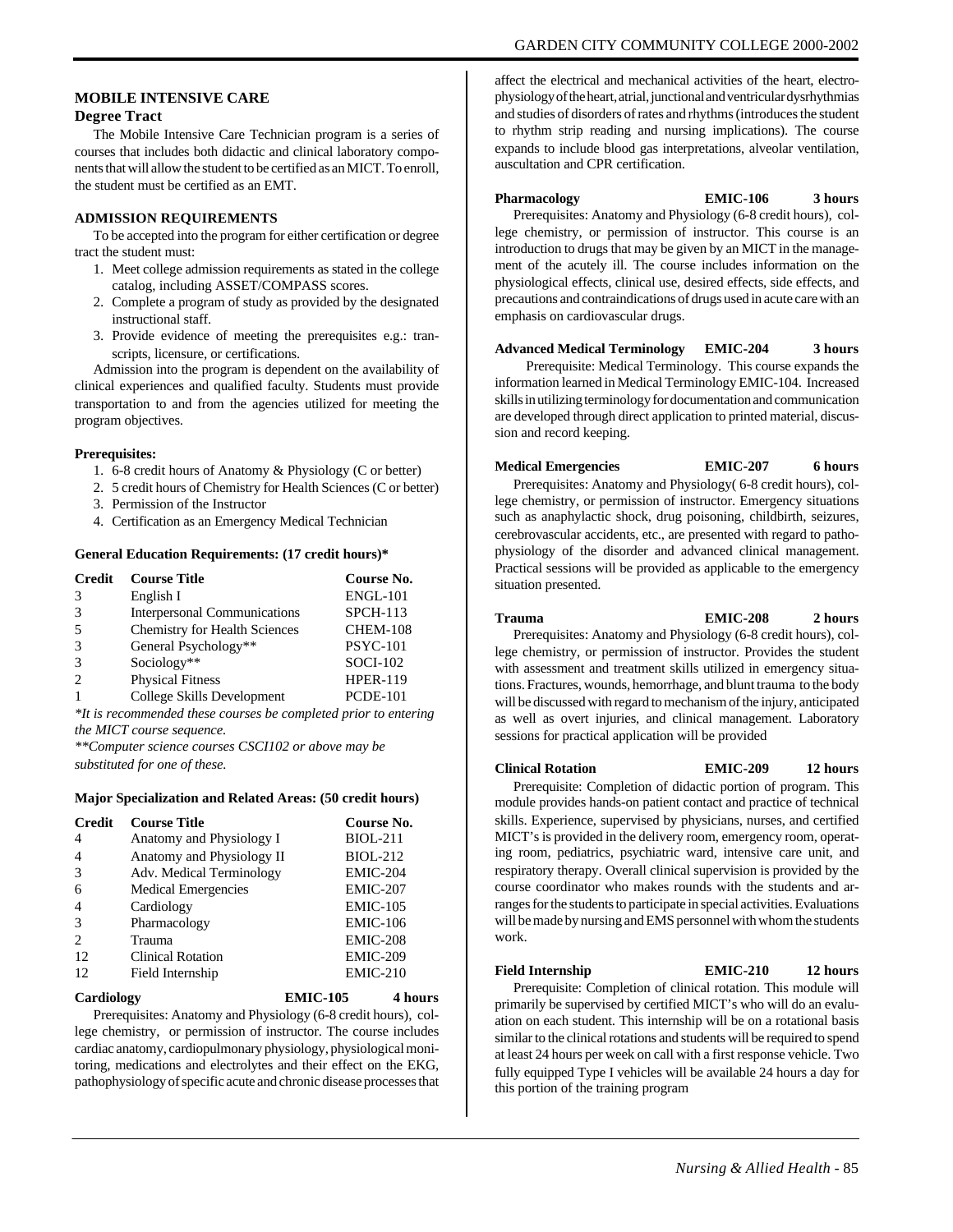# Science & Mathematics

**Life Science**

**Chemistry**

**Mathematics**

**Physical Science**

**Physics**

**Electronics**

**Engineering**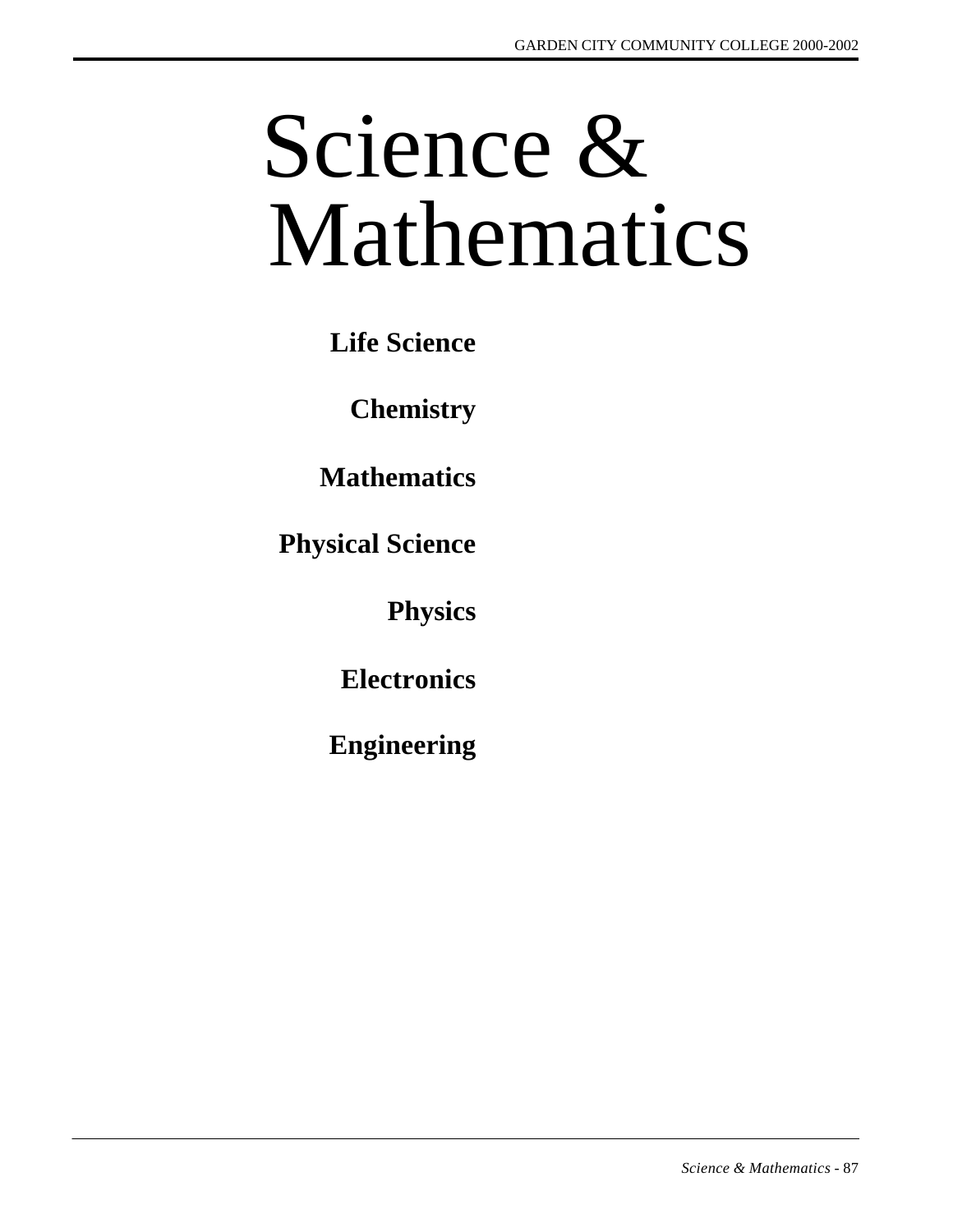#### **SCIENCE AND MATHEMATICS**

All programs outlined in the Science and Mathematics Division meet the requirements for an Associate in Science degree except those noted as non-degree programs.

In addition to the general education courses required for graduation, the courses listed in the following programs of study are the recommended courses for the successful completion of the identified degree or certificate program.

#### **BIOLOGICAL SCIENCE**

It is recommended that careful consideration be given to science requirements of four-year institutions so that a satisfactory transfer can be made. A good background in chemistry is essential to the understanding of biology and should begin the first semester. Consultation with members of the Department of Life Science is recommended so that a program of courses will be planned to meet specific needs.

| <b>Credit</b>  | <b>Course Title</b>               | Course No.      |
|----------------|-----------------------------------|-----------------|
| 3              | College Algebra                   | <b>MATH-108</b> |
| 3              | <b>Fundamentals of Statistics</b> | <b>MATH-110</b> |
| .5             | Inorganic Chemistry I             | <b>CHEM-109</b> |
| $\overline{5}$ | Inorganic Chemistry II &          |                 |
|                | <b>Qualitative Analysis</b>       | CHEM-110        |
| .5             | General Organic Chemistry         | CHEM205         |
| 5              | Principles of Biology             | <b>BIOL-105</b> |
| 5              | General Zoology                   | <b>BIOL-205</b> |
| 5              | Microbiology                      | <b>BIOL-213</b> |
| 5              | <b>General Physics I</b>          | <b>PHSC-105</b> |

#### **FORESTRY, RANGE MANAGEMENT, CONSERVATION OF NATURAL RESOURCES**

This program prepares freshmen and sophomore students majoring in one of the above areas to enter a four-year college or university. Consultation of the four-year college or university catalog is recommended in addition to the assistance of an advisor to ensure that requirements are met.

#### **FISHERIES & WILDLIFE BIOLOGY**

| <b>Credit</b> | <b>Course Title</b>               | Course No.      |
|---------------|-----------------------------------|-----------------|
| 5             | Inorganic Chemistry I             | <b>CHEM-109</b> |
| 5             | Inorganic Chemistry II &          |                 |
|               | <b>Oualitative Analysis</b>       | <b>CHEM-110</b> |
| 5             | Principles of Biology             | <b>BIOL-105</b> |
| 3             | College Algebra                   | <b>MATH-108</b> |
| 3             | Plane Trigonometry OR             | <b>MATH-109</b> |
| 3             | <b>Fundamentals of Statistics</b> | <b>MATH-110</b> |
| 5             | General Zoology                   | <b>BIOL-205</b> |
| 5             | Microbiology                      | <b>BIOL-213</b> |
| 5             | General Physics I                 | <b>PHYS-205</b> |
| 5             | General Physics II                | <b>PHYS-206</b> |
| 5             | General Organic Chemistry         | <b>CHEM-205</b> |
| 3             | Economics: Macro                  | <b>ECON-111</b> |
| 5             | Introduction to Ecology           | <b>BIOL-109</b> |

#### **PRE-PHYSICAL THERAPY**

Physical therapy concerns the restoration of function and the prevention of disability following disease, injury or loss of a body part. A license is required to practice. A degree or certificate from an approved school of physical therapy and the ability to pass the State Board Examination are requirements to receive a license.

| <b>Credit</b> | <b>Course Title</b>      | Course No.       |
|---------------|--------------------------|------------------|
| 5             | Inorganic Chemistry I    | <b>CHEM-109</b>  |
| 5             | Inorganic Chemistry II   | <b>CHEM-110</b>  |
| 5             | Principles of Biology    | <b>BIOL-105</b>  |
| $\mathcal{R}$ | Plane Trigonometry OR    | <b>MATH-109</b>  |
|               | higher level math course |                  |
| 5             | Microbiology OR          | <b>BIOL-213</b>  |
|               | General Zoology          | <b>BIOL-205</b>  |
| 4             | Anatomy & Physiology I   | <b>BIOL-211</b>  |
| 4             | Anatomy & Physiology II  | <b>BIOL-212</b>  |
| 5             | General Physics I        | <b>PHYS-205</b>  |
| 5             | General Physics II       | <b>PHYS-206</b>  |
| 3             | Introduction to          |                  |
|               | Microcomputer Software   | <b>CSCI-1103</b> |
|               | <b>Statistics</b>        | <b>MATH-110</b>  |

#### **RESPIRATORY THERAPY (Non-Degree Program)**

This program prepares students for beginning practice in the respiratory therapy profession. Respiratory therapy graduates must earn accreditation by the Commission on Accreditation of Allied Health Education Programs to practice in this profession. Some programs consist of two years of course work and provide certification as a respiratory therapy technician, but currently Garden City Community College does **not** offer the clinical component required for certification. Some programs at selected four-year colleges offer the B.S. degree with certification in respiratory therapy.

Students who wish to major in respiratory therapy or in respiratory therapy technician areas may complete some foundation course work at Garden City Community College. Depending upon their degree goals, students will need to transfer to either another two-year college or a four-year college which offers the clinical component required to achieve certification.

| <b>Credit</b> | <b>Course Title</b>          | Course No.      |
|---------------|------------------------------|-----------------|
| 3             | English I                    | <b>ENGL-101</b> |
| 5             | General Physics I            | <b>PHYS-205</b> |
|               | Anatomy & Physiology I       | <b>BIOL-211</b> |
| 3             | College Algebra              | <b>MATH-108</b> |
|               | College Skills Development   | <b>PCDE-101</b> |
| 3             | Speech I                     | <b>SPCH-111</b> |
|               | Anatomy and Physiology II    | <b>BIOL-212</b> |
| 5             | General Chemistry or         | CHEM-105        |
|               | Chemistry for Health Science | CHEM-108        |
| 3             | General Psychology           | <b>PSYC-101</b> |
| 3             | Sociology                    | SOCI-01         |

#### **RADIOLOGIC TECHNOLOGY (X-Ray Technology) (Non-Degree Program)**

Radiologic technology involves the use of radiant energy in the field of medicine to assist physicians in the diagnosis and treatment of diseases. The primary function of radiological technologists is to operate x-ray equipment under the general direction of a physician. Preparatory courses in mathematics, chemistry, physics and biology will better prepare students for training in radiologic technology. To complete professional requirements, students enrolled in the program must complete one additional year at an approved school of xray technology as outlined by the American Society of Radiological Technologists in conjunction with the American College of Radiology and the American Medical Association.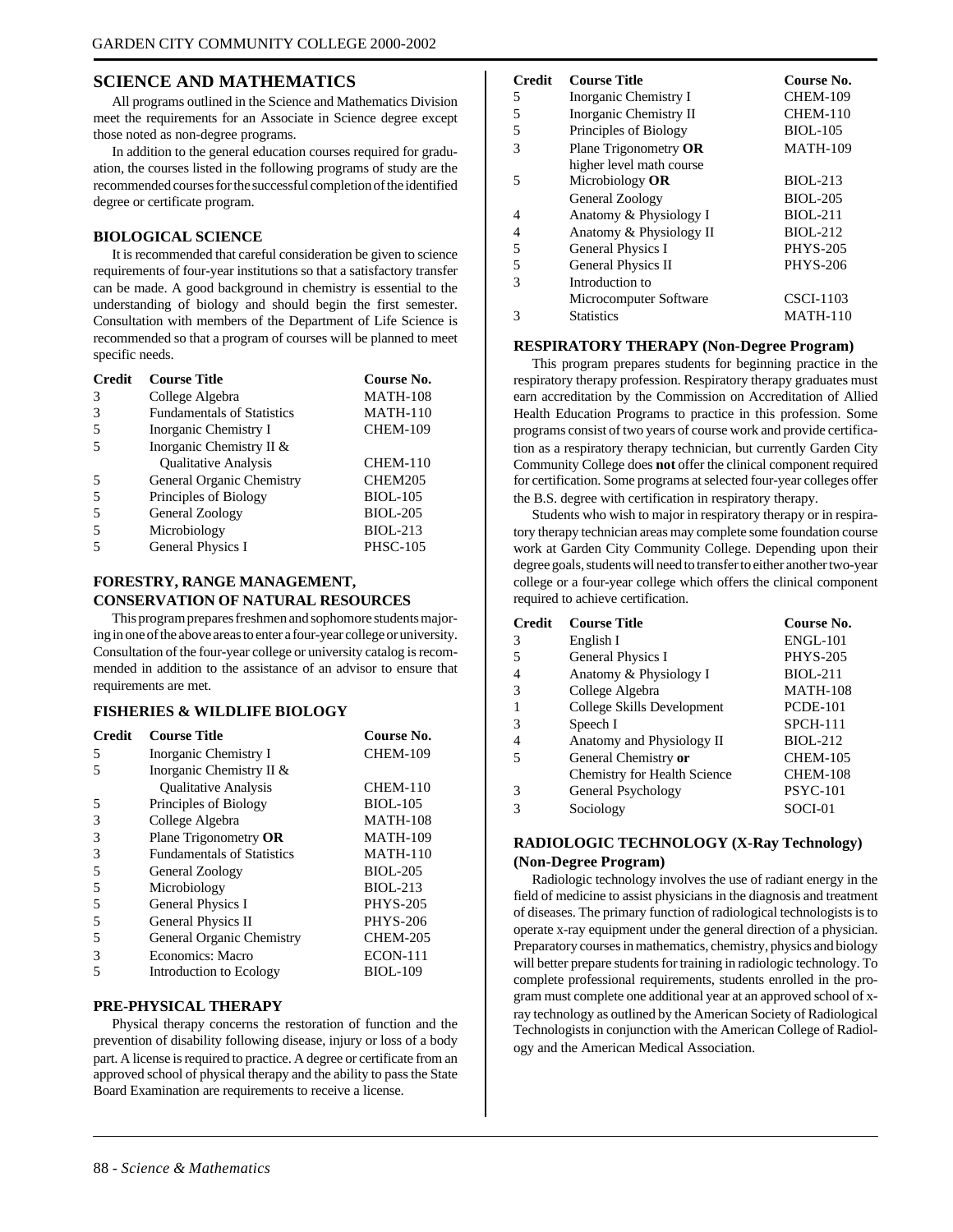| <b>Credit</b> | <b>Course Title</b>                 | Course No.      |
|---------------|-------------------------------------|-----------------|
| 5             | General Chemistry                   | <b>CHEM-105</b> |
| 5             | Principles of Biology               | <b>BIOL-105</b> |
| 3             | General Psychology                  | <b>PSYC-101</b> |
| 3             | English I                           | <b>ENGL-101</b> |
| 3             | English II                          | <b>ENGL-102</b> |
|               | Anatomy & Physiology I              | <b>BIOL-211</b> |
|               | Anatomy & Physiology II             | <b>BIOL-212</b> |
|               | Speech I <b>OR</b>                  | <b>SPCH-111</b> |
|               | <b>Interpersonal Communications</b> | <b>SPCH-113</b> |
| 3             | College Algebra                     | <b>MATH-108</b> |
| 3             | Sociology                           | $SOCI-102$      |
|               | Introduction to                     |                 |
|               | Microcomputer Software              | CSCI-1103       |

#### **MEDICAL TECHNOLOGY**

Medical technologists perform tests which aid in the diagnosis and treatment of diseases. These tests include laboratory procedures used in diagnostic microbiology, immunology, hematology, blood banking, urinalysis and chemistry. Medical technologists work in medical laboratories in hospitals, clinics, public health agencies and in research laboratories. Admission requires enrollment in the fouryear degree program leading to a baccalaureate degree. The baccalaureate program must include mathematics, at least 18 hours in chemistry and at least 16 hours in life science, including courses in bacteriology and immunology. Three years of college work, followed by a twelve- month internship program leads to a Bachelor of Science degree in medical technology.

| <b>Credit</b> | <b>Course Title</b>       | Course No.      |
|---------------|---------------------------|-----------------|
| 3             | College Algebra           | <b>MATH-108</b> |
| 5             | Principles of Biology     | <b>BIOL-105</b> |
|               | Inorganic Chemistry I     | <b>CHEM-109</b> |
|               | Inorganic Chemistry II &  |                 |
|               | Qualitative Analysis      | <b>CHEM-110</b> |
|               | Microbiology              | <b>BIOL-213</b> |
|               | Anatomy and Physiology I  | <b>BIOL-211</b> |
| 4             | Anatomy and Physiology II | <b>BIOL-212</b> |
| 5             | Organic Chemistry I       | <b>CHEM-206</b> |
|               | Organic Chemistry II      | <b>CHEM-207</b> |
|               | General Zoology OR        | <b>BIOL-205</b> |
|               | Descriptive Physics       | <b>PHYS-106</b> |
|               |                           |                 |

#### **DENTAL HYGIENE**

Dental hygienists are the only dental auxiliaries who provide service directly to the patient and are required to obtain a license to practice. The dental hygiene curriculum includes basic sciences, dental sciences and liberal arts. The associate degree or certification program qualifies a hygienist for clinical practice. The level of training required for leadership positions in teaching and public health school requires applicants to take a Dental Hygiene Aptitude Test before admission.

| <b>Credit</b> | <b>Course Title</b>       | Course No.      |
|---------------|---------------------------|-----------------|
| 3             | College Algebra           | <b>MATH-108</b> |
|               | General Chemistry         | <b>CHEM-105</b> |
|               | General Organic Chemistry | <b>CHEM-205</b> |
|               | Microbiology              | <b>BIOL-213</b> |
|               | Anatomy & Physiology      | <b>BIOL-210</b> |
|               | <b>Basic Nutrition</b>    | <b>HMEC-115</b> |

#### **PRE-MEDICINE/DENTISTRY/OSTEOPATHY/ OPTOMETRY**

The course of study leading to admission to a school of medicine requires four years. A Bachelor's degree from an accredited college is ordinarily a prerequisite for admission to a school of medicine.

Schools of Dentistry require prescribed preparation in the sciences as well as general education. Although the entrance requirements to various professional schools are generally of the same character, it is wise to place emphasis upon the sciences as early as possible.

Careful consideration of the academic requirements of transfer institutions is necessary for continued success.

| <b>Credit</b> | <b>Course Title</b>         | Course No.      |
|---------------|-----------------------------|-----------------|
| 5             | Calculus & Analytical       |                 |
|               | Geometry I                  | <b>MATH-122</b> |
| 5             | Inorganic Chemistry I       | <b>CHEM-109</b> |
| 5             | Inorganic Chemistry II &    |                 |
|               | <b>Qualitative Analysis</b> | <b>CHEM-110</b> |
| 5             | General Zoology             | <b>BIOL-205</b> |
| 5             | General Physics I           | <b>PHYS-205</b> |
| 5             | General Physics II          | <b>PHYS-206</b> |
| 5             | Organic Chemistry I         | <b>CHEM-206</b> |
| 5             | Organic Chemistry II        | <b>CHEM-207</b> |
|               | Anatomy & Physiology I      | <b>BIOL-211</b> |
|               | Anatomy & Physiology II     | <b>BIOL-212</b> |

#### **PRE-CHIROPRACTIC**

Entrance to most chiropractic schools requires 60 hours of college credit. Completion of requirements for the Associate in Science Degree with the following courses should meet requirements at most schools. Some states require a bachelor's degree before entrance to chiropractic school in order to practice in that state. Careful consideration/consultation should be given to the respective chiropractic school's admission requirements.

| <b>Credit</b> | <b>Course Title</b>         | Course No.      |
|---------------|-----------------------------|-----------------|
| 3             | College Algebra or above    | MATH-108 or     |
|               |                             | above           |
|               | Principles of Biology       | <b>BIOL-105</b> |
|               | Anatomy & Physiology I      | <b>BIOL-211</b> |
|               | Anatomy & Physiology II     | <b>BIOL-212</b> |
|               | General Physics I           | <b>PHYS-205</b> |
| 5             | General Physics II          | <b>PHYS-206</b> |
|               | Inorganic Chemistry I       | <b>CHEM-109</b> |
|               | Inorganic Chemistry II &    |                 |
|               | <b>Qualitative Analysis</b> | <b>CHEM-110</b> |
| 5             | Organic Chemistry I         | <b>CHEM-206</b> |
|               | Organic Chemistry II        | CHEM-207        |

#### **PRE-PHARMACY**

Careful consideration/consultation should be given to the respective pharmacy school's admission requirements. Students are required to take the Pharmacy College Admission Test (PCAT). A license is required to practice pharmacy. State Boards of Pharmacy grant licenses to students who successfully pass board examinations. In all states, eligibility to take board examinations requires graduation from an accredited school of pharmacy and completion of required experiential training.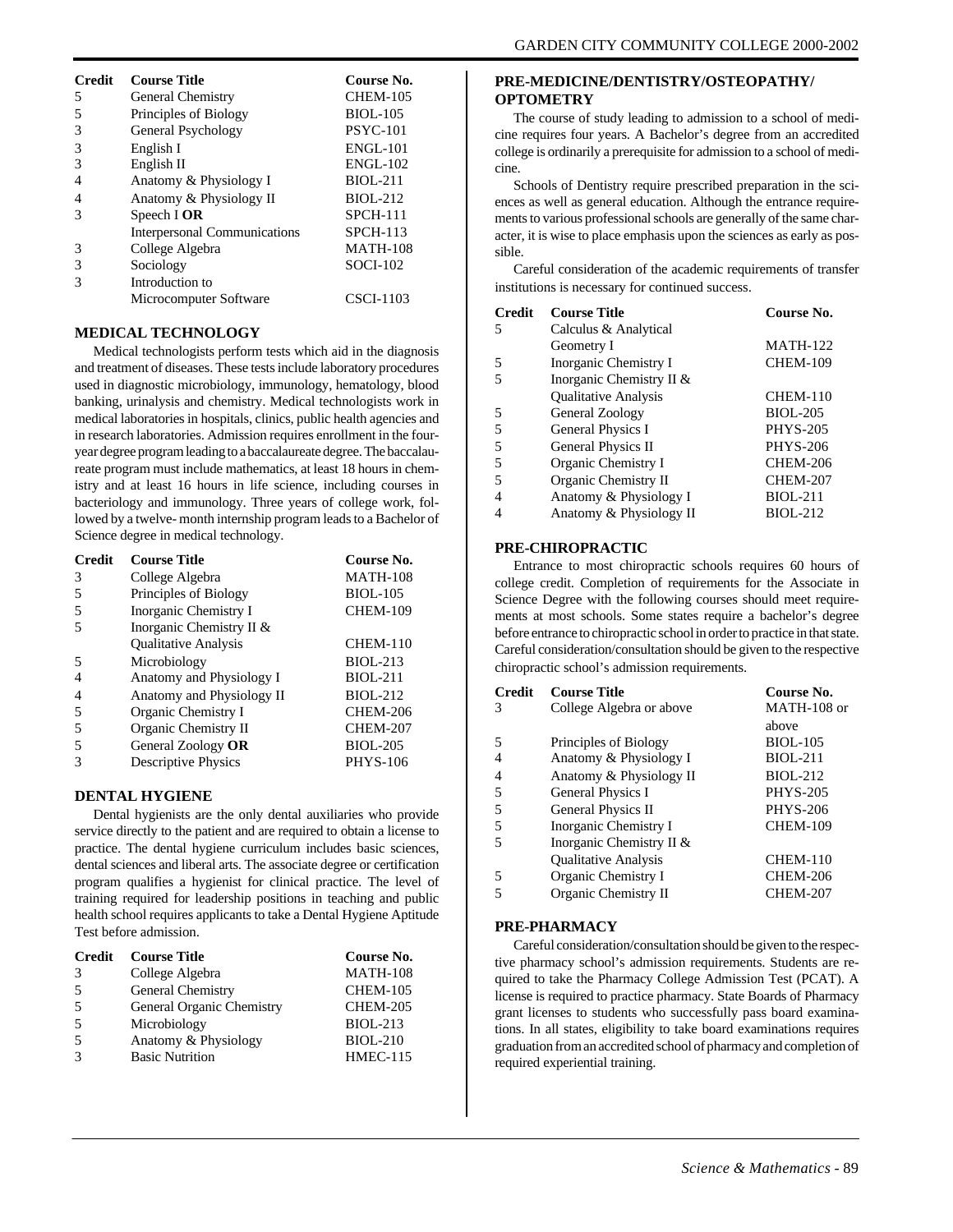| <b>Credit</b> | <b>Course Title</b>             | Course No.      |
|---------------|---------------------------------|-----------------|
| 3             | <b>Fundamentals of Calculus</b> | <b>MATH-121</b> |
| 5             | Inorganic Chemistry I           | <b>CHEM-109</b> |
|               | Inorganic Chemistry II and      |                 |
|               | <b>Oualitative Analysis</b>     | <b>CHEM-110</b> |
|               | Principles of Biology           | <b>BIOL-105</b> |
|               | Microbiology                    | <b>BIOL-213</b> |
| 5             | Organic Chemistry I             | CHEM-206        |
|               | Organic Chemistry II            | <b>CHEM-207</b> |
|               | Anatomy & Physiology            | <b>BIOL-210</b> |
|               | <b>Descriptive Physics</b>      | <b>PHYS-205</b> |

#### **MORTUARY SCIENCE (Non-Degree Program)**

A student interested in becoming a licensed mortician in Kansas may take 60 college credit hours at the college followed by 30 hour at a mortuary school approved by the Kansas State Board of Embalming.

It is also possible to take up to 32 hours at Garden City community College, then transfer to an approved college which offers a two-year program in Mortuary Science. Should the latter route be followed, courses which will transfer to a mortuary science college include the following:

| <b>Credit</b> | <b>Course Title</b>           | Course No.      |
|---------------|-------------------------------|-----------------|
| 3             | English I                     | <b>ENGL-101</b> |
| 3             | English II                    | <b>ENGL-102</b> |
| 5             | Chemistry for Health Services | CHEM-108        |
| 5             | Principles of Biology         | <b>BIOL-105</b> |
| 5             | Anatomy & Physiology          | <b>BIOL-210</b> |
| 5             | Microbiology                  | <b>BIOL-213</b> |
| 3             | General Psychology            | <b>PSYC-101</b> |
| 3             | General Accounting            | $ACCT-101$      |

#### **VETERINARY MEDICINE**

The veterinary medicine curriculum is a professional program seven years in length. It is possible to obtain the first two years at Garden City Community College. In addition to the general education courses, the following are courses may be needed.

| <b>Credit</b> | <b>Course Title</b>          | Course No.      |
|---------------|------------------------------|-----------------|
| 5             | Principles of Biology        | <b>BIOL-105</b> |
| 3             | Principles of Animal Science | <b>ANSI-102</b> |
|               | Animal Science & Ind. Lab    | <b>ANSI-103</b> |
| 5             | Inorganic Chemistry I        | <b>CHEM-109</b> |
|               | Inorganic Chemistry II &     |                 |
|               | <b>Qualitative Analysis</b>  | <b>CHEM-110</b> |
| 5             | General Organic Chemistry    | <b>CHEM-205</b> |
| 3             | Livestock Feeding            | <b>ANSI-107</b> |
| 5             | Microbiology                 | <b>BIOL-213</b> |
| 5             | General Physics I            | <b>PHYS-205</b> |
| 5             | General Physics II           | <b>PHYS-206</b> |
|               | General Zoology              | <b>BIOL-205</b> |

### **CHEMISTRY**

| <b>Credit</b> | <b>Course Title</b>         | Course No.      |
|---------------|-----------------------------|-----------------|
|               | Inorganic Chemistry I       | <b>CHEM-109</b> |
|               | Inorganic Chemistry II and  |                 |
|               | <b>Oualitative Analysis</b> | <b>CHEM-110</b> |
|               | Calculus & Analytical       |                 |
|               | Geometry I                  | <b>MATH-122</b> |
|               | Calculus and Analytical     |                 |
|               | Geometry II                 | <b>MATH123</b>  |
|               |                             |                 |

|                            | Calculus and Analytical      |                 |
|----------------------------|------------------------------|-----------------|
|                            | Geometry III                 | <b>MATH-205</b> |
| 5                          | <b>Engineering Physics I</b> | <b>PHYS-207</b> |
| 5                          | Engineering Physics II       | <b>PHYS-208</b> |
| 5                          | Organic Chemistry I          | <b>CHEM-206</b> |
| 5                          | Organic Chemistry II         | <b>CHEM-207</b> |
| <b>MATHEMATICS/PHYSICS</b> |                              |                 |

| <b>Credit</b> | <b>Course Title</b>               | Course No.      |
|---------------|-----------------------------------|-----------------|
| 5             | Calculus & Analytical             |                 |
|               | Geometry I                        | <b>MATH-122</b> |
| 5             | Calculus & Analytical             |                 |
|               | Geometry II                       | <b>MATH-123</b> |
| 5             | Calculus & Analytical             |                 |
|               | Geometry III                      | <b>MATH-205</b> |
| 3             | <b>Differential Equations</b>     | <b>MATH-206</b> |
| 3             | <b>Fundamentals of Statistics</b> | <b>MATH-110</b> |
| 5             | <b>Engineering Physics I</b>      | <b>PHYS-207</b> |
| 5             | <b>Engineering Physics II</b>     | <b>PHYS-208</b> |
| 5             | Inorganic Chemistry I             | <b>CHEM-109</b> |
| 5             | Inorganic Chemistry II &          |                 |
|               | Qualitative Analysis              | <b>CHEM-110</b> |
| 3             | Economics: Macro                  | <b>ECON-117</b> |

#### **PHYSICAL SCIENCE**

This curriculum is designed especially for those students who wish to pursue a degree in General Physical Science and not necessarily obtain a major in chemistry or physics. It is possible to readily switch to a major curriculum in either physics or chemistry after the first year.

| <b>Credit</b> | <b>Course Title</b>           | Course No.      |
|---------------|-------------------------------|-----------------|
| 5             | Inorganic Chemistry I         | <b>CHEM-109</b> |
|               | Inorganic Chemistry II &      |                 |
|               | <b>Qualitative Analysis</b>   | CHEM-110        |
| 5             | Calculus & Analytical         |                 |
|               | Geometry I                    | <b>MATH-122</b> |
| 5             | Calculus & Analytical         |                 |
|               | Geometry II                   | <b>MATH-123</b> |
| 5             | Principles of Biology         | <b>BIOL-105</b> |
|               | <b>Engineering Physics I</b>  | <b>PHYS-207</b> |
|               | <b>Engineering Physics II</b> | <b>PHYS-208</b> |

#### **ARCHITECTURE (Non-Degree Program)**

Students interested in architecture must decide whether they desire architectural engineering, building construction, or design architecture. Those interested in the first two options should follow the pre-engineering curriculum.

The design architecture program at most universities requires five academic years. The first year may be taken at the community college after which the student is advised to transfer to a university.

| <b>Credit</b> | <b>Course Title</b>             | Course No.      |
|---------------|---------------------------------|-----------------|
| 3             | English I                       | <b>ENGL-101</b> |
| 3             | English II                      | <b>ENGL-102</b> |
|               | College Algebra                 | <b>MATH-108</b> |
|               | Precalculus Mathematics OR      | <b>MATH-120</b> |
|               | <b>Fundamentals of Calculus</b> | <b>MATH-121</b> |
| 5             | General Physics I               | <b>PHYS-205</b> |
| 3             | Speech I                        | <b>SPCH-111</b> |
|               | Survey of Civilization I        | <b>HIST-101</b> |
|               | Sociology                       | $SOCI-102$      |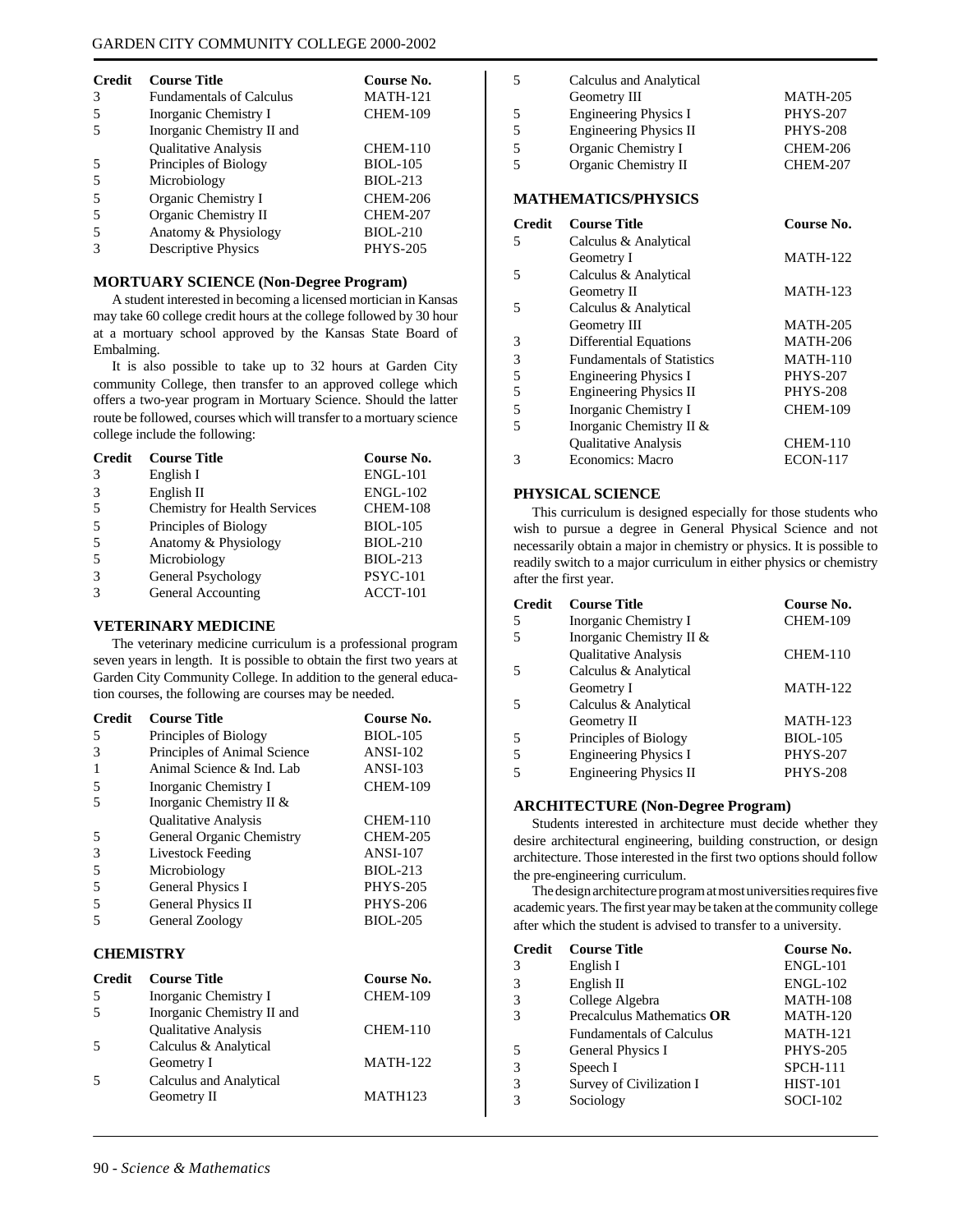| 3 | General Psychology         | <b>PSYC-101</b> |
|---|----------------------------|-----------------|
| 3 | Introduction to Philosophy | <b>PHIL-101</b> |
| 3 | History of World Art       | <b>ARTS-121</b> |
| 3 | <b>Economics: Macro</b>    | <b>ECON-111</b> |
| 3 | World Geography            | <b>GEOG-101</b> |
| 9 | Suggested electives        | ARTS-101,       |

ARTS-104, ARTS-129, DRAFT-104

#### **ENGINEERING TECHNOLOGY**

Engineering Technology programs emphasize a broad understanding of science, social sciences, and mathematics coupled with practical experience in applying that knowledge to the solution of a variety of common engineering problems. This course of study is appropriate for students interested in careers involving routine design, production or construction management and facilities operations and maintenance. The Engineering Technology program represents approximately one half of the requirements for a Bachelors Degree in Civil, Electrical, or Mechanical Engineering Technology.

Although most Engineering Technology degree programs require less mathematics and physics than engineering programs, the requirement for demonstrated capability in applied problem solving is as demanding as the engineering program's emphasis on demonstrated proficiency in understanding and use of theory.

| <b>Credit</b> | <b>Course Title</b>                  | Course No.      |
|---------------|--------------------------------------|-----------------|
| 5             | General Chemistry                    | <b>CHEM-105</b> |
| 3             | <b>Plane Trigonometry</b>            | <b>MATH-109</b> |
|               | Calculus & Analytic                  |                 |
|               | Geometry I                           | <b>MATH-122</b> |
|               | <b>General Physics I</b>             | <b>PHYS-205</b> |
| 3             | <b>Engineering Drawing I</b>         | <b>ENGR-105</b> |
| 3             | <b>Engineering Drawing II</b>        | <b>ENGR-106</b> |
| 3             | Introduction to Programming          | $CSCI-102$      |
|               | <b>Computer Programming Language</b> | CSCI-103,       |
|               |                                      | 105,107         |
| 3             | Economics: Macro                     | <b>ECON-111</b> |
|               | Introduction to Business             | <b>BSAD-101</b> |
|               | <b>Technical Elective</b>            |                 |

#### **ENGINEERING**

Course selection for engineering should be in keeping with the transfer university curricular requirements. College Algebra and Trigonometry will not be counted toward a degree in any Kansas engineering school. The lack of a high school background in mathematics and chemistry will make it necessary to allow more time to meet engineering requirements. Requirements for graduation vary widely within an engineering curriculum, not only concerning Social Science and Humanities electives, but also concerning some of the technical courses listed below. Courses should be selected only after consulting the advisor.

| <b>Credit</b> | <b>Course Title</b>                | Course No.      |
|---------------|------------------------------------|-----------------|
| .5            | Inorganic Chemistry I              | <b>CHEM-109</b> |
|               | Inorganic Chemistry II &           |                 |
|               | <b>Oualitative Analysis</b>        | <b>CHEM-110</b> |
| 5             | Calculus & Analytical Geometry I   | <b>MATH-122</b> |
| 5             | Calculus & Analytical Geometry II  | <b>MATH-123</b> |
| 5             | Calculus & Analytical Geometry III | <b>MATH-205</b> |
| 3             | <b>Differential Equations</b>      | <b>MATH-206</b> |
|               | <b>Engineering Physics I</b>       | <b>PHYS-207</b> |
|               | Engineering Physics II             | <b>PHYS-208</b> |
|               | <b>Economics: Macro</b>            | <b>ECON-111</b> |

| 3 | Statics I                     | <b>ENGR-205</b>     |
|---|-------------------------------|---------------------|
| 3 | Engineering Drawing I         | ENGR <sub>105</sub> |
| 3 | <b>Engineering Drawing II</b> | <b>ENGR106</b>      |

#### **LIFE SCIENCE**

**Principles of Biology BIOL-105 5 hours** Prerequisite: None; however, a chemistry course is recommended. This is an introductory course into the fields of plant and animal science. The basic concepts of life science are stressed, particularly in the area of plant and animal cytology. This course is taught with the non-science major in mind to provide a general knowledge of botany, zoology and related fields. Science majors may find this course is a desirable introductory course before proceeding on to other courses in life science. Three hours lecture/ four hours laboratory per week.

#### **Principles of Wildlife Management BIOL-106 3 hours**

This is a basic course in wildlife management. The history of conservation in the United Sates will be considered. Basic concepts of modern wildlife management and management of urban and suburban wildlife will be covered. Ecological relationships between wildlife and their physical environment will be a primary area for study. Wildlife management techniques and materials for sustaining various species of wildlife, with special emphasis on administration and laws pertaining to this field of work, will be considered. Field trips may be scheduled, depending on class size and interest. Three hours lecture per week.

#### **River Ecology BlOL-107 4 hours**

This course is designed to provide a field biology experience by total immersion in the natural environment. An understanding of the broad concepts of the field of ecology will be developed by a study of the interactions of the various flora and fauna of the Ozarks. This understanding will occur as the student canoes and camps along a 60 mile section of the river. This course is a combination of laboratory and lecture as the students encounter various points of interest throughout the trip. However, it does not satisfy the laboratory science requirement in general education. Should be taken concurrently with the Canoeing and Camping courses.

#### **Introduction to Ecology BIOL-109 5 hours**

Prerequisite: Principles of Biology or consent of the instructor. This course introduces the broad concepts of ecology including the ecosystem, habitat and ecological niche, biochemical cycles, food chains, trophic structures and ecological pyramids. Population and community ecology concepts are considered with a general application of ecological concepts to environmental conditions. Laboratory work predominately involves field observations with some indoor evaluation of data involved. The course is designed for forestry, wildlife, fisheries, biology and other major fields of study that deal with environmental conditions. Three hours lecture/four hours laboratory per week.

#### **Special Topics in Science BIOL-110 1-2 hours**

This course is taught by arrangement. One or two hours of credit is given for special problems in any mathematics or science field and is carried out under the supervision of an instructor. This course may be repeated.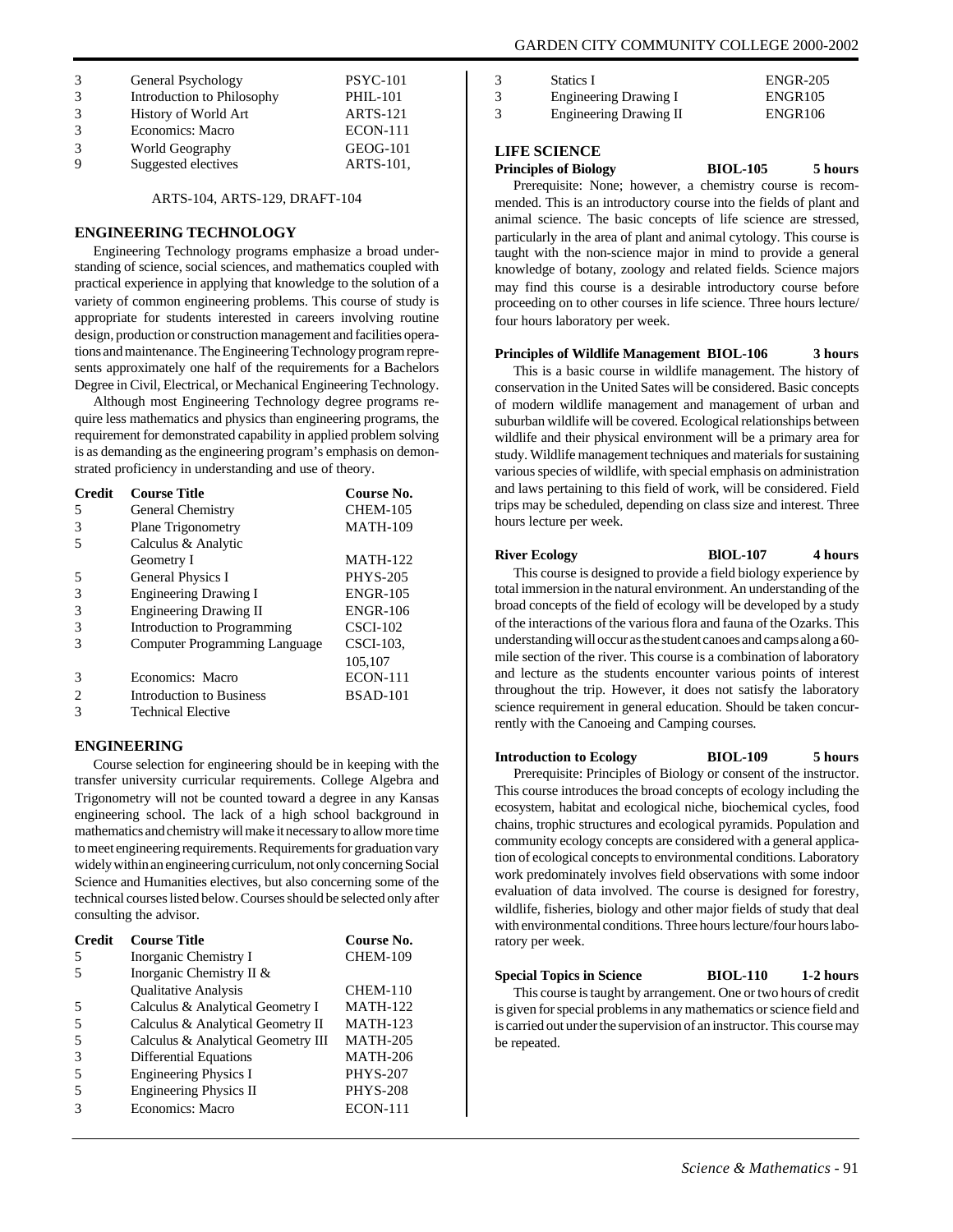#### **General Zoology BIOL-205 5 hours**

Prerequisite: Principles of Biology or consent of the instructor. This course offers the study of the basic concepts of animal biology, beginning with the chemical and physical nature of protoplasm and continuing through the principles of molecular and cellular biology, the animal anatomy and physiology, genetics and evolution of the animal kingdom and a survey of animal taxonomy. Three hours lecture/four hours laboratory per week.

**General Botany BIOL-206 5 hours** Prerequisite: Principles of Biology or consent of the instructor. This course surveys the plant kingdom, emphasizing molecular and cellular concepts as related to plants and the morphology and physiology, systematics, heredity and evolution of representatives of the major plant groups from bacteria to the angiosperms. Three hours lecture/four hours laboratory per week.

**Anatomy and Physiology BlOL-210 5 hours** This course is an elementary study of the functions and structure of the human body, including general principles of the mechanisms of nutrition. This course is designed for education majors and general education students, but is not recommended for students in healthrelated fields. Three hours lecture/four hours laboratory per week.

**Anatomy and Physiology I BIOL-211 4 hours** Prerequisite: None; however, Chemistry for Health Services and Principles of Biology are highly recommended. The structure and function of cells and tissues and the skeletal, muscular and nervous systems comprise the course content. Special attention is given to controls and integration of the erect and moving body. A human cadaver is used to supplement instruction in this course, designed primarily for students in health-related fields. Three hours lecture/ two hours laboratory per week.

**Anatomy and Physiology II BIOL-212 4 hours** Prerequisite: Anatomy and Physiology I or consent of the instructor. This course is a continuation of Anatomy and Physiology I. The structures and functions of the respiratory, cardiovascular, digestive, urinary, reproductive and endocrine systems are studied in this course. Attention is given to maintaining the metabolism of the body and the fluid, electrolyte and acid-base balance of the healthy body. A human cadaver is used to supplement instruction in this course. Three hours lecture/two hours laboratory per week.

**Microbiology BIOL-213 5 hours**

Prerequisite: Principles of Biology or consent of the instructor. This course is designed to meet the needs of students entering medically related fields, agriculture, health and physical education or other activities in which basic knowledge of microorganisms is required. The major emphasis of the course is directed toward the health oriented sciences. Study emphasizes microbes such as bacteria, protozoa, molds and viruses. This course also acquaints students with the morphological and physiological characteristics, relative importance, ecological relationships, metabolism and replication of these microbes as well as other aspects of microbiology. Current techniques in biotechnology and immunology are also discussed. Laboratory work predominately involves the testing of physical and metabolic characteristics of bacteria, which leads to the identification of an unknown. Three hours lecture/four hours laboratory per week.

## **CHEMISTRY**

**General Chemistry CHEM-105 5 hours**

This course is the study of the general principles of chemistry to provide general information about the elements, atomic structure and laboratory methods for the liberal arts student who does not expect to major in science or related fields. Students should not take this course and Inorganic Chemistry I unless a more thorough background is desired; in which case, not more than five hours of credit toward a chemistry degree will be granted. Three hours lecture/three hours laboratory per week.

**Chemistry for Health Services CHEM-108 5 hours**

This course in general chemistry is designed primarily for firstyear students in various health-related programs. Emphasis is placed on practical aspects of inorganic chemistry, organic chemistry and biochemistry. Theoretical topics are dealt with only as an aid to understanding human body processes. Three hours lecture/four hours laboratory per week.

**Inorganic Chemistry I CHEM-109 5 hours** Prerequisite: High school chemistry and advanced algebra or concurrent enrollment in College Algebra. This course is the study of atomic structure with an emphasis on electronic configurations and their effect on chemical properties. The three phases of matter are studied through problem-solving methods using a computer-based lab/interface system. Three hours lecture/four hours laboratory per week.

#### **Inorganic Chemistry II and Qualitative Analysis CHEM-110 5 hours**

Prerequisite: Inorganic Chemistry I. This course is a continuation of Inorganic Chemistry I with emphasis on various types of chemical equilibrium, chemical kinetics, thermodynamics, electrochemistry, nuclear chemistry and an introduction to organic chemistry. Approximately one-fourth of laboratory work is spent in qualitative analysis. Three hours lecture/four hours laboratory per week.

**General Organic Chemistry CHEM-205 5 hours**

Prerequisite: General Chemistry or Inorganic Chemistry I or an exceptional high school chemistry background is required. Fundamentals of organic chemistry, including aliphatic and aromatic hydrocarbons and the more important classes and their derivatives are studied in this course. Fats, proteins and carbohydrates are studied for the benefit of home economics, medical and agriculture students. Three hours lecture/four hours laboratory per week.

**Organic Chemistry I CHEM-206 5 hours** Prerequisite: Inorganic Chemistry II and Qualitative Analysis. This course is an in-depth study of organic chemistry with emphasis on modern instrumental techniques, reactions and reaction mechanisms. Three hours lecture/six hours laboratory per week.

**Organic Chemistry II CHEM-207 5 hours**

Prerequisite: Organic Chemistry I. Approximately one-fourth of this course is devoted to the study of natural products, an introduction to biochemistry and selected topics. Three hours lecture/six hours laboratory per week.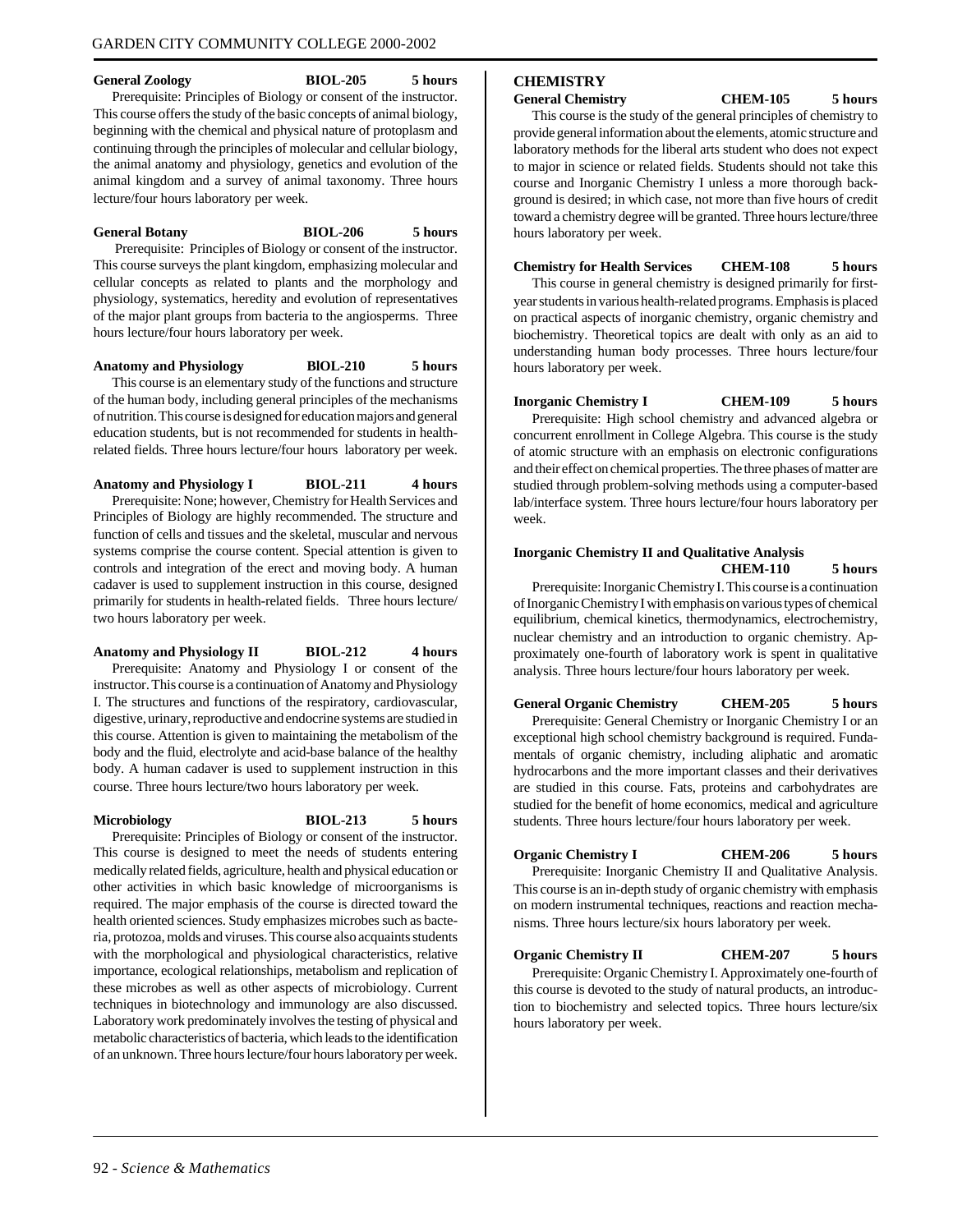#### **Quantitative Analysis CHEM-208 5 hours**

Prerequisite: Inorganic Chemistry II and Qualitative Analysis. This course is the study of classical and modern analytical methods of analysis, including gravimetry, titrimetry, electrochemistry, chromatography and spectroscopy. Three hours lecture/six hours laboratory per week.

#### **MATHEMATICS**

Students planning to major in mathematics or related scientific fields such as engineering, chemistry and physics can choose one of two sequences. Sequence I is for those individuals who have a limited background in high school mathematics and consists of those courses prerequisite to Calculus and Analytical Geometry I, which are determined necessary by review of the student's background through testing. Plane Trigonometry and Precalculus Mathematics or Precalculus with Trigonometry are recommended for students not prepared for Sequence II.

Sequence II is open to students who have excellent grades and at least four units of high school mathematics (including two units of high school algebra, geometry, and trigonometry) and who have shown satisfactory proficiency on a recognized placement examination. This sequence consists of the courses Calculus and Analytical Geometry I through Differential Equations.

**Beginning Algebra MATH-006 3 hours** Prerequisite: College Math with a grade of C or better or a qualifying score on the placement exam. This is a developmental course in beginning algebra intended to provide an entry course into algebra. Beginning Algebra is the first in a sequence of two developmental algebra courses, the second course being Intermediate Algebra. Beginning Algebra includes the study of signed numbers, linear equations/inequalities, graphing linear equations/inequalities and applications. (This course does not meet degree requirements.)

#### **Computations I MATH-101 3 hours**

This course is intended to familiarize the student with common types of mathematical problems and to develop confidence in solving such problems using mathematical procedures and business machines. It is a review of arithmetic business calculations such as percentages, interest, discounts, area and volume determination.

## **College Math MATH-105 3 hours**

The emphasis of this course is on the understanding and demonstrated competency of computational math skills. This refresher course includes concepts and problem-solving skills with whole numbers, fractions, decimals, proportion, percents, and metrics.

### **Intermediate Algebra MATH-107 3 hours**

Prerequisite: Beginning Algebra with a grade of C or better or a qualifying score on the placement exam. Intermediate Algebra is the second in a sequence of two courses in preparation to take College Algebra. This course overlaps Beginning Algebra content in that the unit on graphing linear equations and inequalities is a part of the study requirements. The course further includes systems of linear equations, exponents, polynomials, factoring, solving second degree equations, algebraic fractions and radicals.

**College Algebra MATH-108 3 hours**

Prerequisite: Intermediate Algebra with a grade of C or better or a qualifying score on the placement exam. This course is a foundation course for advanced study in mathematics, business, and the sciences. It requires adequate mastery of basic algebraic manipulations. This course is a survey of topics including functions and their graphs, polynomials, logarithms and exponential functions and systems of equations.

**Plane Trigonometry MATH-109 3 hours** Prerequisite: College Algebra with a grade of C or better or a qualifying score on the placement exam. This course is the study of trigonometric functions; including the evaluation of trigonometric functions, the manipulation of identities, the graphs of trigonometric functions, the solutions of triangles and trigonometric equations. (This course may be taken concurrently with MATH-120 Precalculus)

**Fundamentals of Statistics MATH-110 3 hours** Prerequisite: College Algebra with a grade of C or better or a qualifying score on the placement exam. This course is the study of the methods in mathematics used for statistical decision making. It includes a basic introduction to descriptive and inferential statistics. Some applications to biology, business, industry and psychology are covered. The objectives of the course include the applications of statistical inference to contemporary problem solving.

### **Precalculus with Trigonometry MATH-111 5 hours**

Prerequisite: College Algebra with a grade of C or better or a qualifying score on the placement exam. This is an advanced course in algebra and trigonometry for students who are preparing to take Calculus and Analytical Geometry I. Some knowledge of basic trigonometry is recommended, but not mandatory. Major topics covered include solving inequalities, linear functions and circles, quadratic functions and polynomials, rational functions, inverse functions, logarithmic and exponential functions, complex numbers, trigonometric functions, identities and equations.

#### **Precalculus Mathematics MATH-120 3 hours**

Prerequisite: College Algebra with a grade of C or better or a qualifying score on the placement exam. This is an advanced course in algebra for students preparing for Calculus and Analytical Geometry I. Major topics covered include solving inequalities, linear functions and circles, quadratic functions and polynomials, rational functions, inverse functions, logarithmic and exponential functions and complex numbers. (This course may be taken concurrently with Trigonometry.)

### **Fundamentals of Calculus MATH-121 3 hours**

Prerequisite: College Algebra with a grade of C or better or a qualifying score on the placement exam. This is a course designed to provide students in biology, business, economics, psychology and sociology with the special concepts and techniques of calculus, which have important uses in their respective fields and which are needed for subsequent courses in probability and statistics. Topics, emphasis, pace and applications are somewhat different than in Calculus and Analytical Geometry I. This course is not recommended to majors in mathematics or the physical sciences.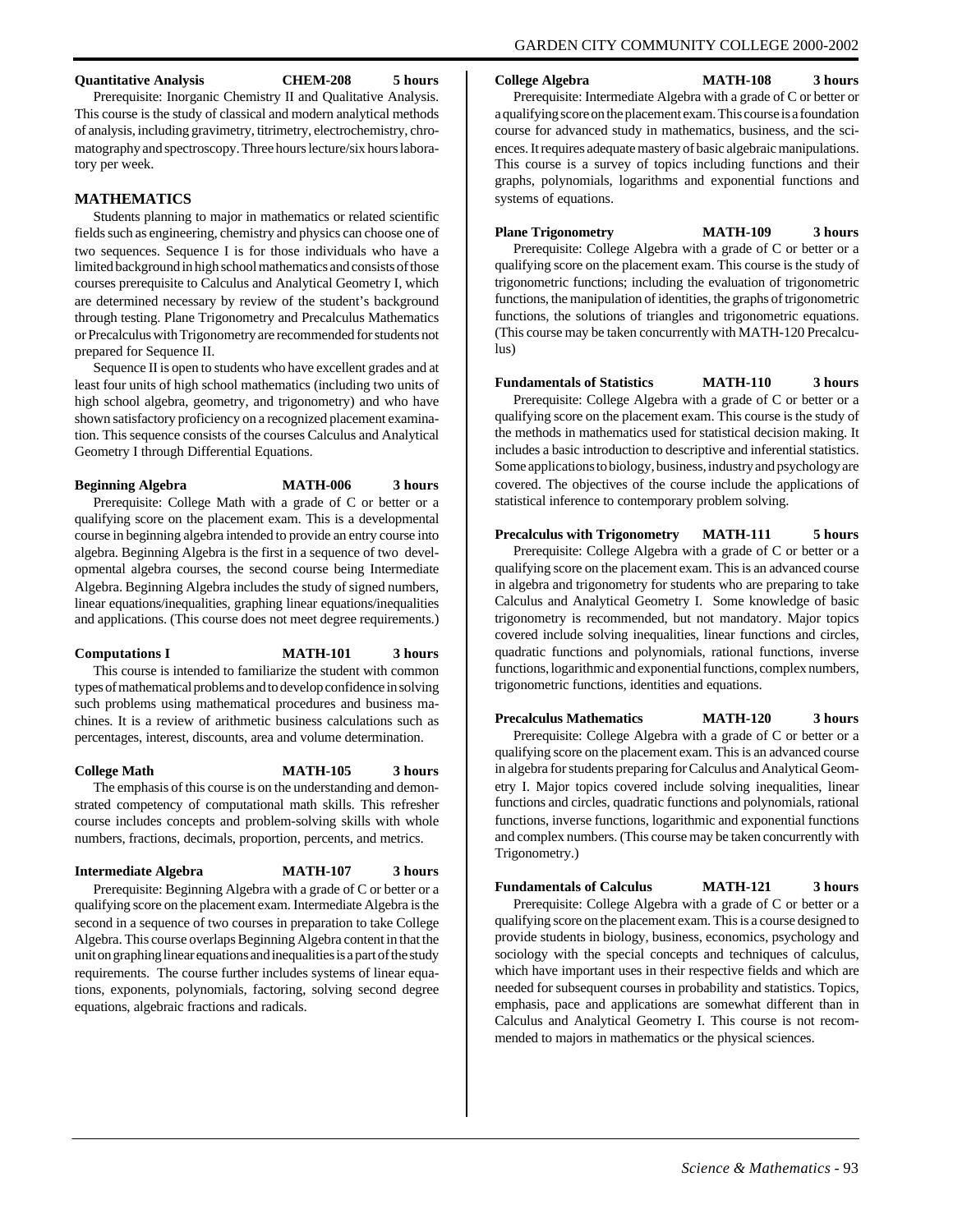#### **Calculus and Analytical Geometry I**

**MATH-122 5 hours**

Prerequisite: Plane Trigonometry and Precalculus Math or Precalculus with Trigonometry with a grade of C or better or a qualifying score on the placement exam. The topics of differential and integral calculus include functions; analytic geometry; limits and continuity; differentiation and integration of algebraic, trigonometric, exponential, and logarithmic functions; and applications of the derivative and integration.

#### **Calculus and Analytical Geometry II**

**MATH-123 5 hours**

Prerequisite: Calculus and Analytical Geometry I. This course is a continuation of Calculus and Analytical Geometry I. Topics discussed will be differentiation of transcendental functions, formal integration and applications, infinite series, parametric and polar equations and vectors.

#### **Calculus and Analytical Geometry III**

**MATH-205 5 hours**

Prerequisite: Calculus and Analytical Geometry II. This course is a continuation of Calculus and Analytical Geometry II. Topics discussed will be vectors, solid analytic geometry, functions of two or more independent variables, vector-valued functions, and multiple integration.

**Differential Equations MATH-206 3 hours** Prerequisite: Calculus and Analytical Geometry III. This is an elementary course in ordinary differential equations which will exhibit techniques for obtaining solutions and the basic ideas and theory behind these techniques.

#### **PHYSICAL SCIENCE**

**Current Topics in Science PHSC-101 1-3 hours** This course is designed to give students a non-laboratory course in science to gain familiarity with some of the current ideas in science that are likely to be discussed in popular and scientific publications.

**General Physical Science PHSC-105 5 hours** Prerequisite: Beginning Algebra or one year of high school algebra would be very helpful. This course is a general survey of the physical world in which astronomy, chemistry, geology, meteorology and physics are considered. Fundamental principles have been selected from the individual disciplines to supply the student with a broad and basic background. Emphasis is placed on these topics as

an integral part of the environment. Practical aspects are stressed on numerous field trips. This course is designed for liberal arts, education and general education students. Three hours lecture/three hours laboratory per week.

**Descriptive Astronomy PHSC-106 3 hours**

A background in basic algebra will be useful but is not required. This course is a largely qualitative study of the sun and planets, stars and galaxies and a survey of what is known and how it is known. Extensive use will be made of audio-visual materials in class. Occasional telescopic observation sessions will be held. Three hours lecture per week.

#### **Physical Geology PHSC-205 5 hours**

This course concerns the formation, occurrence and structure of minerals and rocks, actions of streams, oceans, glaciers and the formation and modification of the landscape through mountain building, volcanism and earthquakes. Three hours lecture/four hours laboratory per week.

**Descriptive Physics PHYS-106 3 hours**

Prerequisite: One year of high school algebra. This course serves as a three-hour elective science course for non-science majors. It also enables students not pursuing a degree in science to learn the basic concepts of physics without the need for a high proficiency in mathematics. Areas of study include mechanics, temperature and heat, waves and sound, electricity and magnetism, light and atomic and nuclear physics. Three hours lecture per week.

**General Physics I PHYS-205 5 hours**

Prerequisite: College Algebra or the consent of the instructor. This course is a conceptually oriented study of the field of basic physics with emphasis on understanding concepts and problem solving. Areas of study include motion in one and two dimensions, energy and momentum, gravity, rotation, fluid dynamics, thermodynamics, and mechanical waves. Three hours lecture/four hours laboratory per week.

**General Physics II PHYS-206 5 hours** Prerequisite: General Physics I. This course is a continuation of the study of basic physics begun in General Physics I. Areas of study include electricity and magnetism, light and optics, relativity, quantum mechanics, and atomic and nuclear physics. Three hours lecture/ three hours laboratory per week.

**Engineering Physics I PHYS-207 5 hours** Prerequisite: Calculus and Analytical Geometry I. Topics studied include mechanics and thermodynamics. This is a required course for pre-engineering and science majors in the field of chemistry, physics, mathematics and geology. Three hours lecture/four hours laboratory per week.

**Engineering Physics II PHYS-208 5 hours** Prerequisite: Engineering Physics I. Topics studied include mechanical waves, electricity and magnetism, and light. Three hours lecture/four hours laboratory per week.

#### **ELECTRONICS**

**Electronic Circuits I ELEC-120 3 hours** This is a beginning course in direct current and alternating current theory. Topics covered are direct current and alternating current sources, series and parallel circuits, magnetism, inductance and capacitance and resistance in alternating current circuits.

#### **ENGINEEERING**

**Engineering Concepts ENGR-100 2 hours**

This course is an introduction to engineering and engineering design. Problem-solving techniques are emphasized. Types of problems encountered in various engineering fields are explored. Information on types of job opportunities available is provided to acquaint the undecided students with these fields.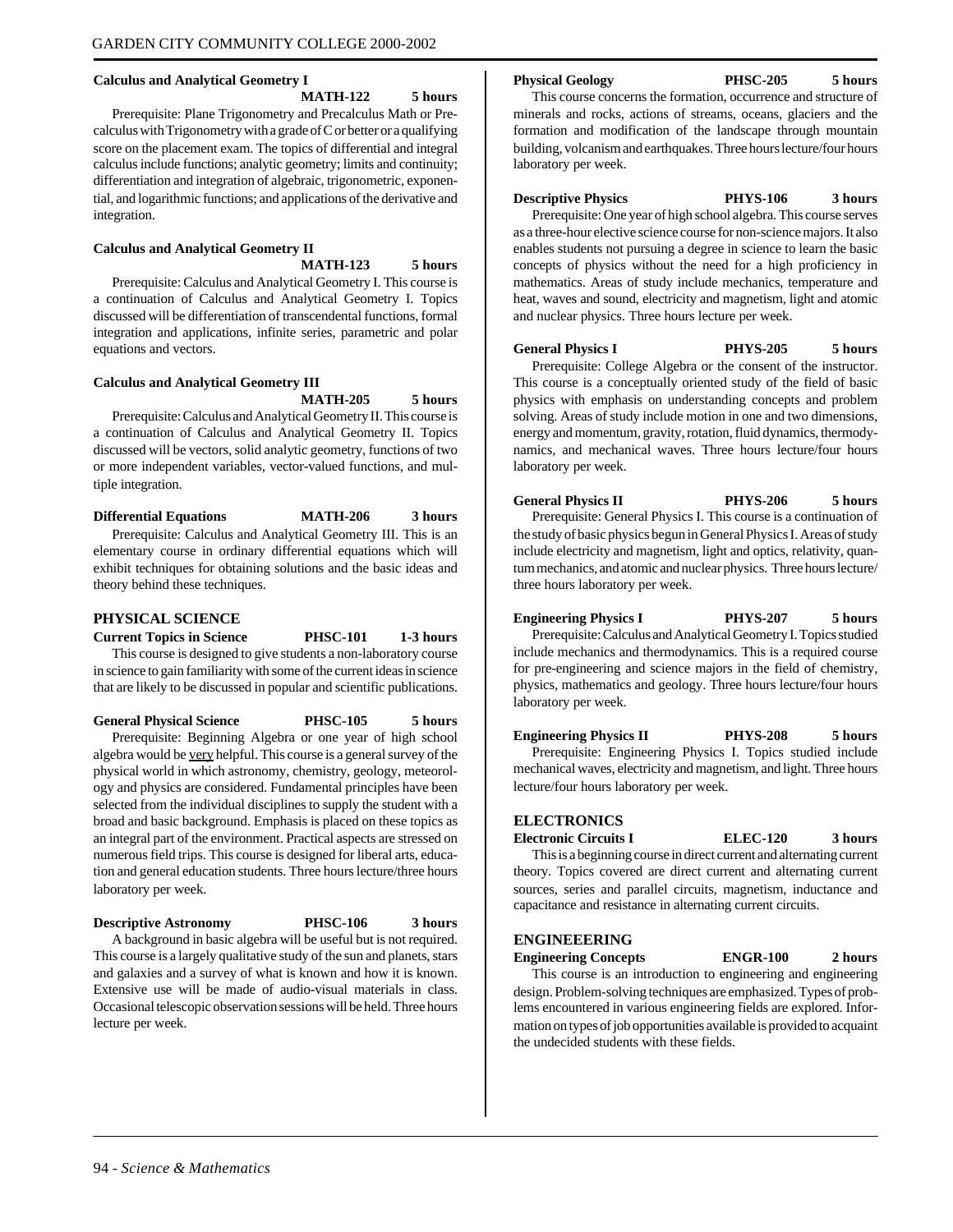#### **Engineering Drawing I ENGR-105 3 hours**

The scope of the course includes the relation of graphics to modern industry, orthographic projection, size, description, instrumental drawing, lettering, blueprint reading, drafting tools and techniques, pictorial drawing and geometric construction. Two hours lecture/two hours lab per week.

#### **Engineering Drawing II ENGR-106 3 hours**

Prerequisite: Engineering Drawing I. This course covers machine drawing, sketches of machine parts, preparation of working drawings, detailing of machines from sketches, notes, assembly drawings and introduction to computer aided drafting. Two hours lecture/two hours lab per week.

#### **Computer Aided Drafting ENGR-107 3 hours** Prerequisite: Engineering Drawing I. Forms of computer graph-

ics, identifying component parts of CAD system and how to use menu options are covered in this course. Definition and operation of CAD 2-Dimensional system using basic input and output modes, coordinate types and geometric entities to create 2-D drawings are also covered. Two hours lecture/two hours lab per week.

#### **Statics I ENGR-205 3 hours**

Prerequisites: Engineering Physics I and Calculus and Analytical Geometry I. Composition and resolution of forces, equilibrium of force systems, applications and laws of statics to engineering problems in structures, cables and machine elements, centers of gravity and moments of inertia are covered in this course.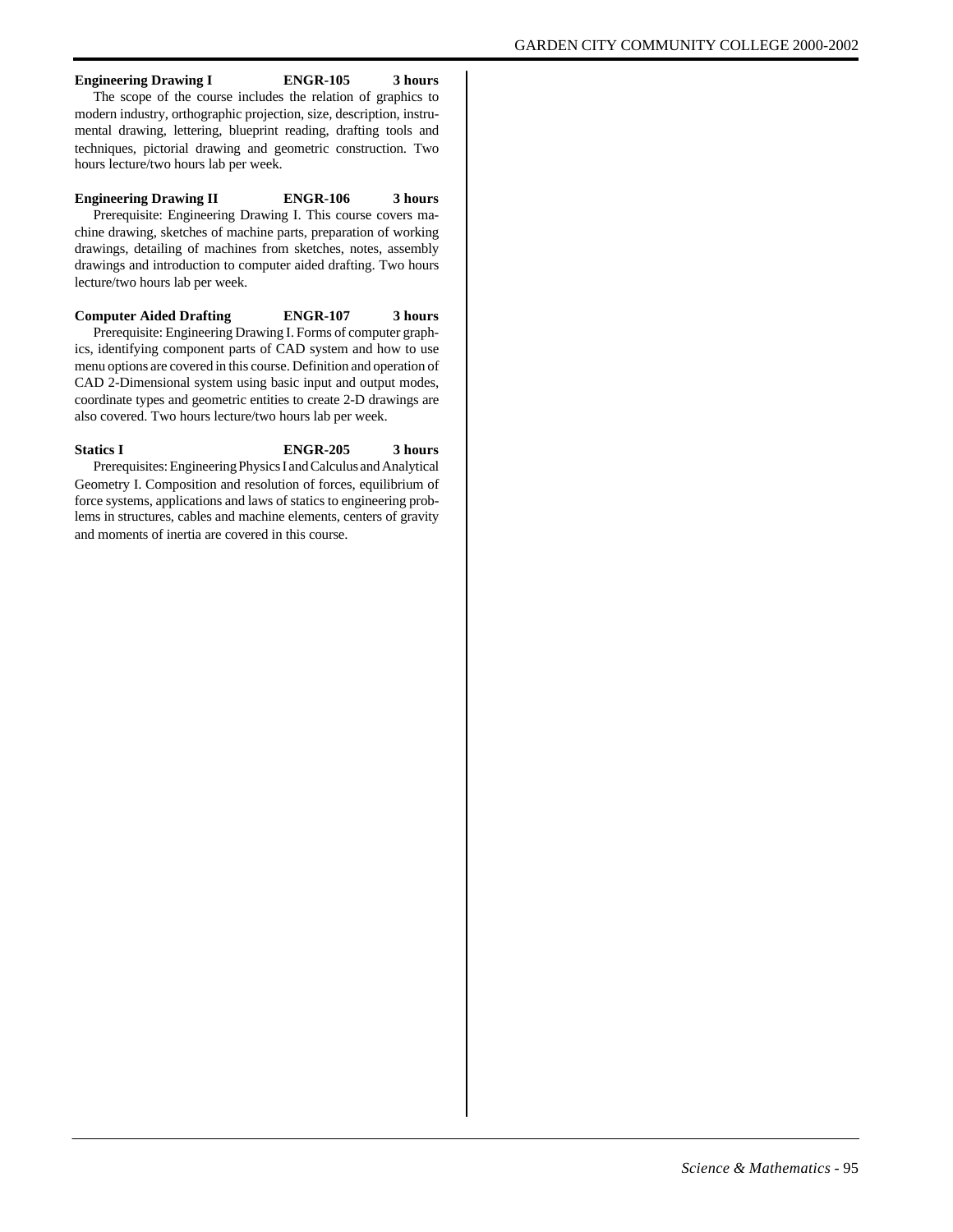# Social Science

# **Addiction Counselor Training**

**Education**

**Early Childhood Education**

**Special Education**

**Geography**

**Political Science**

**Living Arts & Sciences/ Home Economics**

**Psychology**

**Sociology**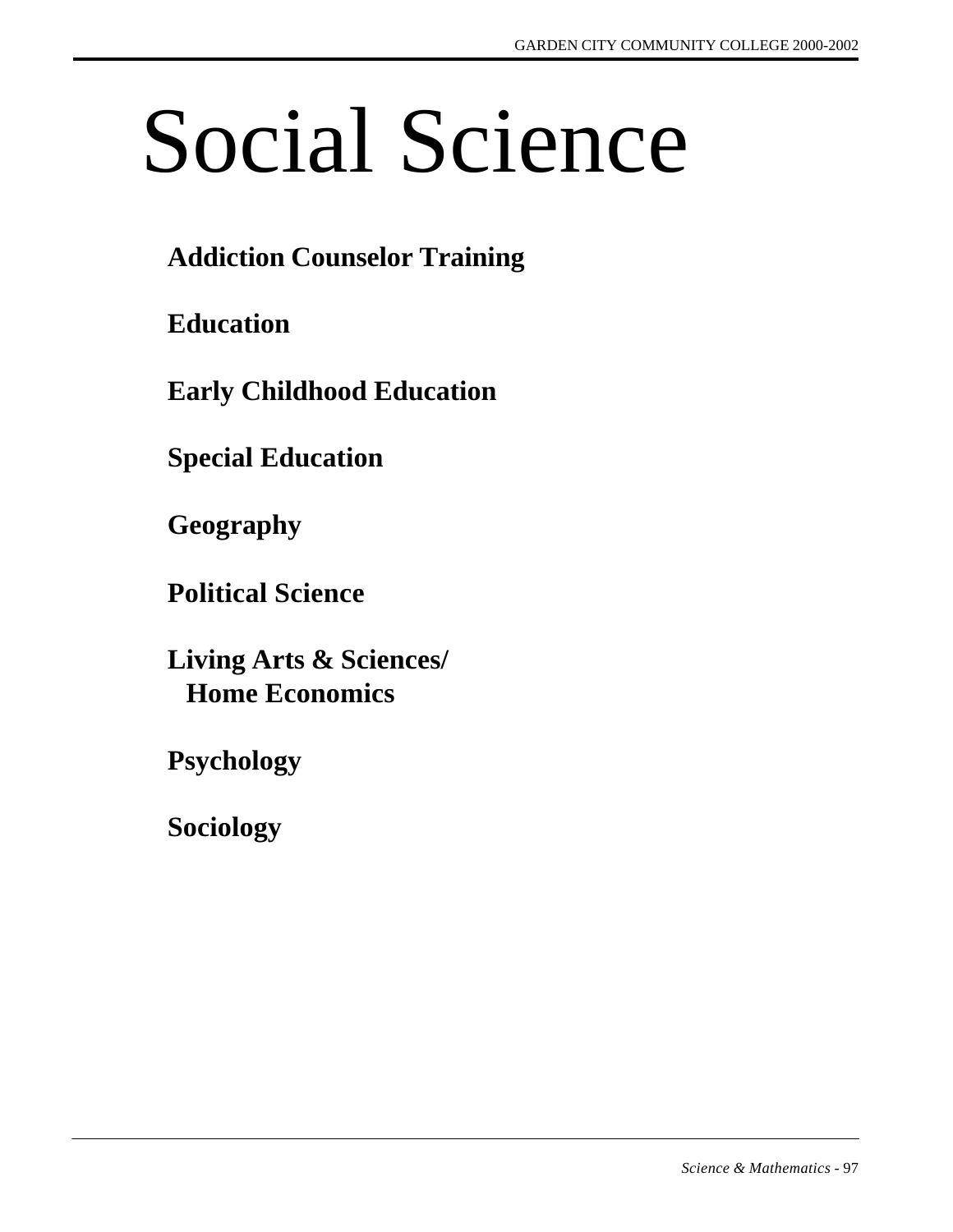#### **SOCIAL SCIENCE**

Each discipline in the Social Science Division provides a particular point of view as the division attempts to promote student outcomes which lead to an understanding of human nature, an appreciation of the cultural determinants of western civilization, participation in the function of government, an awareness of the interaction of social institutions and the development of skills and attitudes conducive to successful productivity in society.

The division offers some courses which are supportive courses for the occupational programs of the college and are elective in the Social Sciences.

#### **EDUCATION**

The education curriculum provides the first two years of the state prescribed professional education courses and related general education courses that will lead to the bachelor's degree with state certification for teaching at the early childhood, elementary, or secondary level. See the education department for more information.

#### **CHILD CARE/EARLY CHILDHOOD EDUCATION Early Childhood Education**

The GCCC Campus Child Care Center has been established to help meet the child care needs of GCCC student parents who desire to continue their education either on a full-time or a part-time basis. In addition, the Campus Child Care Center is used as a placement center for practicum students in Child Care/Early Childhood Education and as an observation site for students enrolled in course work appropriate to majors in Childhood Education, Living Arts and Sciences and related areas. The licensed center provides quality care for young children and a center for expanding the educational environment of GCCC students.

#### **TEACHING CERTIFICATE**

General and Professional education requirements for Early Childhood, elementary, middle school and secondary school teaching are defined in the Certification Regulations of the State Department of Education. Classes should be selected to provide a basis for degree requirements from the school granting the baccalaureate degree.

In addition to the core courses required for graduation, the courses listed in the following programs of study are recommended for the successful completion of the identified degree or certificate program. Students should contact transfer institutions regarding their requirements. The Kansas State Board of Education requires that pre-service teachers pass the Pre-Professional Skills Test (PPST) for certification or licensure. It is recommended by transfer institutions that the test be taken in the freshman year. The PPST test is offered at GCCC three times a year. Students should see their advisor or the education department for more information.

#### **CHILD CARE PROGRAM**

#### **Degree: Associate in Applied Science - 18 hours of General Education**

The Child Care Program at Garden City Community College is designed for those who wish to prepare for teaching careers in day care centers, preschools, Head Start programs or other group programs for young children. One year of study in this program will prepare a person for employment in a child care center. The two-year program and additional work experience with preschool children will prepare the student for the responsibilities of directing or teaching in a preschool situation. The usual program could be selected from the following in addition to the 18 hour core of General

Education. Close consultation with Early Childhood Department recommended.

| <b>Credit</b>           | <b>Course Title</b>              | Course No.       |
|-------------------------|----------------------------------|------------------|
| 3                       | General Psychology               | <b>PSYC-101</b>  |
| 3                       | Sociology                        | <b>SOCI-102</b>  |
| 3                       | Preschool Child                  | <b>ECHD-103</b>  |
| $\,1$                   | Preschool Child Lab              | <b>ECHD-104</b>  |
| 3                       | <b>Basic Nutrition</b>           | <b>HMEC-115</b>  |
| 3                       | Creative Experiences for         |                  |
|                         | Young Children                   | <b>ECHD-110</b>  |
| 3                       | Human Growth & Development       | <b>EDUC-110</b>  |
| 4                       | Early Childhood Education        |                  |
|                         | (with lab)                       | <b>ECHD-105</b>  |
| 4                       | Meal Planning                    | <b>HMEC-110</b>  |
| 3                       | Survey of Young Children         |                  |
|                         | with Special Needs               | <b>SPED-205</b>  |
| 2                       | <b>First Aid</b>                 | <b>HPER-109</b>  |
| 3                       | <b>Education for Parenthood</b>  | EDUC-104         |
| 3                       | Children's Literature            | <b>EDUC-107</b>  |
| 3                       | Foundations of Education         | $EDUC-105$       |
| $\overline{\mathbf{c}}$ | Observation                      | <b>EDUC-1063</b> |
| $\overline{\mathbf{3}}$ | Child Guidance & Management      | <b>ECHD-109</b>  |
| 3                       | <b>Child Care Administration</b> | ECHD-108         |
| 3                       | <b>Family Systems</b>            | $SOCI-113$       |
| 1                       | Story Telling Field Study        | <b>EDUC-112</b>  |
| 3                       | Introduction to Human Sexuality  | <b>SOCI-104</b>  |

#### **NANNY PROGRAM**

**Degree: Associate in Applied Science-18 hours of General Education**

| <b>Credit</b>  | <b>Course Title</b>               | Course No.      |
|----------------|-----------------------------------|-----------------|
| 3              | General Psychology                | <b>PSYC-101</b> |
| 3              | Sociology                         | <b>SOCI-102</b> |
| 3              | Creative Experiences for          |                 |
|                | Young Children                    | <b>ECHD-110</b> |
| 4              | Preschool Child                   | <b>ECHD-103</b> |
| 1              | Preschool Child Lab               | <b>ECHD-104</b> |
| 2              | First Aid                         | <b>HPER-109</b> |
| 3              | Child Guidance & Management       | <b>ECHD-109</b> |
| 3              | <b>Infant Development</b>         | <b>ECHD-106</b> |
| 3              | Human Growth & Development        | $EDUC-110$      |
| $\overline{4}$ | Meal Planning                     | $HMEC-110$      |
| 3              | <b>Education for Parenthood</b>   | EDUC-104        |
| 3              | <b>Family Systems</b>             | $SOCI-113$      |
| 3              | Survey of Young Children          |                 |
|                | with Special Needs                | <b>SPED-205</b> |
| 3              | <b>Basic Nutrition</b>            | <b>HMEC-115</b> |
| 3              | Children's Literature             | $EDUC-107$      |
| 3              | <b>Observation and Practicum-</b> |                 |
|                | Preschool Child                   | SPED-201        |
| 1              | Story Telling Field Study         | $EDUC-112$      |
| 3              | Introduction to Human Sexuality   | <b>SOCI-104</b> |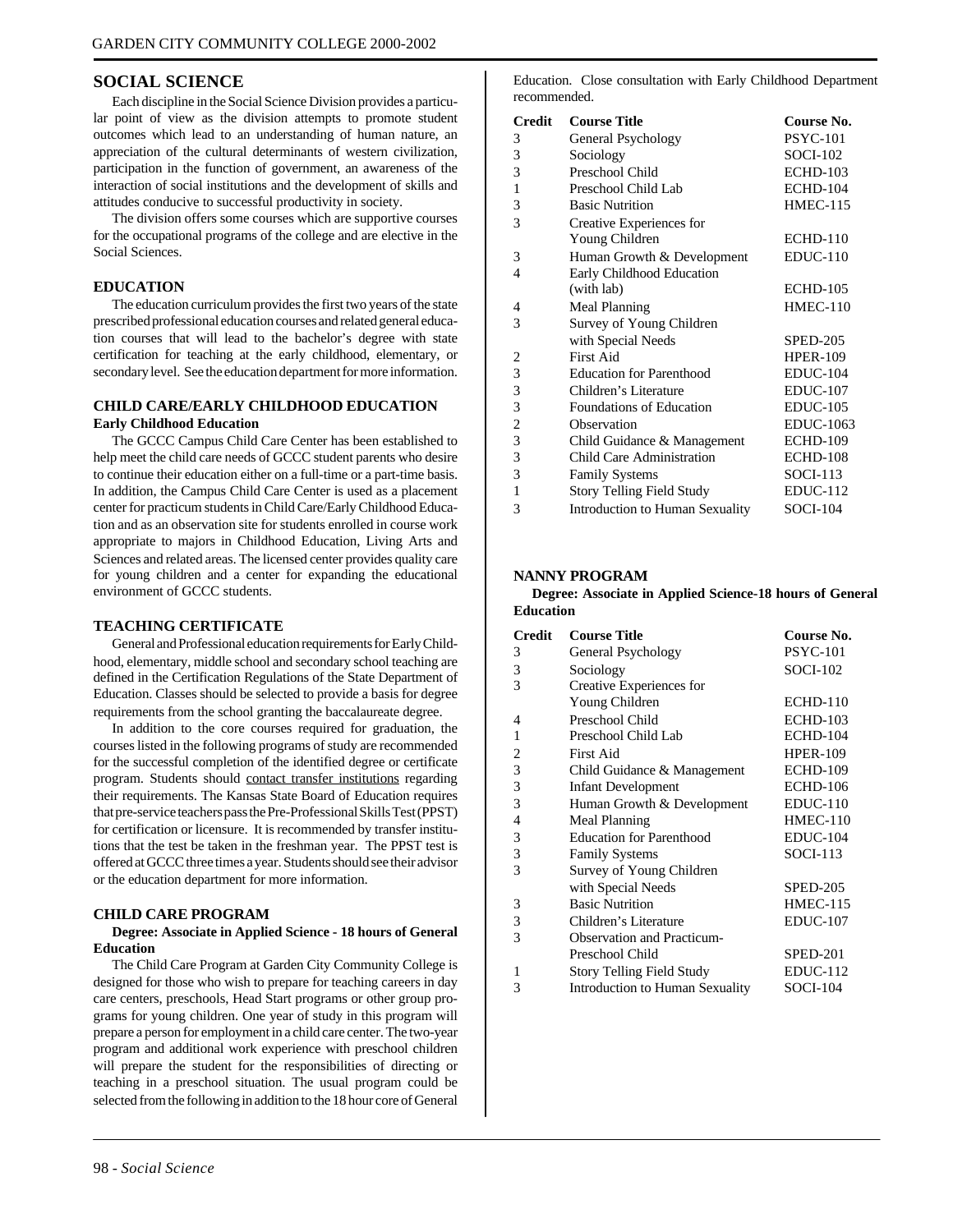#### **EARLY CHILDHOOD EDUCATION**

#### **Degree: Associate in Science-35 hours of General Education**

The Early Childhood Education Curriculum provides courses for students majoring in Early Childhood Education and/or elementary education, with an emphasis in teaching young children. Specifically, courses will be selected by the student to enable efficient transfer to the college or university granting the degree in elementary education.

| Credit  | <b>Course Title</b>               | Course No.       |
|---------|-----------------------------------|------------------|
| 3       | Sociology                         | <b>SOCI-102</b>  |
| 3       | Preschool Child                   | <b>ECHD-103</b>  |
|         | Preschool Child Lab               | <b>ECHD-104</b>  |
| 3       | Creative Experiences              |                  |
|         | for Young Children                | <b>ECHD-110</b>  |
| 3       | Human Growth & Development        | $EDUC-110$       |
| 3       | Foundations of Education          | $EDUC-105$       |
| 2       | Observation                       | <b>EDUC-1063</b> |
| 3       | American Government               | <b>POLS-105</b>  |
| 3       | Children's Literature             | $EDUC-107$       |
|         | <b>Story Telling Field Study</b>  | $EDUC-112$       |
| 4       | Early Childhood Education         |                  |
|         | (with lab)                        | <b>ECHD-105</b>  |
| 3       | <b>Fundamentals of Statistics</b> | <b>MATH-110</b>  |
| $1 - 3$ | Issues in Education               | $EDUC-113$       |

#### **SPECIAL EDUCATION**

#### **Degree: Associate in Science-35 hours of General Education**

This program of study is designed for education majors with special education as a field of concentration. Classes should be selected to provide a basis for degree requirements from the school granting the baccalaureate degree.

| <b>Credit</b> | <b>Course Title</b>               | Course No.       |
|---------------|-----------------------------------|------------------|
| 3             | Sociology                         | <b>SOCI-102</b>  |
| 3             | Human Growth and Development      | $EDUC-110$       |
| $\mathcal{R}$ | Foundations of Education          | $EDUC-105$       |
| $1 - 3$       | Observation                       | <b>EDUC-1063</b> |
| 3             | Survey of Young Children          |                  |
|               | with Special Needs                | <b>SPED-205</b>  |
| 3             | Preschool Child                   | <b>ECHD-103</b>  |
|               | Preschool Child Lab               | <b>ECHD-104</b>  |
| 3             | Children's Literature             | $EDUC-107$       |
|               | Story Telling Field Study         | $EDUC-112$       |
| 3             | <b>Basic Nutrition</b>            | <b>HMEC-115</b>  |
| 3             | <b>Fundamentals of Statistics</b> | <b>MATH-110</b>  |
| $1 - 3$       | Issues in Education               | $EDUC-113$       |

#### **ELEMENTARY EDUCATION**

#### **Degree: Associate in Science-35 hours of General Education**

This program is designed to outline typical classes that students should take when majoring in elementary education. Courses should be selected to enable the student to efficiently transfer to a specific college or university granting the degree in elementary education.

| <b>Credit</b> | <b>Course Title</b>         | Course No.       |
|---------------|-----------------------------|------------------|
| 3             | Sociology                   | <b>SOCI-102</b>  |
|               | Preschool Child             | $ECHD-103$       |
|               | Preschool Child Lab         | <b>ECHD-104</b>  |
| 3             | <b>Creative Experiences</b> |                  |
|               | for Young Children          | <b>ECHD-110</b>  |
|               | Human Growth & Development  | $EDUC-110$       |
| 3             | Foundations of Education    | $EDUC-105$       |
| $1 - 3$       | Observation                 | <b>EDUC-1063</b> |

| 3              | Children's Literature             | $EDUC-107$        |
|----------------|-----------------------------------|-------------------|
| 1              | <b>Story Telling Field Study</b>  | <b>EDUC-112</b>   |
| $\overline{4}$ | Early Childhood Education         |                   |
|                | (with lab)                        | <b>ECHD-105</b>   |
| 3              | <b>Family Systems</b>             | $SOCI-113$        |
| 3              | Survey of the Young Child         |                   |
|                | with Special Needs                | <b>SPED-205</b>   |
| 3              | World Geography                   | <b>GEOG-101</b>   |
| 3              | <b>Fundamentals of Statistics</b> | <b>MATH-110</b>   |
| $1-3$          | Issues in education               | $EDUC-113$        |
| 3              | Human Sexuality                   | <b>SOCI-104</b>   |
| 3              | History of World Art OR           | <b>ARTS-121</b>   |
|                | Art Appreciation                  | <b>ARTS-120</b>   |
| 3              | Music Appreciation                | <b>MUSC-108</b>   |
| 3              | Survey of Civilization II OR      | <b>HIST-102</b>   |
|                | American History to 1865 OR       | <b>HIST-103</b>   |
|                | American History since 1865       | HIST-04           |
| 3              | Intro to Micro Computer Software  | <b>CSCI-1103C</b> |
| 3              | Intro to Literature I             | $LITR-210$        |
| 3              | World Literature and              |                   |
|                | Human Experience                  | $LITR-253$        |
| 3              | Logic: Intro to Clear Thinking OR | <b>PHIL-103</b>   |
|                | Intro to Philosophy               | <b>PHIL-101</b>   |
| 3              | American Government               | <b>POLS-105</b>   |
| 3              | Economics: Macro                  | <b>ECON-111</b>   |
|                | Economics: Micro                  | <b>ECON-112</b>   |
| 3              | <b>Health Education</b>           | <b>HPER-106</b>   |

#### **SECONDARY EDUCATION**

**Degree: Associate in Science-35 hours of General Education** This program of study is designed for secondary education majors. Electives should be chosen with priority given to the major teaching field and to fulfill a basis for degree requirements from the school granting the baccalaureate degree.

| <b>Credit</b> | <b>Course Title</b>               | Course No.        |
|---------------|-----------------------------------|-------------------|
| 3             | Sociology                         | $SOCI-102$        |
| 3             | Human Growth & Develop.           | $EDUC-110$        |
| 3             | Foundations of Education          | $EDUC-105$        |
| $1 - 3$       | Observation                       | <b>EDUC-1063</b>  |
| 3             | World Geography                   | <b>GEOG-101</b>   |
| 3             | <b>American Government</b>        | <b>POLS-105</b>   |
| 3             | Human Sexuality                   | $SOCI-104$        |
| 3             | <b>Family Systems</b>             | $SOCI-113$        |
| 3             | <b>Fundamentals of Statistics</b> | <b>MATH-110</b>   |
| $1-3$         | Issues in Education               | $EDUC-103$        |
| 3             | History of World Art OR           | <b>ARTS-121</b>   |
|               | Art Appreciation                  | <b>ARTS-120</b>   |
| 3             | Music Appreciation                | <b>MUSC-108</b>   |
| 3             | Survey of Civilization I OR       | <b>HIST-101</b>   |
|               | Survey of Civilization II OR      | <b>HIST-102</b>   |
|               | American History to 1865 OR       | <b>HIST-103</b>   |
|               | American History Since 1865       | <b>HIST-104</b>   |
| 3             | Intro to Micro Computer Software  | <b>CSCI-1103C</b> |
| 3             | Intro to Literature I OR          | $LITR-210$        |
|               | World Literature and              |                   |
|               | Human Experience or               | $LITR-253$        |
|               | American Literature               | $LITR-216$        |
| 3             | Logic: Intro to Clear Thinking OR | <b>PHIL-103</b>   |
|               | Intro to Philosophy               | <b>PHIL-101</b>   |
| 3             | Economics: Macro                  | <b>ECON-111</b>   |
|               | Economics: Micro                  | <b>ECON-112</b>   |
| 3             | <b>Health Education</b>           | <b>HPER-106</b>   |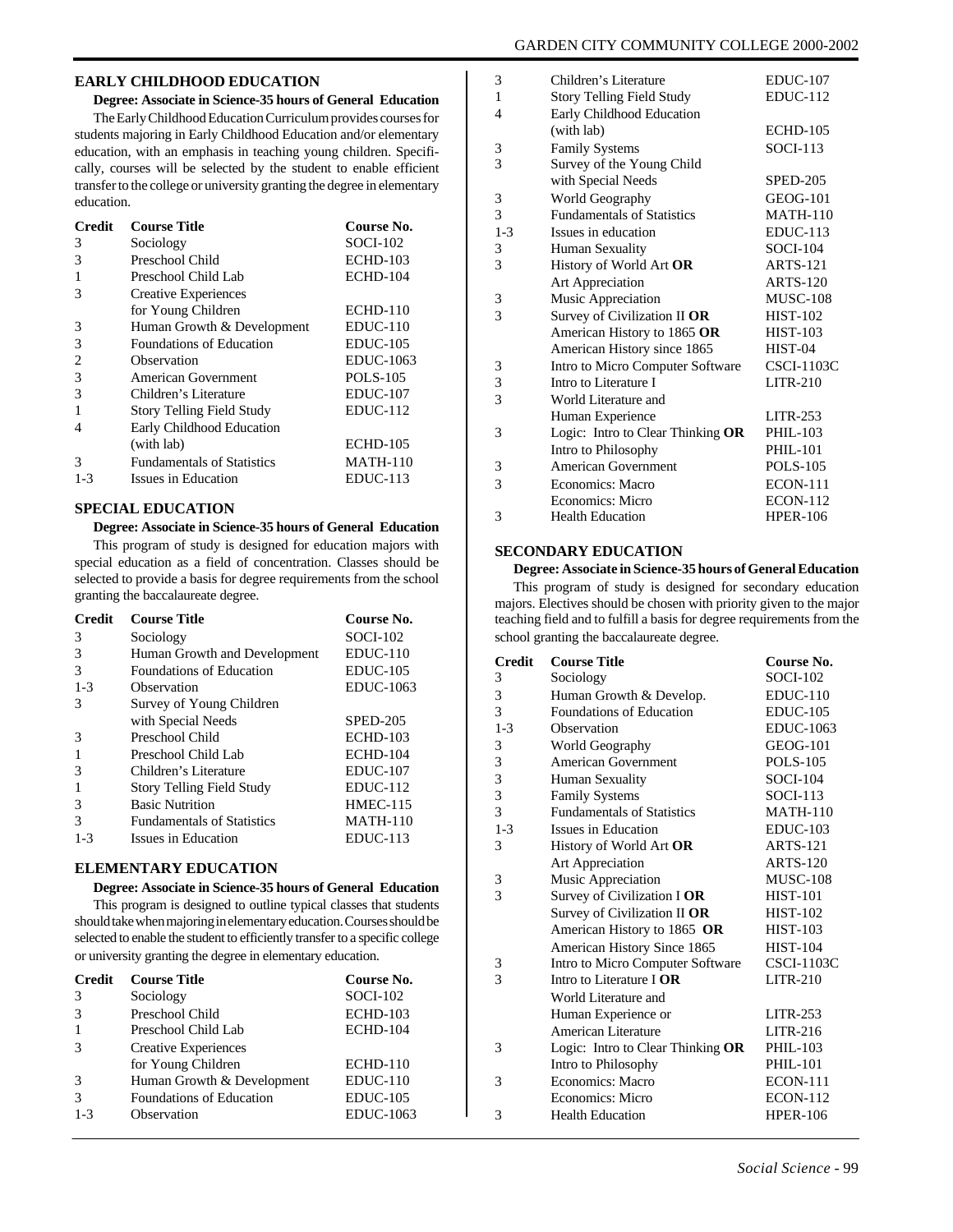#### **PARAPROFESSIONAL**

#### **Degree: Associate in Applied Science-18 hours General Education**

Paraprofessionals assist classroom teachers and special education teachers to perform such tasks as arranging instructional material, reading aloud and story telling, arranging bulletin board displays, helping with field trips, scoring objective tests and supervising playground activities. Paraprofessionals may keep attendance and other class records, make out routine reports, handle lunch money and answer correspondence, file materials and perform other tasks. Paraprofessionals are used on all educational levels.

| <b>Credit</b> | <b>Course Title</b>               | Course No.       |
|---------------|-----------------------------------|------------------|
| 3             | Creative Experiences              |                  |
|               | for Young Children                | <b>ECHD-110</b>  |
| 3             | Human Growth & Development        | $EDUC-110$       |
| 3             | Preschool Child                   | <b>ECHD-103</b>  |
| 1             | Preschool Child Lab               | <b>ECHD-104</b>  |
| 2             | First Aid                         | <b>HPER-109</b>  |
| $1 - 3$       | Paraprofessional Workshops        | <b>SPED-209</b>  |
| 3             | Foundations of Education          | $EDUC-105$       |
| $2 - 3$       | Observation                       | <b>EDUC-1063</b> |
| 3             | Child Guidance & Management       | <b>ECHD-109</b>  |
| 3             | Survey of Young Child             |                  |
|               | with Special Needs                | <b>SPED-205</b>  |
| $1-3$         | Principals of                     |                  |
|               | Paraprofessionalism               | <b>SPED-121</b>  |
| 3             | Children's Literature             | <b>EDUC-107</b>  |
| 2             | <b>Education for Parenthood</b>   | $EDUC-104$       |
| 3             | <b>Basic Manual Communication</b> | <b>SPED-120</b>  |
| $1 - 3$       | Workshop in                       |                  |
|               | <b>Learning Disabilities</b>      | SPED-206         |
| $1 - 3$       | Issues in Education               | $EDUC-113$       |

# **LIVING ARTS AND SCIENCE (Home Economics)**

### **Degree: Associate in Science**

The Living Arts and Sciences curriculum helps prepare the student for various professions in or related to home economics; provides appropriate elective and required classes for students majoring in other areas; and stimulates through Living Arts and Sciences classes the positive application of the arts and sciences in real life situations. A variety of curriculum modifications can be made to transfer the student efficiently to the degree granting college or university. Possible degree areas in Living Arts and Sciences are:

| - Course Title<br>Credit               | Course No. |
|----------------------------------------|------------|
| Home Economics and Business            |            |
| Home Economics and Teaching            |            |
| Home Economics and Extension           |            |
| Home Economics and Mass Communication  |            |
| Nutrition and Exercise Science         |            |
| <b>Hotel and Restaurant Management</b> |            |
| <b>Dietetics</b>                       |            |
| Interior Design                        |            |
| <b>Fashion Merchandising</b>           |            |
| <b>Apparel Design</b>                  |            |

| General Psychology | $PSYC-101$ |
|--------------------|------------|
| Sociology          | SOCI-102   |

| 4              | Meal Planning                        | $HMEC-110$      |
|----------------|--------------------------------------|-----------------|
| 3              | Pattern Study &                      |                 |
|                | <b>Garment Construction</b>          | <b>HMEC-103</b> |
| 3              | Tailoring                            | <b>HMEC-202</b> |
| 3              | Advanced Pattern Study &             |                 |
|                | <b>Garment Construction</b>          | HMEC-104        |
| 3              | Preschool Child                      | <b>ECHD-103</b> |
| 1              | Preschool Child Lab                  | <b>ECHD-104</b> |
| 3              | Human Growth & Development           | $EDUC-110$      |
| 3              | <b>Basic Nutrition</b>               | HMEC-115        |
| 3              | Tailoring                            | <b>HMEC-202</b> |
| 3              | <b>Interior Design</b>               | <b>HMEC-120</b> |
| 5              | General Chemistry                    | <b>CHEM-105</b> |
| 3              | Human Sexuality                      | $SOCI-104$      |
| 3              | <b>Family Systems</b>                | $SOCI-113$      |
| $\overline{2}$ | <b>Preschool Nutrition</b>           | <b>HMEC-116</b> |
| 1              | <b>Preschool Nutrition Practicum</b> | <b>HMEC-117</b> |
| 2              | Trim and Fit                         | <b>HMEC-114</b> |
| 3              | <b>Education for Parenthood</b>      | $EDUC-104$      |
| 3              | Child Guidance & Management          | <b>ECHD-109</b> |
| $2 - 3$        | Fashion Merchandising Internship     | HMEC-210        |
| $2 - 3$        | Interior Merchandising Internship    | HMEC-212        |
|                |                                      |                 |

### **PSYCHOLOGY**

#### **Degree: Associate in Arts-38 hours General Education**

| <b>Credit</b> | <b>Course Title</b>         | Course No.      |
|---------------|-----------------------------|-----------------|
| 3             | General Psychology          | <b>PSYC-101</b> |
| 3             | Sociology                   | $SOCI-102$      |
| 3             | Human Growth & Develop.     | $EDUC-110$      |
| 3             | Psychology of Adjustment    | <b>PSYC-103</b> |
| 3             | Field Study                 | <b>PSYC-107</b> |
| 3             | Social Psychology           | <b>PSYC-104</b> |
| 3             | Introduction to Gerontology | <b>PSYC-202</b> |
| 3             | Abnormal Psychology         | <b>PSYC-201</b> |
| $1 - 3$       | Issues in Psychology        | $PSYC-203$      |
| 3             | <b>Cognitive Psychology</b> | <b>PSYC-204</b> |

#### **ADDICTION COUNSELING TRAINING PROGRAM Degree: Associate in Arts-38 hours General Education**

| <b>Credit</b> | <b>Course Title</b>                     | Course No.          |
|---------------|-----------------------------------------|---------------------|
| 3             | Introduction to Alcohol and             |                     |
|               | Other Drug Abuse                        | $ADDC-100$          |
| 3             | Introduction to Counseling              | $ADDC-101$          |
| 3             | Group Counseling/                       |                     |
|               | Self-Help Groups                        | $ADDC-200$          |
| 3             | Procedures in Client-Record             |                     |
|               | Management                              | ADDC <sub>201</sub> |
| 3             | <b>Counseling Special Populations</b>   |                     |
|               | For Addictions                          | $ADDC-203$          |
| $1 - 3$       | Field Practicum I                       | $ADDC-103$          |
|               | $(60$ clock hours = 1 cr. hr.)          |                     |
| $1 - 3$       | Field Practicum II                      | $ADDC-204$          |
|               | $(60$ clock hours = 1 cr. hr.)          |                     |
| $1-2$         | Addictions Counseling: Pharmacology and |                     |
|               | Medical High Risk Issues                | $ADDC-205$          |
| 3             | Living in a Multicultural Society       | SOCI-112            |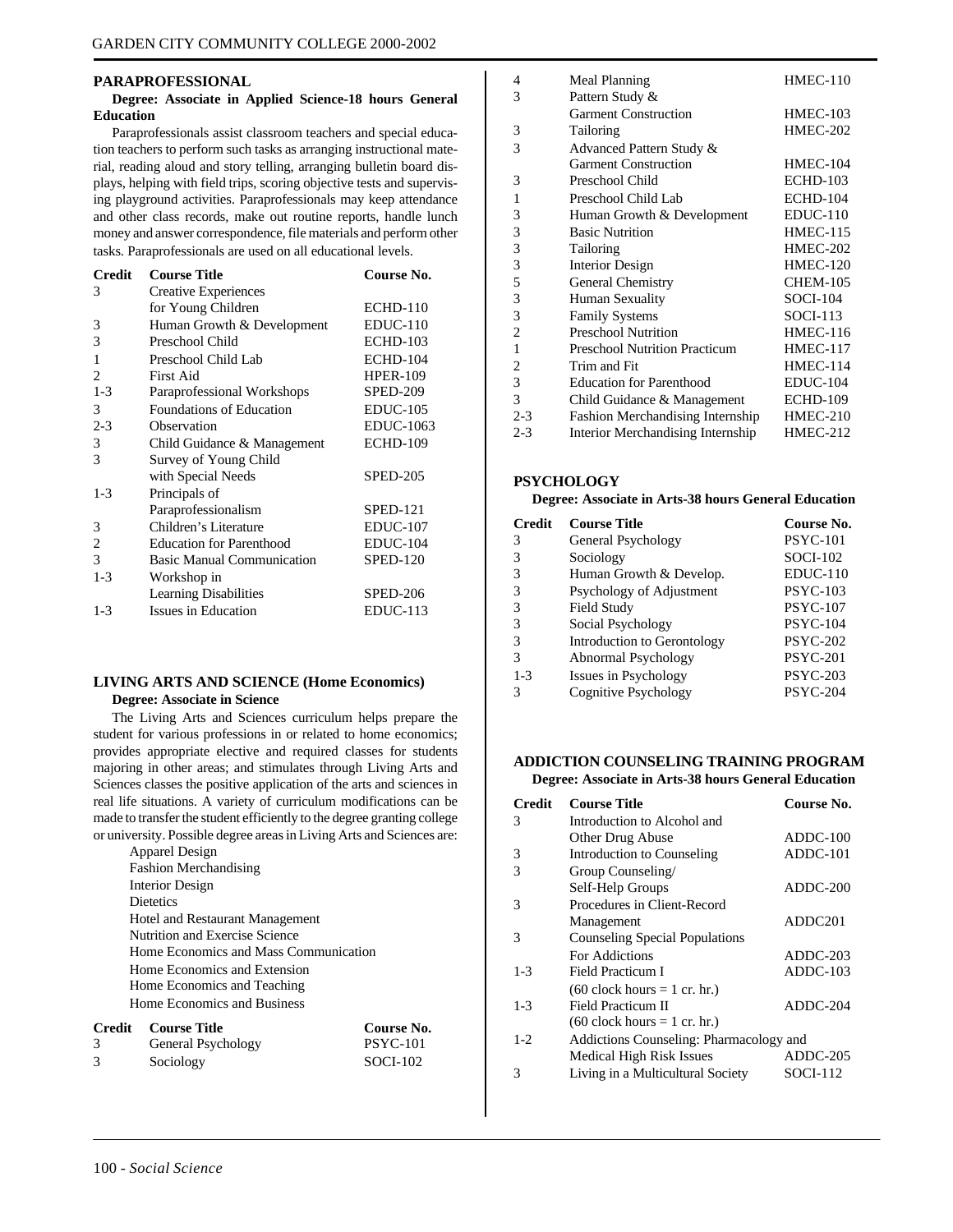#### **SOCIAL WELFARE**

**Degree: Associate in Science-35 hours General Education**

| <b>Credit</b> | <b>Course Title</b>            | Course No.      |
|---------------|--------------------------------|-----------------|
| 3             | General Psychology             | <b>PSYC-101</b> |
| 3             | Sociology                      | $SOCI-102$      |
| 3             | Introduction to Administration |                 |
|               | of Justice                     | <b>CRIM-101</b> |
| 3             | Human Growth & Develop.        | $EDUC-110$      |
| 3             | <b>Family Systems</b>          | $SOCI-113$      |
| 2             | First Aid                      | <b>HPER-109</b> |
| 3             | Introduction to Gerontology    | <b>PSYC-202</b> |
| 3             | Psychology of Adjustment       | <b>PSYC-103</b> |
| 3             | American Government            | POLS-105        |
| 3             | Social Psychology              | <b>PSYC-104</b> |
| 5             | Anatomy and Physiology         | <b>BIOL-210</b> |
| 3             | <b>Basic Nutrition</b>         | <b>HMEC-115</b> |
| 3             | Survey of Young Children       |                 |
|               | with Special Needs             | <b>SPED-205</b> |
| 3             | Human Sexuality                | <b>SOCI-104</b> |
| $1 - 3$       | Field Study in Social Science  | SOCI-205        |

#### **ADDICTION/COUNSELOR TRAINING**

#### **Introduction to Alcohol and Other Drug Abuse ADDC-100 3 hours**

This course provides a study of theories of cause and an overview of treatment and intervention methods. The impact of abuse in economic, legal, social, and criminal areas is presented. Consequences to health and pharmacological concepts, and the effects of abuse on behavioral and psycho-social areas are discussed. Students will develop a foundation of basic knowledge in the area of alcohol and drug addiction that will enhance their ability to enter and advance in the field of Alcohol and Drug Dependency Counseling.

**Introduction to Counseling ADDC-101 3 hours**

This course introduces the historical and theoretical aspects of the counseling profession. The role, functions and responsibilities of the counselor and practical aspects of interviewing are discussed. Issues such as ethical and legal standards will be included, and emphasis will be placed on understanding the cognitive and affective elements necessary to establish professional helping relationships with clients. Students will gain a basic understanding and knowledge of the historical and theoretical approaches used in counseling, be introduced to the basic techniques that are most often used within a counseling session, and understand the Counseling Profession's Code of Ethics.

#### **Addiction Counselor Training Field Practicum I ADDC-103 3 hours**

Prerequisites: Introduction to Alcohol and Other Drug Abuse, Introduction to Counseling. This course offers a supervised experience in an approved alcohol and/or drug abuse agency. For each hour of credit, 60 clock hours working in the treatment setting are required. This practicum provides training in the areas of evaluation, primary treatment, alcohol/drug education programs, and work with families. Students will gain the necessary academic and practical working experience background needed to successfully counsel an addicted client. This course consists of three credit hours and180 clock hours, and is taught by arrangement.

## **Addiction Counselor Training Field Practicum II**

**ADDC-204 3 hours**

Prerequisites: Introduction of Alcohol and Other Drug Abuse, Introduction to Counseling, and Addiction Counselor Training Field Practicum I. This course is a continuation of Field Practicum I. The student participates in the core functions as applied at an approved agency. The student is also expected to evaluate the practicum experience, academic preparation, and agency function. This practicum provides training in the areas of evaluation, primary treatment, alcohol/drug education programs, and work with families. Students will gain the necessary academic and practical working experience background needed to successfully counsel an addicted client.

For each hour of credit, 60 clock hours working in the treatment setting are required. This course consists of three credit hours and180 clock hours, and is taught by arrangement.

#### **Group Counseling and Self-Help Groups**

**ADDC-200 3 hours**

Prerequisite: Introduction to Counseling. This is a study of the various approaches that are most applicable to group counseling of the addicted population. Emphasis will be placed on developing skills for effective group facilitators. The course also includes a close look at the background, history and components of Chemical Dependency Self-Help groups. Students will learn the group process, the techniques and skills most often used in Group Counseling, the theoretical approaches used in Group Counseling, and be introduced to the Self-Help Group process.

#### **Procedures In Client-Record Management**

**ADDC-201 3 hours**

Prerequisites: Introduction to Alcohol and Other Drug Abuse and Introduction to Counseling. This course introduces several formats for presentation of evaluation data and includes an emphasis on the basic paperwork required in an addition treatment setting. An overview of the most commonly used assessment instruments and psychological tests will also be included. Students will learn the uses of assessment instrument in the addiction counseling treatment setting, be provided a comprehensive introductory study of the formats, report writing, and other client-documentation used in the treatment setting, and gain an understanding of the core functions used in alcohol and other drug treatment programs.

#### **Counseling Special Populations for Addictions ADDC-203 3 hours**

Prerequisite: Introduction to Counseling. This course provides an in-depth study of addiction counseling issues and trends as they specifically relate to the following populations: adolescents, women and other minorities. Students will learn information needed to develop treatment plans for special population clients and learn skills and techniques that will ensure effective and appropriate counseling of special populations.

## **Addictions Counseling: Pharmacology and**

 **Medical High Risk Issues ADDC-205 1-2 hours** This course provides a basic understanding of the pharmacological effects of alcohol and drug usage based upon the main drugs of abuse. Also covered in the course will be the medical issues related to the short term and chronic usage of alcohol and other mood altering substances.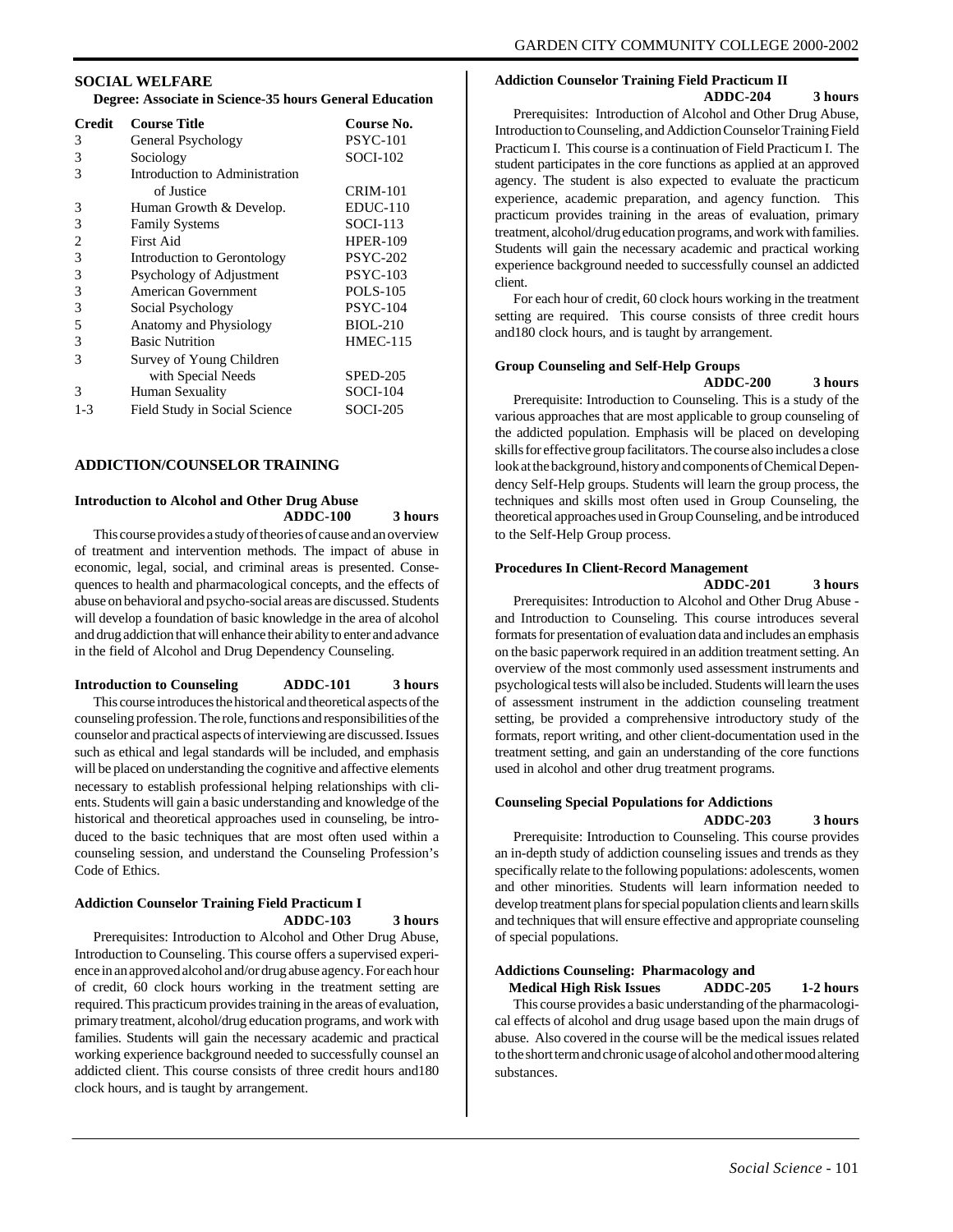#### **EDUCATION**

Students of education should understand the basic elements of the public school curriculum, develop an understanding of childhood development, and have a knowledge of their national heritage. Emphasis is given to the continuance of study and growth by teachers through continued personal study and wholesome personal living.

#### **Education for Parenthood EDUC-104 1-3 hours**

This course provides the student with a systematic approach in the study of parent- child relationships. This approach will be based upon an understanding of developmental theory. The course is intended to aid individuals who work with both parents and their children, as well as for those who are or will be parents of children. Course content emphasizes information rather than advice.

#### **Foundations of Education EDUC-105 3 hours**

Corequisite: Human Growth & Development or permission of instructor. This course acquaints students with the American public school system. It examines various motivations for teaching, timely information on salaries, and employment opportunities. Instruction focuses on the philosophy of education, the history of American education and the dynamics of school life including curriculum content, social issues that affect education, how schools are governed, controlled and financed, legal and ethical issues that face teachers, what a new teacher can expect, and professionalism. This course should be taken concurrently with Observation.

#### **Observation EDUC-106 1,2 or 3 hours**

Prerequisite: Foundations of Education or taken concurrently with Foundations of Education. Observation is done in the local school district classrooms or in early childhood centers. Teaching procedures and classroom management are studied.

#### **Children's Literature EDUC-107 3 hours**

This course provides the student with a systematic approach to the study of literature available for children. The student will become knowledgeable about the relationship between a child's development and the selection of appropriate literature for children. The student will have the opportunity to read, discuss and evaluate a wide variety of children's literature and be confronted with issues affecting literature for children.

#### **Human Growth & Development EDUC-110 3 hours**

This course provides a study of the development of the individual from birth to maturity including physical, social, sexual, emotional, intellectual and linguistic development. This is a suggested course for teacher training, psychology majors, social work, and health related professions.

#### **Storytelling EDUC-112 1 hour**

Corequisite: Children's Literature. This course develops critical skills necessary in relating literature and story in the organization of today's classroom. Emphasis is also placed on skills and strategies necessary to choose appropriate age level activities and materials for elementary use. This course requires participation in a one hour a week instruction and practice session for the first five hours of class meeting. After the first five sessions, a one hour a week field based experience will fulfill the class requirements.

**Issues in Education EDUC-113 1, 2, or 3 hours**

This course promotes relevant applications of educational issues to the student preparing to teach and to the already practicing teacher. The course will investigate timely issues such as conflict resolution, cooperative learning, critical thinking, PPST preparation, classroom behavior management, whole language, and other subject matters. Issues in Education may be repeated with different titles.

#### **EARLY CHILDHOOD EDUCATION**

**The Preschool Child ECHD-103 3 hours** This is an introductory study of the principles of growth and development of children from conception to six years of age in the home as well as in group situations. Emphasis is placed upon the integration of insights related to the physical, emotional, social cognitive, and language development of these children. Concurrent enrollment in Preschool Child Laboratory is suggested.

## **Preschool Child Laboratory ECHD-104 1 hour** Corequisite: The Preschool Child. This course provides an

opportunity to observe preschool children, with emphasis upon the observation of children within a group. Consideration is given to the recording of behaviors indicative of physical, emotional, social, and cognitive growth and development.

### **Early Childhood Education ECHD-105 4 hours**

This course acquaints the student with important educational theories related to young child during early years of development. It will give the student practice in educational techniques under the supervision of a qualified educator with an early childhood classroom or developmental kindergarten. The student will evaluate educational practices and theories. This course prepares students for more difficult studies in the early childhood field.

#### **Child Care Administration ECHD-108 3 hours**

This course provides the guideline necessary for management and operation of a child care program. It emphasizes the concepts necessary for establishing a child care program, licensing, state rules and regulations, types of child care programs, planning a program, staffing, program management, budgets and funding, parent involvement, food service, and other operational considerations. This course is beneficial for anyone interested in working in, owning, or operating a child care program of various types.

#### **Child Guidance and Management ECHD-109 3 hours**

This course acquaints students with theory, skills and techniques related to the guidance and direction of children's behavior.

#### **Creative Experiences for Young Children**

#### **ECHD-110 3 hours**

This course emphasizes activities which promote creative expression in children during their early childhood years. Content areas covered includes blocks, language arts, fine arts, creative dramatics, science and mathematics, movement, outdoor play, social studies, sand and water play, and woodworking.

#### **SPECIAL EDUCATION**

#### **Basic Manual Communications SPED-120 3 hours**

This course attempts to eliminate the language barrier between deaf and hearing people by preparing the student to communicate with deaf people. To understand the psychological problems associated with deafness, and to become aware of schools, equipment, and technical advances for the deaf. Basic signing skills are taught.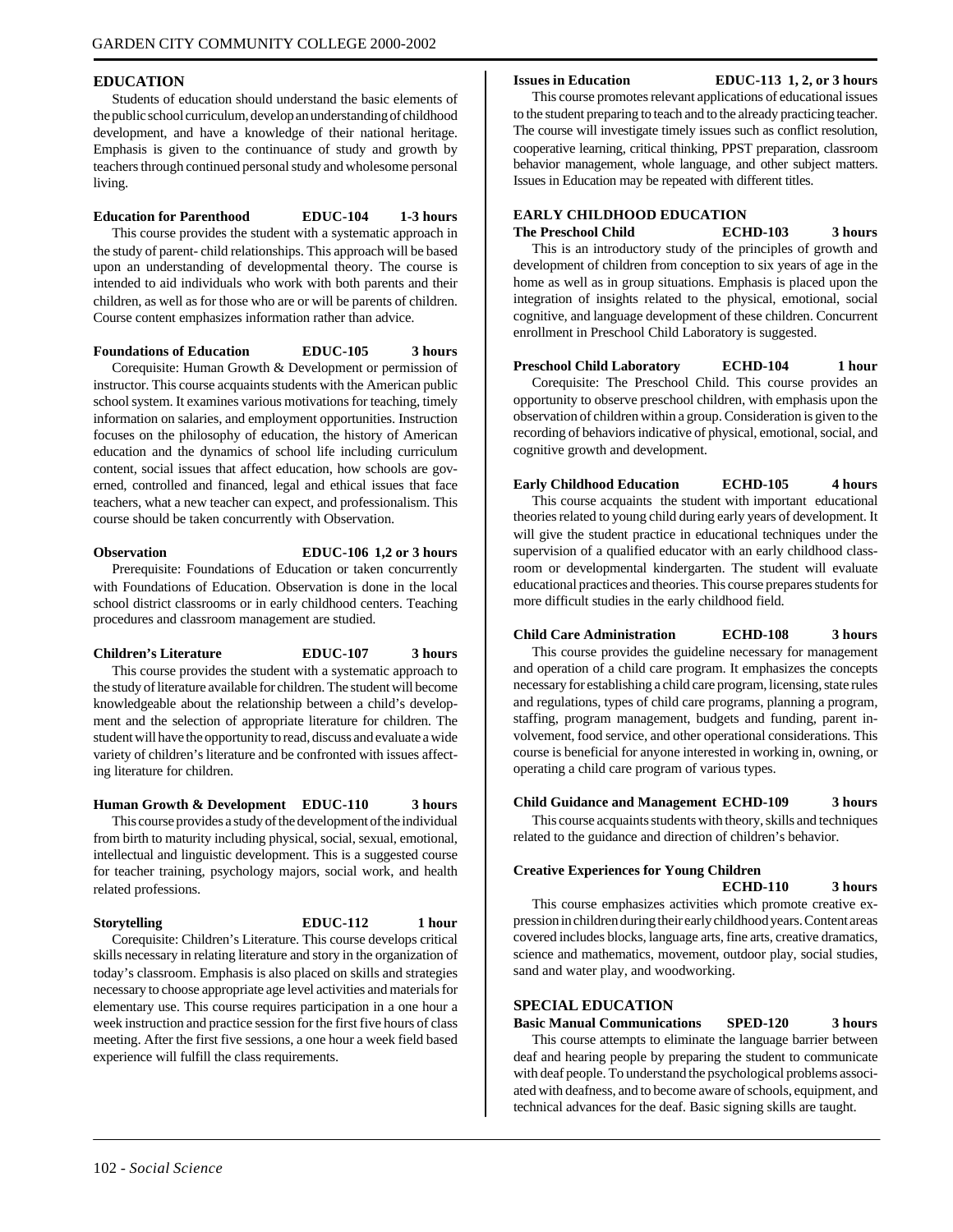GARDEN CITY COMMUNITY COLLEGE 2000-2002

## **Principles of Paraprofessionalism SPED-121 1-3 hours**

This introductory course provides a general orientation to the school systems and the definitions and roles of member of the school program. Major emphasis is placed on the roles and duties of the instructional paraprofessional. Also included is an overview of exceptionalities as well as legal and ethical issues concerning the handicapped particularly in relation to the paraprofessional.

## **Survey of Young Children with Special Needs**

**SPED-205 3 hours**

This course provides basic information in identifying and understanding children with health and handicapping conditions from birth through age eight. Content includes the importance of early intervention, parent reaction, specific conditions and their causes, and appropriate curriculum goals.

**Paraprofessional Workshop SPED-209 1-3 hours**

These workshops target paraprofessionals in special education and general education to upgrade paraprofessional skills, usually cosponsored with Kansas State Department of Education and Special Education Administration. Workshop titles will vary depending on the particular subject under study. Paraprofessional Workshop may be repeated with different titles.

## **GEOGRAPHY**

**World Geography GEOG-101 3 hours**

This course provides an introduction to world regional geography. It includes the study of the earth with reference to its physical features, human and environmental systems, and regional and global relationships.

#### **POLITICAL SCIENCE**

**Introduction to Political Science POLS-104 3 hours** This course provides an analysis of the nature of political science, the essential elements of modern government, and the central factors and issues formative to political functioning in the twentieth century.

**American Government POLS-105 3 hours**

This course gives attention to the constitutional principles and organization of the national government. Special emphasis is given to the development of the constitution, the organization of three branches of the federal government, the protection of civil rights and the role of political parties.

#### **Local & State Government POLS-106 3 hours**

This course provides a study of state, county and city governments, with special emphasis on the government of Kansas. Some attention will be given to current local government problems.

#### **Current Political Issues POLS-108 3 hours**

This course examines the content, development, conflicts and consequences of major public policies and personalities. This class reviews the most significant events, trends, and issues with an emphasis upon fact finding and interpretation of current events.

#### **LIVING ARTS & SCIENCES/HOME ECONOMICS Pattern Study and Garment Construction**

#### **HMEC-103 3 hours**

This course deals with the selection and fitting of commercial patterns, development of construction techniques relating to various fabrics, use and care of construction equipment, and the development of criteria for evaluating the quality of clothing construction. **Advanced Pattern Study and Garment Construction**

**HMEC -104 3 hours**

Prerequisite: Pattern Study and Garment Construction. This course is a continuation of the study of the selection and fitting of commercial patterns with emphasis upon more advanced construction techniques, allowing the student opportunity to gain additional skills in sewing construction.

#### **Meal Planning HMEC-110 4 hours**

This course is the study of food products, food preparation techniques, meal service and meal management techniques as applied to family meal patterns within the American culture. Laboratory experiences will integrate food preparation techniques that emphasize meeting nutritional requirements and increasing the palatability of such food considering the economic factors involved in the resource management of time, money and energy.

#### **Trim and Fit HMEC-114 2 hours**

This course will provide the student with accurate information pertaining to nutrition, weight control, exercise and physical fitness. Opportunities will be arranged for the student to modify, practice and evaluate behavior changes related to diet, exercise and a healthy lifestyle.

## **Basic Nutrition HMEC-115 3 hours** This course is the study of nutritional requirements with empha-

sis on developing judgment in the selection of foods. The course will also include the study of specific nutritional requirements for special groups of individuals in order to maintain life and health.

#### **Interior Design HMEC-120 3 hours**

This course studies the selection and the design of interiors based upon a knowledge of the elements and principles of design. The course covers information on design, life spaces in the home, fabrics, floor coverings, furniture selection, furniture arrangement, accessories and the exterior of the home.

#### **Tailoring HMEC-202 3 hours**

Prerequisite: Advanced Pattern Study and Garment Construction. This course studies tailoring techniques. Basic tailoring techniques will be applied in the construction of a coat or suit using a commercial pattern.

#### **Fashion Merchandising Internship I**

**HMEC-210 3 hours**

Prerequisite: Consent of instructor. This course gives the student credit for work experience in an approved training situation and under instructional supervision. Students are encouraged to secure part-time employment in the field of fashion merchandising. Credit demands a minimum of 10 to 15 hours a week of on-the-job training by arrangement. Student is to enroll concurrently in Merchandising Seminar I.

### **Interior Merchandising Internship I**

**HMEC-212 2-3 hours**

Prerequisite: Consent of instructor. This course gives the student credit for work experience in an aproved training situation and under instructional supervision. Students are encouraged to secure parttime employment in the field of interior merchandising. A minimum of 10 to 15 hours a week on-the-job training by arrangement is required. Student is to enroll concurrently in Merchandising Seminar I.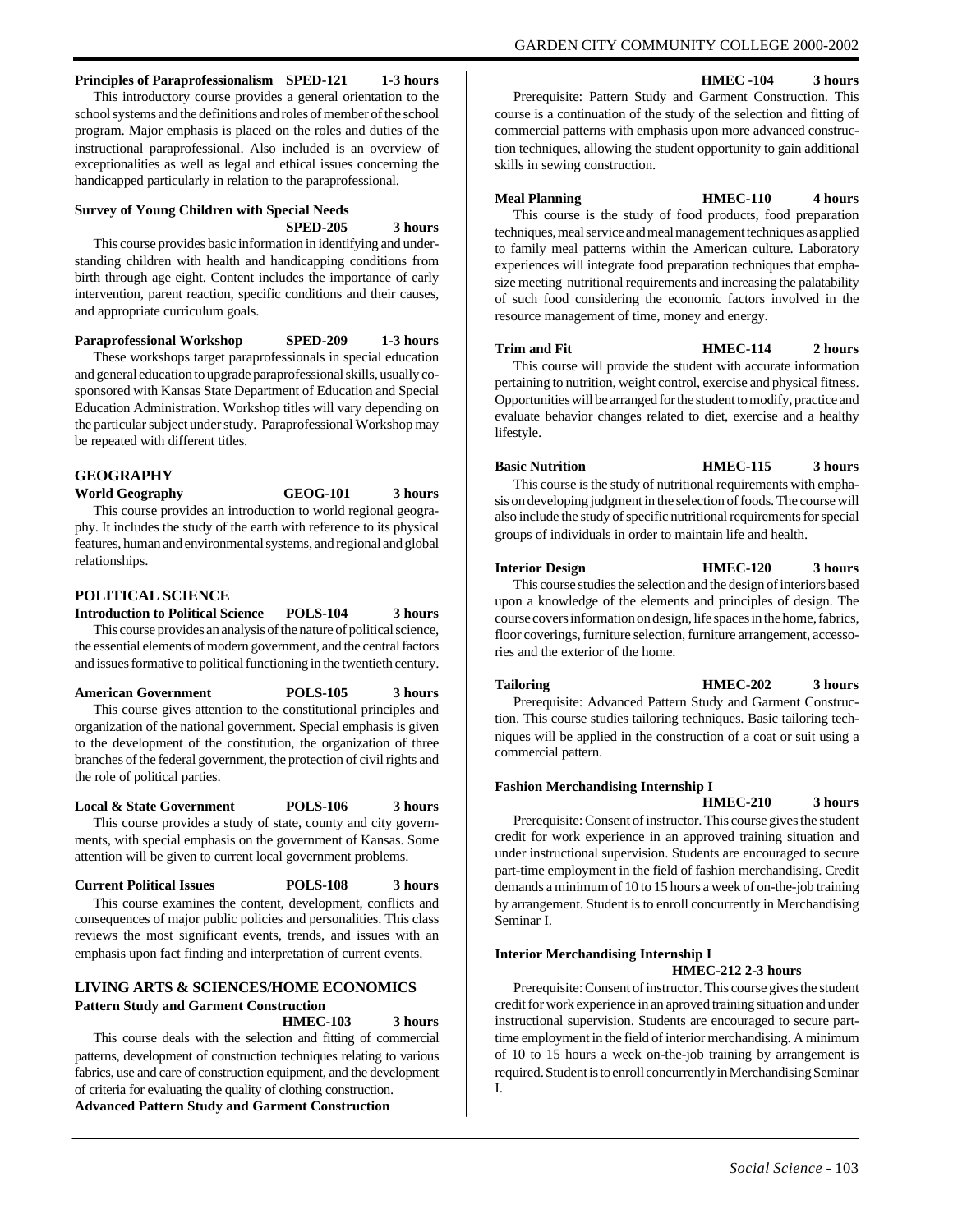#### **Creative Use of Leisure Time (Home Crafts)**

**HMEC-220 3 hours**

This course studies and applies various techniques used in the creation of craft projects that can be done in the home. Projects will be selected in order to acquaint the student with a broad field of creative expression.

#### **Seminar in Food Processing HMEC-271 3 hours**

The course covers various types of food processing and preservation. Subjects to be included are freezing, canning, dehydration, nutrient density, safety, sanitation, and food palatability.

#### **PSYCHOLOGY**

Psychology is the study of human behavior in the areas of developmental psychology, emotional psychology, social psychology, and abnormal psychology.

**General Psychology PSYC-101 3 hours**

This course presents an overview of psychology, including the study of the brain and behavior, states of consciousness, motivation and emotion, sensation and perception, learning, principles, memory and thought, human interaction, human development, theories of personality, disturbance and treatment.

**Human Relations PSYC-102 3 hours** Prerequisite: General Psychology. The course provides an overview of human behavior, giving attention to motivation, interpersonal relations, group dynamics and group behavior. Consideration is given to employment practices, vocational and industrial efficiency, advertising and mental health services.

**Psychology of Adjustment PSYC-103 3 hours** This course is a functional study of the basic problems of personality adjustment and aids the student in promoting better mental health for himself and to understanding adjustments in individuals to better understand differences in behavior among people.

**Social Psychology PSYC-104 3 hours** Prerequisite: General Psychology. This course presents the study of the social behavior and the social consciousness of the individual, especially those interests and tendencies that develop from the community life of people.

**Field Study in Psychology PSYC-107 1-3 hours** Prerequisite: consent of instructor. This course provides supervised experience in a field setting implementing theory and skill in helping relationships in social settings.

**Abnormal Psychology PSYC-201 3 hours** Prerequisite: General Psychology. This course introduces the study of behavior pathologies, with emphasis on the social, cultural and legal outcomes of behaviors which depart from social norms and expectation in the community.

**Introduction to Gerontology PSYC-202 3 hours** This course acquaints students with the psychological, sociological and physiological aspects of the aging process, with the issues and problems of aging, societal responses to the aging and to better understand aging as a normal and positive component of the life process.

#### **Issues in Psychology PSYC-203 1-3 hours**

This course promotes relevant applications of psychology to the activities of work, family, relationships, and personal understanding by investigating timely issues and focusing on the integration of the acquired knowledge into everyday experience. Issues in Psychology may be repeated with different titles.

**Cognitive Psychology PSYC-204 3 hours**

Prerequisite: General Psychology or permission of the instructor. This course provides a comprehensive examination of the mental processes and emotional factors which influence human behavior. Emphasis will be placed on the clinical application of this information, and will utilize cognitive theories, neuro-psychological research, and clinical findings.

#### **SOCIOLOGY**

Sociology courses provide instruction designed to assist students in deepening their understanding of social relations and the social context of their lives.

**Sociology SOCI-102 3 hours** This course introduces the study of the social lives of people. It combines theory and application in the study of family, government, deviance, collective behavior, and other topics.

#### **Introduction of Human Sexuality SOCI-104 3 hours**

This course provides a comprehensive introduction to the biological, psychosocial, behavioral and cultural aspects of sexuality in a way that is personally meaningful to students.

#### **Introduction to Anthropology SOCI-105 3 hours**

This course is an introductory course in cultural anthropology dealing with basic concepts in the social and technological studies of cultures throughout the world. Emphasis is placed on the application of learned principles and concepts and the study of past and present cultural development, diffusion and relationships.

**Anthropology Lab SOCI-106 1 hour** This course provides supervised anthropological field work experience that may take a variety of forms, ranging from participant observation to tool making, to field digging and excavation. Conditions of field work are strictly controlled. This course cannot be taken without credit in or concurrent enrollment in Introduction to Anthropology.

#### **Living In A Multicultural Society SOCI-112 3 hours**

This information is valuable for anyone living in our multicultural society, particularly teachers, law enforcement personnel, health care workers, social service providers, and others who work with multiethnic populations.

**Family Systems SOCI-113 3 hours**

This course strives to bring together knowledge about individuals as they function as family members. Relationships between the family and how they relate to the rest of society's institutions will be discussed. The parenting curriculum, "Preparing For The Drug Free Years," will be incorporated into the material presented.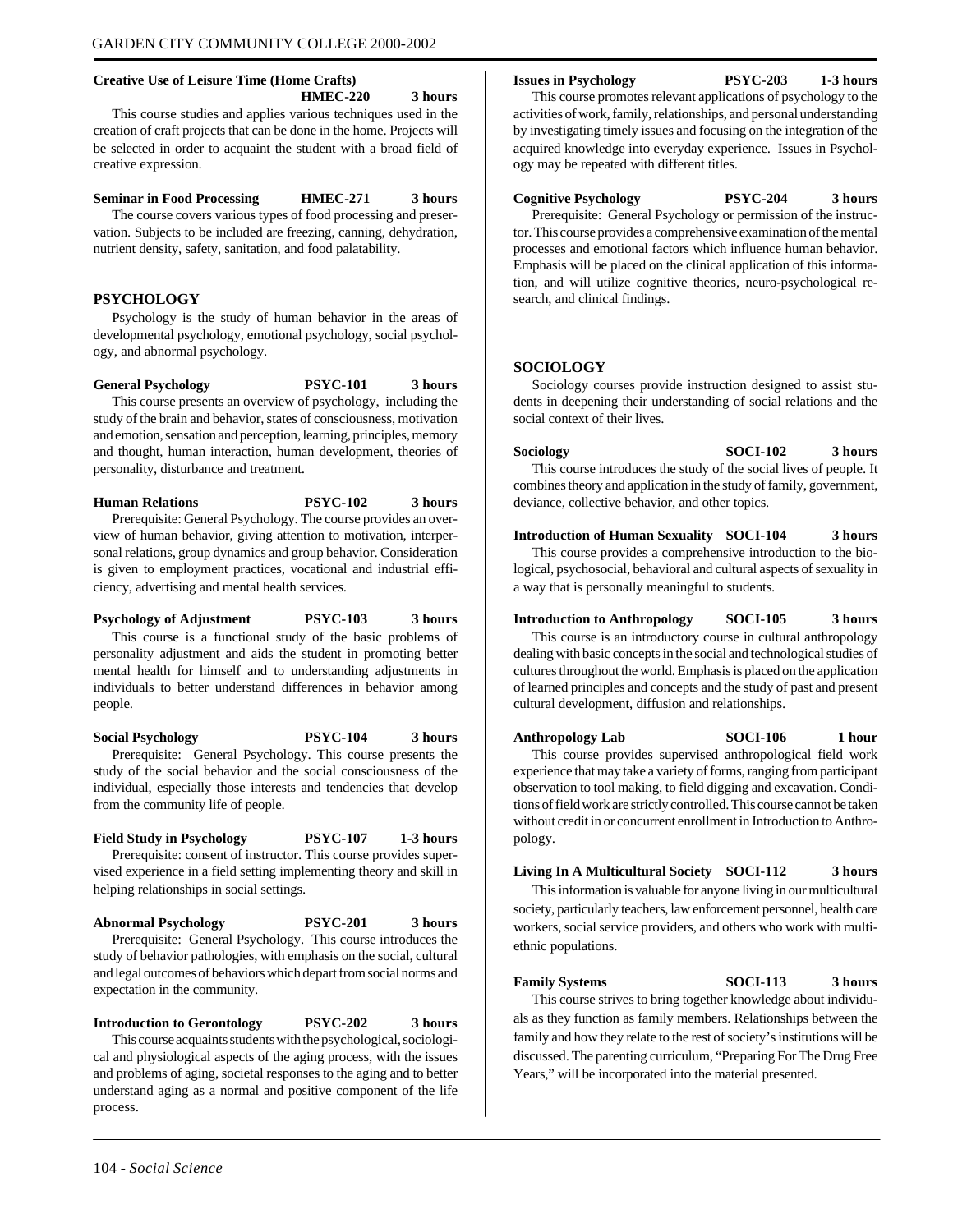#### **Social Problems SOCI-204 3 hours**

This course delves into problems of personal and social disorganization, such as adolescence, juvenile delinquency, crime, mental illness, unemployment and family instability; methods of prevention and treatment.

#### **Field Study in Social Science SOCI-205 3 hours** Prerequisite: consent of instructor. This course provides supervised experience in a field setting implementing theory and skill in helping relationships in social settings.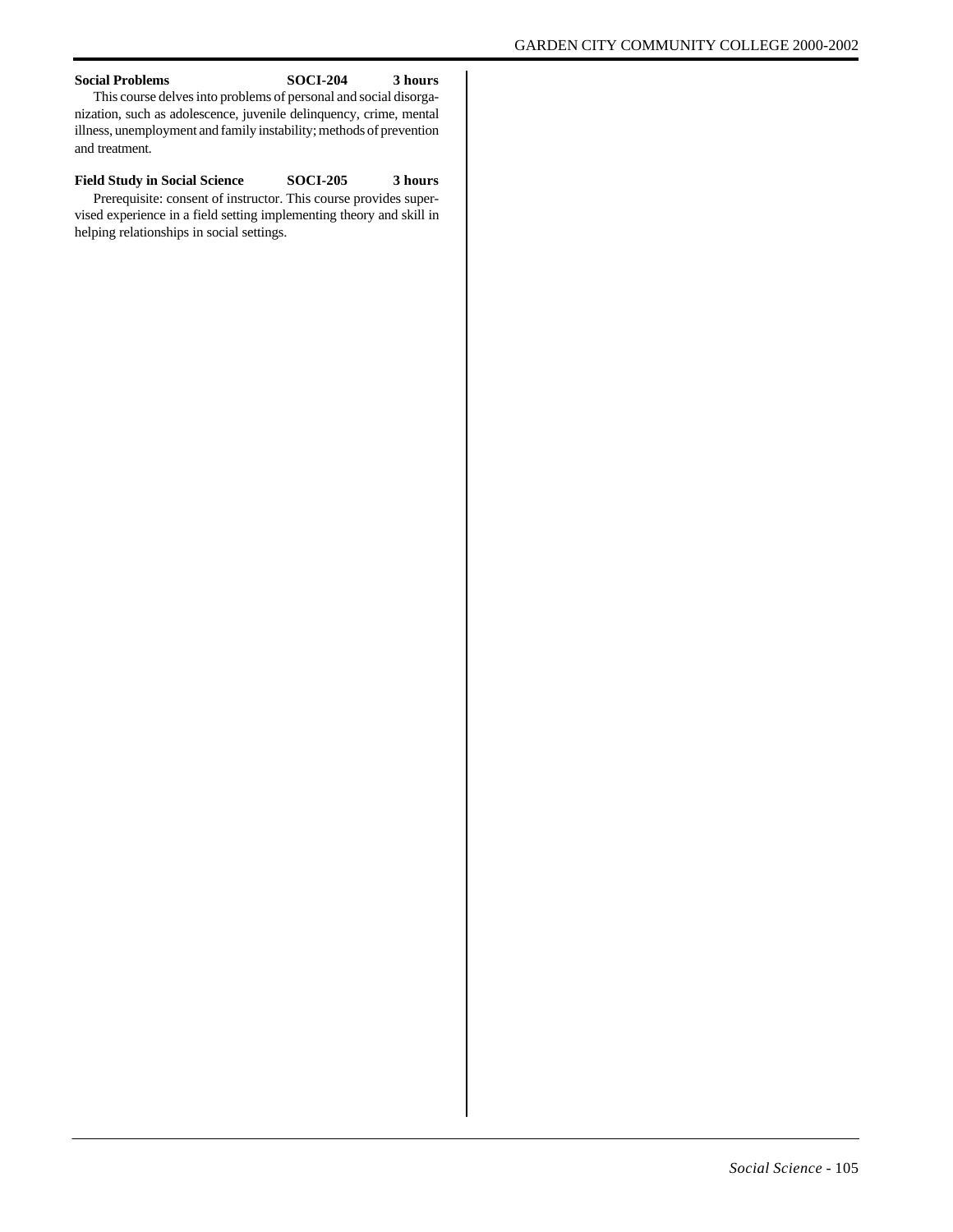# Education Technical

**Ag Equipment Technology (John Deere Ag. Tech)**

**Livestock/Horses**

**Agronomy**

**Agriculture/Agri-Economics**

**Meat Science**

**Industrial Education**

**Building Trades/ Drafting Technology**

**Industrial Production Technology/ Automation/Refrigeration**

**Automotive Technology**

**Aviation**

**Cosmetology**

**Law Enforcement & Criminal Justice**

**Power Plant Technology**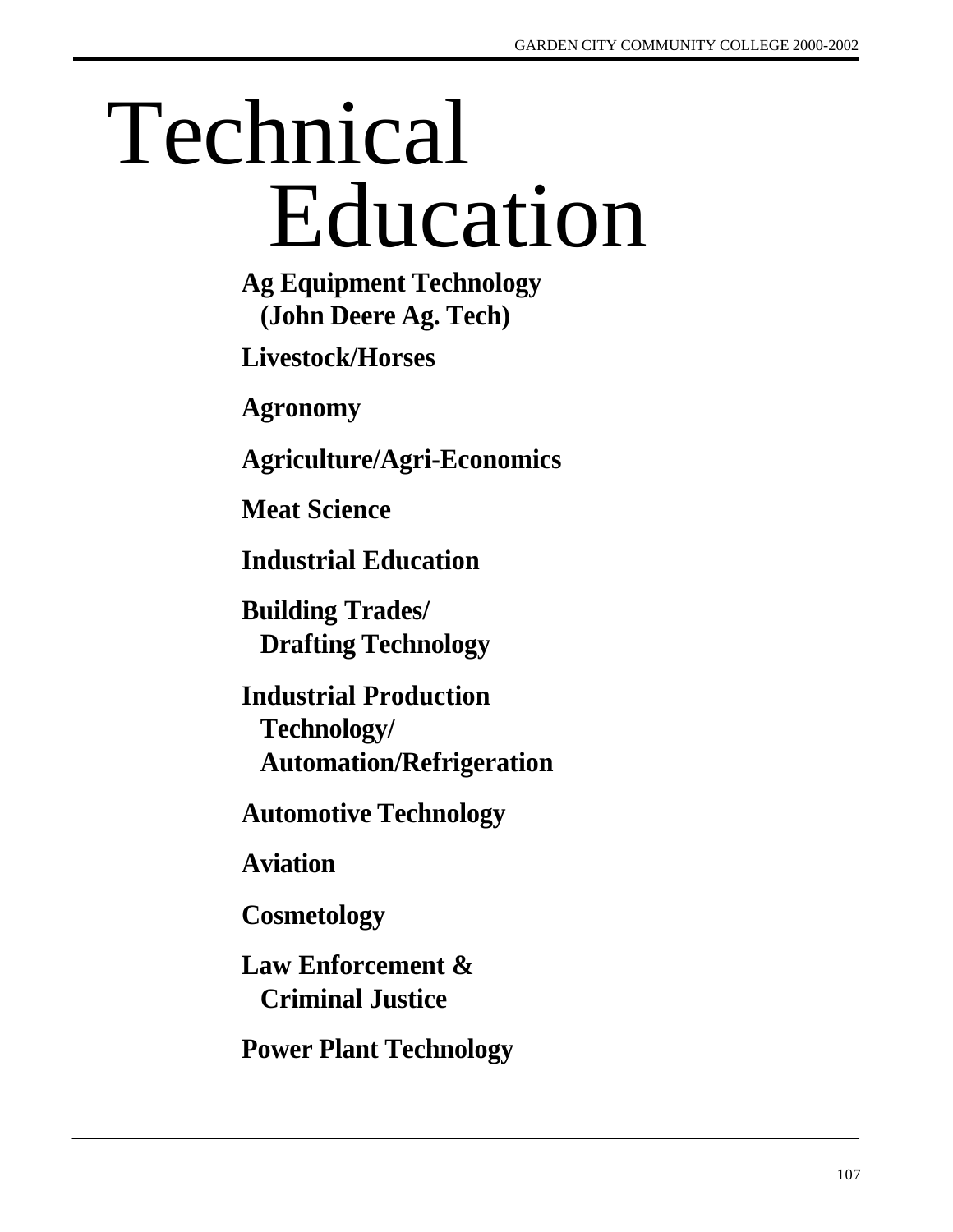### **TECHNICAL PROGRAMS**

For each industrial area there is a support crew of technicians. To become an industrial technician, education beyond high school is required. Technicians become involved in field research and study, planning, technical writing, prototypes, etc., in industrial areas. There is a great need for technicians in all fields of industry. This need promises to continue as new technologies are explored and utilized. Technicians can expect to receive excellent salaries based on their qualifications and experiences. All courses are coeducational.

Each technical education program at Garden City Community College is subject to approval by the Kansas Board of Regents. All programs have an active advisory committee that meets regularly to insure currency of the curriculum. General education is a component of the Associate in Applied Science degree. Accordingly, the goal of education is to provide broad based knowledge through general education that is articulated in such a manner that students can benefit from theoretical and applicable subject material.

#### **AGRICULTURE**

The Agricultural program is structured to allow flexibility in choices of programs that will best suit a student's particular interests and goals. A student may select options in the Transfer Agriculture programs that will lead to an Associate in Science degree and ultimately to a Bachelor of Science Degree in Agriculture. A student, on the other hand, may select options that are occupationally oriented and require only one to two years of coursework. Two years of such coursework may lead to an Associate of Applied Science Degree.

#### **TRANSFER AGRICULTURE**

#### **Degree: Associate in Science-35 hours General Education**

The following options suggest courses of study that will enhance transfer to four-year universities. The student should obtain a catalog of the university he/she plans to attend, and with the help of an advisor, develop a more specific program designed to meet his/her needs.

Students who are planning to transfer to a four-year university after attending GCCC, should plan to meet all the general education and elective requirements for the Associate in Science degree. General education requirements are rather specific, but electives in major areas allow students to select courses which fit their interest area.

Agriculture students majoring in Agronomy, Animal Science, Agri-business, Agriculture Economics, Agriculture Education, or any other four year major should work toward the Associate in Science degree.

| <b>Credit</b> | <b>Course Title</b>    | Course No.      |
|---------------|------------------------|-----------------|
| 3             | English I              | <b>ENGL-101</b> |
| $\mathcal{R}$ | English II             | <b>ENGL-102</b> |
| 3             | Speech                 | <b>SPCH-111</b> |
| $\mathcal{R}$ | College Algebra        | <b>MATH-108</b> |
| .5            | General Chemistry      | <b>CHEM-105</b> |
| .5            | <b>Biology</b>         | <b>BIOL-105</b> |
| 3             | General Psychology     | <b>PSYC-101</b> |
| 3             | <b>Macro Economics</b> | <b>ECON-111</b> |

#### **Suggested Agriculture Electives**

|                | buggesieu Agriculture Electrics |                 |
|----------------|---------------------------------|-----------------|
| 3              | Principles of Animal Science    | <b>ANSI-102</b> |
| 1              | Animal Science & Ind. Lab       | <b>ANSI-103</b> |
| 4              | Crops                           | <b>AGRO-101</b> |
| 1              | Ag in our Society               | $AGRI-100$      |
| 3              | Intro to Ag Economics           | $AGEC-100$      |
| 3              | Animal Diseases and Health      | <b>ANSI-101</b> |
| 3              | Cow-Calf Operations             | <b>ANSI-105</b> |
| 3              | Electricity                     | $AGME-111$      |
| 3              | <b>Livestock Feeding</b>        | <b>ANSI-107</b> |
| 3              | Dairy Poultry Production        | <b>ANSI-106</b> |
| $\overline{4}$ | Soils                           | AGRO-103        |
| 3              | Farm Management and Acct.       | <b>AGEC-102</b> |
| 3              | Range Management                | <b>AGRO-102</b> |
| 1              | Commercial Feedlot Oper.        | $ANSI-104$      |
| $\overline{2}$ | <b>Livestock Selection</b>      | <b>ANSI-108</b> |
| 3              | Meat and Carcass Evaluation     | <b>MEAT-105</b> |
| 3              | Principle of Meat Evaluation    | <b>MEAT-113</b> |
| 3              | Classification, Grading and     |                 |
|                | <b>Selection of Meats</b>       | <b>MEAT-112</b> |
| 3              | General Accounting              | ACCT-101        |
| $1-3$          | Microcomputer Applications      |                 |

#### **TECHNICAL AGRICULTURE Farm and Ranch Management Feedlot Technology**

## **Production Agriculture**

Students who have no plans to seek a four-year degree can pursue the Associate in Applied Science degree. This option will be helpful for graduates who intend to seek employment in agricultural businesses or in production agriculture. Students who complete this degree will not meet the articulation agreement for transfer to a fouryear university.

#### **Degree: Associate in Applied Science-18 hours General Education**

| <b>Credit</b>  | <b>Course Title</b>          | Course No.      |
|----------------|------------------------------|-----------------|
| 3              | Principles of Animal Science | $ANSI-102$      |
| 1              | Animal Science and Ind. Lab  | $ANSI-103$      |
| 4              | Crops                        | $AGRO-101$      |
| 1              | Ag in Our Society            | <b>AGRI-100</b> |
| 3              | Intro to Ag Economics        | $AGEC-100$      |
| 3              | Animal Health and Diseases   | <b>ANSI-101</b> |
| 3              | Cow-Calf Operations          | <b>ANSI-105</b> |
| 3              | Electricity                  | $AGME-111$      |
| 3              | <b>Livestock Feeding</b>     | <b>ANSI-107</b> |
| 3              | Dairy and Poultry Production | <b>ANSI-106</b> |
| $\overline{4}$ | Soils                        | $AGRO-103$      |
| 3              | Farm and Ranch Management    | $AGEC-102$      |
| 3              | Range Management             | <b>AGRO-102</b> |
| $\mathbf{1}$   | Comm. Feedlot Operations     | <b>ANSI-104</b> |
| $\overline{c}$ | <b>Livestock Selection</b>   | <b>ANSI-108</b> |
| $\overline{c}$ | Livestock Judging            | <b>ANSI-109</b> |
| 3              | Meat and Carcass Evaluation  | <b>MEAT-105</b> |
| 3              | Classification, Grading and  |                 |
|                | <b>Selection of Meats</b>    | <b>MEAT-112</b> |
| 3              | Horse Science                | $ANSI-140$      |
| $\mathbf{1}$   | Horsemanship                 | <b>ANSI-141</b> |
| 3              | Welding I                    | <b>INPR-125</b> |
| 3              | Welding II                   | <b>INPR-126</b> |
| $1-3$          | Microcomputer Applications   |                 |
| 3              | <b>General Accounting</b>    | $ACCT-101$      |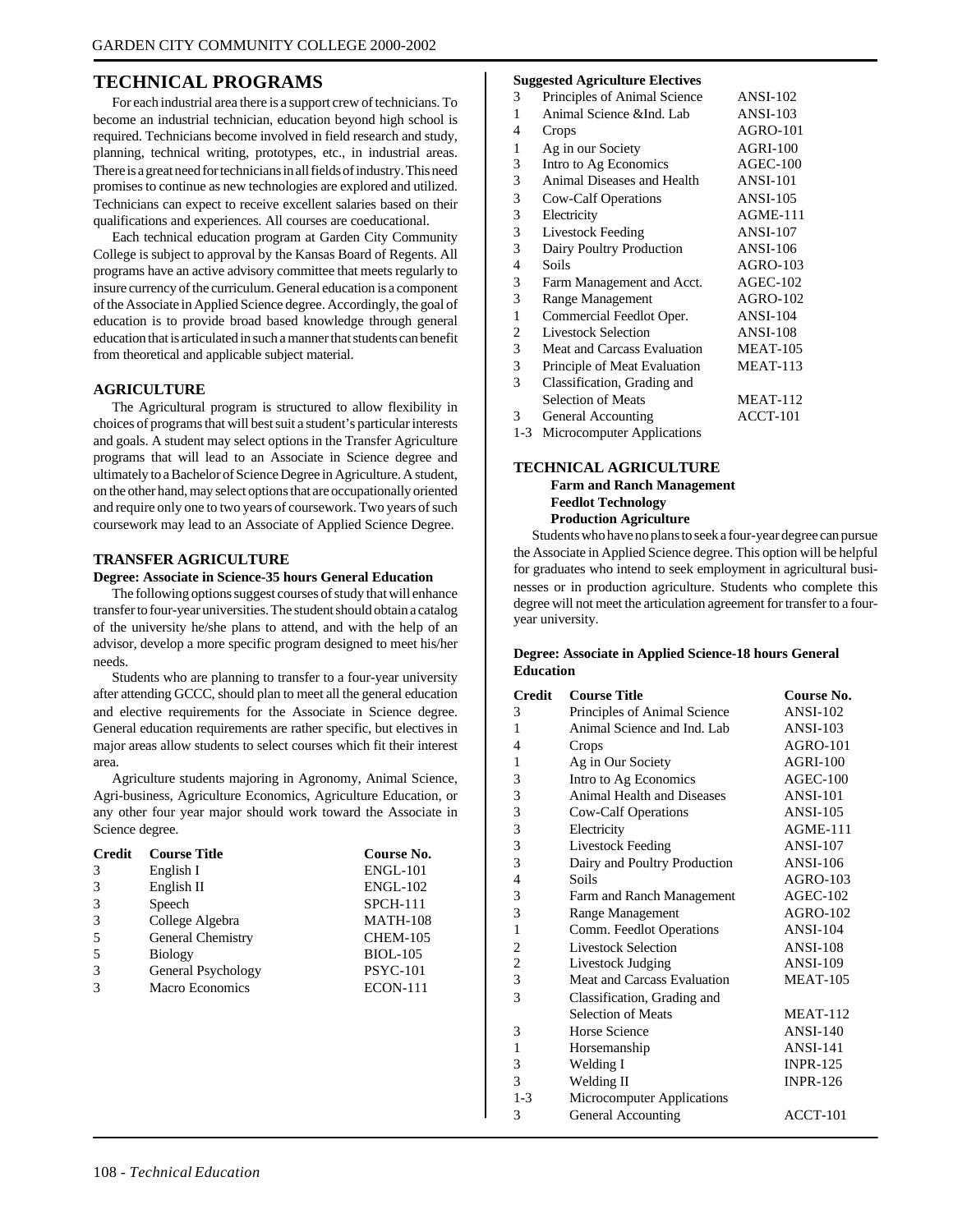#### **AG PRODUCTS AND PROCESSING**

Students may combine meat and food science courses with other agriculture electives to create a meat and food science curriculum. These courses can be included in either the Associate in Science degree or the Associate in Applied Science degree course requirements.

| <b>Credit</b> | <b>Course Title</b>           | Course No.      |
|---------------|-------------------------------|-----------------|
| $\mathcal{R}$ | Meat and Carcass Evaluation   | <b>MEAT-105</b> |
| 3             | Principles of Meat Evaluation | <b>MEAT-113</b> |
|               | Classification, Grading and   |                 |
|               | <b>Selection of Meats</b>     | <b>MEAT-112</b> |
| $\mathcal{R}$ | Principles of Food Science    | <b>MEAT-103</b> |
|               | Principles of Meat Science    | <b>MEAT-104</b> |

#### **AGRICULTURAL EQUIPMENT TECHNOLOGY (JOHN DEERE AG TECH)**

This is a two year Associate in Applied Science degree program designed to educate technicians for employment in John Deere dealerships. A minimum of 64 credit hours is required.

#### **Degree: Associate in Applied Science-18 hours General Education**

| <b>Credit</b>        | <b>Course Title</b>              | Course No.      |
|----------------------|----------------------------------|-----------------|
| <b>Fall Semester</b> |                                  |                 |
| 1                    | Safety Codes (OSHA)              | <b>INED-130</b> |
| 3                    | <b>Agricultural Hydraulics</b>   | <b>JDAT-103</b> |
| 3                    | <b>Tractor Power Trains</b>      | $JDATA-102$     |
| 3                    | Tillage and Planting Systems     | <b>JDAT-101</b> |
| 3                    | <b>Mathematical Processes</b>    |                 |
|                      | for Technicians                  | $JDAT-110$      |
| 3                    | <b>Descriptive Physics</b>       | <b>PHYS-106</b> |
| 1                    | Physical Education/Health        |                 |
| 1                    | College Skills Development       | <b>PCDE-101</b> |
|                      | <b>Spring Semester</b>           |                 |
| 3                    | Dealer Internship I              | <b>JDAT-107</b> |
| 1                    | Microcomputer Applications I     | CSCI-2101-2226  |
| $\overline{4}$       | John Deere Agricultural          |                 |
|                      | <b>Electrical Systems</b>        | <b>JDAT-104</b> |
| 3                    | <b>Harvesting Equipment</b>      | <b>JDAT-109</b> |
| 3                    | John Deere Consumer              |                 |
|                      | Products and Systems             | $JDAT-106$      |
|                      | <b>Summer Session</b>            |                 |
| 1                    | Microcomputer Applications       |                 |
| $\overline{c}$       | John Deere Air Quality Sys.      | $JDAT-105$      |
| 3                    | Diagnosis of Agricultural Sys.   | <b>JDAT-201</b> |
| 3                    | <b>Applied Communications</b>    | $JDATA-111$     |
| 1                    | Physical Education/Health        |                 |
| <b>Fall Semester</b> |                                  |                 |
| 3                    | Dealer Internship II             | <b>JDAT-108</b> |
|                      | <b>Spring Semester</b>           |                 |
| 6                    | Electives                        |                 |
| 3                    | Salesmanship                     | <b>BSAD-124</b> |
| 3                    | John Deere Engine Systems        | <b>JDAT-202</b> |
| 3                    | <b>Agricultural Fuel Systems</b> |                 |
|                      | and Performance                  | <b>JDAT-203</b> |
| 3                    | Welding I                        | <b>INPR-125</b> |
| 1                    | Microcomputer Applications       |                 |
|                      |                                  |                 |

#### **VETERINARY MEDICINE**

The veterinary medicine curriculum is a professional program of seven years in length. Three years of restricted course work required before application can be made to the School of Veterinary Medicine at Kansas State University. It is possible to obtain the first two years at GCCC by taking the following courses:

| <b>Credit</b> | <b>Course Title</b>          | Course No.      |
|---------------|------------------------------|-----------------|
| 1             | Agriculture in our Society   | <b>AGRI-100</b> |
| 3             | Principles of Animal Science | <b>ANSI-102</b> |
|               | Animal Science and Ind. Lab  | <b>ANSI-103</b> |
| 3             | Dairy-Poultry Production     | <b>ANSI-106</b> |
| 3             | <b>Livestock Feeding</b>     | <b>ANSI-107</b> |
| 5             | Inorganic Chemistry I        | <b>CHEM-109</b> |
| 5             | Inorganic Chemistry II &     |                 |
|               | <b>Oualitative Analysis</b>  | <b>CHEM-110</b> |
| 5             | Principles of Biology        | <b>BIOL-105</b> |
| 5             | Microbiology                 | <b>BIOL-213</b> |
| 5             | General Physics I            | <b>PHYS-205</b> |
| 5             | General Physics II           | <b>PHYS-206</b> |
| 5             | General Organic Chemistry    | <b>CHEM-205</b> |
| 3             | English I                    | <b>ENGL-101</b> |
| 3             | English II                   | <b>ENGL-102</b> |
| 3             | Speech                       | <b>SPCH-111</b> |
| 3             | General Psychology           | <b>PSYC-101</b> |

#### **INDUSTRIAL EDUCATION (Transfer Program)**

**Degree: Associate in Science-35 hours General Education** Industrial Education includes both industrial arts (general) education and vocational education. The following curriculum should be followed by those planning to transfer to a four-year education program. Students finishing a baccalaureate degree in Industrial Education have the options of teaching, entering industry or pursuing an industrial business or trade in an area of specialization.

| <b>Credit</b>     | <b>Course Title</b>             | Course No.      |
|-------------------|---------------------------------|-----------------|
| 3                 | <b>Wood Production Methods</b>  | <b>INED-106</b> |
| 3                 | Welding I                       | <b>INPR-125</b> |
| 3                 | Welding II                      | <b>INPR-126</b> |
| 3                 | <b>Small Gasoline Engines</b>   | <b>AUTO-101</b> |
| 3                 | Auto Mechanics I                | AUTO-104        |
| 3                 | Auto Mechanics II               | AUTO-105        |
| 3                 | <b>Engineering Drawing I</b>    | <b>ENGR-105</b> |
| 3                 | <b>Engineering Drawing II</b>   | <b>ENGR-106</b> |
| 3                 | Photography I                   | <b>PHOT-120</b> |
| 3                 | Photography II                  | <b>PHOT-121</b> |
| $1-2$             | Safety Codes (OSHA)             | <b>INED-130</b> |
| 3                 | Machine Woodworking             | <b>INED-107</b> |
| 3                 | Computer Aided Drafting I       | <b>DRFT-104</b> |
| <b>Electives:</b> |                                 | 10 hours        |
| 2                 | <b>Introduction to Business</b> | <b>BSAD-101</b> |
| $\overline{2}$    | Keyboarding                     | $CSCI-100$      |
| 3                 | <b>Business Communications</b>  | <b>BSAD-102</b> |
| $\overline{c}$    | First Aid                       | <b>HPER-109</b> |
| 3                 | General Accounting              | ACCT-101        |
| 3                 | Introduction to Management      |                 |
|                   | <b>Information Systems</b>      | <b>CSCI-101</b> |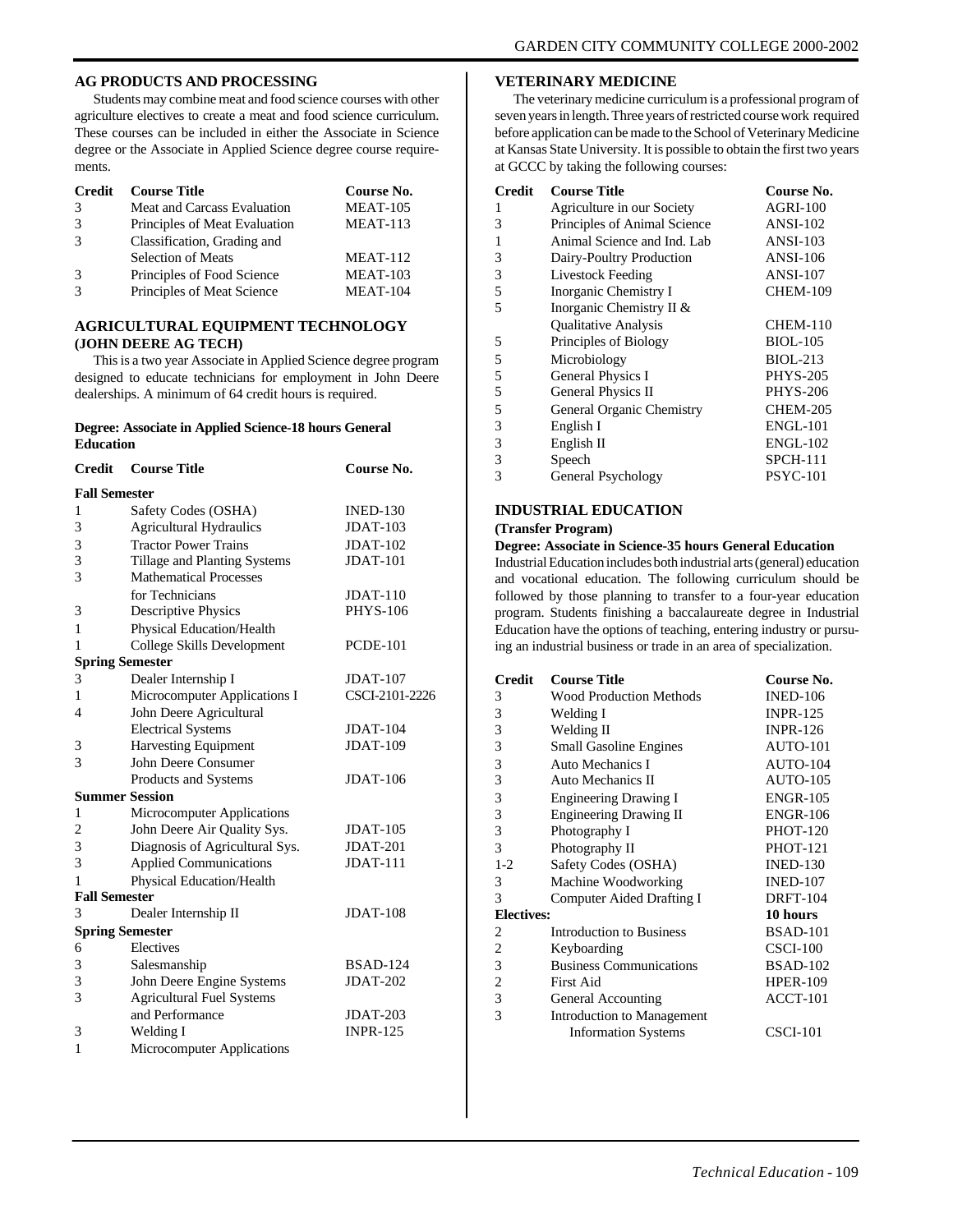#### **AUTOMOTIVE TECHNOLOGY**

#### **Degree: Associate in Applied Science-18 hours General Education**

Automotive Technology is a program of study employing modern techniques and methods used in today's automotive industry. Satisfactory completion of the program should equip the student for employment in the automotive field.

#### **Major Specialization and Related Courses ............... 48 hours**

| <b>Credit</b> | <b>Course Title</b>                  | Course No.      |
|---------------|--------------------------------------|-----------------|
| 3             | Small Gasoline Engines I             | AUTO-100        |
| 3             | Preventive Maint, for Autos          | AUTO-101        |
| 3             | Auto Mechanics I                     | AUTO-102        |
| 3             | Engine Repair                        | AUTO-103        |
| 3             | Manual Drive-Trains and Axles        | AUTO-104        |
| 3             | Automotive Electricity & Electronics | AUTO-106        |
| 3             | <b>Brakes</b>                        | AUTO-107        |
| 3             | Engine Performance II                | AUTO-108        |
| 3             | Heating and Air Conditioning         | AUTO-109        |
| 3             | Engine Performance III               | AUTO-110        |
| 3             | Automatic Transmissions &            |                 |
|               | Transaxles                           | AUTO-111        |
| 3             | Suspension & Steering                | AUTO-112        |
| 3             | Internship I                         | AUTO-113        |
| 3             | Internship II                        | AUTO-114        |
| 3             | Electronics I                        | <b>INPR-102</b> |

#### **BUILDING TRADES-CARPENTRY TECHNOLOGY**

#### **Degree: Associate in Applied Science-18 hours General Education**

This program is designed to provide saleable skills in rough and finish carpentry, estimating, codes, management, concrete, drafting, masonry, plumbing and electricity as related to residential and commercial fields. The construction industry provides virtually unlimited opportunities for rewarding futures. By consulting with the coordinator of this program, a flexible and personalized course of study can be designed to meet the needs and desires of the student, whether it be employment in two years or transfer to a four-year college.

| <b>Credit</b> | <b>Course Title</b>              | Course No.      |
|---------------|----------------------------------|-----------------|
| 6             | Carpentry I                      | <b>BLDG-105</b> |
| 3             | <b>Wood Production</b>           | <b>INED-106</b> |
| 3             | Finishing (Wood)                 | <b>INED-105</b> |
| 3             | Electricity I                    | <b>INED-111</b> |
| 3             | Carpentry II                     | <b>BLDG-106</b> |
| 3             | Cabinet Making I                 | <b>BLDG-108</b> |
| 3             | Cabinet Making II                | <b>BLDG-109</b> |
| 3             | <b>Building Materials and</b>    |                 |
|               | <b>Construction Methods</b>      | BLDG-110        |
| 3             | Machine Wood                     | <b>INED-107</b> |
| 3             | Speech I                         | <b>SPCH-111</b> |
| 3             | Brickmasonry I (Block Laying)    | <b>BLDG-130</b> |
| 3             | Brickmasonry II (Brick Laying)   | <b>BLDG-131</b> |
| 2             | <b>Construction Management</b>   | BLDG-111        |
| 3             | <b>Construction Estimating</b>   | <b>BLDG-117</b> |
| 2             | <b>Building Codes</b>            | <b>BLDG-120</b> |
| 3             | <b>Computer Aided Drafting I</b> | <b>DRFT-104</b> |
| 3             | <b>Building Design</b>           | <b>DRFT-105</b> |
| 3             | Surveying I                      | <b>BLDG-160</b> |
|               |                                  |                 |

#### **BUILDING CONSTRUCTION**

**Degree: Associate in Science-35 hours General Education**

**Major Specialization and Related Areas:**

| <b>Credit</b> | <b>Course Title</b>            | Course No.      |
|---------------|--------------------------------|-----------------|
| 3             | English I                      | <b>ENGL-101</b> |
| 3             | English II                     | <b>ENGL-102</b> |
| 3             | College Algebra                | <b>MATH108</b>  |
| 3             | Speech                         | <b>SPCH-111</b> |
| 6             | Carpentry I                    | <b>BLDG-105</b> |
| 3             | Carpentry II                   | <b>BLDG-106</b> |
| 3             | Cabinet Making I OR            | <b>BLDG-108</b> |
| 3             | Machine Wood                   | <b>INED-107</b> |
| 3             | Building Materials & Methods   | <b>BLDG-110</b> |
| 3             | Brickmasonry I (Block Laying)  | <b>BLDG-130</b> |
| 3             | Brickmasonry II (Brick Laying) | <b>BLDG-131</b> |
| 3             | <b>Construction Estimating</b> | <b>BLDG-117</b> |
| 3             | Concrete Technology OR         | <b>BLDG-115</b> |
|               | Surveying                      | <b>BLDG-160</b> |
| 3             | Finishing (Wood)               | <b>INED-105</b> |
| 3             | <b>Wood Production</b>         | <b>INED-106</b> |
| 3             | Machine Wood OR                | <b>INED-107</b> |
| 3             | <b>Building Design</b>         | <b>DRFT-105</b> |

#### **CONSTRUCTION ELECTRICITY**

#### **Degree: Associate in Applied Science-18 hours General Education**

This is an electrical program employing techniques and methods used in residential and commercial construction and will follow the uniform electrical code. Students who plan to work toward a wireman and master's licensing should contact the local electrical board in the city they plan to license under in order to follow their procedure for licensing.

| <b>Credit</b> | <b>Course Title</b>            | Course No.      |
|---------------|--------------------------------|-----------------|
| 3             | Electricity I                  | <b>INED-111</b> |
| 3             | Drafting I                     | <b>DRFT-101</b> |
| 3             | Electronics I                  | <b>INPR-102</b> |
| 2             | Trade Seminar                  | <b>INED-119</b> |
| 3             | Electricity II                 | <b>INED-112</b> |
|               | Safety                         |                 |
| 3             | Building Materials & Methods   | <b>BLDG-110</b> |
| 3             | Speech                         | <b>SPCH-111</b> |
| 2             | <b>First Aid</b>               | <b>HPER-109</b> |
| 2             | <b>Construction Management</b> | BLDG-111        |
| 3             | Electronics II                 | <b>INPR-117</b> |
| 3             | General Psychology             | <b>PSYC-101</b> |
| 3             | Welding I                      | <b>INPR-125</b> |
| 3             | Electronic Circuits III        | <b>ELEC-123</b> |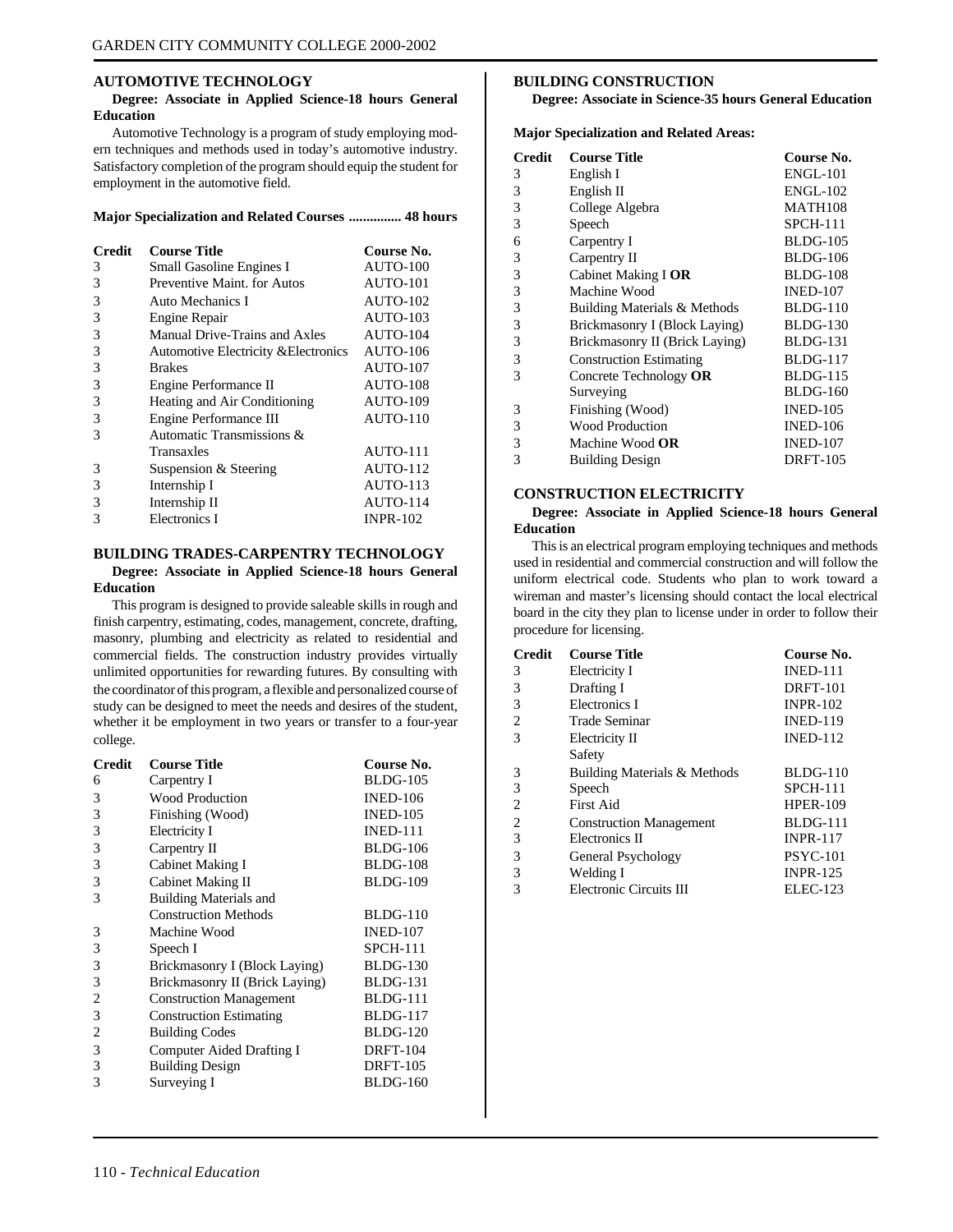#### **COSMETOLOGY**

The purpose of this program is to provide education for men and women interested in preparing themselves for employment in the field of cosmetology and to prepare for the State Board examinations.

The cosmetology program covers approximately 39 weeks (1500 hours) of intensive training. Those enrolling in the program can expect to obtain a certificate after successfully completing the course. The certificate is a qualification for taking the state cosmetology examination to obtain a license. After 320 hours of schooling have been completed, the cosmetology student has an opportunity to book appointments with clients the same as in a regular salon. Those attending the School of Cosmetology may choose to attend college during an additional school year and earn an Associate in Applied Science Degree.

#### **General Education Requirements:**

College Skills Development 1 hour

State Board of Cosmetology Examination - License

**65-1905.** Examination; qualifications or applicants; temporary permit.

(a) All examinations held or conducted by the board shall be in accordance with rules and regulations adopted by the board. The examination shall include practical demonstration and written and oral tests.

(b) Each applicant for examination shall:

- (1) Be at least 17 years of age and a graduate of an accredited high school, or equivalent thereof;
- (2) Submit to the board a certified copy of the applicant's birth certificate;
- (3) Submit to the board a certificate from a person licensed to practice medicine and surgery under the laws of any state showing that the applicant is free from contagious and infectious diseases; and
- (4) Have served as an apprentice for the period of time provided by K.S.A. 1983 Supp. 65-1912.

(c) Any person making application who apparently posses the necessary qualifications to take an examination provided herein, may be issued a temporary permit by the board to practice cosmetology until the next regular examination conducted by the board.

**65-1912.** Apprentice License: practice as apprentice required prior to licensure as cosmetologist, instructor or manicurist; charge for services of apprentice.

(a) Any persons desiring to practice as an apprentice shall be required to pay to the board the fee required pursuant to K.S.A. 65- 1904 and amendments thereto and obtain a apprentice license allowing a person to practice in a licensed school shall be submitted to the board not more than 15 days after the persons's enrollments in the school.

 $(h)$ 

- (1) An applicant for examination and licensure as a cosmetologist shall be required to have practiced as an apprentice in a licensed school for not less than 1,500 clock hours.
- (2) An applicant for examination and licensure as a manicurist shall be required to have practiced as an apprentice in a licensed school of cosmetology or manicuring for not less than 350 clock hours or in a licensed beauty shop for not less than 700 clock hours.

(3) An applicant for examination and licensure as a cosmetology instructor shall be licensed as a cosmetologist for one year and apprentice in a licensed school of cosmetology for not less than 300 clock hours.

#### **Equipment Required for Each Student**

Each student shall be equipped with hair cutting equipment, a manicuring set, combs, hair brushes, a shampoo cape, washable uniforms, a notebook and an approved textbook covering all phases of cosmetology.

Each student in manicure training shall be equipped with all instruments and supplies necessary to perform all phases of onychology, sculptured nails and nail building. Each student shall have washable uniforms, a notebook, and an approved textbook covering all phases of manicuring.

#### **School Curriculum**

There is one enrollment in the Cosmetology program each year, with enrollment in August.

Each school of cosmetology shall provide a course of training for the profession of cosmetologist and manicurist. Classes shall be scheduled for no more than eight hours per day nor more than five days per week. The course of study shall include, as a minimum, the following:

| Cosmetology Training  44 cr. hr. (1,500 clock hours)            |  |
|-----------------------------------------------------------------|--|
| To meet Kansas licensure requirements, students must            |  |
| complete practical services as listed below: Minimum Number     |  |
|                                                                 |  |
|                                                                 |  |
|                                                                 |  |
|                                                                 |  |
|                                                                 |  |
|                                                                 |  |
|                                                                 |  |
|                                                                 |  |
| Hair Shaping:                                                   |  |
|                                                                 |  |
|                                                                 |  |
| Wet Waving and Hairdressing:                                    |  |
|                                                                 |  |
|                                                                 |  |
|                                                                 |  |
|                                                                 |  |
|                                                                 |  |
| Color rinses:                                                   |  |
|                                                                 |  |
|                                                                 |  |
| Additionally, students must complete the following clock hours  |  |
| of instruction, demonstration, and testing on specified topics: |  |
| Lectures and instruction on sanitation, sterilization, care and |  |
|                                                                 |  |
|                                                                 |  |
|                                                                 |  |
| Salesmanship, business training and laws                        |  |
|                                                                 |  |
|                                                                 |  |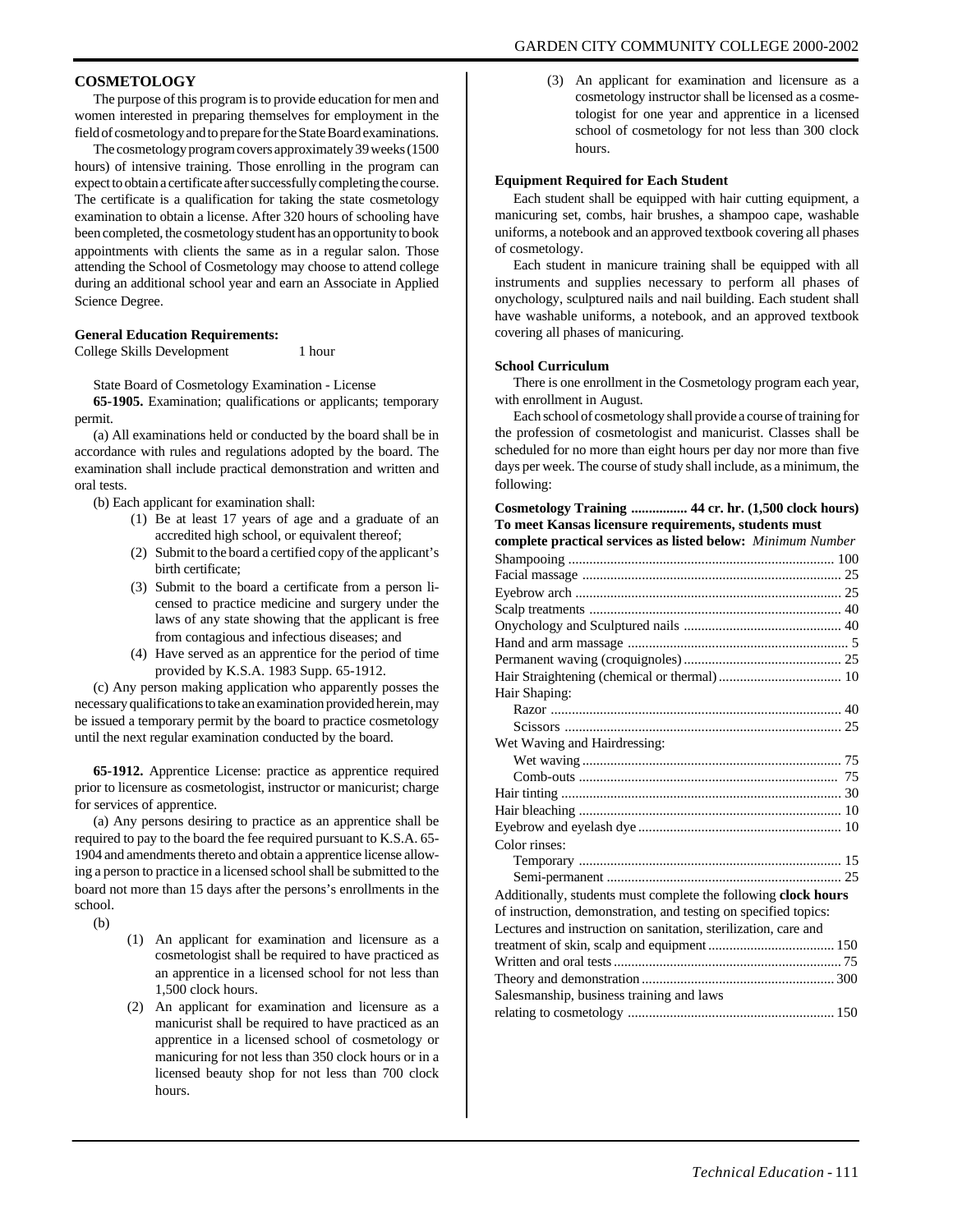**Manicurist Training ....................10 cr. hrs. (350 clock hours)** Clock hours of manicurist training include: Manicuring, sculptured nails, pedicuring and all methods of caring for nails; hand and arm massage ........................... 250 clock hours Sanitation, sterilization and care of equipment. Salesmanship, business training and laws relating to manicuring, written and oral tests ...........................................100 clock hours

**Additionally,** manicure students must complete a minimum of 80 practical services including: manicuring, sculptured nails, pedicuring and all methods of caring for nails; hand and arm massage.

 Each school of cosmetology shall meet the requirements of paragraphs (b) (1), (2), and (3) of the regulation. Each school of manicuring shall meet the requirements of paragraph (b) (3).

#### **Examination Subjects**

Each applicant for licensing as an manicurist shall be required to satisfactorily pass a written examination of knowledge in the following areas: onychology, sculptured nails, pedicuring, hand and arm massage; sanitation, sterilization and care of equipment; business training and laws relating to manicuring; and safety measures. In addition, each applicant shall demonstrate an ability to properly give a manicure, including hand and arm massage and sculptured nails.

#### **AVIATION**

Aviation courses are offered to assist students in obtaining primary or advanced certification. Aviation courses are offered as electives which will apply to any degree requirements. Aviation courses are special interest courses at GCCC and are not considered as an aviation program. Ground school courses are offered to help students prepare for the FAA written exams, while flight training courses provide a mechanism for obtaining college credit for flight instruction. Costs for exam fees, flight instruction and airplane usage will be the responsibility of the student.

#### **ENGINEERING TECHNOLOGY**

The Engineering Technologist is often the liaison between the engineer and production. They implement the engineering design. Students interested in a field of study in engineering technology should plan on a minimum of two years of study. However, the reality of a rapidly changing technical environment nearly dictates that any student of a technical area plan on learning for a lifetime of work. The following options may be used by students in this area of study.

#### **Technician Options:**

- Option 1. Two years or more at Garden City Community College and then to work.
- Option 2. One, two years, or more at Garden City Community College then transfer into an advanced technical program leading to certification or a Bachelors degree.
- Option 3. Part-time day and evening school while working in field of study.

 The following curriculums are a planning guide for attaining employment skills in the designated areas. Those listed as providing an Associate in Science degree are meant to show a transfer possibility to a Bachelor degree program.

#### **COMPUTER ENGINEERING TECHNOLOGY**

**Degree: Associate in Science-18 hours of General Education** This program is designed to provide a basic understanding of the areas of digital computer technology. The major emphasis in upper division courses is on hardware aspects, but through a course in computer science the student has an opportunity to become proficient with programming aspects as well. Graduates with a B.S. degree will find initial employment with emphasis on immediate application such as production process development, process design, technical sales and service.

| <b>Credit</b> | <b>Course Title</b>           | Course No.      |
|---------------|-------------------------------|-----------------|
|               |                               |                 |
| 3             | English I                     | <b>ENGL-101</b> |
| 3             | English II                    | <b>ENGL-102</b> |
| 3             | Speech I                      | <b>SPCH-111</b> |
|               |                               |                 |
| 5             | Inorganic Chemistry I         | <b>CHEM-109</b> |
| 5             | <b>General Physics I</b>      | <b>PHYS-205</b> |
| 5             | <b>General Physics II</b>     | <b>PHYS-206</b> |
|               |                               |                 |
| 3             | College Algebra               | <b>MATH-108</b> |
| 3             | Plane Trigonometry            | <b>MATH-109</b> |
| 3             | Precalculus Mathematics       | <b>MATH-120</b> |
| 5             | Calculus and Analytical       |                 |
|               | Geometry I                    | <b>MATH-122</b> |
|               |                               |                 |
| 3             | Drafting I                    | <b>DRFT-101</b> |
| 3             | Intro to Programming          | $CSCI-102$      |
| 3             | <b>Electronics I</b>          | <b>INPR-102</b> |
| 3             | <b>Electronics II</b>         | <b>INPR-117</b> |
| 3             | <b>BASIC</b> Programming      | $CSCI-103$      |
| 3             | Computer Aided Drafting I     | <b>DRFT-104</b> |
| 3             | Digital Logic/Circuits I      | <b>INPR-118</b> |
|               |                               |                 |
| 3             | C Programming                 | <b>CSCI-108</b> |
| $3 - 4$       | Electronic Circuits Systems I | <b>INPR-103</b> |

#### **DRAFTING TECHNOLOGY**

#### **Degree: Associate in Applied Science-18 hours of General Education**

This two-year program is designed to provide development of qualifications for employment as a drafter, junior designer, illustrator or liaison specialist between the contractor and the architect or engineer.

| .46 hours |                                       |                 |  |
|-----------|---------------------------------------|-----------------|--|
| Credit    | <b>Course Title</b>                   | Course No.      |  |
| 3         | Drafting I                            | <b>DRFT-101</b> |  |
| 3         | <b>Engineering Drawing I</b>          | <b>ENGR-105</b> |  |
| 3         | <b>Engineering Drawing II</b>         | <b>ENGR-106</b> |  |
| 3         | Computer Aided Drafting I             | <b>DRFT-104</b> |  |
| 3         | Computer Aided Drafting II            | <b>DRFT-204</b> |  |
| 3         | Special Problems in Drafting          | <b>DRFT-109</b> |  |
| 3         | <b>Building Design</b>                | <b>DRFT-105</b> |  |
| 3         | <b>Architectural Drawing</b>          | <b>DRFT-106</b> |  |
| 3         | College Algebra                       | <b>MATH-108</b> |  |
| 3         | <b>Computer Software Applications</b> |                 |  |
| 3         | Drawing                               | <b>ARTS-101</b> |  |
| 3         | Drawing II                            | <b>ARTS-102</b> |  |
| 3         | Watercolor I                          | <b>ARTS-104</b> |  |
| 3         | Watercolor II                         | <b>ARTS-105</b> |  |
|           |                                       |                 |  |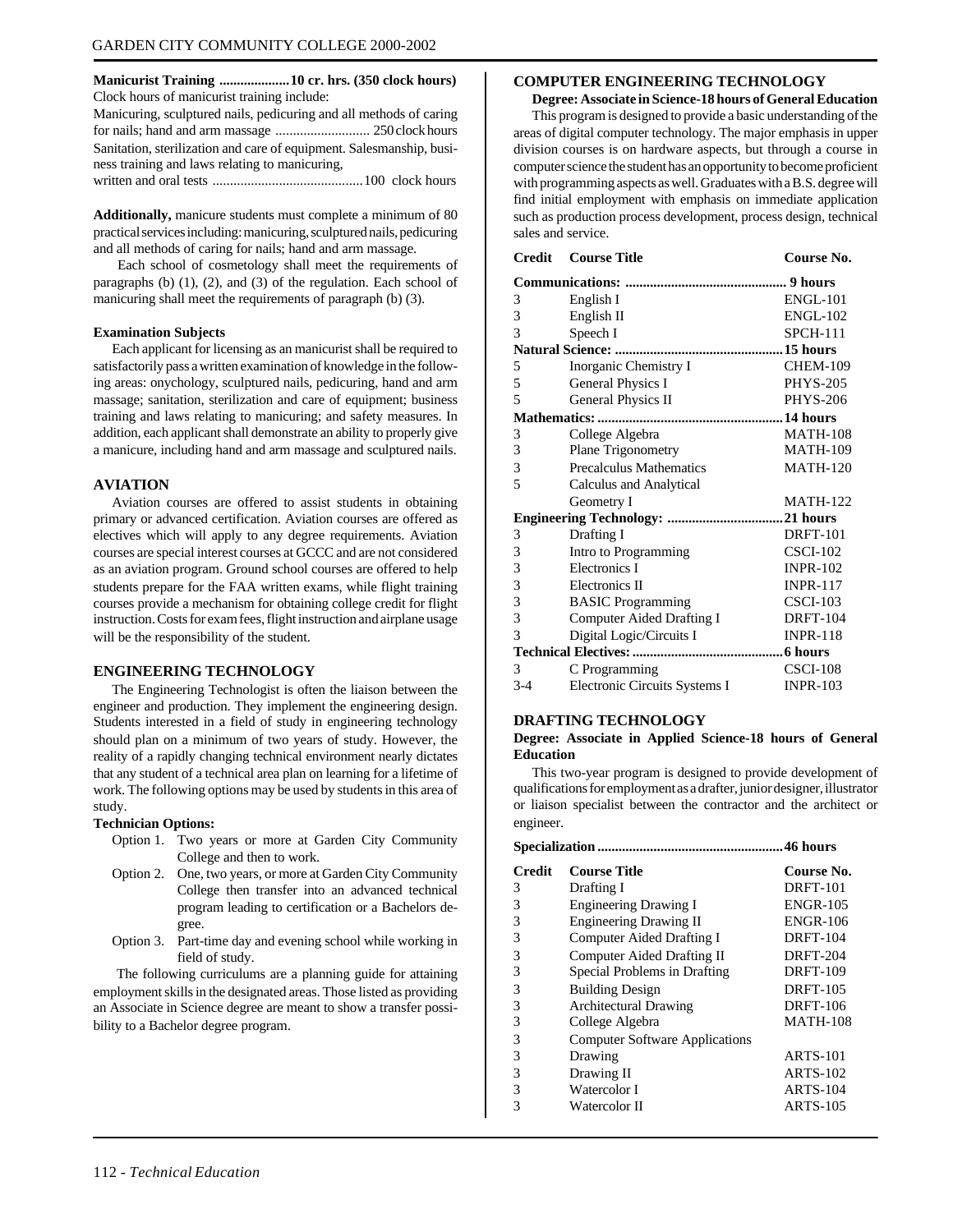| <b>Descriptive Physics</b>    | <b>PHYS-106</b> |
|-------------------------------|-----------------|
| <b>Survey Drafting</b>        | <b>DRFT-108</b> |
| <b>Technical Illustration</b> | <b>DRFT-107</b> |

#### **INDUSTRIAL PRODUCTION TECHNOLOGY**

#### **Degree: Associate in Applied Science - 18 hours General Education**

The core of this program is the study of maintenance, hydraulics, pneumatics, electricity, electronics, instrumentation, programmable logic controls (PLCs), motor controls, and industrial ammonia refrigeration, and their application to industry. Strong emphasis is given to providing relevant workplace knowledge and skills needed to operate, maintain and integrate automation equipment and control systems used in the processing and manufacturing industry. in addition to specific technical skills, workplace skills such as teaching people to work in teams, problem solving and critical thinking skills are incorporated into the curriculum.

The program is offered in two formats, one in an **alternative format** of short duration intensive courses and the other in the **traditional format** of college semesters. Individuals seeking the Associate in Applied Science degree have the opportunit to obtain their degree not only through the traditional courses, but also through the alternative courses.

Because of industry demand for training that is tailored to their needs, the bulk of courses offered are in an **alternative format,** consisting of classes "customized" in both content and time. They are most often provided in a short-term, intensive delivery of from one day (6-8 hours) to as much as five days (40-45 hours) duration. Current and prospective industrial clients are encouraged to contact the college for the latest offerings or to inform the college of their needs.

The **traditional format** offers course work in college semesters and may be part of the Industrial Technology Center of Excellence. In consultation with an advisor, students may select electives from specialized and related contextual courses in either of the formats, which best fit their interests and goals. Degree reuirements are not less than 64 credit hours, distributed as follows in a planned course of study. Hours listed are minimum for specialization and general education courses.

#### **Industrial Production Technology Electives**

| Credit                                                       | <b>Course Title</b>                            | Course No.      |  |
|--------------------------------------------------------------|------------------------------------------------|-----------------|--|
| 3                                                            | Manufacturing Principles & Processes INPR-100* |                 |  |
| 3                                                            | <b>Basic Pneumatics</b>                        | INPR-170 $*$    |  |
| 3                                                            | <b>Basic Hydraulics</b>                        | $INPR-160*$     |  |
| 3                                                            | Electricity I                                  | $INED-111*$     |  |
| 3                                                            | Electricity II                                 | INED-112 $*$    |  |
| 3                                                            | Electronics I                                  | INPR- $102*$    |  |
| 3                                                            | Electronics II                                 | INPR-117 $*$    |  |
| 3                                                            | Industrial Maintenance I                       | INPR- $140*$    |  |
| *Core classes for Industrial Technology Center of Excellence |                                                |                 |  |
| 3                                                            | <b>Advanced Hydraulics</b>                     | <b>INPR-161</b> |  |
| 3                                                            | Electro-Hydraulics                             | <b>INPR-162</b> |  |
| 3                                                            | Welding I                                      | <b>INPR-172</b> |  |
| 3                                                            | Welding II                                     | <b>INPR-126</b> |  |
| 3                                                            | Welding III                                    | <b>INPR-127</b> |  |
| 3                                                            | Digital Logic/Circuits I                       | <b>INPR-118</b> |  |
| 3                                                            | Digital Logic/Circuits II                      | <b>INPR-119</b> |  |
| 3                                                            | Programmable Logic Controls                    | <b>INPR-190</b> |  |

| $1 - 3$ | Seminar in Industrial                           |                |
|---------|-------------------------------------------------|----------------|
|         | Production Technology                           | INPR-2101-2103 |
|         | <b>Basic Electrical Motor Controls</b>          |                |
|         | AC Variable Frequency Drives                    |                |
|         | Advanced electrical Motor Controls              |                |
|         | <b>Advanced PLC Programming</b>                 |                |
|         | Industrial Sensors                              |                |
|         | Industrial Ammonia Refrig. Operator I, I, & III |                |
|         | <b>PSM/RMP</b>                                  |                |
|         | <b>Emergency Services</b>                       |                |
|         | Train the Trainer                               |                |
|         | Hazmat Tech 24 hour Refresher                   |                |
|         | On-Scene Incident Command                       |                |

Please inquire at 316-276-9520. Other industry-related topics available on request.

#### **MECHANICAL ENGINEERING TECHNOLGY**

**Degree: Associate in Science-35 hours General Education** Continued industrial growth has resulted in an increasing need

for technically trained personnel. Over one million technical jobs are currently unfilled in this country. The mechanical engineering technologist, a vital member of the engineering team, applies practical approaches to problems in many technical areas. Graduates may expect to be employed in component and system design, product testing and development, manufacturing, technical sales and services in a variety of industrial settings such as aerospace, chemical, electrical power, farm machinery and electronics.

| <b>Credit</b> | <b>Course Title</b>               | Course No.      |  |
|---------------|-----------------------------------|-----------------|--|
|               |                                   |                 |  |
| 3             | English I                         | <b>ENGL-101</b> |  |
| 3             | English II                        | <b>ENGL-102</b> |  |
| 3             | Speech I                          | <b>SPCH-111</b> |  |
|               |                                   |                 |  |
| 5             | Inorganic Chemistry I             | <b>CHEM-109</b> |  |
| 5             | General Physics I                 | <b>PHYS-205</b> |  |
| 5             | General Physics II                | <b>PHYS-206</b> |  |
|               |                                   |                 |  |
| 3             | College Algebra                   | <b>MATH-108</b> |  |
| 3             | <b>Plane Trigonometry</b>         | <b>MATH-109</b> |  |
| 3             | Precalculus Mathematics           | <b>MATH-120</b> |  |
| 5             | Calculus and Analytical           |                 |  |
|               | Geometry                          | <b>MATH-122</b> |  |
|               | Engineering Technology:  15 hours |                 |  |
| 3             | <b>Engineering Drawing I</b>      | <b>ENGR-105</b> |  |
| 3             | <b>Engineering Drawing II</b>     | <b>ENGR-106</b> |  |
| 3             | Intro to Programming              | $CSCI-102$      |  |
| 3             | <b>Computer Aided Drafting I</b>  | <b>DRFT-104</b> |  |
| 3             | Computer Aided Drafting II        | <b>DRFT-204</b> |  |
|               |                                   |                 |  |
| 3             | Welding I                         | <b>INPR-125</b> |  |
| 3             | <b>BASIC</b> Programming          | $CSCI-103$      |  |
| 3             | Economics: Macro                  | <b>ECON-111</b> |  |
| 3             | Electricity I                     | <b>INED-111</b> |  |
| 3             | Basic Hydraulics OR               | <b>INPR-160</b> |  |
|               | Pneumatics                        | <b>INPR-170</b> |  |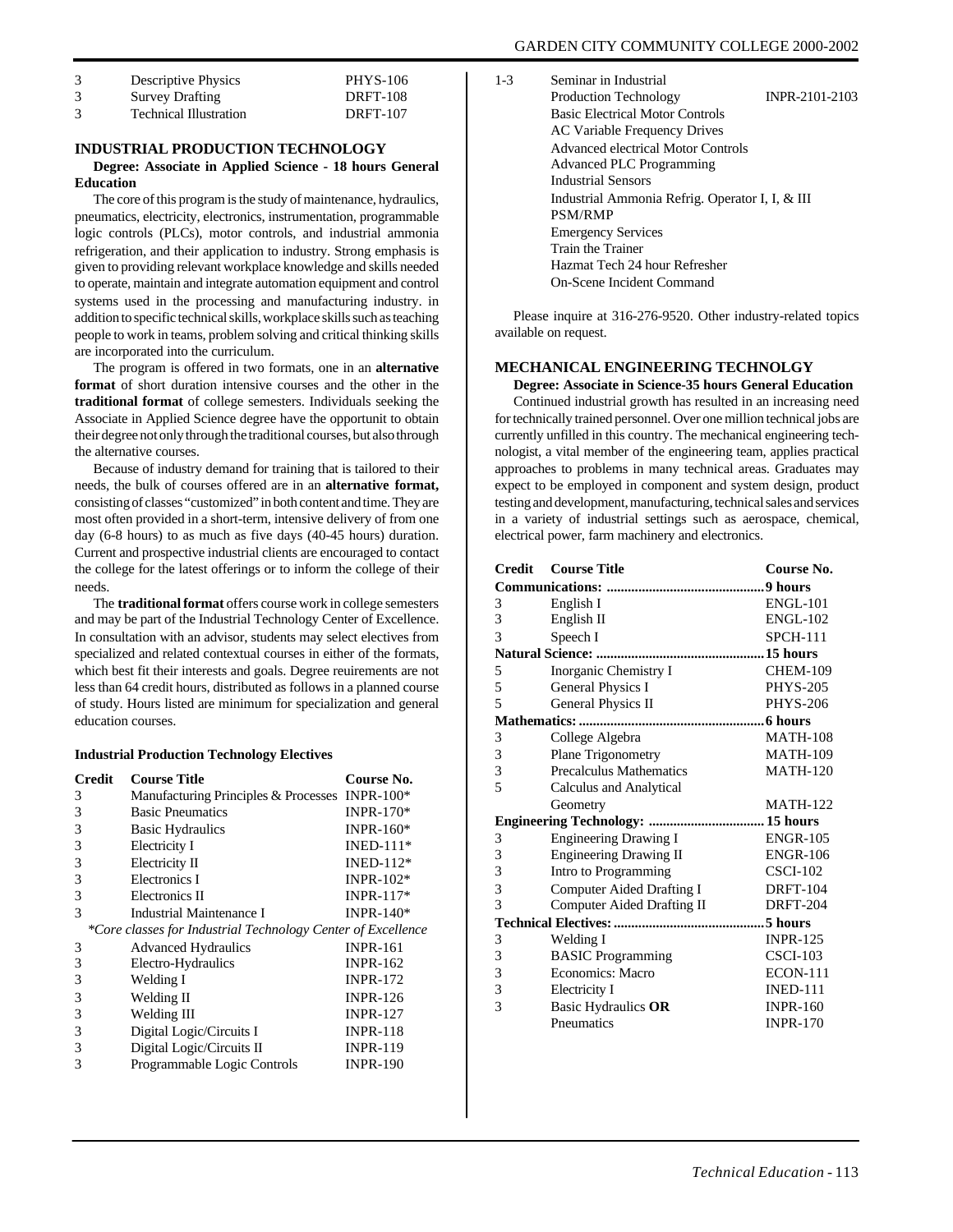#### <span id="page-108-0"></span>**POWER PLANT TECHNOLOGY**

#### **Degree: Associate in Applied Science-18 hours of General Education**

Power Plant Technology students study principles of operations, systems and components of modern electrical power plants. The student learns specific technical skills that will enable one to qualify for entry level employment in the power plant industry. After consultation with an advisor, the student will choose one of four specialties within this program. The program requires 68 credit hours of study in technical and general education courses.

| <b>Credit</b>  | <b>Course Title</b>                 | Course No.      |
|----------------|-------------------------------------|-----------------|
| 2              | Intro. to Plant Technology          | <b>POPT-101</b> |
| 2              | <b>Power Plant Mathematics</b>      |                 |
| 2              | First Aid and Safety                | <b>POPT-102</b> |
| $1 - 4$        | <b>Power Plant Principles</b>       | <b>POPT-104</b> |
| 3              | English I                           | <b>ENGL-101</b> |
| 3              | General Psychology                  | <b>PSYC-101</b> |
| 3              | Power Plant Cycle                   | POPT-105        |
| 3              | College Math                        | MATH-105        |
| 3              | <b>Mechanical Fundamentals</b>      | POPT-106        |
| 4              | <b>Power Plant Systems</b>          | <b>POPT-107</b> |
| 3              | Communications                      | <b>ENGL-100</b> |
| 3              | <b>Electrical Principles</b>        | <b>POPT-108</b> |
| $\overline{c}$ | <b>Boilers</b>                      | POPT-109        |
| $\overline{c}$ | Turbines                            | POPT-110        |
| 3              | Interpersonal Communications        | <b>SPCH-113</b> |
| $\overline{c}$ | <b>Electrical Power Generation</b>  | POPT-111        |
| $\overline{c}$ | <b>Fuels and Combustion</b>         | POPT-112        |
| 3              | <b>Human Relations</b>              | <b>PSYC-102</b> |
|                | (ENGINEERING)                       |                 |
| 3              | <b>Environmental Protection</b>     | POPT-113        |
| 3              | <b>Plant Instrumentation</b>        | POPT-114        |
| 3              | <b>Plant Protection</b>             | POPT-115        |
| 5              | General Chemistry                   | <b>CHEM-105</b> |
| 3              | <b>Computer Aided Drafting I</b>    | <b>DRFT-104</b> |
|                | (MECHANICAL)                        |                 |
| 3              | <b>Environmental Protection</b>     | POPT-113        |
| 3              | Mechanical Equipment                | <b>POPT-116</b> |
| 1              | Refrigeration                       |                 |
| 3              | Welding I                           | <b>INPR-125</b> |
| 3              | Welding II                          | <b>INPR-126</b> |
| 3              | <b>Gas Turbines and Diesels</b>     | POPT-117        |
|                |                                     |                 |
| (OPERATIONS)   |                                     |                 |
| 3              | <b>Environmental Protection</b>     | POPT-113        |
| 3              | <b>Plant Instrumentation</b>        | POPT-114        |
| 3              | <b>Plant Protection</b>             | POPT-115        |
| 3              | <b>Gas Turbines and Diesels</b>     | <b>POPT-117</b> |
| 5              | General Chemistry                   |                 |
|                | (INSTRUMENT AND CONTROLS)           |                 |
| 3              | <b>Environmental Protection</b>     | <b>POPT-113</b> |
| 2              | <b>Electrical Systems</b>           | <b>POPT-118</b> |
| 3              | Plant Instrumentation               | <b>POPT-114</b> |
| 3              | <b>Instrumentation and Controls</b> | POPT-119        |
| 3              | College Algebra                     | <b>MATH-108</b> |
| 3              | <b>Gas Turbines and Diesels</b>     | <b>POPT-117</b> |

#### **ENVIRONMENTAL ENGINEERING TECHNOLOGY**

**Degree: Associate in Science-35 hours of General Education** Concern about environmental quality has resulted in a significant increase in the number of trained personnel needed to implement pollution prevention and control activities. This is the first two years of a four-year program designed to train people to meet this need. Graduates of the four-year program could expect to find employment opportunities that include inspection and field monitoring to assure compliance with pollution standards; assisting engineers in the design, construction, inspection and maintenance of facilities to handle water supplies, sanitary wastes, storm runoff, etc.; performing chemical and biological laboratory tests incidental to the protection and restoration of the environment.

| <b>Credit</b> | <b>Course Title</b>       | Course No.      |
|---------------|---------------------------|-----------------|
|               |                           |                 |
| 3             | English I                 | <b>ENGL-101</b> |
| 3             | English II                | <b>ENGL-102</b> |
| 3             | Speech I                  | <b>SPCH-111</b> |
|               |                           |                 |
| 5             | Inorganic Chemistry I     | <b>CHEM-109</b> |
| 5             | Inorganic Chemistry II    | <b>CHEM-110</b> |
| 5             | General Organic Chemistry | <b>CHEM-205</b> |
| 5             | <b>General Physics I</b>  | <b>PHYS-205</b> |
| 5             | Principles of Biology     | <b>BIOL-105</b> |
|               |                           |                 |
| 3             | College Algebra           | <b>MATH-108</b> |
| 3             | Plane Trigonometry        | <b>MATH-109</b> |
| 3             | Precalculus Mathematics   | <b>MATH-120</b> |
| 5             | Calculus and Analytical   |                 |
|               | Geometry I                | <b>MATH-122</b> |
|               |                           |                 |
| 3             | Drafting I                | <b>DRFT-101</b> |
| 3             | Intro to Programming      | <b>CSCI-102</b> |
|               |                           |                 |
| 3             | Photography I             | <b>PHOT-120</b> |
| 3             | <b>Basic Programming</b>  | $CSCI-103$      |
| 3             | Computer Aided Drafting I | <b>DRFT-104</b> |
| 3             | Electricity               | <b>INED-111</b> |

#### **WELDING TECHNOLOGY**

#### **One-year program**

Objective: to educate a student to enter into the welding industry with sufficient skill and knowledge to successfully handle most welding techniques and jobs.

| <b>Credit</b> | <b>Course Title</b>          | Course No.      |
|---------------|------------------------------|-----------------|
| 3             | English I                    | <b>ENGL-101</b> |
| 3             | Math Elective                | <b>MATH-105</b> |
|               |                              | or higher       |
| 3             | Pneumatics <b>OR</b>         | <b>INPR-170</b> |
|               | <b>Hydraulics</b>            | <b>INPR-160</b> |
| 3             | <b>Engineering Drawing I</b> | <b>ENGR-105</b> |
| 3             | Welding I                    | <b>INPR-125</b> |
| 3             | Welding II                   | <b>INPR-126</b> |
| 3             | Electricity                  | <b>INPR-101</b> |
| 3             | Welding III                  | <b>INPR-127</b> |
| $\mathcal{L}$ | <b>Safety Codes</b>          | <b>INED-130</b> |
| 4-6           | Field Study                  |                 |
|               |                              |                 |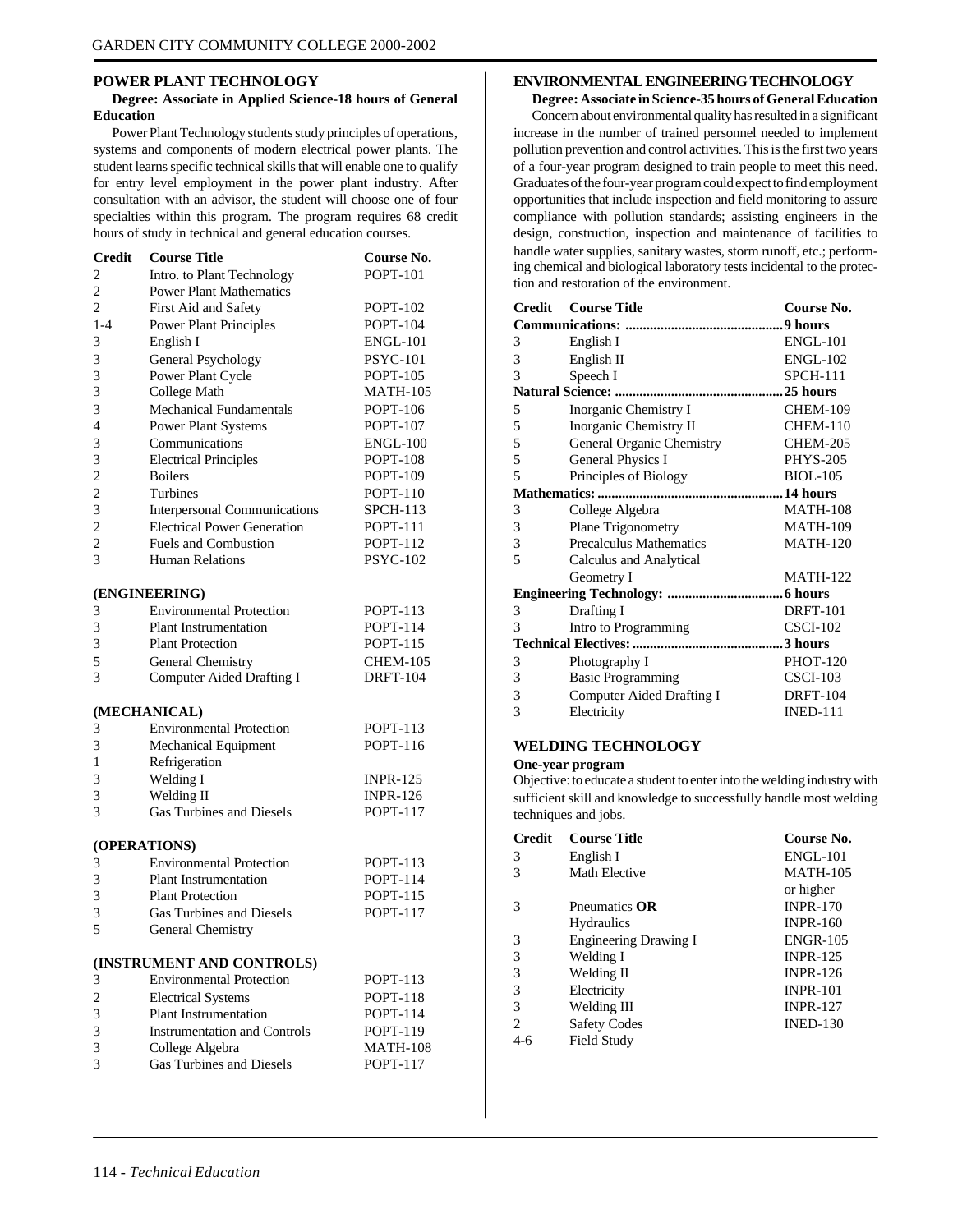#### <span id="page-109-0"></span>**\*Suggested Electives:**

| <b>Credit</b> | <b>Course Title</b>                | Course No.      |
|---------------|------------------------------------|-----------------|
| $1 - 4$       | Electronics I                      | <b>INPR-102</b> |
| 3             | <b>Advanced Hydraulics</b>         | <b>INPR-161</b> |
| $\mathcal{R}$ | <b>Advanced Pneumatics</b>         | <b>INPR-171</b> |
| $\mathcal{R}$ | Computer Aided Drafting I          | <b>DRFT-104</b> |
| $\mathbf{1}$  | Microcomputer Applications I or II |                 |
| 3             | Computer Aided Drafting II         | <b>DRFT-204</b> |
|               | <b>Applied Communications</b>      | $JDATA-111$     |

(NOTE: Those desiring an Associate degree should visit with

their adviser to enroll in College Skills Development and Physical Education. They should also plan their second year with their adviser.)

#### **POLICE SCIENCE/CRIMINAL JUSTICE**

Law enforcement careers for education professionals are rapidly expanding. Graduates of both two-year and four-year programs may find employment with municipal police agencies, sheriffs' offices, state police, federal law enforcement and investigative agencies, fish and game enforcement agencies, correctional institutions, probation and parole agencies, and business firms employing security officers. Rapidly improving salaries are influencing many men and women to seek employment with law enforcement agencies.

The two-year program is designed to provide educational opportunities for individuals interested in and qualified for a career in law enforcement and for in-service officers desiring to expand their knowledge. The program offers practical and "hands-on" instruction to meet the needs of various law enforcement agencies combined with the theory base necessary for preparing the student who desires to transfer to a four-year college or university. It is designed to provide the student with the skills, knowledge and attitudes required for employment in the criminal justice field and for advancement in the field.

Students should note that the Associate in Applied Science degree programs are designed for employment after completion of the programs. The Associate in Science degree program is designed to prepare the student for transfer to a four- year college to continue work toward a baccalaureate degree. Both Associate degree programs require completion of a minimum of 64 credit hours.

There are many career options in the criminal justice field. Individualized programs can be easily developed for students with specialized criminal justice goals.

#### **Degree: Associate in Applied Science-18 hours of General Education**

The following information provides a guide to you for class planning. Actual enrollment in your course of study will be completed with the help of your assigned criminal justice advisor.

**The following General Education Requirements are required for all Criminal Justice Associate in Applied Science programs. Pre and post testing to measure overall program success is required for all majors.**

| <b>Credit</b> | <b>Course Title</b>                 | Course No.      |
|---------------|-------------------------------------|-----------------|
| 3             | English I                           | <b>ENGL-101</b> |
|               | Speech I or                         | $SPCH-111$      |
|               | <b>Interpersonal Communications</b> | $SPCH-113$      |
|               | General Psychology                  | <b>PSYC-101</b> |
|               | Anatomy and Physiology              | <b>BIOL-210</b> |
|               | <b>HPER/Defensive Tactics/</b>      |                 |
|               | Jujitsu                             | <b>HPER-161</b> |

#### **The following Criminal Justice Courses are required for all Criminal Justice Associate in Applied Science programs.**

*\*Requires prerequisite or special conditions apply.*

| <b>Credit</b>     | <b>Course Title</b>                   | Course No.       |
|-------------------|---------------------------------------|------------------|
| 3                 | Introduction to the                   |                  |
|                   | <b>Administration of Justice</b>      | <b>CRIM-101</b>  |
| 3                 | Criminal Investigation I              | <b>CRIM-111</b>  |
| 3                 | Criminal Justice                      |                  |
|                   | <b>Computer Applications</b>          | <b>CRIM-226</b>  |
| 3                 | *Criminal Law                         | <b>CRIM-103</b>  |
| 3                 | *Criminology                          | <b>CRIM-205</b>  |
| 1                 | Criminal Justice Career Assessment I  | <b>CRIM-2001</b> |
| 1                 | Criminal Justice Career Assessment II | <b>CRIM-2001</b> |
| 3                 | <b>Computer Aided Drafting I</b>      | DRFT-104A/E      |
| <b>Electives:</b> |                                       |                  |
| 1                 | *Police Firearms I                    | <b>CRIM-121</b>  |
| 1                 | *Police Firearms II                   | <b>CRIM-222</b>  |
| 1                 | *Police Firearms III                  | <b>CRIM-223</b>  |
| 1                 | *Critical Decision Making             | <b>CRIM-231</b>  |
| 3                 | *Administration of                    |                  |
|                   | Juvenile Justice                      | <b>CRIM-108</b>  |
| 3                 | *Sex Crimes                           | <b>CRIM-219</b>  |
| 3                 | <b>Introduction to Corrections</b>    | <b>CRIM-114</b>  |
| 3                 | Law Enforcement in the                |                  |
|                   | Community                             | <b>CRIM-107</b>  |
| 3                 | Security Administration               | <b>CRIM-109</b>  |
| 3                 | *Crime Prevention                     | <b>CRIM-217</b>  |
| $\overline{4}$    | Problems in Criminal Justice          |                  |
|                   | (Summer)                              | CRIM-213         |
| 1                 | Police Science Seminar                |                  |
|                   | (Side-Handle Baton)                   | CRIM-2001        |
| 1                 | Police Science Seminar                |                  |
|                   | (Ex Straight Baton)                   | <b>CRIM-2001</b> |
| 1                 | Police Science Seminar                |                  |
|                   | (Handcuffing)                         | <b>CRIM-2001</b> |
| 1                 | Police Science Seminar                |                  |
|                   | (Basic Rappelling)                    | <b>CRIM-2001</b> |
| 1                 | *Police Science Seminar               |                  |
|                   | (Interm. Rappelling)                  | <b>CRIM-2001</b> |
| 1                 | *Police Science Seminar               |                  |
|                   | (Adv. Rappelling)                     | CRIM-2001        |
| 2                 | *Police Science Seminar               |                  |
|                   | (SWATI)                               | <b>CRIM-2002</b> |
| $\overline{2}$    | *Police Science Seminar               |                  |
|                   | (SWAT II)                             | <b>CRIM-2002</b> |
| $1-3$             | *Police Motorcycle Training           | <b>CRIM-118</b>  |
| 3                 | *Traffic Accident Investigation       | <b>CRIM-104</b>  |
| 3                 | *Law Enforcement Operation            |                  |
|                   | and Procedure.                        | CRIM-102         |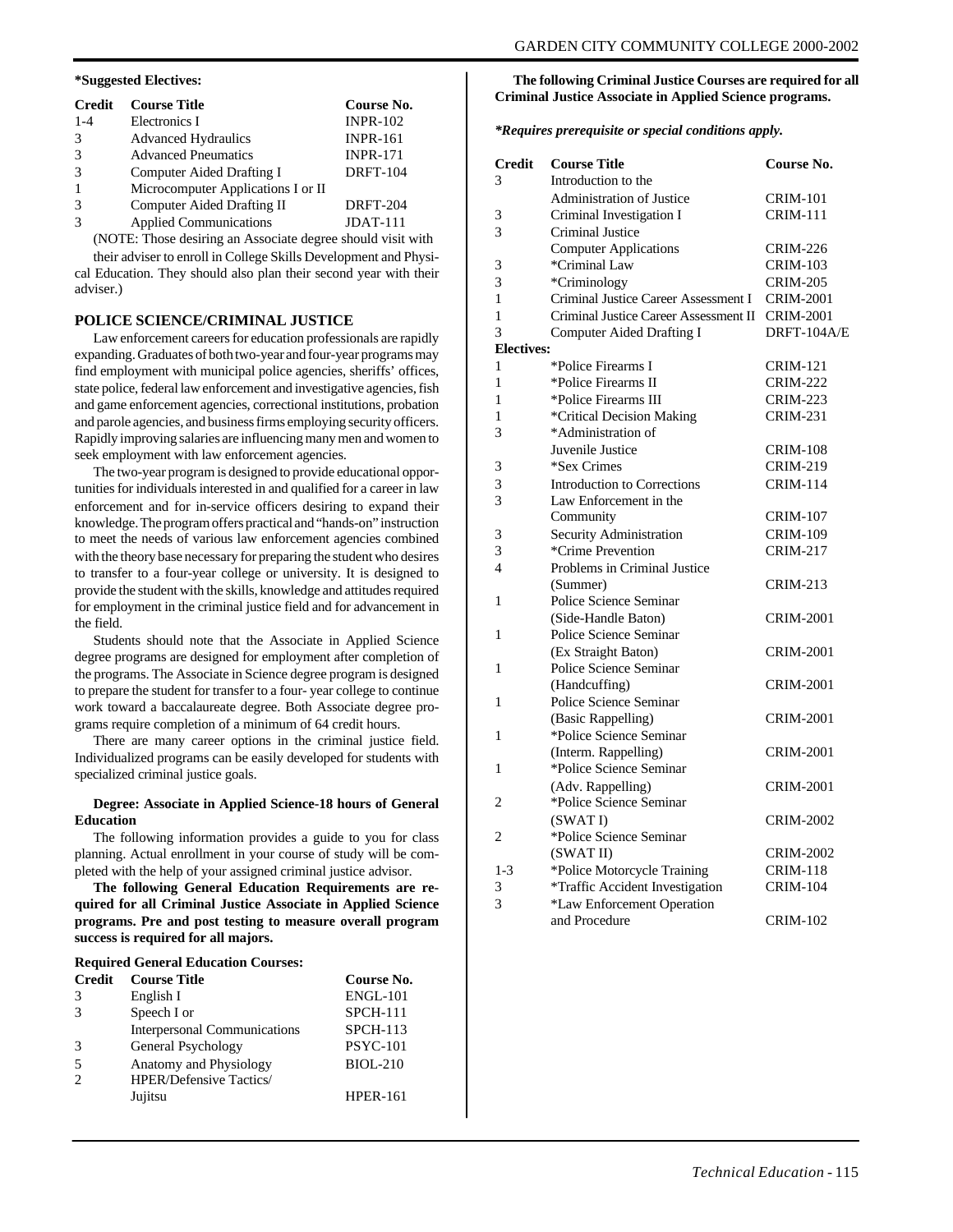#### **EMPHASIS IN PATROL**

This program is designed for the student intending to seek fulltime employment in city, county, or state law enforcement agencies upon completion of the AAS degree. This degree program is a terminal degree and concludes upon the completion of required courses. The student must be eligible and accepted to complete this degree program.

| <b>Credit</b> | <b>Course Title</b>                    | Course No.      |
|---------------|----------------------------------------|-----------------|
| 3             | *Police Administration                 | <b>CRIM-116</b> |
| 3             | Law Enforcement                        |                 |
|               | in the Community                       | <b>CRIM-107</b> |
| 3             | *Criminal Investigation II             | <b>CRIM-212</b> |
| 4             | *Supervised Police Training            | CRO, 106        |
| 3             | <i>*Traffic Accident Investigation</i> | <b>CRIM-104</b> |
| $\mathcal{R}$ | *Law Enforcement Operation             |                 |
|               | and Procedure                          | <b>CRIM-102</b> |
| 3             | *Criminal Procedure                    | <b>CRIM-110</b> |
|               | Computer Aided Drafting I              | DRFT-104A/E     |
|               |                                        |                 |

#### **EMPHASIS IN INVESTIGATIONS**

This program is designed for the student intending to seek fulltime employment in the investigations areas upon completion of the Associate in Applied Science degree. This degree program is terminal degree and concludes upon the completion of required courses.

| <b>Credit</b>  | <b>Course Title</b>         | Course No.      |
|----------------|-----------------------------|-----------------|
| 3              | Computer Aided Drafting I   | DRFT-104A/E     |
| 3              | *Police Administration      | <b>CRIM-116</b> |
| 3              | *Criminal Investigation II  | <b>CRIM-212</b> |
| $\overline{4}$ | *Supervised Police Training | <b>CRIM-106</b> |
| 3              | *Criminal Procedure         | <b>CRIM-110</b> |
| 5              | Chemistry I                 |                 |
| 5              | Anatomy & Physiology        | <b>BIOL-210</b> |
| $\overline{5}$ | <b>Biology</b>              | <b>BIOL-105</b> |
|                |                             |                 |

#### **EMPHASIS IN CORRECTIONS**

This program is designed for the student intending to seek fulltime employment in the field of corrections and after the completion of an Associate in Applied Science degree.

| <b>Credit</b> | <b>Course Title</b>                | Course No.      |
|---------------|------------------------------------|-----------------|
| 3             | <b>Introduction to Corrections</b> | <b>CRIM-114</b> |
| $\mathcal{R}$ | Administration of                  |                 |
|               | Juvenile Justice                   | <b>CRIM-108</b> |
| 3             | <b>Community Corrections</b>       | <b>CRIM-229</b> |
| 3             | Correctional Law                   | <b>CRIM-227</b> |
| 3             | *Criminal Procedure                | <b>CRIM-110</b> |
| 3             | *Security Administration           | <b>CRIM-109</b> |
| 3             | Juvenile Corrections               | <b>CRIM-228</b> |
|               | <b>Institutional Management</b>    |                 |
|               | and Administration                 | CRIM-230        |

#### **Degree: Associate in Science-35 hours of General Education**

Upon completion of a planned program of not less than sixty-four (64) college credit hours, the Associate in Science degree may be awarded. Pre and post testing is required for all Criminal Justice majors.

The following General Education Requirements are required for all Criminal Justice Associate in Applied Science programs.

| <b>Credit</b> | <b>Course Title</b>                   | Course No.      |
|---------------|---------------------------------------|-----------------|
| 3             | English I                             | $ENGL-101$      |
| 3             | English II                            | <b>ENGL-102</b> |
| 3             | Speech I                              | $SPCH-111$      |
| 3             | College Algebra                       | <b>MATH-108</b> |
| 5             | Science Lab Elective                  |                 |
| $3 - 5$       | Science Elective                      |                 |
| 3             | General Psychology                    | <b>PSYC-101</b> |
| 3             | Elective                              |                 |
| っ             | <b>HPER Defensive Tactics/Jujitsu</b> | <b>HPER-161</b> |

**The following Criminal Justice Courses are recommended for all Criminal Justice Associate in Science programs.**

| <b>Credit</b> | <b>Course Title</b>                             | Course No.       |
|---------------|-------------------------------------------------|------------------|
| 3             | Introduction to the                             |                  |
|               | <b>Administration of Justice</b>                | <b>CRIM-101</b>  |
|               | *Criminal Investigation I                       | <b>CRIM-111</b>  |
|               | *Criminal Justice                               |                  |
|               | <b>Computer Applications</b>                    | <b>CRIM-226</b>  |
| 3             | *Criminal Law                                   | <b>CRIM-103</b>  |
| 3             | *Criminology                                    | <b>CRIM-205</b>  |
|               | Criminal Justice Career Assessment I            | <b>CRIM-2001</b> |
|               | Criminal Justice Career Assessment II CRIM-2001 |                  |

#### **\* Prerequisite required**

#### **EMPHASIS IN JUVENILE JUSTICE**

 This program is designed for the student intending to seek fulltime employment in field of juvenile justice and intending to transfer to a four year college or university to pursue a baccalaureate degree after completion of an Associate in Science. The following courses are suggested for juvenile justice majors. Additional criminal justice and other courses may be added as electives to provide a customized degree program.

| <b>Credit</b> | <b>Course Title</b>         | Course No.      |
|---------------|-----------------------------|-----------------|
| 3             | Introduction to Corrections | <b>CRIM-114</b> |
| 3             | Administration of           |                 |
|               | Juvenile Justice            | <b>CRIM-108</b> |
| 3             | Human Growth & Development  | $EDUC-110$      |
| $\mathcal{R}$ | *Sex Crimes                 | <b>CRIM-219</b> |
| 3             | *Criminal Procedure         | <b>CRIM-110</b> |
| $\mathcal{R}$ | Juvenile Corrections        | <b>CRIM-228</b> |
|               |                             |                 |

#### **\* Prerequisite required**

#### **EMPHASIS IN LAW ENFORCEMENT**

 This program is designed for the student intending to seek fulltime employment in the field of law enforcement and intending to transfer to a four year college or university to pursue a baccalaureate degree after completion of an Associate in Science. The following courses are suggested for law enforcement majors. Additional criminal justice and other courses may be added as electives to provide a customized degree program.

**NOTE:** Students desiring to complete the Supervised Police Training program and the Associate in Science Degree program can expect additional credit hours beyond the 64 credit hours required for the Associate in Science Degree.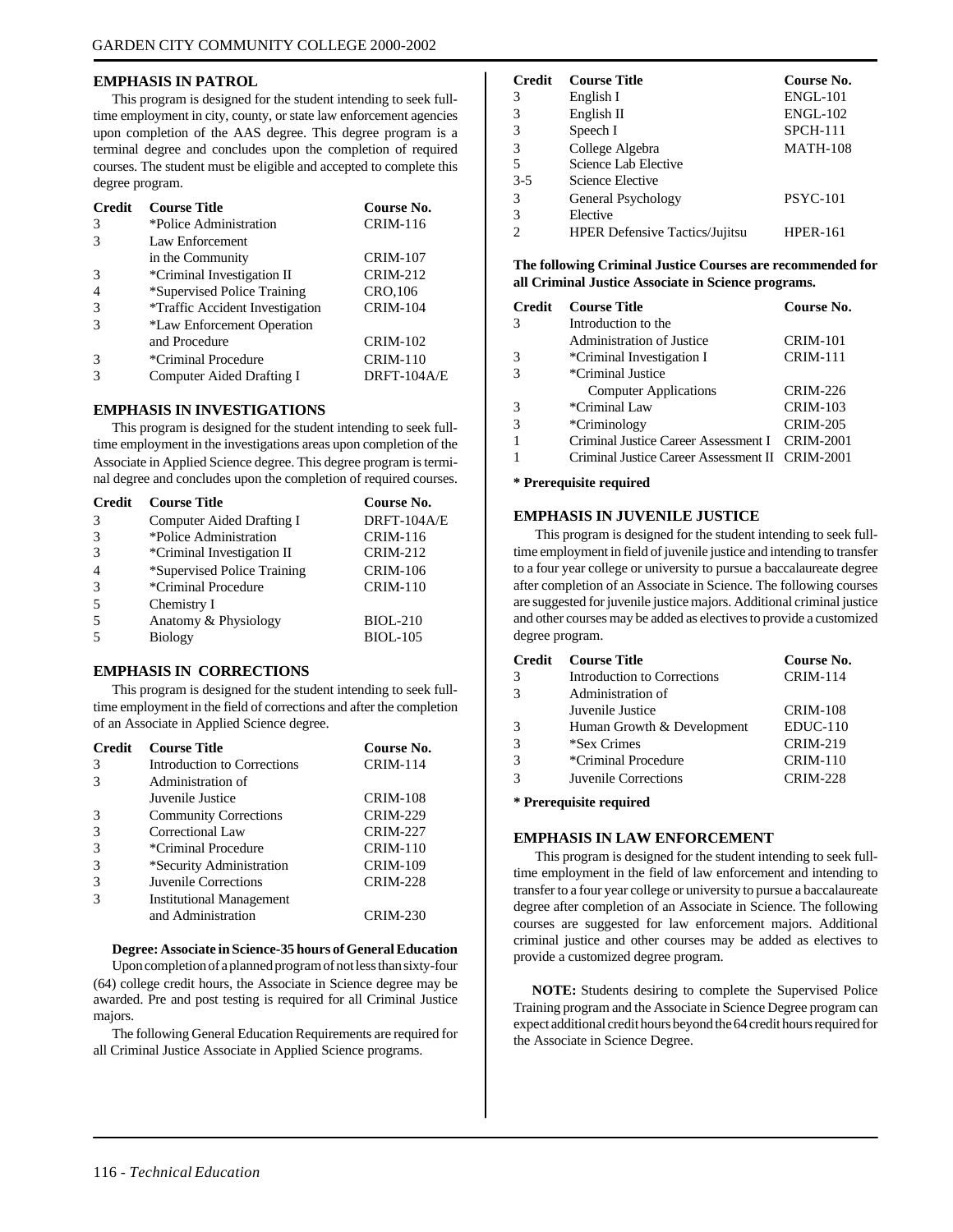<span id="page-111-0"></span>

| <b>Credit</b> | <b>Course Title</b>                    | Course No.      |
|---------------|----------------------------------------|-----------------|
| 3             | *Police Administration                 | <b>CRIM-116</b> |
| 3             | *Criminal Investigation II             | <b>CRIM-212</b> |
|               | Law Enforcement                        |                 |
|               | in the Community                       | <b>CRIM-107</b> |
|               | *Supervised Police Training            | <b>CRIM-106</b> |
|               | <i>*Traffic Accident Investigation</i> | <b>CRIM-104</b> |
|               | *Law Enforcement                       |                 |
|               | Operation and Procedure                | <b>CRIM-102</b> |
|               | *Criminal Procedure                    | $CRIM-110$      |

#### **\*Prerequisite required**

#### **EMPHASIS IN CORRECTIONS**

This program is designed for the student intending to seek fulltime employment in field of corrections and intending to transfer to a four year college or university to pursue a baccalaureate degree after the completion of an Associate in Science. The following courses are suggested for corrections majors. Additional criminal justice and other courses may be added as electives to provide a customized degree program.

| <b>Credit</b>                                       | <b>Course Title</b>             | Course No.      |
|-----------------------------------------------------|---------------------------------|-----------------|
| 3                                                   | Introduction to Corrections     | <b>CRIM-114</b> |
| 3                                                   | Administration of               |                 |
|                                                     | Juvenile Justice                | <b>CRIM-108</b> |
| $\mathcal{R}$                                       | *Community Corrections          | <b>CRIM-229</b> |
| 3                                                   | *Correctional Law               | <b>CRIM-227</b> |
| 3                                                   | *Criminal Procedure             | <b>CRIM-110</b> |
| 3                                                   | *Security Administration        | <b>CRIM-109</b> |
| 3                                                   | Juvenile Corrections            | <b>CRIM-228</b> |
| $\mathcal{R}$                                       | <b>Institutional Management</b> |                 |
|                                                     | and Administration              | <b>CRIM-230</b> |
| *Requires prerequisite or special conditions apply. |                                 |                 |

#### **EMPHASIS ON FORENSIC COMPUTER INVESTIGATIONS**

This program is designed for the student intending to seek fulltime employment in field of forensic computer investigations and intending to transfer to a four year college or university ot pursue a baccalaureate degree after the completion of an Associate in Science Degree. Criminal justice core curriculum required courses will be supplemented with additional criminal justice electives and computer science courses to provide a customized degree program.

#### **AGRICULTURAL EQUIPMENT TECHNOLOGY**

**Tillage and Planting Systems JDAT-101 3 hours** Prerequisite: John Deere dealer sponsor. This course is designed to orient the student in the JDAT curriculum and familiarize the student with equipment marketed by John Deere that is used to prepare soil and plant crops in our region. General topics, including the Deere organization, service department purposes and procedures, Service Pricing Guides, Service Information Bulletins, work orders, and an overview of the John Deere line of products are introduced.

**Tractor Power Trains JDAT-102 3 hours** Prerequisite: John Deere dealer sponsor. The theory, operation and repair procedures for different power train systems will be covered. Emphasis will be placed on assembly and adjustment procedures.

**Agricultural Hydraulics JDAT-103 3 hours**

Prerequisite: John Deere dealer sponsor. Basic hydraulic principles-flow, pressure, and restriction (load) will be covered. These principles will then be applied John Deere hydraulic systems. Basic hydraulic components-radial piston pumps, external gear pumps, selective control valves, and valve housings on current John Deere equipment will be assembled and adjusted. Basic hydraulic system diagnostics will be introduced.

#### **John Deere Agricultural Electrical Systems**

**JDAT-104 4 hours** Prerequisites: John Deere dealer sponsor, Tillage and Planting Systems, Tractor Power Trains and Agricultural Hydraulics. The basic electrical system principles-flow, pressure, and resistance, will be studied. These concepts will then be applied to the starting, charging, and accessory systems of a typical John Deere electrical system. Starters, alternators, and various circuit failures will be studied. Electronic components as found on the monitoring and control systems of JD electrical systems will be introduced.

#### **John Deere Air Quality Systems JDAT-105 2 hours**

Prerequisites: John Deere dealer sponsor, Tillage and Planting Systems, Tractor Power Trains and Agricultural Hydraulics. The basics of air conditioning will be studied and repair and diagnostic procedures practiced. Cooling, heating, and filtering systems will be studied and repair procedures practices.

#### **John Deere Consumer Products and Systems JDAT-106 3 hours**

Prerequisites: John Deere dealer sponsor, Tillage and Planting Systems, Tractor Power Trains and Agricultural Hydraulics. This course covers the function, adjustment, and repair of various grounds care products marketed by John Deere Company. Walk-behind mowers, riders, lawn and garden tractors, and compact utility tractors will be studied. Included will be adjustment of power trains, hydraulic and electrical systems, and cutting components. Hydrostatic drive systems will be introduced.

**Dealer Internship I JDAT-107 3 hours** Prerequisites: John Deere dealer sponsor, Tillage and Planting Systems, Tractor Power Trains and Agricultural Hydraulics. Offers a supervised work experience needed to make courses taught on campus meaningful and useful. Students will practice the skills and use the knowledge acquired in class and in the lab.

#### **Dealer Internship II JDAT-108 3 hours**

This course is a continuation of dealer Internship I. Prerequisites: John Deere dealer sponsor, Tillage and Planting Systems, Tractor Power Trains, Agricultural Hydraulics, John Deere Agricultural Electrical Systems, John Deere Air Quality Systems, John Deere Consumer Products and Systems, Dealer Internship I, Harvesting Equipment, and Diagnosis of Agricultural Systems.

#### **Harvesting Equipment JDAT-109 3 hours**

Prerequisites: John Deere dealer sponsor, John Deere Agricultural Electrical Systems and Dealer Internship I . Combines, balers, forage harvesters, and windrowers, along with various attachments, will be covered during this class. Their function and adjustment as well as repair will be studied. Combine electrical and hydraulic systems will be emphasized.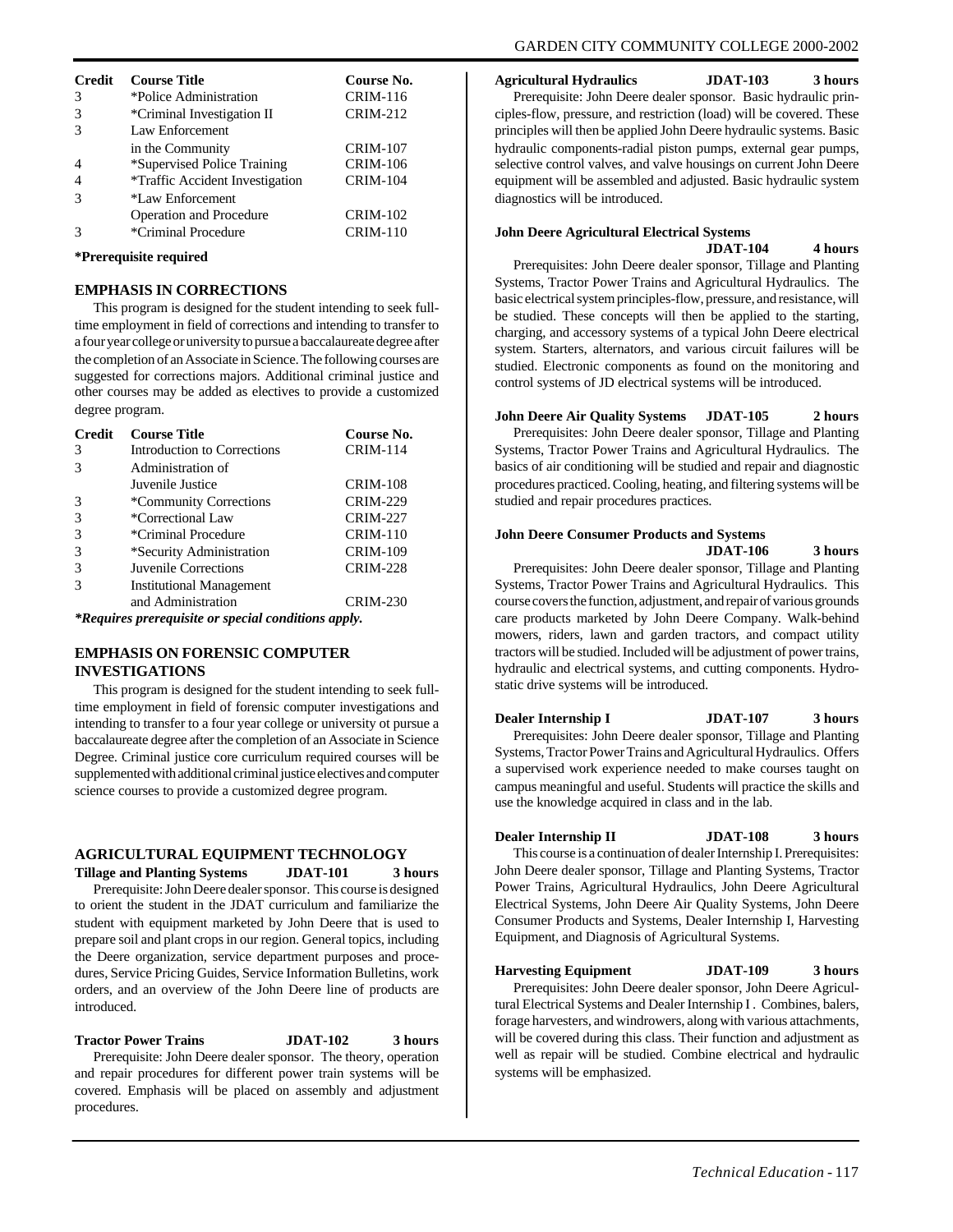#### <span id="page-112-0"></span>**Mathematical Processes for Technicians**

**JDAT-110 3 hours**

This course provides a review of arithmetic operations, problemsolving techniques, estimating, geometry, data handling and analysis, and linear and non-linear algebra problems. Emphasis is on application of these skills to technical areas including electricity, electronics, building trades, industrial technology, health occupations, business and marketing, as well as agriculture and ag technology. Content may be oriented to specific technical areas to meet student needs.

#### **Applied Communications JDAT-111 3 hours**

This course is a study of basic writing and oral skills for vocational- technical students as these skills apply to the workplace.

#### **Diagnosis of Agricultural Systems**

**JDAT-201 3 hours**

Prerequisites: John Deere dealer sponsor, Agricultural Hydraulics, John Deere Agricultural Electrical Systems, Dealer Internship I. Using the basics of hydraulics and electrical systems and knowledge of the operation of their components as tools, the student will diagnose various failures in the John Deere systems available. An emphasis will be placed on the procedures outlined in the technical manual and how the basic rules of force, flow, and resistance apply to those procedures.

**John Deere Engine Systems JDAT-202 3 hours** Prerequisites: John Deere dealer sponsor and Diagnosis of Agricultural Systems. The basic diesel engine cycle, components of a typical John Deere engine and their theory of operation will be studied. Failure analysis and repair procedures will be emphasized.

#### **Agricultural Fuel Systems and Performance**

**JDAT-203 3 hours**

Prerequisites: John Deere dealer sponsor, Diagnosis of Agricultural Systems and John Deere Engine Systems. Simple gasoline fuel systems and diesel fuel injection systems will be studied with an emphasis on how these systems affect total performance of the equipment. Basic gas fuel injection as found on John Deere equipment and electronic governor systems will be studied, with operation of the system and test procedures emphasized. Methods of measuring and analyzing torque curves will be practiced.

#### **LIVESTOCK**

#### **Animal Diseases and Health ANSI-101 3 hours**

This course is a study of diseases that affect farm animals including prevention, treatment, symptoms and medicines.

### **Principles of Animal Science ANSI-102 3 hours**

This course studies the basic principles of animal agriculture including health, reproduction, genetics, nutrition, marketing, economics, meats and systems of production. It is recommended this class be taken concurrently with Animal Science and Industry Lab.

#### **Animal Science and Industry Lab ANSI-103 1 hour**

This course includes field trips and laboratory exercises to observe livestock related operations and activities. Animal Science and Industry Lab includes the study of feedlots, farm production operations, meat processing, digestive systems, reproductive systems and marketing operations. This course is to be taken concurrently with Principles of Animal Science.

#### **Commercial Feedlot Operations ANSI-104 1 hour**

This course is a study of the principles, philosophy and organization of the commercial feedlot industry. Commercial Feedlot Operations includes the economics of cattle feeding, marketing methods and management concerns.

**Cow-Calf Operations ANSI-105 2-3 hours**

This course is a study of cow and calf operations in Kansas, with emphasis on performance, selection, methods of productions, management problems and techniques, forage utilization and economic situations of cow-calf enterprises.

**Dairy and Poultry Production ANSI-106 3 hours**

This introductory course in dairying and poultry husbandry emphasizes management, breeds, production testing, diseases, sanitation, feeding and facilities.

**Livestock Feeding ANSI-107 3 hours** This course includes the selection and preparation of feeds and the study of the digestive system and process of nutrition; the nutritional requirements and theory of practical economy for the maintenance growth and finishing of all classes of farm animals.

#### **Livestock Selection ANSI-108 2 hours**

This course is a study of livestock selection and evaluation, including carcass analysis, breeding animal evaluation and estimation of market animal carcass traits.

#### **Livestock Judging ANSI-109 2 hours**

This course is an advanced study of meat animal evaluation with emphasis on competition preparation.

**Swine Production ANSI-110 3 hours** A study of the principles of swine production in the areas of breeding, nutrition, health, marketing and management.

#### **Special Topics in Livestock Management**

**ANSI-120 1-3 hours**

This course includes special problems in livestock management, feeding and feedlot mechanization, or meat animal evaluation.

#### **HORSES**

**Horse Science ANSI-140 3 hours**

This course is a study of the care and management of the different types and breeds of horses including evolution, selection, breeding, feeding, and health.

**Horsemanship ANSI-141 1 hour**

This course studies selection, grooming and feeding of pleasure horses and selection and care of riding equipment. Mounted sessions include trail riding and show arena. Student must have own horse or access to one.

#### **Rodeo Techniques I, II, III, IV**

This course is open to members of the student body with the consent of the instructor. A complete study in theory and fundamentals of rodeo will be undertaken with emphasis placed upon the methods of training for each event.

| 1 hour |
|--------|
| 1 hour |
| 1 hour |
| 1 hour |
|        |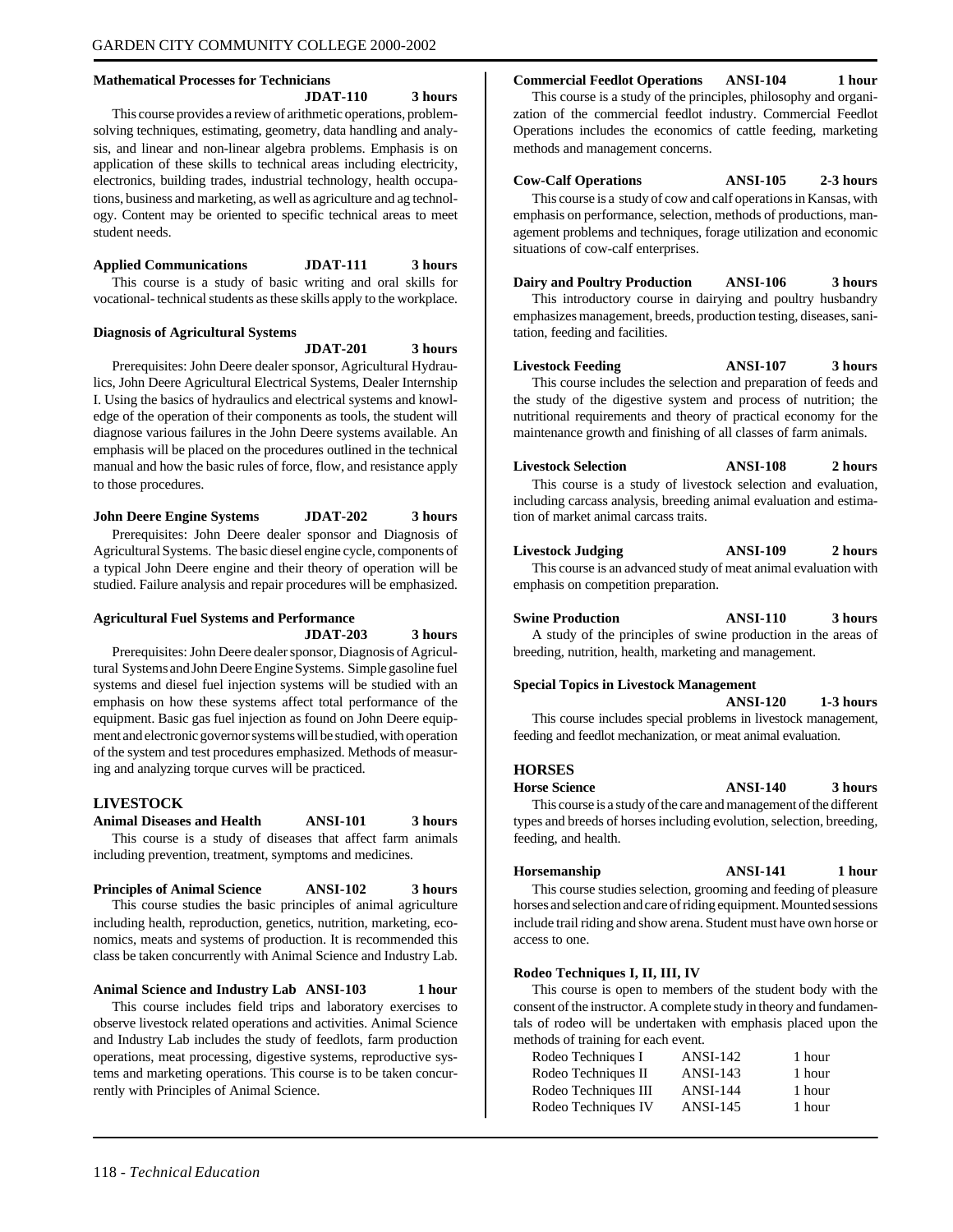### <span id="page-113-0"></span>**AGRONOMY**

#### **Crops AGRO-101 4 hours**

This course is a study of the principles of the production of economic plants, including morphology, taxonomy, physiology, ecology, propagation, preservation, storage and utilization. Three hours recitation- lecture and two hours laboratory per week.

#### **Range Management AGRO-102 3 hours**

Prerequisite: Botany or consent of instructor. This course studies field identification of range plants and types, recognition of their value and ecological requirements, grazing and capacity survey methods and field examination of better management practices.

#### **Soils AGRO-103 4 hours** Prerequisite: General Chemistry or consent of instructor. This

course studies fundamental principles underlying formation, fertility and management of soils. Three hours recitation-lecture and two hours lab per week.

#### **Special Topics In Crops Management**

#### **AGRO-120 1-3 hours**

This course will provide a variable credit course designed to meet the needs of students who are currently involved in production agriculture as well as students who are taking courses to prepare them to enter the field of production agriculture. The course will provide the learner with new and most current information relating to the management of crop production concepts and activities.

#### **AGRI-ECONOMICS**

#### **Introduction to Agricultural Economics**

**AGEC-100 3 hours**

This course studies the contribution of the agricultural sector to the national economy. Introduction to Agricultural Economics covers production and consumption, supply and demand elasticity's, marketing and budgeting of agricultural products and enterprises.

#### **Farm Management AGEC-102 3 hours**

This course studies the functions and activities of management in the organization and control of farm and ranch resources. Activities of management emphasized are taxes, land and capital acquisition, labor management, and estate planning. An accounting background is helpful but not required.

#### **Futures Marketing and Hedging AGEC-103 3 hours**

This course covers the basic mechanics of the commodity futures markets. Fundamental analysis and technical analysis are studied as they relate to the speculator and the hedger.

#### **Farm Management for Practitioners**

#### **AGEC-105 3 hours**

The primary activity of a farm manager is making decisions. Through the steps of the decision making process, the farm manager must be able to use economic principles, budgeting procedures and information systems as the roots from which he/she can draw conclusions. This course will present learning activities which will help the participant understand these principles. Exercises and teaching activities are designed to mold the characteristics needed in present and future farm and ranch managers.

#### **GENERAL AGRICULTURE**

#### **Electricity AGME-111 3 hours**

This course studies basic residential and farm electricity including terminology, planning circuits, installation of switches and outlets into circuits, grounding, overcurrent protection, motor selection, troubleshooting and testing.

#### **Agriculture In Our Society AGRI-100 1 hour**

This is an orientation course with emphasis on agriculture and agribusiness with career and vocational opportunities being explored.

#### **Agriculture Internship**

| (Spring) | <b>AGRI-120</b> | 4 hours |
|----------|-----------------|---------|
| (Summer) | <b>AGRI-121</b> | 4 hours |
| (Fall)   | <b>AGRI-122</b> | 4 hours |

A supervised work experience in an agricultural operation, this course may be a part of these programs of study:

Feedlot Technology Agricultural Mechanics Meat Animal Evaluation

Production Agriculture

Sales and Services

Students may choose their areas of greatest interest or specialization.

Agriculture Internship involves the students in employee-employer-instructor relationships. A diary of daily activities with a summary will be required. Student, employer and instructor will meet to determine and plan specific educational objectives to be accomplished during the field study period. Prior and related course work with departmental consent is required.

#### **Introduction to Food Science MEAT-103 3 hours**

This course provides an introduction and survey of the relationships between food raw materials and their methods of manufacturing, distribution and consumption. Introduction to Food Science will deal with various kinds of foods and the problems associated with preservation, processing and wholesomeness.

#### **Principles of Meat Science MEAT-104 3 hours**

This course is a study of muscle, organ and carcass composition and the processing required to produce wholesome meat products. Principles of Meat Science will include the fundamentals of dressing, curing, grading, specialty product manufacturing and by-product utilization.

#### **Meat and Carcass Evaluation MEAT-105 3 hours**

This course is a study of beef carcass yield and quality grades, pork carcass grades and lamb carcass grades. Meat and Carcass Evaluation will involve a study of the factors used to determine grades and how those factors are determined. Evaluation of wholesale cuts will also be included.

#### **Classification, Grading and Selection of Meats MEAT-112 3 hours**

This course includes advanced grading of beef, pork and ham carcasses with special emphasis on correlation of grading factors with USDA. Provides preparation for meat judging team. Six hours recitation/lab per week.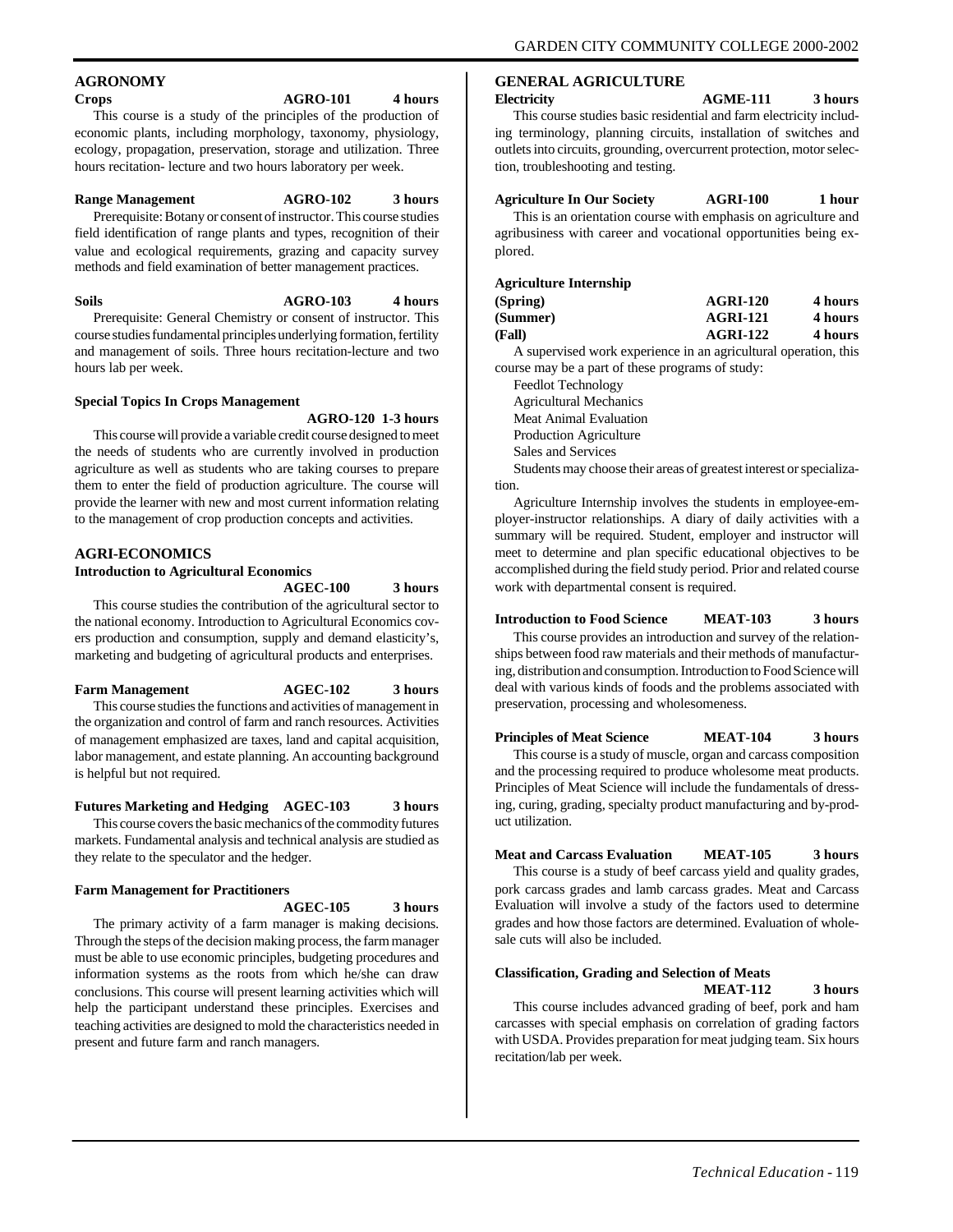#### <span id="page-114-0"></span>**Principles of Meat Evaluation MEAT-113 3 hours** This course includes the evaluation and grading of beef, pork and

lamb carcasses and whole sale cuts. Provides advanced preparation for meat judging team. Six hours recitation/lab per week.

#### **INDUSTRIAL EDUCATION**

**Home Maintenance & Repair INED-104 3 hours** This course is designed for the person interested in learning to perform various repair and maintenance tasks. Units may cover hand tools, portable power tools, fasteners, paneling, molding, floor repair, door adjustments, ceiling tile, sheetrock, wood finishing, painting, minor plumbing and minor electricity. Home Maintenance & Repair may also include maintenance and repair of tools and equipment in the building trades.

**Finishing (Wood) INED-105 3 hours** This course includes the use and application of finishes, stains and fillers that are applied by brush and spraying. Special attention is given to modern techniques of finishing procedures.

#### **Wood Production Methods INED-106 3 hours (Beginning Woodwork)**

This course stresses safety in woodworking and the use and care of tools, materials and the process of woodwork in industry. Wood Production Methods involves the production, construction and finishing processes.

#### **Machine Woodworking INED-107 3 hours** This course includes the use of power woodworking machines in the wood related industries, their care and maintenance, construction of projects.

**Furniture Finishing & Repair INED-109 3 hours** This course is designed for the do-it-yourselfer interested in repairing and refinishing furniture in the home. Two hours lecture and two hours lab per week.

#### **Concepts in Engineering Technology**

**INED-110 3 hours** This course is open to students enrolled in the engineering programs. Concepts in Enginerring technology is a survey course for background information in agricultural, architectural, and civil engineering. This course is preparatory for the engineering technician certification.

#### **Electricity I INED-111 3 hours** This course covers basic elements of electricity and wiring procedures including elementary DC circuit and network analysis. Emphasis is placed on residential wiring requirements and techniques. The National Electrical Code (NEC) ( R) is used.

**Electricity II INED-112 3 hours** Prerequisite: Electricity I or consent of instructor. This course is continuation of Electricity I. This course covers additional aspects of residential wiring, including loads and service calculations. The NEC is used extensively.

**Electricity III INED-113 3 hours** Prerequisite: Electricity II or consent of instructor. This course covers AC electricity including inductance, capacitance, reactance, apparent and true power and impedance. It includes basic AC circuit and power factor analysis, as well as an introduction to three phase AC, transformer practices, installation sizing and analysis.

#### **Electricity IV INED-114 3 hours**

Prerequisite: Electricity III or consent of instructor. This course includes meters, motor theory, generator theory, applicable NEC reference, conduits, boxes, special appliances, overcurrent protection, hazardous locations, and special wiring applications.

#### **Plumbing I INED-115 3 hours**

This course studies basic elements of plumbing: concepts and patterns of city services, fittings, tools and connection, and rough-in service repair work.

**Plumbing II INED-116 3 hours** This course studies residential rough-in, ground work, drainage, water rough-in, gas rough-in, sewer rough-in and installation of fixtures.

### **Plumbing III INED-117 3 hours**

This course studies power equipment application, maintenance, safety and systems layout.

#### **Plumbing IV INED-118 3 hours** This course studies the layout and design of residential and

commercial buildings, cost estimation and job bidding. Three hours lecture per week.

#### **Trade Seminar INED-119 2 hours** This course is a seminar to review present and new regulations regarding national and local codes or new building methods or

products.

are included in this course.

**Upholstery INED-120 3 hours** The history of upholstery, the use of tools, machines, supplies and equipment, and performing the operations required in upholstery

**General Metals INED-121 3 hours**

This basic course deals with the processes, equipment, materials, products, organizations and problems of the metal work industries. Theory in the areas of bench metal, foundry, machine shop welding, forging, pipe work, tool making, ornamental metal and sheet metal is included.

#### **Machine Shop INED-122 3 hours** Prerequisite: General Metals or instructor's approval. This course

studies general machine shop practices, use of bench tools, engine, lathe and related machines and equipment. Two hours lecture and two hours lab per week.

#### **Safety Codes (OSHA) INED-130 2 hours**

This is a study of causes and prevention of accidents in shop and industry. Codes and government regulations may be reviewed. Two hours lecture per week. May be offered as seminar or workshop.

**Driver Education INED-140 3 hours**

This course is an introduction to objectives, instructional content and methods of safe and defensive driving. Laboratory experience involves instruction of student driver in dual controlled vehicles.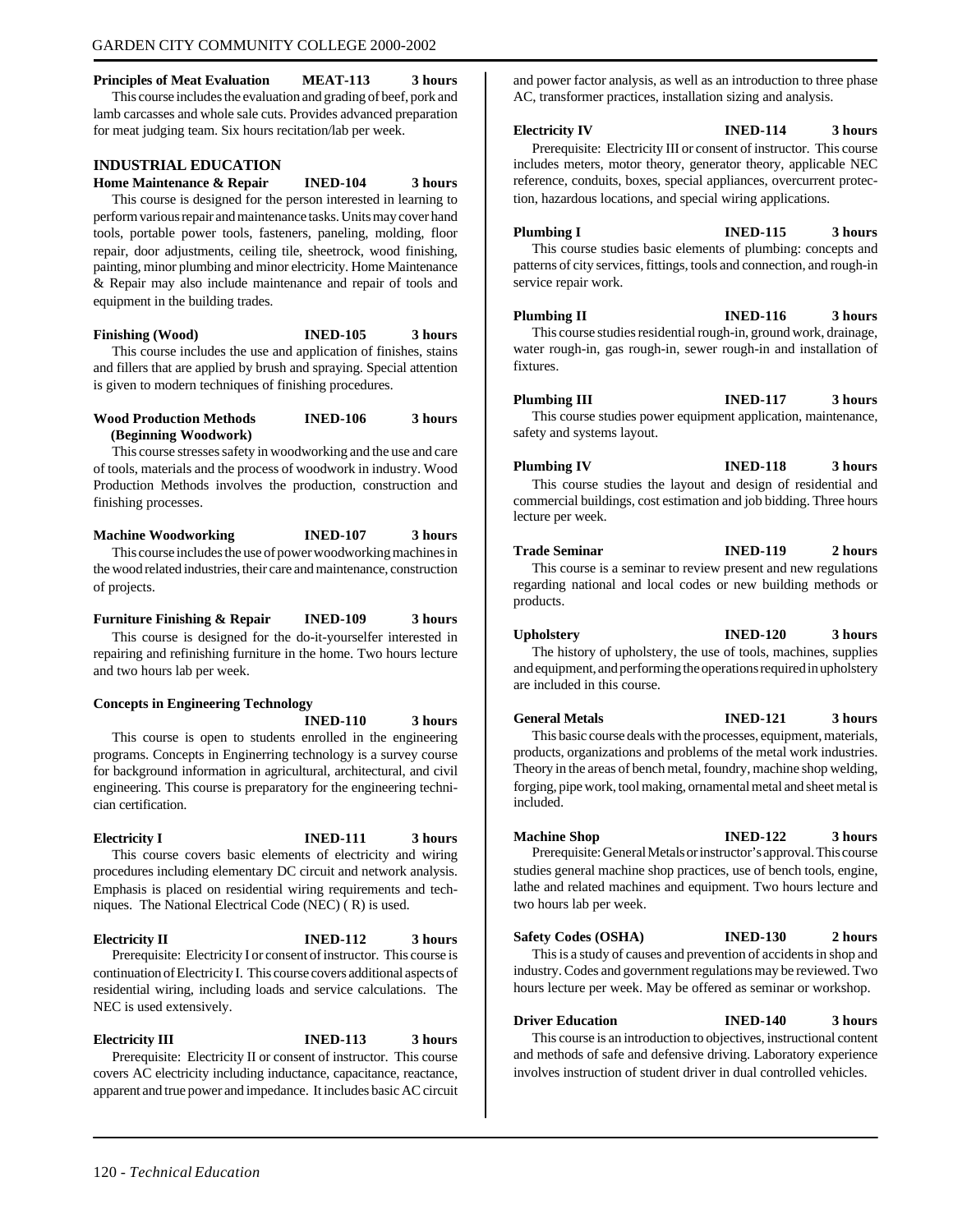#### <span id="page-115-0"></span>**Projects INED-150 2 hours**

 Prerequisite: permission of instructor. This course is designed to fill the needs of students wanting additional special training or experimentation with certain processes, techniques or materials in industry. This course may be repeated.

| <b>Field Study I</b>   | <b>INED-151</b> | 4-6 hours |
|------------------------|-----------------|-----------|
| <b>Field Study II</b>  | <b>INED-152</b> | 4-6 hours |
| <b>Field Study III</b> | <b>INED-153</b> | 4-6 hours |

The student will choose the area of specialization of greatest interest to him or her. This course involves the students in an employee-employer-instructor relationship. A diary of daily activities with a summary will be required. The student is responsible for securing work, the nature and extent of which may qualify for four to six credit hours. Department consent is required.

#### **BUILDING TRADES**

**Carpentry I BLDG-105 6 hours**

This course is actual hands-on experience in the construction of a house. Includes site layout, blueprint reading, floor, wall and roof framing, cornice construction, application of siding, roofing, exterior doors, windows, job and tool safety.

**Carpentry II BLDG-106 3 hours** This course is a continuation of Carpentry I. Hands-on- experience in the construction of a house. Carpentry II includes thermal and sound insulation, dry-wall construction, painting, finishing interior trim, stair construction, laying ceramic tile, job and tool safety is also included.

#### **Cabinet Making I BLDG-108 3 hours**

Prerequisite: Wood Production Methods. This course is a study of woodworking machines and safety. Proper selection of materials, design and construction of projects using cabinet making techniques.

**Cabinet Making II BLDG-109 3 hours**

This course includes on-the-job experience planning and building kitchen cabinets, laying formica, setting interior doors, installing interior molding and trim. Job and tool safety.

#### **Building Materials and Construction Methods BLDG-110 3 hours**

This course includes a study and evaluation of various residential construction methods involving floor, wall, roof framing. Energy saving techniques for construction, cost saving techniques for framing and proper application of various building materials, and code requirements as applied to residential construction are included.

#### **Construction Management BLDG-111 2 hours** This course includes a study of essential information needed for management of a residential construction business.

#### **Construction Estimating BLDG-117 3 hours**

Prerequisite: Carpentry I & II or consent of instructor. This is a course to teach the student to estimate and prepare material and labor quantity surveys by making complete cost estimates from blueprints according to building codes, specifications and local building regulations.

#### **Building Codes BLDG-120 2 hours**

This course is a study and interpretation of the uniform code. Building specifications, zoning ordinances and building regulations.

#### **Brickmasonry I (Block Laying) BLDG-130 3 hours**

This course studies characteristics, specifications, terminology and use of vertical construction of masonry units (light weight block, brick, concrete block, stone, glass brick) as bonded together by mortar.

#### **Brickmasonry II (Brick Laying) BLDG-13l 3 hours**

This course is to be taken concurrently with Brickmasonry I. Brickmasonry II studies advanced original problems in brick laying, including brick veneer, composite walls, estimating and building codes.

#### **Surveying I BLDG-160 3 hours**

This course studies the use and care of the engineer's tape, builder's level and transit, level instrument, rod and note taking with emphasis on land surveying and computations. Course may include building layout, elevations, and drainage problems.

#### **Surveying II BLDG-16l 3 hours**

Advanced application of plotting-measurement and use of the transit level in layout of plots and land survey. Two hours lecture and two hours lab per week.

#### **DRAFTING TECHNOLOGY**

**Drafting I (Beginning Drafting) DRFT-10l 3 hours**

This course is designed for students with little or no drafting experience. Lettering, freehand working sketches of simple machine parts, orthographic and pictorial drawings are objectives of the course.

**Drafting II DRFT-102 3 hours** Prerequisite: Drafting I. This course studies machine drawing, sketches of machine parts and preparation of working drawings, detailing of machines from sketches, notes, assembly drawings.

**Engineering Drawing I ENGR-105 3 hours**

This course is a study of shape and size description of objects. Orthographic drawing and various pictorial drawing methods will be employed. Use of the equipment, reproduction methods, dimension techniques and lettering will be taught.

#### **Engineering Drawing II ENGR-106 3 hours**

Prerequisite: Engineering Drawing I. This course studies machine drawing, sketches of machine parts and preparation of working drawings, detailing of machines from sketches, notes, assembly drawings and introduction to computer aided drafting.

#### **Computer Aided Drafting I DRFT-104 3 hours**

Prerequisite: Engineering Drawing I. This course studies forms of computer graphics, identifying component parts of CAD system and how to use menu options. Definition and operation of CAD 2- Dimensional system using basic input and output modes, coordinate types and geometric entities to create 2-D drawings are included.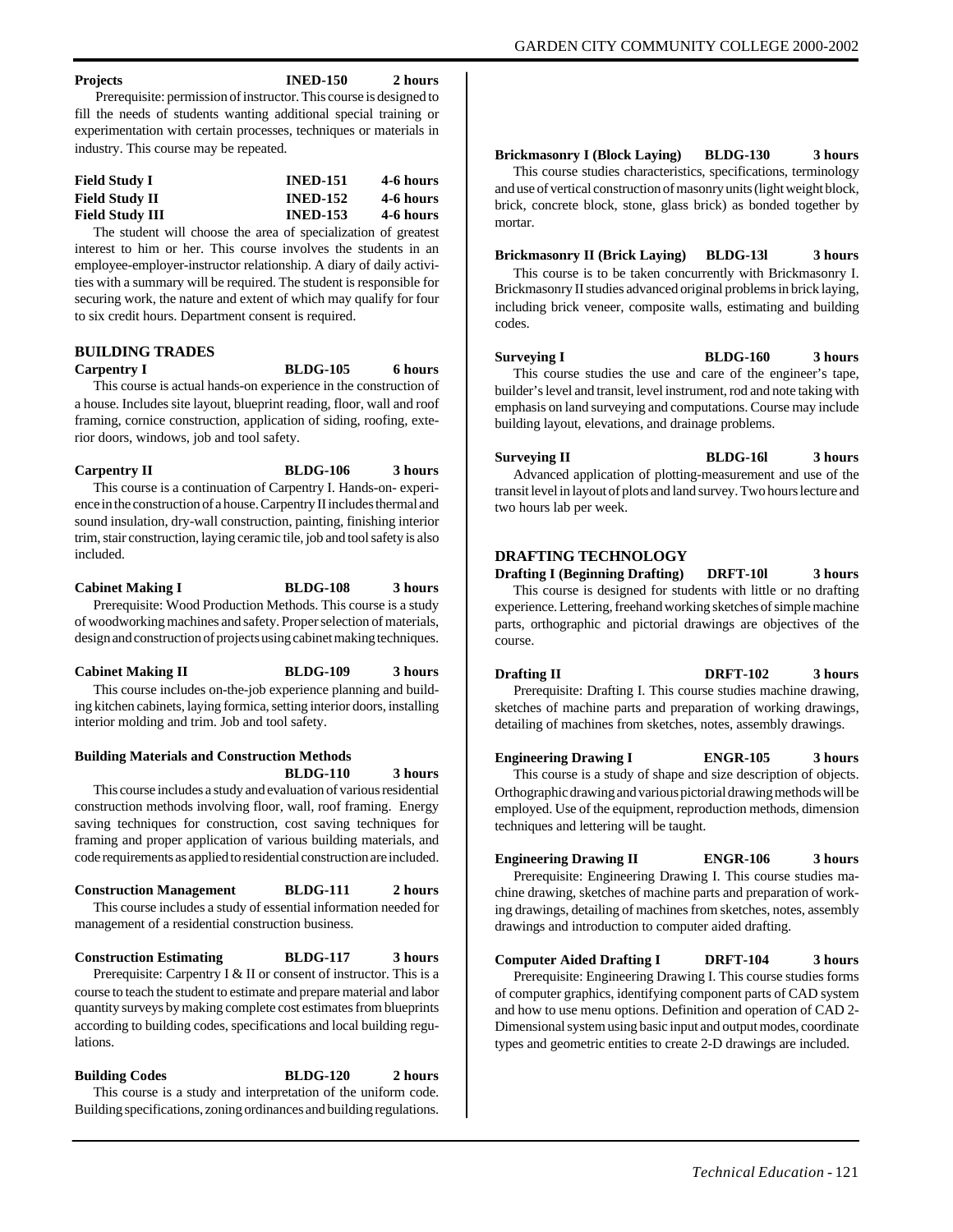#### <span id="page-116-0"></span>**Computer Aided Drafting II DRFT-204 3 hours**

Prerequisite: Computer Aided Drafting I. This course in computer aided drafting is designed to expand the student's understanding and knowledge of the geometric aspects of computer graphics, two and three-dimensional homogeneous transformations, hidden line and surface removal, mesh modeling, menu modifications, applications, and current topics related to computer aided drafting.

#### **Building Design DRFT-105 3 hours**

Prerequisite: Engineering Drawing or Graphics I or consent of instructor. This course includes planning and drawing building plans, method of construction, specifications and design principals.

**Architectural Drawing DRFT-106 3 hours**

Prerequisite: High school Drafting or consent of instructor. Drawings will include floor plans, elevations, plot plans, methods of construction and cost estimates. This course includes computer aided drafting applications.

#### **Architectural or Technical Illustration**

**DRFT-107 3 hours**

The course is devoted to illustrated graphics. Illustrations are the backbone of industrial visual aids. Students may choose architectural or machine drawing. Rendering by shading and air brush will be incorporated.

#### **Survey Drafting DRFT-108 3 hours** This course consists of composing and drafting from survey field

notes, including building site layouts, traverses, and practical surveying techniques.

#### **Special Problems in Drafting DRFT-109 3 hours**

Prerequisite: Engineering Drawing II or consent of instructor. This course includes a study of industrial practices in specialized areas of drafting selected for the individual student. The course may include CAD operation. Special Problems in Drafting may be repeated for credit not to exceed six hours.

### **Blueprint Reading for Machine Shop Practice**

**DRFT-132 3 hours**

The course will include three-view drawings of projections, dimensions, angles, fillets and rounds, cylinder, tolerance, taper and finish marks, angular tolerances, necking, two-view and one-view drawings, screw threads, keyways, weld symbols, and actual reading of blueprints.

**Robotics DRFT-180 3 hours**

This is an applied course in the fundamentals and applications of industrial robots. Topics include microprocessors, computer vision, drive systems, sensors, gripper design, safety, economics, design for assembly, flexible manufacturing systems, and case studies. A major emphasis is placed on a term project involving an actual industrial problem.

**Animation I DRFT-210 3 hours** Prerequisites: Computer Aided Drafting I and II or consent of instructor. This course includes study in producing realistic shapes that move with natural motion. Student will model, animate and render drawings of all kinds with shading, texture, transparency, and reflection mapping, as well as generate architectural walk-throughs and realistic simulations.

#### **CAD Applications I DRFT-215 3 hours**

Prerequisites: Computer Aided Drafting I and II. This course is a study in shape creation and reproduction. Computer generated shapes of solid objects are reproduced by computer controlled multiaxis machines. This course will include study and use of various coordinate systems.

#### **INDUSTRIAL PRODUCTION TECHNOLOGY Manufacturing Principles & Processes**

**INPR-100 3 hours** This course is a hands-on study of the manufacturing process. Concepts are introduced through a student project involving product planning; material selection and procurement; material processing; and product marketing and distribution. Safety, tools, materials and processes are emphasized.

#### **Electronics I INPR-102 3 hours**

This course covers DC electronics including basic electron theory, magnetism, basic physical laws, resistance, simple electronic instruments and series and parallel circuit analysis. Circuits are constructed during laboratory exercises and tested to emphasize concepts.

#### **Electronics II INPR117 3 hours**

Prerequisite: Electronics I or consent of instructor. This course is a continuation of Electronics I and introduces AC circuit concepts of inductance and capacitance in circuit analysis. The course also covers reactance, impedance, power in AC circuits and transformer analysis. Introductory solid state device concepts are presented for power supply analysis. Circuits are constructed and tested during laboratory exercises to emphasize concepts.

#### **Electronic Circuits Systems I INPR-103 4 hours**

Prerequisite: Electronics II or consent of instructor. This course is a study of the design and function of different electronic circuits. Troubleshooting of these circuits is also emphasized.

#### **Digital Logic/Circuits I INPR-118 3 hours**

Prerequisite: Electronics II or consent of instructor. This course studies digital techniques, binary and decimal number systems and codes, components of digital circuits, logic gates, integrated circuit families, and an introduction to Boolean algebra as applied to logic operations. Students build and test circuits.

#### **Digital Logic/Circuits II INPR-119 3 hours**

Prerequisite: Digital Logic/Circuits I or consent of instructor. This course is a continuation of Digital Logic/Circuits I. This course covers Boolean algebra and circuit minimization techniques, circuit implementations of counters, registers, memory, combinational logic circuits, troubleshooting and more. Students build and test circuits.

**Welding I INPR-125 3 hours** This course covers how to set the welder, choose the correct welding rod and fit metal to be welded. Welding and cutting skills are developed by the beginning welder in arc and oxyacetylene. Skill will be developed in reading welding symbols and in caring for equipment.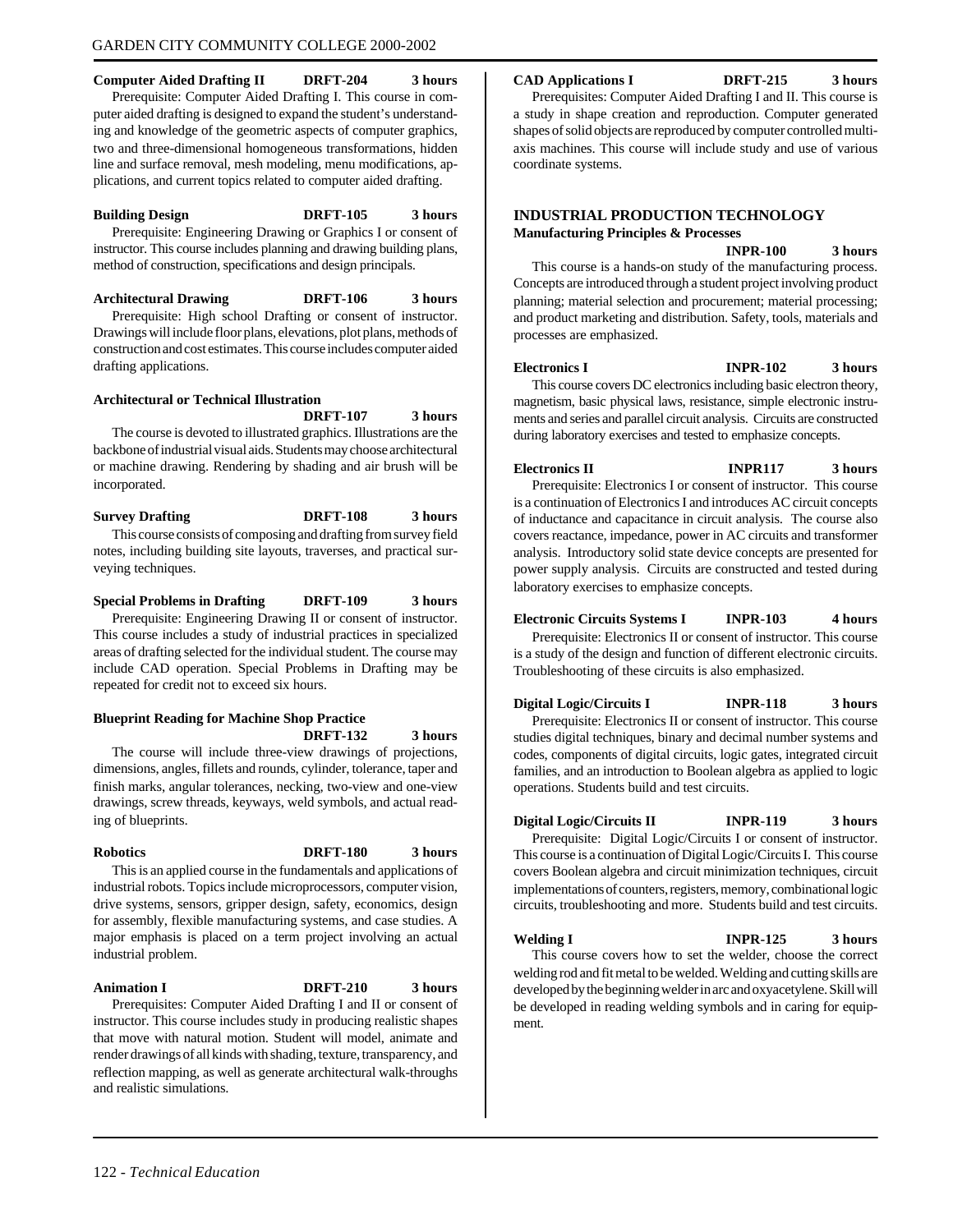#### GARDEN CITY COMMUNITY COLLEGE 2000-2002

#### <span id="page-117-0"></span>**Welding II INPR-126 3 hours**

Prerequisite: Welding I or consent of instructor. Emphasis is on shielded metal-arc. Other processes and procedures are covered as time permits. Special emphasis is given on learning the skill of welding with the low-hydrogen electrodes.

#### **Welding III INPR-127 3 hours** Prerequisite: Welding II. This course provides advanced welding skills in tungsten-inert gas (TIG), metal-inert gas (MIG), and shielded metal arc welding. Emphasis will be placed on pipe and plate welding according to AWS specifications.

**Industrial Maintenance I INPR-140 3 hours** Hands-on exposure is provided to the most basic elements of rotating machinery. Safety, laws on motion and properties of materials are reviewed. Bearing, shaft couplings and alignment, power transmission drives, clutches, brakes, and vibrations analysis are covered with emphasis on conditions analysis and trouble-shooting.

**Basic Hydraulics INPR-160 3 hours** This course is the study of hydraulic (oil) system components and circuits. Students draw circuits using ISO symbology, select components that provide functions required by a given circuit problem and build working circuits. Safety, pressure-force and flow relationships, metering for actuator speed control, ac- tuator holding and

positioning and filtration are emphasized.

#### **Advanced Hydraulics INPR-161 3 hours** Prerequisite: Basic Hydraulics or consent of instructor. Students are introduced to additional hydraulic components and their circuit applications. These components include flow dividers, priority valves, motor controls, piloted pressure relief valves, sequence valves, counter balance valves, and accumulators. Students design and build circuits common in industrial and mobile applications.

**Electro-Hydraulics INPR-162 3 hours** Prerequisite: Basic Hydraulics or consent of instructor. This course introduces the use of electric controls in conjunction with the hydraulic circuits studied in Basic Hydraulics classes.

**Basic Pneumatics INPR-170 3 hours**

This course includes the study of pneumatic (air) system components and circuits. Students draw circuits using ISO symbology, select components that provide functions required by a given circuit problem and build working circuits. Memory/pilot control, logic control, speed control, timing, sequencing and coordinated motion are emphasized.

#### **Advanced Pneumatics INPR-171 3 hours**

Prerequisite: Basic Pneumatics or consent of instructor. Advanced Pneumatics continues the study of pneumatic circuits including their design and application to industrial processes. Emphasis is shifted to coordinated motion controls and logic needed to operate the pneumatic systems. Stop and emergency stop procedures are also emphasized.

#### **Electro-Pneumatics INPR-172 3 hours**

Prerequisite: Basic Pneumatics or consent of instructor. Electro-Pneumatics introduces the use of electrical controls in conjunction with pneumatic circuits studied in Basic Pneumatics class.

**Programmable Logic Controls INPR-190 3 hours**

Prerequisite: Electro-Pneumatics or consent of instructor. This course introduces the use of Programmable Logic Controls (PLCs) in industrial processes. Pneumatic circuits are used to illustrate the application of the PLC. Students are introduced to ladder programming by constructing circuits, preparing the PLC program and testing circuits.

#### **Computer Integrated Manufacturing and Processing I INPR-191 3 hours**

Prerequisite: Programmable Logic Controls. This course introduces students to the integrated control of automated processing, manufacturing, packaging and handling machinery in manufacturing processes. Different industrial modules are provided for students to program and operate with a PLC. Each module is then integrated into a coordinated industrial process.

**Statistical Process Control INPR-201 3 hours**

Prerequisite: Consent of instructor. This course provides training in use of statistical methods to evaluate business/industrial processes for improvement of product or service quality. This course will be offered for any business/industry desiring to implement total quality management concepts as related to process flow, data collection/ analysis, charting and evaluation of process capability.

### **Seminar in Industrial Production Technology INPR-210 1-3 hours**

Prerequisite: Consent of instructor. This seminar will provide training on new and advanced equipment and processes of current significance to industry.

#### **AUTOMOTIVE TECHNOLOGY**

**Small Gasoline Engines AUTO-100 3 hours** This course studies principles and function of two and four cycles one-cylinder internal combustion engines, carburetion, lubrication, electrical, cooling systems, maintenance, repair and overhaul will be explained.

**Preventive Maintenance AUTO-101 3 hours**

Prerequisite: Small Gasoline Engines or consent of instructor. This course covers a general overall view of the basic systems in an automobile. The objective is to acquaint the student with the basic systems that are common to today's automotive vehicles; to develop a proficiency in the use and care of hand tools and shop equipment; understand and practice safety procedures; general operation of each system and the care and light maintenance of these systems.

#### **Automotive Mechanics I AUTO-102 3 hours**

Prerequisite: Preventive Maintenance or consent of instructor. This course is a continuation of Preventive Maintenance. Automotive Mechanics I covers a general overall view of the basic systems in an automobile. The objectives are to acquaint the student with the basic systems that are common to today's automotive vehicles; to develop a proficiency in the use and care of hand tools and shop equipment; understand and practice safety procedures; general operation of each system and the care and light maintenance of these systems.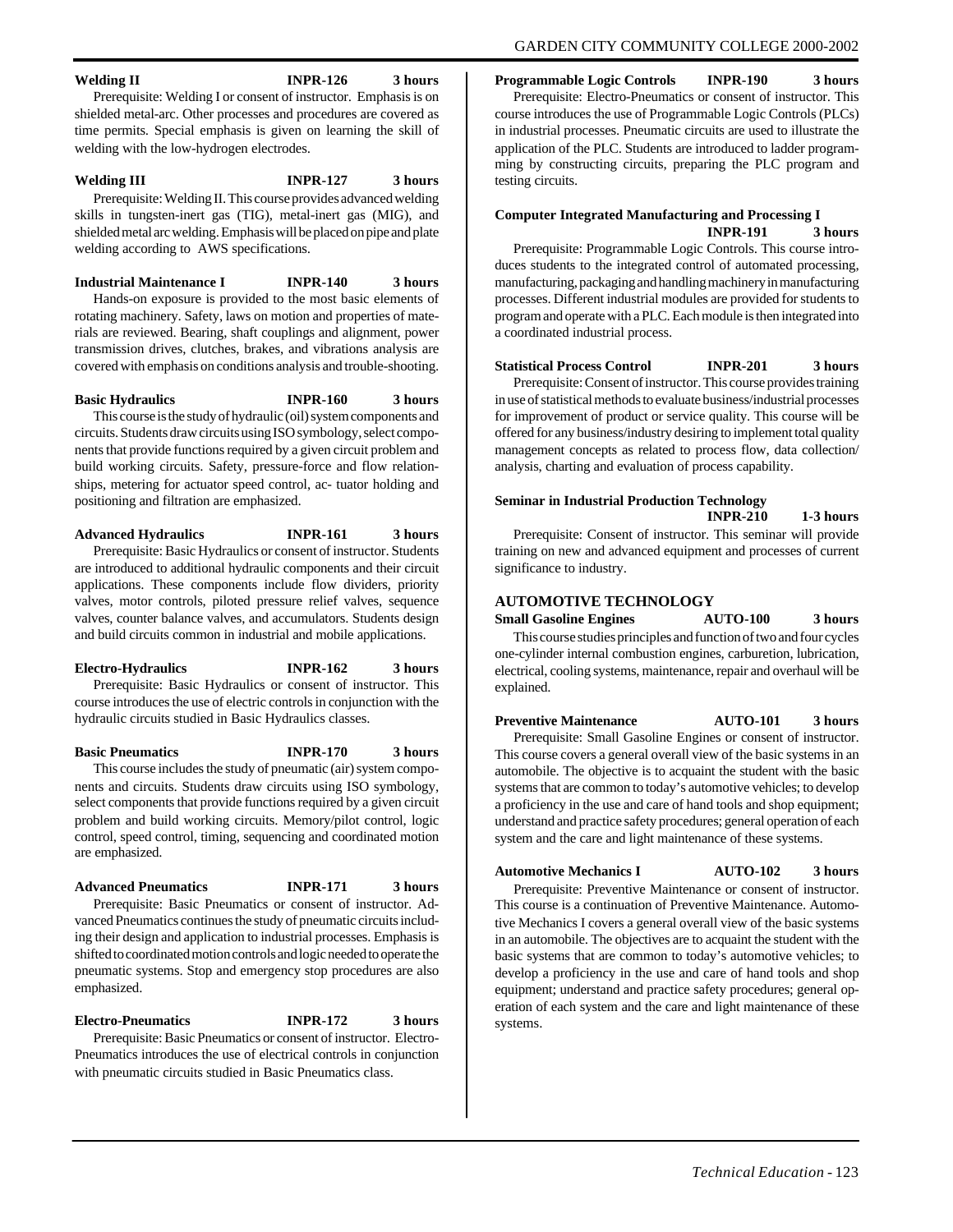**Engine Repair AUTO-103 3 hours** Prerequisite: Small Gasoline Engines, Automotive Mechanics I or consent of instructor. This course provides a study of the operation, problem diagnosis and repair of the multi-cylinder internal combustion engine. Theory of operation, problem analysis and complete overhaul procedures will be covered. Use of proper test equipment, special tools and diagnostic procedures, and appropriate repair methods will be addressed. Emphasis will be on the latest engine designs.

#### **Manual Drive Trains and Axles AUTO-104 3 hours**

Prerequisite: Automotive Mechanics I or consent of instructor. This course is a study of the operation, diagnosis and repair of automotive manual power trains to include RWD transmissions and FWD transaxles, propeller shafts and CVs, clutches and RWD differential assemblies. Theory of operation, problem analysis, replacement and complete overhaul procedures will be covered. Use of proper test equipment, special tools and diagnostic procedures, along with appropriate repair methods will be addressed. Emphasis will be on the latest designs.

#### **Automotive Electricity and Electronics**

**AUTO-105 3 hours**

Prerequisites: Automotive I, Electronics I, or consent of instructor. This course includes a study of the operation, problem diagnosis and repair of automotive electrical systems. Included are starting, charging and ignition systems as well as chassis electrical systems. Theory of operation, problem analysis, replacement and/or repair procedures will be covered. Use of proper test equipment, special tools and diagnostic procedures, along with appropriate repair methods will be addressed. Emphasis will be on the latest system designs.

#### **Engine Performance I AUTO-106 3 hours**

Prerequisite: Automotive Electricity and Electronics or consent of instructor. This course includes a study of the operation, problem diagnosis, and repair of automotive computer-controlled electronic systems. Included are computer system operation and design, electronic ignition and engine control systems as well as chassis electronics. Theory of operation, problem analysis, replacement and/or repair procedures will be covered. Use of proper test equipment, special tools and diagnostic procedures, along with appropriate repairs methods will be addressed. Emphasis will be on the latest designs.

**Brakes AUTO-107 3 hours**

Prerequisites: Automotive Mechanics I, Automotive Electricity and Electronics, Electronics I or consent of instructor. This course is a study of the operation, problem diagnosis and repair of automotive brakes systems to includeconventional, power boost and ABS brakes systems. Theory of operation, problemanalysis, replacement and complete overhaul procedures will be covered. Use of propertest equipment, special tools and diagnostic procedures, along with appropriate repair methods will be addressed. Emphasis will be on the latest designs.

**Engine Performance II AUTO-108 3 hours** Prerequisite: Engine Performance I or consent of instructor. This course includes a study of the operation, problem diagnosis and repair of automotive computer controlled electronic fuel delivery and emission systems. Included are computer system operation and design, computer-controlled carburetor, throttle body and multi-port fuel injection as well as emission control systems.Theory of operation, problem analysis, replacement and/or repair procedures will be covered. Use of

proper test equipment, special tools and diagnostic procedures, along with appropriate repair methods will be addressed. Emphasis will be on the latest fuel delivery systems.

#### **Heating and Air Conditioning AUTO-109 3 hours**

Prerequisite: Automotive Mechanics I, Automotive Electricity and Electronics or consent of instructor. This course includes a study of the operation, problem diagnosis and repair of automotive climate control systems. System units to be studied are heating/ventilating system, evaporator, condenser, receiver drier/accumulator and various compressor designs. Both thermostatic expansion valve and fixed orifice system will be studied. Theory of operation, problem analysis, replacement and/or repair procedures will be covered. Use of proper test equipment, special tools and diagnostic procedures, along with appropriate repair methods will be addressed. Emphasis will be on the latest system designs.

#### **Engine Performance III AUTO-110 3 hours**

Prerequisite: Engine Performance II or consent of instructor. Computer controlled engine tune-up and driveability concerns will be addressed. Theory and a systematic approach to diagnosis of vehicle driveability and exhaust emission concerns will be covered in lab work. This course allows for all previously studied engine performance theories to be applied in specially designed laboratory projects. Use of proper test equipment, special tools and diagnostic procedures, along with appropriate repair methods will be addressed. Emphasis will be on the latest computerized engine control systems.

#### **Automatic Transmissions and Transaxles**

#### **AUTO-111 3 hours**

Prerequisites: Automechanice I, Manual Drive Trains and Axles, Automotive Electricity and Electronics or consent of instructor. This course includes a study of the operation, problem diagnosis and repair of automotive automatic transmissions to include RWD and FWD vehicles. Theory of operation, problem analysis, replacement and complete overhaul procedures will be covered. Use of proper test equipment, special tools and procedures, along with appropriate repair methods will be addressed. Emphasis will be on the latest transmission designs.

#### **Suspension & Steering AUTO-112 3 hours**

Prerequisites: Automotive Mechanics I, Automotive Electricty and Electronics, Electronics I or consent of instructor. This course includes a study of the operation, problem diagnosis and repair of automotive suspension and steering systems. This course covers the evolution of steering and suspension systems as well as steering geometry. Both two and four wheel alignment will be explained as well as hands-on use of computerized four-wheel alignment measuring system. Theory of operation, problem analysis, replacement and/ or repair procedures will be covered. Use of special tools and diagnostic procedures, along with appropriate repair methods will be addressed. Emphasis will be on the latest designs.

**Internship I AUTO-113 3 hours**

Prerequisite: Dealership/ Independent Shop sponsor and Engine Repair, Manual Drive Trains and Axles, Enginer Performance I, Brakes, Suspension & Steering or consent of instructor. This course offers the supervised work experience necessary to make the courses taught on campus meaningful and useful. Students will practice the skills and knowledge acquired in classroom and laboratory projects in actual on-the-job situations.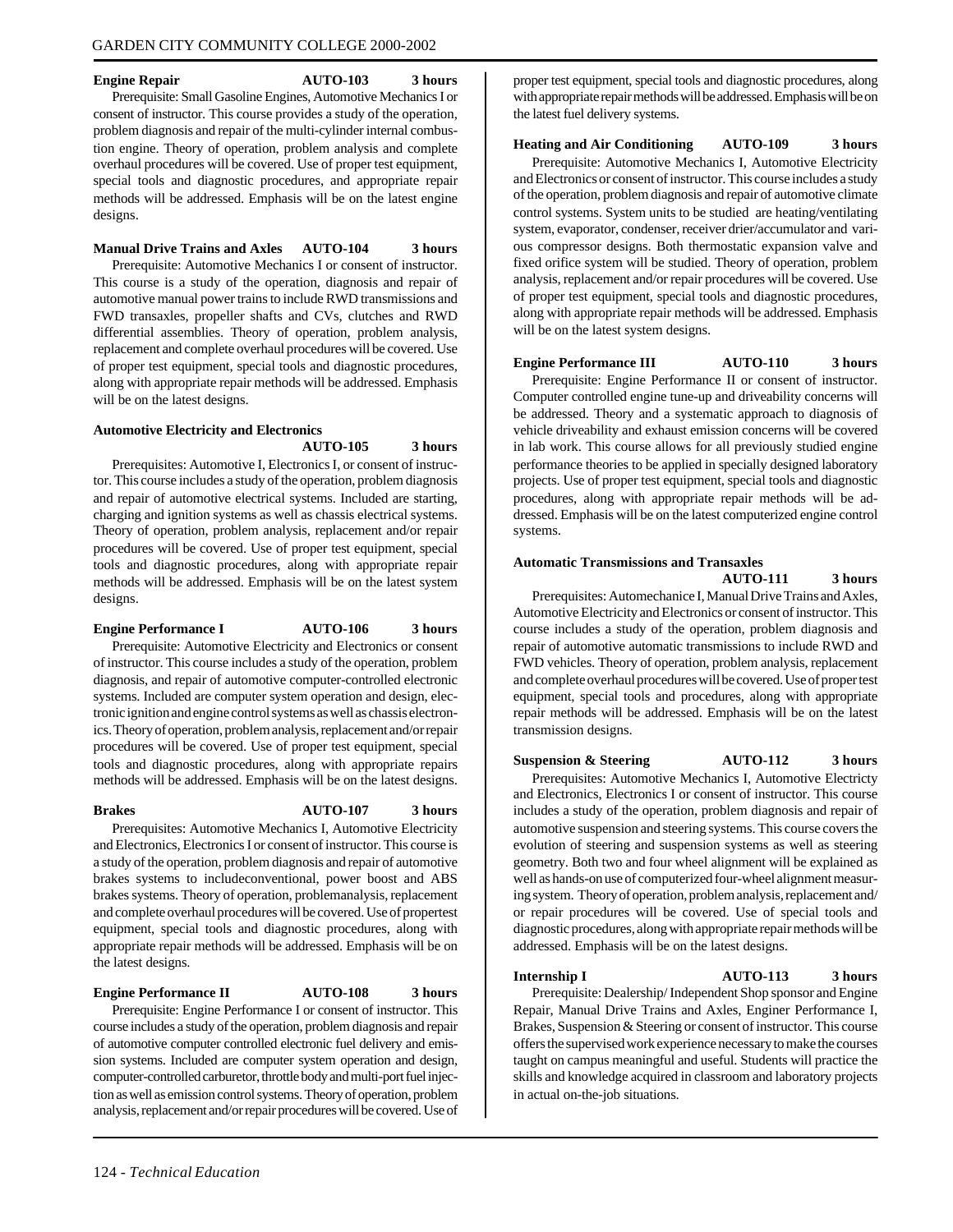#### <span id="page-119-0"></span>**Internship II AUTO-114 3 hours**

Prerequisite: Dealership or Independent Shop sponsorship and Internship I, Engine Performance II and III, Heating and Air Conditioning, consent of instructor. This course offers the supervised work experience necessary to make the courses taught on campus meaningful and useful. Students will practice the skills and knowledge acquired in classroom and laboratory projects in actual on-the-job situations.

#### **AVIATION**

**Private Pilot Ground School AVIA-101 4 hours** This course is designed to prepare the student for the FAA written exam. Subjects include airplane systems, weather, navigation, regulations, safety, communications and airport layouts. This course includes a minimum of 60 hours lecture and recitation.

**Private Pilot Flight Training AVIA-102 3 hours**

This course is offered by arrangement for student completing the flight requirements for the private pilot certificate. Requirements include 20 hours of dual instruction, 20 hours of solo flying and an FAA checkride.

**Instrument Ground School AVIA-107 3 hours** This course is a study of the instruments, aircraft systems, publications, weather reports, navigation and other topics in preparation for the FAA written exam. This course includes a minimum of 45 hours of lecture and recitation.

#### **COSMETOLOGIST** (1,500 clock hours) 44 cr. hrs.<br> **COSM-111** 11 cr. hrs. **Cosmetology I**

The student begins a study of the art and theory of shampooing, rinsing, hair shaping, hair structure, hair coloring, waving, chemical relaxing and hair pressing. A study of nails and manicuring is followed by facial massage, complete facial makeup and the removal of superfluous hair and the use of electrolysis. Hair styling and a study of the skin and scalp is undertaken.

**Cosmetology II COSM-112 11 cr. hrs.**

This is a continuation of Cosmetology I and a study of scalp disorders and treatments, bacteriology, anatomy, electricity and light therapy, basic chemistry and cosmetic chemistry. The law governing schools and salons is examined. The student will begin applying the practices learned on the patrons in the salon laboratory.

#### **Cosmetology III COSM-113 11 cr. hrs.**

This course is a continuation of Cosmetology II. The student should take the 1000 hour examination during this portion of the program. The examination will cover professional practices, life science, physical sciences, hair designing, business training and laws relating to cosmetology. Safety measures and oral tests may also be given.

#### **Cosmetology IV COSM-114 11 cr. hrs.**

After successfully completing the 1000 hours written examination, the daily period assigned to theory shall be devoted to developing skills that will lead to productive employment in cosmetology. Oral and demonstration examinations shall be given upon the completion of the 1500 hour course of study.

**Manicurist (350 hours) COSM-109 10 cr. hrs.** Manicurist training includes manicuring, sculptured nails, pedicuring and all methods of caring for nails, hand and arm massage, sanitation, sterilization and care of equipment. Salesmanship, business training and laws relating to manicuring, and preparation for the written and oral tests are presented.

**Cosmetology Seminar COSM-200 1-5 cr. hrs.** Lectures, demonstrations, hairstyling, business management for

salon operators, personnel management, new trends in hair styling, public relations are subjects for seminars. This course is for licensed cosmetologists only and is not part of the licensure program.

**Cosmetology Instructor COSM-209 9 hours**

Prerequisite: Must be a licensed cosmetologist with a minimum of one year on the job experience. Training includes lectures and demonstrations that will prepare a cosmetologist to become an instructor of cosmotology. Examinations shall be given upon the completion of the 300-hour course of study.

### **LAW ENFORCEMENT & CRIMINAL JUSTICE**<br>**Defensive Tactics/Karate CRIM-100** 2

**Defensive Tactics/Karate CRIM-100 2 hours** This course studies a system of defense and control techniques based upon established principles of hand-to-hand combat. Defensive and aggressive physical maneuvers, armed and unarmed opponents, club maneuvers, achievement of organic development, development of muscular skill, prevention of injury to the person will be studied.

#### **Introduction to the Administration of Justice CRIM-101 3 hours**

This course includes an introduction to the philosophy and history of law enforcement constitutional limitations, function and jurisdiction of agencies, survey of procedures from arrest to release, an attempt to evaluate the system's effectiveness and orientation on careers in the field. Introduction to the Administration of Justice examines the role of law enforcement and criminal justice in contemporary American society.

### **Law Enforcement Operations and Procedures CRIM-102 3 hours**

Prerequisite: Criminal Investigation I. This introductory course surveys the organizational structure of criminal justice enforcement agencies and gives limited attention to the purposes, functions, departmental relationships and community effectiveness of the various specialized areas of enforcement operations. This course deals primarily with basic functions and tactics such as patrol procedures, crime scene techniques, etc.

**Criminal Law CRIM-103 3 hours** Prerequisite: Introduction to Administration of Justice. This course studies the history, scope and nature of law; parties to crime; classification of offenses; act and intent; capacity to commit crime and defenses; arrest, search and seizure. This course includes the study of elements of major criminal statutes. Criminal Law is an integrated study of Kansas Criminal Code.

**Traffic Accident Investigation CRIM-104 3 hours**

Prerequisite: Law Enforcement Operations and Procedures. This course includes a study of enforcement problems created by modern vehicular movement; traffic regulations, control and enforcement; the roles of engineering and education in the traffic picture; traffic accident investigation; statistics as applied to selective enforcement.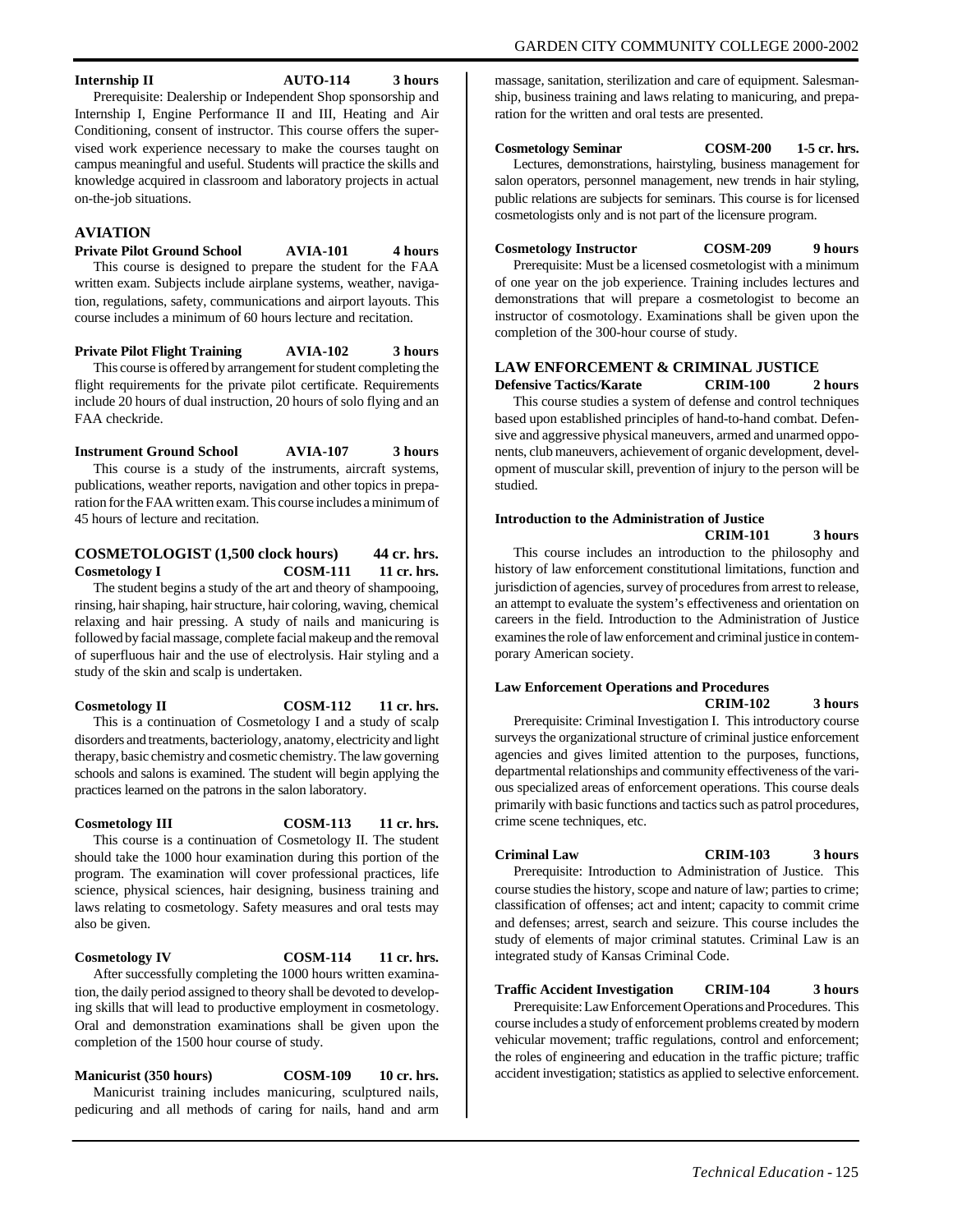#### **Supervised Police Training CRIM-106 4 hours**

Prerequisite: Department consent. This course will be conducted under the direct supervision of the instructors in the Administration of Justice Department. The students will be assigned in patrol cars and placed in the community to participate in simulated police operations including various phases of police administration, records keeping, patrol traffic, criminal investigation, accident investigation, obtaining arrest and search warrants, testifying in court and the handling of juvenile offenders.

#### **Law Enforcement in the Community**

**CRIM-107 3 hours**

This course will introduce the criminal justice student to what is perhaps the most significant effort to identify, label, and implement a new organization strategy for the police component: Community Policing. This course will detail the evolution of community policing, new organizational strategies, the broadening of the police mission, decentralizing of police services, the new breed of law enforcement officer, and new ideas in dealing with the drug problem facing our society.

#### **Administration of Juvenile Justice CRIM-108 3 hours**

Prerequisite: Introduction to Administration of Justice. This course includes a survey of delinquency related factors and modern measures for treatment and prevention, law pertaining to juveniles, juvenile court procedures, court-ordered detention, organization, function and jurisdiction of juvenile agencies. Detention and processing by law enforcement agencies will be studied. The Kansas Juvenile Code is incorporated into the curriculum.

#### **Security Administration CRIM-109 3 hours**

This course may be taught in three sessions. A student may enroll in any or all of the separate sessions. Composite description: Organization and management of governmental, proprietary and industrial security systems, external and internal loss control, fire control, employee identification, television and other mechanical and scientific aids, security and safety surveys, government security procedure where government interests are involved.

Sessions include: (1) Overview of the public and private security and safety field with greater concentration on proprietary and industrial security and safety (2) Governmental security: legal basis, governmental programs, physical security, information security, personnel security, security classifications (3) Proprietary security with emphasis on retail security systems and procedures, internal loss, external loss, fraud, prevention.

#### **Criminal Procedures CRIM-110 3 hours**

Prerequisite: Criminal Law. This course studies statutory and judicial provisions governing the processing of persons and evidence in criminal matters. Criminal Procedures deals with jurisdiction, use of force, search and seizure, evidence, warrants, arrest, rights and privileges, inquests, and indictments, preliminary examination, arraignment, pleas and motions, bail, trial, appeal interrogations and confessions. This course includes an integrated study of Kansas Criminal Procedure.

**Criminal Investigation I CRIM-111 3 hours** Prerequisite: Introduction to Administration of Justive. This course examines the methods, techniques, tools and precepts employed by the modern criminal investigator including the identity and nature of evidence, its preservation and effective use. Police report writing and crime scene investigation is emphasized.

#### **Introduction to Corrections CRIM-114 3 hours**

ment.

This course includes an overview of correctional theory, institutions, systems, programs and agencies, including adult prisons, juvenile facilities, jails, probation, parole and community involve-

### **Police Administration CRIM-116 3 hours**

Prerequisite: Introduction to Administration of Justice. This course studies police organization and management from the perspective of the chief administrator. Principles of organization and leadership will be studied along with the function and interaction of organizational components. Administration of line, staff and auxiliary divisions and subordinate functions, policy formulation and executive responsibilities will be included.

**Police Report Writing CRIM-120 3 hours** This course is designed for Criminal Justice majors and in-

service personnel. Emphasis will be placed on effective interviewing, notetaking, analyzing and organizing notes, and writing police reports. Kansas Statutes and common law enforcement reporting forms will be utilized. The application of word processing and data based management is incorporated.

**Police Firearms I CRIM-121 1 hour** Prerequisite: Consent of department. This course is a basic combat firearms course for Criminal Justice majors and in-service law enforcement officers. Emphasis is placed on the .38 and/or .357 caliber revolver, weapon safety, maintenance, selection and maintenance of leather gear and shooting basics.

#### **Strategic Team Building CRIM-200 1-3 hours** This course provides group challenge, self-confidence, trust and interaction for participants of all ages. Strategic Team Building is an approach to education and recreation, and places a high level of expectation within an atmosphere of support and caring. Three levels of situational activities (level one: readiness; level two: low elements/ group initiatives; level three: high elements) are designed to promote

personal and group responsibility, self-esteem, communication, goal-setting, decision making, and problem-solving skills.

#### **Criminology CRIM-205 3 hours** Prerequisite: Introduction to Administration of Justice. Crime as a form of deviant behavior, nature and extent of crime, past and present theories, evaluation of prevention, control and treatment programs wil be studied.

#### **Criminal Investigation II CRIM-212 3 hours**

Prerequisite: Introduction to Administration of Justice or consent of the department. Scientific aids available to law enforcement officers, including forensic chemistry, physics and microanalysis will be studied. Investigative procedures from crime scene through laboratory analysis to court presentations will be presented.

**Problems in Criminal Justice CRIM-213 4 hours**

Prerequisite: Consent of department. This course includes a study of law enforcement principles, practices and administrative methods required for effective results in contemporary society. Management problems are approached from the point of view of the command personnel and the chief administrator. Problems in Criminal Justice deals with all areas of line, staff and auxiliary functions as well as the mission and organizational structure of modern law enforcement. In-depth study of an assigned topic is required.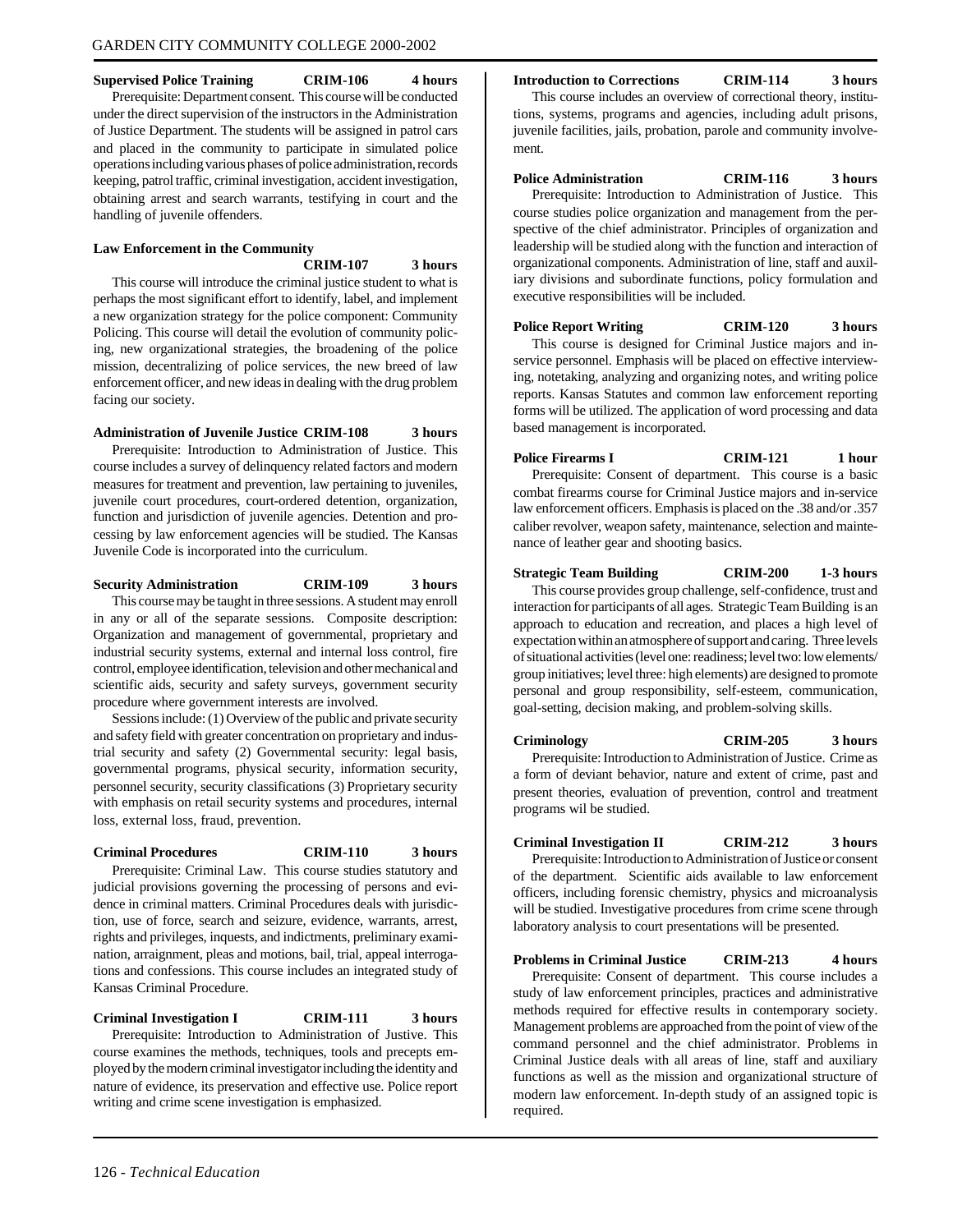#### **Crime Prevention CRIM-217 3 hours**

Prerequisite: Introduction to Administration of Justice or consent of department. Crime prevention involves analyzing criminal attack methods and designing specific actions within the environments of potential victims to reduce criminal opportunities and manage crime risks. The strategies of crime prevention basically are to stimulate appropriate crime prevention attitudes and behavior on the part of individuals and groups and to work toward physical environment changes which promote crime prevention.

#### **Sex Crimes CRIM-219 3 hours**

Prerequisite: Consent of department. This course includes an analysis of sexually motivated crimes and their application to the Criminal Justice process. Psychological, physical, investigative and legal aspects relating to the prevention, investigation and prosecution will be explored. Major emphasis will be placed on sexual assault, incest, and sexually motivated homicides, as well as other areas of sexual deviancy which result in criminal actions.

#### **Police Firearms II CRIM-222 1 hour**

Prerequisites: Firearms I and consent of department. This course is an advanced combat firearms course for Criminal Justice majors and in-service law enforcement officers. Emphasis is placed on skill development with service revolver utilizing the various combat stances and positions.

#### **Police Firearms III (Semi-Automatics)**

**CRIM-223 1 hour**

Prerequisites: Firearms I and consent of department. An advanced combat firearms course for Criminal Justice majors and inservice officers. Emphasis will be placed on the S & W 4506 semiautomatic pistol including weapon familiarization, safety, maintenance, and shooting basics utilizing a variety of combat courses. A review of legal responsibility to weapon use in law enforcement will be given. The use of cover, multiple targets and shoot/don't shoot decision making will be included.

#### **Criminal Justice Computer Applications CRIM-226 3 hours**

Prerequisite: Basic computer knowledge. This course studies the utilization and implications of the computer and software to the criminal justice professional with emphasis placed on the use and integration of word processing electronic database, electronic spreadsheets and other types of software. Direct applications to specific problems including report writing, criminal investigations, traffic accident investigation, police administration, institu- tional administration, recordkeeping and communications will be emphasized.

#### **Correctional Law CRIM-227 3 hours**

Prerequisite: Introduction to Corrections. This course includes an in-depth study of the constitutional rights of prisoners including historical approaches to current court decisions and the effect on the inmate, officials and the public. Issues including cruel and unusual punishments, right to privacy, freedom of religion, overcrowding and others will be covered.

#### **Juvenile Corrections CRIM-228 3 hours**

Prerequisite: Administration of Juvenile Justice. This course includes an in-depth study of correctional programs directed at the violent and non-violent juvenile offender including a review of historical approaches to a review of current community programs

and offender institutionalization. Issues relating to the reintegration of the juvenile offender back into the community will be addressed with special consideration given to specific problems.

#### **Community Corrections CRIM-229 3 hours**

Prerequisite: Introduction to Corrections. This course studies treatment, management and supervision of correctional clients in the community including persons released on probation, parole, and/or sentenced to serve time in local programs. This course will begin with the role of the court service worker/probation officer through the court release of the client to the community.

#### **Institutional Management and Administration**

**CRIM-230 3 hours**

Prerequisite: Introduction to Corrections. This course includes an in-depth study of the management and administration of modern correction facilities, including adult prison, juvenile facilities, jails and community corrections facilities. Issues relating to the management and administration of employees, records and budgeting, as well as supervision of inmates including current rehabilitation and education programs, security, classification and inmate management systems will be studied.

#### **Critical Decision Making in Criminal Justice**

**CRIM-231 1 hour**

Prerequisite: Consent of instructor. This course includes an advanced decision-making and combat firearms course for Criminal Justice majors and in-service officers. The use of cover, multiple targets and "shoot—don't shoot" decision making and utilization of proper weapons will be emphasized.

#### **Forensic Computer Investigations I**

**CRIM-244 3 hours** Prerequisite: Consent of instructor. This course provides an

introduction to forensic computer investigations, a relatively new branch of the forensic sciences dedicated to the analysis of the computer as it relates to criminal activity and evidence. This course is designed to introduce the student to the operational functioning of computer technology including its use in tracking and analyzing information to improve the detection of criminal activity, case solvability factors, and the powerful abilities of computer to rapidly analyze raw data. The basic operation of the computer including DOS, Windows based machines and the use of the Internet as an information tool will be an integral part of this course. The handling and treatment of computer related evidence will also be emphasized.

#### **Forensic Criminalistics I CRIM-255 4 hours**

Prerequisite: Consent of instructor. This course provides an introduction to criminalistics, a branch of the forensic sciences dedicated to the analysis of criminal evidence. Traditional laboratory techniques will be blended with new technologies including computerization, digital photography, DNA, and others to provide students with state-of-the-art approaches to evidentiary challenges.

#### **Police Science Seminar CRIM-2001, 2002, 2003 1-3 hours**

This course includes a series of seminars in the field of criminal justice. Police Science Seminar addresses new techniques and innovations in the field in the search for solutions of criminal problems. This course may be repeated as topics vary.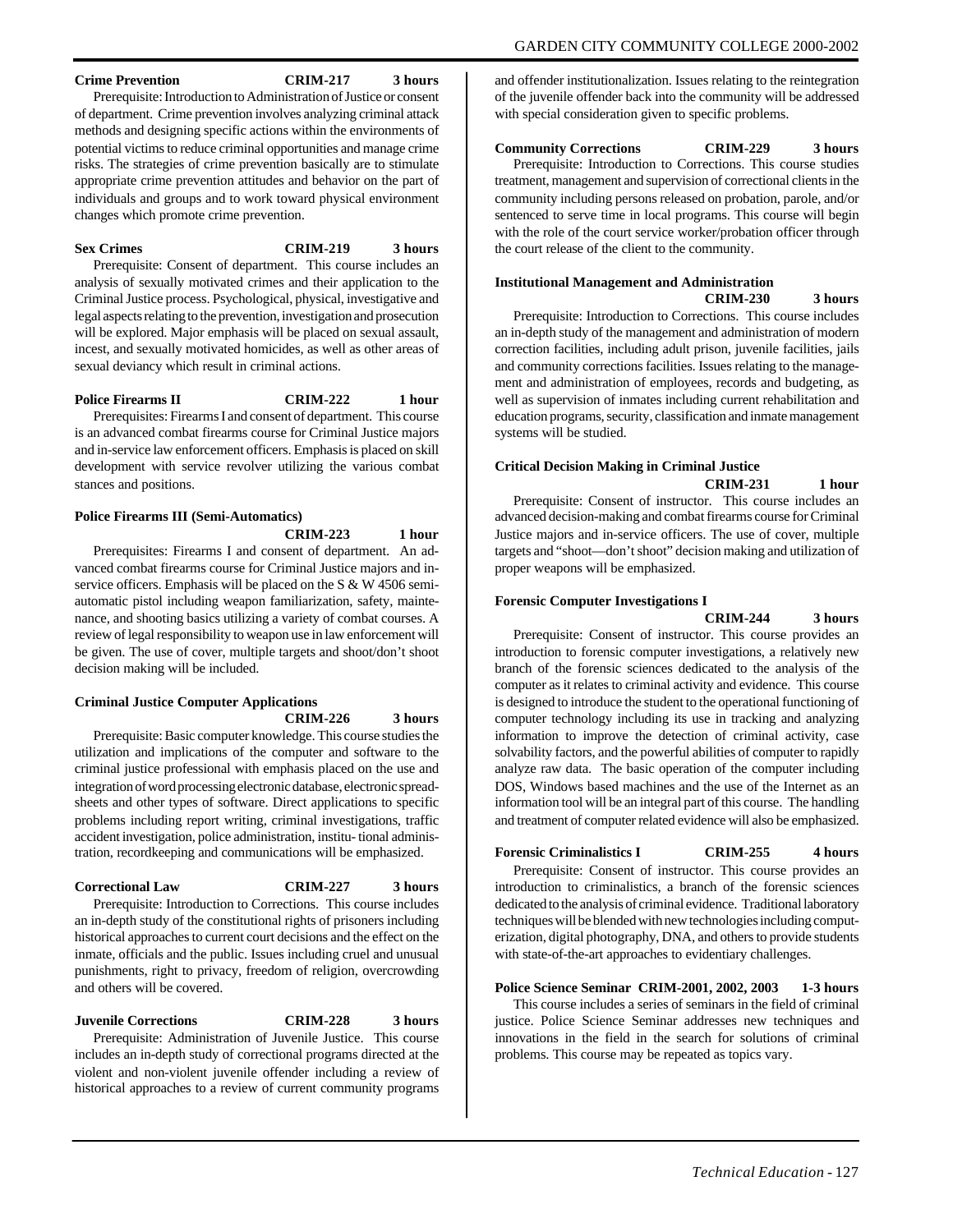#### <span id="page-122-0"></span>**POWER PLANT TECHNOLOGY Introduction to Plant Technology POPT-101 2 hours**

This course is intended for students with little or no power plant knowledge. Familiarity with the basic concepts of a power plant's purpose, theory of operation and major components are objectives of this course.

#### **Power Plant Mathematics POPT-102 2 hours**

The student with limited mathematics background will progress from fundamental math concepts to a level of competency that will allow application of principles to solve common power plant problems.

#### **First Aid and Safety POPT-103 2 hours**

This is an introductory course for anyone working in power plants. Familiarity with basic safety principles, hazard recognition and first aid procedures are presented. Standard First Aid and CPR completion are included in this course.

**Power Plant Principles POPT-104 4 hours**

This course will lead students who have a basic knowledge of power plants through the energy conversion processes involved in taking raw material, i.e., coal, and producing electrical energy. The student will develop the skills necessary to apply these concepts to the modern day electrical power plant.

**Power Plant Cycle POPT-105 3 hours** This course is designed for students who wish to gain an insight into steam generation, and the principles governing the generation. The course will familiarize the student with plant operations that affect the overall plant efficiency and how to do calculations of efficiency.

### **Mechanical Fundamentals POPT-106 3 hours**

For students with limited experience with mechanical concepts, this course explores methods of lubricating rotating equipment and reducing friction of rotating elements.

**Power Plant Systems POPT-107 4 hours** Students with a basic knowledge and understanding of the electric power industry will learn the mechanical components and flow paths that are common in the industry.

#### **Electrical Principles POPT-108 3 hours** Students with limited knowledge in electrical theory and power

generation will learn basic electrical theory and simple circuits, and how some devices utilize electricity.

#### **Boilers POPT-109 2 hours** The student desiring a working knowledge of industrial boilers

and the associated equipment will learn typical methods of operating a boiler, as well as all of the fluid movement through the boiler.

**Turbines POPT-110 2 hours** The student with a generalized background in physical properties of fluid flow and energy conversion will learn the design of turbines and application of various types of turbines to meet specific needs. The support system and its function will be studied.

#### **Electrical Power Generation POPT-111 2 hours**

The student who is working toward an understanding of electrical generation, and who has a basic concept of electrical theory will learn the operation of a generator and the necessary support systems and equipment to understand how the entire plant works in unison to produce electrical power.

#### **Fuels and Combustion POPT-112 2 hours**

The student with a general background in boilers will gain increased knowledge in the operation of a power plant. The safe and efficient combustion of fossil fuels is the focus of the course.

**Environmental Protection POPT-113 3 hours** The student with little or no knowledge of control of the release

of pollutants into the environment will learn positive means to operate the power plant properly to reduce the risks to our surroundings.

**Plant Instrumentation POPT-114 3 hours** The student who possesses a general knowledge of the various systems and processes in a power plant will learn how the concepts of force, weight and motion form a core of understanding in the development of the process of instrumentation.

**Plant Protection POPT-115 2 hours** The student with an overall understanding of how the various components function will learn how to prevent and limit damage to equipment, and how to minimize the results of equipment failure.

**Mechanical Equipment POPT-116 3 hours**

The student with a limited mechanical background will learn basic overhaul procedures, emphasizing safety requirements. The student will develop the skills necessary to identify the important inspection points during an overhaul.

#### **Gas Turbines and Diesels POPT-117 3 hours**

The student with little or no knowledge of gas turbines or diesels will gain the knowledge of these devices to better understand their purpose and how they add to the overall reliability of an electrical system.

#### **Electrical Systems POPT-118 2 hours** The student who wants a better understanding of the entire power industry will examine various points in a system, including trans-

formers, switchyards, substations and station service systems.

#### **Instrumentation and Controls POPT-119 3 hours**

The student will learn how an entire power plant can be monitored and controlled from one location. The basics of control systems, and the individual components of a control loop will be studied. Specific attention will be directed towards controllers and types of control.

#### **Introduction to Transmission and Distribution, Transmission, Substations and Switchyards, and Distribution POPT-120 2 hours**

The student will learn how basic electrical system components are used to deliver reliable electrical power from power plants through transmission and distribution systems to the customer.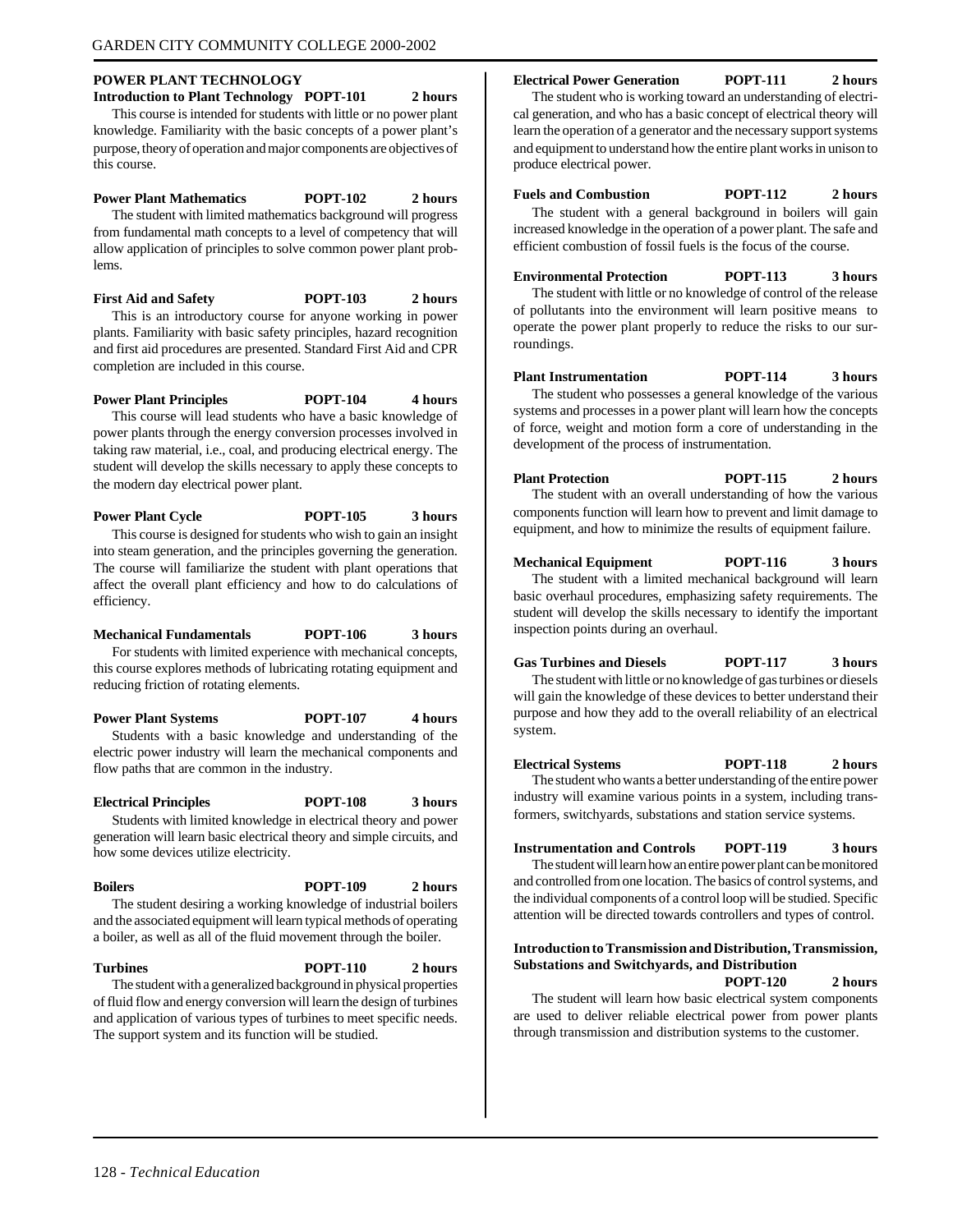### <span id="page-123-0"></span>**Trustees, Administration, Support Staff, and Instructional Staff**

### **Board of Trustees**

### **President's Council**

| Dean of Administrative Services William Hammond |  |
|-------------------------------------------------|--|
|                                                 |  |
| Dean of Student Services Beth Tedrow            |  |
| Dean of Technical Education  Judy Crymble       |  |
|                                                 |  |
| Assistant to the Dean of Instruction and        |  |
| Director of Continuing Education  Marilyn       |  |
| Mahan                                           |  |
| Director of Human Resources/Payroll Dee Wigner  |  |

### **Administrative Support Staff**

| Director of Business and Industry  Vacant |  |
|-------------------------------------------|--|
|                                           |  |

| Director of Nursing Evelyn Bowman                                                   |
|-------------------------------------------------------------------------------------|
| Director of Information Services Steve Quakenbush                                   |
|                                                                                     |
| Fiscal Operations Manager Cyd Vagher                                                |
| Director of Student Financial Aid Deanna Mann                                       |
| Counselors  Barbara Bond, Joann Garrier,                                            |
| Greg Thomas                                                                         |
| Director of the Southwest Kansas                                                    |
| Regional Prevention Center  John Calbeck                                            |
| Director of TRIO Programs LeaAnn Curtis                                             |
| Athletic Facilities Coordinator/                                                    |
| Coordinator of Recreational Sports/                                                 |
| Assistant Athletic Director  Bryce Roderick II                                      |
| Computer Coordinator/                                                               |
|                                                                                     |
|                                                                                     |
| Computer Maintenance  Bob Stubblefield                                              |
| Regional Director of the Small Business                                             |
| Development Center  Pat Veesart                                                     |
| College Health Nurse Janice Nunn<br>Director of Residential Life  S. Kate Covington |
|                                                                                     |
| Director of Bryan Education Center,                                                 |
|                                                                                     |
| Director of Finney County Community                                                 |
| Learning Center Nancy Harness                                                       |
| Allied Health Coordinator  Mary Adam                                                |
| Director of Physical Plant  Jack Rutherford                                         |
| Campus Police Chief  Mark Mayo<br>Executive Director of the                         |

### **Instructional Staff**

### **Business and Economics**

Jack C. Carmichael B.A., Northwestern State College M.S., Oklahoma State University Ph.D., University of North Dakota

Deborah D. Collins B.S., Northwest Missouri State University

Gordon W. Gillock A.A. Garden City Community College B.S., Panhandle State University M.S., Fort Hays State University

Lachele M. Greathouse B.S., Kansas State University M.S., Fort Hays State University Mary A. Wilson B.S., Kansas State University M.S., Emporia State University

### **Essential Skills**

Charyssa Cobb B.A., San Diego State University M.A., University of Wisconsin-Madison

Barbara A. Larson B.A., Midland Lutheran College M.A., Murray State College

Doris M. Meng B.A., Saint Mary of the Plains College M.S., Fort Hays State University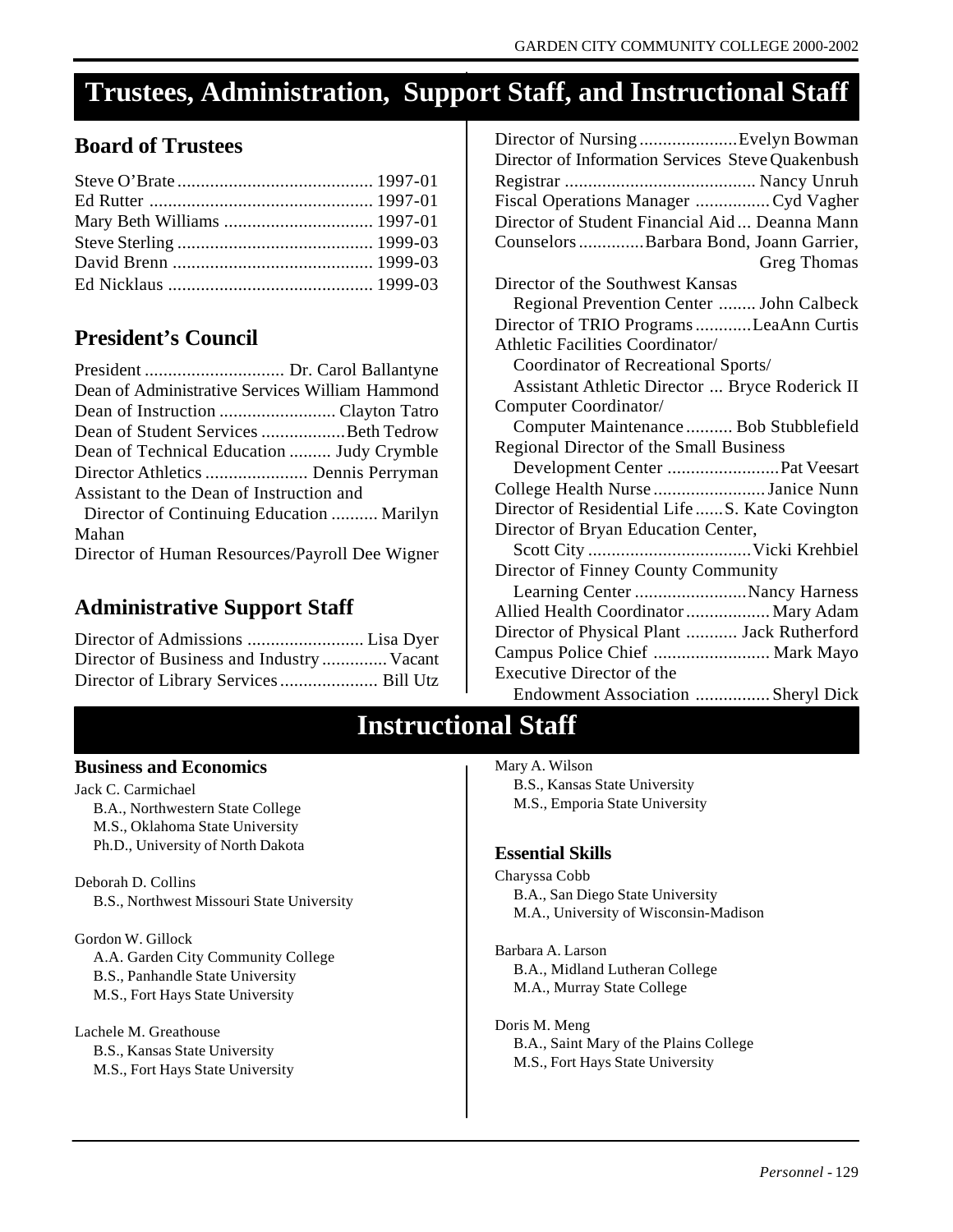### **Instructional Staff**

#### **Fine Arts**

David L. Kinder B.A., Bethany College B.A.E., Wichita State University M.F.A., Wichita State University

Carolyn S. Klassen B.M.E., Tabor College M.M., Emporia State University

Edward L. Martin B.A., Culter-Stockton College M.A., University of Northern Iowa D.M.A., University of Missouri-Kansas City

Mika Negishi A,A., Casper College B.A., Southern illinois University

Bruce L. Spiller B.S., Kansas State University M.M.E., Wichita State University

Stephen B. Thorson B.A., University of North Texas M.A., Universty of North Dakota

### **Health, Physical Education, Recreation**

Frank L. Bean B.S., Pittsburg State University M.S., Emporia State University

Greg T. Greathouse A.S., Garden City Community College B.S., Emporia State University M.S., Friends University

Doyle D. McGraw B.S., Saint Mary of the Plains College M.S.S., United States Sports Academy (Alabama)

John Rossetti B.S., Eastern New Mexico University M.S., Eastern New Mexico University

### **Humanities**

Kevin Brungardt A.A., Colby Community College B.A., Fort Hays State University M.A., Fort Hays State University

Mary C. Cervantes B.A., Clarke College M.A., New Mexico Highland University

W. Leighman Covington B.S., Friends University M.A., Fort Hays State University

Mark S. Jarmer A.A., Garden City Community College B.A., Arizona State University

Marla J. Jarmer B.A., Arizona State University

Stephen G. Kucharik B.A., University of Northern Colorado M.A., Fort Hays State University

Conception L. Magana B.A., Fort hays State University M.A., University of New Mexico Ph.D., University of Kansas

Leroy W. Tiberghien A.A., Joplin Junior College B.S., Pittsburg State University M.S., Pittsburg State University

Larry D. Walker B.A., Fort Hays State University M.A., Fort Hays State University

Laura R. York B.A., Saint Mary of the Plains College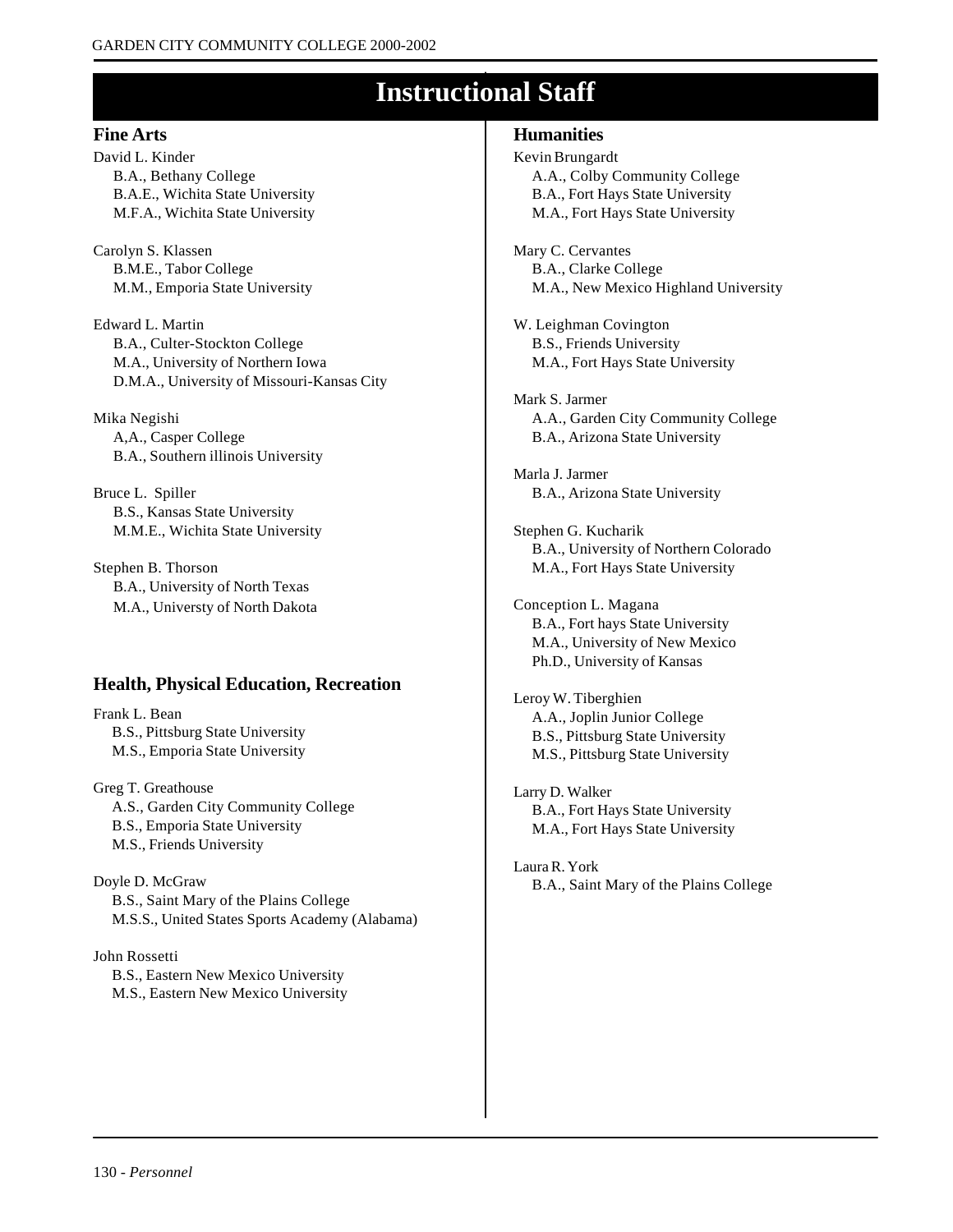### **Instructional Staff**

#### **Science & Math**

Lynn E. Anderson B.S., University of North Dakota M.A., South Dakota State University

Sandra S. Crumet B.S., University of Kansas M.A., University of Kansas

T. Kay Davis B.S., Oklahoma Panhandle State University M.S., Fort Hays State University

Terry J. Lee A.A., Garden City Community College B.A., Bethany College M.S., Kansas State University

Thomas O. McKown B.A., Sterling College M.S., Kansas State University Ed.D., Oklahoma State University

Rod M. Milbrandt B.A., St. Olaf College M.S., University of Wisconsin-Madison

Jacquelyn A. Murray B.S., University of Arizona M.S., Purdue University

Arthur G. Nonhof B.A., Southwestern College M.S., Fort Hays State University

Cherilyn K. Perryman A.A., Dawson Community College B.S., Mary College M.S., Fort Hays State University

Judith A. Stubblefield B.A., University of Northern Colorado MA.T., Fort Hays Sate University

Phil Terpstra B.S., Chadron State College M.S., Fort Hays Sate University

#### **Social Science**

Frank L. Bean B.S., Pittsburg State University M.S., Emporia State University

Jack C. Carmichael BA., Northwestern State College M.S., Oklahoma State University Ph.D., University of North Dakota

Mary C. Cervantes B.A., Clarke College M.A., New Mexico Highland University

W. Leighman Covington B.S., Friends University M.A., Fort Hays State University

Shelia M. Hendershot A.S., Garden City Community College B.S., Emporia State University M.S., Fort Hays State University

Claudia J. McVicker B.S., Kansas State University M.S., Fort Hays State University

Shelley Meier A.S., Garden City Community College B.S., Southwestern Oklahoma State University M.S. Ed., Southwestern Oklahoma State University

John H. Sanders B.A., Adams State College M.A., Adams State College

Joseph W. Slobko B.A., University of Northern Colorado M.A., Western State College

Judy J. Whitehill B.S., Colorado State University M.S., Kansas State University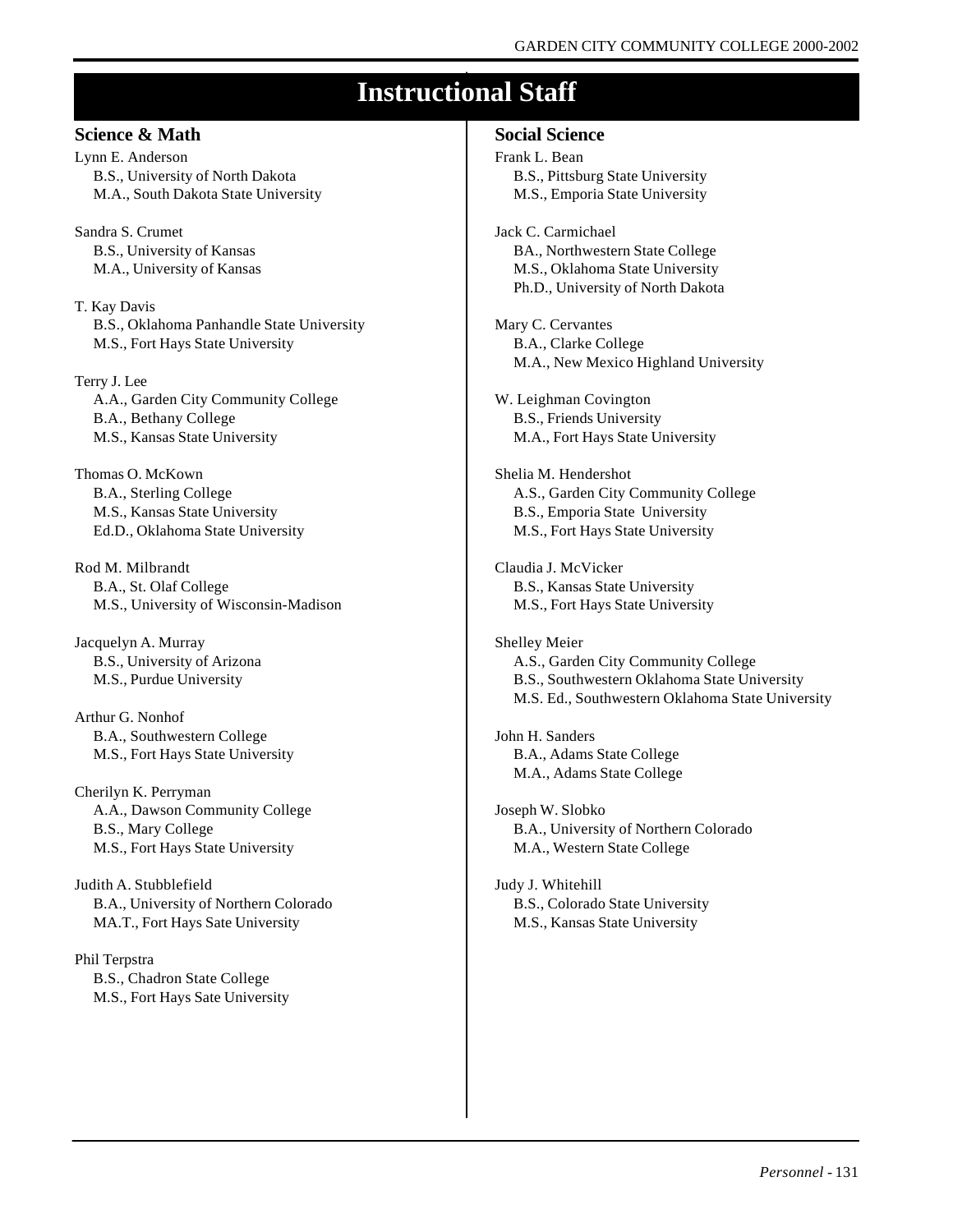### **Instructional Staff**

**Technical** Clint Alexander A.S., Garden City Community College B.S., Texas Tech University

Dallas Babcock 24 Hours Ammonia Emergency Response Trainer Refrigeration Engineer Technician Association Trainer

Gary L. Barker B.A., Wichita State University

Sonny Blyn A.S., Butler County Community College B.S., Friends University

Lenora Cook A.A.S., Garden City Community College B.S.N., West Texas A & M University

S. Jeffery Davis B.S., University of Oklahoma

Dennis C. Elam B.S., Central Missouri State College M.S., Central Missouri State College

Helen V. Geist A.A.S., Garden Citiy Community College B.S., Pittsburg State University

Barbara A. Goering B.S.N., Bethel College M.S.N., University of Missouri

Carol J. Ham B.S., Oklahoma State University M.S., Kansas State University

Lynn Holmes PLC Certification AC Variable Frequency Drive Certification

Rod C. Huse B.S., Saint Mary of the Plains College M.S. Ed., Wichita State University

Kent M. Kolbeck B.A., Saint Mary of the Plains College M.S., Fort Hays State University

Daniel Linton Licensed Master Electrician Winona Ellen Mai B.S.N., University of Kansas M.S., Kansas State University M.S.N., University of Missouri

Bruce Millershaski A.S., Garden City Community College B.S., Kansas State University

Esther Munyon B.S.N., Fort Hays State University A.R.N.P., F.N.P., M.S.N., University of Kansas Medical Center

Martin E. Neff B.S., Kansas State University M.S., Colorado State University

Mary Pendergraft B.S.N., Wichita State University M.S., Kansas State University

Edwin C. Porter B.S., Colorado State University

Val L. Roderick Certificate - School of Cosmetology, Dodge City, KS

Roger W. Schmidt A.A., Hutchinson Community College B.S., Pittsburg State University

John Sherrill A.S., Garden City Community College OSHA Qualified Instructor Refrigeration Engineer Technician Association Trainer HVAC-R journeyman, Delaware Dept. of Labor Level II Emergency Services Trainer

Brian J. Viel A.A., Fort Scott Community College B.S., Wichita State University M.S., Pittsburg State University Ed.S., Pittsburg State University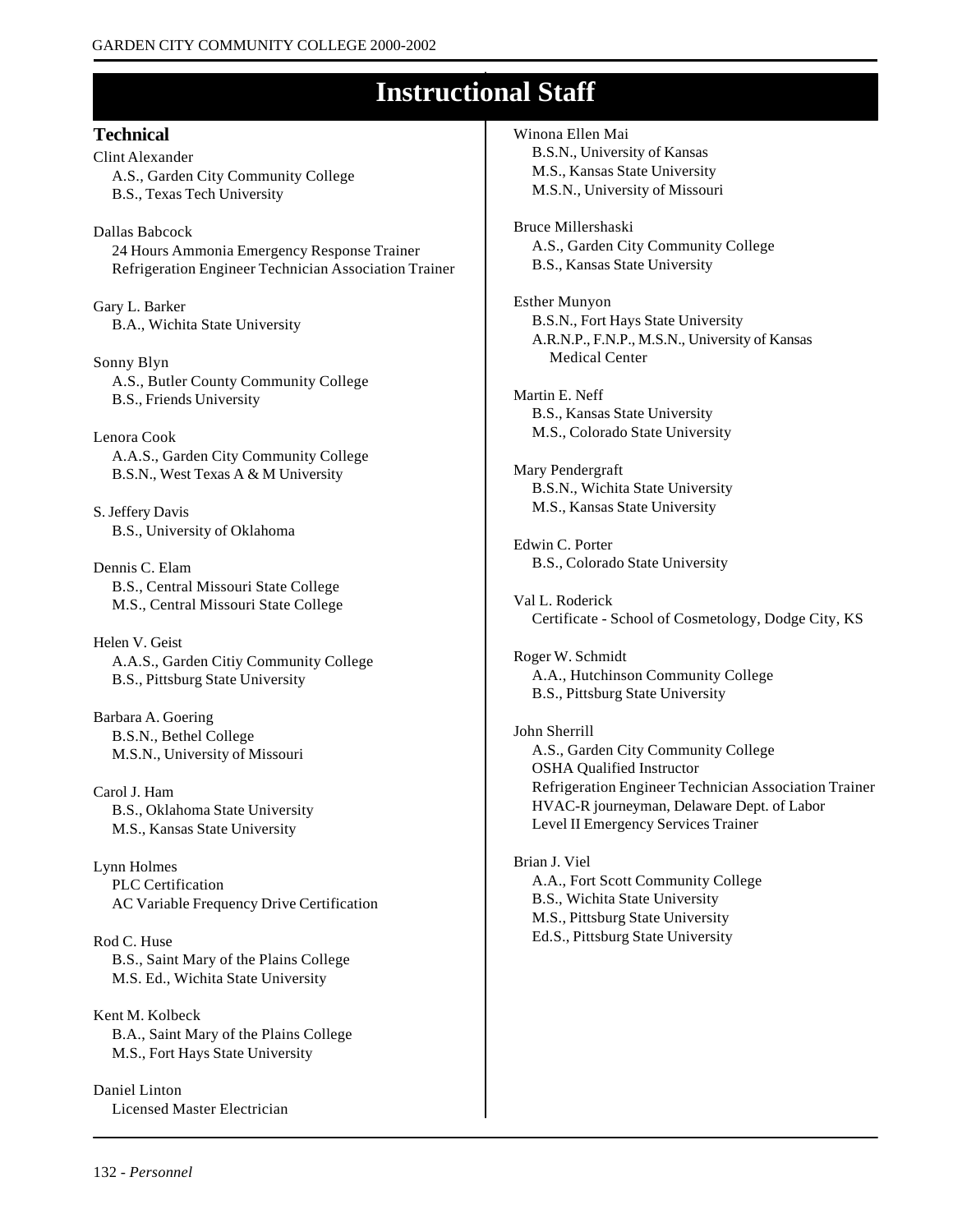## Index

## $\overline{\mathbf{A}}$

| Academic & Student Policies and Procedures  19  |  |
|-------------------------------------------------|--|
|                                                 |  |
|                                                 |  |
|                                                 |  |
|                                                 |  |
|                                                 |  |
|                                                 |  |
|                                                 |  |
|                                                 |  |
|                                                 |  |
| Addiction Counseling Training Program  100, 101 |  |
|                                                 |  |
|                                                 |  |
|                                                 |  |
|                                                 |  |
|                                                 |  |
|                                                 |  |
|                                                 |  |
|                                                 |  |
|                                                 |  |
|                                                 |  |
|                                                 |  |
| Agricultural Equipment Technology  109, 117     |  |
|                                                 |  |
|                                                 |  |
|                                                 |  |
|                                                 |  |
|                                                 |  |
| <b>American Management Association</b>          |  |
|                                                 |  |
|                                                 |  |
|                                                 |  |
|                                                 |  |
|                                                 |  |
|                                                 |  |
|                                                 |  |
|                                                 |  |
|                                                 |  |
|                                                 |  |
|                                                 |  |
|                                                 |  |
|                                                 |  |
|                                                 |  |
|                                                 |  |
|                                                 |  |
|                                                 |  |
|                                                 |  |
| $112 \t125$<br>Aviation                         |  |

# $\mathbf B$

### $\mathbf C$

| College Level Examination Program (CLEP)  19 |  |
|----------------------------------------------|--|
|                                              |  |
|                                              |  |
|                                              |  |
|                                              |  |
|                                              |  |
|                                              |  |
|                                              |  |
|                                              |  |
|                                              |  |
|                                              |  |
|                                              |  |
|                                              |  |
|                                              |  |
|                                              |  |
|                                              |  |
|                                              |  |
|                                              |  |
|                                              |  |
|                                              |  |

### D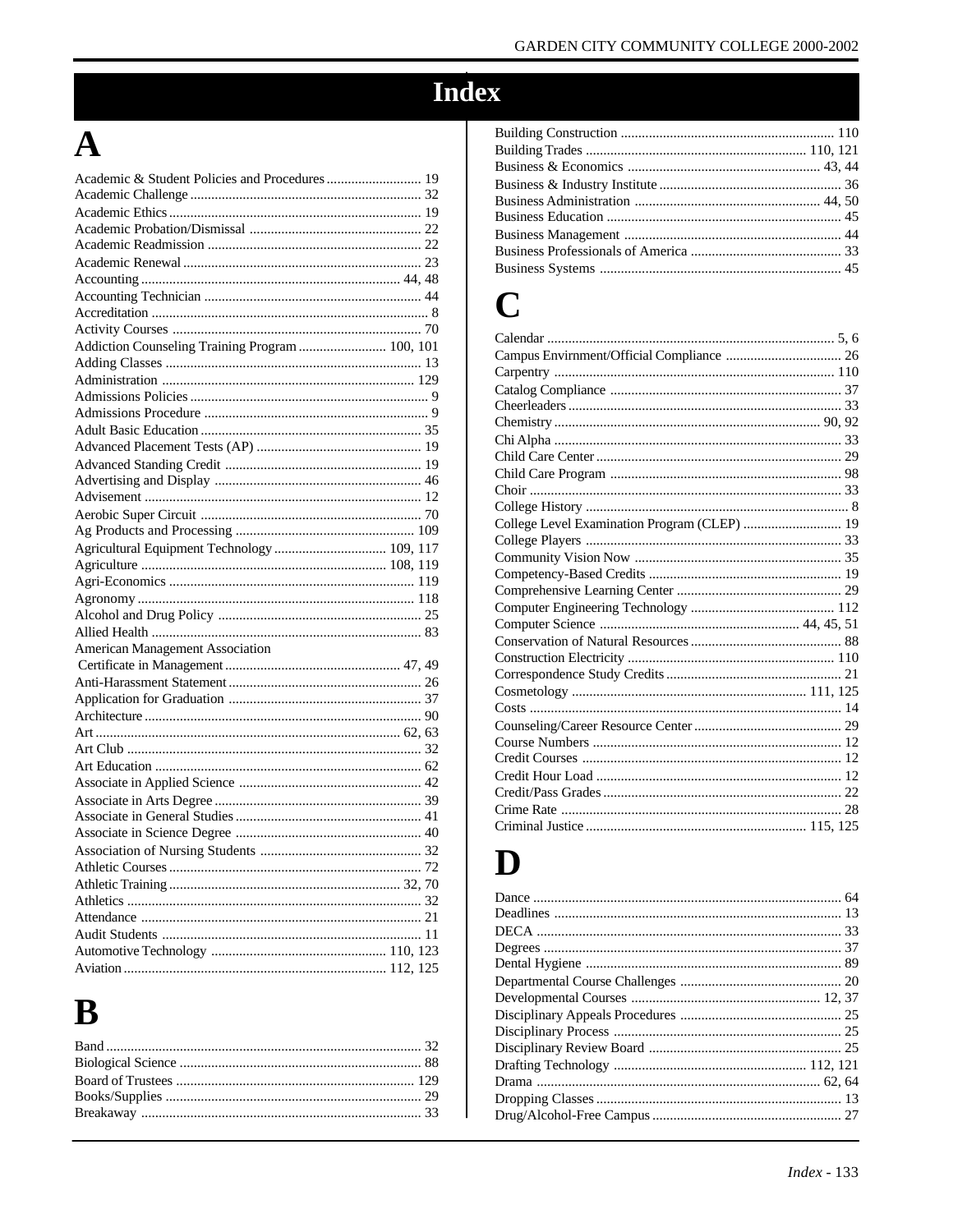## ${\bf E}$

## $\overline{F}$

| <b>Finney County Learning System</b> |  |
|--------------------------------------|--|
|                                      |  |
|                                      |  |
|                                      |  |
|                                      |  |
|                                      |  |
|                                      |  |
|                                      |  |

# G

# $\overline{\mathbf{H}}$

| Health, Physical Education, Recreation  69, 70 |  |
|------------------------------------------------|--|
|                                                |  |
|                                                |  |
|                                                |  |
|                                                |  |
|                                                |  |
|                                                |  |
|                                                |  |
|                                                |  |

### $\overline{I}$

## $\mathbf{J}$

# $\mathbf K$

## L

## M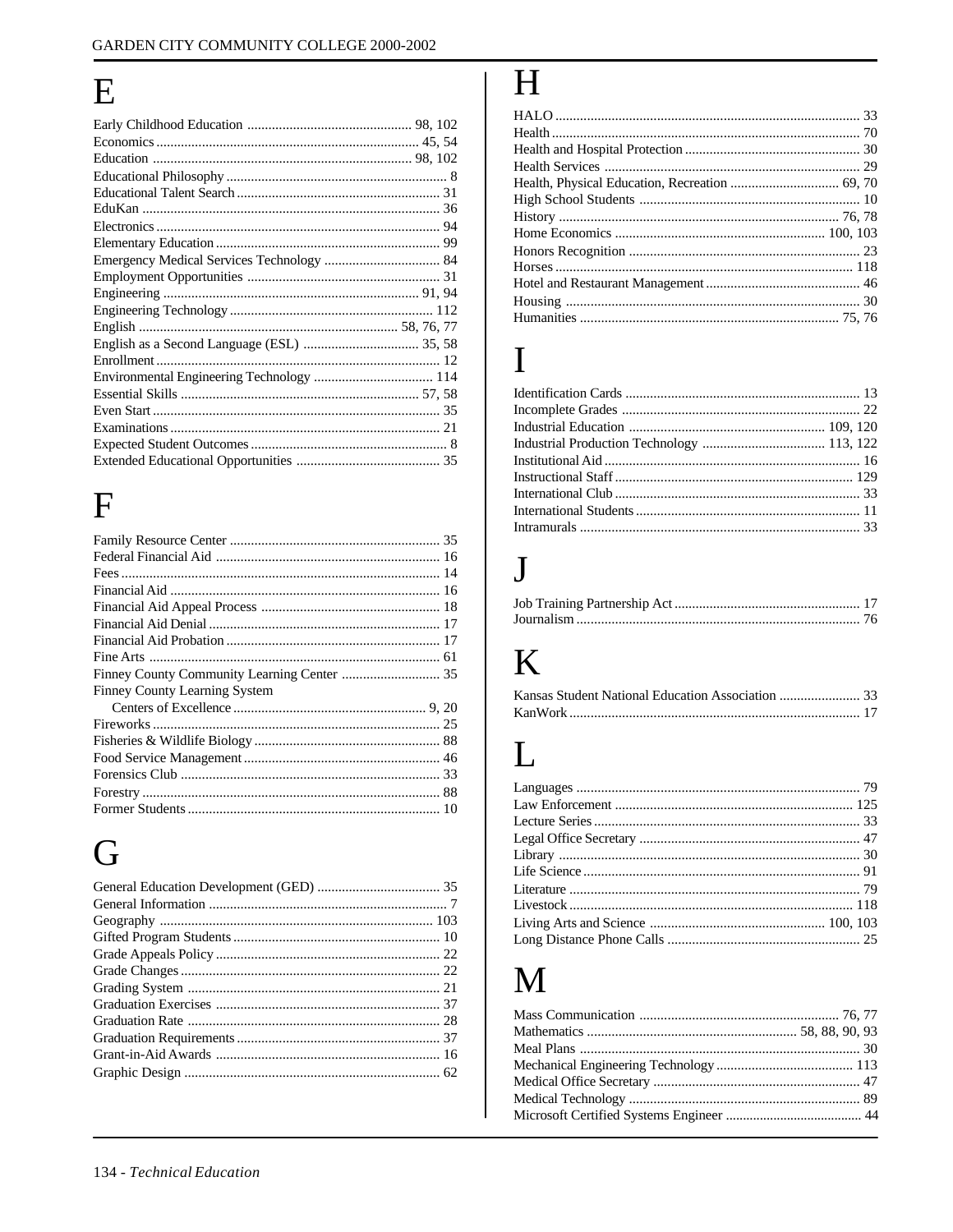# N

# $\Omega$

# $\mathbf P$

# $\mathbf R$

### S

| Satisfactory Academic Progress Standards  17   |  |
|------------------------------------------------|--|
|                                                |  |
|                                                |  |
|                                                |  |
|                                                |  |
|                                                |  |
|                                                |  |
|                                                |  |
|                                                |  |
|                                                |  |
|                                                |  |
|                                                |  |
|                                                |  |
|                                                |  |
|                                                |  |
|                                                |  |
|                                                |  |
|                                                |  |
|                                                |  |
|                                                |  |
|                                                |  |
|                                                |  |
|                                                |  |
|                                                |  |
|                                                |  |
|                                                |  |
|                                                |  |
|                                                |  |
|                                                |  |
| Student's Right-to-Know/Campus Security Act 28 |  |
|                                                |  |
| Supplemental Educational Opportunity Grant  16 |  |
|                                                |  |
|                                                |  |